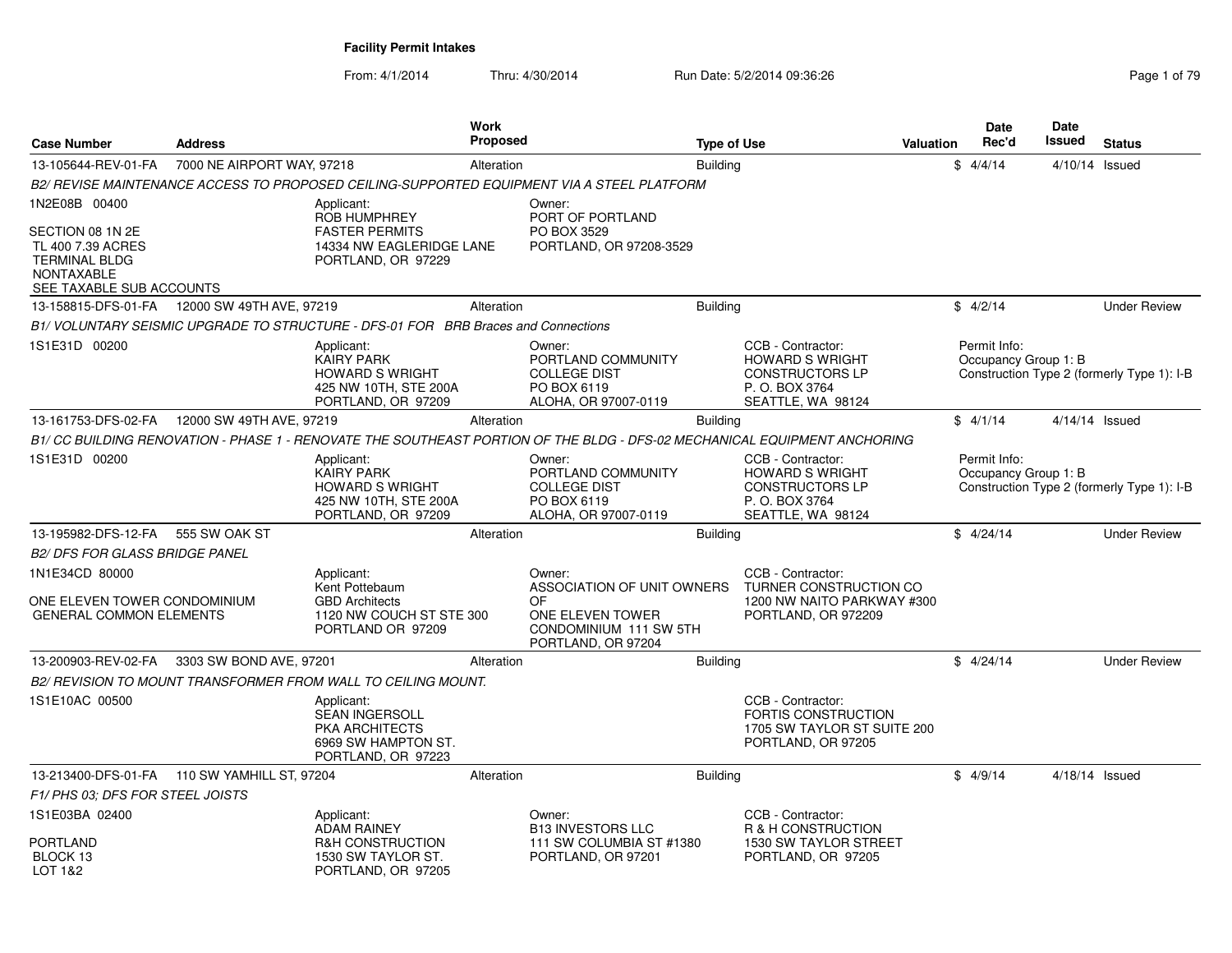| <b>Case Number</b>                                                                                                                                                  | <b>Address</b>         |                                                                                                          | Work<br><b>Proposed</b> |                                                                                                                | <b>Type of Use</b> | Valuation                                                                                                                                                        | <b>Date</b><br>Rec'd                                                    | <b>Date</b><br>Issued | <b>Status</b>                                |
|---------------------------------------------------------------------------------------------------------------------------------------------------------------------|------------------------|----------------------------------------------------------------------------------------------------------|-------------------------|----------------------------------------------------------------------------------------------------------------|--------------------|------------------------------------------------------------------------------------------------------------------------------------------------------------------|-------------------------------------------------------------------------|-----------------------|----------------------------------------------|
| 13-242623-DFS-01-FA                                                                                                                                                 |                        | 3181 SW SAM JACKSON PARK RD - Bldg OHS, 9 Alteration                                                     |                         |                                                                                                                | <b>Building</b>    |                                                                                                                                                                  | \$4/1/14                                                                | 4/11/14               | Issued                                       |
|                                                                                                                                                                     |                        | B1/ 7TH FLOOR SOUTH: 7A ICU REMODEL - DFS-01 FIRESTOP SYSTEMS                                            |                         |                                                                                                                |                    |                                                                                                                                                                  |                                                                         |                       |                                              |
| 1S1E09 00200                                                                                                                                                        |                        | Applicant:<br>Joey DiDesidera<br>HOFFMAN CONSTRUCTION CO<br>805 SW BROADWAY, #2100<br>PORTLAND, OR 97205 |                         | Owner:<br>OREGON STATE OF<br>PORTLAND, OR 97239                                                                |                    | CCB - Contractor:<br><b>THOMAS SMITH</b><br>3181 SW SAM JACKSON PARK RD HOFFMAN CONSTRUCTION CO<br>OF OREGON<br>805 SW BROADWAY SUITE 2100<br>PORTLAND, OR 97205 | Permit Info:<br>Occupancy Group 1: I-2                                  |                       | Construction Type 2 (formerly Type 1): I-A   |
| 13-242623-DFS-02-FA                                                                                                                                                 |                        | 3181 SW SAM JACKSON PARK RD - Bldg OHS, 9 Alteration                                                     |                         |                                                                                                                | <b>Building</b>    |                                                                                                                                                                  | \$4/2/14                                                                |                       | 4/10/14 Issued                               |
|                                                                                                                                                                     |                        |                                                                                                          |                         | B2/ 7TH FLOOR SOUTH; 7A ICU REMODEL; DFS FOR SUSPENDED A.C.T. CEILING, SEISMIC BRACING ANALYSIS                |                    |                                                                                                                                                                  |                                                                         |                       |                                              |
| 1S1E09 00200                                                                                                                                                        |                        | Applicant:<br><b>JOEY DIDESIDERO</b><br>HOFFMAN CORP.<br>749 SW GAINES<br>PORTLAND, OR 97239             |                         | Owner:<br>OREGON STATE OF<br>PORTLAND, OR 97239                                                                |                    | CCB - Contractor:<br><b>THOMAS SMITH</b><br>3181 SW SAM JACKSON PARK RD HOFFMAN CONSTRUCTION CO<br>OF OREGON<br>805 SW BROADWAY SUITE 2100<br>PORTLAND, OR 97205 | Permit Info:<br>Occupancy Group 1: I-2                                  |                       | Construction Type 2 (formerly Type 1): I-A   |
| 13-242623-DFS-03-FA                                                                                                                                                 |                        | 3181 SW SAM JACKSON PARK RD - Bldg OHS, 9 Alteration                                                     |                         |                                                                                                                | <b>Building</b>    |                                                                                                                                                                  | \$4/28/14                                                               |                       | <b>Under Review</b>                          |
|                                                                                                                                                                     |                        |                                                                                                          |                         | DFS FOR SUSPENDED CEILING SYSTEM, SEISMIC BRACINGpatient lifts at rooms 7a02, 7a08, 7a14, 7a20, 7a46, 7a54     |                    |                                                                                                                                                                  |                                                                         |                       |                                              |
| 1S1E09 00200                                                                                                                                                        |                        | Applicant:<br>JOEY DIDESIDERO<br>HOFFMAN CORP.<br>749 SW GAINES<br>PORTLAND, OR 97239                    |                         | Owner:<br>OREGON STATE OF<br>PORTLAND, OR 97239                                                                |                    | CCB - Contractor:<br><b>THOMAS SMITH</b><br>3181 SW SAM JACKSON PARK RD HOFFMAN CONSTRUCTION CO<br>OF OREGON<br>805 SW BROADWAY SUITE 2100<br>PORTLAND, OR 97205 | Permit Info:<br>Occupancy Group 1: I-2                                  |                       | Construction Type 2 (formerly Type 1): I-A   |
| 14-100928-REV-01-FA                                                                                                                                                 | 1001 SW 5TH AVE, 97204 |                                                                                                          | Alteration              |                                                                                                                | <b>Building</b>    |                                                                                                                                                                  | \$4/11/14                                                               |                       | 4/15/14 Issued                               |
|                                                                                                                                                                     |                        |                                                                                                          |                         |                                                                                                                |                    | B2/ REVISION TO DESIGNATE USE OF SPACE ABOVE FOLDING WALL AS OFFICE, RATHER THAN STORAGE, DELETE SPECIAL INSPECTION FOR WELDING, NO WELDING NECESSARY            |                                                                         |                       |                                              |
| 1S1E03BB 00800<br>PORTLAND<br>BLOCK 169<br>LOT 1-8<br>SEE R246278 (R667717341)                                                                                      |                        | Applicant:<br>CHRIS HOLBROOK<br>HOWARD S. WRIGHT<br>425 NW 10TH<br>PORTLAND, OR 97209                    |                         | Owner:<br>OR-CONGRESS CENTER LP<br>235 MONTGOMERY ST 16TH<br><b>FLOOR</b><br>SAN FRANCISCO, CA 94104-3104      |                    | CCB - Contractor:<br><b>HOWARD S WRIGHT</b><br><b>CONSTRUCTORS LP</b><br>P. O. BOX 3764<br>SEATTLE, WA 98124                                                     | Permit Info:<br>Occupancy Group 1: B                                    |                       | Construction Type 2 (formerly Type 1): I-A   |
| 14-103420-REV-01-FA                                                                                                                                                 | 123 NE 3RD AVE, 97232  |                                                                                                          | Alteration              |                                                                                                                | <b>Building</b>    |                                                                                                                                                                  | \$4/21/14                                                               |                       | 4/22/14 Issued                               |
| <b>F1/ REVISION TO CLARIFY OCCUPANT LOAD</b>                                                                                                                        |                        |                                                                                                          |                         |                                                                                                                |                    |                                                                                                                                                                  |                                                                         |                       |                                              |
| 1N1E34DA 02800<br><b>EAST PORTLAND</b><br>BLOCK 68<br>INC PT VAC ST LOT 1&8<br>LOT 2&3&6&7<br>INC PT VAC ST LOT 4&5; HISTORIC<br>PROPERTY; POTENTIAL ADDITIONAL TAX |                        | Applicant:<br><b>BRITTAIN BREWER</b><br>1310 NE 24TH AVE<br>PORTLAND, OR 97232                           |                         | Owner:<br>BRIDGEHEAD DEVELOPMENT LLC BNK CONSTRUCTION INC<br>1001 SE WATER AVE #120<br>PORTLAND, OR 97214-2147 |                    | CCB - Contractor:<br>45 82nd dr. ste 53b<br>gladstone, or 97027                                                                                                  | Permit Info:<br>Occupancy Group 1: B Bank, Off.,<br>Med.Off., Pub.Bldg. |                       | Construction Type 2 (formerly Type 1): III-A |
| 14-108172-REV-01-FA 1120 NW COUCH ST, 97209                                                                                                                         |                        |                                                                                                          | Alteration              |                                                                                                                | <b>Building</b>    |                                                                                                                                                                  | \$4/24/14                                                               |                       | 4/29/14 Issued                               |
|                                                                                                                                                                     |                        |                                                                                                          |                         |                                                                                                                |                    | F1/ REVISION TO DELETE SPECIAL INSPECTION REQUIREMENTS FOR WELDING. NO WELDING IS REQUIRED, FOUND CONDITIONS OBVIATE THE NEED                                    |                                                                         |                       |                                              |
| 1N1E33DA 04900                                                                                                                                                      |                        | Applicant:<br>DUGAN BUILDING COMPANY<br>4200 ELIZABETH LAKE RD<br>WATERFORD, MI 48328                    |                         | Owner:<br>MEPT BREWERY BLOCK 2 LLC<br>PO BOX 320099<br>ALEXANDRIA, VA 22320-0156                               |                    | CCB - Contractor:<br><b>DUGAN BUILDING COMPANY</b><br>4200 ELIZABETH LAKE RD<br>WATERFORD, MI 48328                                                              | Permit Info:<br>Occupancy Group 1: B Bank, Off.,<br>Med.Off., Pub.Bldg. |                       |                                              |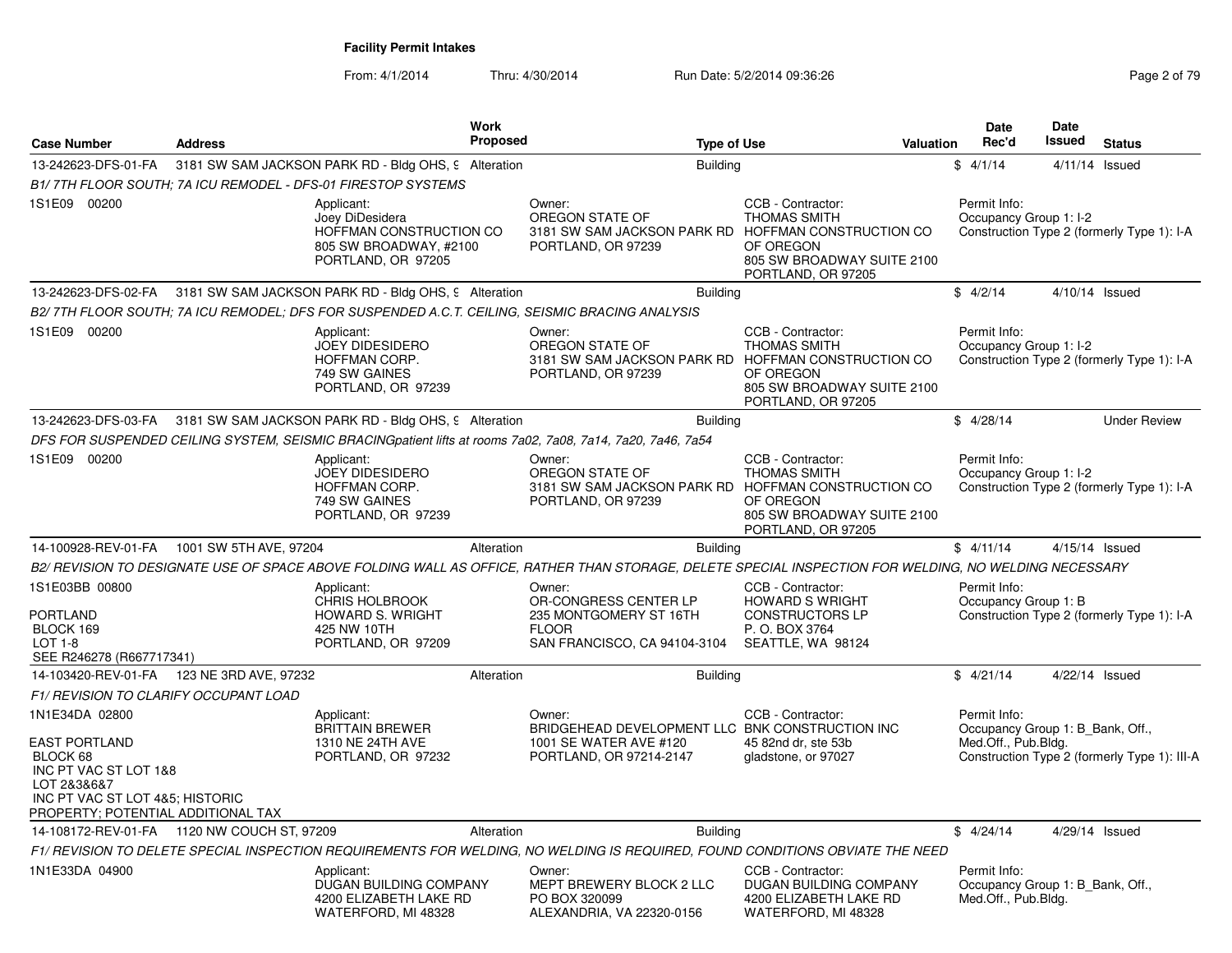| <b>Case Number</b>                                                      | <b>Address</b>             |                                                                                                                                     | Work<br>Proposed |                                                                                                                                                                   | <b>Type of Use</b>                                                                                                     | Valuation          | Date<br>Rec'd                        | Date<br><b>Issued</b><br><b>Status</b>       |
|-------------------------------------------------------------------------|----------------------------|-------------------------------------------------------------------------------------------------------------------------------------|------------------|-------------------------------------------------------------------------------------------------------------------------------------------------------------------|------------------------------------------------------------------------------------------------------------------------|--------------------|--------------------------------------|----------------------------------------------|
| 14-111651-REV-01-FA                                                     | 3030 SW MOODY AVE, 97201   |                                                                                                                                     | Alteration       |                                                                                                                                                                   | Building                                                                                                               |                    | \$50,000 4/4/14                      | <b>Under Review</b>                          |
|                                                                         |                            |                                                                                                                                     |                  | F10/1ST FLOOR & 2ND FLOOR TI WORK REV-01 FOR CHANGES TO OFFICE EXISTING AND CHANGES IN FINISHES                                                                   |                                                                                                                        |                    |                                      |                                              |
| 1S1E10 00400                                                            |                            | Applicant:<br>SUZIE HONG                                                                                                            |                  | Owner:<br>3030 PROPERTY LLC                                                                                                                                       | CCB - Contractor:<br>IN LINE COMMERCIAL CONST                                                                          |                    | Permit Info:                         | Occupancy Group 1: B Bank, Off.,             |
| SECTION 10 1S 1E<br>TL 400 2.77 ACRES                                   |                            | <b>MACKENZIE</b><br>1515 SW WATER AVE<br>PORTLAND, OR 97214                                                                         |                  | 3121 SW MOODY AVE<br>PORTLAND, OR 97239                                                                                                                           | PO BOX 5837<br><b>ALOHA, OR 97006</b>                                                                                  |                    | Med.Off., Pub.Bldg.                  | Construction Type 2 (formerly Type 1): III-B |
| 14-133329-000-00-FA                                                     | 3720 SW BOND AVE           |                                                                                                                                     | Alteration       |                                                                                                                                                                   | <b>Building</b>                                                                                                        |                    | $$10.000$ 4/1/14                     | $4/1/14$ Issued                              |
|                                                                         |                            | B1/ P3 - DEWATERING VAULT 12"X8" CONTAINMENT CURB WITH TWO 4" DRAINS TO SANITARY                                                    |                  |                                                                                                                                                                   |                                                                                                                        |                    |                                      |                                              |
| 1S1E10DB 00205                                                          |                            | Applicant:<br><b>KYLE KOWALEWSKI</b>                                                                                                |                  | Owner:<br>MEPT 3720 PORTLAND LLC                                                                                                                                  | CCB - Contractor:<br>VAN LOM CONCRETE INC                                                                              |                    |                                      |                                              |
| WATERFRONT SOUTH NO 2<br>LOT <sub>11</sub>                              |                            | 351 NW 12TH AVE<br>PORTLAND, OR 97209                                                                                               |                  | PO BOX 320099<br>ALEXANDRIA, VA 22320                                                                                                                             | 5536 NE 105th Ave<br>PORTLAND, OR 972200039                                                                            |                    |                                      |                                              |
| 14-133641-000-00-FA                                                     | 520 SW YAMHILL ST, 97204   |                                                                                                                                     | Alteration       |                                                                                                                                                                   | <b>Building</b>                                                                                                        |                    | \$17,762 4/1/14                      | 4/10/14 Final                                |
|                                                                         |                            |                                                                                                                                     |                  | F4/9TH FLOOR, #950, NEW WALLS, DOOR FOR CONFERENCE ROOM, PATCH, REPAIR, PAINT, CEILING, ELEC,                                                                     |                                                                                                                        |                    |                                      |                                              |
| 1S1E03BB 01200<br>PORTLAND                                              |                            | Applicant:<br><b>AMALIA MOHR</b><br><b>FFA ARCHITECTS</b>                                                                           |                  | Owner:<br>PAC-HILL LIMITED PARTNERSHIP<br>520 SW YAMHILL ST RF GDN #8                                                                                             | CCB - Contractor:<br>5D CONTRACTORS LLC<br>PO BOX 416                                                                  |                    | Permit Info:<br>Occupancy Group 1: B | Construction Type 2 (formerly Type 1): I-A   |
| BLOCK 171<br>LOT 1&8                                                    |                            | 530 SW YAMHILL ST SUITE 900<br>PORTLAND OR 97204                                                                                    |                  | PORTLAND, OR 97204                                                                                                                                                | CORBETT, OR 97019                                                                                                      |                    |                                      |                                              |
| N 1/2 OF LOT 2&7                                                        |                            |                                                                                                                                     |                  |                                                                                                                                                                   |                                                                                                                        |                    |                                      |                                              |
| 14-133678-000-00-FA                                                     | 220 NW 2ND AVE, 97209      |                                                                                                                                     | Alteration       |                                                                                                                                                                   | <b>Building</b>                                                                                                        |                    | \$63,069 4/1/14                      | 4/14/14 Under Inspection                     |
|                                                                         |                            | F4/ SUITE 900; TI, ADD WALLS FOR 4 NEW OFFICES, DOORS, RELITES, CEILING, ELEC, FINISHES                                             |                  |                                                                                                                                                                   |                                                                                                                        |                    |                                      |                                              |
| 1N1E34CA 04500<br><b>COUCHS ADD</b><br>BLOCK 14<br>LOT 1-8 EXC PT IN ST |                            | Applicant:<br>TONY SILVESTRINI<br><b>LANGLEY INVESTMENT</b><br>PROPERTIES INC.<br>825 NE MULTNOMAH SUITE 1275<br>PORTLAND, OR 97232 |                  | Owner:<br>ONE PACIFIC SQUARE CF LLC<br>1211 SW 5TH AVE #2230<br>PORTLAND, OR 97204-3735                                                                           | CCB - Contractor:<br><b>LANGLEY INVESTMENT</b><br>PROPERTIES INC<br>825 NE MULTNOMAH ST STE 1275<br>PORTLAND, OR 97232 |                    |                                      |                                              |
| 14-133708-000-00-FA                                                     | 3930 SE DIVISION ST. 97202 |                                                                                                                                     | Alteration       |                                                                                                                                                                   | <b>Building</b>                                                                                                        |                    | \$70,000 4/1/14                      | 4/10/14 Issued                               |
|                                                                         |                            |                                                                                                                                     |                  | F4/ 1ST FLOOR: ADD WALL TO CREATE TWO WORK SPACES. ONE FOR TELECOM ROOM. NEW DOORS. CEILING. ELEC. PAINT                                                          |                                                                                                                        |                    |                                      |                                              |
| 1S1E12AA 00800                                                          |                            | Applicant:<br><b>JEROME KEYES</b>                                                                                                   |                  | Owner:<br>PARR FINANCIAL MEDICAL LLC                                                                                                                              | CCB - Contractor:<br><b>SKANSKA USA</b>                                                                                |                    | Permit Info:<br>Occupancy Group 1: B |                                              |
| RICHMOND ADD<br>BLOCK <sub>2</sub><br>LOT 1&3&5                         |                            | <b>OHSU</b><br>3181 SW SAM JACKSON PARK<br>RD.                                                                                      |                  | 4400 NE HALSEY BLVD 2 #190<br>PORTLAND, OR 97213                                                                                                                  | 222 SW Columbia St., Suite 300<br>Portland, OR 97201                                                                   |                    |                                      |                                              |
| NONTAXABLE BEGIN 1995                                                   |                            | PORTLAND, OR 97239                                                                                                                  |                  |                                                                                                                                                                   |                                                                                                                        |                    |                                      |                                              |
| 14-133943-000-00-FA                                                     | 500 NE MULTNOMAH ST, 97232 |                                                                                                                                     | Alteration       |                                                                                                                                                                   | <b>Building</b>                                                                                                        | \$1,300,000 4/2/14 |                                      | <b>Under Review</b>                          |
|                                                                         |                            |                                                                                                                                     |                  | F17/ 1ST FLOOR TI; AREA A&B, REMOVE MOST INTERIOR WALLS, FIXTURES, CABINETRY, DOORS, FLOORING, RECONFIGURE FOR CONSULTATION, EDUCATION ROOMS, REMODEL, LOBBY, RE( |                                                                                                                        |                    |                                      |                                              |
| 1N1E35BB 02400                                                          |                            | Applicant:<br><b>WARREN TYLER</b>                                                                                                   |                  | Owner:<br>KAISER FOUNDATION HEALTH                                                                                                                                | CCB - Contractor:<br><b>HOWARD S WRIGHT</b>                                                                            |                    |                                      |                                              |
| <b>HOLLADAYS ADD</b><br>BLOCK 73&80 TL 2400                             |                            | PKA ARCHITECTS<br>6969 SW HAMPTON ST<br>PORTLAND, OR 97210                                                                          |                  | 500 NE MULTNOMAH ST #100<br>PORTLAND, OR 97232-2099                                                                                                               | <b>CONSTRUCTORS LP</b><br>P. O. BOX 3764<br>SEATTLE, WA 98124                                                          |                    |                                      |                                              |
|                                                                         |                            |                                                                                                                                     |                  | Owner:<br>PLAN OF THE NORTHWEST<br>500 NE MULTNOMAH ST #100<br>PORTLAND, OR 97232-2099                                                                            |                                                                                                                        |                    |                                      |                                              |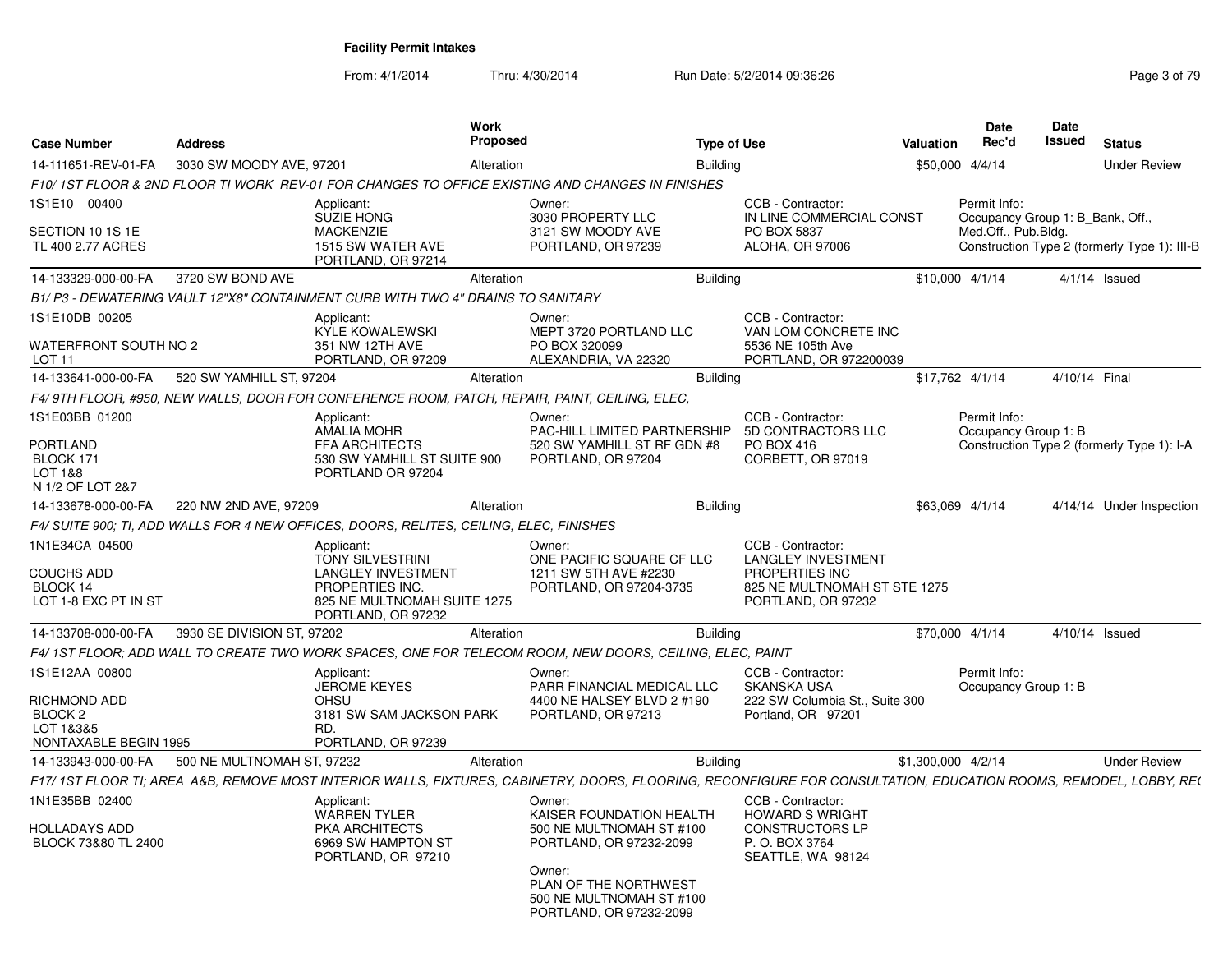From: 4/1/2014

| <b>Case Number</b>                                                                                                 | <b>Address</b>                            |                                                                                                       | Work<br><b>Proposed</b>                                                                                                                                       | <b>Type of Use</b> |                                      | Valuation          | <b>Date</b><br>Rec'd | Date<br>Issued | <b>Status</b>       |  |
|--------------------------------------------------------------------------------------------------------------------|-------------------------------------------|-------------------------------------------------------------------------------------------------------|---------------------------------------------------------------------------------------------------------------------------------------------------------------|--------------------|--------------------------------------|--------------------|----------------------|----------------|---------------------|--|
| 14-134126-000-00-FA                                                                                                | 4701 SE BUSH ST, 97206                    |                                                                                                       | Alteration                                                                                                                                                    | Building           |                                      | \$1,283,000 4/2/14 |                      |                | <b>Under Review</b> |  |
|                                                                                                                    |                                           |                                                                                                       | F18/ CRESTON/ SEISMIC UPGRADE WITH NEW RE-ROOF SHEATHING. UPGRADE ROOF-TO-WALL CONNECTIONS AND SEISMIC BRACES. LOUVERED AIR INTAKE ENCLOSURE AT GYM. REPLACE  |                    |                                      |                    |                      |                |                     |  |
| 1S2E07CA 09600<br>SECTION 07 1S 2E<br>TL 9600 8.09 ACRES<br>SEE R645272 (R992070461) FOR LEASED                    |                                           | Applicant<br>KRISTIN WELLS<br>PORTLAND PUBLIC SCHOOLS<br>501 N DIXON ST<br>PORTLAND, OR 97277         | Owner:<br>SCHOOL DISTRICT NO 1<br>PO BOX 3107<br>PORTLAND, OR 97208-3107                                                                                      |                    | <b>Primary Contractor:</b><br>TO BID |                    |                      |                |                     |  |
| SUB ACCT                                                                                                           |                                           |                                                                                                       |                                                                                                                                                               |                    |                                      |                    |                      |                |                     |  |
| 14-134210-000-00-FA                                                                                                | 4701 SE BUSH ST, 97206                    |                                                                                                       | Alteration                                                                                                                                                    | <b>Building</b>    |                                      | \$72,000 4/2/14    |                      |                | <b>Under Review</b> |  |
|                                                                                                                    |                                           |                                                                                                       | F18/ CRESTON ANNEX/ SEISMIC UPGRADE WITH NEW RE-ROOF SHEATHING, REPLACE EXTERIOR COLUMNS AT ENTRY, RE-WORK CRICKETING TO IMPROVE SURFACE DRAINAGE, REPLACE FA |                    |                                      |                    |                      |                |                     |  |
| 1S2E07CA 09600<br>SECTION 07 1S 2E<br>TL 9600 8.09 ACRES<br>SEE R645272 (R992070461) FOR LEASED<br><b>SUB ACCT</b> |                                           | Applicant:<br>KRISTIN WELLS<br>PORTLAND PUBLIC SCHOOLS<br>501 N DIXON ST<br>PORTLAND, OR 97277        | Owner:<br>SCHOOL DISTRICT NO 1<br>PO BOX 3107<br>PORTLAND, OR 97208-3107                                                                                      |                    | <b>Primary Contractor:</b><br>TO BID |                    |                      |                |                     |  |
| 14-134335-000-00-FA                                                                                                | 5105 SE 66TH AVE, 97206                   |                                                                                                       | Alteration                                                                                                                                                    | Building           |                                      | \$1,370,000 4/2/14 |                      |                | <b>Under Review</b> |  |
|                                                                                                                    |                                           |                                                                                                       | F18/ ARLETA/ SEISMIC UPGRADE WITH NEW RE-ROOF SHEATHING, UPGRADE ROOF-TO-WALL CONNECTIONS AND SEISMIC BRACES, HAZARDOUS MATERIAL ABATEMENT, RE-ROOF AND IMPR( |                    |                                      |                    |                      |                |                     |  |
| 1S2E17BC 02500<br>THIRD ELECTRIC ADD<br>BLOCK 6 EXC PT IN ST                                                       |                                           | Applicant:<br><b>KRISTIN WELLS</b><br>PORTLAND PUBLIC SCHOOLS<br>501 N DIXON ST<br>PORTLAND, OR 97277 | Owner:<br><b>SCHOOL DISTRICT NO 1</b><br>PO BOX 3107<br>PORTLAND, OR 97208-3107                                                                               |                    | <b>Primary Contractor:</b><br>TO BID |                    |                      |                |                     |  |
| 14-134421-000-00-FA                                                                                                | 5109 SE 66TH AVE, 97206                   |                                                                                                       | Alteration                                                                                                                                                    | <b>Building</b>    |                                      | \$200,000 4/2/14   |                      |                | <b>Under Review</b> |  |
|                                                                                                                    |                                           |                                                                                                       | F18/ ARLETA ANNEX/ SEISMIC UPGRADE WITH NEW RE-ROOF SHEATHING, UPGRADE ROOF-TO-WALL CONNECTIONS AND SEISMIC BRACES, HAZARDOUS MATERIAL ABATEMENT, RE-ROOF ANI |                    |                                      |                    |                      |                |                     |  |
| 1S2E17BC 02500                                                                                                     |                                           | Applicant<br><b>KRISTIN WELLS</b><br>PORTLAND PUBLIC SCHOOLS<br>501 N DIXON ST<br>PORTLAND, OR 97277  | Owner:<br><b>SCHOOL DISTRICT NO 1</b><br>PO BOX 3107<br>PORTLAND, OR 97208-3107                                                                               |                    | <b>Primary Contractor:</b><br>TO BID |                    |                      |                |                     |  |
| 14-134671-000-00-FA                                                                                                | 1875 SW PARK AVE, 97201                   |                                                                                                       | Alteration                                                                                                                                                    | <b>Building</b>    |                                      | \$25,000 4/3/14    |                      |                | $4/7/14$ Issued     |  |
|                                                                                                                    | B1/ MILLAR LIBRARY EXIT LIGHTING UPGRADES |                                                                                                       |                                                                                                                                                               |                    |                                      |                    |                      |                |                     |  |
| 1S1E04DA 06800<br><b>PORTLAND</b>                                                                                  |                                           | Applicant:<br><b>FRANCIS MCBRIDE</b><br>PORTLAND STATE UNIVERSITY                                     | Owner:<br>OREGON STATE OF (BD OF<br><b>HIGHER EDUCATION</b>                                                                                                   |                    |                                      |                    |                      |                |                     |  |
| INC PT VAC STS BLOCK 230                                                                                           |                                           | 617 SW Montgomery St, Ste 202<br>Portland, OR 97201                                                   | <b>PO BOX 751</b><br>PORTLAND, OR 97207                                                                                                                       |                    |                                      |                    |                      |                |                     |  |
|                                                                                                                    |                                           |                                                                                                       | Owner:<br><b>CAMPUS PLANNING OFFICE</b><br>PO BOX 751<br>PORTLAND, OR 97207                                                                                   |                    |                                      |                    |                      |                |                     |  |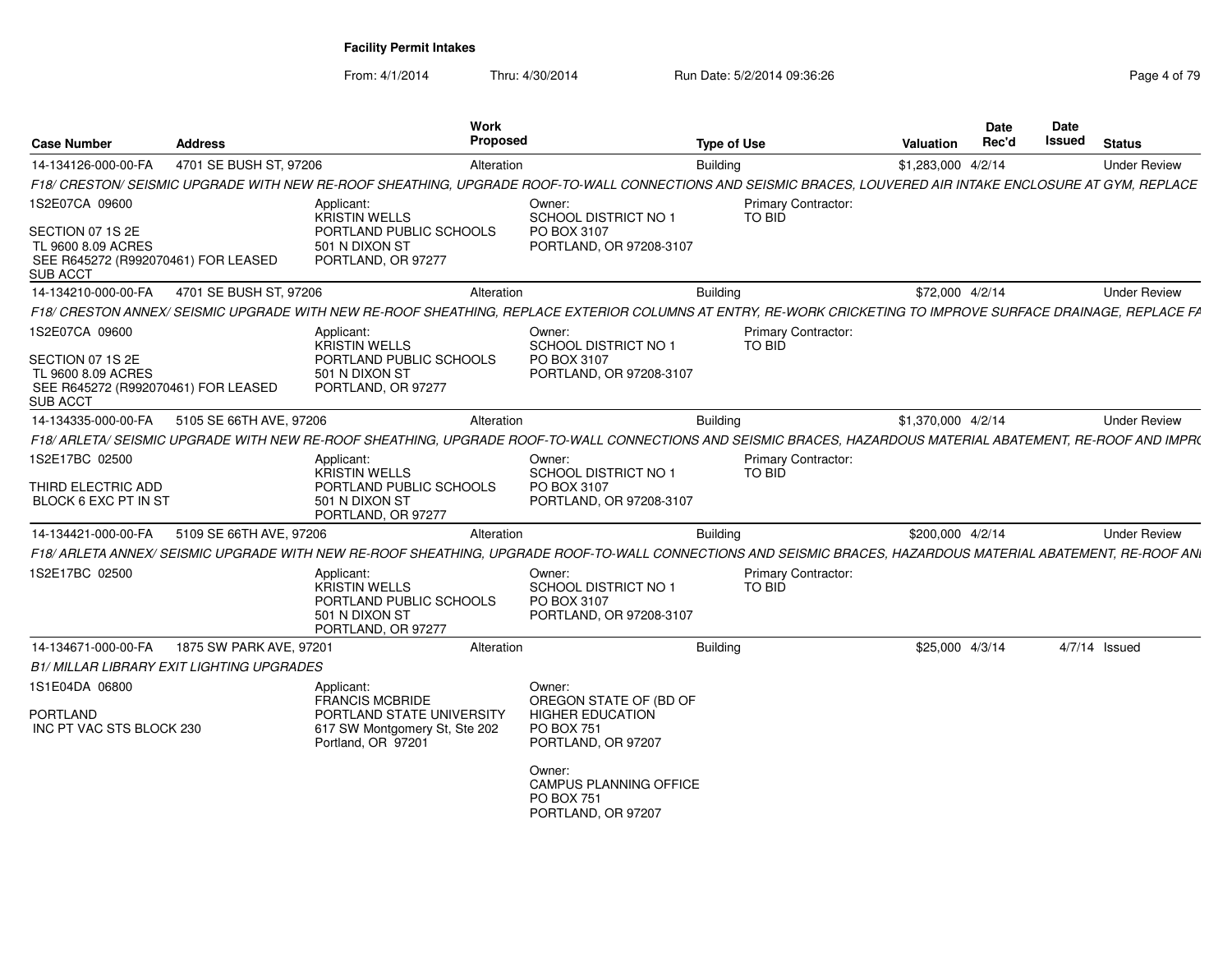| <b>Case Number</b>                                                                                                       | <b>Address</b>          | Work<br><b>Proposed</b>                                                                                                                                             |                                                                                                     | <b>Type of Use</b> |                                                                                                                 | <b>Valuation</b> | <b>Date</b><br>Rec'd                                                    | Date<br>Issued   | <b>Status</b>                               |
|--------------------------------------------------------------------------------------------------------------------------|-------------------------|---------------------------------------------------------------------------------------------------------------------------------------------------------------------|-----------------------------------------------------------------------------------------------------|--------------------|-----------------------------------------------------------------------------------------------------------------|------------------|-------------------------------------------------------------------------|------------------|---------------------------------------------|
| 14-134781-000-00-FA                                                                                                      | 1300 SW 5TH AVE, 97201  | Alteration                                                                                                                                                          |                                                                                                     | <b>Building</b>    |                                                                                                                 | \$65,500 4/3/14  |                                                                         | $4/21/14$ Issued |                                             |
|                                                                                                                          |                         | F2/ 13TH FLOOR: DEMO WALLS. CEILING AND HVAC EQUIPMENT. REMOVE FIREPROOFING USING ASBESTOS ABATEMENT PROCEDURE. RESPRAY NEW FIREPROOFING                            |                                                                                                     |                    |                                                                                                                 |                  |                                                                         |                  |                                             |
| 1S1E03BC 01800<br><b>PORTLAND</b><br><b>BLOCK 148 TL 1800</b>                                                            |                         | Applicant:<br>ALEXIS BAUER<br><b>GROUP MACKENZIE</b><br>1515 SE WATER AVE.                                                                                          | Owner:<br>FIRST INTERSTATE BANK OF OR<br>PO BOX 2609<br>CARLSBAD, CA 92018-2609                     |                    | <b>CCB - Contractor</b><br><b>MINORITY ABATEMENT</b><br>CONTRACTORS INC<br>3200 NE 65TH ST                      |                  | Permit Info:<br>Occupancy Group 1: B                                    |                  | Construction Type 2 (formerly Type 1): I-A  |
|                                                                                                                          |                         | PORTLAND, OR 97214                                                                                                                                                  |                                                                                                     |                    | VANCOUVER, WA 98663                                                                                             |                  |                                                                         |                  |                                             |
|                                                                                                                          |                         | Alteration                                                                                                                                                          |                                                                                                     | <b>Building</b>    |                                                                                                                 |                  | \$4/23/14                                                               |                  | $5/1/14$ Issued                             |
| <b>B2/ DFS FOR SPRAY ON FIREPROOFING</b>                                                                                 |                         |                                                                                                                                                                     |                                                                                                     |                    |                                                                                                                 |                  |                                                                         |                  |                                             |
| 1S1E03BC 01800<br><b>PORTLAND</b><br><b>BLOCK 148 TL 1800</b>                                                            |                         | Applicant:<br>MIKE COYLE<br><b>FASTER PERMITS</b><br>14334 NW EAGLERIDGE LANE                                                                                       | Owner:<br>FIRST INTERSTATE BANK OF OR<br>PO BOX 2609<br>CARLSBAD, CA 92018-2609                     |                    | CCB - Contractor:<br><b>MINORITY ABATEMENT</b><br>CONTRACTORS INC<br>3200 NE 65TH ST                            |                  | Permit Info:<br>Occupancy Group 1: B                                    |                  | Construction Type 2 (formerly Type 1): I-A  |
|                                                                                                                          |                         | PORTLAND, OR 97229                                                                                                                                                  |                                                                                                     |                    | VANCOUVER, WA 98663                                                                                             |                  |                                                                         |                  |                                             |
| 14-134841-000-00-FA                                                                                                      | 808 SW 3RD AVE, 97204   | Alteration                                                                                                                                                          |                                                                                                     | <b>Building</b>    |                                                                                                                 | \$313,000 4/3/14 |                                                                         |                  | <b>Under Review</b>                         |
|                                                                                                                          |                         | F8/ NW CORNER, 8TH & 9TH FLOOR; DEMO MOST WALLS, CEILING, DECK DOOR, REMOVE STAIR BETWEEN 8TH AND 9TH FLOOR, CASEWORK, FLOORING, RECONFIRE FOR OPEN OFFICE, CON.    |                                                                                                     |                    |                                                                                                                 |                  |                                                                         |                  |                                             |
| 1S1E03BA 06000<br>PORTLAND<br>BLOCK 22<br><b>LOT 7&amp;8</b><br>HISTORIC PROPERTY 15 YR 2000<br>POTENTIAL ADDITIONAL TAX |                         | Applicant:<br><b>ALAN VOLM</b><br><b>PACIFIC CREST STRUCTURES</b><br>17750 SW UPPER BOONES<br>FERRY RD 190<br>DURHAM OR 97224                                       | Owner:<br>SN INVESTMENT PROPERTIES LL( ALAN VOLM<br>1121 SW SALMON ST 5TH FLR<br>PORTLAND, OR 97205 |                    | CCB - Contractor<br><b>PACIFIC CREST STRUCTURES</b><br>17750 SW UPPER BOONES<br>FERRY RD 190<br>DURHAM OR 97224 |                  | Permit Info:<br>Occupancy Group 1: B<br>I-FR                            |                  | Construction Type 2 (formerly Type 1):      |
| 14-135740-000-00-FA                                                                                                      | 1825 SW BROADWAY, 97201 | Alteration                                                                                                                                                          |                                                                                                     | <b>Building</b>    |                                                                                                                 | \$250.000 4/4/14 |                                                                         | 4/14/14 Issued   |                                             |
|                                                                                                                          |                         |                                                                                                                                                                     |                                                                                                     |                    |                                                                                                                 |                  |                                                                         |                  |                                             |
|                                                                                                                          |                         | F2/ OAI, 2ND FLOOR MEZZANINE; REMOVE PARTITIONS, CARPETING, CEILING; ADD PARTITIONS TO CREATE OFFICES, BREAKROOM, MEDIA ROOMS, TRAINING ROOM, RECEPTION, CARPETING  |                                                                                                     |                    |                                                                                                                 |                  |                                                                         |                  |                                             |
| 1S1E04DA 06300<br>PORTLAND<br>BLOCK 200<br>99.88% NONTAXABLE                                                             |                         | Applicant:<br><b>FRANCIS MCBRIDE</b><br>PORTLAND STATE UNIVERSITY<br><b>202 UNIVERSITY SERVICES</b><br><b>BUILDING</b><br>617 SW MONTGOMERY ST<br>PORTLAND OR 97207 | Owner:<br>OREGON STATE OF (BRD HIGHER<br>ED)<br>PO BOX 751<br>PORTLAND, OR 97207-0751               |                    |                                                                                                                 |                  |                                                                         |                  |                                             |
| 14-135786-000-00-FA                                                                                                      | 1120 NW COUCH ST, 97209 | Alteration                                                                                                                                                          |                                                                                                     | <b>Building</b>    |                                                                                                                 | \$379.410 4/4/14 |                                                                         |                  | <b>Under Review</b>                         |
|                                                                                                                          |                         | F10/ AKQA, TI; 5TH, 6TH FLOOR; REMOVE SOME WALLS, CARPETING, CREATE OPEN OFFICE, BREAKROOM, FULL HEIGHT RELITE, SUSPENDED ACCOUSTICAL CLOUD, ELEC, FINISHES         |                                                                                                     |                    |                                                                                                                 |                  |                                                                         |                  |                                             |
| 1N1E33DA 04900                                                                                                           |                         | Applicant:<br><b>KENT POTTEBAUM</b><br><b>GBD ARCHITECTS</b><br>1120 NW COUCH, #300<br>PORTLAND OR 97209                                                            | Owner:<br>MEPT BREWERY BLOCK 2 LLC<br>PO BOX 320099<br>ALEXANDRIA, VA 22320-0156                    | TO BID             | <b>Primary Contractor:</b>                                                                                      |                  | Permit Info:<br>Occupancy Group 1: B Bank, Off.,<br>Med.Off., Pub.Bldg. |                  | Construction Type 2 (formerly Type 1): II-A |
| 14-135788-000-00-FA                                                                                                      | 7200 SE 60TH AVE, 97206 | Alteration                                                                                                                                                          |                                                                                                     | <b>Building</b>    |                                                                                                                 | \$452,000 4/4/14 |                                                                         |                  | <b>Under Review</b>                         |
|                                                                                                                          |                         | F16/ LANE/ SEISMIC BRACING WALLS AT SELECTED HOLLOW CLAY TILE WALL LOCATIONS AND UPGRADE SCIENCE CLASSROOMS                                                         |                                                                                                     |                    |                                                                                                                 |                  |                                                                         |                  |                                             |
| 1S2E19AD 00100                                                                                                           |                         | Applicant:<br><b>KRISTIN WELLS</b>                                                                                                                                  | Owner:<br><b>SCHOOL DISTRICT NO 1</b>                                                               | <b>TO BID</b>      | Primary Contractor:                                                                                             |                  |                                                                         |                  |                                             |
| SECTION 19 1S 2E<br>TL 100 9.09 ACRES<br>SEE R645271 (R992190221) FOR LEASED<br>SUB ACCT                                 |                         | PORTLAND PUBLIC SCHOOLS<br>501 N DIXON ST<br>PORTLAND, OR 97277                                                                                                     | PO BOX 3107<br>PORTLAND, OR 97208-3107                                                              |                    |                                                                                                                 |                  |                                                                         |                  |                                             |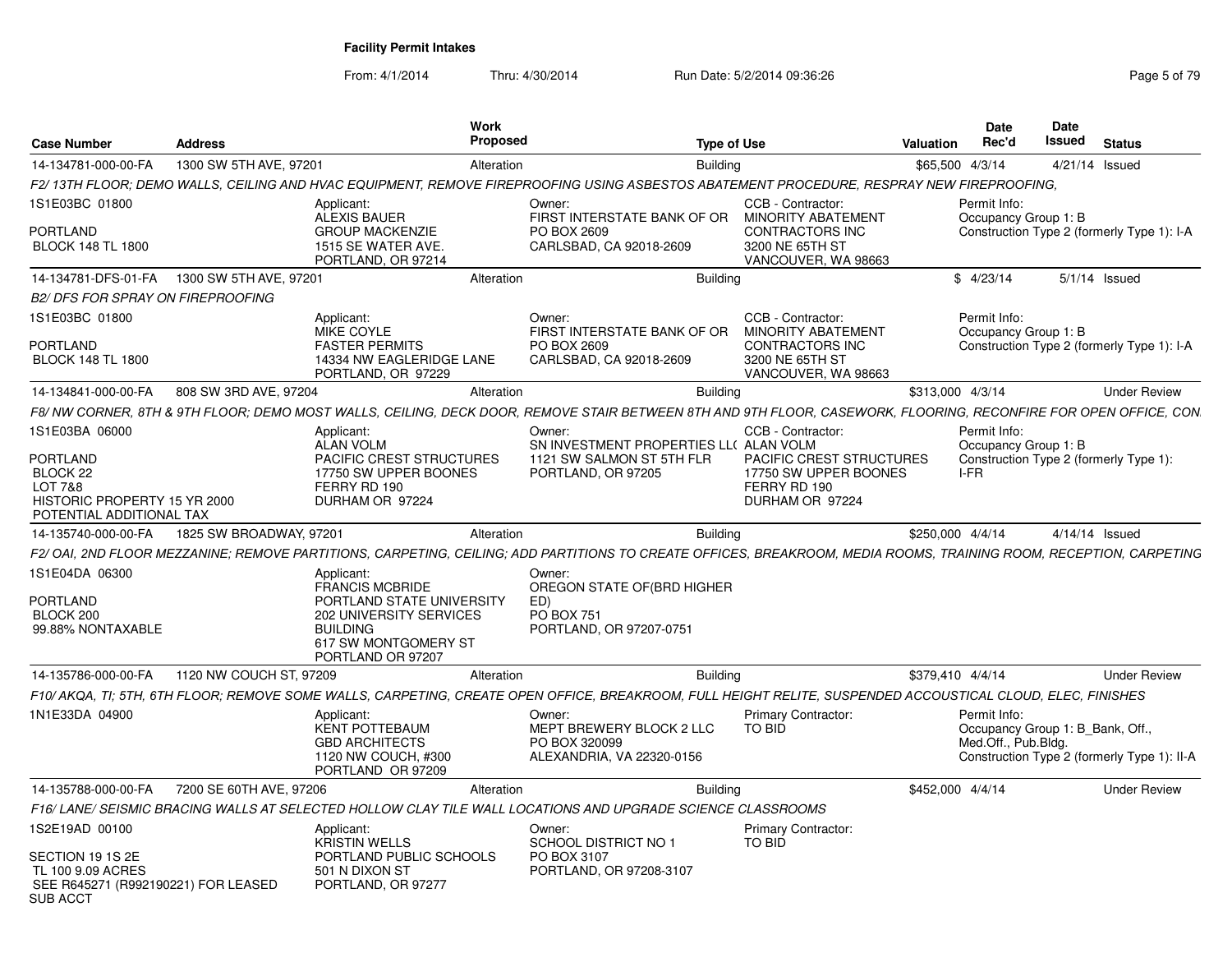| <b>Case Number</b>                                                                                            | <b>Address</b>              |                                                                                                               | Work<br><b>Proposed</b> |                                                                                                                                                                             | <b>Type of Use</b> |                                                                           | <b>Valuation</b> | <b>Date</b><br>Rec'd                                                    | <b>Date</b><br><b>Issued</b> | <b>Status</b>                                |
|---------------------------------------------------------------------------------------------------------------|-----------------------------|---------------------------------------------------------------------------------------------------------------|-------------------------|-----------------------------------------------------------------------------------------------------------------------------------------------------------------------------|--------------------|---------------------------------------------------------------------------|------------------|-------------------------------------------------------------------------|------------------------------|----------------------------------------------|
| 14-135806-000-00-FA                                                                                           | 3119 SE HOLGATE BLVD, 97202 |                                                                                                               | Alteration              |                                                                                                                                                                             | Building           |                                                                           | \$409,000 4/4/14 |                                                                         |                              | <b>Under Review</b>                          |
|                                                                                                               |                             | F16/ GROUT/SEISMIC UPGRADE - BRACING WALLS AT SELECTED HOLLOW CLAY TILE WALL LOCATIONS                        |                         |                                                                                                                                                                             |                    |                                                                           |                  |                                                                         |                              |                                              |
| 1S1E12CD 11100                                                                                                |                             | Applicant:<br>KRISTIN WELLS                                                                                   |                         | Owner:<br>SCHOOL DISTRICT NO 1                                                                                                                                              |                    | Primary Contractor:<br>TO BID                                             |                  | Permit Info:<br>Occupancy Group 1: E_School                             |                              |                                              |
| CANONGATE<br>BLOCK <sub>3</sub><br>INC 1/2 VAC CORA ST N OF & ADJ                                             |                             | PORTLAND PUBLIC SCHOOLS<br>501 N DIXON ST<br>PORTLAND, OR 97277                                               |                         | PO BOX 3107<br>PORTLAND, OR 97208-3107                                                                                                                                      |                    |                                                                           |                  |                                                                         |                              | Construction Type 2 (formerly Type 1): I-B   |
| 14-135830-000-00-FA                                                                                           | 538 SW 6TH AVE, 97204       |                                                                                                               | Alteration              |                                                                                                                                                                             | <b>Building</b>    |                                                                           |                  | \$2,000 4/4/14                                                          |                              | <b>Under Review</b>                          |
| B2/ FIRE ESCAPE TESTING for certification                                                                     |                             |                                                                                                               |                         |                                                                                                                                                                             |                    |                                                                           |                  |                                                                         |                              |                                              |
| 1N1E34CC 07900                                                                                                |                             | Applicant:<br>JAY HATHAWAY                                                                                    |                         | Owner:<br>PORTLAND CASCADE BUILDING                                                                                                                                         |                    | Primary Contractor:<br><b>TO BID</b>                                      |                  |                                                                         |                              |                                              |
| <b>PORTLAND</b><br>BLOCK 174<br>LOT 5&6                                                                       |                             | CARLSON TESTING INC<br>PO BOX 23814<br>TIGARD, OR                                                             |                         | <b>LLC</b><br>166 KINGS HIGHWAY N<br>WESTPORT, CT 06880-2423                                                                                                                |                    |                                                                           |                  |                                                                         |                              |                                              |
| 14-136140-000-00-FA                                                                                           | 808 SW CAMPUS DR, 97201     |                                                                                                               | Alteration              |                                                                                                                                                                             | <b>Building</b>    |                                                                           | \$240,000 4/4/14 |                                                                         |                              | <b>Under Review</b>                          |
|                                                                                                               |                             | F17/4TH FLOOR RADIATION MEDICINE VAULT #3 LINEAR ACCELERATOR EQUIPMENT REPLACEMENT                            |                         |                                                                                                                                                                             |                    |                                                                           |                  |                                                                         |                              |                                              |
| 1S1E09 00600                                                                                                  |                             | Applicant:<br><b>RON LAI</b><br><b>OHSU</b><br>3505 SW VETERANS HOSPITAL<br><b>ROAD</b><br>PORTLAND, OR 97239 |                         | Owner:<br>OREGON STATE OF (MEDICAL<br><b>DEPT</b><br>3181 SW SAM JACKSON PARK RD PORTLAND, OR 972209<br>PORTLAND, OR 97239                                                  |                    | CCB - Contractor:<br>TURNER CONSTRUCTION CO<br>1200 NW NAITO PARKWAY #300 |                  |                                                                         |                              |                                              |
| 14-136182-000-00-FA                                                                                           | 123 NE 3RD AVE, 97232       |                                                                                                               | Alteration              |                                                                                                                                                                             | <b>Building</b>    |                                                                           | \$33,680 4/4/14  |                                                                         |                              | 4/10/14 Under Inspection                     |
|                                                                                                               |                             | F16/ SUITE 016; TI, REMOVE SOME WALLS, RECONFIGURE FOR TWO LARGE WORK LABS, CEILING ELEC                      |                         |                                                                                                                                                                             |                    |                                                                           |                  |                                                                         |                              |                                              |
| 1N1E34DA 02800<br><b>EAST PORTLAND</b><br>BLOCK 68                                                            |                             | Applicant:<br><b>JENNIFER DZIENIS</b><br>WORKS ARCHITECTURE<br>524 E BURNSIDE ST #320                         |                         | Owner:<br>BRIDGEHEAD DEVELOPMENT LLC BNK CONSTRUCTION INC<br>1001 SE WATER AVE #120<br>PORTLAND, OR 97214-2147                                                              |                    | CCB - Contractor:<br>45 82nd dr. ste 53b<br>gladstone, or 97027           |                  | Permit Info:<br>Occupancy Group 1: B_Bank, Off.,<br>Med.Off., Pub.Bldg. |                              | Construction Type 2 (formerly Type 1): III-A |
| INC PT VAC ST LOT 1&8<br>LOT 2&3&6&7<br>INC PT VAC ST LOT 4&5; HISTORIC<br>PROPERTY; POTENTIAL ADDITIONAL TAX |                             | PORTLAND, OR 97214                                                                                            |                         |                                                                                                                                                                             |                    |                                                                           |                  |                                                                         |                              |                                              |
| 14-136627-000-00-FA                                                                                           | 514 SW 6TH AVE, 97204       |                                                                                                               | Alteration              |                                                                                                                                                                             | Building           |                                                                           |                  | \$2,000 4/7/14                                                          |                              | <b>Under Review</b>                          |
| B2/ FIRE ESCAPE TESTING for Certification                                                                     |                             |                                                                                                               |                         |                                                                                                                                                                             |                    |                                                                           |                  |                                                                         |                              |                                              |
| 1N1E34CC 07800<br><b>PORTLAND</b><br>LOT 7 BLOCK 174                                                          |                             | Applicant:<br>JAY HATHAWAY<br><b>CARLSON TESTING INC</b><br>PO BOX 23814<br>TIGARD, OR                        |                         | Owner:<br><b>BANK OF CALIFORNIA</b><br>121 SW MORRISON ST #200<br>PORTLAND, OR 97204<br>Owner:<br><b>EXCHANGE BUILDING</b><br>121 SW MORRISON ST #200<br>PORTLAND, OR 97204 |                    | Primary Contractor:<br>TO BID                                             |                  | Permit Info:<br>Occupancy Group 1: B                                    |                              | Construction Type 2 (formerly Type 1): II-B  |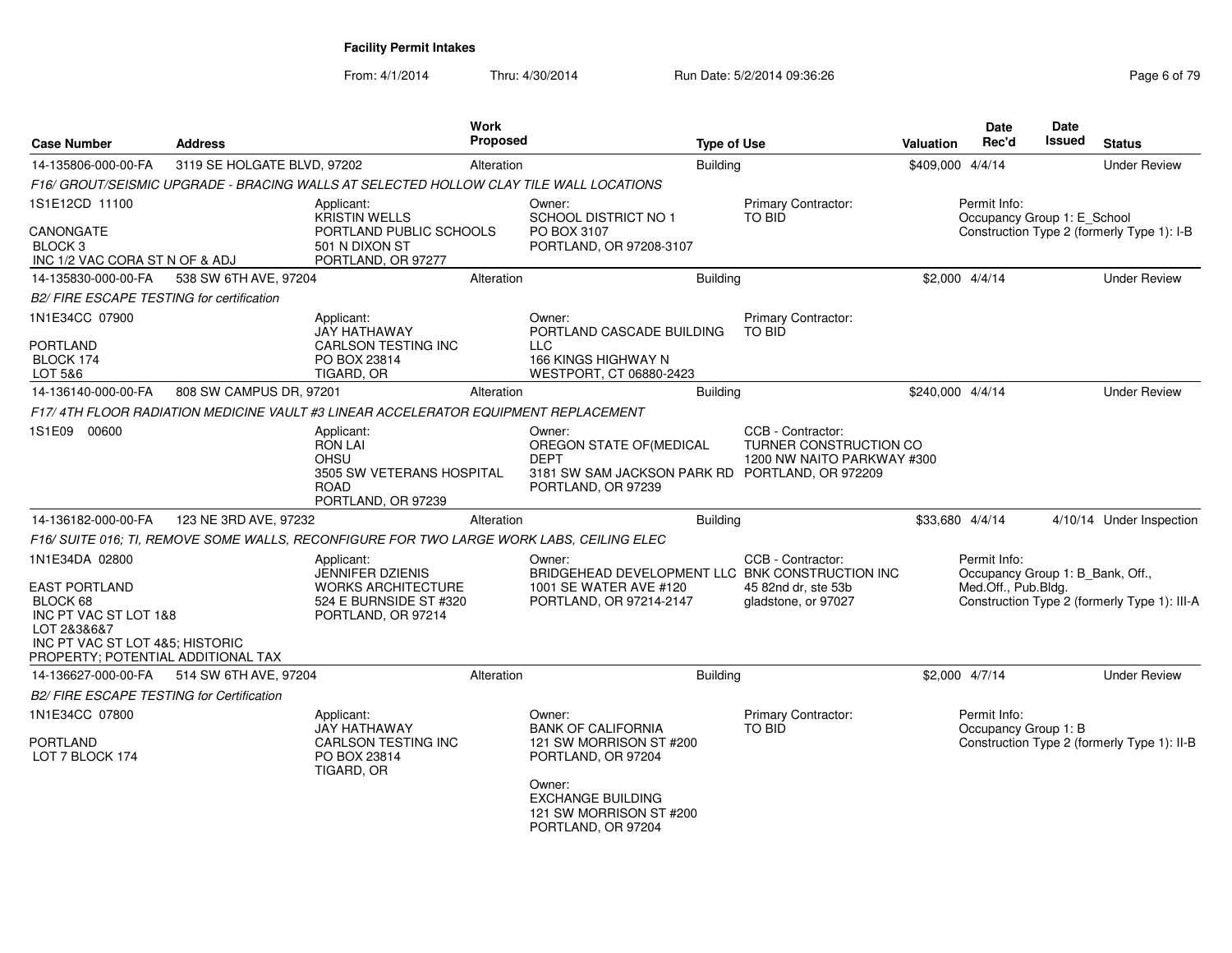From: 4/1/2014

| <b>Case Number</b>                         | <b>Address</b>           | Work<br><b>Proposed</b>                                                                                                                                        |                                                                                    | <b>Type of Use</b>                                                                                       | <b>Valuation</b> | Date<br>Rec'd                                    | Date<br><b>Issued</b> | <b>Status</b>                              |
|--------------------------------------------|--------------------------|----------------------------------------------------------------------------------------------------------------------------------------------------------------|------------------------------------------------------------------------------------|----------------------------------------------------------------------------------------------------------|------------------|--------------------------------------------------|-----------------------|--------------------------------------------|
| 14-136678-000-00-FA                        | 826 SW 21ST AVE, 97205   | Alteration                                                                                                                                                     | <b>Building</b>                                                                    |                                                                                                          |                  | \$85,000 4/7/14                                  |                       | <b>Under Review</b>                        |
|                                            |                          | F10/ RECONFIGURE EXISTING LOADING DOCK, STAIRS, GUARDRAIL AND NEW TRENCH DRAIN ***(NEW STEEL CANOPY, OVERHEAD DOOR, MECHANICAL LOUVER AND MAN DOOR ALL UNDER S |                                                                                    |                                                                                                          |                  |                                                  |                       |                                            |
| 1N1E33CD 00800                             |                          | Applicant:<br><b>KAREN LANGE</b>                                                                                                                               | Owner:<br>MULTNOMAH ATHLETIC CLUB                                                  | CCB - Contractor:<br><b>RON HANSON</b>                                                                   |                  |                                                  |                       |                                            |
| SECTION 33 1N 1E<br>TL 800 0.55 ACRES      |                          | WATERLEAF ARCHITECTURE<br>419 SW 11TH AVE SUITE 200<br>PORTLAND, OR 97205                                                                                      | 1849 SW SALMON ST<br>PORTLAND, OR 97205-1726                                       | <b>SCHOMMER &amp; SON</b><br>6421 NE COLWOOD WY.<br>PORTLAND OR 97218                                    |                  |                                                  |                       |                                            |
| 14-136692-000-00-FA                        | 1400 SW 5TH AVE, 97201   | Alteration                                                                                                                                                     | <b>Building</b>                                                                    |                                                                                                          |                  | \$25,000 4/7/14                                  |                       | 4/10/14 Under Inspection                   |
|                                            |                          | B2/4TH FLOOR, ADD SOME WALLS AND DOORS TO CREATE ADDITIONAL OFFICES                                                                                            |                                                                                    |                                                                                                          |                  |                                                  |                       |                                            |
| 1S1E03BC 02900                             |                          | Applicant:<br><b>DAVID BROWN</b>                                                                                                                               | Owner:<br>MARK GROUP PARTNERSHIP NO (MELVIN MARK CONSTRUCTION CO                   | CCB - Contractor:                                                                                        |                  |                                                  |                       |                                            |
| <b>PORTLAND</b><br>BLOCK 149<br>LOT 1-8    |                          | <b>MELVIN MARK COMPANIES</b><br>111 SW COLUMBIA, STE 1380<br>PORTLAND OR 97201                                                                                 | 111 SW COLUMBIA ST #1380<br>PORTLAND, OR 97204                                     | 111 SW COLUMBIA ST STE 1380<br>PORTLAND, OR 972015873                                                    |                  |                                                  |                       |                                            |
| 14-137422-000-00-FA                        | 1400 SW 5TH AVE, 97201   | Alteration                                                                                                                                                     | <b>Building</b>                                                                    |                                                                                                          |                  | \$45,000 4/8/14                                  |                       | 4/28/14 Issued                             |
|                                            |                          | B2/3RD FLOOR DEMO, REMOVE ALL PARTITION WALLS, DOORS, PATCH WALLS, LEAVE VACANT FOR NOW                                                                        |                                                                                    |                                                                                                          |                  |                                                  |                       |                                            |
| 1S1E03BC 02900                             |                          | Applicant:<br>DAVID BROWN                                                                                                                                      | Owner:<br>MARK GROUP PARTNERSHIP NO (MELVIN MARK CONSTRUCTION CO                   | CCB - Contractor:                                                                                        |                  |                                                  |                       |                                            |
| <b>PORTLAND</b>                            |                          | MELVIN MARK COMPANIES                                                                                                                                          | 111 SW COLUMBIA ST #1380                                                           | 111 SW COLUMBIA ST STE 1380                                                                              |                  |                                                  |                       |                                            |
| BLOCK 149<br>LOT 1-8                       |                          | 111 SW COLUMBIA, STE 1380<br>PORTLAND OR 97201                                                                                                                 | PORTLAND, OR 97204                                                                 | PORTLAND, OR 972015873                                                                                   |                  |                                                  |                       |                                            |
| 14-137517-000-00-FA                        | 1500 SW 1ST AVE, 97201   | Alteration                                                                                                                                                     | <b>Building</b>                                                                    |                                                                                                          |                  | \$10,000 4/8/14                                  |                       | 4/24/14 Issued                             |
|                                            |                          | B2/ SUITE 990; DEMISING WALL, FULL HEIGHT RELIGHT FOR NEW SPACE, DOOR, CEILING, ELEC                                                                           |                                                                                    |                                                                                                          |                  |                                                  |                       |                                            |
| 1S1E03CA 00600                             |                          | Applicant:                                                                                                                                                     | Owner:                                                                             | CCB - Contractor:                                                                                        |                  | Permit Info:                                     |                       |                                            |
| <b>PORTLAND</b><br><b>BLOCK 116 TL 600</b> |                          | <b>BRANDI STEVENS</b><br>111 SW COLUMBIA #1380<br>PORTLAND, OR 97201                                                                                           | <b>URBAN OFFICE</b><br>111 SW COLUMBIA ST #1380<br>PORTLAND, OR 97201-5845         | MELVIN MARK CONSTRUCTION C(Occupancy Group 1: B<br>111 SW COLUMBIA ST STE 1380<br>PORTLAND, OR 972015873 |                  |                                                  |                       | Construction Type 2 (formerly Type 1): I-A |
|                                            |                          |                                                                                                                                                                | Owner:<br><b>PARKING</b><br>111 SW COLUMBIA ST #1380<br>PORTLAND, OR 97201-5845    |                                                                                                          |                  |                                                  |                       |                                            |
|                                            |                          |                                                                                                                                                                | Owner:<br><b>FACILITIES</b><br>111 SW COLUMBIA ST #1380<br>PORTLAND, OR 97201-5845 |                                                                                                          |                  |                                                  |                       |                                            |
| 14-137555-000-00-FA                        | 2100 SW RIVER PKY, 97201 | Alteration                                                                                                                                                     | <b>Building</b>                                                                    |                                                                                                          |                  | \$30,000 4/8/14                                  |                       | 4/16/14 Issued                             |
|                                            |                          | B2/ 1ST FLOOR. SE CORNER: RECONFIGURE OFFICE SPACE. CREATE OPEN OFFICE SPACE. RECEPTION. WALLS. DOORS. CEILING                                                 |                                                                                    |                                                                                                          |                  |                                                  |                       |                                            |
| 1S1E03CD 00300                             |                          | Applicant:<br><b>CLIFFORD BALDRIDGE</b>                                                                                                                        | Owner:<br><b>CSHV RIVER PARKWAY LLC</b>                                            | CCB - Contractor:<br>SUMMIT INDUSTRIES INC                                                               |                  | Permit Info:<br>Occupancy Group 1: B Bank, Off., |                       |                                            |
| PARTITION PLAT 1994-55<br>LOT 1 TL 300     |                          | 2100 SW RIVER PKWY<br>PORTLAND OR 97201                                                                                                                        | 522 SW 5TH AVE #1105<br>PORTLAND, OR 97204-2128                                    | PO BOX 10345<br>PORTLAND, OR 972960345                                                                   |                  | Med.Off., Pub.Bldg.                              |                       | Construction Type 2 (formerly Type 1): I-B |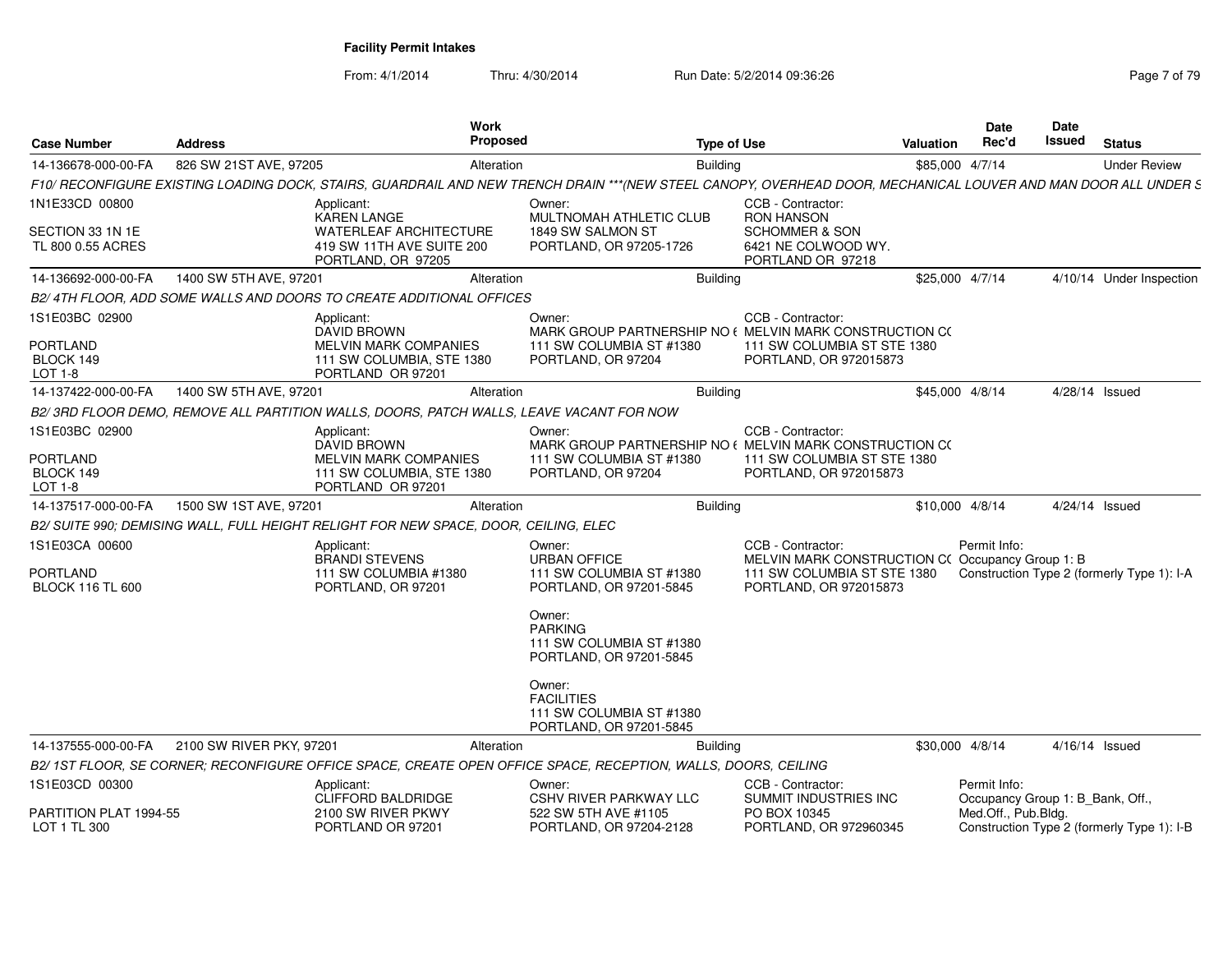From: 4/1/2014

| <b>Case Number</b>                                                    | <b>Address</b>                                                |                                                                                                   | <b>Work</b><br>Proposed |                                                                                                                                                                 | <b>Type of Use</b> |                                                                                | <b>Valuation</b>  | <b>Date</b><br>Rec'd                               | Date<br><b>Issued</b> | <b>Status</b>                          |
|-----------------------------------------------------------------------|---------------------------------------------------------------|---------------------------------------------------------------------------------------------------|-------------------------|-----------------------------------------------------------------------------------------------------------------------------------------------------------------|--------------------|--------------------------------------------------------------------------------|-------------------|----------------------------------------------------|-----------------------|----------------------------------------|
| 14-137903-000-00-FA                                                   | 825 NE MULTNOMAH ST - Unit 1                                  |                                                                                                   | Alteration              |                                                                                                                                                                 | Buildina           |                                                                                | \$700,000 4/9/14  |                                                    |                       | <b>Under Review</b>                    |
|                                                                       |                                                               |                                                                                                   |                         | F4/3RD FLOOR, TI; REMOVE MOST PERIMETER PARTITIONS, CREATE OPEN OFFICE SPACE, INTERIOR ADD WALLS, DOORS, OFFICES, CONFERENCE ROOM, REST ROOMS, VENDING MACHINE: |                    |                                                                                |                   |                                                    |                       |                                        |
| 1N1E35BB 90002                                                        |                                                               | Applicant:<br><b>TY ENGLE</b>                                                                     |                         | Owner:<br><b>PACIFICORP</b>                                                                                                                                     |                    | <b>Primary Contractor:</b><br><b>TO BID</b>                                    |                   |                                                    |                       |                                        |
| LLOYD CENTER TOWER CONDOMINIUM<br>LOT <sub>1</sub><br>DEPT OF REVENUE |                                                               | <b>PACIFICORP</b><br>825 NE MULTNOMAH<br>PORTLAND, OR 97232                                       |                         | 700 NE MULTNOMAH ST 7TH FLR<br>PORTLAND, OR 97232                                                                                                               |                    |                                                                                |                   |                                                    |                       |                                        |
| 14-138433-000-00-FA                                                   | 1131 SW MONTGOMERY ST, 97201                                  |                                                                                                   | Alteration              |                                                                                                                                                                 | <b>Building</b>    |                                                                                | \$2,000 4/9/14    |                                                    | 4/15/14 Issued        |                                        |
| F4/ FIRE ESCAPE, TESTING AND REPAIR                                   |                                                               |                                                                                                   |                         |                                                                                                                                                                 |                    |                                                                                |                   |                                                    |                       |                                        |
| 1S1E04AD 08800                                                        |                                                               | Applicant:<br><b>DONIA BRADEN</b><br>NJP CONSTRUCTION, LLC<br>PO BOX 3804<br>TUALATIN, OR 97062   |                         | Owner:<br>OREGON STATE OF (BOARD OF<br><b>PO BOX 751</b><br>PORTLAND, OR 97207                                                                                  |                    | CCB - Contractor:<br>NJP CONSTRUCTION, LLC<br>PO BOX 3804<br>TUALATIN OR 97062 |                   | Permit Info:<br>Occupancy Group 1: R1<br>$III-1HR$ |                       | Construction Type 2 (formerly Type 1): |
|                                                                       |                                                               |                                                                                                   |                         | Owner:<br><b>HIGHER EDUCATION</b><br><b>PO BOX 751</b><br>PORTLAND, OR 97207                                                                                    |                    |                                                                                |                   |                                                    |                       |                                        |
| 14-138737-000-00-FA                                                   | 9600 NE CASCADES PKY, 97220                                   |                                                                                                   | Alteration              |                                                                                                                                                                 | Building           |                                                                                | \$19,000 4/10/14  |                                                    | 4/16/14 Issued        |                                        |
|                                                                       | <b>F4/ INSTALLATION OF ATM MACHINE IN EXTERIOR FRONT WALL</b> |                                                                                                   |                         |                                                                                                                                                                 |                    |                                                                                |                   |                                                    |                       |                                        |
| 1N2E16 00100                                                          |                                                               | Applicant:<br><b>SANDRA ERRINGTON</b><br><b>US PERMIT</b><br>310 S 5TH ST.<br>PERKASIE, PA 18944  |                         | Owner:<br>PORT OF PORTLAND<br>PO BOX 3529<br>PORTLAND, OR 97208-3529                                                                                            |                    | Primary Contractor:<br>TO BID                                                  |                   |                                                    |                       |                                        |
| 14-138741-000-00-FA                                                   | 1710 N HUMBOLDT ST, 97217                                     |                                                                                                   | Alteration              |                                                                                                                                                                 | <b>Building</b>    |                                                                                | \$965,000 4/10/14 |                                                    |                       | <b>Under Review</b>                    |
|                                                                       |                                                               |                                                                                                   |                         | F16/BEACH MAIN BLDG/SEISMIC BRACING AT WALLS AT SELECTED HOLLOW CLAY TILE LOCATIONS AND ROOF PARAPET BRACING, NEW ELEVATOR AND VESTIBULE, NEW RAMPS, HANDRAILS  |                    |                                                                                |                   |                                                    |                       |                                        |
| 1N1E21AD 05800                                                        |                                                               | Applicant:<br>Kristin Wells                                                                       |                         | Owner:<br><b>SCHOOL DISTRICT NO 1</b>                                                                                                                           |                    | <b>Primary Contractor:</b><br>TO BID                                           |                   |                                                    |                       |                                        |
| <b>RIVERSIDE ADD</b><br>INC VAC ST BLOCK 7&8 EXC PT IN ST             |                                                               | Portland Public Schools Facilities &<br>Asset Management<br>501 N Dixon St.<br>Portland, OR 97227 |                         | PO BOX 3107<br>PORTLAND, OR 97208-3107                                                                                                                          |                    |                                                                                |                   |                                                    |                       |                                        |
| 14-138761-000-00-FA                                                   | 1710 N HUMBOLDT ST, 97217                                     |                                                                                                   | Alteration              |                                                                                                                                                                 | <b>Building</b>    |                                                                                | \$25,000 4/10/14  |                                                    |                       | <b>Under Review</b>                    |
|                                                                       |                                                               |                                                                                                   |                         | F16/ BEECH ANNEX / ACCESSIBILITY UPGRADES, NEW RAMP, HANDRAILS, RESTROOM PARTITIONS & HARDWARE                                                                  |                    |                                                                                |                   |                                                    |                       |                                        |
| 1N1E21AD 05800                                                        |                                                               | Applicant:<br><b>Kristin Wells</b>                                                                |                         | Owner:<br>SCHOOL DISTRICT NO 1                                                                                                                                  |                    | <b>Primary Contractor:</b><br>TO BID                                           |                   |                                                    |                       |                                        |
| RIVERSIDE ADD<br>INC VAC ST BLOCK 7&8 EXC PT IN ST                    |                                                               | Portland Public Schools Facilities &<br>Asset Management<br>501 N Dixon St.<br>Portland, OR 97227 |                         | PO BOX 3107<br>PORTLAND, OR 97208-3107                                                                                                                          |                    |                                                                                |                   |                                                    |                       |                                        |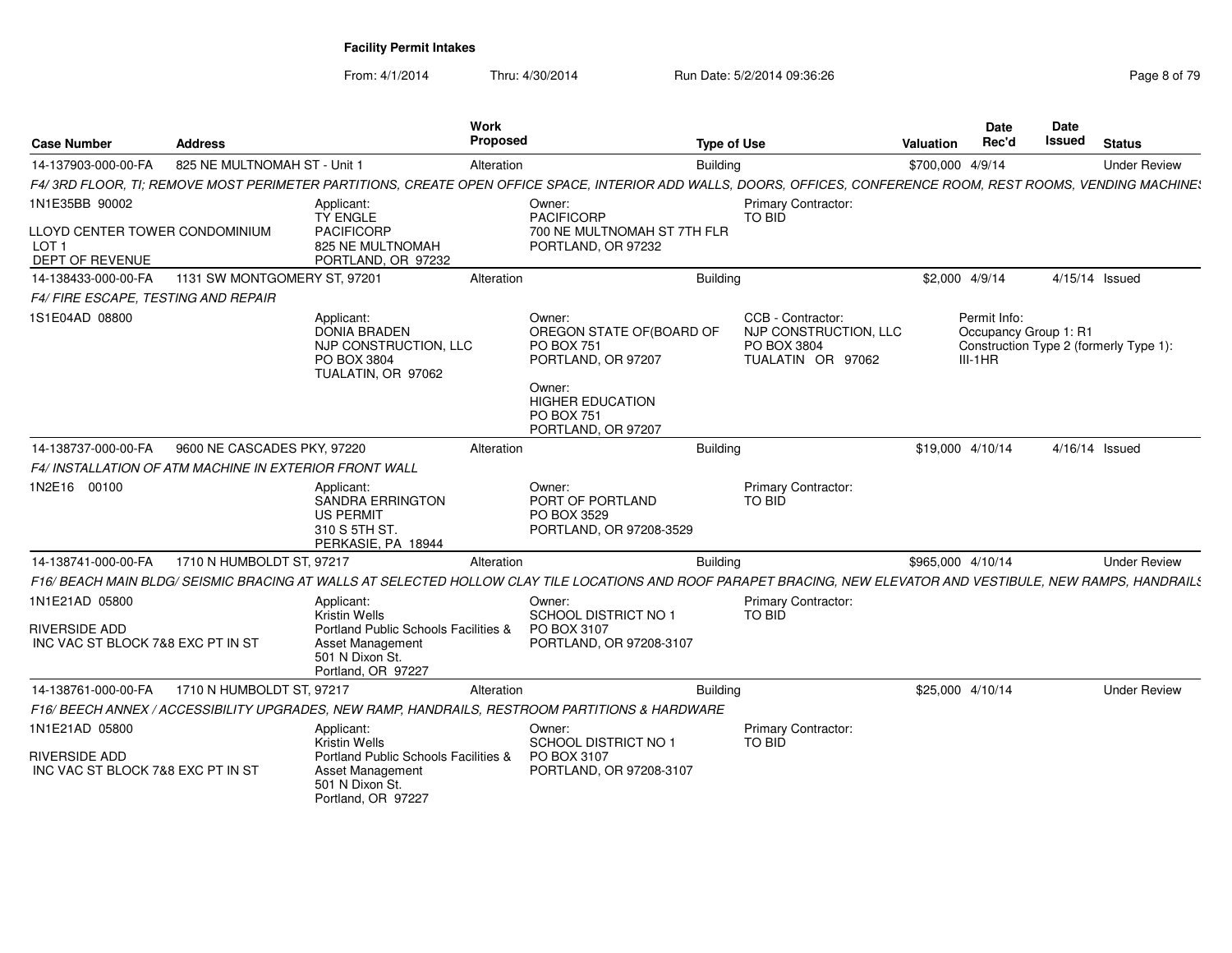| <b>Case Number</b>                                     | <b>Address</b>                          |                                                                                                                                                                  | Work<br>Proposed |                                                                       | <b>Type of Use</b> |                                      | <b>Valuation</b>  | <b>Date</b><br>Rec'd | <b>Date</b><br><b>Issued</b> | <b>Status</b>       |
|--------------------------------------------------------|-----------------------------------------|------------------------------------------------------------------------------------------------------------------------------------------------------------------|------------------|-----------------------------------------------------------------------|--------------------|--------------------------------------|-------------------|----------------------|------------------------------|---------------------|
| 14-138781-000-00-FA                                    | 1710 N HUMBOLDT ST, 97217               |                                                                                                                                                                  | Alteration       |                                                                       | <b>Building</b>    |                                      | \$40,000 4/10/14  |                      |                              | <b>Under Review</b> |
|                                                        |                                         | F16/ BEACH MODULAR / ACCESSIBILITY UPGRADES, NEW RAMP, HANDRAILS, RESTROOM PARTITIONS & HARDWARE                                                                 |                  |                                                                       |                    |                                      |                   |                      |                              |                     |
| 1N1E21AD 05800<br><b>RIVERSIDE ADD</b>                 |                                         | Applicant:<br><b>Kristin Wells</b><br>Portland Public Schools Facilities &                                                                                       |                  | Owner:<br><b>SCHOOL DISTRICT NO 1</b><br>PO BOX 3107                  |                    | <b>Primary Contractor:</b><br>TO BID |                   |                      |                              |                     |
| INC VAC ST BLOCK 7&8 EXC PT IN ST                      |                                         | <b>Asset Management</b><br>501 N Dixon St.<br>Portland, OR 97227                                                                                                 |                  | PORTLAND, OR 97208-3107                                               |                    |                                      |                   |                      |                              |                     |
| 14-138864-000-00-FA                                    | 7200 NE 11TH AVE, 97211                 |                                                                                                                                                                  | Alteration       |                                                                       | <b>Building</b>    |                                      | \$625,000 4/10/14 |                      |                              | <b>Under Review</b> |
|                                                        |                                         | F15/ WOODLAWN / SEISMIC BRACING AT WALLS AT SELECTED HOLLOW CLAY TILE LOCATIONS AND REPLACEMENT OF UNREINFORCED MASONRY WALL BETWEEN ORIG BLDG & ADDITION. SE    |                  |                                                                       |                    |                                      |                   |                      |                              |                     |
| 1N1E14BA 06100                                         |                                         | Applicant:<br><b>Kristin Wells</b>                                                                                                                               |                  | Owner:<br>SCHOOL DISTRICT NO 1                                        |                    | <b>Primary Contractor:</b><br>TO BID |                   |                      |                              |                     |
| <b>SCOFFINS ADD</b><br>BLOCK 2&5&6 TL 6100             |                                         | <b>Portland Public Schools Facilities &amp;</b><br><b>Asset Management</b><br>501 N Dixon St.<br>Portland, OR 97227                                              |                  | PO BOX 3107<br>PORTLAND, OR 97208-3107                                |                    |                                      |                   |                      |                              |                     |
| 14-138901-000-00-FA                                    | 620 N FREMONT ST, 97227                 |                                                                                                                                                                  | Alteration       |                                                                       | <b>Building</b>    |                                      | \$922,000 4/10/14 |                      |                              | <b>Under Review</b> |
|                                                        |                                         | F14/ BOISE-ELIOT/ HUMBOLT MAIN BLDG/ REMOVE ALL ROOFING MATERIAL TO THE DECK, NEW OVERFLOW DRAINS, REPLACE ROOF LADDERS, SKYLIGHTS, ROOF-FANS, REPLACE PARAPET I |                  |                                                                       |                    |                                      |                   |                      |                              |                     |
| 1N1E27BA 00100                                         |                                         | Applicant:<br><b>Kristin Wells</b>                                                                                                                               |                  | Owner:<br>SCHOOL DISTRICT NO 1                                        |                    | <b>Primary Contractor:</b><br>TO BID |                   |                      |                              |                     |
| SECTION 27 1N 1E<br>TL 100 3.71 ACRES                  |                                         | Portland Public Schools Facilities &<br>Asset Management<br>501 N Dixon St.<br>Portland, OR 97227                                                                |                  | PO BOX 3107<br>PORTLAND, OR 97208-3107                                |                    |                                      |                   |                      |                              |                     |
| 14-138919-000-00-FA                                    | 620 N FREMONT ST, 97227                 |                                                                                                                                                                  | Alteration       |                                                                       | <b>Building</b>    |                                      | \$8,000 4/10/14   |                      |                              | <b>Under Review</b> |
|                                                        |                                         | F14/ BOISE-ELIOT EQUIPMENT STORAGE BLDG / RE-ROOF STRUCTURE                                                                                                      |                  |                                                                       |                    |                                      |                   |                      |                              |                     |
| 1N1E27BA 00100                                         |                                         | Applicant:                                                                                                                                                       |                  | Owner:                                                                |                    | <b>Primary Contractor:</b>           |                   |                      |                              |                     |
| SECTION 27 1N 1E<br>TL 100 3.71 ACRES                  |                                         | <b>Kristin Wells</b><br>Portland Public Schools Facilities &<br>Asset Management<br>501 N Dixon St.<br>Portland, OR 97227                                        |                  | <b>SCHOOL DISTRICT NO 1</b><br>PO BOX 3107<br>PORTLAND, OR 97208-3107 |                    | TO BID                               |                   |                      |                              |                     |
| 14-138997-000-00-FA                                    | 2409 N SARATOGA ST. 97217               |                                                                                                                                                                  | Alteration       |                                                                       | <b>Building</b>    |                                      | \$318,000 4/10/14 |                      |                              | <b>Under Review</b> |
|                                                        |                                         | F9/ CHIEF JOSEPH / PARTIAL SEISMIC ROOF UPGRADE AND RE-ROOF. REDUCE THE HEIGHT OF UNREINFORCED MASONRY CHIMNEY, CONCRETE WALL REPAIR                             |                  |                                                                       |                    |                                      |                   |                      |                              |                     |
| 1N1E16AC 03100                                         |                                         | Applicant:<br><b>Kristin Wells</b>                                                                                                                               |                  | Owner:<br><b>SCHOOL DISTRICT NO 1</b>                                 |                    | <b>Primary Contractor:</b><br>TO BID |                   |                      |                              |                     |
| D & O LITTLE HMS SUB 3<br>BLOCK 21-24 TL 3100          |                                         | Portland Public Schools Facilities &<br><b>Asset Management</b><br>501 N Dixon St.<br>Portland, OR 97227                                                         |                  | PO BOX 3107<br>PORTLAND, OR 97208-3107                                |                    |                                      |                   |                      |                              |                     |
| 14-139014-000-00-FA                                    | 2044 NE KILLINGSWORTH ST. 97211         |                                                                                                                                                                  | Alteration       |                                                                       | <b>Building</b>    |                                      | \$85,000 4/10/14  |                      |                              | <b>Under Review</b> |
|                                                        | F10/VERNON / SCIENCE CLASSROOMS REMODEL |                                                                                                                                                                  |                  |                                                                       |                    |                                      |                   |                      |                              |                     |
| 1N1E23AA 02900                                         |                                         | Applicant:<br><b>Kristin Wells</b>                                                                                                                               |                  | Owner:<br><b>SCHOOL DISTRICT NO 1</b>                                 |                    | Primary Contractor:<br>TO BID        |                   |                      |                              |                     |
| <b>VERNON</b><br>INC VAC ST ADJ BLOCK 8&9 EXC PT IN ST |                                         | Portland Public Schools Facilities &<br><b>Asset Management</b><br>501 N Dixon St.<br>Portland, OR 97227                                                         |                  | PO BOX 3107<br>PORTLAND, OR 97208-3107                                |                    |                                      |                   |                      |                              |                     |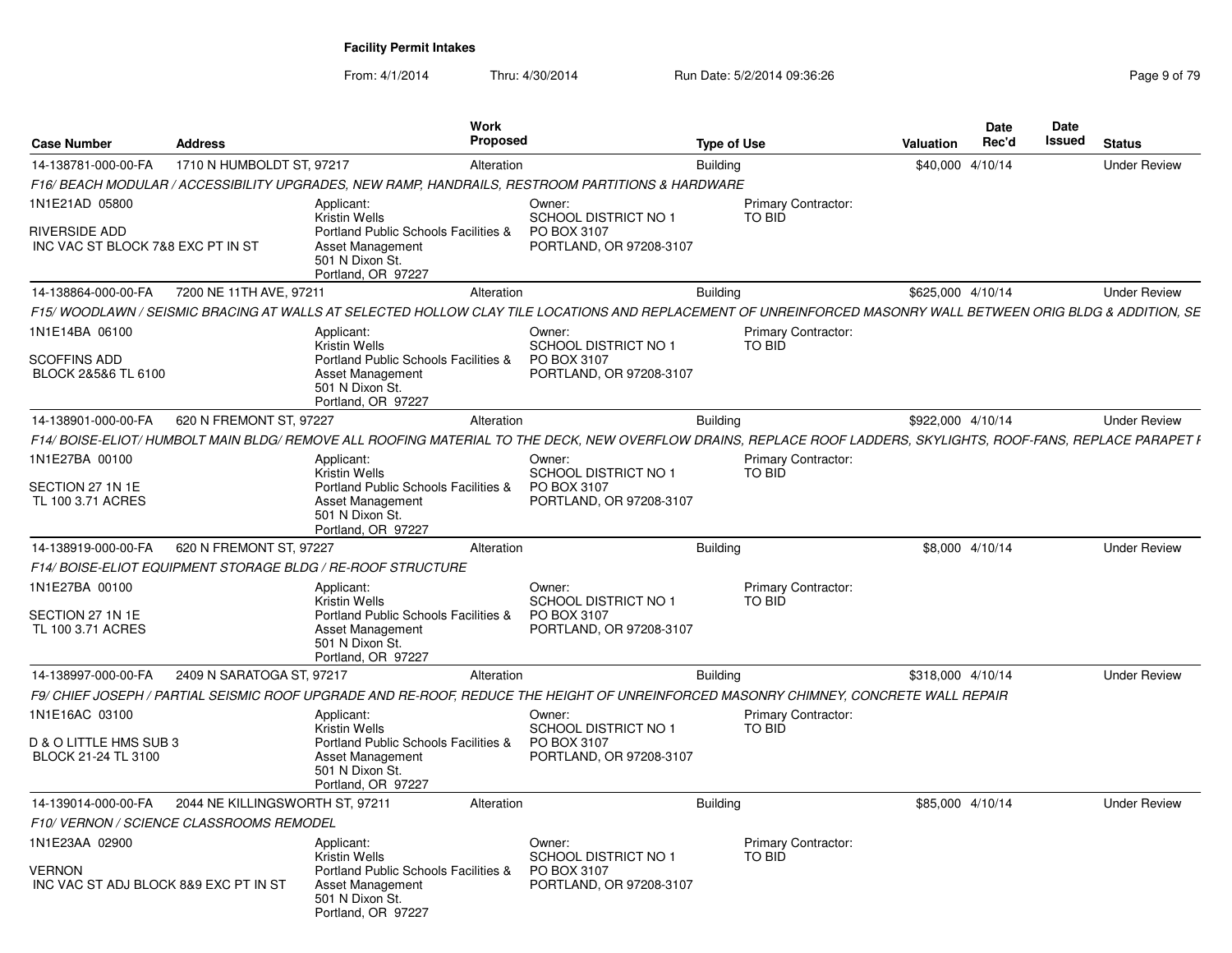| <b>Case Number</b>                                                                                             | <b>Address</b>              | <b>Work</b><br>Proposed                                                                                                                                         |                                                                                                                                                                                  | <b>Type of Use</b>                                                                                        | Valuation         | <b>Date</b><br>Rec'd                         | <b>Date</b><br><b>Issued</b> | <b>Status</b>                          |
|----------------------------------------------------------------------------------------------------------------|-----------------------------|-----------------------------------------------------------------------------------------------------------------------------------------------------------------|----------------------------------------------------------------------------------------------------------------------------------------------------------------------------------|-----------------------------------------------------------------------------------------------------------|-------------------|----------------------------------------------|------------------------------|----------------------------------------|
| 14-139029-000-00-FA                                                                                            | 4906 NE 6TH AVE, 97211      | Alteration                                                                                                                                                      |                                                                                                                                                                                  | <b>Building</b>                                                                                           | \$45,000          | 4/10/14                                      | 4/17/14 Issued               |                                        |
| F10/KING / SCIENCE CLASSROOMS REMODEL                                                                          |                             |                                                                                                                                                                 |                                                                                                                                                                                  |                                                                                                           |                   |                                              |                              |                                        |
| 1N1E23BC 08700                                                                                                 |                             | Applicant:<br>Kristin Wells                                                                                                                                     | Owner:<br>SCHOOL DISTRICT NO 1(LEASED                                                                                                                                            | Primary Contractor:<br><b>TO BID</b>                                                                      |                   |                                              |                              |                                        |
| SECTION 23 1N 1E<br>TL 8700 4.91 ACRES                                                                         |                             | Portland Public Schools Facilities &<br>Asset Management<br>501 N Dixon St.<br>Portland, OR 97227                                                               | PO BOX 3107<br>PORTLAND, OR 97208-3107<br>Owner:<br><b>NE COALITION</b><br>PO BOX 3107<br>PORTLAND, OR 97208-3107                                                                |                                                                                                           |                   |                                              |                              |                                        |
| 14-139335-000-00-FA                                                                                            | 707 SW WASHINGTON ST, 97205 | Alteration                                                                                                                                                      | <b>Building</b>                                                                                                                                                                  |                                                                                                           | \$60,000 4/11/14  |                                              |                              | 4/24/14 Issued                         |
|                                                                                                                |                             | B2/8TH FLOOR; TI, REMOVE MOST PERIMETER PARTITION WALLS, CREATE OPEN OFFICE SPACE FOR WORK STATIONS, MOVE WALL TO ENLARGE ROOM FOR HVAC USE, CEILING, ELEC      |                                                                                                                                                                                  |                                                                                                           |                   |                                              |                              |                                        |
| 1N1E34CC 04600                                                                                                 |                             | Applicant:<br><b>BRANDI STEVENS</b><br><b>MELVIN MARK CO</b><br>111 SW COLUMBIA #1380<br>PORTLAND, OR 97201                                                     | Owner:<br><b>UBCT PARTNERSHIP</b><br>111 SW COLUMBIA ST #1380<br>PORTLAND, OR 97201                                                                                              | CCB - Contractor:<br>MELVIN MARK CONSTRUCTION CO<br>111 SW COLUMBIA ST STE 1380<br>PORTLAND, OR 972015873 |                   |                                              |                              |                                        |
| 14-139431-000-00-FA                                                                                            | 1300 SW 6TH AVE, 97201      | Alteration                                                                                                                                                      |                                                                                                                                                                                  | <b>Building</b>                                                                                           |                   | \$7,500 4/11/14                              | 4/18/14 Issued               |                                        |
|                                                                                                                |                             | F4/ 1ST FLOOR, ADD WALLS TO CREATE SEPARATE STORAGE ROOMS, JANITORIAL ROOMS IN STORAGE AREA, TWO FLOOR MOP SINKS, CEILING, ELEC, PLBG                           |                                                                                                                                                                                  |                                                                                                           |                   |                                              |                              |                                        |
| 1S1E03BC 01900<br><b>PORTLAND</b><br>BLOCK 166                                                                 |                             | Applicant:<br><b>TODD GARNER</b><br><b>1300 SW 6TH AVE</b><br>PORTLAND, OR 97201                                                                                | Owner:<br><b>ERICKSON REALTY LTD</b><br>4900 SW GRIFFITH DR STE 133<br>BEAVERTON, OR 97005                                                                                       | CCB - Contractor:<br><b>METRO INTERIORS INC</b><br>P O BOX 42547<br>PORTLAND, OR 97242-2547               |                   | Permit Info:<br>Occupancy Group 1: B<br>I-FR |                              | Construction Type 2 (formerly Type 1): |
| LOT 1-8                                                                                                        |                             |                                                                                                                                                                 |                                                                                                                                                                                  |                                                                                                           |                   |                                              |                              |                                        |
| 14-139467-000-00-FA                                                                                            | 5050 NE HOYT ST, 97213      | Alteration                                                                                                                                                      |                                                                                                                                                                                  | <b>Building</b>                                                                                           | \$495,636 4/11/14 |                                              |                              | 4/22/14 Issued                         |
|                                                                                                                |                             | F15/ SUITE 230; COMPLETE DEMO, REMOVE ALL WALLS, DOORS, FIXTURES, RECONFIGURE FOR NEW OFFICES, EXAM ROOMS, RESTROOMS, RECEPTION AREAS, STORAGE, DOORS, RELITES, |                                                                                                                                                                                  |                                                                                                           |                   |                                              |                              |                                        |
| 1N2E31BD 03800<br><b>CENTER ADD</b><br>BLOCK <sub>3</sub><br>LOT 1-7 INC PT VAC ST<br>LOT 20-26 EXC PT IN ST   |                             | Applicant:<br><b>RICK ROBINSON</b><br>PROVIDENCE PROFESSIONAL<br>4400 NE HALSEY, BLDG. 2, SUITE<br>190<br>PORTLAND, OR 97213                                    | Owner:<br>PROVIDENCE HEALTH<br>4400 NE HALSEY ST BLDG 2 #190<br>PORTLAND, OR 97213-1545<br>Owner:<br>SERVICES-OREGON<br>4400 NE HALSEY ST BLDG 2 #190<br>PORTLAND, OR 97213-1545 | CCB - Contractor:<br>IN LINE COMMERCIAL CONST<br>PO BOX 5837<br><b>ALOHA, OR 97006</b>                    |                   | Permit Info:<br>Occupancy Group 1: B<br>I-FR |                              | Construction Type 2 (formerly Type 1): |
| 14-140031-000-00-FA                                                                                            | 7000 NE AIRPORT WAY, 97218  | Alteration                                                                                                                                                      | <b>Building</b>                                                                                                                                                                  |                                                                                                           |                   | \$62,000 4/14/14                             |                              | 4/29/14 Issued                         |
|                                                                                                                |                             | B1/ ROOM B1320 ELEVATOR B1 STRUCTURAL UPGRADE - ADD ADDITIONAL SUPPORTS TO THE ELEVATOR RAILS                                                                   |                                                                                                                                                                                  |                                                                                                           |                   |                                              |                              |                                        |
| 1N2E08B 00400                                                                                                  |                             | Applicant:<br>MIKE COYLE<br><b>FASTER PERMITS</b>                                                                                                               | Owner:<br>PORT OF PORTLAND<br>PO BOX 3529                                                                                                                                        | CCB - Contractor:<br>SCHINDLER ELEVATOR CORP                                                              |                   |                                              |                              |                                        |
| SECTION 08 1N 2E<br>TL 400 7.39 ACRES<br><b>TERMINAL BLDG</b><br><b>NONTAXABLE</b><br>SEE TAXABLE SUB ACCOUNTS |                             | 14334 NW EAGLERIDGE LANE<br>PORTLAND, OR 97229                                                                                                                  | PORTLAND, OR 97208-3529                                                                                                                                                          | 20 WHIPPANY ROAD PO BOX 1935<br>MORRISTOWN, NJ 07962-1935                                                 |                   |                                              |                              |                                        |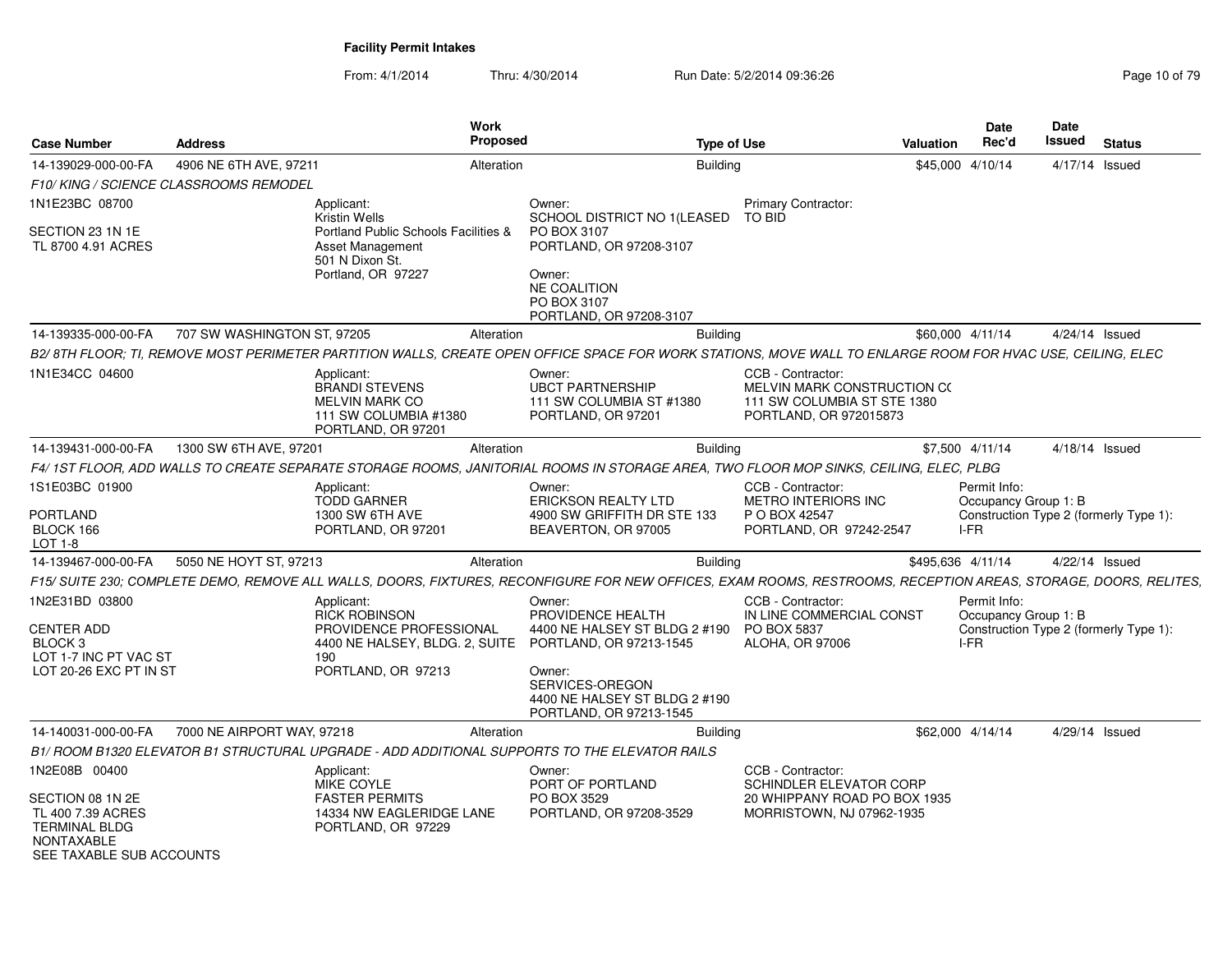| 1130 NE 28TH AVE, 97232<br>B2/ BLDG 10, 2ND FLOOR; WALLS, DOORS FOR STORAGE LOCKERS |                                                                                                           | Alteration                                                                                                                                             |                                                                                            |                                                                                                                                                                         |                                                                                                                                                                                                                                                                                         |                                                                                                                                                                                                             |                                                                                                      |                                                                                                                                                             |                                                                                                                                                                                                                                                                                                                                                                                                                                                                                                                     |
|-------------------------------------------------------------------------------------|-----------------------------------------------------------------------------------------------------------|--------------------------------------------------------------------------------------------------------------------------------------------------------|--------------------------------------------------------------------------------------------|-------------------------------------------------------------------------------------------------------------------------------------------------------------------------|-----------------------------------------------------------------------------------------------------------------------------------------------------------------------------------------------------------------------------------------------------------------------------------------|-------------------------------------------------------------------------------------------------------------------------------------------------------------------------------------------------------------|------------------------------------------------------------------------------------------------------|-------------------------------------------------------------------------------------------------------------------------------------------------------------|---------------------------------------------------------------------------------------------------------------------------------------------------------------------------------------------------------------------------------------------------------------------------------------------------------------------------------------------------------------------------------------------------------------------------------------------------------------------------------------------------------------------|
|                                                                                     |                                                                                                           |                                                                                                                                                        |                                                                                            | <b>Building</b>                                                                                                                                                         |                                                                                                                                                                                                                                                                                         |                                                                                                                                                                                                             | \$30,000 4/14/14                                                                                     | 4/28/14 Issued                                                                                                                                              |                                                                                                                                                                                                                                                                                                                                                                                                                                                                                                                     |
|                                                                                     |                                                                                                           |                                                                                                                                                        |                                                                                            |                                                                                                                                                                         |                                                                                                                                                                                                                                                                                         |                                                                                                                                                                                                             |                                                                                                      |                                                                                                                                                             |                                                                                                                                                                                                                                                                                                                                                                                                                                                                                                                     |
| LAND & IMPS SEE R316835 (R941360021)                                                | Applicant:<br>MARK WOLFE<br>AMERICAN PROPERTY<br>MANAGEMENT<br>2154 NE BROADWAY<br>PORTLAND OR 97212      |                                                                                                                                                        | Owner:<br>WESTON INVESTMENT CO LLC                                                         |                                                                                                                                                                         |                                                                                                                                                                                                                                                                                         |                                                                                                                                                                                                             | Permit Info:<br>Occupancy Group 1: S1                                                                |                                                                                                                                                             |                                                                                                                                                                                                                                                                                                                                                                                                                                                                                                                     |
|                                                                                     |                                                                                                           | Alteration                                                                                                                                             |                                                                                            |                                                                                                                                                                         |                                                                                                                                                                                                                                                                                         |                                                                                                                                                                                                             |                                                                                                      |                                                                                                                                                             | <b>Under Review</b>                                                                                                                                                                                                                                                                                                                                                                                                                                                                                                 |
|                                                                                     |                                                                                                           |                                                                                                                                                        |                                                                                            |                                                                                                                                                                         |                                                                                                                                                                                                                                                                                         |                                                                                                                                                                                                             |                                                                                                      |                                                                                                                                                             |                                                                                                                                                                                                                                                                                                                                                                                                                                                                                                                     |
|                                                                                     | Applicant:<br><b>RYAN BURT</b><br><b>GBD ARCITECTS</b><br>PORTLAND, OR 97209                              |                                                                                                                                                        | Owner:<br>PORTLAND COMMUNITY<br><b>COLLEGE DIST</b><br>PO BOX 6119<br>ALOHA, OR 97007-0119 |                                                                                                                                                                         | CCB - Contractor:<br><b>HOWARD S WRIGHT</b><br>CONSTRUCTORS LP<br>P.O. BOX 3764<br>SEATTLE, WA 98124                                                                                                                                                                                    |                                                                                                                                                                                                             |                                                                                                      |                                                                                                                                                             |                                                                                                                                                                                                                                                                                                                                                                                                                                                                                                                     |
|                                                                                     |                                                                                                           | Alteration                                                                                                                                             |                                                                                            |                                                                                                                                                                         |                                                                                                                                                                                                                                                                                         |                                                                                                                                                                                                             |                                                                                                      |                                                                                                                                                             | <b>Under Review</b>                                                                                                                                                                                                                                                                                                                                                                                                                                                                                                 |
|                                                                                     |                                                                                                           |                                                                                                                                                        |                                                                                            |                                                                                                                                                                         |                                                                                                                                                                                                                                                                                         |                                                                                                                                                                                                             |                                                                                                      |                                                                                                                                                             |                                                                                                                                                                                                                                                                                                                                                                                                                                                                                                                     |
|                                                                                     | Applicant:<br><b>TOM ARNICH</b>                                                                           |                                                                                                                                                        | Owner:                                                                                     |                                                                                                                                                                         |                                                                                                                                                                                                                                                                                         |                                                                                                                                                                                                             |                                                                                                      |                                                                                                                                                             |                                                                                                                                                                                                                                                                                                                                                                                                                                                                                                                     |
|                                                                                     | <b>PO BOX 751</b><br>Portland, OR 97207-0751                                                              |                                                                                                                                                        | ED)<br><b>PO BOX 751</b><br>PORTLAND, OR 97207-0751                                        |                                                                                                                                                                         |                                                                                                                                                                                                                                                                                         |                                                                                                                                                                                                             |                                                                                                      |                                                                                                                                                             |                                                                                                                                                                                                                                                                                                                                                                                                                                                                                                                     |
|                                                                                     |                                                                                                           | Alteration                                                                                                                                             |                                                                                            |                                                                                                                                                                         |                                                                                                                                                                                                                                                                                         |                                                                                                                                                                                                             |                                                                                                      |                                                                                                                                                             |                                                                                                                                                                                                                                                                                                                                                                                                                                                                                                                     |
|                                                                                     |                                                                                                           |                                                                                                                                                        |                                                                                            |                                                                                                                                                                         |                                                                                                                                                                                                                                                                                         |                                                                                                                                                                                                             |                                                                                                      |                                                                                                                                                             |                                                                                                                                                                                                                                                                                                                                                                                                                                                                                                                     |
|                                                                                     | Applicant:<br><b>KENT POTTEBAUM</b><br><b>GBD ARCHITECTS</b><br>1120 NW COUCH, #300<br>PORTLAND, OR 97209 |                                                                                                                                                        | Owner:<br>PO BOX 320099                                                                    |                                                                                                                                                                         | CCB - Contractor:<br><b>COMPANY</b><br>PO BOX 6712                                                                                                                                                                                                                                      |                                                                                                                                                                                                             |                                                                                                      |                                                                                                                                                             |                                                                                                                                                                                                                                                                                                                                                                                                                                                                                                                     |
|                                                                                     |                                                                                                           | Alteration                                                                                                                                             |                                                                                            |                                                                                                                                                                         |                                                                                                                                                                                                                                                                                         |                                                                                                                                                                                                             |                                                                                                      |                                                                                                                                                             |                                                                                                                                                                                                                                                                                                                                                                                                                                                                                                                     |
|                                                                                     |                                                                                                           |                                                                                                                                                        |                                                                                            |                                                                                                                                                                         |                                                                                                                                                                                                                                                                                         |                                                                                                                                                                                                             |                                                                                                      |                                                                                                                                                             |                                                                                                                                                                                                                                                                                                                                                                                                                                                                                                                     |
|                                                                                     | Applicant:<br><b>KENT POTTEBAUM</b><br><b>GBD ARCHITECTS</b><br>1120 NW COUCH, #300<br>PORTLAND, OR 97209 |                                                                                                                                                        | Owner:<br>PO BOX 320099                                                                    |                                                                                                                                                                         | CCB - Contractor:<br><b>COMPANY</b><br>PO BOX 6712                                                                                                                                                                                                                                      |                                                                                                                                                                                                             |                                                                                                      |                                                                                                                                                             |                                                                                                                                                                                                                                                                                                                                                                                                                                                                                                                     |
| 14335 N LOMBARD ST                                                                  |                                                                                                           | Alteration                                                                                                                                             |                                                                                            |                                                                                                                                                                         |                                                                                                                                                                                                                                                                                         |                                                                                                                                                                                                             |                                                                                                      |                                                                                                                                                             | <b>Under Review</b>                                                                                                                                                                                                                                                                                                                                                                                                                                                                                                 |
|                                                                                     |                                                                                                           |                                                                                                                                                        |                                                                                            |                                                                                                                                                                         |                                                                                                                                                                                                                                                                                         |                                                                                                                                                                                                             |                                                                                                      |                                                                                                                                                             |                                                                                                                                                                                                                                                                                                                                                                                                                                                                                                                     |
|                                                                                     | Applicant:<br>DICK RYSER<br>14335 N LOMBARD ST.<br>PORTLAND, OR 97203                                     |                                                                                                                                                        | Owner:<br>PO BOX 320099<br>Owner:<br>MEPT RIVERGATE LLC                                    |                                                                                                                                                                         | Primary Contractor:<br><b>TO BID</b>                                                                                                                                                                                                                                                    |                                                                                                                                                                                                             |                                                                                                      |                                                                                                                                                             |                                                                                                                                                                                                                                                                                                                                                                                                                                                                                                                     |
|                                                                                     |                                                                                                           | 12000 SW 49TH AVE, 97219<br>1825 SW BROADWAY, 97201<br>1120 NW COUCH ST, 97209<br>1120 NW COUCH ST, 97209<br>B2/ BRIDGESTONE, RACKING FOR TIRE STORAGE | 1120 NW COUCH ST SUITE 300<br>PSU FACILITIES AND PLANNING<br><b>BRIDGESTONE AMERICA</b>    | F11/3RD FLOOR, NEW DEMISING WALL, MINOR INTERIOR DEMO AND ENTRY CHANGES<br>F11/ SUITE 450, INTERIOR DEMO OF CLASSROOMS, CEILING AND MOVEABLE PARTITION<br>PO BOX 320099 | 2154 NE BROADWAY RM 200<br>PORTLAND, OR 97232-1590<br>OREGON STATE OF(BRD HIGHER<br>MEPT BREWERY BLOCK 2 LLC<br>ALEXANDRIA, VA 22320-0156<br>MEPT BREWERY BLOCK 2 LLC<br>ALEXANDRIA, VA 22320-0156<br>PORT OF PORTLAND(LEASED<br>ALEXANDRIA, VA 22320-4099<br>ALEXANDRIA, VA 22320-4099 | <b>Building</b><br>F4/ VOLUNTARY SEISMIC SEPARATION OF THE EXTERIOR PESTRIAN BRIDGE BETWEEN THE SS BUILDING AND THE ST BUILDING<br><b>Building</b><br><b>Building</b><br><b>Building</b><br><b>Building</b> | ANDERSEN CONSTRUCTION<br>PORTLAND, OR 97228-6712<br>ANDERSEN CONSTRUCTION<br>PORTLAND, OR 97228-6712 | IV-HT<br>\$250,000 4/14/14<br>Permit Info:<br>\$300.000 4/15/14<br>\$60,000 4/15/14<br>Permit Info:<br>\$46,000 4/15/14<br>Permit Info:<br>\$50,000 4/15/14 | Construction Type 2 (formerly Type 1):<br>Occupancy Group 1: B<br>Construction Type 2 (formerly Type 1): II-B<br>F8/ SMSU KITCHEN HOOD REPLACEMENT, REMOVE AND REPLACE PART OF THE CEILING T-BAR SYSTEM, NEW 2 HR FIRE PENETRATIONS AND NEW FIRE RATED DOOR<br>4/22/14 Issued<br>Occupancy Group 1: B_Bank, Off.,<br>Med.Off., Pub.Bldg.<br>Construction Type 2 (formerly Type 1): II-A<br>4/22/14 Issued<br>Occupancy Group 1: B_Bank, Off.,<br>Med.Off., Pub.Bldg.<br>Construction Type 2 (formerly Type 1): II-A |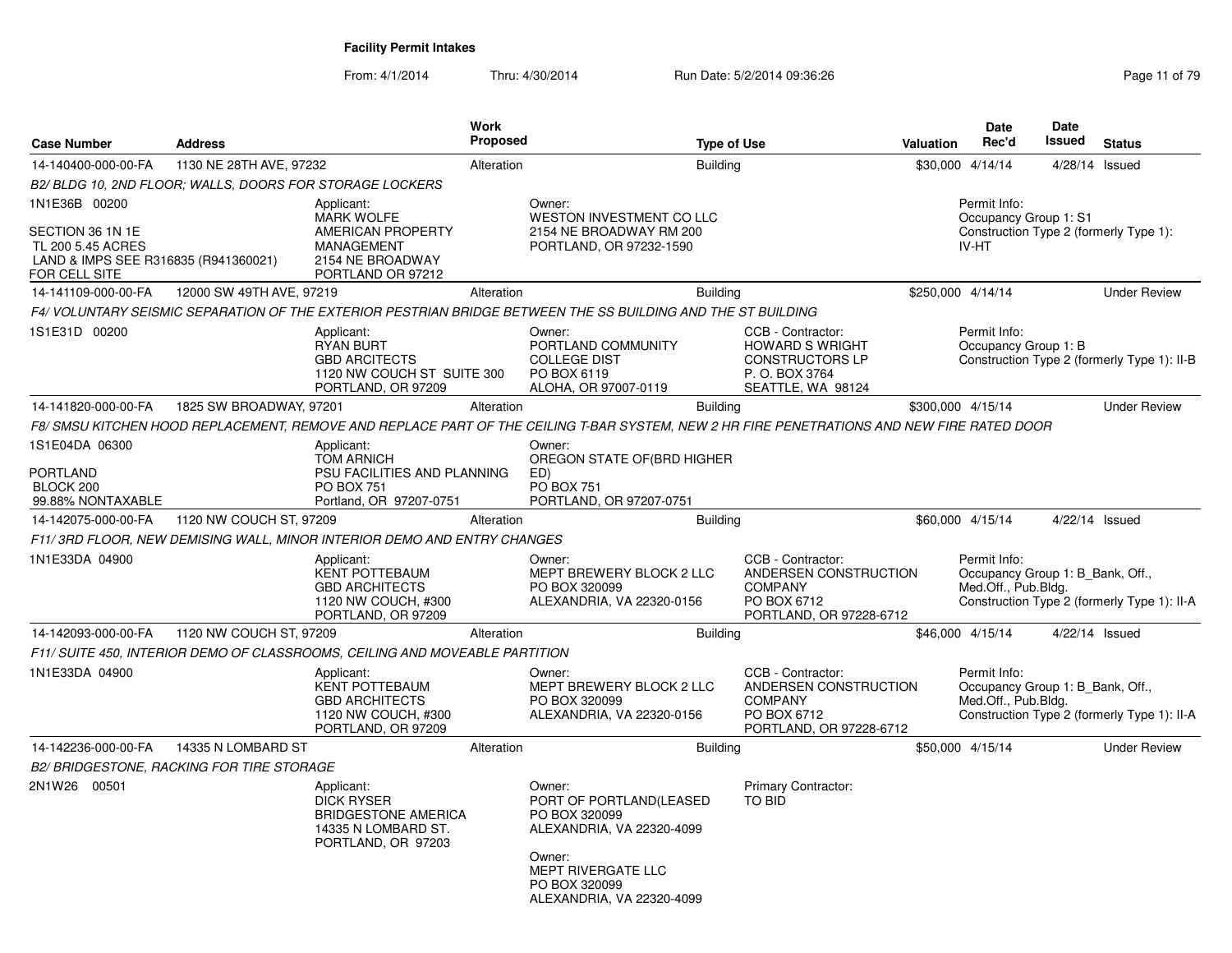| <b>Case Number</b>                                          | <b>Address</b>                                            | <b>Work</b>                                                                                                                                                          | <b>Proposed</b>                                                                         | <b>Type of Use</b> |                                                                                                                                               | Valuation         | <b>Date</b><br>Rec'd                                                    | Date<br><b>Issued</b> | <b>Status</b>                              |
|-------------------------------------------------------------|-----------------------------------------------------------|----------------------------------------------------------------------------------------------------------------------------------------------------------------------|-----------------------------------------------------------------------------------------|--------------------|-----------------------------------------------------------------------------------------------------------------------------------------------|-------------------|-------------------------------------------------------------------------|-----------------------|--------------------------------------------|
| 14-142549-000-00-FA                                         | 26 SW SALMON ST, 97204                                    |                                                                                                                                                                      | Alteration                                                                              | <b>Building</b>    |                                                                                                                                               | \$50,000 4/16/14  |                                                                         | 4/28/14 Issued        |                                            |
| <b>F9/4TH FLOOR PARTIAL INTERIOR DEMO</b>                   |                                                           |                                                                                                                                                                      |                                                                                         |                    |                                                                                                                                               |                   |                                                                         |                       |                                            |
| 1S1E03BD 00200                                              |                                                           | Applicant:<br><b>ALFRED BRAN</b>                                                                                                                                     | Owner:<br><b>IEH PORTLAND LLC</b>                                                       |                    | CCB - Contractor:<br><b>MARK BECKIUS</b>                                                                                                      |                   |                                                                         |                       |                                            |
| <b>PORTLAND</b><br>BLOCK 6<br>LOT 1-8                       |                                                           | 26 SW SALMON ST<br>PORTLAND, OR 97204                                                                                                                                | 121 SW SALMON ST<br>PORTLAND, OR 97204-2901                                             |                    | REIMERS & JOLIVETTE INC<br>2344 NW 24TH AVE<br>Portland, OR 97210                                                                             |                   |                                                                         |                       |                                            |
| 14-142566-000-00-FA                                         | 611 SW CAMPUS DR, 97201                                   |                                                                                                                                                                      | Alteration                                                                              | <b>Building</b>    |                                                                                                                                               |                   | \$5,600 4/16/14                                                         | 4/28/14 Issued        |                                            |
|                                                             | <b>B1/1ST FLOOR RELOCATE EXISTING INDUSTRIAL SHREDDER</b> |                                                                                                                                                                      |                                                                                         |                    |                                                                                                                                               |                   |                                                                         |                       |                                            |
| 1S1E09AC 03800                                              |                                                           | Applicant:<br>JEROME KEYES<br><b>OHSU</b><br>3181 SW SAM JACKSON PARK<br>RD.<br>PORTLAND, OR 97239                                                                   | Owner:<br>OREGON STATE OF<br>PORTLAND, OR 97239                                         |                    | CCB - Contractor:<br>SCHAFFRAN CONSTRUCTION INC Occupancy Group 1: S-2<br>3181 SW SAM JACKSON PARK RD 16916 SE FRANKLIN<br>PORTLAND, OR 97236 |                   | Permit Info:                                                            |                       | Construction Type 2 (formerly Type 1): I-A |
| 14-142584-000-00-FA                                         | 707 SW GAINES ST, 97201                                   |                                                                                                                                                                      | Alteration                                                                              | <b>Building</b>    |                                                                                                                                               |                   | \$9,500 4/16/14                                                         | $4/28/14$ Issued      |                                            |
|                                                             |                                                           | F9/ 1ST FLOOR - ROOMS 1114 & 1116 MODIFY EXISTING SPLINE CEILING TO A NEW SUSPENDED CEILING                                                                          |                                                                                         |                    |                                                                                                                                               |                   |                                                                         |                       |                                            |
| 1S1E09 00600                                                |                                                           | Applicant:<br><b>JEROME KEYES</b><br>OHSU                                                                                                                            | Owner:<br>OREGON STATE OF (MEDICAL<br><b>DEPT</b>                                       |                    |                                                                                                                                               |                   |                                                                         |                       |                                            |
|                                                             |                                                           | 3181 SW SAM JACKSON PARK<br>RD.<br>PORTLAND, OR 97239                                                                                                                | 3181 SW SAM JACKSON PARK RD<br>PORTLAND, OR 97239                                       |                    |                                                                                                                                               |                   |                                                                         |                       |                                            |
| 14-142633-000-00-FA                                         | 319 SW WASHINGTON ST, 97204                               |                                                                                                                                                                      | Alteration                                                                              | <b>Building</b>    |                                                                                                                                               | \$57.444 4/16/14  |                                                                         | 4/28/14 Issued        |                                            |
|                                                             |                                                           | B2/ SUITE 405-410; DEMO WORK, REMOVE A FEW WALLS, CARPETING, CEILING, REMOVE ONE WALL, ADD DOORWAY IN HALLWAY, PATCH AND PAINT, NEW CARPET                           |                                                                                         |                    |                                                                                                                                               |                   |                                                                         |                       |                                            |
| 1N1E34CD 07800                                              |                                                           | Applicant:<br><b>CHRISTINA BOND</b><br>5d CONTRACTORS<br>610 SW ALDER ST. SUITE 210<br>PORTLAND, OR 97205                                                            | Owner:<br>THREE NINETEEN WASHINGTON<br><b>LLC</b><br>PO BOX 416<br>MANCHESTER, VT 05254 |                    | CCB - Contractor:<br>5D CONTRACTORS LLC<br>PO BOX 416<br>CORBETT, OR 97019                                                                    |                   | Permit Info:<br>Occupancy Group 1: B Bank, Off.,<br>Med.Off., Pub.Bldg. |                       |                                            |
| 14-142652-000-00-FA                                         | 1001 SW 5TH AVE, 97204                                    |                                                                                                                                                                      | Alteration                                                                              | <b>Building</b>    |                                                                                                                                               | \$49,000 4/16/14  |                                                                         |                       | <b>Under Review</b>                        |
|                                                             |                                                           | F4/ SUITE 1414; INFILL DOOR AND RELITE, ADD FULL HEIGHT DOOR AND RELITE AT CONFERENCE ROOM, NEW FLOORING IN RECEPTION ENTRANCE, LOWER PARTIAL HEIGHT WALL, PAINT/ CE |                                                                                         |                    |                                                                                                                                               |                   |                                                                         |                       |                                            |
| 1S1E03BB 00800<br><b>PORTLAND</b><br>BLOCK 169<br>$LOT 1-8$ |                                                           | Applicant:<br><b>LAUREN ROHDE</b><br><b>MCKENZIE</b><br>1515 SE WATER AVE. #100                                                                                      | Owner:<br>OR-CONGRESS CENTER LP<br>235 MONTGOMERY ST 16TH<br><b>FLOOR</b>               |                    | CCB - Contractor:<br><b>HOWARD S WRIGHT</b><br><b>CONSTRUCTORS LP</b><br>P. O. BOX 3764                                                       |                   | Permit Info:<br>Occupancy Group 1: B                                    |                       | Construction Type 2 (formerly Type 1): I-A |
| SEE R246278 (R667717341)                                    |                                                           | PORTLAND, OR 97214                                                                                                                                                   | SAN FRANCISCO, CA 94104-3104                                                            |                    | SEATTLE, WA 98124                                                                                                                             |                   |                                                                         |                       |                                            |
| 14-142716-000-00-FA                                         | 111 SW 5TH AVE, 97204-3626                                |                                                                                                                                                                      | Alteration                                                                              | <b>Building</b>    |                                                                                                                                               | \$886,000 4/16/14 |                                                                         |                       | <b>Under Review</b>                        |
|                                                             |                                                           | F13/4TH FLOOR TOWER 19,697 SQ FT COMPLETE REMODEL OF THE ENTIRE FLOOR AND UPGRADES OF CORE RESTROOMS                                                                 |                                                                                         |                    |                                                                                                                                               |                   |                                                                         |                       |                                            |
| 1N1E34CD 01300                                              |                                                           | Applicant:<br>SABINE O'HALLORAN<br>ANKROM MOISAN ARCHITECTS<br>6720 SW MACADAM, STE 100<br>PORTLAND OR 97219                                                         |                                                                                         |                    | CCB - Contractor:<br><b>FORTIS CONSTRUCTION</b><br>1705 SW TAYLOR ST SUITE 200<br>PORTLAND, OR 97205                                          |                   | Permit Info:<br>Occupancy Group 1: B                                    |                       | Construction Type 2 (formerly Type 1): I-A |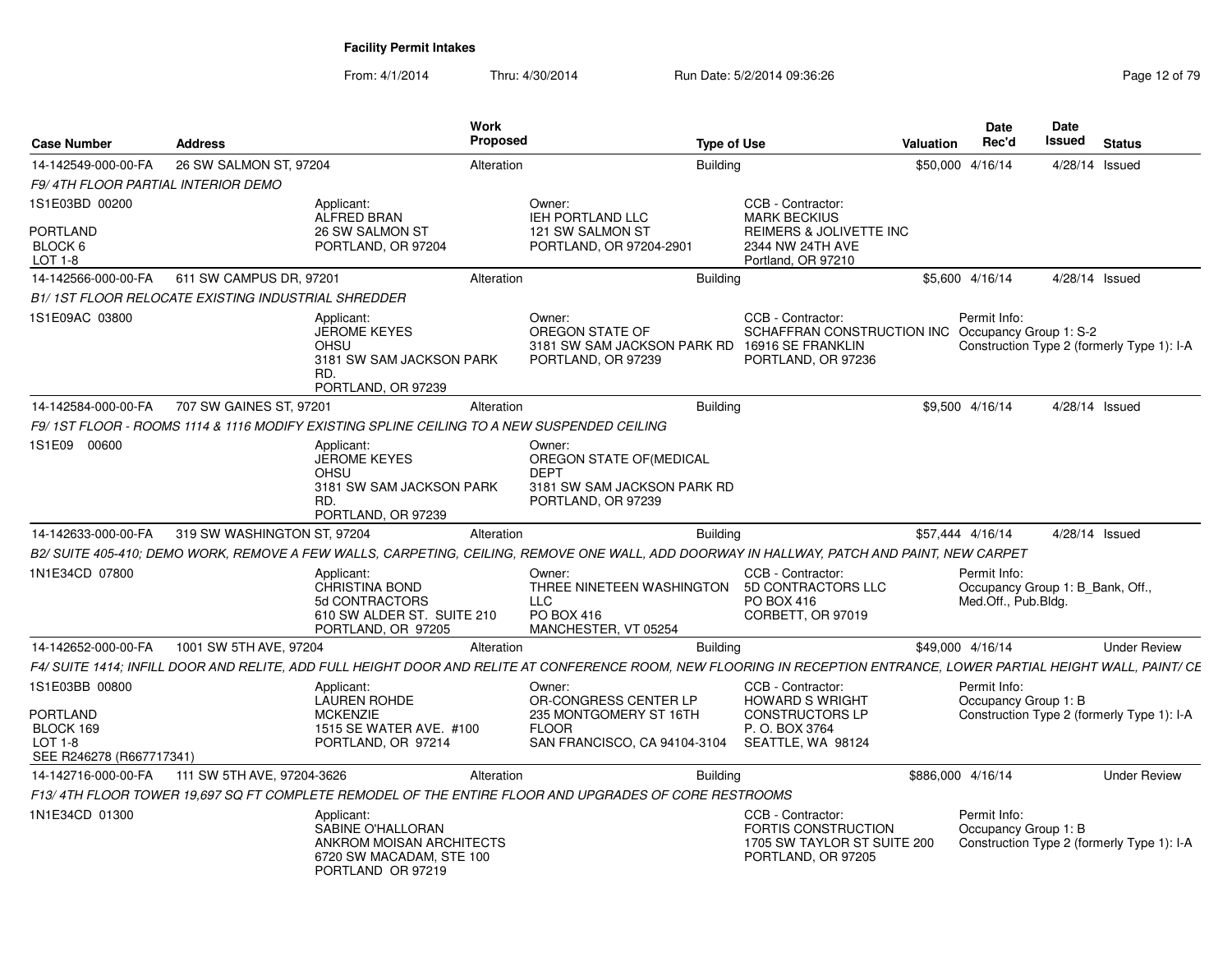| <b>Case Number</b>                                                               | <b>Address</b>              | Work<br><b>Proposed</b>                                                                                                                                            |                                                                                                                                                               | <b>Type of Use</b>                                                                                                                                      | <b>Valuation</b>    | <b>Date</b><br>Rec'd                                                    | <b>Date</b><br><b>Issued</b> | <b>Status</b>                          |
|----------------------------------------------------------------------------------|-----------------------------|--------------------------------------------------------------------------------------------------------------------------------------------------------------------|---------------------------------------------------------------------------------------------------------------------------------------------------------------|---------------------------------------------------------------------------------------------------------------------------------------------------------|---------------------|-------------------------------------------------------------------------|------------------------------|----------------------------------------|
| 14-142729-000-00-FA                                                              | 720 SW WASHINGTON ST, 97205 | Alteration                                                                                                                                                         |                                                                                                                                                               | <b>Building</b>                                                                                                                                         | \$106,552 4/16/14   |                                                                         | 4/28/14 Issued               |                                        |
|                                                                                  |                             | F2/ SUITE750; REMOVE SOME PARTITION WALLS AT SW END, ADD BACK FOR OFFICES, BREAK ROOM, CONFERENCE ROOM, CONSULTATION ROOMS, OPEN OFFICE, CEILING, ELEC, PLBG, FINI |                                                                                                                                                               |                                                                                                                                                         |                     |                                                                         |                              |                                        |
| 1N1E34CC 06600<br><b>PORTLAND</b><br>BLOCK 213<br>LOT 1&2&7&8                    |                             | Applicant:<br><b>CHRISTINA BOND</b><br>5d CONTRACTORS<br>610 SW ALDER ST. SUITE 210<br>PORTLAND, OR 97205                                                          | Owner:<br><b>GPO MORGAN LLC</b><br>522 SW 5TH AVE #1105<br>PORTLAND, OR 97204                                                                                 | CCB - Contractor:<br>5D CONTRACTORS LLC<br>PO BOX 416<br>CORBETT, OR 97019                                                                              |                     |                                                                         |                              |                                        |
| 14-142747-000-00-FA                                                              | 555 SW OAK ST               | Alteration                                                                                                                                                         |                                                                                                                                                               | <b>Building</b>                                                                                                                                         | \$1,346,400 4/16/14 |                                                                         | 4/28/14 Issued               |                                        |
|                                                                                  |                             | F13/7TH FLOOR PLAZA 44.700 SQ FT COMPLETE OPEN OFFICE REMODEL OF THE ENTIRE FLOOR AND UPGRADES OF CORE RESTROOMS                                                   |                                                                                                                                                               |                                                                                                                                                         |                     |                                                                         |                              |                                        |
| 1N1E34CD 80000<br>ONE ELEVEN TOWER CONDOMINIUM<br><b>GENERAL COMMON ELEMENTS</b> |                             | Applicant:<br>SABINE O'HALLORAN<br>ANKROM MOISAN ARCHITECTS<br>6720 SW MACADAM, STE 100<br>PORTLAND OR 97219                                                       | Owner:<br>ASSOCIATION OF UNIT OWNERS<br><b>OF</b><br>ONE ELEVEN TOWER<br>CONDOMINIUM 111 SW 5TH<br>PORTLAND, OR 97204                                         | CCB - Contractor:<br><b>FORTIS CONSTRUCTION</b><br>1705 SW TAYLOR ST SUITE 200<br>PORTLAND, OR 97205                                                    |                     |                                                                         |                              |                                        |
| 14-142979-000-00-FA                                                              | 319 SW WASHINGTON ST, 97204 | Alteration                                                                                                                                                         |                                                                                                                                                               | <b>Building</b>                                                                                                                                         | \$141,536 4/17/14   |                                                                         |                              | <b>Under Review</b>                    |
|                                                                                  |                             | F4/ SUITE 1200; DEMO/BUILD OUT; REMOVE SOME WALLS, RECONFIGURE FOR ADDITIONAL OFFICES, DOORS, RECEPTION AREA, BREAKROOM, CONFERENCE ROOM, CEILING, ELEC, PLBG, FI  |                                                                                                                                                               |                                                                                                                                                         |                     |                                                                         |                              |                                        |
| 1N1E34CD 07800                                                                   |                             | Applicant:<br><b>CHRISTINA BOND</b><br>5d CONTRACTORS<br>610 SW ALDER ST. SUITE 210<br>PORTLAND, OR 97205                                                          | Owner:<br>THREE NINETEEN WASHINGTON<br><b>LLC</b><br>PO BOX 416<br>MANCHESTER, VT 05254                                                                       | CCB - Contractor:<br>5D CONTRACTORS LLC<br>PO BOX 416<br>CORBETT, OR 97019                                                                              |                     | Permit Info:<br>Occupancy Group 1: B_Bank, Off.,<br>Med.Off., Pub.Bldg. |                              |                                        |
| 14-143101-000-00-FA                                                              | 520 NW DAVIS ST, 97209      | Alteration                                                                                                                                                         |                                                                                                                                                               | <b>Building</b>                                                                                                                                         | \$30,000 4/17/14    |                                                                         |                              | <b>Under Review</b>                    |
|                                                                                  |                             | F4/ SUITE 200; REMOVE LOW WALL IN OPEN OFFICE AREA, ADD WALLS, DOOR FOR CONFERENCE ROOM                                                                            |                                                                                                                                                               |                                                                                                                                                         |                     |                                                                         |                              |                                        |
| 1N1E34CA 07300                                                                   |                             | Applicant:<br><b>RAY GLUR</b><br><b>GBD Architects</b><br>1120 NW Couch Street, #300<br>Portland, OR 97209                                                         | Owner:<br><b>TECHNOLOGY</b><br>412 NW COUCH ST #103<br>PORTLAND, OR 97209-3879<br>Owner:<br>ARTS BLOCK LLC<br>412 NW COUCH ST #103<br>PORTLAND, OR 97209-3879 | CCB - Contractor:<br><b>CRAIG SANDAGE</b><br><b>MALIBU PACIFIC GENERAL</b><br><b>CONTRACTORS</b><br>735 NE JACKSON SCHOOL RD<br>HILLSBORO, OR 971242309 |                     |                                                                         |                              |                                        |
| 14-143170-000-00-FA                                                              | 1100 SW 6TH AVE, 97204      | Alteration                                                                                                                                                         |                                                                                                                                                               | <b>Building</b>                                                                                                                                         | \$75,000 4/17/14    |                                                                         |                              | $5/1/14$ Issued                        |
|                                                                                  |                             | B1/ INSTALL ROOF TIE-OFF ANCHORS LOCATED WITHIN THE ROOF PARAPET WALL                                                                                              |                                                                                                                                                               |                                                                                                                                                         |                     |                                                                         |                              |                                        |
| 1S1E03BB 00700                                                                   |                             | Applicant:<br><b>GORDON GRAAFF</b>                                                                                                                                 | Owner:<br>STANDARD INSURANCE CO                                                                                                                               | CCB - Contractor:<br>TOM MITCHELL                                                                                                                       |                     | Permit Info:<br>Occupancy Group 1: B                                    |                              |                                        |
| <b>PORTLAND</b><br>BLOCK 168<br>LOT 1-8 TL 700                                   |                             | WALSH CONSTRUCTION CO<br>2905 SW 2ND AVE<br>PORTLAND, OR 97201                                                                                                     | <b>PO BOX 711</b><br>PORTLAND, OR 97204                                                                                                                       | WALSH CONSTRUCTION CO<br>2905 SW 1ST AV<br>PORTLAND, OR 97201                                                                                           |                     | $I-FR$                                                                  |                              | Construction Type 2 (formerly Type 1): |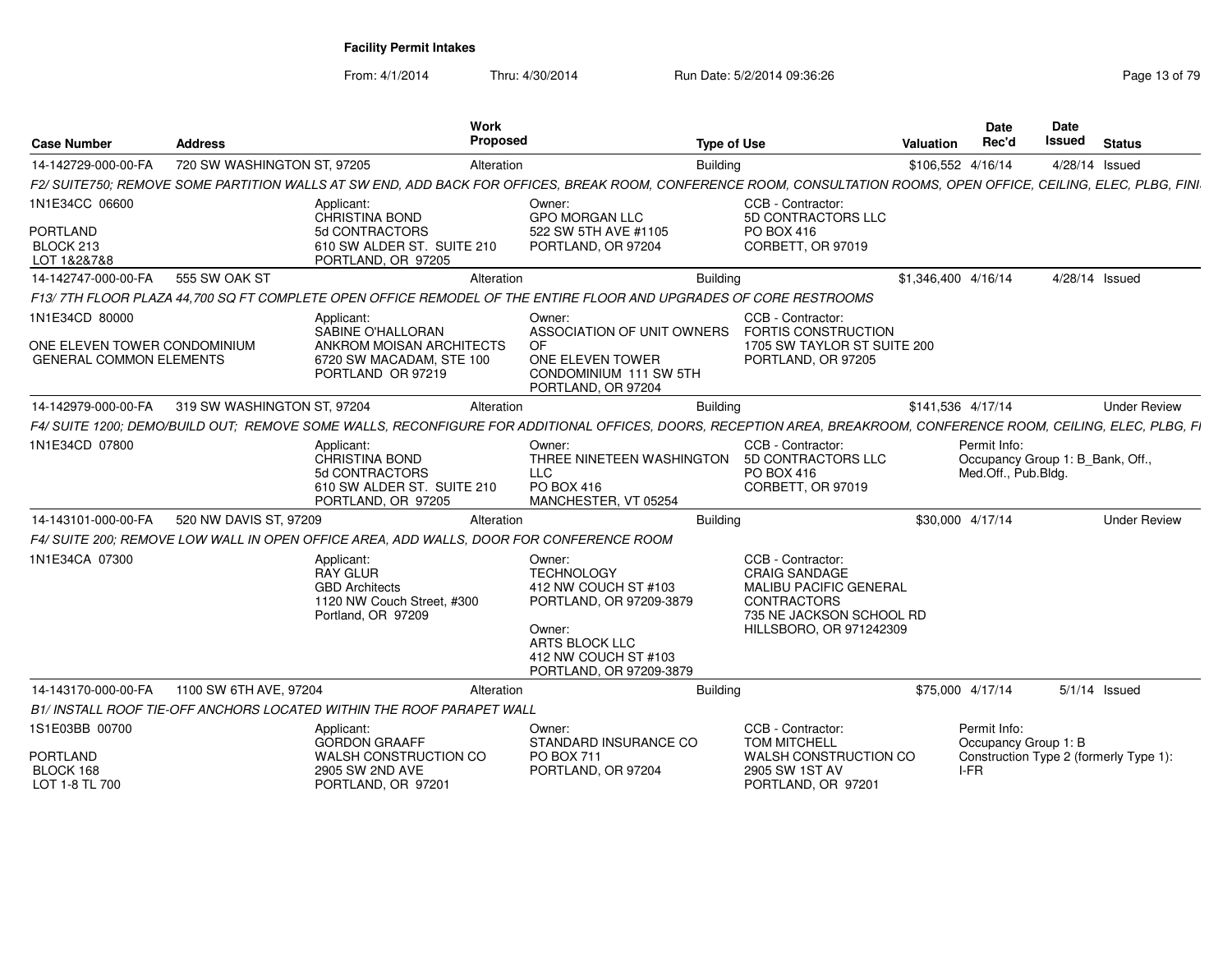| <b>Case Number</b>                                                                                        | <b>Address</b>                         | Work                                                                                                                                               | <b>Proposed</b> |                                                                                                                          | <b>Type of Use</b> |                                                                                                 | Valuation | Date<br>Rec'd                                                           | Date<br>Issued | <b>Status</b>                               |
|-----------------------------------------------------------------------------------------------------------|----------------------------------------|----------------------------------------------------------------------------------------------------------------------------------------------------|-----------------|--------------------------------------------------------------------------------------------------------------------------|--------------------|-------------------------------------------------------------------------------------------------|-----------|-------------------------------------------------------------------------|----------------|---------------------------------------------|
| 14-143263-000-00-FA                                                                                       | 530 SW 5TH AVE, 97204                  |                                                                                                                                                    | Alteration      |                                                                                                                          | <b>Building</b>    |                                                                                                 |           | \$17,500 4/17/14                                                        |                | $5/1/14$ Issued                             |
|                                                                                                           |                                        | B2/ SUITE 1124: RECONFIGURE A COUPLE WALLS TO CREATE OFFICE, RECEPTION AREA, ENCLOSE STAIRS, REMOVE DOORS, REMOVE DOOR ON BREAKROOM, CEILING, ELEC |                 |                                                                                                                          |                    |                                                                                                 |           |                                                                         |                |                                             |
| 1N1E34CD 09600<br>PORTLAND<br>BLOCK 63<br>LOT 5&6<br><b>HISTORIC PROPERTY</b><br>POTENTIAL ADDITIONAL TAX |                                        | Applicant:<br><b>DAN YOUNG</b><br><b>OREGON BUSINESS</b><br><b>ARCHITECTURE</b><br>PO BOX 80301<br>PORTLAND, OR 97280                              |                 | Owner:<br>RGOF YEON BUILDING LLC<br>551 FIFTH AVE 23RD FLOOR<br>NEW YORK, NY 10176                                       |                    | CCB - Contractor:<br>5D CONTRACTORS LLC<br>PO BOX 416<br>CORBETT, OR 97019                      |           | Permit Info:<br>Occupancy Group 1: B_Bank, Off.,<br>Med.Off., Pub.Bldg. |                |                                             |
| 14-144194-000-00-FA                                                                                       | 2525 SW 3RD AVE, 97201                 |                                                                                                                                                    | Alteration      |                                                                                                                          | <b>Building</b>    |                                                                                                 |           | \$40,000 4/18/14                                                        | 4/29/14 Issued |                                             |
|                                                                                                           |                                        | F4/ ROOM 265; REMOVE PARTIAL WALL, ADD FULL HEIGHT WALL AND DOOR TO CREATE TWO SEPARATE ROOMS, ADD NEW DOOR FOR NEWLY CREATED ROOM, CEILING, ELEC  |                 |                                                                                                                          |                    |                                                                                                 |           |                                                                         |                |                                             |
| 1S1E10BB 01000<br>SOUTH AUDITORIUM ADD<br>BLOCK E EXC S 200'                                              |                                        | Applicant:<br><b>JEROME KEYES</b><br>OHSU<br>3181 SW SAM JACKSON PARK<br>RD.<br>PORTLAND, OR 97239                                                 |                 | Owner:<br>OREGON STATE OF<br>3181 SW SAM JACKSON PARK RD 222 SW Columbia St., Suite 300<br>PORTLAND, OR 97239            |                    | CCB - Contractor:<br><b>SKANSKA USA</b><br>Portland, OR 97201                                   |           |                                                                         |                |                                             |
| 14-144263-000-00-FA                                                                                       |                                        | 3181 SW SAM JACKSON PARK RD - Bldg MBS, 9 Alteration                                                                                               |                 |                                                                                                                          | <b>Building</b>    |                                                                                                 |           | \$32,000 4/18/14                                                        |                | $5/1/14$ Issued                             |
|                                                                                                           |                                        | F2/ 1ST FLOOR OFFICE REMODEL; REMOVE A FEW WALLS, DOORS, OPEN UP AREA, ONE NEW PARTIAL WALL, CEILING, ELEC                                         |                 |                                                                                                                          |                    |                                                                                                 |           |                                                                         |                |                                             |
| 1S1E09 00200                                                                                              |                                        | Applicant:<br><b>JEROME KEYES</b><br>OHSU<br>3181 SW SAM JACKSON PARK<br>RD.<br>PORTLAND, OR 97239                                                 |                 | Owner:<br>OREGON STATE OF<br>3181 SW SAM JACKSON PARK RD 16916 SE FRANKLIN<br>PORTLAND, OR 97239                         |                    | CCB - Contractor:<br>SCHAFFRAN CONSTRUCTION INC Occupancy Group 1: B<br>PORTLAND, OR 97236      |           | Permit Info:                                                            |                | Construction Type 2 (formerly Type 1): V-N  |
| 14-144373-000-00-FA                                                                                       |                                        | 3181 SW SAM JACKSON PARK RD - Bldg OHS, 9 Alteration                                                                                               |                 |                                                                                                                          | <b>Building</b>    |                                                                                                 |           | \$220,000 4/18/14                                                       |                | <b>Under Review</b>                         |
| F11/ 10TH FLOOR, 12TH FLOOR; EGRESS DOOR REPLACEMENT                                                      |                                        |                                                                                                                                                    |                 |                                                                                                                          |                    |                                                                                                 |           |                                                                         |                |                                             |
| 1S1E09 00200                                                                                              |                                        | Applicant:<br><b>STEVE SCHWAEBER</b><br><b>PKA ARCHITECTS</b><br>6969 SW HAMPTON ST.<br>PORTLAND, OR 97239                                         |                 | Owner:<br>OREGON STATE OF<br>3181 SW SAM JACKSON PARK RD COMPANY<br>PORTLAND, OR 97239                                   |                    | CCB - Contractor:<br>ANDERSEN CONSTRUCTION<br>PO BOX 6712<br>PORTLAND, OR 97228-6712            |           | Permit Info:<br>Occupancy Group 1: I-2                                  |                | Construction Type 2 (formerly Type 1): I-A  |
| 14-144514-000-00-FA                                                                                       | 12000 SW 49TH AVE, 97219               |                                                                                                                                                    | Alteration      |                                                                                                                          | <b>Building</b>    |                                                                                                 |           | \$50,000 4/18/14                                                        | 4/22/14 Issued |                                             |
|                                                                                                           |                                        | B2/ 1ST FLOOR MEN'S RESTROOM: MOLD AND ASBESTOS  REPAIR, REMOVE ONE FIXTURE, REPAIR PARTITIONS AND DOOR, RESTORE                                   |                 |                                                                                                                          |                    |                                                                                                 |           |                                                                         |                |                                             |
| 1S1E31D 00200                                                                                             |                                        | Applicant:<br><b>JEFF BRANDT</b><br>PCC<br>12000 SW 49TH AVE CSB 314<br>PORTLAND, OR 97219                                                         |                 | Owner:<br>PORTLAND COMMUNITY<br><b>COLLEGE DIST</b><br>PO BOX 6119<br>ALOHA, OR 97007-0119                               |                    | CCB - Contractor:<br><b>SKYLINE INTERIORS INC</b><br>909 SW WASHINGTON<br>PORTLAND OR 972052821 |           | Permit Info:<br>Occupancy Group 1: B                                    |                | Construction Type 2 (formerly Type 1): II-B |
| 14-144737-000-00-FA                                                                                       | 3310 SW US VETERANS HOSPITAL RD, 97201 | Alteration                                                                                                                                         |                 |                                                                                                                          | <b>Building</b>    |                                                                                                 |           | \$15,513 4/18/14                                                        | 4/22/14 Issued |                                             |
|                                                                                                           |                                        | B1/ REMOVE AND REPLACE ASPHALT DRIVEWAY PAVEMENT TO CORRECT STORMWATER RUN-OFF. ***DRIVEWAY APPROACH NEEDS SEPARATE PERMIT FROM PDOT***            |                 |                                                                                                                          |                    |                                                                                                 |           |                                                                         |                |                                             |
| 1S1E09 00600                                                                                              |                                        | Applicant:<br>JEANETTE DE CASTRO<br>6920 NE 42ND AVE<br>PORTLAND, OR 97218                                                                         |                 | Owner:<br>OREGON STATE OF (MEDICAL<br><b>DEPT</b><br>3181 SW SAM JACKSON PARK RD PORTLAND OR 97286<br>PORTLAND, OR 97239 |                    | CCB - Contractor:<br>LOVETT INC<br>PO BOX 86280                                                 |           |                                                                         |                |                                             |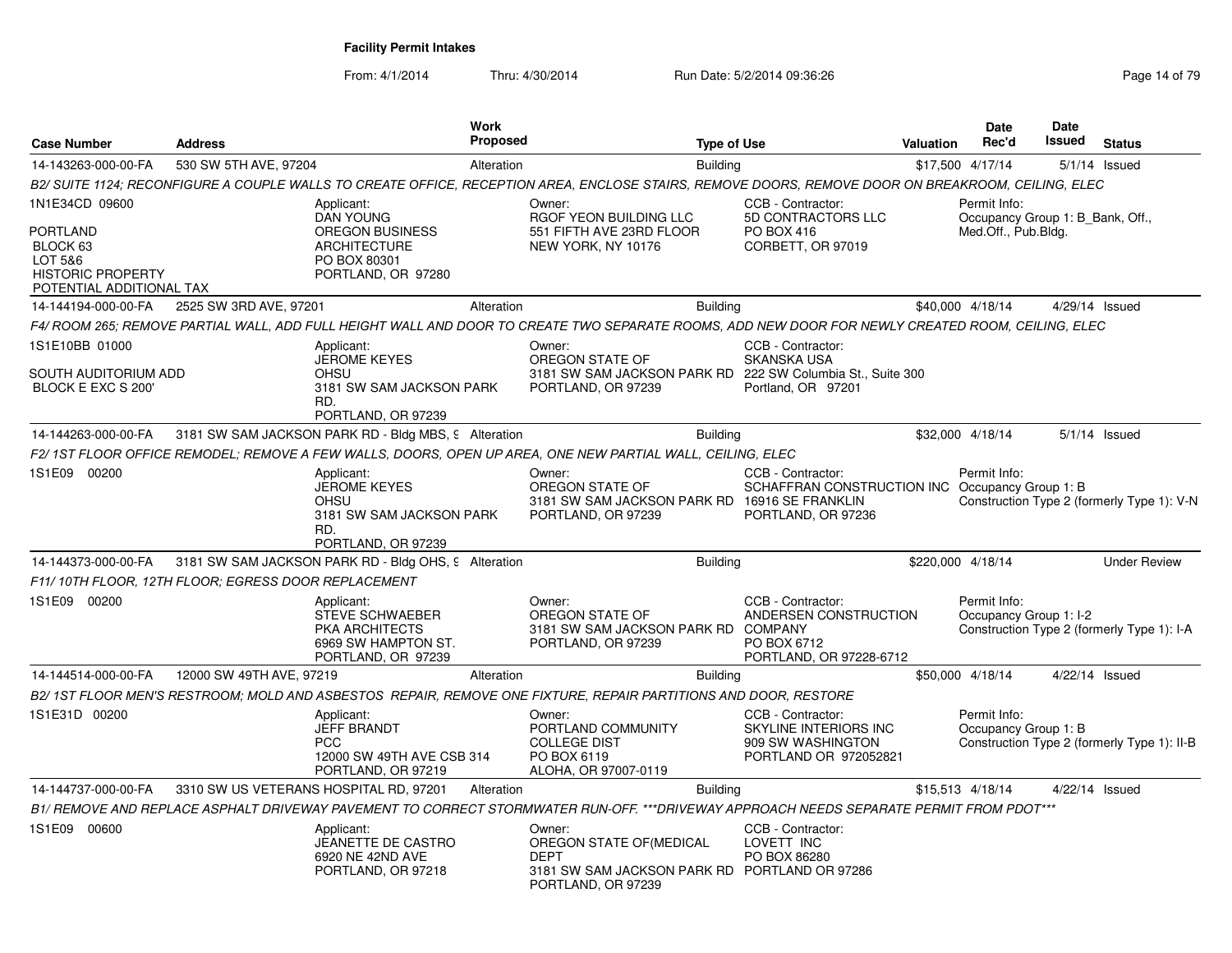| <b>Case Number</b>                                                                                 | <b>Address</b>                  |                                                                                                             | Work<br>Proposed |                                                                                                                                                                  | <b>Type of Use</b> |                                                                                                           | <b>Valuation</b> | <b>Date</b><br>Rec'd                  | <b>Date</b><br><b>Issued</b> | <b>Status</b>                              |
|----------------------------------------------------------------------------------------------------|---------------------------------|-------------------------------------------------------------------------------------------------------------|------------------|------------------------------------------------------------------------------------------------------------------------------------------------------------------|--------------------|-----------------------------------------------------------------------------------------------------------|------------------|---------------------------------------|------------------------------|--------------------------------------------|
| 14-145424-000-00-FA                                                                                | 2303 SE 28TH PL, 97214          |                                                                                                             | Alteration       |                                                                                                                                                                  | <b>Building</b>    |                                                                                                           |                  | \$2,450,000 4/21/14                   |                              | <b>Under Review</b>                        |
|                                                                                                    |                                 |                                                                                                             |                  | STANDING/ HOSFORD / COMPLETE RE-ROOF. SEISMIC BRACING OF ROOF PARAPETS. FIBER-REINFORCED COMPOSITE OVERLAY ON GYM ROOF. CONSTRUCT A NEW APX 600 SQ FT ELEVATOI   |                    |                                                                                                           |                  |                                       |                              |                                            |
| 1S1E01CC 04900                                                                                     |                                 | Applicant:<br><b>Kristin Wells</b>                                                                          |                  | Owner:<br><b>SCHOOL DISTRICT NO 1</b>                                                                                                                            |                    | Primary Contractor:<br>TO BID                                                                             |                  |                                       |                              |                                            |
| VANS ADD<br><b>BLOCK 1-3 TL 4900</b>                                                               |                                 | Portland Public Schools Facilities &<br>Asset Management<br>501 N Dixon St.<br>Portland, OR 97227           |                  | PO BOX 3107<br>PORTLAND, OR 97208-3107                                                                                                                           |                    |                                                                                                           |                  |                                       |                              |                                            |
| 14-145608-000-00-FA                                                                                | 7439 N CHARLESTON AVE, 97203    |                                                                                                             | Alteration       |                                                                                                                                                                  | <b>Building</b>    |                                                                                                           |                  | \$2.220.000 4/21/14                   |                              | <b>Under Review</b>                        |
|                                                                                                    |                                 |                                                                                                             |                  | STANDING/JAMES-JOHN / COMPLETE RE-ROOF. SEISMIC BRACING OF ROOF PARAPETS. STRUCTURAL STEEL SEISMIC BRACING AT CAFETERIA WALLS. CONSTRUCT A NEW APX 500 SQ FT EL  |                    |                                                                                                           |                  |                                       |                              |                                            |
| 1N1W12AB 12100                                                                                     |                                 | Applicant:<br><b>Kristin Wells</b>                                                                          |                  | Owner:<br><b>SCHOOL DISTRICT NO 1</b>                                                                                                                            |                    | <b>Primary Contractor:</b><br><b>TO BID</b>                                                               |                  |                                       |                              |                                            |
| P T SMITHS ADD<br>INC PT VAC ST - BLOCK 7<br>INC PT VAC STS - BLOCK 10<br>INC PT VAC ST - BLOCK 11 |                                 | Portland Public Schools Facilities &<br>Asset Management<br>501 N Dixon St.<br>Portland, OR 97227           |                  | PO BOX 3107<br>PORTLAND, OR 97208-3107                                                                                                                           |                    |                                                                                                           |                  |                                       |                              |                                            |
| 14-145748-000-00-FA                                                                                | 7439 N CHARLESTON AVE, 97203    |                                                                                                             | Alteration       |                                                                                                                                                                  | <b>Building</b>    |                                                                                                           |                  | \$100,000 4/21/14                     |                              | <b>Under Review</b>                        |
|                                                                                                    |                                 |                                                                                                             |                  | STANDING/JAMES-JOHN ANNEX / RE-ROOF EXISTING ROOF, OPEN WALLS FOR STRUCTURAL UPGRADES WITH NEW SIMPSON CONNECTIONS FROM SILL PLATES TO FOUNDATION AT 50% OF      |                    |                                                                                                           |                  |                                       |                              |                                            |
| 1N1W12AB 12100                                                                                     |                                 | Applicant:<br><b>Kristin Wells</b>                                                                          |                  | Owner:<br>SCHOOL DISTRICT NO 1                                                                                                                                   |                    | <b>Primary Contractor:</b><br>TO BID                                                                      |                  |                                       |                              |                                            |
| P T SMITHS ADD<br>INC PT VAC ST - BLOCK 7<br>INC PT VAC STS - BLOCK 10<br>INC PT VAC ST - BLOCK 11 |                                 | Portland Public Schools Facilities &<br>Asset Management<br>501 N Dixon St.<br>Portland, OR 97227           |                  | PO BOX 3107<br>PORTLAND, OR 97208-3107                                                                                                                           |                    |                                                                                                           |                  |                                       |                              |                                            |
| 14-145921-000-00-FA                                                                                | 321 SW SALMON ST. 97204         |                                                                                                             | Alteration       |                                                                                                                                                                  | Buildina           |                                                                                                           |                  | \$140,000 4/21/14                     |                              | <b>Under Review</b>                        |
|                                                                                                    |                                 |                                                                                                             |                  | F2/933 SW 3RD; TI FOR NEW TENANT, REMOVE SOME WALLS, KITCHEN EQUIPMENT, OPEN UP AREA FOR RETAIL SALES, DOOR, RELITE, FLOORING, CEILING, ELEC, PLBG               |                    |                                                                                                           |                  |                                       |                              |                                            |
| 1S1E03BA 06700                                                                                     |                                 | Applicant:<br>Whit Middlecoff<br><b>GBD Architects Inc.</b><br>1120 NW Couch St, #300<br>Portland, OR 97209 |                  | Owner:<br>STANDARD INS CO<br><b>PO BOX 711</b><br>PORTLAND, OR 97204                                                                                             |                    | CCB - Contractor:<br><b>TOM MITCHELL</b><br>WALSH CONSTRUCTION CO<br>2905 SW 1ST AV<br>PORTLAND, OR 97201 |                  |                                       |                              |                                            |
| 14-146378-000-00-FA                                                                                | 111 SW 5TH AVE, 97204-3626      |                                                                                                             | Alteration       |                                                                                                                                                                  | <b>Building</b>    |                                                                                                           |                  | \$145,000 4/22/14                     |                              | <b>Under Review</b>                        |
|                                                                                                    |                                 |                                                                                                             |                  | F11/26TH FLOOR: TI. REMOVE SOME WALLS. CREATE OPEN OFFICE. FULL HEIGHT RELITES AT OFFICES. CONFERENCE ROOM. NEW ALL GLASS DOOR AT ENTRY. WALLS FOR BREAKROOM. CE |                    |                                                                                                           |                  |                                       |                              |                                            |
| 1N1E34CD 01300                                                                                     |                                 | Applicant:<br>MATT FITZGERALD<br><b>GBD ARCHITECTS</b><br>1120 NW Couch, #1200<br>Portland, OR 97209        |                  |                                                                                                                                                                  |                    | CCB - Contractor:<br><b>RUSSELL CONSTRUCTION INC</b><br>20915 SW 105TH AVE<br>TUALATIN OR 97062           |                  | Permit Info:<br>Occupancy Group 1: B  |                              | Construction Type 2 (formerly Type 1): I-A |
| 14-146726-000-00-FA                                                                                | 2545 SW TERWILLIGER BLVD, 97201 |                                                                                                             | Alteration       |                                                                                                                                                                  | Buildina           |                                                                                                           |                  | \$47,500 4/23/14                      | 4/28/14 Issued               |                                            |
|                                                                                                    |                                 |                                                                                                             |                  | B2/APT 521: REMODEL. RECONFIGURE LAYOUT. REMOVE ONE BATHROOM. ADD WALL. FINISHES. ELEC. PLBG                                                                     |                    |                                                                                                           |                  |                                       |                              |                                            |
| 1S1E09AA 00200                                                                                     |                                 | Applicant:<br><b>KEN MCKINNEY</b>                                                                           |                  | Owner:<br>TERWILLIGER PLAZA INC                                                                                                                                  |                    | CCB - Contractor:<br><b>SCOTT KASTENGREN</b>                                                              |                  | Permit Info:<br>Occupancy Group 1: R1 |                              |                                            |
| SECTION 09 1S 1E<br>TL 200 3.09 ACRES                                                              |                                 | <b>TERWILLIGER PLAZA</b><br>2545 TERWILLIGER BLVD.<br>PORTLAND, OR 97201                                    |                  | 2545 SW TERWILLIGER BLVD<br>PORTLAND, OR 97201-6302                                                                                                              |                    | <b>MOSS PROPERTIES INC</b><br>2216 ne 17th<br>PORTLAND, OR 97212                                          |                  |                                       |                              | Construction Type 2 (formerly Type 1): I-A |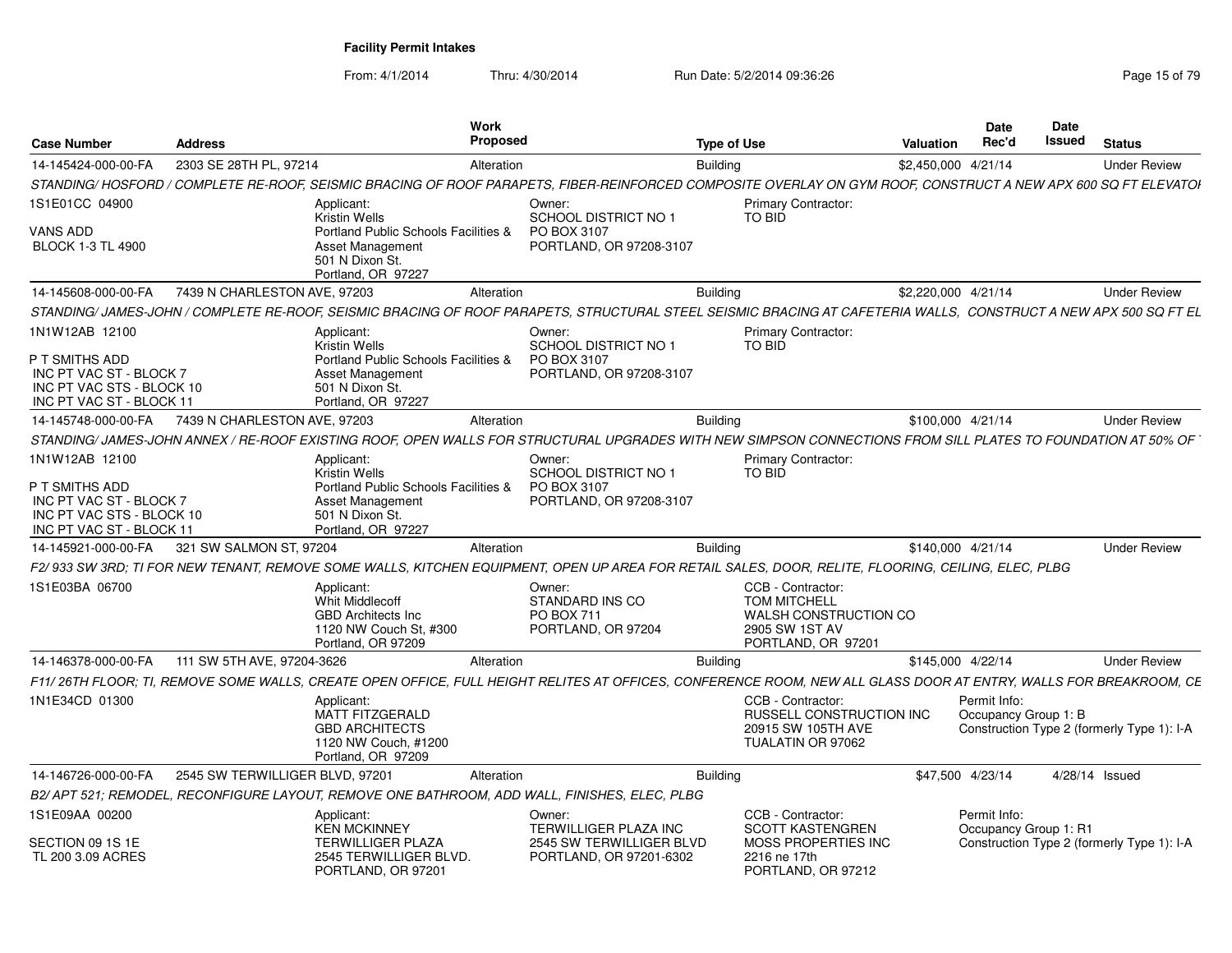| <b>Case Number</b>                                  | <b>Address</b>           | <b>Work</b><br>Proposed                                                                                                                                          |                                                                                                        | <b>Type of Use</b> |                                                                                                                    | <b>Valuation</b>    | <b>Date</b><br>Rec'd                              | Date<br>Issued | <b>Status</b>                                |
|-----------------------------------------------------|--------------------------|------------------------------------------------------------------------------------------------------------------------------------------------------------------|--------------------------------------------------------------------------------------------------------|--------------------|--------------------------------------------------------------------------------------------------------------------|---------------------|---------------------------------------------------|----------------|----------------------------------------------|
| 14-147334-000-00-FA                                 | 3800 SE 22ND AVE, 97202  | Alteration                                                                                                                                                       |                                                                                                        | <b>Building</b>    |                                                                                                                    |                     | \$23,000 4/24/14                                  |                | <b>Under Review</b>                          |
|                                                     |                          | F15/ 1ST FLOOR; OFFICE REMODEL, REMOVE SOME OFFICE PARTITION WALLS, DOORS, INSTALL LONG WALL TO CREATE LARGE OPEN OFFICE, DOORS, RELITES, CEILING, ELEC          |                                                                                                        |                    |                                                                                                                    |                     |                                                   |                |                                              |
| 1S1E11DA 04300                                      |                          | Applicant:                                                                                                                                                       | Owner:                                                                                                 |                    | CCB - Contractor:                                                                                                  |                     | Permit Info:                                      |                |                                              |
| SECTION 11 1S 1E<br>TL 4300 5.37 ACRES              |                          | <b>CRYSTAL EDWARDS</b><br><b>WESTERN DESIGN GROUP</b><br>2300 EAST THIRD LOOP STE 110<br>VANCOUVER, WA 98661                                                     | FRED MEYER STORES INC<br>1014 VINE ST 7TH FLOOR<br>CINCINNATI, OH 45202-1141                           |                    | Kevin Moisan<br><b>WESTERN CONSTRUCTION</b><br><b>SERVICES</b><br>2300 EAST THIRD LOOP #110<br>VANCOUVER, WA 98661 |                     | Occupancy Group 1: B                              |                | Construction Type 2 (formerly Type 1): II-A  |
| 14-147534-000-00-FA                                 | 3905 SE 91ST AVE, 97266  | Alteration                                                                                                                                                       |                                                                                                        | <b>Building</b>    |                                                                                                                    | \$1,095,945 4/24/14 |                                                   |                | <b>Under Review</b>                          |
|                                                     |                          | F15/ MARSHALL HS INTERIOR REMODEL, NEW PARTITION WALLS, SCIENCE & HOME ED CLASSROOM UPGRADES, NEW FINISHES AND HARDWARE                                          |                                                                                                        |                    |                                                                                                                    |                     |                                                   |                |                                              |
| 1S2E09 00200                                        |                          | Applicant:                                                                                                                                                       | Owner:                                                                                                 |                    | CCB - Contractor:                                                                                                  |                     |                                                   |                |                                              |
| SECTION 09 1S 2E<br>TL 200 23.86 ACRES              |                          | <b>DEBRA PEARSON</b><br><b>PPS</b><br>501 N DIXON ST<br>PORTLAND, OR 97227                                                                                       | <b>SCHOOL DISTRICT NO 1</b><br>PO BOX 3107<br>PORTLAND, OR 97208-3107                                  |                    | <b>SKANSKA USA</b><br>222 SW Columbia St., Suite 300<br>Portland, OR 97201                                         |                     |                                                   |                |                                              |
| 14-147579-000-00-FA                                 | 3905 SE 91ST AVE, 97266  | Alteration                                                                                                                                                       |                                                                                                        | <b>Building</b>    |                                                                                                                    |                     | \$400.000 4/24/14                                 |                | <b>Under Review</b>                          |
|                                                     |                          | F13/ MARSHALL HS SITE IMPROVEMENTS FOR SAFETY, ACCESS AND SECURITY, NEW & EXISTING AREA REPAIR OF SITE SIDEWALKS & PAVING, NEW STRIPPING, LANDSCAPE IMPROVEMENTS |                                                                                                        |                    |                                                                                                                    |                     |                                                   |                |                                              |
| 1S2E09 00200                                        |                          | Applicant:<br><b>DEBRA PEARSON</b>                                                                                                                               | Owner:<br><b>SCHOOL DISTRICT NO 1</b>                                                                  |                    | CCB - Contractor:<br><b>SKANSKA USA</b>                                                                            |                     |                                                   |                |                                              |
| SECTION 09 1S 2E<br>TL 200 23.86 ACRES              |                          | <b>PPS</b><br>501 N DIXON ST<br>PORTLAND, OR 97227                                                                                                               | PO BOX 3107<br>PORTLAND, OR 97208-3107                                                                 |                    | 222 SW Columbia St., Suite 300<br>Portland, OR 97201                                                               |                     |                                                   |                |                                              |
| 14-147667-000-00-FA                                 | 1849 SW SALMON ST, 97205 | Alteration                                                                                                                                                       |                                                                                                        | <b>Building</b>    |                                                                                                                    | \$1,500,000 4/24/14 |                                                   |                | <b>Under Review</b>                          |
|                                                     |                          | F11/MAC 50 METER POOL RENOVATION, REPLACE POOL AND DECK FINISHES, REWORK POOL PLUMBING SYSTEMS AND MEP UPGRADES                                                  |                                                                                                        |                    |                                                                                                                    |                     |                                                   |                |                                              |
| 1N1E33DC 05800                                      |                          | Applicant:<br>TIM GRINSTEAD                                                                                                                                      | Owner:<br>MULTNOMAH AMATEUR                                                                            |                    | CCB - Contractor:<br><b>BREMIK CONSTRUCTION</b>                                                                    |                     | Permit Info:<br>Occupancy Group 1: A-3 Assembly - |                |                                              |
| SECTION 33 1N 1E<br>TL 5800 2.82 ACRES              |                          | <b>GBD ARCHITECTS</b><br>1120 NW COUCH ST<br>PORTLAND, OR 97209                                                                                                  | <b>ATHLETIC CLUB</b><br>1849 SW SALMON ST<br>PORTLAND, OR 97205-1726                                   |                    | 1026 SE STARK ST<br>PORTLAND, OR 97214                                                                             |                     | General                                           |                | Construction Type 2 (formerly Type 1): I-A   |
| 14-148970-000-00-FA                                 | 1809 SW 11TH AVE, 97201  | Alteration                                                                                                                                                       |                                                                                                        | <b>Building</b>    |                                                                                                                    |                     | \$47,000 4/28/14                                  |                | <b>Under Review</b>                          |
| <b>F2/ FIRE ESCAPE REPAIR AND TESTING</b>           |                          |                                                                                                                                                                  |                                                                                                        |                    |                                                                                                                    |                     |                                                   |                |                                              |
| 1S1E04AC 02100                                      |                          | Applicant:<br><b>DONIA BRADEN</b><br>NJP CONSTRUCTION, LLC<br>PO BOX 3804<br>TUALATIN, OR 97062                                                                  | Owner:<br>OREGON STATE OF (BD OF<br><b>HIGHER EDUCATION</b><br><b>PO BOX 751</b><br>PORTLAND, OR 97207 |                    | CCB - Contractor:<br>NJP CONSTRUCTION, LLC<br>PO BOX 3804<br>TUALATIN OR 97062                                     |                     | Permit Info:<br>Occupancy Group 1: R1             |                | Construction Type 2 (formerly Type 1): III-N |
|                                                     |                          |                                                                                                                                                                  | Owner:<br>CAMPUS PLANNING OFFICE<br><b>PO BOX 751</b><br>PORTLAND, OR 97207                            |                    |                                                                                                                    |                     |                                                   |                |                                              |
| 14-149227-000-00-FA                                 | 300 N WINNING ST, 97227  | Alteration                                                                                                                                                       |                                                                                                        | <b>Building</b>    |                                                                                                                    |                     | \$2,500 4/28/14                                   |                | $5/1/14$ Issued                              |
|                                                     |                          | B1/ INSTALL ACOUSTICAL CEILING TILE SYSTEM IN ELEVATOR MECHANICAL ROOM                                                                                           |                                                                                                        |                    |                                                                                                                    |                     |                                                   |                |                                              |
| 1N1E34AB 01200                                      |                          | Applicant:<br><b>ELLIOT VEAZEY</b>                                                                                                                               | Owner:<br>PORTLAND CITY OF                                                                             |                    | CCB - Contractor:<br>LORENTZ BRUUN CO INC                                                                          |                     |                                                   |                |                                              |
| <b>MC MILLENS ADD</b><br>BLOCK 7&8&10-12&16 TL 1200 |                          | 1410 NW JOHNSON ST, 3RD FLOO 1120 SW 5TH AVE #1204<br>PORTLAND, OR 97209                                                                                         | PORTLAND, OR 97204-1912                                                                                |                    | 3611 SE 20TH ST, STE 300<br>PORTLAND OR 97202                                                                      |                     |                                                   |                |                                              |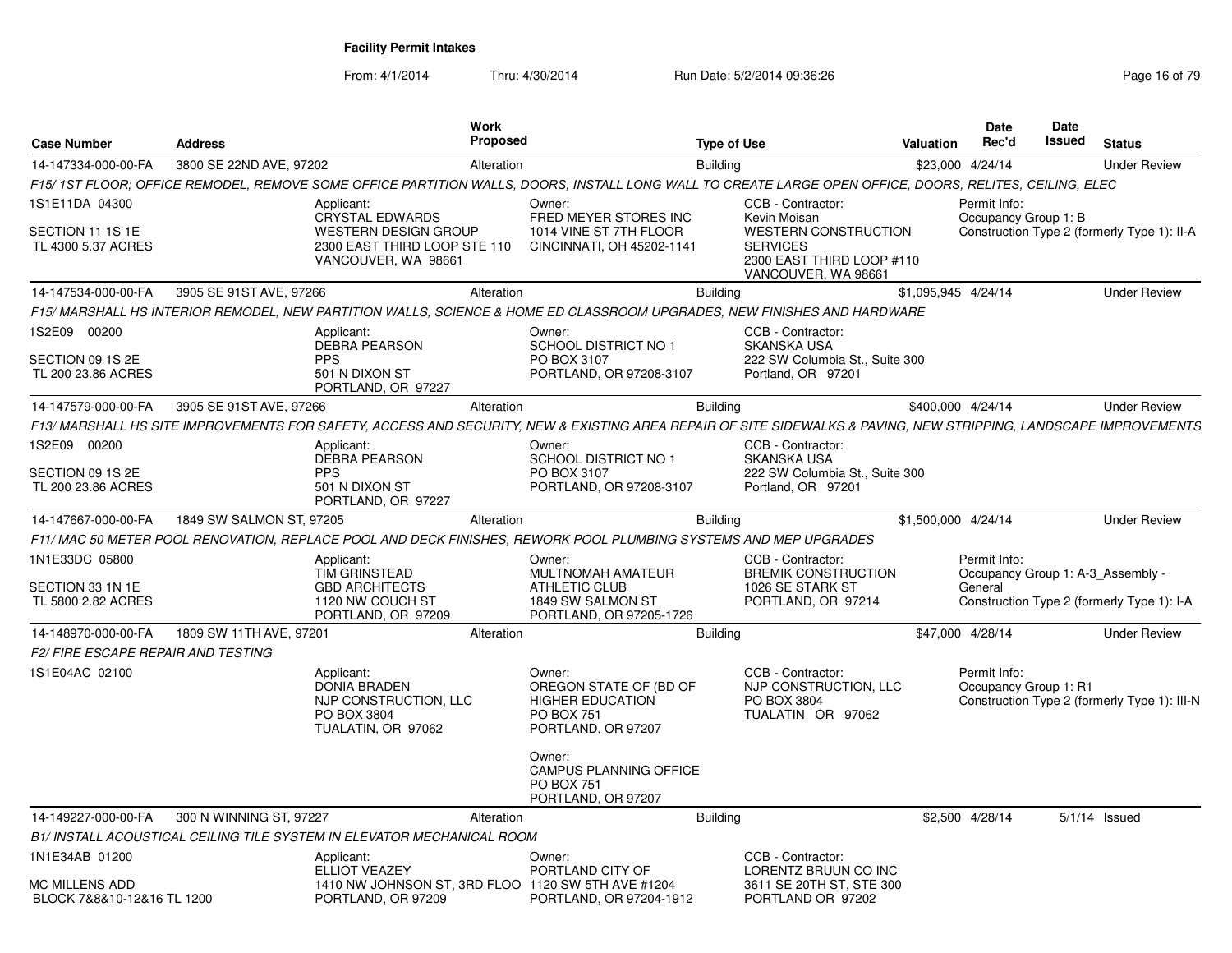| <b>Case Number</b>                                                               | <b>Address</b>                  |                                                                                                              | Work<br><b>Proposed</b> |                                                                                                                                                              | <b>Type of Use</b> |                                                                         | Valuation | <b>Date</b><br>Rec'd                    | Date<br>Issued | <b>Status</b>                               |
|----------------------------------------------------------------------------------|---------------------------------|--------------------------------------------------------------------------------------------------------------|-------------------------|--------------------------------------------------------------------------------------------------------------------------------------------------------------|--------------------|-------------------------------------------------------------------------|-----------|-----------------------------------------|----------------|---------------------------------------------|
| 14-149242-000-00-FA                                                              | 3805 SE HAWTHORNE BLVD, 97214   |                                                                                                              | Alteration              |                                                                                                                                                              | <b>Building</b>    |                                                                         |           | \$1,400,000 4/28/14                     |                | <b>Under Review</b>                         |
|                                                                                  |                                 | F15/TI; NEW ROOFING, NEW SIDING WORK, NEW PARAPET CAP, REMOVE/REINSTALL WINDOWS, PAINT                       |                         |                                                                                                                                                              |                    |                                                                         |           |                                         |                |                                             |
| 1S1E01AD 22600<br><b>SUNNYSIDE ADD</b><br>BLOCK 1&2 TL 22600                     |                                 | Applicant:<br><b>CHAD ETHRIDGE</b><br>2300 3. 3RD LOOP #10<br>VANCOUVER, WA 98661                            |                         | Owner:<br>FRED MEYER STORES INC<br>1014 VINE ST 7TH FLOOR<br>CINCINNATI, OH 45202-1141                                                                       |                    | Primary Contractor:<br><b>TO BID</b>                                    |           | Permit Info:<br>Occupancy Group 1: B    |                | Construction Type 2 (formerly Type 1): V-N  |
| 14-149450-000-00-FA                                                              |                                 | 3181 SW SAM JACKSON PARK RD - Bldg MRB, § Alteration                                                         |                         |                                                                                                                                                              | <b>Building</b>    |                                                                         |           | \$150,000 4/29/14                       |                | <b>Under Review</b>                         |
|                                                                                  |                                 |                                                                                                              |                         | F4/ SUITE 243/270; MINOR REMODELS, WALL INFILL, WIDEN DOORWAY, CURTAIN TRACK, NEW DOOR, CARD READER, PATCH AND REPAIR, CEILING, ELEC, PLBG, PAINT            |                    |                                                                         |           |                                         |                |                                             |
| 1S1E09 00200                                                                     |                                 | Applicant:<br><b>Gary Hartill</b><br>ORANGEWALL STUDIOS<br>240 N BROADWAY ST SUITE 202<br>PORTLAND, OR 97227 |                         | Owner:<br>OREGON STATE OF<br>3181 SW SAM JACKSON PARK RD PO BOX 5837<br>PORTLAND, OR 97239                                                                   |                    | CCB - Contractor:<br>IN LINE COMMERCIAL CONST<br><b>ALOHA, OR 97006</b> |           |                                         |                |                                             |
| 14-149613-000-00-FA                                                              | 0615 SW PALATINE HILL RD, 97219 |                                                                                                              | Alteration              |                                                                                                                                                              | <b>Building</b>    |                                                                         |           | \$200,000 4/29/14                       |                | <b>Under Review</b>                         |
|                                                                                  |                                 |                                                                                                              |                         | F1/MEN'S LOCKER ROOM REMODEL, REMOVE CMU WALL, STEP, PATCH SLAB, NEW FLOORING, NEW LOCKERS, CEILING TILE, ELEC, PLBG                                         |                    |                                                                         |           |                                         |                |                                             |
| 1S1E27D 00100                                                                    |                                 | Applicant:<br>Doug Minarik                                                                                   |                         | Owner:<br>LEWIS & CLARK COLLEGE                                                                                                                              |                    | CCB - Contractor:<br>FORTIS CONSTRUCTION                                |           | Permit Info:<br>Occupancy Group 1: A2.1 |                |                                             |
| SECTION 27 1S 1E<br>TL 100 85.50 ACRES SPLIT LEVY (R709301280 Portland, OR 97206 |                                 | 2513 SE 62nd AVE                                                                                             |                         | 0615 SW PALATINE HILL RD MSC<br>31<br>PORTLAND, OR 97219                                                                                                     |                    | 1705 SW TAYLOR ST SUITE 200<br>PORTLAND, OR 97205                       |           | $II-FR$                                 |                | Construction Type 2 (formerly Type 1):      |
|                                                                                  |                                 |                                                                                                              |                         | Owner:<br><b>BUSINESS OFFICE</b><br>0615 SW PALATINE HILL RD MSC<br>31<br>PORTLAND, OR 97219                                                                 |                    |                                                                         |           |                                         |                |                                             |
| 14-150798-000-00-FA                                                              | 514 SW 6TH AVE, 97204           |                                                                                                              | Alteration              |                                                                                                                                                              | <b>Building</b>    |                                                                         |           | \$55,000 4/30/14                        |                | <b>Under Review</b>                         |
|                                                                                  |                                 |                                                                                                              |                         | F1/2ND FLOOR, REMOVE WALLS, DOORS, RELITES, STAIRS, RECONFIGURE TO ADD MULTIPLE OFFICES, CONFERENCE ROOM, BREAKROOM, IT ROOM, ELEC, PLBG, FINISHES           |                    |                                                                         |           |                                         |                |                                             |
| 1N1E34CC 07800                                                                   |                                 | Applicant:<br><b>CURT TROLAN</b>                                                                             |                         | Owner:<br><b>BANK OF CALIFORNIA</b>                                                                                                                          |                    | CCB - Contractor:<br>COMMERCIAL CONTRACTORS                             |           | Permit Info:<br>Occupancy Group 1: B    |                |                                             |
| <b>PORTLAND</b><br>LOT 7 BLOCK 174                                               |                                 | MILDREN DESIGN GROUP<br>7650 SW BEVELAND ST SUITE 120 PORTLAND, OR 97204<br>TIGARD OR 97223                  |                         | 121 SW MORRISON ST #200                                                                                                                                      |                    | 1265 S 35TH PL<br>RIDGEFIELD WA 98642                                   |           |                                         |                | Construction Type 2 (formerly Type 1): II-B |
|                                                                                  |                                 |                                                                                                              |                         | Owner:<br><b>EXCHANGE BUILDING</b><br>121 SW MORRISON ST #200<br>PORTLAND, OR 97204                                                                          |                    |                                                                         |           |                                         |                |                                             |
| 14-150824-000-00-FA                                                              | 514 SW 6TH AVE, 97204           |                                                                                                              | Alteration              |                                                                                                                                                              | Building           |                                                                         |           | \$15,000 4/30/14                        |                | <b>Under Review</b>                         |
|                                                                                  |                                 |                                                                                                              |                         | B2/ 1ST FLOOR, REMOVE WALL, DOOR, ONE RESTROOM, CREATE OPEN OFFICE, ONE UNISEX RESTROOM, RECEPTION AREA, CONFERENCE ROOM W/RELITE WALL, ELEC, PLBG, FINISHES |                    |                                                                         |           |                                         |                |                                             |
| 1N1E34CC 07800                                                                   |                                 | Applicant:<br><b>CURT TROLAN</b>                                                                             |                         | Owner:<br><b>BANK OF CALIFORNIA</b>                                                                                                                          |                    | CCB - Contractor:<br>COMMERCIAL CONTRACTORS                             |           | Permit Info:<br>Occupancy Group 1: B    |                |                                             |
| <b>PORTLAND</b><br>LOT 7 BLOCK 174                                               |                                 | MILDREN DESIGN GROUP<br>7650 SW BEVELAND ST SUITE 120 PORTLAND, OR 97204<br>TIGARD OR 97223                  |                         | 121 SW MORRISON ST #200                                                                                                                                      |                    | 1265 S 35TH PL<br>RIDGEFIELD WA 98642                                   |           |                                         |                | Construction Type 2 (formerly Type 1): II-B |
|                                                                                  |                                 |                                                                                                              |                         | Owner:<br><b>EXCHANGE BUILDING</b><br>121 SW MORRISON ST #200<br>PORTLAND, OR 97204                                                                          |                    |                                                                         |           |                                         |                |                                             |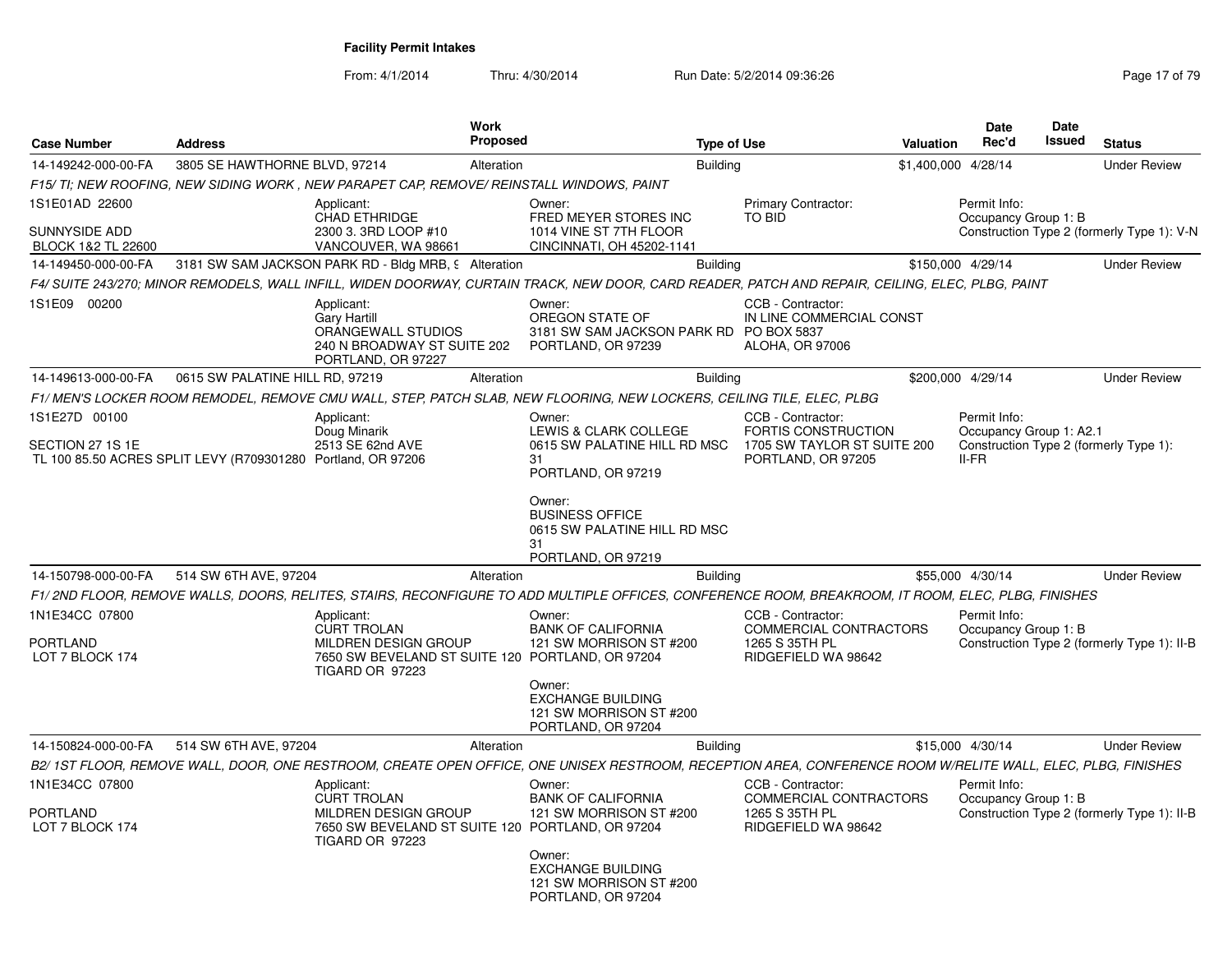| <b>Case Number</b>                                                                             | <b>Address</b>               | Work<br>Proposed                                                                                                                                                  |                                                                                                 | <b>Type of Use</b>                                                                                                               | <b>Valuation</b>    | Date<br>Rec'd                        | Date<br><b>Issued</b> | <b>Status</b>                               |
|------------------------------------------------------------------------------------------------|------------------------------|-------------------------------------------------------------------------------------------------------------------------------------------------------------------|-------------------------------------------------------------------------------------------------|----------------------------------------------------------------------------------------------------------------------------------|---------------------|--------------------------------------|-----------------------|---------------------------------------------|
| 14-150859-000-00-FA                                                                            | 538 SW 6TH AVE, 97204        | Alteration                                                                                                                                                        |                                                                                                 | <b>Building</b>                                                                                                                  | \$30,000 4/30/14    |                                      |                       | <b>Under Review</b>                         |
|                                                                                                |                              | F2/10TH FLOOR; TI, REMOVE SOME WALLS, DOORS, ADD AND RECONFIGURE FOR OFFICES, CONFERENCE ROOM, BREAK ROOM, SOME OPEN OFFICE AREA, ELEC, PLBG, FINISHES            |                                                                                                 |                                                                                                                                  |                     |                                      |                       |                                             |
| 1N1E34CC 07900<br>PORTLAND<br>BLOCK 174<br>LOT 5&6                                             |                              | Applicant:<br><b>CURT TROLAN</b><br>MILDREN DESIGN GROUP<br>7650 SW BEVELAND ST SUITE 120 166 KINGS HIGHWAY N<br>TIGARD OR 97223                                  | Owner:<br>PORTLAND CASCADE BUILDING<br><b>LLC</b><br>WESTPORT, CT 06880-2423                    | CCB - Contractor:<br>COMMERCIAL CONTRACTORS<br>1265 S 35TH PL<br>RIDGEFIELD WA 98642                                             |                     |                                      |                       |                                             |
| 14-150870-000-00-FA                                                                            | 805 SW BROADWAY, 97205       | Alteration                                                                                                                                                        |                                                                                                 | <b>Building</b>                                                                                                                  | \$28,000 4/30/14    |                                      |                       | <b>Under Review</b>                         |
|                                                                                                |                              | F7/ SUITE 480/ RECONFIGURE WALLS TO CREATE NEW CONFERENCE ROOM AND BREAK ROOM. INFILL CEILING GRID AS REQUIRED                                                    |                                                                                                 |                                                                                                                                  |                     |                                      |                       |                                             |
| 1S1E03BB 04400<br>PORTLAND<br>BLOCK 210<br><b>LOT 1-8</b><br>DEFERRED ADDITIONAL TAX LIABILITY |                              | Applicant:<br><b>NICOLE BEKKEN</b><br>FFA ARCHITECTURE & INTERIORS 805 SW BROADWAY #2020<br>520 SW Yamhill St. Ste 900<br>Portland, OR 97204                      | Owner:<br>FOX TOWER L L C<br>PORTLAND, OR 97205                                                 | CCB - Contractor:<br><b>FRANK WHITE</b><br>JOHNSON PROJECT SOLUTIONS<br><b>INC</b><br><b>PO BOX 455</b><br>LAKE OSWEGO, OR 97034 |                     |                                      |                       |                                             |
| 14-150924-000-00-FA                                                                            | 919 NE 19TH AVE, 97232       | Alteration                                                                                                                                                        |                                                                                                 | <b>Building</b>                                                                                                                  | \$65,000 4/30/14    |                                      |                       | <b>Under Review</b>                         |
|                                                                                                |                              | F12/ NEW PARTITION WALLS TO CREATE OFFICES, BREAKROOM, FILEROOM, MEETING ROOMS CLASSROOM, EXERCISE ROOM AND RECEPTION. INFILL CEILING GRID AND FINISHES AS REQUI  |                                                                                                 |                                                                                                                                  |                     |                                      |                       |                                             |
| 1N1E35AC 00100<br>SULLIVANS ADD<br><b>BLOCK 36 TL 100</b>                                      |                              | Applicant:<br><b>MARK WOLFE</b><br>AMERICAN PROPERTY<br><b>MANAGEMENT</b><br>2510 NE MULTNOMAH<br>PORTLAND OR 97232                                               | Owner:<br><b>WESTON INVESTMENT CO LLC</b><br>2154 NE BROADWAY RM 200<br>PORTLAND, OR 97232-1590 |                                                                                                                                  |                     | Permit Info:<br>Occupancy Group 1: B |                       | Construction Type 2 (formerly Type 1): II-A |
| 14-150959-000-00-FA<br>F15/ ROOF REPLACEMENT                                                   | 9325 N VAN HOUTEN AVE, 97203 | Alteration                                                                                                                                                        |                                                                                                 | <b>Building</b>                                                                                                                  | \$730,000 4/30/14   |                                      |                       | <b>Under Review</b>                         |
| 1N1E07AA 00500                                                                                 |                              | Applicant:<br><b>Kristin Wells</b><br>Portland Public Schools Facilities &<br>Asset Management<br>501 N Dixon St.<br>Portland, OR 97227                           | Owner:<br><b>SCHOOL DISTRICT NO 1</b><br>PO BOX 3107<br>PORTLAND, OR 97208-3107                 |                                                                                                                                  |                     |                                      |                       |                                             |
| 14-151078-000-00-FA                                                                            | 1 N CENTER COURT ST, 97227   | Alteration                                                                                                                                                        |                                                                                                 | <b>Building</b>                                                                                                                  | \$1,100,000 4/30/14 |                                      |                       | <b>Under Review</b>                         |
|                                                                                                |                              | F11/ BAR RENOVATION TO AFFECT 3RD THROUGH 5TH FLOORS; NEW SERVICE BAR, NEW INTERIOR FINISHINGS, ENCLOSE 2500 SQ FT OF OBSERVATION DECK, NEW GLASS PANELS, SAW CU. |                                                                                                 |                                                                                                                                  |                     |                                      |                       |                                             |
| 1N1E34AB 00700                                                                                 |                              | Applicant:<br><b>JOSH PETERSON</b><br><b>GBD ARCHITECTS</b><br>1120 NW COUCH ST. SUITE 300<br>PORTLAND, OR 97209                                                  | Owner:<br>PORTLAND CITY OF (LEASED<br>1 CENTER CT #150<br>PORTLAND, OR 97227                    | CCB - Contractor:<br>LEASE CRUTCHER LEWIS CORP<br>921 SW WASHINGTON #150<br>PORTLAND, OR 972050000                               |                     |                                      |                       |                                             |
|                                                                                                |                              |                                                                                                                                                                   | Owner:<br>PORTLAND ARENA MGMT LLC<br>1 CENTER CT #150<br>PORTLAND, OR 97227                     |                                                                                                                                  |                     |                                      |                       |                                             |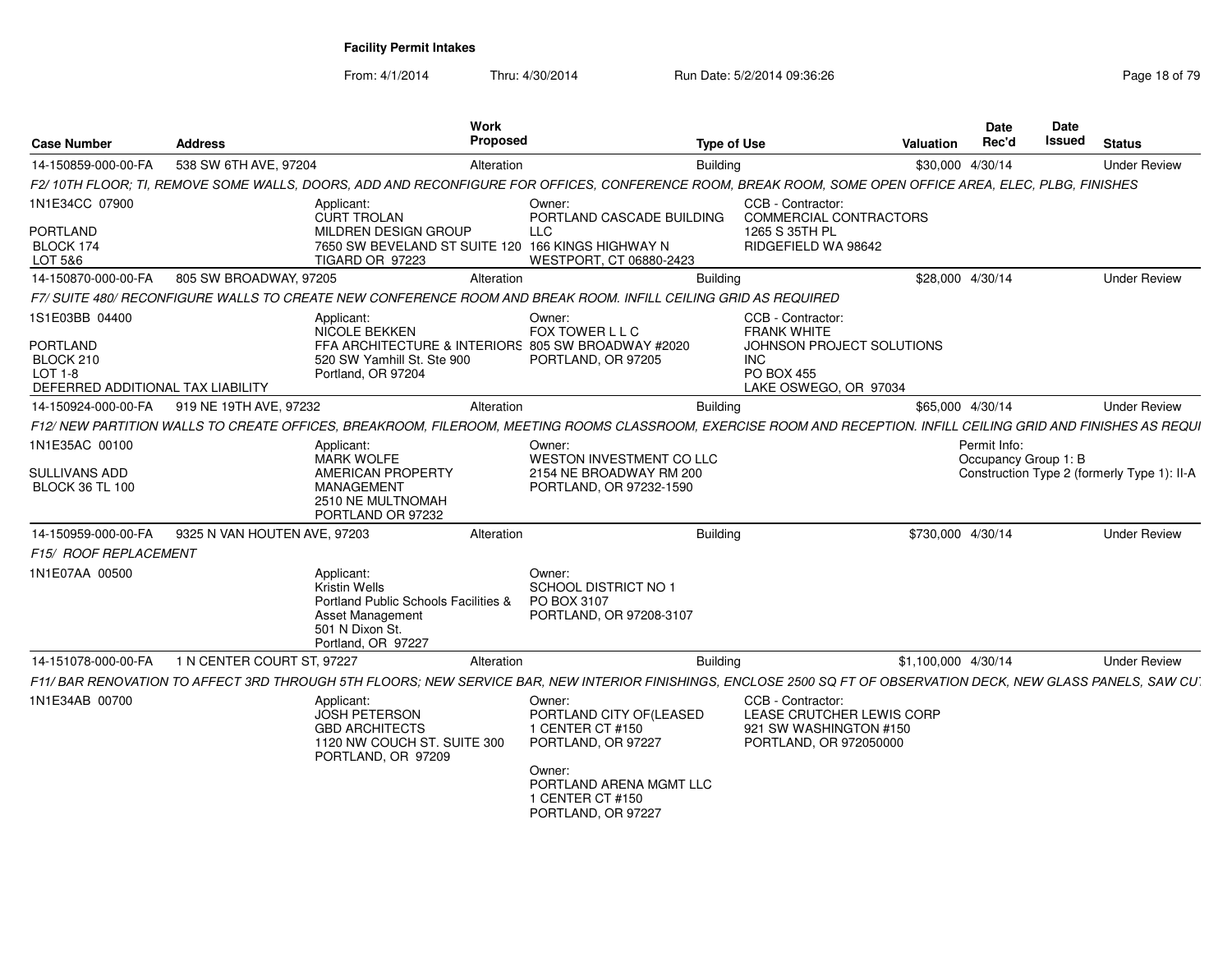| <b>Case Number</b>                                                                         | <b>Address</b>                                                                                                                                                         | Work<br><b>Proposed</b>                                                         |                                                                                                                        | <b>Type of Use</b> | <b>Valuation</b> | <b>Date</b><br>Rec'd                 | <b>Date</b><br>Issued            | <b>Status</b>                               |
|--------------------------------------------------------------------------------------------|------------------------------------------------------------------------------------------------------------------------------------------------------------------------|---------------------------------------------------------------------------------|------------------------------------------------------------------------------------------------------------------------|--------------------|------------------|--------------------------------------|----------------------------------|---------------------------------------------|
| 14-133261-000-00-FA                                                                        | 538 SW 6TH AVE, 97204                                                                                                                                                  | Alteration                                                                      |                                                                                                                        | Electrical         |                  | \$4/1/14                             |                                  | 4/1/14 Under Inspection                     |
|                                                                                            | voice/data - SUITES 700 & 1130 LEGAL AID SERVICES OF OREGON TI, REMOVE AND ADD NEW PARTITION WALLS FOR OFFICE RECONFIGURATION (in place of permit 14-130175 ET)        |                                                                                 |                                                                                                                        |                    |                  |                                      |                                  |                                             |
| 1N1E34CC 07900                                                                             | Applicant:                                                                                                                                                             | <b>CHARLES E WHITELEY</b>                                                       | Owner:<br>PORTLAND CASCADE BUILDING                                                                                    |                    |                  |                                      |                                  |                                             |
| PORTLAND<br>BLOCK 174<br>LOT 5&6                                                           |                                                                                                                                                                        | TOUCHPOINT NETWORKS LLC.<br>1150 KNUTSON AV #10<br>MEDFORD, OR 97504            | <b>LLC</b><br>166 KINGS HIGHWAY N<br>WESTPORT, CT 06880-2423                                                           |                    |                  |                                      |                                  |                                             |
| 14-133596-000-00-FA                                                                        | 5050 NE HOYT ST, 97213                                                                                                                                                 | Alteration                                                                      |                                                                                                                        | Electrical         |                  | \$4/1/14                             | 4/1/14 Final                     |                                             |
|                                                                                            | control conduit - GROUND FLOOR SUITE 156 14,000 SQ FT AMBULATORY SURGERY CENTER (ASC) EXPANSION, INFILL POOL AND THERAPY TUB AREA WITH NEW DECK, REPLACE EXISTING WINL |                                                                                 |                                                                                                                        |                    |                  |                                      |                                  |                                             |
| 1N2E31BD 03800                                                                             | Applicant:                                                                                                                                                             | IES COMMERCIAL INC.                                                             | Owner:<br>PROVIDENCE HEALTH                                                                                            |                    |                  | Permit Info:<br>Occupancy Group 1: B |                                  |                                             |
| <b>CENTER ADD</b><br>BLOCK <sub>3</sub><br>LOT 1-7 INC PT VAC ST<br>LOT 20-26 EXC PT IN ST |                                                                                                                                                                        | 16135 SW 74TH AVE.<br>TIGARD, OR 97224-7994                                     | 4400 NE HALSEY ST BLDG 2 #190<br>PORTLAND, OR 97213-1545<br>Owner:<br>SERVICES-OREGON<br>4400 NE HALSEY ST BLDG 2 #190 |                    |                  | I-FR                                 |                                  | Construction Type 2 (formerly Type 1):      |
| 14-133638-000-00-FA                                                                        | 211 SE CARUTHERS ST, 97214                                                                                                                                             | Alteration                                                                      | PORTLAND, OR 97213-1545                                                                                                | Electrical         |                  | \$4/1/14                             |                                  | 4/1/14 Under Inspection                     |
|                                                                                            |                                                                                                                                                                        |                                                                                 |                                                                                                                        |                    |                  |                                      |                                  |                                             |
| 1S1E03DD 00600                                                                             | 2nd fl All Classical Radio T.I. - audio/video (Note: Duplicate ET permit exists [14-123326ET])<br>Applicant:                                                           |                                                                                 | Owner:                                                                                                                 |                    |                  | Permit Info:                         |                                  |                                             |
| PORTLAND GENERAL ELEC STA L<br>LOT 1 TL 600                                                |                                                                                                                                                                        | <b>HANSEN TECHNOLOGY</b><br>PO BX 83783<br>PORTLAND OR 97283                    | PORTLAND OPERA ASSOCIATION<br>INC.<br>211 SE CARUTHERS ST                                                              |                    |                  | Med.Off., Pub.Bldg.                  | Occupancy Group 1: B Bank, Off., | Construction Type 2 (formerly Type 1): II-A |
|                                                                                            |                                                                                                                                                                        |                                                                                 | PORTLAND, OR 97214                                                                                                     |                    |                  |                                      |                                  |                                             |
| 14-133644-000-00-FA                                                                        | 538 SW 6TH AVE, 97204                                                                                                                                                  | Alteration                                                                      |                                                                                                                        | Electrical         |                  | \$4/1/14                             |                                  | $4/1/14$ Issued                             |
|                                                                                            | fire alarm - SUITES 700 & 1130 LEGAL AID SERVICES OF OREGON TI, REMOVE AND ADD NEW PARTITION WALLS FOR OFFICE RECONFIGURATION also 7th floor.                          |                                                                                 |                                                                                                                        |                    |                  |                                      |                                  |                                             |
| 1N1E34CC 07900<br>PORTLAND<br>BLOCK 174<br>LOT 5&6                                         | Applicant:                                                                                                                                                             | POINT MONITOR CORP.<br>5863 LAKEVIEW BLVD #100<br>LAKE OSWEGO, OR 97035-7058    | Owner:<br>PORTLAND CASCADE BUILDING<br><b>LLC</b><br>166 KINGS HIGHWAY N<br>WESTPORT, CT 06880-2423                    |                    |                  |                                      |                                  |                                             |
| 14-133718-000-00-FA                                                                        | 805 SW BROADWAY, 97205                                                                                                                                                 | Alteration                                                                      |                                                                                                                        | Electrical         |                  | \$4/1/14                             |                                  | $4/1/14$ Issued                             |
|                                                                                            | 20th fl Hoffman Conference room power, voice and data outlets                                                                                                          |                                                                                 |                                                                                                                        |                    |                  |                                      |                                  |                                             |
| 1S1E03BB 04400                                                                             | Applicant:                                                                                                                                                             | DYNALECTRIC CO.                                                                 | Owner:<br>FOX TOWER L L C                                                                                              |                    |                  |                                      |                                  |                                             |
| PORTLAND<br>BLOCK 210<br>$LOT 1-8$<br>DEFERRED ADDITIONAL TAX LIABILITY                    |                                                                                                                                                                        | 5711 SW HOOD AVE.<br>PORTLAND OR 97239-3716                                     | 805 SW BROADWAY #2020<br>PORTLAND, OR 97205                                                                            |                    |                  |                                      |                                  |                                             |
| 14-133949-000-00-FA                                                                        | 3181 SW SAM JACKSON PARK RD - Bldg OHS, 9 Alteration                                                                                                                   |                                                                                 |                                                                                                                        | Electrical         |                  | \$4/2/14                             |                                  | $4/2/14$ Issued                             |
| #7B05 New Telcom Room - power                                                              |                                                                                                                                                                        |                                                                                 |                                                                                                                        |                    |                  |                                      |                                  |                                             |
| 1S1E09 00200                                                                               | Applicant:<br><b>ELECTRIC</b><br>220                                                                                                                                   | COCHRAN INC. dba BROADWAY<br>7550 SW TECH CENTER DR STE<br>TIGARD OR 97223-8061 | Owner:<br>OREGON STATE OF<br>3181 SW SAM JACKSON PARK RD<br>PORTLAND, OR 97239                                         |                    |                  | Permit Info:                         | Occupancy Group 1: I-2           | Construction Type 2 (formerly Type 1): I-A  |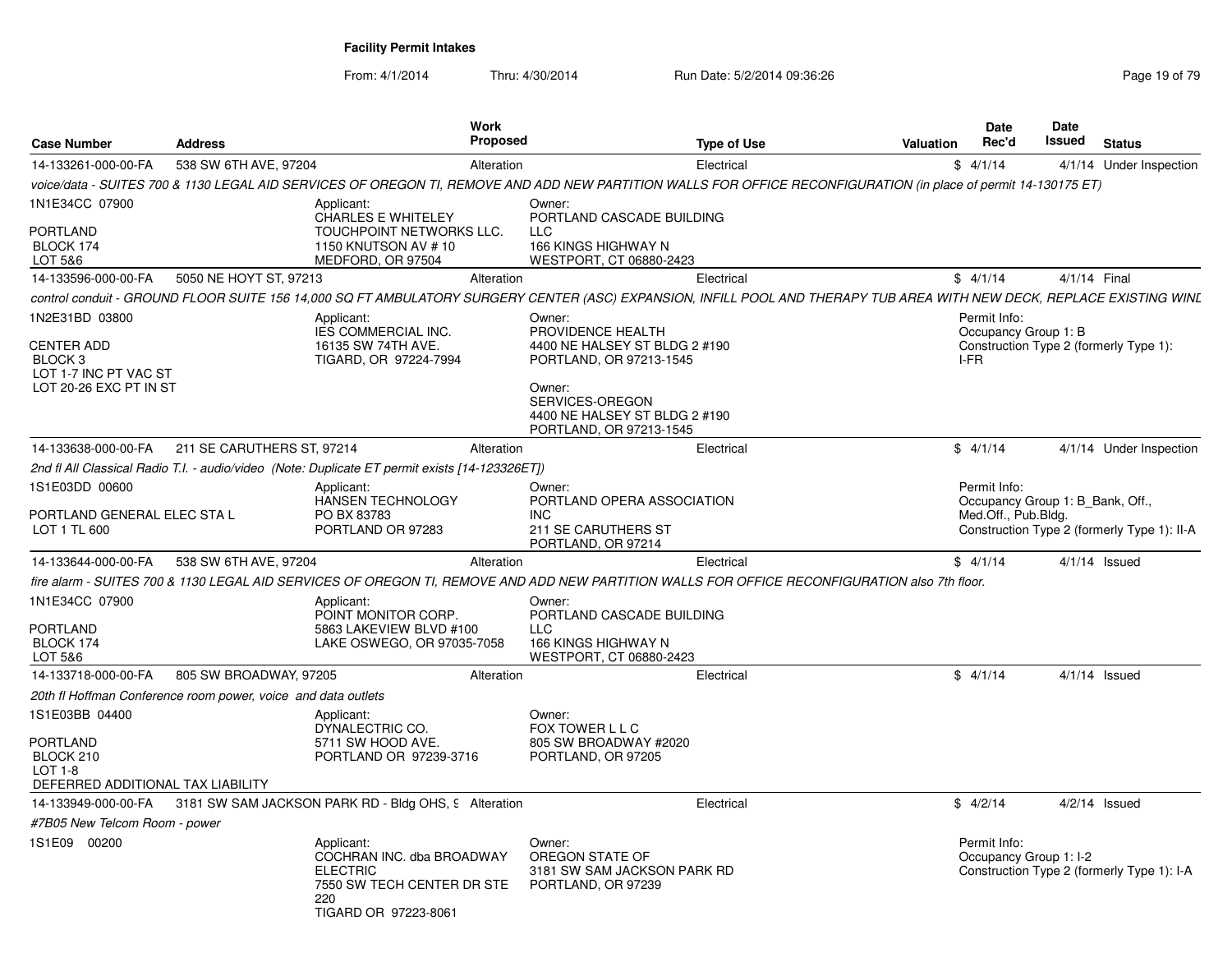| <b>Case Number</b>                                                                                           | <b>Address</b>                                                        | Work<br>Proposed                                                                                                                                                           |                                                                                                                                                                                       | <b>Type of Use</b> | Valuation | Date<br>Rec'd                                | Date<br>Issued<br><b>Status</b>                                                |
|--------------------------------------------------------------------------------------------------------------|-----------------------------------------------------------------------|----------------------------------------------------------------------------------------------------------------------------------------------------------------------------|---------------------------------------------------------------------------------------------------------------------------------------------------------------------------------------|--------------------|-----------|----------------------------------------------|--------------------------------------------------------------------------------|
| 14-134105-000-00-FA                                                                                          | 601 SW 2ND AVE, 97204                                                 | Alteration                                                                                                                                                                 |                                                                                                                                                                                       | Electrical         |           | \$4/2/14                                     | 4/2/14 Final                                                                   |
|                                                                                                              |                                                                       | access for conference room on 17th floor - TI, MODA EXPANSION ON 15TH & 17TH FLOORS; REMOVE PARTITION WALLS, CREATE OPEN OFFICE SPACE, NEW FLOOR ENTRY DOORS, WALLS FOR CC |                                                                                                                                                                                       |                    |           |                                              |                                                                                |
| 1S1E03BA 05000<br>PORTLAND<br>BLOCK 20<br>LOT 1-4 EXC PT IN ST & LOT 5-8                                     |                                                                       | Applicant:<br>CONVERGINT TECHNOLOGIES<br>LLC.<br>16575 SW 72ND AVE.<br>PORTLAND OR 97224-7701                                                                              | Owner:<br>MORRISON STREET CF LLC<br>1211 SW 5TH AVE #2230<br>PORTLAND, OR 97204                                                                                                       |                    |           |                                              |                                                                                |
| 14-134412-000-00-FA 5208 NE 122ND AVE                                                                        |                                                                       | Alteration                                                                                                                                                                 |                                                                                                                                                                                       | Electrical         |           | \$4/2/14                                     | 4/2/14 Final                                                                   |
|                                                                                                              | bldg #8 space #5220 Quest Diagnostic Clinical Lab - fire alarm wiring |                                                                                                                                                                            |                                                                                                                                                                                       |                    |           |                                              |                                                                                |
| 1N2E23BB 01300                                                                                               |                                                                       | Applicant:<br>ADVANCED SECURITY & FIRE<br>2218 NE SUNRISE LN<br>HILLSBORO, OR 97124                                                                                        | Owner:<br>PACIFIC REALTY ASSOCIATES<br>15350 SW SEQUOIA PKWY #300<br>TIGARD, OR 97224-7175<br>Owner:<br><b>LTD PARTNERSHIP</b><br>15350 SW SEQUOIA PKWY #300<br>TIGARD, OR 97224-7175 |                    |           |                                              |                                                                                |
| 14-134613-000-00-FA                                                                                          | 5050 NE HOYT ST, 97213                                                | Alteration                                                                                                                                                                 |                                                                                                                                                                                       | Electrical         |           | \$4/3/14                                     | 4/11/14 Final                                                                  |
|                                                                                                              |                                                                       | voice/data - SUITE 317; REMODEL, REMOVE WALLS DOORS, RECONFIGURE FOR OFFICES, EXAM ROOM, BREAKROOM, RECEPTION, RESTROOM, CEILING, ELEC, PLBG, FINISHES                     |                                                                                                                                                                                       |                    |           |                                              |                                                                                |
| 1N2E31BD 03800<br><b>CENTER ADD</b><br>BLOCK <sub>3</sub><br>LOT 1-7 INC PT VAC ST<br>LOT 20-26 EXC PT IN ST |                                                                       | Applicant:<br>OREGON ELECTRIC<br>CONSTRUCTION INC. /DBA<br>OREGON ELECTRIC GROUP.<br>1709 SE 3RD AVE.<br>PORTLAND OR 97214-4547                                            | Owner:<br>PROVIDENCE HEALTH<br>4400 NE HALSEY ST BLDG 2 #190<br>PORTLAND, OR 97213-1545<br>Owner:<br>SERVICES-OREGON<br>4400 NE HALSEY ST BLDG 2 #190<br>PORTLAND, OR 97213-1545      |                    |           | Permit Info:<br>Occupancy Group 1: B<br>I-FR | Construction Type 2 (formerly Type 1):                                         |
| 14-134614-000-00-FA 1130 NW 22ND AVE                                                                         |                                                                       | Alteration                                                                                                                                                                 |                                                                                                                                                                                       | Electrical         |           | \$4/3/14                                     | $4/3/14$ Issued                                                                |
|                                                                                                              |                                                                       | security - KNIGHT CANCER CENTER; REMOVE ALL PARTITIONS FROM SUITES 100 & 101(AREA A&B), DOORS, CABINETRY, FLOORING, PATCH AND REPAIR; ADD PARTITIONS AND DOORS FOR OF      |                                                                                                                                                                                       |                    |           |                                              |                                                                                |
| 1N1E33BA 04000A1<br><b>COUCHS ADD</b><br>BLOCK 300<br>LOT 5-14&16-18 TL 4000<br><b>LAND &amp; IMPS</b>       | IMPS ONLY SEE R141330 (R180232300) FOR                                | Applicant:<br>CONVERGINT TECHNOLOGIES<br>LLC.<br>16575 SW 72ND AVE.<br>PORTLAND OR 97224-7701                                                                              | Owner:<br><b>GOOD SAMARITAN HOSPITAL &amp;</b><br><b>MEDICAL CENTER</b><br>1919 NW LOVEJOY ST<br>PORTLAND, OR 97209                                                                   |                    |           | Permit Info:<br>Med.Off., Pub.Bldg.          | Occupancy Group 1: B_Bank, Off.,<br>Construction Type 2 (formerly Type 1): I-A |
|                                                                                                              |                                                                       | 14-134616-000-00-FA 3181 SW SAM JACKSON PARK RD - Bldg BSC, 9 Alteration                                                                                                   |                                                                                                                                                                                       | Electrical         |           | \$4/3/14                                     | $4/3/14$ Issued                                                                |
| 2nd fl Pre-Manufactured Cold room - power                                                                    |                                                                       |                                                                                                                                                                            |                                                                                                                                                                                       |                    |           |                                              |                                                                                |
| 1S1E09 00200                                                                                                 |                                                                       | Applicant:<br>DYNALECTRIC CO.<br>5711 SW HOOD AVE.<br>PORTLAND OR 97239-3716                                                                                               | Owner:<br>OREGON STATE OF<br>3181 SW SAM JACKSON PARK RD<br>PORTLAND, OR 97239                                                                                                        |                    |           | Permit Info:<br>Occupancy Group 1: B         | Construction Type 2 (formerly Type 1): I-B                                     |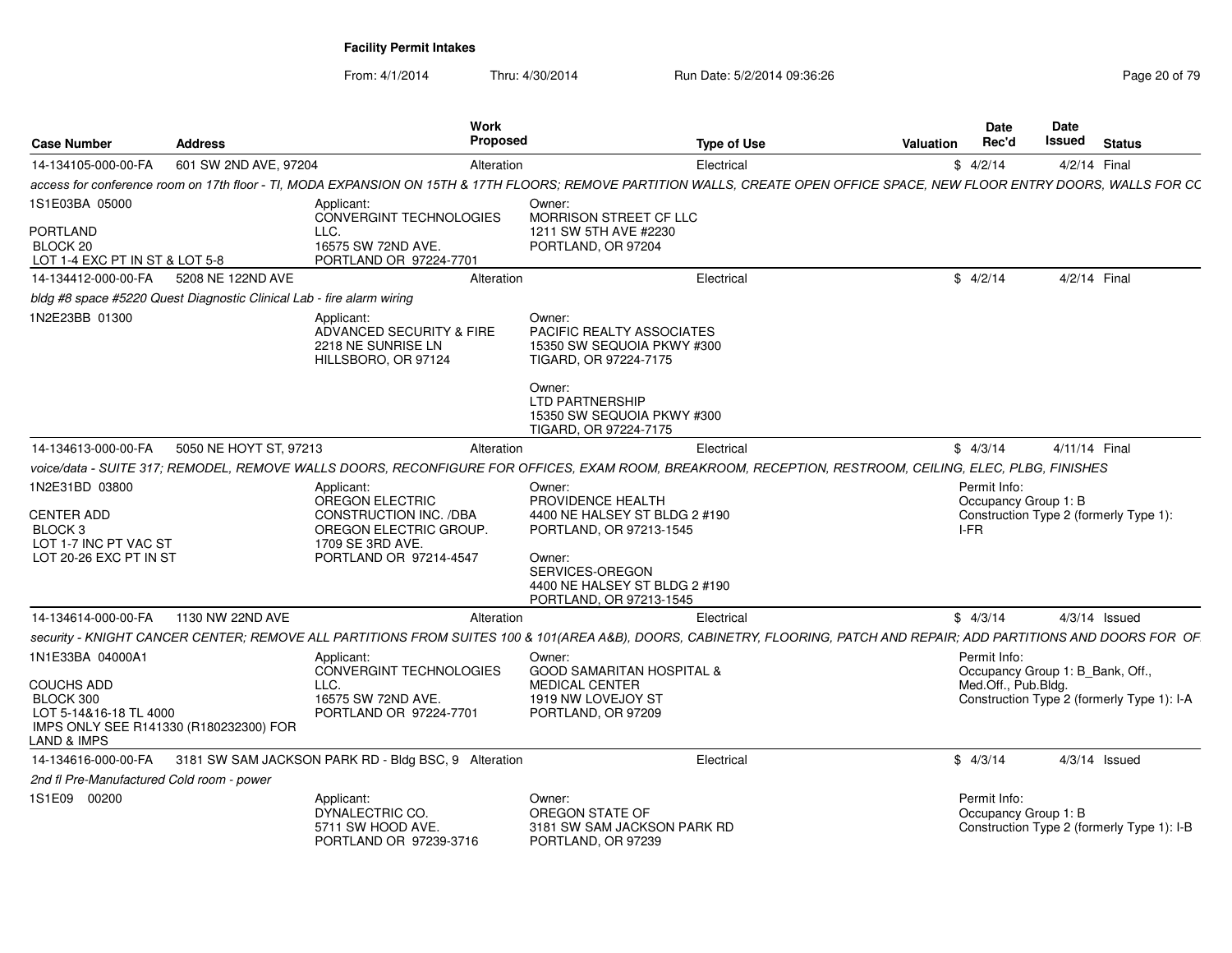| <b>Case Number</b>                                              | <b>Address</b>                                | <b>Work</b><br>Proposed    | <b>Type of Use</b>                                                                 | Valuation | Date<br>Rec'd                                    | Date<br>Issued | <b>Status</b>       |
|-----------------------------------------------------------------|-----------------------------------------------|----------------------------|------------------------------------------------------------------------------------|-----------|--------------------------------------------------|----------------|---------------------|
| 14-134659-000-00-FA<br>4th fl $\#450.12$ X-Ray - power          | 3147 SW SAM JACKSON PARK RD, 97201            | Alteration                 | Electrical                                                                         |           | \$4/3/14                                         |                | <b>Under Review</b> |
| 1S1E09AD 00100                                                  |                                               |                            | Owner:<br>OREGON STATE OF(LEASED                                                   |           |                                                  |                |                     |
| SECTION 09 1S 1E<br>TL 100 0.65 ACRES<br><b>LAND &amp; IMPS</b> |                                               |                            | 3181 SW SAM JACKSON PARK RD<br>PORTLAND, OR 97239                                  |           |                                                  |                |                     |
| SEE R327835 (R991091601) FOR IMPS AND<br><b>AIR SPACE</b>       |                                               |                            | Owner:<br><b>BRIM OHSU</b><br>3181 SW SAM JACKSON PARK RD<br>PORTLAND, OR 97239    |           |                                                  |                |                     |
|                                                                 |                                               |                            | Owner:<br>MAIL STOP PP E<br>3181 SW SAM JACKSON PARK RD<br>PORTLAND, OR 97239      |           |                                                  |                |                     |
| 14-134692-000-00-FA                                             | 1875 SW PARK AVE, 97201                       | Alteration                 | Electrical                                                                         |           | \$4/3/14                                         |                | $4/3/14$ Issued     |
|                                                                 | power - MILLAR LIBRARY EXIT LIGHTING UPGRADES |                            |                                                                                    |           |                                                  |                |                     |
| 1S1E04DA 06800                                                  | Applicant:<br>MICHAEL NELSON                  |                            | Owner:<br>OREGON STATE OF (BD OF                                                   |           |                                                  |                |                     |
| <b>PORTLAND</b><br>INC PT VAC STS BLOCK 230                     | P.O. BOX 751-FAC<br>Portland, OR 97207        | PORTLAND STATE UNIVERSITY. | <b>HIGHER EDUCATION</b><br><b>PO BOX 751</b><br>PORTLAND, OR 97207                 |           |                                                  |                |                     |
|                                                                 |                                               |                            | Owner:<br><b>CAMPUS PLANNING OFFICE</b><br><b>PO BOX 751</b><br>PORTLAND, OR 97207 |           |                                                  |                |                     |
| 14-134769-000-00-FA                                             | 3147 SW SAM JACKSON PARK RD, 97201            | Alteration                 | Electrical                                                                         |           | \$4/3/14                                         |                | <b>Under Review</b> |
| 4th fl #450.17 X-Ray - power<br>1S1E09AD 00100                  |                                               |                            | Owner:<br>OREGON STATE OF (LEASED                                                  |           | Permit Info:<br>Occupancy Group 1: B_Bank, Off., |                |                     |
| SECTION 09 1S 1E<br>TL 100 0.65 ACRES<br>LAND & IMPS            |                                               |                            | 3181 SW SAM JACKSON PARK RD<br>PORTLAND, OR 97239                                  |           | Med.Off., Pub.Bldg.                              |                |                     |
| SEE R327835 (R991091601) FOR IMPS AND<br><b>AIR SPACE</b>       |                                               |                            | Owner:<br><b>BRIM OHSU</b><br>3181 SW SAM JACKSON PARK RD<br>PORTLAND, OR 97239    |           |                                                  |                |                     |
|                                                                 |                                               |                            | Owner:<br>MAIL STOP PP E<br>3181 SW SAM JACKSON PARK RD<br>PORTLAND, OR 97239      |           |                                                  |                |                     |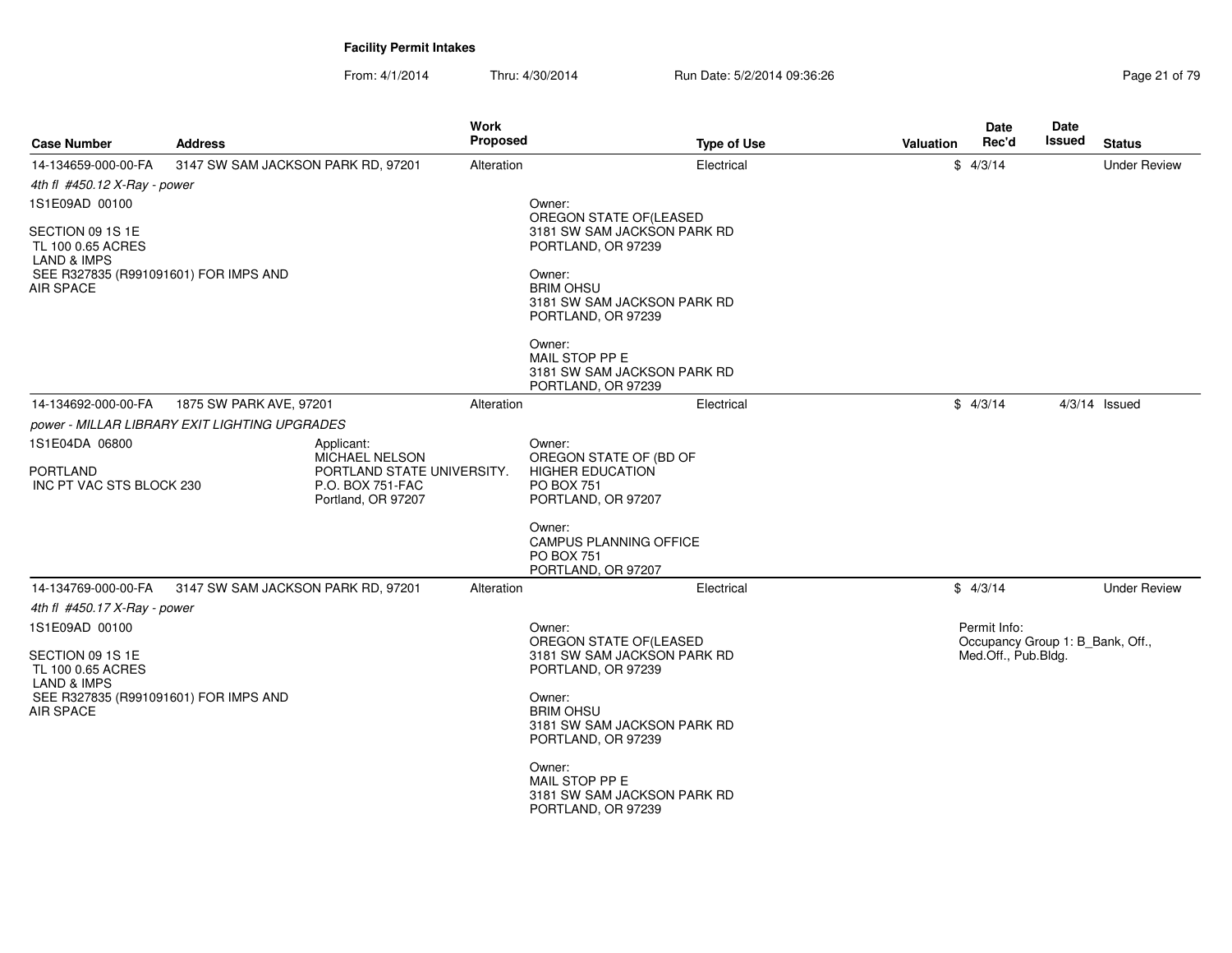| <b>Case Number</b>                                                                                                                                               | <b>Address</b>                                   | Work<br><b>Proposed</b>                                                                                                                                             |                                                                                                                                                                                | <b>Type of Use</b> | Valuation | <b>Date</b><br>Rec'd                 | Date<br>Issued | <b>Status</b>                                |
|------------------------------------------------------------------------------------------------------------------------------------------------------------------|--------------------------------------------------|---------------------------------------------------------------------------------------------------------------------------------------------------------------------|--------------------------------------------------------------------------------------------------------------------------------------------------------------------------------|--------------------|-----------|--------------------------------------|----------------|----------------------------------------------|
| 14-134780-000-00-FA                                                                                                                                              | 5550 SW MACADAM AVE, 97201                       | Alteration                                                                                                                                                          |                                                                                                                                                                                | Electrical         |           | \$4/3/14                             |                | 4/3/14 Final                                 |
|                                                                                                                                                                  | #303 ERICKSON AIR TI - access control - mag lock |                                                                                                                                                                     |                                                                                                                                                                                |                    |           |                                      |                |                                              |
| 1S1E15BD 01200                                                                                                                                                   |                                                  | Applicant:                                                                                                                                                          | Owner:                                                                                                                                                                         |                    |           | Permit Info:                         |                |                                              |
| SECTION 15 1S 1E<br>TL 1200 1.91 ACRES                                                                                                                           |                                                  | PROTEC INC.<br>720 NE FLANDERS ST.<br>PORTLAND OR 97232-2763                                                                                                        | SRI EIGHT MACADAM LLC<br>235 MONTGOMERY ST 16TH<br><b>FLOOR</b><br>SAN FRANCISCO, CA 94104-3104                                                                                |                    |           | Occupancy Group 1: B                 |                | Construction Type 2 (formerly Type 1): II-A  |
| 14-134795-000-00-FA                                                                                                                                              | 4747 N CHANNEL AVE                               | Alteration                                                                                                                                                          |                                                                                                                                                                                | Electrical         |           | \$4/3/14                             |                | 4/3/14 Final                                 |
|                                                                                                                                                                  |                                                  | Lobby - Install (2) low voltage cables from the reception area in the lobby to wall TV.                                                                             |                                                                                                                                                                                |                    |           |                                      |                |                                              |
| 1N1E20 00109<br>PARTITION PLAT 2003-38<br>LOT 2 TL 109<br>LAND & IMPS SEE R540487 (R64983-1507)<br>R540481 (R64983-1503)<br>R540494 (R64983-1515) FOR OTHER IMPS |                                                  | Applicant:<br>COCHRAN INC. dba BROADWAY<br><b>ELECTRIC</b><br>7550 SW TECH CENTER DR STE<br>220<br>TIGARD OR 97223-8061                                             | Owner:<br>PORT OF PORTLAND (LEASED<br>PO BOX 3820<br>PORTLAND, OR 97208-3849<br>Owner:<br>DAIMLER TRUCKS NORTH<br><b>AMERICA LLC</b><br>PO BOX 3820<br>PORTLAND, OR 97208-3849 |                    |           | Permit Info:<br>Occupancy Group 1: B |                | Construction Type 2 (formerly Type 1): II-B  |
| 14-134830-000-00-FA                                                                                                                                              | 888 SW 5TH AVE                                   | Alteration                                                                                                                                                          |                                                                                                                                                                                | Electrical         |           | \$4/3/14                             |                | <b>Under Review</b>                          |
|                                                                                                                                                                  |                                                  | power - SUITE 1170 PROPEL INSURANCE 4914 SQ FT EXPANSION ADD NEW WALLS FOR PRIVATE OFFICES & CONFERENCE ROOM                                                        |                                                                                                                                                                                |                    |           |                                      |                |                                              |
| 1S1E03BB 90003                                                                                                                                                   |                                                  |                                                                                                                                                                     | Owner:                                                                                                                                                                         |                    |           | Permit Info:                         |                |                                              |
| PIONEER PLACE CONDOMINIUM<br>LOT 3                                                                                                                               |                                                  |                                                                                                                                                                     | PIONEER PLACE LIMITED<br><b>PARTNERSHIP</b><br>PO BOX 617905<br>CHICAGO, IL 60661-7905                                                                                         |                    |           | Occupancy Group 1: B<br>I-FR         |                | Construction Type 2 (formerly Type 1):       |
| 14-134852-000-00-FA                                                                                                                                              | 1650 NW NAITO PKY - Unit 304, 97209              | Alteration                                                                                                                                                          |                                                                                                                                                                                | Electrical         |           | \$4/3/14                             |                | $4/3/14$ Issued                              |
|                                                                                                                                                                  |                                                  | hvac stat - 3RD FLOOR LEGACY CLINICAL INFORMATION/TRAINING CENTER COMPLETE 14,377 SQ FT REMODEL OF EXISTING TENANT, REMOVE EXISTING WALLS AND RECONFIGURE OFFICE SI |                                                                                                                                                                                |                    |           |                                      |                |                                              |
| 1N1E28DD 00400                                                                                                                                                   |                                                  | Applicant:<br>MCKINSTRY CO. LLC.                                                                                                                                    | Owner:<br>THE REALTY ASSOCIATES                                                                                                                                                |                    |           | Permit Info:<br>Occupancy Group 1: B |                |                                              |
| <b>WATSONS ADD</b><br>LOT 1-10 TL 400                                                                                                                            |                                                  | 16790 NE MASON ST STE 100<br>PORTLAND OR 97230-7398                                                                                                                 | 1301 DOVE ST #860<br>NEWPORT BEACH, CA 92660                                                                                                                                   |                    |           | I-FR                                 |                | Construction Type 2 (formerly Type 1):       |
|                                                                                                                                                                  |                                                  |                                                                                                                                                                     | Owner:<br>FUND IX LP<br>1301 DOVE ST #860<br>NEWPORT BEACH, CA 92660                                                                                                           |                    |           |                                      |                |                                              |
| 14-135058-000-00-FA                                                                                                                                              | 2145 NW OVERTON ST, 97210                        | Alteration                                                                                                                                                          |                                                                                                                                                                                | Electrical         |           | \$4/3/14                             |                | $4/3/14$ Issued                              |
|                                                                                                                                                                  |                                                  | access - 1ST FLOOR, REMOVE HALLWAY WALL, OPEN UP ROOM, INFILL DOORS, NEW ENTRY DOOR, FLOORING, ELEC, FINISHES                                                       |                                                                                                                                                                                |                    |           |                                      |                |                                              |
| 1N1E33BA 05700                                                                                                                                                   |                                                  | Applicant:<br>ARONSON SECURITY GROUP INC. LEGACY HEALTH SYSTEM                                                                                                      | Owner:                                                                                                                                                                         |                    |           | Permit Info:<br>Occupancy Group 1: B |                |                                              |
| <b>COUCHS ADD</b><br>BLOCK 298<br>LOT 1&2&5-12&14-17 TL 5700                                                                                                     |                                                  | 8089 SW CIRRUS DR.<br>BEAVERTON OR 97008-5989                                                                                                                       | 1919 NW LOVEJOY ST<br>PORTLAND, OR 97209                                                                                                                                       |                    |           |                                      |                | Construction Type 2 (formerly Type 1): III-N |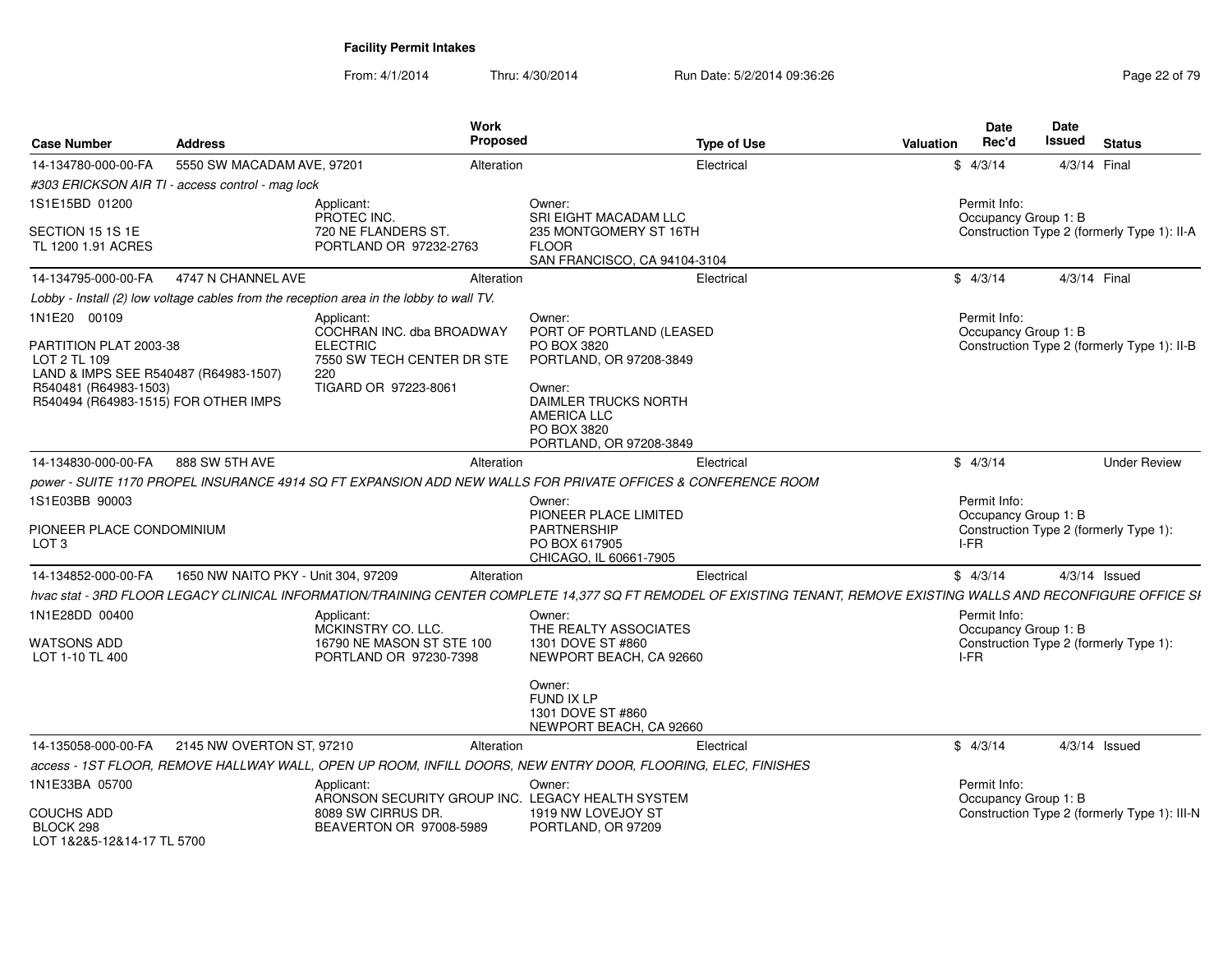| <b>Case Number</b>                                                                                                 | <b>Address</b>            | <b>Work</b><br>Proposed                                                                                                                                                |                                                                                                                                                | <b>Type of Use</b> | Valuation | Date<br>Rec'd                                                           | <b>Date</b><br>Issued | <b>Status</b>                              |
|--------------------------------------------------------------------------------------------------------------------|---------------------------|------------------------------------------------------------------------------------------------------------------------------------------------------------------------|------------------------------------------------------------------------------------------------------------------------------------------------|--------------------|-----------|-------------------------------------------------------------------------|-----------------------|--------------------------------------------|
| 14-135079-000-00-FA                                                                                                | 1621 SW 1ST AVE, 97201    | Alteration                                                                                                                                                             |                                                                                                                                                | Electrical         |           | \$4/3/14                                                                |                       | $4/3/14$ Issued                            |
| 2ND & 3RD FLRS CAMBIA LOBBY REMODEL - 2nd fl a/v installation                                                      |                           |                                                                                                                                                                        |                                                                                                                                                |                    |           |                                                                         |                       |                                            |
| 1S1E03CB 00700                                                                                                     |                           | Applicant:<br>KLASSTECH AUDIO VIDEO<br><b>SERVICES LLC</b><br>7721 SW Cirrus sp 30c<br>beaverton OR 97008                                                              |                                                                                                                                                |                    |           | Permit Info:<br>Occupancy Group 1: B_Bank, Off.,<br>Med.Off., Pub.Bldg. |                       |                                            |
| 14-135438-000-00-FA                                                                                                | 2055 NW SAVIER ST, 97209  | Alteration                                                                                                                                                             |                                                                                                                                                | Electrical         |           | \$4/4/14                                                                |                       | <b>Under Review</b>                        |
|                                                                                                                    |                           | power - INSTALL TYPE II EXHAUST HOOD, NEW EXHAUST FAN, DUCTWORK AND GRILLE                                                                                             |                                                                                                                                                |                    |           |                                                                         |                       |                                            |
| 1N1E28CD 02300<br><b>COUCHS ADD</b><br>BLOCK 293 TL 2300<br>LAND & IMPS SEE R529517 (R180230571)<br>FOR OTHER IMPS |                           |                                                                                                                                                                        | Owner:<br><b>CON-WAY PROPERTIES INC</b><br>PO BOX 4138<br>PORTLAND, OR 97208-4138                                                              |                    |           |                                                                         |                       |                                            |
| 14-135439-000-00-FA                                                                                                | 3800 SE 22ND AVE, 97202   | Alteration                                                                                                                                                             |                                                                                                                                                | Electrical         |           | \$4/4/14                                                                |                       | 4/4/14 Under Inspection                    |
|                                                                                                                    |                           | power - FRED MEYER MAIN OFFICE KITCHEN REMODEL, REMOVE AND RECONFIGURE SERVICE AREA AND REPLACE EQUIPMENT                                                              |                                                                                                                                                |                    |           |                                                                         |                       |                                            |
| 1S1E11DA 04300                                                                                                     |                           | Applicant:<br>CHRISTENSON ELECTRIC INC.                                                                                                                                | Owner:<br>FRED MEYER STORES INC                                                                                                                |                    |           | Permit Info:                                                            |                       | Occupancy Group 1: F-2 Industrial Plant -  |
| SECTION 11 1S 1E<br>TL 4300 5.37 ACRES                                                                             |                           | 111 SW COLUMBIA ST. STE 480<br>PORTLAND OR 97201-5838                                                                                                                  | 1014 VINE ST 7TH FLOOR<br>CINCINNATI, OH 45202-1141                                                                                            |                    |           | Factory, Low Hazard                                                     |                       | Construction Type 2 (formerly Type 1): V-B |
| 14-135445-000-00-FA                                                                                                | 111 SW COLUMBIA ST, 97258 | Alteration                                                                                                                                                             |                                                                                                                                                | Electrical         |           | \$4/4/14                                                                | 4/22/14 Final         |                                            |
| #102 remodel - power                                                                                               |                           |                                                                                                                                                                        |                                                                                                                                                |                    |           |                                                                         |                       |                                            |
| 1S1E03BD 01700<br>PORTLAND<br>BLOCK 129<br><b>LOT 1-8</b>                                                          |                           | Applicant:<br>CHRISTENSON ELECTRIC INC.<br>111 SW COLUMBIA ST. STE 480<br>PORTLAND OR 97201-5838                                                                       | Owner:<br>COLUMBIA SQUARE LLC<br>111 SW COLUMBIA ST #1380<br>PORTLAND, OR 97201-5845                                                           |                    |           | Permit Info:<br>Occupancy Group 1: B                                    |                       | Construction Type 2 (formerly Type 1): I-A |
| 14-135448-000-00-FA                                                                                                | 700 SW 5TH AVE            | Alteration                                                                                                                                                             |                                                                                                                                                | Electrical         |           | \$4/4/14                                                                | 4/4/14 Final          |                                            |
|                                                                                                                    |                           | hvac stat - SUITE 1180, Francesca's Shoes; REMOVE INTERIOR ADDITIONS, ADD NEW PARTITIONS FOR RESTROOM, DRESSING ROOM, STOCKROOM, FLOORING, FURR ONE WALL, BUFF STOREFI |                                                                                                                                                |                    |           |                                                                         |                       |                                            |
| 1S1E03BB1 90001                                                                                                    |                           | Applicant:<br>VERTEX MECHANICAL LLC<br>111 SW 5th ave Ste1850<br>Portland OR 97201                                                                                     | Owner:<br>PIONEER PLACE LIMITED<br><b>PARTNERSHIP</b><br>PO BOX 617905<br>CHICAGO, IL 60661-7905                                               |                    |           | Permit Info:<br>Occupancy Group 1: M                                    |                       | Construction Type 2 (formerly Type 1): I-A |
| 14-136113-000-00-FA                                                                                                | 308 SW 2ND AVE, 97204     | Alteration                                                                                                                                                             |                                                                                                                                                | Electrical         |           | \$4/4/14                                                                |                       | $4/4/14$ Issued                            |
|                                                                                                                    |                           | 1st fl Entry Lobby & Lower Level Fittness Center Renovation - access control                                                                                           |                                                                                                                                                |                    |           |                                                                         |                       |                                            |
| 1N1E34CD 04600                                                                                                     |                           | Applicant:<br>SIEMENS INDUSTRY INC<br>15201 NW Greenbriar Prkwy Suite A PO BOX 4900 DEPT #360<br>Beaverton, OR 97006                                                   | Owner:<br><b>NGP DUNCAN PLAZA</b><br>SCOTTSDALE, AZ 85261-4900<br>Owner:<br>PORTLAND LLC<br>PO BOX 4900 DEPT #360<br>SCOTTSDALE, AZ 85261-4900 |                    |           | Permit Info:<br>Occupancy Group 1: B Bank, Off.,<br>Med.Off., Pub.Bldg. |                       | Construction Type 2 (formerly Type 1): I-A |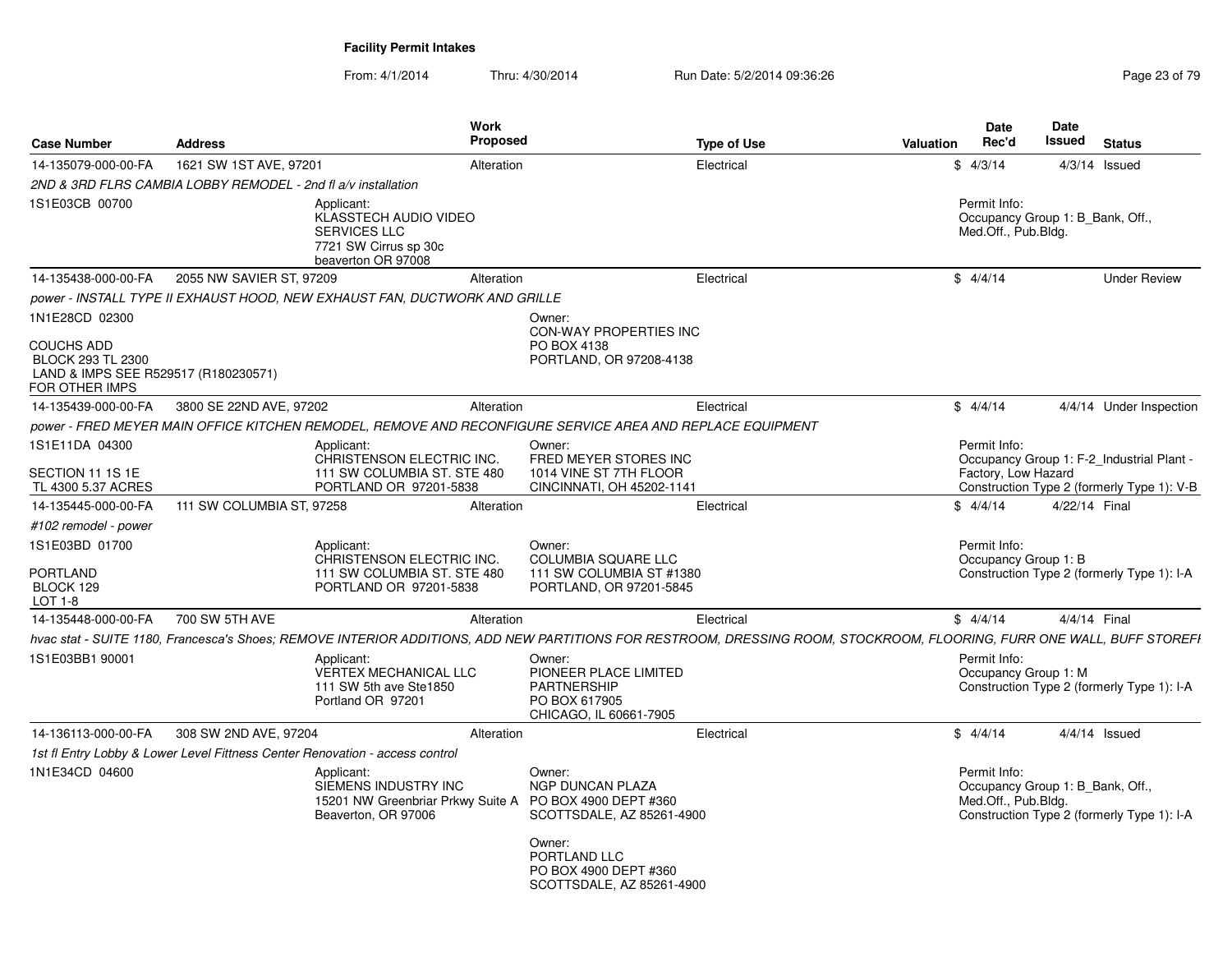| <b>Case Number</b>                                                                                                                                | <b>Address</b>                               | Work<br>Proposed                                                                                                                                                       |                                                                                                  | Type of Use                                                            | <b>Valuation</b> | Date<br>Rec'd                                    | Date<br><b>Issued</b>                       | <b>Status</b>                                |
|---------------------------------------------------------------------------------------------------------------------------------------------------|----------------------------------------------|------------------------------------------------------------------------------------------------------------------------------------------------------------------------|--------------------------------------------------------------------------------------------------|------------------------------------------------------------------------|------------------|--------------------------------------------------|---------------------------------------------|----------------------------------------------|
| 14-136285-000-00-FA                                                                                                                               | 919 NE 19TH AVE, 97232                       | Alteration                                                                                                                                                             |                                                                                                  | Electrical                                                             |                  | \$4/7/14                                         |                                             | $4/7/14$ Issued                              |
|                                                                                                                                                   |                                              | voice/data - SUITE 170; REMOVE SOME WALLS, RECONFIGURE AND ADD WALLS, DOORS, RELITES, FOR OFFICES, WORK AREA, CEILING, ELEC                                            |                                                                                                  |                                                                        |                  |                                                  |                                             |                                              |
| 1N1E35AC 00100                                                                                                                                    |                                              | Applicant:<br><b>CSHARK NETWORKS LLC.</b>                                                                                                                              | Owner:<br><b>WESTON INVESTMENT CO LLC</b>                                                        |                                                                        |                  | Permit Info:<br>Occupancy Group 1: B             |                                             |                                              |
| SULLIVANS ADD<br><b>BLOCK 36 TL 100</b>                                                                                                           |                                              | 5111 FIRWOOD DR.<br>WEST LINN OR 97068-3019                                                                                                                            | 2154 NE BROADWAY RM 200<br>PORTLAND, OR 97232-1590                                               |                                                                        |                  |                                                  | Construction Type 2 (formerly Type 1): II-A |                                              |
| 14-136327-000-00-FA                                                                                                                               | 700 SW 5TH AVE                               | Alteration                                                                                                                                                             |                                                                                                  | Electrical                                                             |                  | \$4/7/14                                         | 4/7/14 Final                                |                                              |
|                                                                                                                                                   |                                              | fire alarm - SPACE 1225; LOUIS VUITTON FOR TEMPORARY OCCUPATION WHILE MAIN SPACE IS BEING REMODELED, REMOVE SOME PARTIAL WALLS, NEW CABINETRY, CEILING, FINISHES, ELE( |                                                                                                  |                                                                        |                  |                                                  |                                             |                                              |
| 1S1E03BB1 90001                                                                                                                                   |                                              | Applicant:<br>SIGNALING SYSTEM SOLUTIONS<br><b>INC</b>                                                                                                                 | Owner:<br>PIONEER PLACE LIMITED<br>PARTNERSHIP<br>PO BOX 617905<br>CHICAGO, IL 60661-7905        |                                                                        |                  | Permit Info:<br>Occupancy Group 1: M             |                                             | Construction Type 2 (formerly Type 1): I-A   |
| 14-136339-000-00-FA                                                                                                                               | 123 NE 3RD AVE, 97232                        | Alteration                                                                                                                                                             |                                                                                                  | Electrical                                                             |                  | \$4/7/14                                         |                                             | 4/7/14 Under Inspection                      |
|                                                                                                                                                   |                                              | pwr - SUITE 310 903 SQ FT OFFICE REMODEL FOR NEW TENANT - pwr                                                                                                          |                                                                                                  |                                                                        |                  |                                                  |                                             |                                              |
| 1N1E34DA 02800                                                                                                                                    |                                              | Applicant:<br>FIVE STAR ELECTRIC INC                                                                                                                                   | Owner:                                                                                           | CCB - Contractor:<br>BRIDGEHEAD DEVELOPMENT LLC FIVE STAR ELECTRIC INC |                  | Permit Info:<br>Occupancy Group 1: B Bank, Off., |                                             |                                              |
| <b>EAST PORTLAND</b><br>BLOCK 68<br>INC PT VAC ST LOT 1&8<br>LOT 2&3&6&7<br>INC PT VAC ST LOT 4&5; HISTORIC<br>PROPERTY; POTENTIAL ADDITIONAL TAX |                                              | 756 SW BAILEY AVE<br>HILLSBORO OR 97123                                                                                                                                | 1001 SE WATER AVE #120<br>PORTLAND, OR 97214-2147                                                | 756 SW BAILEY AVE<br>HILLSBORO OR 97123                                |                  | Med.Off., Pub.Bldg.                              |                                             | Construction Type 2 (formerly Type 1): III-A |
| 14-136340-000-00-FA                                                                                                                               | 3930 SE DIVISION ST, 97202                   | Alteration                                                                                                                                                             |                                                                                                  | Electrical                                                             |                  | \$4/7/14                                         |                                             | $4/7/14$ Issued                              |
| Room #230/234 Telecom room - power                                                                                                                |                                              |                                                                                                                                                                        |                                                                                                  |                                                                        |                  |                                                  |                                             |                                              |
| 1S1E12AA 00800                                                                                                                                    |                                              | Applicant:<br>DYNALECTRIC CO.                                                                                                                                          | Owner:<br>PARR FINANCIAL MEDICAL LLC                                                             |                                                                        |                  | Permit Info:                                     | Occupancy Group 1: B                        |                                              |
| RICHMOND ADD<br>BLOCK <sub>2</sub><br>LOT 1&3&5<br>NONTAXABLE BEGIN 1995                                                                          |                                              | 5711 SW HOOD AVE.<br>PORTLAND OR 97239-3716                                                                                                                            | 4400 NE HALSEY BLVD 2 #190<br>PORTLAND, OR 97213                                                 |                                                                        |                  |                                                  |                                             |                                              |
| 14-136357-000-00-FA                                                                                                                               | 1300 SW 5TH AVE, 97201                       | Alteration                                                                                                                                                             |                                                                                                  | Electrical                                                             |                  | \$4/7/14                                         |                                             | <b>Under Review</b>                          |
|                                                                                                                                                   | 13TH FLOOR DEMO & ASBESTOS ABATEMENT - power |                                                                                                                                                                        |                                                                                                  |                                                                        |                  |                                                  |                                             |                                              |
| 1S1E03BC 01800                                                                                                                                    |                                              |                                                                                                                                                                        | Owner:                                                                                           |                                                                        |                  | Permit Info:                                     |                                             |                                              |
| PORTLAND<br><b>BLOCK 148 TL 1800</b>                                                                                                              |                                              |                                                                                                                                                                        | FIRST INTERSTATE BANK OF OR<br>PO BOX 2609<br>CARLSBAD, CA 92018-2609                            |                                                                        |                  | Occupancy Group 1: B                             |                                             | Construction Type 2 (formerly Type 1): I-A   |
| 14-136662-000-00-FA                                                                                                                               | 700 SW 5TH AVE                               | Alteration                                                                                                                                                             |                                                                                                  | Electrical                                                             |                  | \$4/7/14                                         | 4/7/14 Final                                |                                              |
|                                                                                                                                                   |                                              | cctv alarm - SPACE 1225; LOUIS VUITTON FOR TEMPORARY OCCUPATION WHILE MAIN SPACE IS BEING REMODELED, REMOVE SOME PARTIAL WALLS, NEW CABINETRY, CEILING, FINISHES, ELE  |                                                                                                  |                                                                        |                  |                                                  |                                             |                                              |
| 1S1E03BB1 90001                                                                                                                                   |                                              | Applicant:<br><b>MARCOS A APODACA</b><br>SUPERIOR LOW VOLTAGE LLC.<br>6548 LIPSCOMB ST SE<br>SALEM OR 97317                                                            | Owner:<br>PIONEER PLACE LIMITED<br><b>PARTNERSHIP</b><br>PO BOX 617905<br>CHICAGO, IL 60661-7905 |                                                                        |                  | Permit Info:<br>Occupancy Group 1: M             |                                             | Construction Type 2 (formerly Type 1): I-A   |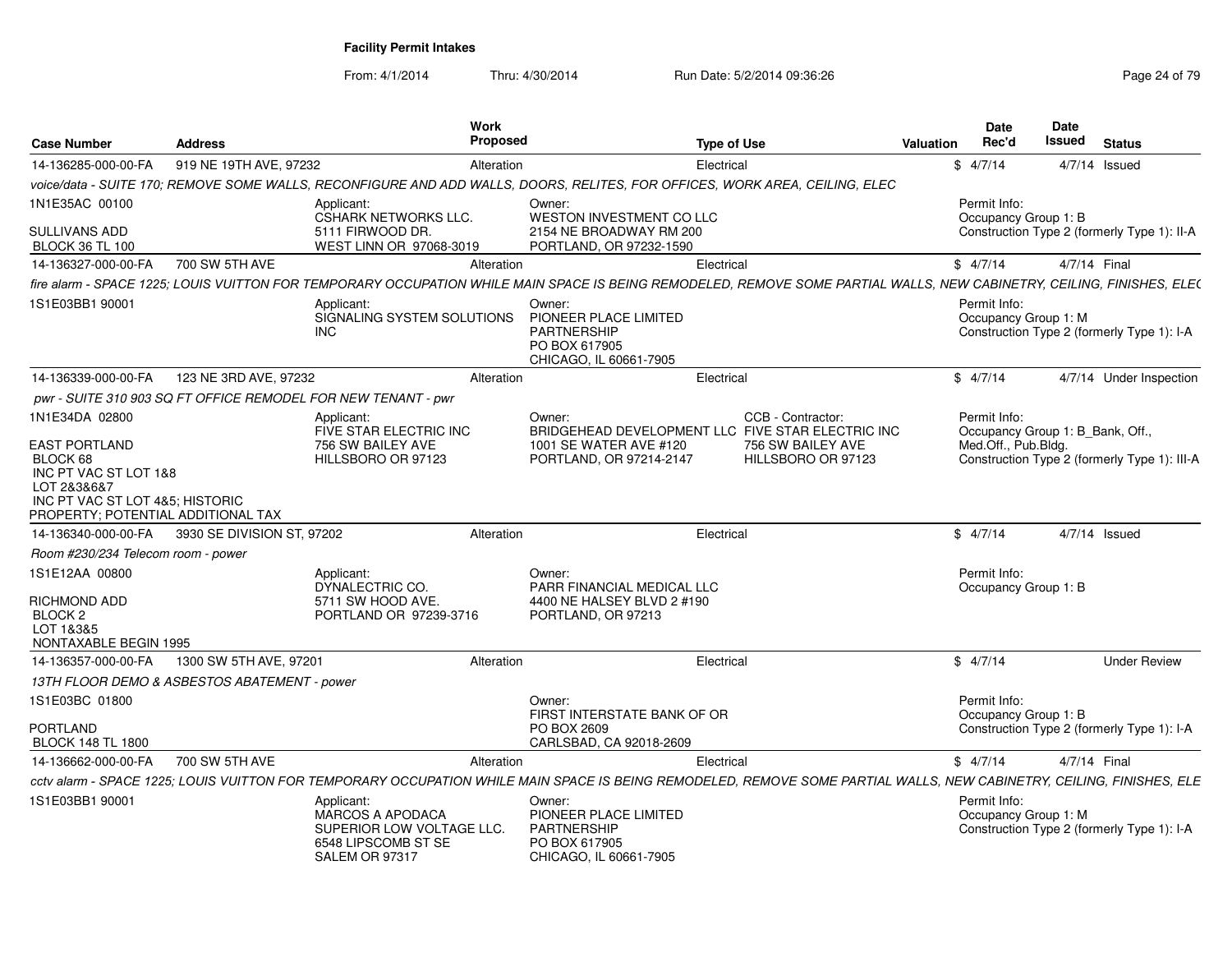| <b>Case Number</b>                                                                                                                                               | <b>Address</b>                                           | Work<br>Proposed                                                                                                                                                        |                                                                                                                                                                                | <b>Type of Use</b> | <b>Valuation</b> | <b>Date</b><br>Rec'd                   | Date<br><b>Issued</b> | <b>Status</b>                               |
|------------------------------------------------------------------------------------------------------------------------------------------------------------------|----------------------------------------------------------|-------------------------------------------------------------------------------------------------------------------------------------------------------------------------|--------------------------------------------------------------------------------------------------------------------------------------------------------------------------------|--------------------|------------------|----------------------------------------|-----------------------|---------------------------------------------|
| 14-136748-000-00-FA                                                                                                                                              | 121 SW SALMON ST, 97204                                  | Alteration                                                                                                                                                              |                                                                                                                                                                                | Electrical         |                  | \$4/7/14                               | $4/7/14$ Issued       |                                             |
|                                                                                                                                                                  | ELECTRICAL MASTER PERMIT - INSPECTIONS                   |                                                                                                                                                                         |                                                                                                                                                                                |                    |                  |                                        |                       |                                             |
| 1S1E03BA 02100                                                                                                                                                   |                                                          | Applicant:<br>TICE ELECTRIC CO.<br>5405 N Lagoon Ave.<br>PORTLAND OR 97217-7637                                                                                         | Owner:<br><b>IEH PORTLAND LLC</b><br>121 SW SALMON ST<br>PORTLAND, OR 97204-2901                                                                                               |                    |                  |                                        |                       |                                             |
| 14-136795-000-00-FA                                                                                                                                              | 3500 N INTERSTATE AVE, 97227                             | Alteration                                                                                                                                                              |                                                                                                                                                                                | Electrical         |                  | \$4/7/14                               | $4/7/14$ Issued       |                                             |
|                                                                                                                                                                  |                                                          | NEW RTU'S, CURBING, ROOF SLAB PENETRATIONS, CONTROLS, RECONFIGURE PIPING, ETC IN CONJUNCTION WITH 2ND FLOOR TI(14-114292-FA)                                            |                                                                                                                                                                                |                    |                  |                                        |                       |                                             |
| 1N1E22CC 12100                                                                                                                                                   |                                                          | Applicant:<br>CHERRY CITY ELECTRIC INC.<br>8100 NE ST JOHNS RD STE. D101<br>VANCOUVER WA 98665-2014                                                                     | Owner:<br>KAISER FOUNDATION HEALTH<br>500 NE MULTNOMAH ST #100<br>PORTLAND, OR 97232-2099<br>Owner:<br>PLAN OF THE NORTHWEST<br>500 NE MULTNOMAH ST #100                       |                    |                  | Permit Info:<br>Occupancy Group 1: I-2 |                       | Construction Type 2 (formerly Type 1): I-A  |
|                                                                                                                                                                  |                                                          |                                                                                                                                                                         | PORTLAND, OR 97232-2099                                                                                                                                                        |                    |                  |                                        |                       |                                             |
| 14-136985-000-00-FA                                                                                                                                              | 700 SW 5TH AVE                                           | Alteration                                                                                                                                                              |                                                                                                                                                                                | Electrical         |                  | \$4/7/14                               | 4/7/14 Final          |                                             |
|                                                                                                                                                                  |                                                          | fire alarm - SUITE 1180, Francesca's Shoes; REMOVE INTERIOR ADDITIONS, ADD NEW PARTITIONS FOR RESTROOM, DRESSING ROOM, STOCKROOM, FLOORING, FURR ONE WALL, BUFF STOREFI |                                                                                                                                                                                |                    |                  | Permit Info:                           |                       |                                             |
| 1S1E03BB1 90001                                                                                                                                                  |                                                          | Applicant:<br>SIGNALING SYSTEM SOLUTIONS<br><b>INC</b>                                                                                                                  | Owner:<br>PIONEER PLACE LIMITED<br><b>PARTNERSHIP</b><br>PO BOX 617905<br>CHICAGO, IL 60661-7905                                                                               |                    |                  | Occupancy Group 1: M                   |                       | Construction Type 2 (formerly Type 1): I-A  |
| 14-137119-000-00-FA                                                                                                                                              | 520 SW YAMHILL ST, 97204                                 | Alteration                                                                                                                                                              |                                                                                                                                                                                | Electrical         |                  | \$4/8/14                               | 4/8/14 Final          |                                             |
|                                                                                                                                                                  |                                                          | power - 9TH FLOOR, #950, NEW WALLS, DOOR FOR CONFERENCE ROOM, PATCH, REPAIR, PAINT, CEILING, ELEC,                                                                      |                                                                                                                                                                                |                    |                  |                                        |                       |                                             |
| 1S1E03BB 01200<br><b>PORTLAND</b><br>BLOCK 171<br>LOT 1&8<br>N 1/2 OF LOT 2&7                                                                                    |                                                          | Applicant:<br>OREGON ELECTRIC<br>CONSTRUCTION INC. /DBA<br>OREGON ELECTRIC GROUP.<br>1709 SE 3RD AVE.<br>PORTLAND OR 97214-4547                                         | Owner:<br>PAC-HILL LIMITED PARTNERSHIP<br>520 SW YAMHILL ST RF GDN #8<br>PORTLAND, OR 97204                                                                                    |                    |                  | Permit Info:<br>Occupancy Group 1: B   |                       | Construction Type 2 (formerly Type 1): I-A  |
| 14-137121-000-00-FA                                                                                                                                              | 4747 N CHANNEL AVE                                       | Alteration                                                                                                                                                              |                                                                                                                                                                                | Electrical         |                  | \$4/8/14                               | 4/8/14 Final          |                                             |
|                                                                                                                                                                  | power - Install Flat Panel Monitor in Conference Room 1K |                                                                                                                                                                         |                                                                                                                                                                                |                    |                  |                                        |                       |                                             |
| 1N1E20 00109<br>PARTITION PLAT 2003-38<br>LOT 2 TL 109<br>LAND & IMPS SEE R540487 (R64983-1507)<br>R540481 (R64983-1503)<br>R540494 (R64983-1515) FOR OTHER IMPS |                                                          | Applicant:<br>HEIL ELECTRIC CO.<br>8425 SE STARK ST<br>PORTLAND OR 97216-1137                                                                                           | Owner:<br>PORT OF PORTLAND (LEASED<br>PO BOX 3820<br>PORTLAND, OR 97208-3849<br>Owner:<br>DAIMLER TRUCKS NORTH<br><b>AMERICA LLC</b><br>PO BOX 3820<br>PORTLAND, OR 97208-3849 |                    |                  | Permit Info:<br>Occupancy Group 1: B   |                       | Construction Type 2 (formerly Type 1): II-B |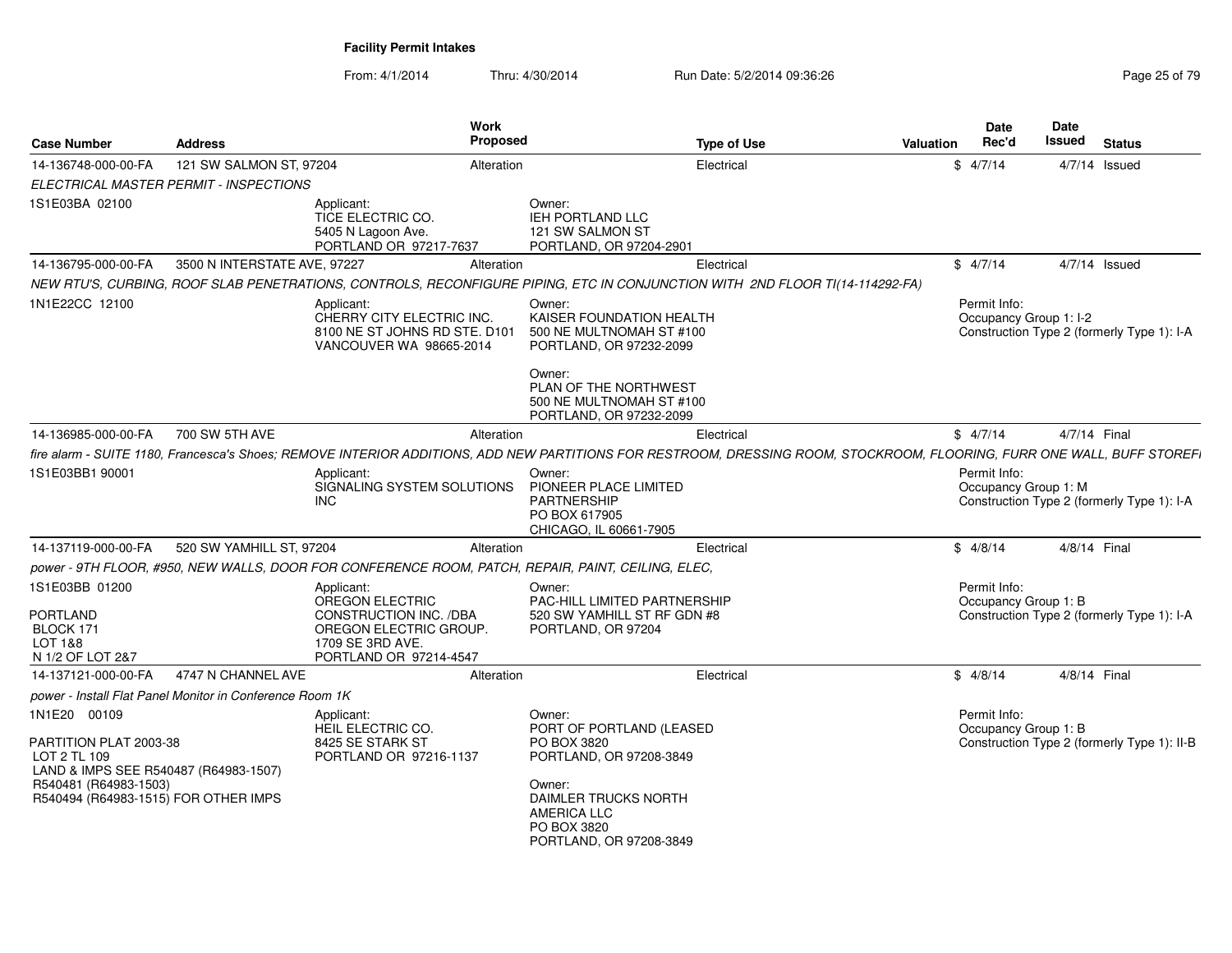From: 4/1/2014

| <b>Case Number</b>                                                                                                             | <b>Address</b>               | <b>Work</b><br>Proposed                                                                                                                                                  |                                                                                             | Type of Use | Valuation | Date<br>Rec'd                        | <b>Date</b><br>Issued            | <b>Status</b>                               |
|--------------------------------------------------------------------------------------------------------------------------------|------------------------------|--------------------------------------------------------------------------------------------------------------------------------------------------------------------------|---------------------------------------------------------------------------------------------|-------------|-----------|--------------------------------------|----------------------------------|---------------------------------------------|
| 14-137130-000-00-FA                                                                                                            | 1825 SW BROADWAY, 97201      | Alteration                                                                                                                                                               |                                                                                             | Electrical  |           | \$4/8/14                             |                                  | $4/8/14$ Issued                             |
|                                                                                                                                |                              | power - OAI, 2ND FLOOR MEZZANINE; REMOVE PARTITIONS, CARPETING, CEILING; ADD PARTITIONS TO CREATE OFFICES, BREAKROOM, MEDIA ROOMS, TRAINING ROOM, RECEPTION, CARPET      |                                                                                             |             |           |                                      |                                  |                                             |
| 1S1E04DA 06300<br><b>PORTLAND</b><br>BLOCK 200<br>99.88% NONTAXABLE                                                            |                              | Applicant:<br>MICHAEL NELSON<br>PORTLAND STATE UNIVERSITY.<br>P.O. BOX 751-FAC<br>Portland, OR 97207                                                                     | Owner:<br>OREGON STATE OF(BRD HIGHER<br>ED)<br><b>PO BOX 751</b><br>PORTLAND, OR 97207-0751 |             |           |                                      |                                  |                                             |
| 14-137246-000-00-FA                                                                                                            | 305 NE 102ND AVE, 97220      | Alteration                                                                                                                                                               |                                                                                             | Electrical  |           | \$4/8/14                             | 4/8/14 Final                     |                                             |
|                                                                                                                                |                              | voice/data/audio/video - SUITE 260; ADD WALLS AND DOORS FOR TWO OFFICES AND WORK AREA, CEILING, ELECvoice/data -                                                         |                                                                                             |             |           |                                      |                                  |                                             |
| 1N2E33DA 00600<br><b>HUDSON AC</b><br>LOT 14&15 EXC PT IN ST                                                                   |                              | Applicant:<br>DIVERSIFIED TELECOM<br>SOLUTIONS INC<br>PO Box 7536                                                                                                        | Owner:<br>WESTON INVESTMENT CO LLC<br>2154 NE BROADWAY RM 200<br>PORTLAND, OR 97232-1590    |             |           | Permit Info:<br>Med.Off., Pub.Bldg.  | Occupancy Group 1: B Bank, Off., |                                             |
|                                                                                                                                |                              | Salem, Or 97303                                                                                                                                                          |                                                                                             |             |           |                                      |                                  |                                             |
| 14-137459-000-00-FA                                                                                                            | 26 SW SALMON ST, 97204       | Alteration                                                                                                                                                               |                                                                                             | Electrical  |           | \$4/8/14                             | 4/8/14 Final                     |                                             |
|                                                                                                                                |                              | voice / data - 4TH & 5TH FLOOR, REMODEL; REMOVE WALLS, ADD BACK AND RECONFIGURE FOR CONFERENCE ROOMS, BREAKROOM, WORK ROOMS, OFFICES, DOORS, RELITES, GLASS WAL          |                                                                                             |             |           |                                      |                                  |                                             |
| 1S1E03BD 00200                                                                                                                 |                              | Applicant:<br>CHRISTENSON ELECTRIC INC.                                                                                                                                  | Owner:<br>IEH PORTLAND LLC                                                                  |             |           |                                      |                                  |                                             |
| <b>PORTLAND</b><br>BLOCK 6<br>LOT 1-8                                                                                          |                              | 111 SW COLUMBIA ST. STE 480<br>PORTLAND OR 97201-5838                                                                                                                    | 121 SW SALMON ST<br>PORTLAND, OR 97204-2901                                                 |             |           |                                      |                                  |                                             |
| 14-137486-000-00-FA                                                                                                            |                              | 3181 SW SAM JACKSON PARK RD - Bldg BSC, 9 Alteration                                                                                                                     |                                                                                             | Electrical  |           | \$4/8/14                             | 4/8/14 Final                     |                                             |
| #5350 Wiremold - power                                                                                                         |                              |                                                                                                                                                                          |                                                                                             |             |           |                                      |                                  |                                             |
| 1S1E09<br>00200                                                                                                                |                              | Applicant:<br>DYNALECTRIC CO.<br>5711 SW HOOD AVE.<br>PORTLAND OR 97239-3716                                                                                             | Owner:<br>OREGON STATE OF<br>3181 SW SAM JACKSON PARK RD<br>PORTLAND, OR 97239              |             |           | Permit Info:<br>Occupancy Group 1: B |                                  | Construction Type 2 (formerly Type 1): I-B  |
| 14-137487-000-00-FA                                                                                                            | 3550 N INTERSTATE AVE, 97227 | Alteration                                                                                                                                                               |                                                                                             | Electrical  |           | \$4/8/14                             | 4/8/14 Final                     |                                             |
|                                                                                                                                |                              | voice/data - NORTH ENTRY: CUT- IN WINDOW IN EXTERIOR WALL BY ENTRY DOORS. NEW RELITE IN INTERIOR WALL IN VESTIBULE. REMODEL CHECK IN AREA. RELITES. FLOOR COVERING. CEI. |                                                                                             |             |           |                                      |                                  |                                             |
| 1N1E27BB 01700<br><b>COOKS ADD</b><br>BLOCK 5&9&32 TL 1700                                                                     |                              | Applicant:<br>COCHRAN INC. dba BROADWAY<br><b>ELECTRIC</b><br>7550 SW TECH CENTER DR STE<br>220                                                                          | Owner:<br>KAISER FOUNDATION HEALTH<br>500 NE MULTNOMAH ST #100<br>PORTLAND, OR 97232-2031   |             |           | Permit Info:<br>Occupancy Group 1: B |                                  | Construction Type 2 (formerly Type 1): II-B |
|                                                                                                                                |                              | TIGARD OR 97223-8061                                                                                                                                                     | Owner:<br>PLAN OF THE NORTHWEST<br>500 NE MULTNOMAH ST #100<br>PORTLAND, OR 97232-2031      |             |           |                                      |                                  |                                             |
| 14-137501-000-00-FA                                                                                                            | 333 SW 5TH AVE, 97204        | Alteration                                                                                                                                                               |                                                                                             | Electrical  |           | \$4/8/14                             |                                  | $4/8/14$ Issued                             |
|                                                                                                                                |                              | power, fire alarm - BASEMENT LOCKER ROOM REMODEL, RECONFIGURE BATHRROMS, SHOWERS AND JANITOR CLOSET                                                                      |                                                                                             |             |           |                                      |                                  |                                             |
| 1N1E34CD 06800<br><b>PORTLAND</b><br>BLOCK 82<br>S 0.56' OF LOT 2<br>LOT 3&4<br>HISTORIC PROPERTY; POTENTIAL<br>ADDITIONAI TAX |                              | Applicant:<br>HEIL ELECTRIC CO.<br>8425 SE STARK ST<br>PORTLAND OR 97216-1137                                                                                            | Owner:<br>OTB LLC<br>2712 SE 20TH AVE<br>PORTLAND, OR 97202-2231                            |             |           |                                      |                                  |                                             |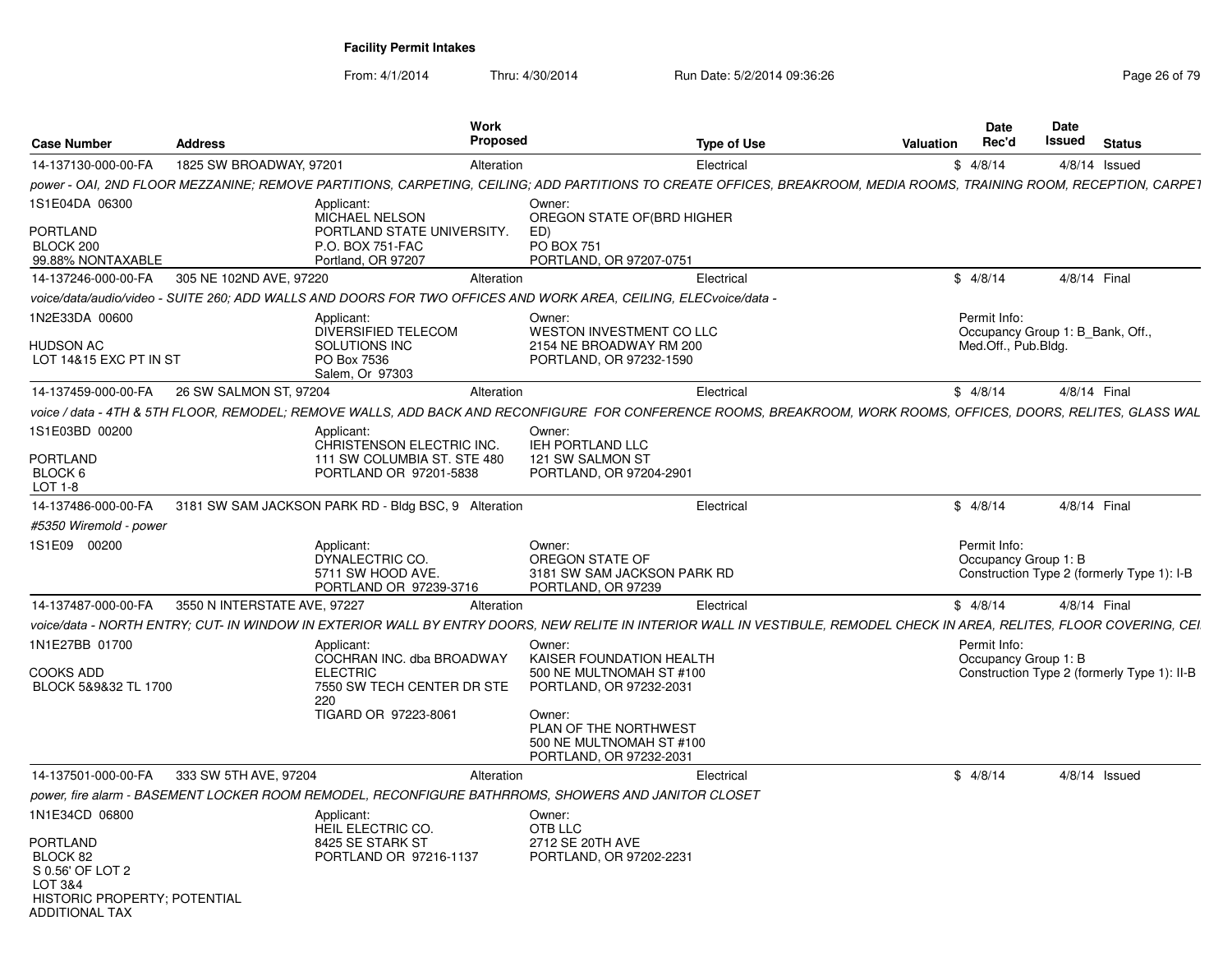| <b>Case Number</b>                       | <b>Address</b>             | Work<br>Proposed                                                                                                                                                  |                                                                                                 | <b>Type of Use</b> | <b>Date</b><br>Rec'd<br>Valuation    | <b>Date</b><br>Issued<br><b>Status</b>                                           |
|------------------------------------------|----------------------------|-------------------------------------------------------------------------------------------------------------------------------------------------------------------|-------------------------------------------------------------------------------------------------|--------------------|--------------------------------------|----------------------------------------------------------------------------------|
| 14-137503-000-00-FA                      | 5550 SW MACADAM AVE, 97201 | Alteration                                                                                                                                                        |                                                                                                 | Electrical         | \$4/8/14                             | $4/8/14$ Issued                                                                  |
| #205/215 Erickson Air Crane - voice/data |                            |                                                                                                                                                                   |                                                                                                 |                    |                                      |                                                                                  |
| 1S1E15BD 01200                           |                            | Applicant:<br>LeeAnn Lansbery                                                                                                                                     | Owner<br>SRI EIGHT MACADAM LLC                                                                  |                    | Permit Info:<br>Occupancy Group 1: B |                                                                                  |
| SECTION 15 1S 1E<br>TL 1200 1.91 ACRES   |                            | <b>TOUCHPOINT NETWORKS LLC</b><br>5795 SW Jean Road, Suite C<br>Lake Oswego, OR 97035                                                                             | 235 MONTGOMERY ST 16TH<br><b>FLOOR</b><br>SAN FRANCISCO, CA 94104-3104                          |                    |                                      | Construction Type 2 (formerly Type 1): II-A                                      |
| 14-137512-000-00-FA                      | 5550 SW MACADAM AVE, 97201 | Alteration                                                                                                                                                        |                                                                                                 | Electrical         | \$4/8/14                             | 4/8/14 Final                                                                     |
| #210/220 Erickson Air TI - voice/data    |                            |                                                                                                                                                                   |                                                                                                 |                    |                                      |                                                                                  |
| 1S1E15BD 01200                           |                            | Applicant:                                                                                                                                                        | Owner:                                                                                          |                    | Permit Info:                         |                                                                                  |
| SECTION 15 1S 1E<br>TL 1200 1.91 ACRES   |                            | LeeAnn Lansbery<br><b>TOUCHPOINT NETWORKS LLC</b><br>5795 SW Jean Road, Suite C<br>Lake Oswego, OR 97035                                                          | SRI EIGHT MACADAM LLC<br>235 MONTGOMERY ST 16TH<br><b>FLOOR</b><br>SAN FRANCISCO, CA 94104-3104 |                    | Occupancy Group 1: B                 | Construction Type 2 (formerly Type 1): II-A                                      |
| 14-137793-000-00-FA                      | 3030 SW MOODY AVE, 97201   | Alteration                                                                                                                                                        |                                                                                                 | Electrical         | \$4/9/14                             | $4/9/14$ Issued                                                                  |
|                                          |                            | hvac stat - OHSU 1ST FLOOR & 2ND FLOOR TI WORK TO INCLUDE NEW DEMISING WALLS, WALLS TO UNDERSIDE OF GRID, DOORS, RELITES AND GENERAL REMODEL UPGRADES             |                                                                                                 |                    |                                      |                                                                                  |
| 1S1E10 00400                             |                            | Applicant:                                                                                                                                                        | Owner:                                                                                          |                    | Permit Info:                         |                                                                                  |
| SECTION 10 1S 1E                         |                            | AMERICAN HEATING INC.<br>5035 SE 24TH                                                                                                                             | 3030 PROPERTY LLC<br>3121 SW MOODY AVE                                                          |                    | Med.Off., Pub.Bldg.                  | Occupancy Group 1: B_Bank, Off.,                                                 |
| TL 400 2.77 ACRES                        |                            | PORTLAND OR 97202-4765                                                                                                                                            | PORTLAND, OR 97239                                                                              |                    |                                      | Construction Type 2 (formerly Type 1): III-B                                     |
| 14-137812-000-00-FA                      | 808 SW 3RD AVE, 97204      | Alteration                                                                                                                                                        |                                                                                                 | Electrical         | \$4/9/14                             | 4/9/14 Under Inspection                                                          |
|                                          |                            | power - NW CORNER, 8TH & 9TH FLOOR; DEMO MOST WALLS, CEILING, DECK DOOR, REMOVE STAIR BETWEEN 8TH AND 9TH FLOOR, CASEWORK, FLOORING, RECONFIRE FOR OPEN OFFICE, ( |                                                                                                 |                    |                                      |                                                                                  |
| 1S1E03BA 06000                           |                            | Applicant:<br>CAPITOL ELECTRIC CO INC.                                                                                                                            | Owner<br>SN INVESTMENT PROPERTIES LLO                                                           |                    | Permit Info:                         |                                                                                  |
| <b>PORTLAND</b>                          |                            | 11401 NE MARX ST                                                                                                                                                  | 1121 SW SALMON ST 5TH FLR                                                                       |                    | Occupancy Group 1: B                 | Construction Type 2 (formerly Type 1):                                           |
| BLOCK 22                                 |                            | PORTLAND OR 97220-1041                                                                                                                                            | PORTLAND, OR 97205                                                                              |                    | I-FR                                 |                                                                                  |
| LOT 7&8<br>HISTORIC PROPERTY 15 YR 2000  |                            |                                                                                                                                                                   |                                                                                                 |                    |                                      |                                                                                  |
| POTENTIAL ADDITIONAL TAX                 |                            |                                                                                                                                                                   |                                                                                                 |                    |                                      |                                                                                  |
| 14-137904-000-00-FA                      | 12000 SW 49TH AVE, 97219   | Alteration                                                                                                                                                        |                                                                                                 | Electrical         | \$4/9/14                             | 4/29/14 Under Inspection                                                         |
|                                          |                            | pwr - CC BUILDING 2ND LEVEL OFFICE SWING SPACE REMODEL, NEW WALLS FOR PRIVATE OFFICES AND REMODEL OPEN OFFICE SPACE - pwr                                         |                                                                                                 |                    |                                      |                                                                                  |
| 1S1E31D 00200                            |                            | Applicant:<br>ELECTRICAL CONSTRUCTION<br>CO. (a dba for EC COMPANY)<br>PO BOX 10286<br>PORTLAND OR 97296-0286                                                     | Owner:<br>PORTLAND COMMUNITY<br><b>COLLEGE DIST</b><br>PO BOX 6119<br>ALOHA, OR 97007-0119      |                    | Permit Info:<br>Occupancy Group 1: B | Construction Type 2 (formerly Type 1): I-B                                       |
| 14-138191-000-00-FA                      | 3030 SW MOODY AVE, 97201   | Alteration                                                                                                                                                        |                                                                                                 | Electrical         | \$4/9/14                             | 4/9/14 Issued                                                                    |
|                                          |                            | voice/data - OHSU 1ST FLOOR & 2ND FLOOR TI WORK TO INCLUDE NEW DEMISING WALLS, WALLS TO UNDERSIDE OF GRID, DOORS, RELITES AND GENERAL REMODEL UPGRADES            |                                                                                                 |                    |                                      |                                                                                  |
| 1S1E10 00400                             |                            | Applicant:                                                                                                                                                        | Owner:                                                                                          |                    | Permit Info:                         |                                                                                  |
| SECTION 10 1S 1E<br>TL 400 2.77 ACRES    |                            | DYNALECTRIC CO.<br>5711 SW HOOD AVE.<br>PORTLAND OR 97239-3716                                                                                                    | 3030 PROPERTY LLC<br>3121 SW MOODY AVE<br>PORTLAND, OR 97239                                    |                    | Med.Off., Pub.Bldg.                  | Occupancy Group 1: B_Bank, Off.,<br>Construction Type 2 (formerly Type 1): III-B |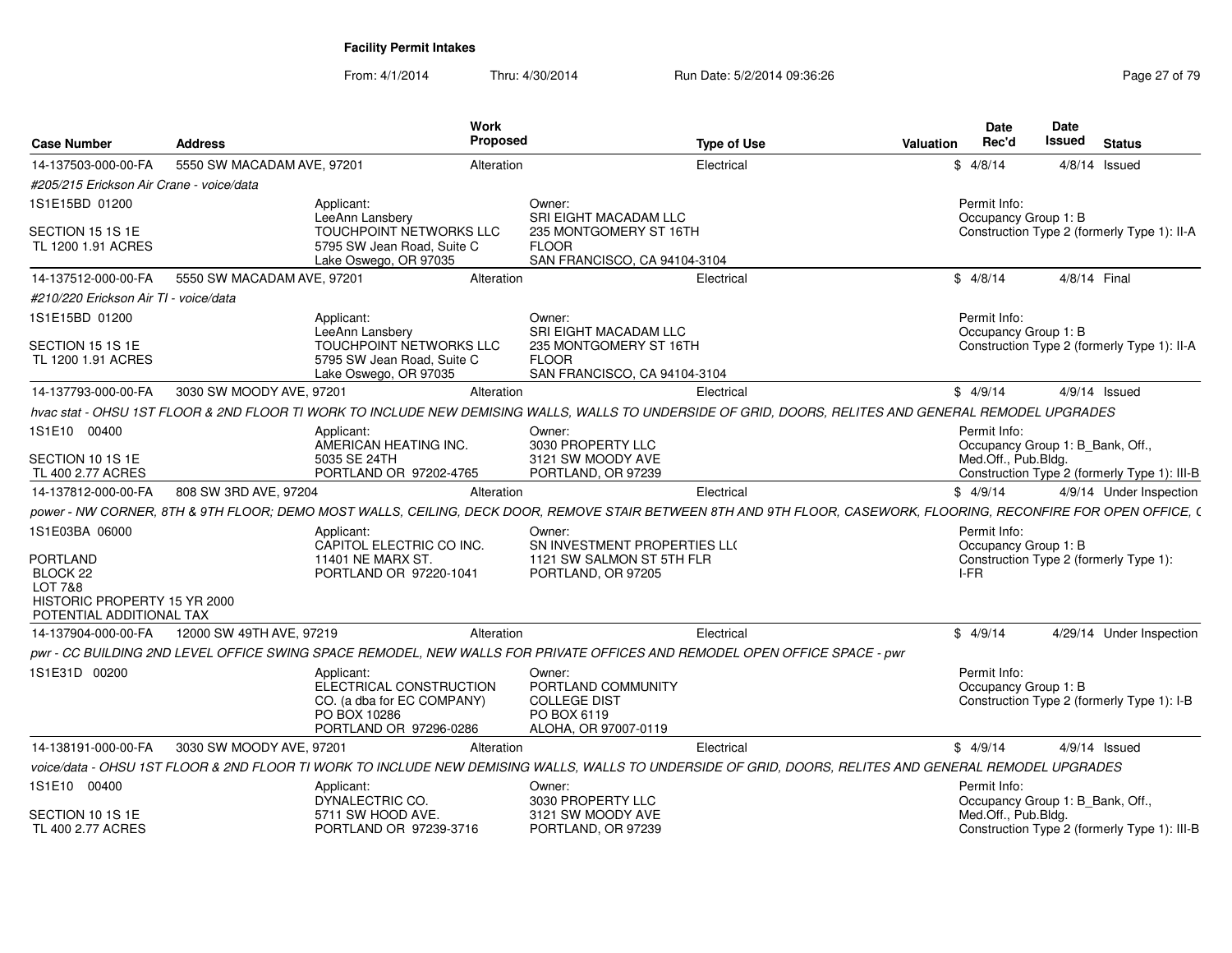| <b>Case Number</b>                               | <b>Address</b>                         | Work<br>Proposed                                                                                                                                                          | <b>Type of Use</b>                                                                                                                                                    | <b>Valuation</b> | <b>Date</b><br>Rec'd                 | Date<br>Issued | <b>Status</b>                              |
|--------------------------------------------------|----------------------------------------|---------------------------------------------------------------------------------------------------------------------------------------------------------------------------|-----------------------------------------------------------------------------------------------------------------------------------------------------------------------|------------------|--------------------------------------|----------------|--------------------------------------------|
| 14-138207-000-00-FA                              | 1120 NW COUCH ST, 97209                | Alteration                                                                                                                                                                | Electrical                                                                                                                                                            |                  | \$4/9/14                             |                | 4/9/14 Final                               |
|                                                  |                                        |                                                                                                                                                                           | av cabling - 30 NW 12TH; TI FOR NEW RETAIL TENANT IN PRIOR RETAIL SPACE, REMOVE WALLS, ADD BACK AND RECONFIGURE FOR ONE NEW RESTROOM, DRESSING ROOMS, OFFICE, STORA   |                  |                                      |                |                                            |
| 1N1E33DA 04900                                   | Applicant:                             | Owner:<br>STONER ELECTRIC, INC.<br>1904 SE OCHOCO ST.<br>PO BOX 320099<br>MILWAUKIE OR 97222-7315                                                                         | MEPT BREWERY BLOCK 2 LLC<br>ALEXANDRIA, VA 22320-0156                                                                                                                 |                  | Permit Info:<br>Med.Off., Pub.Bldg.  |                | Occupancy Group 1: B_Bank, Off.,           |
| 14-138212-000-00-FA                              | 26 SW SALMON ST, 97204                 | Alteration                                                                                                                                                                | Electrical                                                                                                                                                            |                  | \$4/9/14                             |                | 4/9/14 Under Inspection                    |
|                                                  |                                        | pwr - COMM ROOM, REMOVE PORTION OF WALL, ADD THREE WALLS TO ENLARGE ROOM, ELEC, - pwr                                                                                     |                                                                                                                                                                       |                  |                                      |                |                                            |
| 1S1E03BD 00200<br>PORTLAND<br>BLOCK 6<br>LOT 1-8 | Applicant:                             | Owner:<br>TICE ELECTRIC CO.<br>IEH PORTLAND LLC<br>5405 N Lagoon Ave.<br>121 SW SALMON ST<br>PORTLAND OR 97217-7637                                                       | PORTLAND, OR 97204-2901                                                                                                                                               |                  |                                      |                |                                            |
| 14-138223-000-00-FA                              | 1120 NW COUCH ST, 97209                | Alteration                                                                                                                                                                | Electrical                                                                                                                                                            |                  | \$4/9/14                             |                | 4/9/14 Final                               |
|                                                  |                                        |                                                                                                                                                                           | security - 30 NW 12TH; TI FOR NEW RETAIL TENANT IN PRIOR RETAIL SPACE, REMOVE WALLS, ADD BACK AND RECONFIGURE FOR ONE NEW RESTROOM, DRESSING ROOMS, OFFICE, STORAGI   |                  |                                      |                |                                            |
| 1N1E33DA 04900                                   | Applicant:                             | Owner:<br><b>STANLEY CONVERGENT</b><br>SECURITY SOLUTIONS INC.<br>PO BOX 320099<br>15495 SW SEQUOIA PKWY STE 10 ALEXANDRIA, VA 22320-0156<br>PORTLAND OR 97224-6101       | <b>MEPT BREWERY BLOCK 2 LLC</b>                                                                                                                                       |                  | Permit Info:<br>Med.Off., Pub.Bldg.  |                | Occupancy Group 1: B_Bank, Off.,           |
| 14-138233-000-00-FA                              | 1120 NW COUCH ST, 97209                | Alteration                                                                                                                                                                | Electrical                                                                                                                                                            |                  | \$4/9/14                             |                | 4/9/14 Final                               |
|                                                  |                                        |                                                                                                                                                                           | security cabling- 30 NW 12TH; TI FOR NEW RETAIL TENANT IN PRIOR RETAIL SPACE, REMOVE WALLS, ADD BACK AND RECONFIGURE FOR ONE NEW RESTROOM, DRESSING ROOMS, OFFICE, ST |                  |                                      |                |                                            |
| 1N1E33DA 04900                                   | Applicant:<br>1709 SE 3RD AVE.         | Owner:<br>OREGON ELECTRIC<br>CONSTRUCTION INC. /DBA<br>PO BOX 320099<br>OREGON ELECTRIC GROUP.<br>PORTLAND OR 97214-4547                                                  | MEPT BREWERY BLOCK 2 LLC<br>ALEXANDRIA, VA 22320-0156                                                                                                                 |                  | Permit Info:<br>Med.Off., Pub.Bldg.  |                | Occupancy Group 1: B_Bank, Off.,           |
| 14-138390-000-00-FA                              | 309 SW 6TH AVE, 97205                  | Alteration                                                                                                                                                                | Electrical                                                                                                                                                            |                  | \$4/9/14                             |                | 4/9/14 Issued                              |
| #300 THETUS TI - fire system wiring              |                                        |                                                                                                                                                                           |                                                                                                                                                                       |                  |                                      |                |                                            |
| 1N1E34CC 03800                                   | Applicant:                             | Owner:<br>PERFORMANCE SYSTEMS<br><b>INTEGRATION CORP.</b><br><b>BLOCK LLC</b><br>7324 SW DURHAM RD.<br>115 SW ASH ST #500<br>PORTLAND OR 97224-7307<br>PORTLAND, OR 97204 | <b>HISTORIC U S NATIONAL BANK</b>                                                                                                                                     |                  | Permit Info:<br>Occupancy Group 1: B |                | Construction Type 2 (formerly Type 1): I-B |
| 14-138468-000-00-FA                              | 2305 SE 82ND AVE                       | Alteration                                                                                                                                                                | Electrical                                                                                                                                                            |                  | \$4/9/14                             |                | 4/9/14 Under Inspection                    |
|                                                  | ELECTRICAL MASTER PERMIT - INSPECTIONS |                                                                                                                                                                           |                                                                                                                                                                       |                  |                                      |                |                                            |
| 1S2E05DD 00300 A1                                |                                        | Owner:<br>Gil Gilgan<br><b>COLLEGE DIST</b><br>12000 SW 49TH AVE                                                                                                          | PORTLAND COMMUNITY<br>PORTLAND, OR 97219-7197                                                                                                                         |                  |                                      |                |                                            |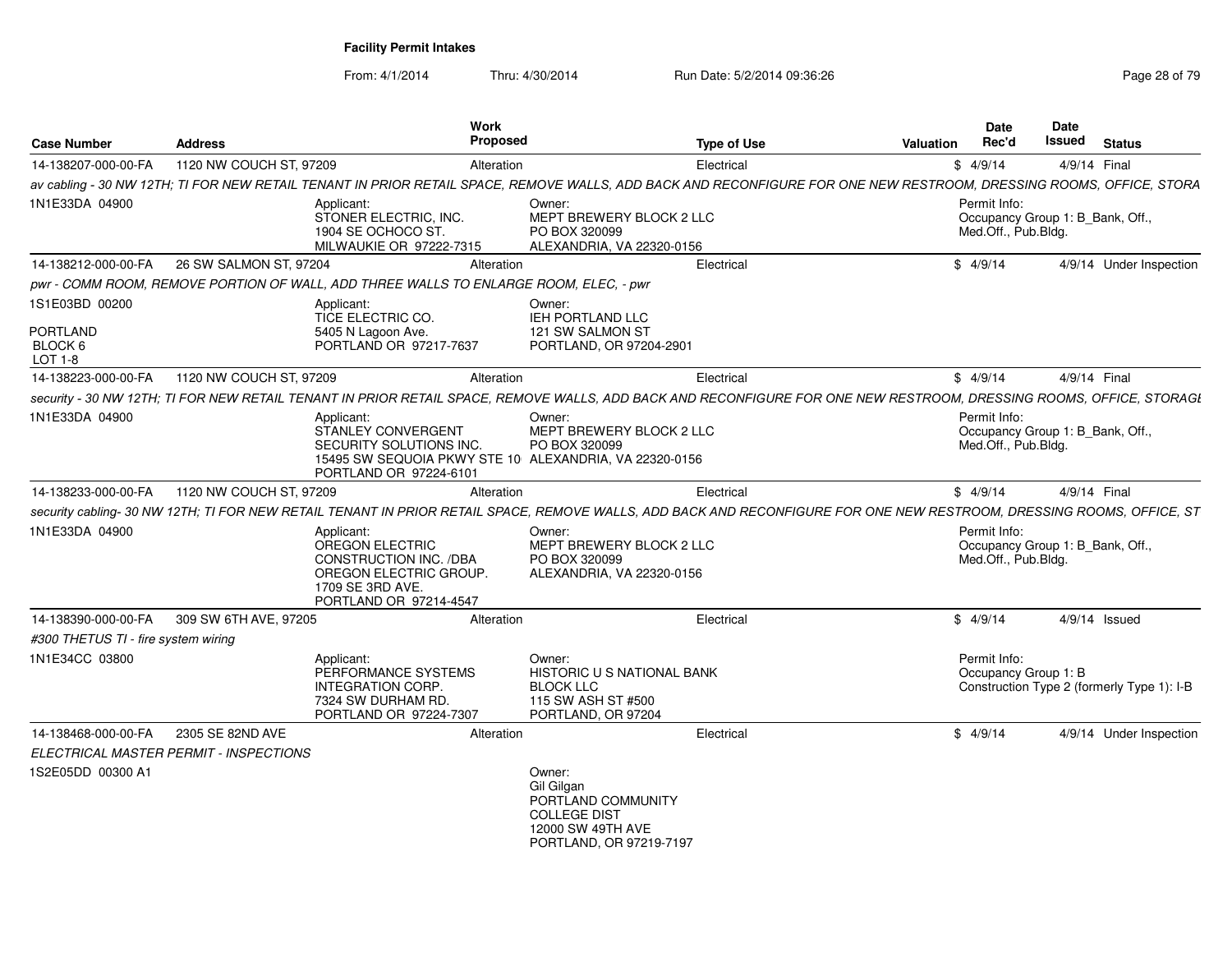From: 4/1/2014

| <b>Case Number</b>                                                                                                                                               | Address                       |                                                                                                                | <b>Work</b><br><b>Proposed</b> |                                                                                                                                                                                | <b>Type of Use</b> |                                                                                                                       | <b>Valuation</b> | Date<br>Rec'd                                    | Date<br>Issued                   | <b>Status</b>                               |
|------------------------------------------------------------------------------------------------------------------------------------------------------------------|-------------------------------|----------------------------------------------------------------------------------------------------------------|--------------------------------|--------------------------------------------------------------------------------------------------------------------------------------------------------------------------------|--------------------|-----------------------------------------------------------------------------------------------------------------------|------------------|--------------------------------------------------|----------------------------------|---------------------------------------------|
| 14-138507-000-00-FA                                                                                                                                              | 12000 SW 49TH AVE, 97219      |                                                                                                                | Alteration                     |                                                                                                                                                                                | Electrical         |                                                                                                                       |                  | \$4/9/14                                         |                                  | 4/9/14 Under Inspection                     |
| ELECTRICAL MASTER PERMIT - INSPECTIONS                                                                                                                           |                               |                                                                                                                |                                |                                                                                                                                                                                |                    |                                                                                                                       |                  |                                                  |                                  |                                             |
| 1S1E31D 00200                                                                                                                                                    |                               |                                                                                                                |                                | Owner:<br>PORTLAND COMMUNITY<br><b>COLLEGE DIST</b><br>PO BOX 6119<br>ALOHA, OR 97007-0119                                                                                     |                    |                                                                                                                       |                  |                                                  |                                  |                                             |
| 14-138554-000-00-FA                                                                                                                                              | 3203 SE WOODSTOCK BLVD, 97202 |                                                                                                                | Alteration                     |                                                                                                                                                                                | Electrical         |                                                                                                                       |                  | \$4/10/14                                        |                                  | <b>Under Review</b>                         |
| PREXY INTERIOR REMODEL - power                                                                                                                                   |                               |                                                                                                                |                                |                                                                                                                                                                                |                    |                                                                                                                       |                  |                                                  |                                  |                                             |
|                                                                                                                                                                  |                               |                                                                                                                |                                | Owner:<br>THE REED INSTITUTE<br>3203 SE WOODSTOCK BLVD<br>PORTLAND, OR 97202-8138                                                                                              |                    |                                                                                                                       |                  | Permit Info:<br>Med.Off., Pub.Bldg.              | Occupancy Group 1: B Bank, Off., |                                             |
| 14-138695-000-00-FA                                                                                                                                              | 12000 SW 49TH AVE, 97219      |                                                                                                                | Alteration                     |                                                                                                                                                                                | Electrical         |                                                                                                                       |                  | \$4/10/14                                        | 4/10/14 Final                    |                                             |
|                                                                                                                                                                  |                               |                                                                                                                |                                | data-a/v - 1ST FLOOR, CLASSROOM 111; REMODEL, INFILL INTERIOR WINDOWS BETWEEN ROOMS, ADD INTERIOR WINDOWS IN OTHER WALL LOCATIONS, FINISHES, CEILING, ELEC - data-a/v          |                    |                                                                                                                       |                  |                                                  |                                  |                                             |
| 1S1E31D 00200                                                                                                                                                    |                               | Applicant:<br>KLASSTECH AUDIO VIDEO<br><b>SERVICES LLC</b><br>7725 SW CIRRUS DR SPC 30D<br>BEAVERTON, OR 97008 |                                | Owner:<br>PORTLAND COMMUNITY<br><b>COLLEGE DIST</b><br>PO BOX 6119<br>ALOHA, OR 97007-0119                                                                                     |                    | CCB - Contractor:<br>KLASSTECH AUDIO VIDEO<br><b>SERVICES LLC</b><br>7725 SW CIRRUS DR SPC 30D<br>BEAVERTON, OR 97008 |                  | Permit Info:<br>Occupancy Group 1: B<br>$II-1HR$ |                                  | Construction Type 2 (formerly Type 1):      |
| 14-138779-000-00-FA                                                                                                                                              | 4747 N CHANNEL AVE            |                                                                                                                | Alteration                     |                                                                                                                                                                                | Electrical         |                                                                                                                       |                  | \$4/10/14                                        | 4/10/14 Final                    |                                             |
| <i>power - C3E COPS CONFERENCE TABLE FLOOR BOX</i>                                                                                                               |                               |                                                                                                                |                                |                                                                                                                                                                                |                    |                                                                                                                       |                  |                                                  |                                  |                                             |
| 1N1E20 00109<br>PARTITION PLAT 2003-38<br>LOT 2 TL 109<br>LAND & IMPS SEE R540487 (R64983-1507)<br>R540481 (R64983-1503)<br>R540494 (R64983-1515) FOR OTHER IMPS |                               | Applicant:<br>HEIL ELECTRIC CO.<br>8425 SE STARK ST<br>PORTLAND OR 97216-1137                                  |                                | Owner:<br>PORT OF PORTLAND (LEASED<br>PO BOX 3820<br>PORTLAND, OR 97208-3849<br>Owner:<br>DAIMLER TRUCKS NORTH<br>AMERICA LLC<br>PO BOX 3820<br>PORTLAND, OR 97208-3849        |                    |                                                                                                                       |                  | Permit Info:<br>Occupancy Group 1: B             |                                  | Construction Type 2 (formerly Type 1): II-B |
| 14-138791-000-00-FA                                                                                                                                              | 4747 N CHANNEL AVE            |                                                                                                                | Alteration                     |                                                                                                                                                                                | Electrical         |                                                                                                                       |                  | \$4/10/14                                        | 4/10/14 Final                    |                                             |
| power - CIE - NEW LED TROFFERS - GUARD STATION                                                                                                                   |                               |                                                                                                                |                                |                                                                                                                                                                                |                    |                                                                                                                       |                  |                                                  |                                  |                                             |
| 1N1E20 00109<br>PARTITION PLAT 2003-38<br>LOT 2 TL 109<br>LAND & IMPS SEE R540487 (R64983-1507)<br>R540481 (R64983-1503)<br>R540494 (R64983-1515) FOR OTHER IMPS |                               | Applicant:<br>HEIL ELECTRIC CO.<br>8425 SE STARK ST<br>PORTLAND OR 97216-1137                                  |                                | Owner:<br>PORT OF PORTLAND (LEASED<br>PO BOX 3820<br>PORTLAND, OR 97208-3849<br>Owner:<br>DAIMLER TRUCKS NORTH<br><b>AMERICA LLC</b><br>PO BOX 3820<br>PORTLAND, OR 97208-3849 |                    |                                                                                                                       |                  | Permit Info:<br>Occupancy Group 1: B             |                                  | Construction Type 2 (formerly Type 1): II-B |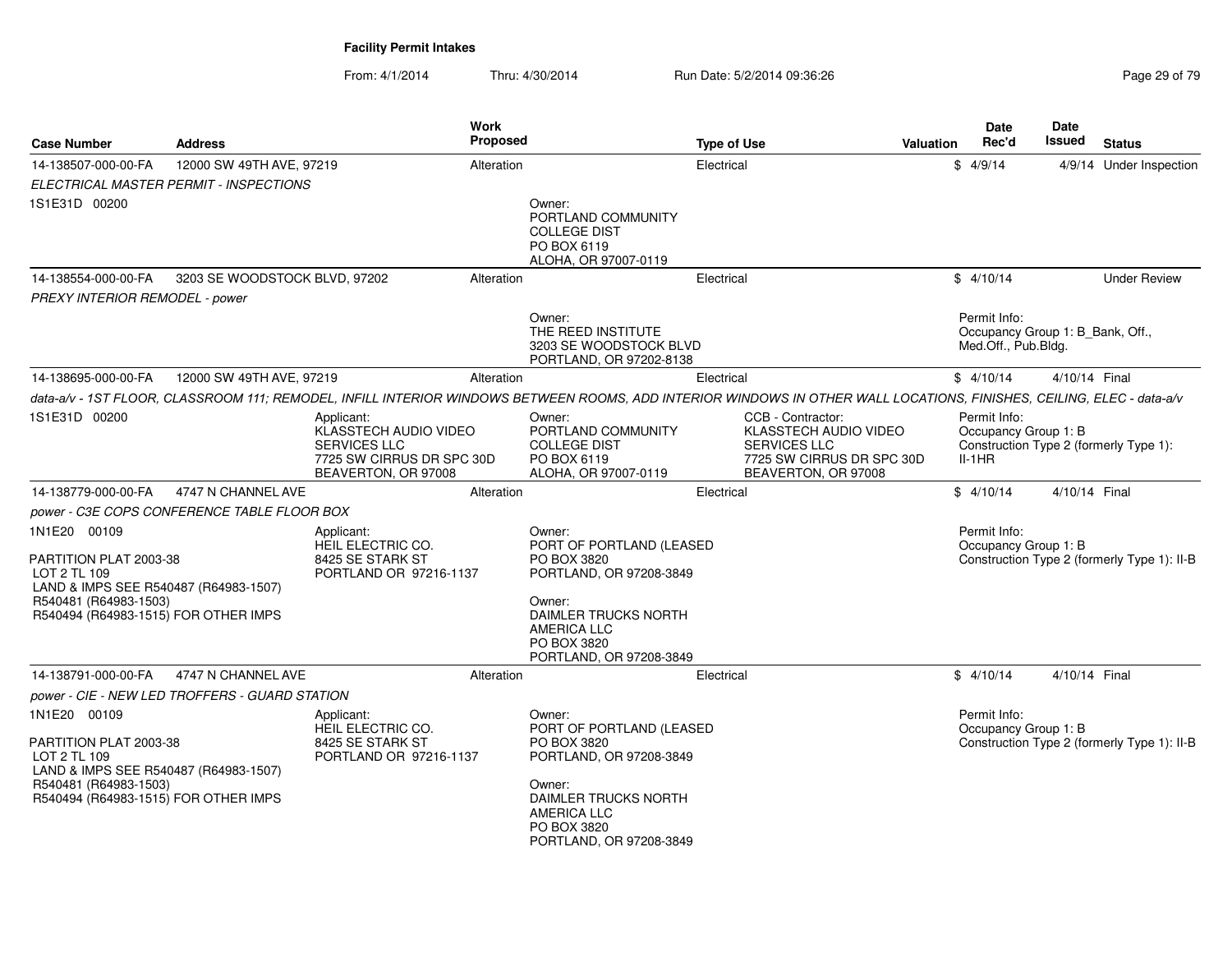| 1912 SW 6TH AVE, 97201<br>14-138825-000-00-FA<br>Alteration<br>Electrical<br>\$4/10/14<br>4/10/14 Issued<br>Owner:<br>Applicant:<br>ARONSON SECURITY GROUP INC. OREGON STATE OF (BD HIGHER<br>8089 SW CIRRUS DR.<br><b>EDUC</b><br>BEAVERTON OR 97008-5989<br><b>PO BOX 751</b><br>PORTLAND, OR 97207-0751<br>Owner:<br>CAMPUS PLANNING OFFICE<br>PO BOX 751<br>PORTLAND, OR 97207-0751<br>\$4/10/14<br>617 SW MONTGOMERY ST, 97201<br>Electrical<br>4/10/14 Final<br>Alteration<br>Applicant:<br>Owner:<br>ARONSON SECURITY GROUP INC. OREGON STATE OF (BD OF<br>8089 SW CIRRUS DR.<br><b>HIGHER EDUCATION</b><br>BEAVERTON OR 97008-5989<br>PO BOX 751<br>PORTLAND, OR 97207<br>Owner:<br>CAMPUS PLANNING OFFICE<br>PO BOX 751<br>PORTLAND, OR 97207<br>1800 SW 6TH AVE<br>\$4/10/14<br>4/10/14 Issued<br>Alteration<br>Electrical<br>Applicant:<br>Owner:<br>ARONSON SECURITY GROUP INC. OWNERS' ASSOCIATION OF<br>8089 SW CIRRUS DR.<br><b>PORTLAND</b><br>BEAVERTON OR 97008-5989<br>1600 SW 4TH AVE STE 515<br>PORTLAND, OR 97201<br>Owner:<br>STATE UNIVERSITY ACADEMIC<br>1600 SW 4TH AVE STE 515<br>PORTLAND, OR 97201<br>Owner:<br>A CONDO STUDENT RECREATION<br>CTR<br>1600 SW 4TH AVE STE 515 | <b>Case Number</b> | <b>Address</b> | <b>Work</b><br><b>Proposed</b> | <b>Type of Use</b> | Valuation | Date<br>Rec'd | Date<br>Issued | <b>Status</b>       |
|-----------------------------------------------------------------------------------------------------------------------------------------------------------------------------------------------------------------------------------------------------------------------------------------------------------------------------------------------------------------------------------------------------------------------------------------------------------------------------------------------------------------------------------------------------------------------------------------------------------------------------------------------------------------------------------------------------------------------------------------------------------------------------------------------------------------------------------------------------------------------------------------------------------------------------------------------------------------------------------------------------------------------------------------------------------------------------------------------------------------------------------------------------------------------------------------------------------|--------------------|----------------|--------------------------------|--------------------|-----------|---------------|----------------|---------------------|
| security - SECURITY UPGRADES, SOUTH TOWER, REPLACE HANDRAIL, 2ND TO 3RD FLOOR, STEEL DOOR, LIGHTING, LOCKS 3RD FLOOR TO 15TH FLOOR; NORTH TOWER, NEW LOCKS<br>1S1E04DA 00500<br>PORTLAND<br>BLOCK 159<br>LOT 1&2&5-8<br>N 27 1/2' OF LOT 3<br>14-138846-000-00-FA<br>security - USB BASEMENT REMODELPR# 13-27864-053<br>1S1E04DA 06100<br>PORTLAND<br>BLOCK 189<br>LOT 3&4<br>14-138861-000-00-FA<br>security - INSTALL CAMERAS (8) AT THE ACADEMIC TUDENT REC CENTER<br>1S1E04DA 90000                                                                                                                                                                                                                                                                                                                                                                                                                                                                                                                                                                                                                                                                                                                   |                    |                |                                |                    |           |               |                |                     |
|                                                                                                                                                                                                                                                                                                                                                                                                                                                                                                                                                                                                                                                                                                                                                                                                                                                                                                                                                                                                                                                                                                                                                                                                           |                    |                |                                |                    |           |               |                |                     |
|                                                                                                                                                                                                                                                                                                                                                                                                                                                                                                                                                                                                                                                                                                                                                                                                                                                                                                                                                                                                                                                                                                                                                                                                           |                    |                |                                |                    |           |               |                |                     |
|                                                                                                                                                                                                                                                                                                                                                                                                                                                                                                                                                                                                                                                                                                                                                                                                                                                                                                                                                                                                                                                                                                                                                                                                           |                    |                |                                |                    |           |               |                |                     |
|                                                                                                                                                                                                                                                                                                                                                                                                                                                                                                                                                                                                                                                                                                                                                                                                                                                                                                                                                                                                                                                                                                                                                                                                           |                    |                |                                |                    |           |               |                |                     |
|                                                                                                                                                                                                                                                                                                                                                                                                                                                                                                                                                                                                                                                                                                                                                                                                                                                                                                                                                                                                                                                                                                                                                                                                           |                    |                |                                |                    |           |               |                |                     |
|                                                                                                                                                                                                                                                                                                                                                                                                                                                                                                                                                                                                                                                                                                                                                                                                                                                                                                                                                                                                                                                                                                                                                                                                           |                    |                |                                |                    |           |               |                |                     |
|                                                                                                                                                                                                                                                                                                                                                                                                                                                                                                                                                                                                                                                                                                                                                                                                                                                                                                                                                                                                                                                                                                                                                                                                           |                    |                |                                |                    |           |               |                |                     |
|                                                                                                                                                                                                                                                                                                                                                                                                                                                                                                                                                                                                                                                                                                                                                                                                                                                                                                                                                                                                                                                                                                                                                                                                           |                    |                |                                |                    |           |               |                |                     |
|                                                                                                                                                                                                                                                                                                                                                                                                                                                                                                                                                                                                                                                                                                                                                                                                                                                                                                                                                                                                                                                                                                                                                                                                           |                    |                |                                |                    |           |               |                |                     |
| PORTLAND, OR 97201                                                                                                                                                                                                                                                                                                                                                                                                                                                                                                                                                                                                                                                                                                                                                                                                                                                                                                                                                                                                                                                                                                                                                                                        |                    |                |                                |                    |           |               |                |                     |
| 7200 NE 11TH AVE, 97211<br>14-138878-000-00-FA<br>Electrical<br>\$4/10/14<br>Alteration                                                                                                                                                                                                                                                                                                                                                                                                                                                                                                                                                                                                                                                                                                                                                                                                                                                                                                                                                                                                                                                                                                                   |                    |                |                                |                    |           |               |                | <b>Under Review</b> |
| power main building - WOODLAWN / SEISMIC BRACING AT WALLS AT SELECTED HOLLOW CLAY TILE LOCATIONS AND REPLACEMENT OF UNREINFORCED MASONRY WALL BETWEEN ORIG BLDG                                                                                                                                                                                                                                                                                                                                                                                                                                                                                                                                                                                                                                                                                                                                                                                                                                                                                                                                                                                                                                           |                    |                |                                |                    |           |               |                |                     |
| 1N1E14BA 06100<br>Owner:<br>SCHOOL DISTRICT NO 1<br>SCOFFINS ADD<br>PO BOX 3107<br>BLOCK 2&5&6 TL 6100<br>PORTLAND, OR 97208-3107                                                                                                                                                                                                                                                                                                                                                                                                                                                                                                                                                                                                                                                                                                                                                                                                                                                                                                                                                                                                                                                                         |                    |                |                                |                    |           |               |                |                     |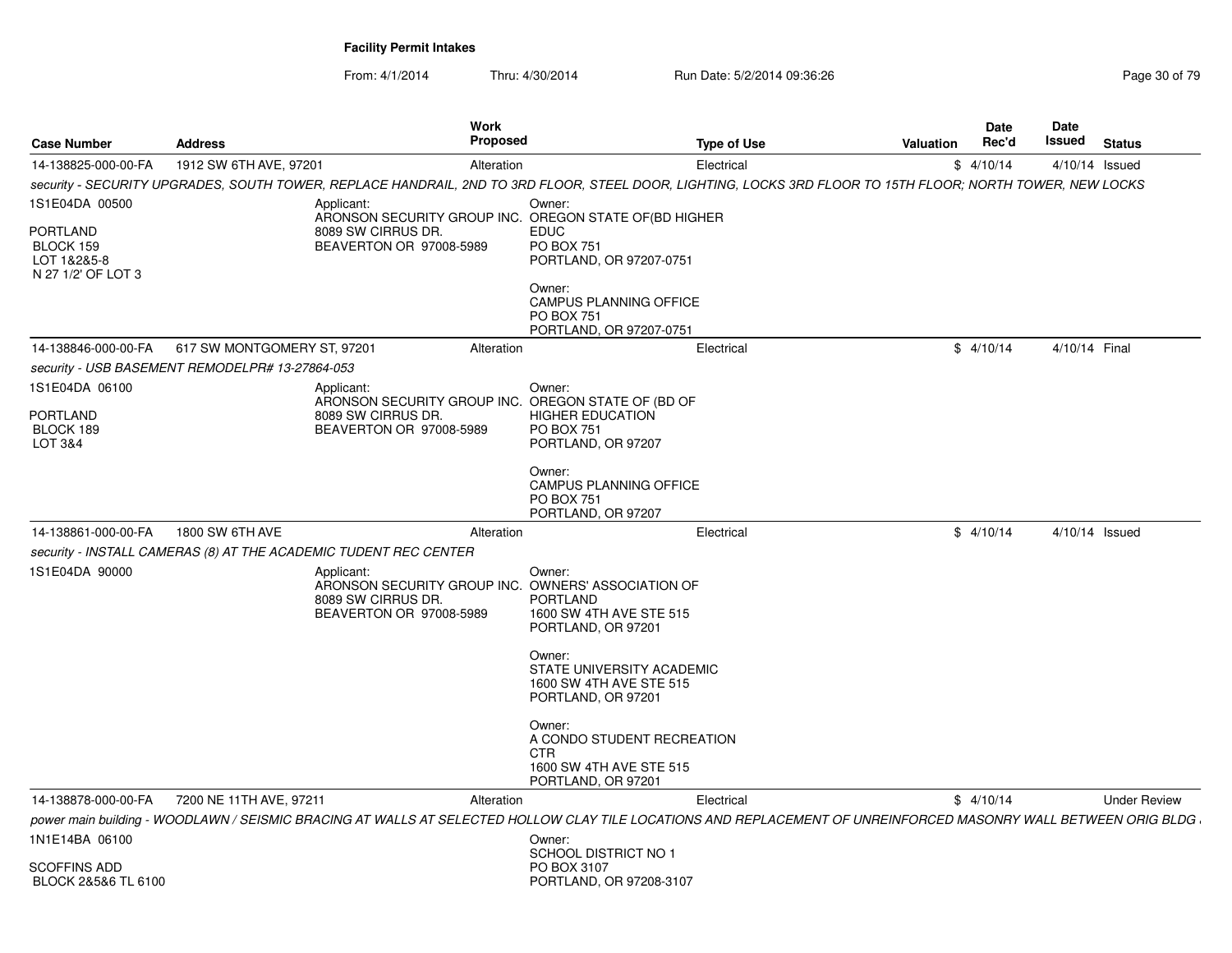| <b>Case Number</b>                                                                                | <b>Address</b>                  |                                                                                                         | <b>Work</b><br>Proposed |                                                                                     | <b>Type of Use</b>                                                                                                                                                    | <b>Valuation</b> | Date<br>Rec'd | Date<br>Issued                                          | <b>Status</b>                               |
|---------------------------------------------------------------------------------------------------|---------------------------------|---------------------------------------------------------------------------------------------------------|-------------------------|-------------------------------------------------------------------------------------|-----------------------------------------------------------------------------------------------------------------------------------------------------------------------|------------------|---------------|---------------------------------------------------------|---------------------------------------------|
| 14-138879-000-00-FA                                                                               | 7200 NE 11TH AVE, 97211         |                                                                                                         | Alteration              |                                                                                     | Electrical                                                                                                                                                            |                  | \$4/10/14     |                                                         | <b>Under Review</b>                         |
|                                                                                                   |                                 |                                                                                                         |                         |                                                                                     | power modular builing - WOODLAWN / SEISMIC BRACING AT WALLS AT SELECTED HOLLOW CLAY TILE LOCATIONS AND REPLACEMENT OF UNREINFORCED MASONRY WALL BETWEEN ORIG BLD(     |                  |               |                                                         |                                             |
| 1N1E14BA 06100                                                                                    |                                 |                                                                                                         |                         | Owner:<br><b>SCHOOL DISTRICT NO 1</b>                                               |                                                                                                                                                                       |                  |               |                                                         |                                             |
| <b>SCOFFINS ADD</b><br>BLOCK 2&5&6 TL 6100                                                        |                                 |                                                                                                         |                         | PO BOX 3107<br>PORTLAND, OR 97208-3107                                              |                                                                                                                                                                       |                  |               |                                                         |                                             |
| 14-138922-000-00-FA                                                                               | 1120 NW COUCH ST. 97209         |                                                                                                         | Alteration              |                                                                                     | Electrical                                                                                                                                                            |                  | \$4/10/14     |                                                         | 4/10/14 Final                               |
|                                                                                                   |                                 |                                                                                                         |                         |                                                                                     | security eas system - 30 NW 12TH; Madewell  FOR NEW RETAIL TENANT IN PRIOR RETAIL SPACE, REMOVE WALLS, ADD BACK AND RECONFIGURE FOR ONE NEW RESTROOM, DRESSING ROOMS, |                  |               |                                                         |                                             |
| 1N1E33DA 04900                                                                                    |                                 | Applicant:<br>3 GUYS ELECTRIC LLC.<br>17636 HARDENBROOK AVE<br>SANDY OR 97055-7844                      |                         | Owner:<br>MEPT BREWERY BLOCK 2 LLC<br>PO BOX 320099<br>ALEXANDRIA, VA 22320-0156    |                                                                                                                                                                       |                  | Permit Info:  | Occupancy Group 1: B Bank, Off.,<br>Med.Off., Pub.Bldg. |                                             |
| 14-139187-000-00-FA                                                                               | 825 NE MULTNOMAH ST - Unit 1    |                                                                                                         | Alteration              |                                                                                     | Electrical                                                                                                                                                            |                  | \$4/11/14     |                                                         | 4/11/14 Under Inspection                    |
|                                                                                                   |                                 |                                                                                                         |                         |                                                                                     | voice/data - 13TH & 14TH FLOORS, FAMILY CARE; REMOVE ALL PARTITIONS, DOORS, FIXTURES, FLOORING, RECONFIGURE WALLS, DOORS, FOR OFFICES, RECEPTION, CONFERENCE ROOM, LO |                  |               |                                                         |                                             |
| 1N1E35BB 90002                                                                                    |                                 | Applicant:                                                                                              |                         | Owner:                                                                              |                                                                                                                                                                       |                  |               |                                                         |                                             |
| LLOYD CENTER TOWER CONDOMINIUM<br>LOT <sub>1</sub><br>DEPT OF REVENUE                             |                                 | TECHNOCOM INC. (dba:<br>CONNECTED TECHNOLOGIES)<br>7929 SW BURNS WAY STE F<br>WILSONVILLE OR 97070-7678 |                         | <b>PACIFICORP</b><br>700 NE MULTNOMAH ST 7TH FLR<br>PORTLAND, OR 97232              |                                                                                                                                                                       |                  |               |                                                         |                                             |
| 14-139418-000-00-FA                                                                               | 1120 NW COUCH ST, 97209         |                                                                                                         | Alteration              |                                                                                     | Electrical                                                                                                                                                            |                  | \$4/11/14     |                                                         | 4/11/14 Final                               |
|                                                                                                   |                                 |                                                                                                         |                         |                                                                                     | hvac stat - 30 NW 12TH; MADEWELL TI FOR NEW RETAIL TENANT IN PRIOR RETAIL SPACE, REMOVE WALLS, ADD BACK AND RECONFIGURE FOR ONE NEW RESTROOM, DRESSING ROOMS, OFFI    |                  |               |                                                         |                                             |
| 1N1E33DA 04900                                                                                    |                                 | Applicant<br>ALLIANT SYSTEMS LLC.<br>1600 NW 167TH PL. SUITE 330<br>BEAVERTON, OR 97005                 |                         | Owner:<br>MEPT BREWERY BLOCK 2 LLC<br>PO BOX 320099<br>ALEXANDRIA, VA 22320-0156    |                                                                                                                                                                       |                  | Permit Info:  | Occupancy Group 1: B Bank, Off.,<br>Med.Off., Pub.Bldg. |                                             |
| 14-139422-000-00-FA                                                                               | 3515 SW US VETERANS HOSPITAL RD |                                                                                                         | Alteration              |                                                                                     | Electrical                                                                                                                                                            |                  | \$4/11/14     |                                                         | 4/11/14 Final                               |
| #212 recepts - power                                                                              |                                 |                                                                                                         |                         |                                                                                     |                                                                                                                                                                       |                  |               |                                                         |                                             |
| 1S1E09 00200A1<br>SECTION 09 1S 1E                                                                |                                 | Applicant:<br>DYNALECTRIC CO.<br>5711 SW HOOD AVE.                                                      |                         | Owner:<br>OREGON STATE OF (LEASED<br>3181 SW SAM JACKSON PARK RD                    |                                                                                                                                                                       |                  | Permit Info:  | Occupancy Group 1: B                                    | Construction Type 2 (formerly Type 1): II-A |
| <b>TL 200</b><br>IMPS ONLY SEE R327744 (R991090550) FOR<br>LAND & IMPS & R327745 (R991090552) FOR |                                 | PORTLAND OR 97239-3716                                                                                  |                         | PORTLAND, OR 97239-3098<br>Owner:                                                   |                                                                                                                                                                       |                  |               |                                                         |                                             |
| <b>AIRSPACE &amp; IMPS</b>                                                                        |                                 |                                                                                                         |                         | OHSU - SPACE PLANNING<br>3181 SW SAM JACKSON PARK RD<br>PORTLAND, OR 97239-3098     |                                                                                                                                                                       |                  |               |                                                         |                                             |
|                                                                                                   |                                 |                                                                                                         |                         | Owner:<br><b>MGMT</b><br>3181 SW SAM JACKSON PARK RD<br>PORTLAND, OR 97239-3098     |                                                                                                                                                                       |                  |               |                                                         |                                             |
|                                                                                                   |                                 |                                                                                                         |                         | Owner:<br>MAIL STOP PP22E<br>3181 SW SAM JACKSON PARK RD<br>PORTLAND, OR 97239-3098 |                                                                                                                                                                       |                  |               |                                                         |                                             |
|                                                                                                   |                                 |                                                                                                         |                         |                                                                                     |                                                                                                                                                                       |                  |               |                                                         |                                             |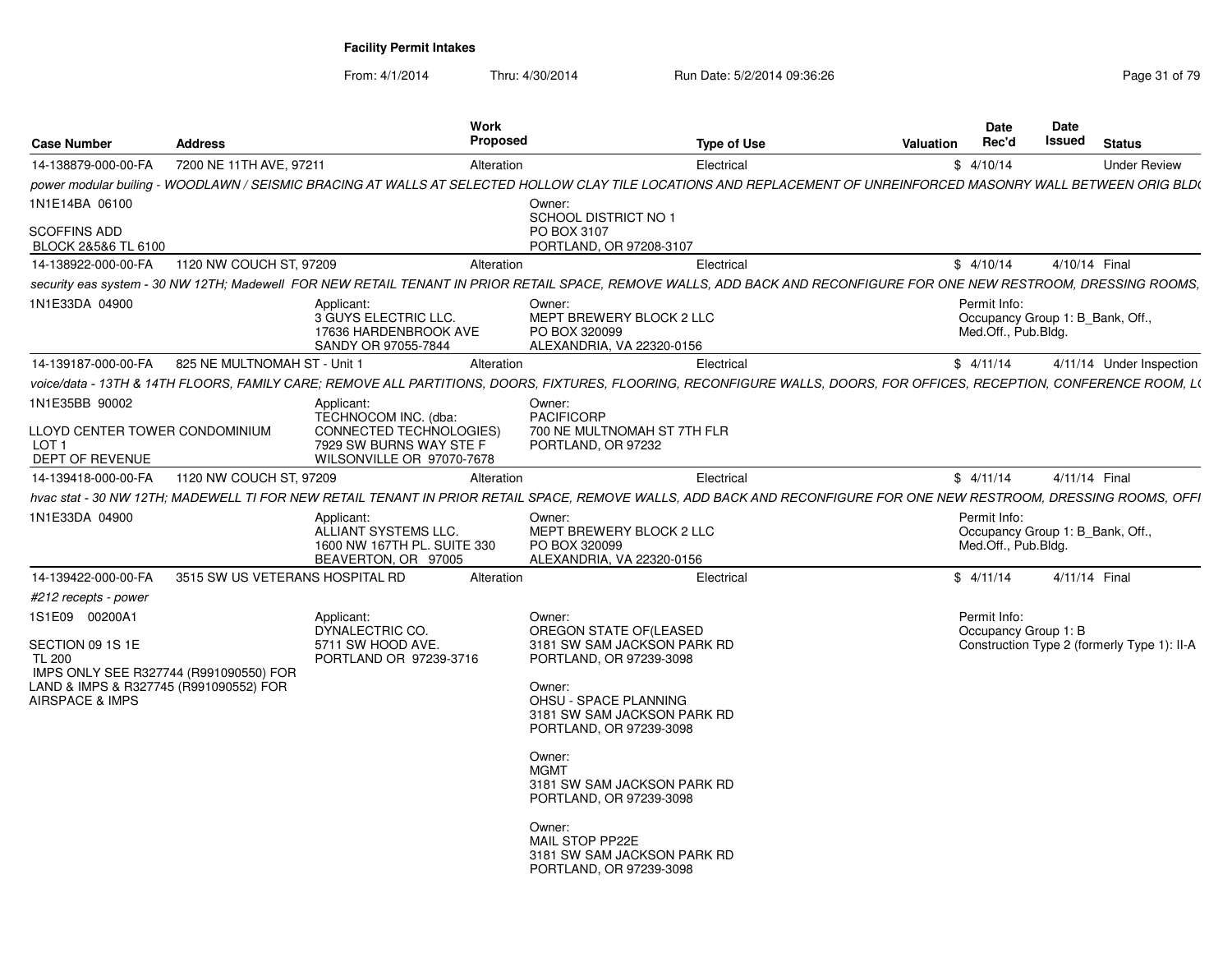| <b>Case Number</b>                                                                                                                                                  | <b>Address</b>                                              |                                                                                                                                      | Work<br><b>Proposed</b> |                                                                                           | <b>Type of Use</b>                                                                                                                                                     | Valuation | <b>Date</b><br>Rec'd                | Date<br><b>Issued</b>            | <b>Status</b>                                |
|---------------------------------------------------------------------------------------------------------------------------------------------------------------------|-------------------------------------------------------------|--------------------------------------------------------------------------------------------------------------------------------------|-------------------------|-------------------------------------------------------------------------------------------|------------------------------------------------------------------------------------------------------------------------------------------------------------------------|-----------|-------------------------------------|----------------------------------|----------------------------------------------|
| 14-139458-000-00-FA                                                                                                                                                 |                                                             | 3181 SW SAM JACKSON PARK RD - Bldg DCH, 9 Alteration                                                                                 |                         |                                                                                           | Electrical                                                                                                                                                             |           | \$4/11/14                           | 4/11/14 Final                    |                                              |
| #09621A receptacle outlet - power                                                                                                                                   |                                                             |                                                                                                                                      |                         |                                                                                           |                                                                                                                                                                        |           |                                     |                                  |                                              |
| 1S1E09 00200                                                                                                                                                        |                                                             | Applicant:<br>DYNALECTRIC CO.<br>5711 SW HOOD AVE.<br>PORTLAND OR 97239-3716                                                         |                         | Owner:<br>OREGON STATE OF<br>3181 SW SAM JACKSON PARK RD<br>PORTLAND, OR 97239            |                                                                                                                                                                        |           |                                     |                                  |                                              |
| 14-139466-000-00-FA                                                                                                                                                 |                                                             | 3181 SW SAM JACKSON PARK RD - Bldg DCH, 9 Alteration                                                                                 |                         |                                                                                           | Electrical                                                                                                                                                             |           | \$4/11/14                           | 4/11/14 Final                    |                                              |
|                                                                                                                                                                     | Nurse call system in Telcom room near #C09690B - power only |                                                                                                                                      |                         |                                                                                           |                                                                                                                                                                        |           |                                     |                                  |                                              |
| 1S1E09 00200                                                                                                                                                        |                                                             | Applicant:<br>DYNALECTRIC CO.<br>5711 SW HOOD AVE.<br>PORTLAND OR 97239-3716                                                         |                         | Owner:<br>OREGON STATE OF<br>3181 SW SAM JACKSON PARK RD<br>PORTLAND, OR 97239            |                                                                                                                                                                        |           |                                     |                                  |                                              |
| 14-139912-000-00-FA                                                                                                                                                 | 123 NE 3RD AVE, 97232                                       |                                                                                                                                      | Alteration              |                                                                                           | Electrical                                                                                                                                                             |           | \$4/12/14                           |                                  | 4/12/14 Under Inspection                     |
|                                                                                                                                                                     |                                                             |                                                                                                                                      |                         |                                                                                           | SUITE 313; TI, WALLS FOR OFFICES, BREAKROOM, LOBBY, WORKROOM, OPEN OFFICE, audio/video - CONFERENCE ROOM, FOLDING PARTITIONS, RELITES, SAWCUT DOOR IN 12 INCH THICK CO |           |                                     |                                  |                                              |
| 1N1E34DA 02800<br><b>EAST PORTLAND</b><br>BLOCK 68<br>INC PT VAC ST LOT 1&8<br>LOT 2&3&6&7<br>INC PT VAC ST LOT 4&5; HISTORIC<br>PROPERTY; POTENTIAL ADDITIONAL TAX |                                                             | Applicant:<br>MCGILL SYSTEMS INC/ DBA<br>SPECTRUM SYSTEMS DESI<br>MCGILL SYSTEMS INC<br>937 SW 14th Ave # 101<br>Portland, OR, 97205 |                         | Owner:<br>BRIDGEHEAD DEVELOPMENT LLC<br>1001 SE WATER AVE #120<br>PORTLAND, OR 97214-2147 |                                                                                                                                                                        |           | Permit Info:<br>Med.Off., Pub.Bldg. | Occupancy Group 1: B_Bank, Off., | Construction Type 2 (formerly Type 1): III-A |
| 14-139913-000-00-FA                                                                                                                                                 | 123 NE 3RD AVE, 97232                                       |                                                                                                                                      | Alteration              |                                                                                           | Electrical                                                                                                                                                             |           | \$4/12/14                           | 4/12/14 Issued                   |                                              |
|                                                                                                                                                                     |                                                             | fire alarm wiring - SUITE 310 903 SQ FT OFFICE REMODEL FOR NEW TENANT - fire alarm wiring                                            |                         |                                                                                           |                                                                                                                                                                        |           |                                     |                                  |                                              |
| 1N1E34DA 02800<br><b>EAST PORTLAND</b><br>BLOCK 68<br>INC PT VAC ST LOT 1&8<br>LOT 2&3&6&7<br>INC PT VAC ST LOT 4&5: HISTORIC<br>PROPERTY; POTENTIAL ADDITIONAL TAX |                                                             | Applicant:<br>T & L COMMUNICATIONS INC<br>PO BOX 87387<br>VANCOUVER, WA 986877387                                                    |                         | Owner:<br>1001 SE WATER AVE #120<br>PORTLAND, OR 97214-2147                               | CCB - Contractor:<br>BRIDGEHEAD DEVELOPMENT LLC T & L COMMUNICATIONS INC<br>PO BOX 87387<br>VANCOUVER, WA 986877387                                                    |           | Permit Info:<br>Med.Off., Pub.Bldg. | Occupancy Group 1: B_Bank, Off., | Construction Type 2 (formerly Type 1): III-A |
| 14-139914-000-00-FA                                                                                                                                                 | 409 SW 11TH AVE. 97205                                      |                                                                                                                                      | Alteration              |                                                                                           | Electrical                                                                                                                                                             |           | \$4/12/14                           |                                  | <b>Under Review</b>                          |
|                                                                                                                                                                     | pwr - ROOMS 108 & 118 ROOM REMODEL WITH ADA UPGRADES - pwr  |                                                                                                                                      |                         |                                                                                           |                                                                                                                                                                        |           |                                     |                                  |                                              |
| 1N1E33DD 02000                                                                                                                                                      |                                                             |                                                                                                                                      |                         | Owner:<br>PETER A NATHAN                                                                  |                                                                                                                                                                        |           |                                     |                                  |                                              |
| PORTLAND<br>BLOCK 255<br>LOT 1&2                                                                                                                                    |                                                             |                                                                                                                                      |                         | 2455 NW MARSHALL ST #1<br>PORTLAND, OR 97210                                              |                                                                                                                                                                        |           |                                     |                                  |                                              |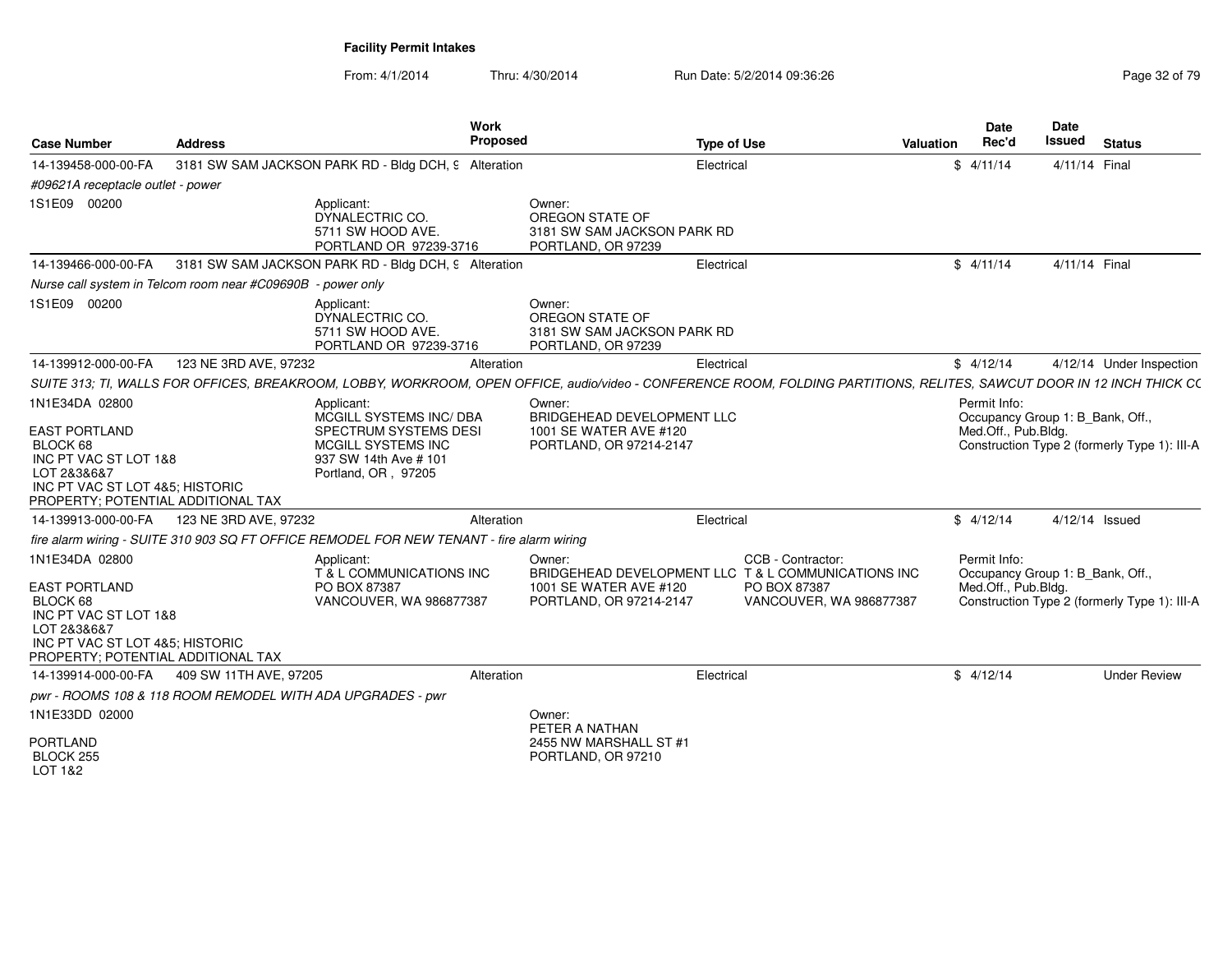| <b>Case Number</b>                                                                                                        | <b>Address</b>             | Work                                                                                                          | <b>Proposed</b> | <b>Type of Use</b>                                                                                                                                                | <b>Valuation</b> | <b>Date</b><br>Rec'd                                                    | Date<br>Issued | <b>Status</b>                                |
|---------------------------------------------------------------------------------------------------------------------------|----------------------------|---------------------------------------------------------------------------------------------------------------|-----------------|-------------------------------------------------------------------------------------------------------------------------------------------------------------------|------------------|-------------------------------------------------------------------------|----------------|----------------------------------------------|
| 14-139915-000-00-FA                                                                                                       | 500 NE MULTNOMAH ST, 97232 |                                                                                                               | Alteration      | Electrical                                                                                                                                                        |                  | \$4/12/14                                                               |                | $4/12/14$ Issued                             |
|                                                                                                                           |                            |                                                                                                               |                 | pwr - 1ST FLOOR TI; AREA A&B, REMOVE MOST INTERIOR WALLS, FIXTURES, CABINETRY, DOORS, FLOORING, RECONFIGURE FOR CONSULTATION, EDUCATION ROOMS, REMODEL, LOBBY, RE |                  |                                                                         |                |                                              |
| 1N1E35BB 02400<br><b>HOLLADAYS ADD</b><br>BLOCK 73&80 TL 2400                                                             |                            | Applicant:<br>ELECTRICAL CONSTRUCTION<br>CO. (a dba for EC COMPANY)<br>PO BOX 10286<br>PORTLAND OR 97296-0286 |                 | Owner:<br>KAISER FOUNDATION HEALTH<br>500 NE MULTNOMAH ST #100<br>PORTLAND, OR 97232-2099                                                                         |                  |                                                                         |                |                                              |
|                                                                                                                           |                            |                                                                                                               |                 | Owner:<br>PLAN OF THE NORTHWEST<br>500 NE MULTNOMAH ST #100<br>PORTLAND, OR 97232-2099                                                                            |                  |                                                                         |                |                                              |
| 14-139916-000-00-FA                                                                                                       | 123 NE 3RD AVE, 97232      |                                                                                                               | Alteration      | Electrical                                                                                                                                                        |                  | \$4/12/14                                                               |                | <b>Under Review</b>                          |
|                                                                                                                           |                            | pwr - SUITE 016; TI, REMOVE SOME WALLS, RECONFIGURE FOR TWO LARGE WORK LABS, CEILING ELEC - pwr               |                 |                                                                                                                                                                   |                  |                                                                         |                |                                              |
| 1N1E34DA 02800<br><b>EAST PORTLAND</b>                                                                                    |                            |                                                                                                               |                 | Owner:<br>BRIDGEHEAD DEVELOPMENT LLC<br>1001 SE WATER AVE #120                                                                                                    |                  | Permit Info:<br>Occupancy Group 1: B Bank, Off.,<br>Med.Off., Pub.Bldg. |                |                                              |
| BLOCK 68<br>INC PT VAC ST LOT 1&8<br>LOT 2&3&6&7<br>INC PT VAC ST LOT 4&5; HISTORIC<br>PROPERTY; POTENTIAL ADDITIONAL TAX |                            |                                                                                                               |                 | PORTLAND, OR 97214-2147                                                                                                                                           |                  |                                                                         |                | Construction Type 2 (formerly Type 1): III-A |
| 14-139917-000-00-FA                                                                                                       | 14015 NE GLISAN ST. 97230  |                                                                                                               | Alteration      | Electrical                                                                                                                                                        |                  | \$4/12/14                                                               |                | <b>Under Review</b>                          |
|                                                                                                                           |                            | pwr - DRIVING RANGE HEATER REPLACEMENT NEW UNITS ARE THE SAME SIZE & LOCATION ** NO PLANS** - pwr             |                 |                                                                                                                                                                   |                  |                                                                         |                |                                              |
| 1N2E35A 00200<br>SECTION 35 1N 2E<br>TL 200 4.50 ACRES                                                                    |                            |                                                                                                               |                 | Owner:<br>METRO(LEASED COURSE CO<br>600 NE GRAND AVE<br>PORTLAND, OR 97232-2736                                                                                   |                  |                                                                         |                |                                              |
| 14-139977-000-00-FA                                                                                                       | 400 SW 6TH AVE, 97204      |                                                                                                               | Alteration      | Electrical                                                                                                                                                        |                  | \$4/14/14                                                               |                | 4/14/14 Issued                               |
| Install (4) DS3 Coax Cables from the 5th floor TR up to the 8th floor TR                                                  |                            |                                                                                                               |                 |                                                                                                                                                                   |                  |                                                                         |                |                                              |
| 1N1E34CC 04000                                                                                                            |                            | Applicant:<br>COCHRAN INC. dba BROADWAY                                                                       |                 | Owner:<br>400 SIXTH AVE LLC                                                                                                                                       |                  | Permit Info:<br>Occupancy Group 1: B                                    |                |                                              |
| PORTLAND<br>LOT 5-8 BLOCK 175                                                                                             |                            | <b>ELECTRIC</b><br>7550 SW TECH CENTER DR STE<br>220<br>TIGARD OR 97223-8061                                  |                 | 520 SW 6TH AVE #610<br>PORTLAND, OR 97204                                                                                                                         |                  |                                                                         |                | Construction Type 2 (formerly Type 1): II-B  |
| 14-139978-000-00-FA                                                                                                       | 919 NE 19TH AVE, 97232     |                                                                                                               | Alteration      | Electrical                                                                                                                                                        |                  | \$4/14/14                                                               |                | $4/14/14$ Issued                             |
|                                                                                                                           |                            | voice/data - SUITE 200N ABC ANALYTICS 4.045 SQ FT NEW TENANT REMODEL WITH BREAKROOM AND SINK                  |                 |                                                                                                                                                                   |                  |                                                                         |                |                                              |
| 1N1E35AC 00100                                                                                                            |                            | Applicant:                                                                                                    |                 | Owner:                                                                                                                                                            |                  | Permit Info:                                                            |                |                                              |
| SULLIVANS ADD<br><b>BLOCK 36 TL 100</b>                                                                                   |                            | CHRISTENSON ELECTRIC INC.<br>111 SW COLUMBIA ST. STE 480<br>PORTLAND OR 97201-5838                            |                 | <b>WESTON INVESTMENT CO LLC</b><br>2154 NE BROADWAY RM 200<br>PORTLAND, OR 97232-1590                                                                             |                  | Occupancy Group 1: B                                                    |                | Construction Type 2 (formerly Type 1): II-A  |
| 14-139980-000-00-FA                                                                                                       | 2525 SW 1ST AVE, 97201     |                                                                                                               | Alteration      | Electrical                                                                                                                                                        |                  | \$4/14/14                                                               |                | <b>Under Review</b>                          |
|                                                                                                                           |                            |                                                                                                               |                 | power - PARKING LEVEL BIKE ENCLOSURE/STORAGE, FIRST FLOOR LOCKER ROOM EXPANSION AND EXTERIOR ENTANCE RAMP                                                         |                  |                                                                         |                |                                              |
| 1S1E10BB 00900                                                                                                            |                            |                                                                                                               |                 | Owner:<br><b>KBS ADP PLAZA LLC</b><br>14850 QUORUM DR #500<br>DALLAS, TX 75254                                                                                    |                  | Permit Info:<br>Occupancy Group 1: B Bank, Off.,<br>Med.Off., Pub.Bldg. |                |                                              |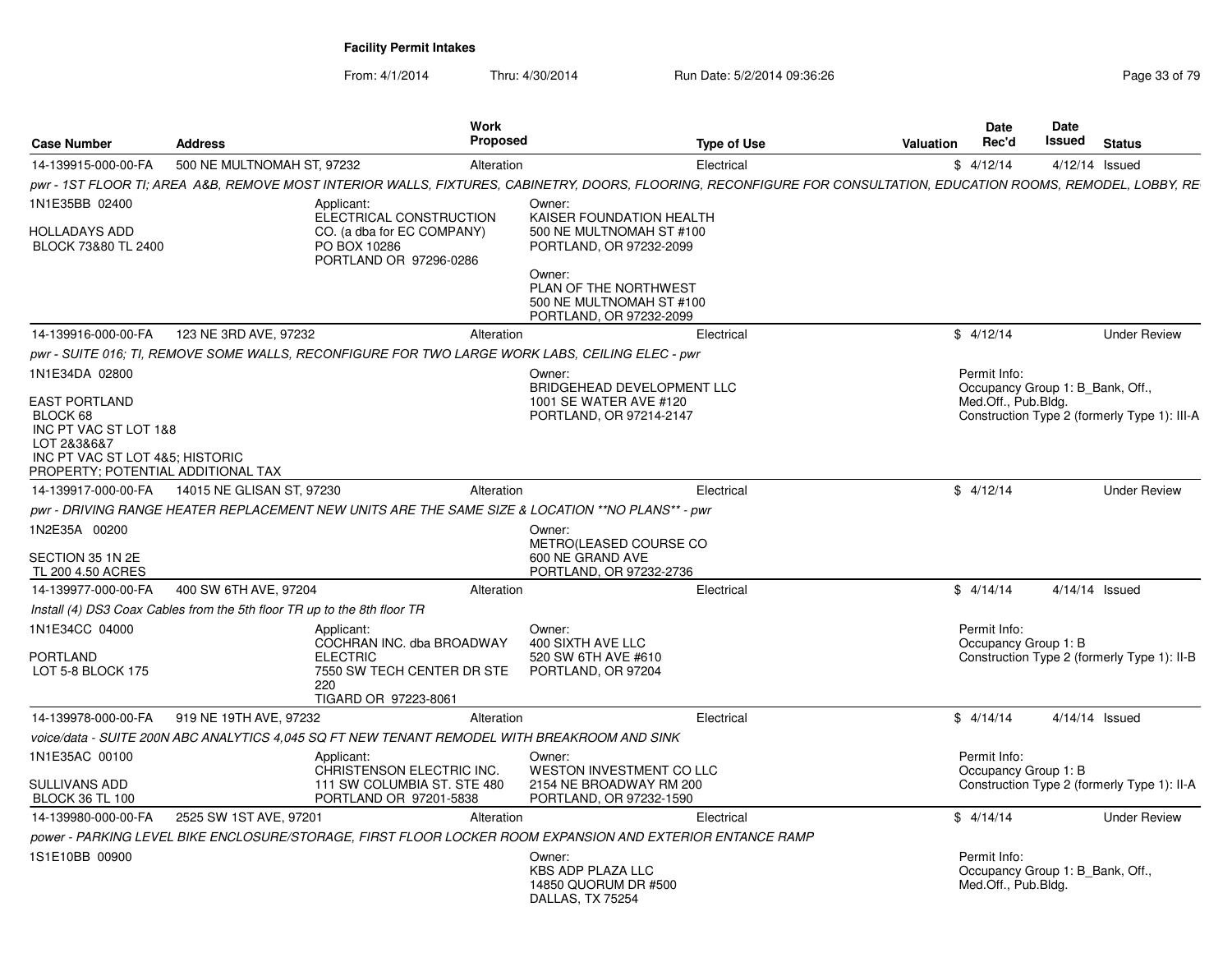| <b>Case Number</b>                                   | <b>Address</b>                     | Work<br><b>Proposed</b>                                                                                   |                                                         | <b>Type of Use</b>                                      | Valuation | <b>Date</b><br>Rec'd                 | <b>Date</b><br>Issued | <b>Status</b>                              |
|------------------------------------------------------|------------------------------------|-----------------------------------------------------------------------------------------------------------|---------------------------------------------------------|---------------------------------------------------------|-----------|--------------------------------------|-----------------------|--------------------------------------------|
| 14-139982-000-00-FA                                  | 3251 SW SAM JACKSON PARK RD, 97201 | Alteration                                                                                                |                                                         | Electrical                                              |           | \$4/14/14                            | 4/14/14 Final         |                                            |
| #533 208v Freezer receptacle - power                 |                                    |                                                                                                           |                                                         |                                                         |           |                                      |                       |                                            |
| 1S1E09AC 03700                                       |                                    | Applicant:                                                                                                | Owner:                                                  |                                                         |           | Permit Info:                         |                       |                                            |
| SECTION 09 1S 1E<br>TL 3700 0.07 ACRES               |                                    | DYNALECTRIC CO.<br>5711 SW HOOD AVE.<br>PORTLAND OR 97239-3716                                            | OREGON STATE OF<br>PORTLAND, OR 97239                   | 3181 SW SAM JACKSON PARK RD                             |           | Occupancy Group 1: I1.1<br>I-FR      |                       | Construction Type 2 (formerly Type 1):     |
| 14-139986-000-00-FA                                  |                                    | 3181 SW SAM JACKSON PARK RD - Bldg BH, 97. Alteration                                                     |                                                         | Electrical                                              |           | \$4/14/14                            | 4/14/14 Final         |                                            |
| #3038 BH receptacle outlets - power                  |                                    |                                                                                                           |                                                         |                                                         |           |                                      |                       |                                            |
| 1S1E09 00200                                         |                                    | Applicant:<br>DYNALECTRIC CO.<br>5711 SW HOOD AVE.<br>PORTLAND OR 97239-3716                              | Owner:<br>OREGON STATE OF<br>PORTLAND, OR 97239         | 3181 SW SAM JACKSON PARK RD                             |           | Permit Info:<br>Occupancy Group 1: B |                       | Construction Type 2 (formerly Type 1): I-A |
| 14-139989-000-00-FA                                  | 1400 SW 5TH AVE, 97201             | Alteration                                                                                                |                                                         | Electrical                                              |           | \$4/14/14                            |                       | 4/25/14 Under Inspection                   |
| 4TH FLOOR T.I. - power/voice/data                    |                                    |                                                                                                           |                                                         |                                                         |           |                                      |                       |                                            |
| 1S1E03BC 02900                                       |                                    | Applicant:                                                                                                | Owner:                                                  |                                                         |           |                                      |                       |                                            |
| <b>PORTLAND</b><br>BLOCK 149<br>LOT 1-8              |                                    | COCHRAN INC. dba BROADWAY<br><b>ELECTRIC</b><br>7550 SW TECH CENTER DR STE<br>220<br>TIGARD OR 97223-8061 | PORTLAND, OR 97204                                      | MARK GROUP PARTNERSHIP NO 6<br>111 SW COLUMBIA ST #1380 |           |                                      |                       |                                            |
| 14-140010-000-00-FA                                  | 111 SW 5TH AVE, 97204-3626         | Alteration                                                                                                |                                                         | Electrical                                              |           | \$4/14/14                            |                       | 4/14/14 Issued                             |
|                                                      |                                    | 3rd fl Webtrends Tower & Plaza TI - access controlpr# PL3-WEBTRENDS TI                                    |                                                         |                                                         |           |                                      |                       |                                            |
| 1N1E34CD 01300                                       |                                    | Applicant:<br>CHRISTENSON ELECTRIC INC.<br>111 SW COLUMBIA ST. STE 480<br>PORTLAND OR 97201-5838          |                                                         |                                                         |           | Permit Info:<br>Occupancy Group 1: B |                       | Construction Type 2 (formerly Type 1): I-A |
| 14-140023-000-00-FA                                  | 1200 NW MARSHALL ST, 97209         | Alteration                                                                                                |                                                         | Electrical                                              |           | \$4/14/14                            |                       | 4/14/14 Issued                             |
| Air compressor for sprinkler system - power          |                                    |                                                                                                           |                                                         |                                                         |           |                                      |                       |                                            |
| 1N1E33AA 03200                                       |                                    | Applicant:<br>CHRISTENSON ELECTRIC INC.                                                                   | Owner:<br><b>BLOCK TWO LLC</b>                          |                                                         |           |                                      |                       |                                            |
| <b>COUCHS ADD</b><br>BLOCK 185<br>LOT 1-8            |                                    | 111 SW COLUMBIA ST. STE 480<br>PORTLAND OR 97201-5838                                                     | SEATTLE, WA 98161                                       | 1215 FOURTH AVE #600                                    |           |                                      |                       |                                            |
| 14-140420-000-00-FA                                  | 520 SW YAMHILL ST, 97204           | Alteration                                                                                                |                                                         | Electrical                                              |           | \$4/14/14                            | 4/16/14 Final         |                                            |
|                                                      |                                    | fire alarm - 9TH FLOOR, #950, NEW WALLS, DOOR FOR CONFERENCE ROOM, PATCH, REPAIR, PAINT, CEILING, ELEC,   |                                                         |                                                         |           |                                      |                       |                                            |
| 1S1E03BB 01200                                       |                                    | Applicant:                                                                                                | Owner:                                                  |                                                         |           | Permit Info:                         |                       |                                            |
| PORTLAND<br>BLOCK 171<br>LOT 1&8<br>N 1/2 OF LOT 2&7 |                                    | ADVANCED ALARM SYSTEMS LLC PAC-HILL LIMITED PARTNERSHIP<br>PO BOX 1623<br>FAIRVIEW, OREGON 97024          | PORTLAND, OR 97204                                      | 520 SW YAMHILL ST RF GDN #8                             |           | Occupancy Group 1: B                 |                       | Construction Type 2 (formerly Type 1): I-A |
| 14-140622-000-00-FA                                  | 707 SW WASHINGTON ST, 97205        | Alteration                                                                                                |                                                         | Electrical                                              |           | \$4/14/14                            |                       | $4/23/14$ Issued                           |
| 8TH FL TI - power                                    |                                    |                                                                                                           |                                                         |                                                         |           |                                      |                       |                                            |
| 1N1E34CC 04600                                       |                                    | Applicant:<br>CHRISTENSON ELECTRIC INC.<br>111 SW COLUMBIA ST. STE 480<br>PORTLAND OR 97201-5838          | Owner:<br><b>UBCT PARTNERSHIP</b><br>PORTLAND, OR 97201 | 111 SW COLUMBIA ST #1380                                |           |                                      |                       |                                            |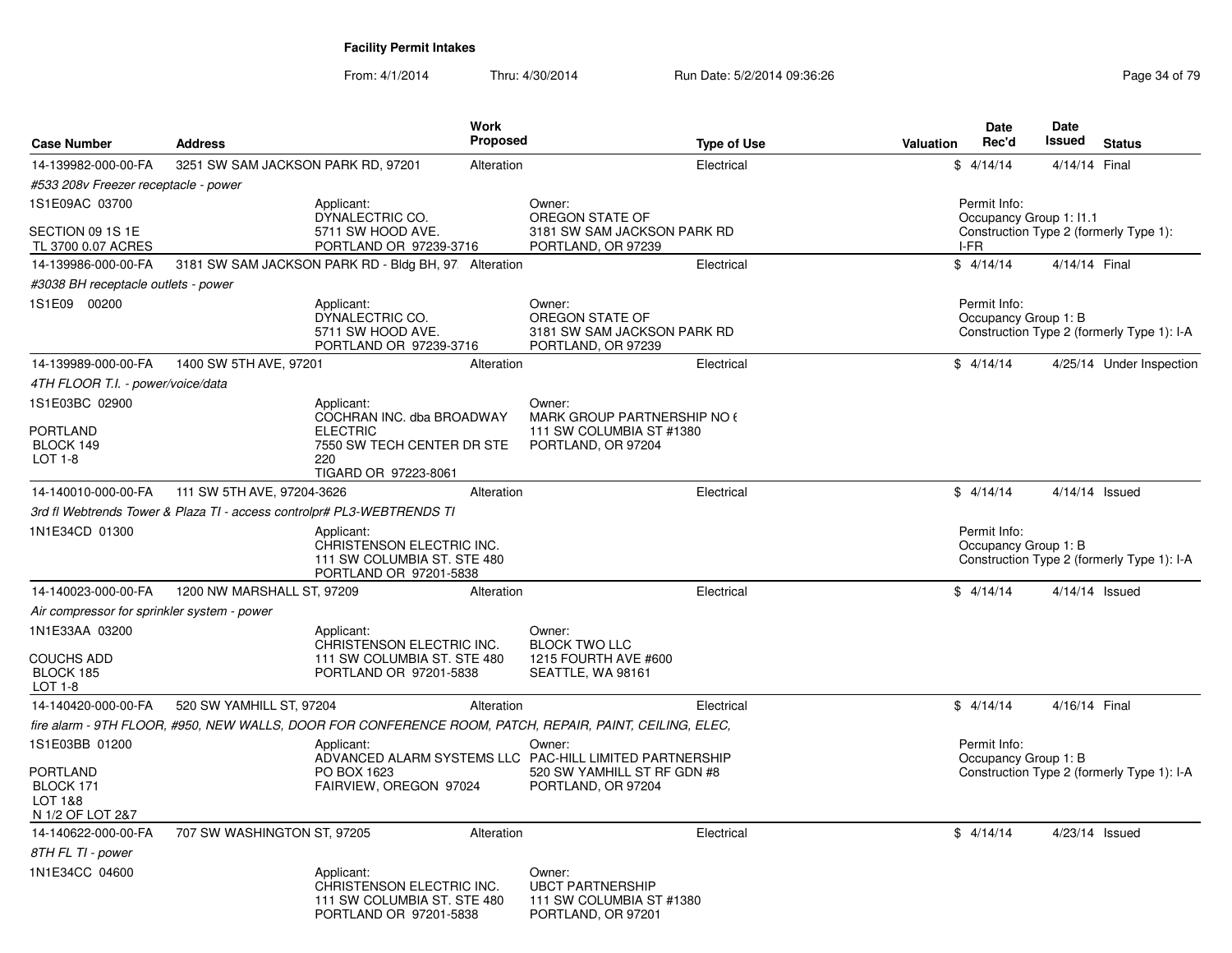| <b>Case Number</b>                                                                                                                                           | Address                                                      | Work<br><b>Proposed</b>                                                                                            |                                                                                  | <b>Type of Use</b>                                                                                                                                                     | Date<br>Rec'd<br>Valuation | Date<br>Issued                                          | <b>Status</b>                                |
|--------------------------------------------------------------------------------------------------------------------------------------------------------------|--------------------------------------------------------------|--------------------------------------------------------------------------------------------------------------------|----------------------------------------------------------------------------------|------------------------------------------------------------------------------------------------------------------------------------------------------------------------|----------------------------|---------------------------------------------------------|----------------------------------------------|
| 14-140625-000-00-FA                                                                                                                                          | 2100 SW RIVER PKY, 97201                                     | Alteration                                                                                                         |                                                                                  | Electrical                                                                                                                                                             | \$4/14/14                  |                                                         | <b>Under Review</b>                          |
|                                                                                                                                                              |                                                              | power - 1ST FLOOR. SE CORNER: RECONFIGURE OFFICE SPACE. CREATE OPEN OFFICE SPACE. RECEPTION. WALLS. DOORS. CEILING |                                                                                  |                                                                                                                                                                        |                            |                                                         |                                              |
| 1S1E03CD 00300                                                                                                                                               |                                                              |                                                                                                                    | Owner:                                                                           |                                                                                                                                                                        | Permit Info:               |                                                         |                                              |
| PARTITION PLAT 1994-55<br>LOT 1 TL 300                                                                                                                       |                                                              |                                                                                                                    | CSHV RIVER PARKWAY LLC<br>522 SW 5TH AVE #1105<br>PORTLAND, OR 97204-2128        |                                                                                                                                                                        |                            | Occupancy Group 1: B_Bank, Off.,<br>Med.Off., Pub.Bldg. | Construction Type 2 (formerly Type 1): I-B   |
| 14-140655-000-00-FA                                                                                                                                          | 1130 NE 28TH AVE, 97232                                      | Alteration                                                                                                         |                                                                                  | Electrical                                                                                                                                                             | \$4/14/14                  |                                                         | 4/14/14 Issued                               |
|                                                                                                                                                              | power - BLDG 10. 2ND FLOOR: WALLS. DOORS FOR STORAGE LOCKERS |                                                                                                                    |                                                                                  |                                                                                                                                                                        |                            |                                                         |                                              |
| 1N1E36B 00200                                                                                                                                                |                                                              | Applicant:<br>BACHOFNER ELECTRIC, LLC.                                                                             | Owner:<br>WESTON INVESTMENT CO LLC                                               |                                                                                                                                                                        | Permit Info:               | Occupancy Group 1: S1                                   |                                              |
| SECTION 36 1N 1E<br>TL 200 5.45 ACRES<br>LAND & IMPS SEE R316835 (R941360021)<br>FOR CELL SITE                                                               |                                                              | 12031 NE MARX ST.<br>PORTLAND OR 97220                                                                             | 2154 NE BROADWAY RM 200<br>PORTLAND, OR 97232-1590                               |                                                                                                                                                                        | IV-HT                      |                                                         | Construction Type 2 (formerly Type 1):       |
| 14-140711-000-00-FA                                                                                                                                          | 1120 NW COUCH ST, 97209                                      | Alteration                                                                                                         |                                                                                  | Electrical                                                                                                                                                             | \$4/14/14                  |                                                         | <b>Under Review</b>                          |
|                                                                                                                                                              |                                                              |                                                                                                                    |                                                                                  | power - AKQA, TI; 5TH, 6TH FLOOR; REMOVE SOME WALLS, CARPETING, CREATE OPEN OFFICE, BREAKROOM, FULL HEIGHT RELITE, SUSPENDED ACCOUSTICAL CLOUD, ELEC, FINISHES         |                            |                                                         |                                              |
| 1N1E33DA 04900                                                                                                                                               |                                                              |                                                                                                                    | Owner:<br>MEPT BREWERY BLOCK 2 LLC<br>PO BOX 320099<br>ALEXANDRIA, VA 22320-0156 |                                                                                                                                                                        | Permit Info:               | Occupancy Group 1: B_Bank, Off.,<br>Med.Off., Pub.Bldg. | Construction Type 2 (formerly Type 1): II-A  |
| 14-140716-000-00-FA                                                                                                                                          | 1120 NW COUCH ST, 97209                                      | Alteration                                                                                                         |                                                                                  | Electrical                                                                                                                                                             | \$4/14/14                  |                                                         | <b>Under Review</b>                          |
|                                                                                                                                                              |                                                              |                                                                                                                    |                                                                                  | card reader - AKQA, TI; 5TH, 6TH FLOOR; REMOVE SOME WALLS, CARPETING, CREATE OPEN OFFICE, BREAKROOM, FULL HEIGHT RELITE, SUSPENDED ACCOUSTICAL CLOUD, ELEC, FINISHES   |                            |                                                         |                                              |
| 1N1E33DA 04900                                                                                                                                               |                                                              |                                                                                                                    | Owner:<br>MEPT BREWERY BLOCK 2 LLC<br>PO BOX 320099<br>ALEXANDRIA, VA 22320-0156 |                                                                                                                                                                        | Permit Info:               | Occupancy Group 1: B_Bank, Off.,<br>Med.Off., Pub.Bldg. | Construction Type 2 (formerly Type 1): II-A  |
| 14-140779-000-00-FA                                                                                                                                          | 123 NE 3RD AVE, 97232                                        | Alteration                                                                                                         |                                                                                  | Electrical                                                                                                                                                             | \$4/14/14                  |                                                         | 4/14/14 Issued                               |
|                                                                                                                                                              |                                                              |                                                                                                                    |                                                                                  | fire alarm wiring - SUITE 119 - WELOCALIZE; NEW WALLS, DOORS, RELITES, FOR OFFICES, WORK ROOM, RECEPTION, CONFERENCE ROOM, BREAK ROOM, SERVER ROOM, OPEN OFFICE, INTER |                            |                                                         |                                              |
| 1N1E34DA 02800<br>EAST PORTLAND<br>BLOCK 68<br>INC PT VAC ST LOT 1&8<br>LOT 2&3&6&7<br>INC PT VAC ST LOT 4&5; HISTORIC<br>PROPERTY; POTENTIAL ADDITIONAL TAX |                                                              | Applicant:<br>T & L COMMUNICATIONS INC<br>PO BOX 87387<br><b>VANCOUVER, WA 986877387</b>                           | Owner:<br>1001 SE WATER AVE #120<br>PORTLAND, OR 97214-2147                      | CCB - Contractor:<br>BRIDGEHEAD DEVELOPMENT LLC T & L COMMUNICATIONS INC<br>PO BOX 87387<br>VANCOUVER, WA 986877387                                                    | Permit Info:               | Occupancy Group 1: B_Bank, Off.,<br>Med.Off., Pub.Bldg. | Construction Type 2 (formerly Type 1): III-A |
| 14-141289-000-00-FA                                                                                                                                          | 2000 SW 1ST AVE, 97201                                       | Alteration                                                                                                         |                                                                                  | Electrical                                                                                                                                                             | \$4/15/14                  |                                                         | 4/16/14 Final                                |
|                                                                                                                                                              |                                                              | fire alarm - SUITE 410 MAKE A WISH TENANT REMODEL AND 810 SQ FT EXPANSION, NEW WALLS AND ENTRY DOORS               |                                                                                  |                                                                                                                                                                        |                            |                                                         |                                              |
| 1S1E03CB 00300<br>SOUTH AUDITORIUM ADD<br><b>BLOCK H</b><br>LOT 2 TL 300                                                                                     |                                                              | Applicant:<br>ADVANCED ALARM SYSTEMS LLC AMCO-PORTLAND INC<br>PO BOX 1623<br>FAIRVIEW, OREGON 97024                | Owner:<br>1501 SW TAYLOR ST #100<br>PORTLAND, OR 97205                           |                                                                                                                                                                        | Permit Info:<br>I-FR       | Occupancy Group 1: B                                    | Construction Type 2 (formerly Type 1):       |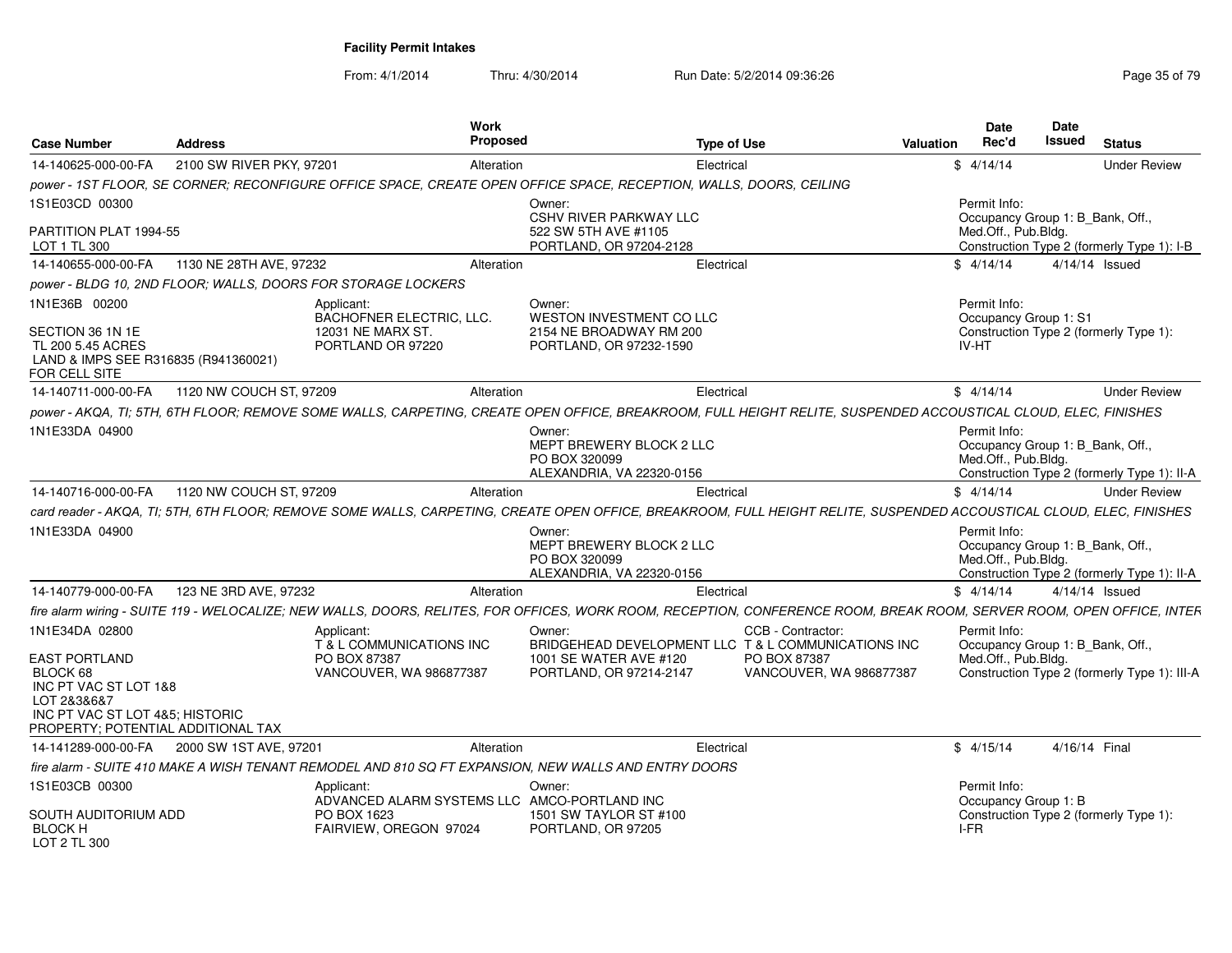| <b>Case Number</b>                                                                | <b>Address</b>                                                      | <b>Work</b><br>Proposed                                                                                                                                            |                                                                                    | <b>Type of Use</b> | Valuation | <b>Date</b><br>Rec'd                 | Date<br>Issued                   | <b>Status</b>                              |
|-----------------------------------------------------------------------------------|---------------------------------------------------------------------|--------------------------------------------------------------------------------------------------------------------------------------------------------------------|------------------------------------------------------------------------------------|--------------------|-----------|--------------------------------------|----------------------------------|--------------------------------------------|
| 14-141292-000-00-FA                                                               | 2000 SW 1ST AVE, 97201                                              | Alteration                                                                                                                                                         |                                                                                    | Electrical         |           | \$4/15/14                            | 4/15/14 Final                    |                                            |
|                                                                                   |                                                                     | hvac stat - SUITE 410 MAKE A WISH TENANT REMODEL AND 810 SQ FT EXPANSION, NEW WALLS AND ENTRY DOORS                                                                |                                                                                    |                    |           |                                      |                                  |                                            |
| 1S1E03CB 00300                                                                    |                                                                     | Applicant:<br>WILLAMETTE HVAC LLC                                                                                                                                  | Owner:<br>AMCO-PORTLAND INC                                                        |                    |           | Permit Info:<br>Occupancy Group 1: B |                                  |                                            |
| SOUTH AUDITORIUM ADD<br><b>BLOCK H</b><br>LOT 2 TL 300                            |                                                                     | 3075 SW 234TH AV # 206<br>HLLSBORO OR 97123                                                                                                                        | 1501 SW TAYLOR ST #100<br>PORTLAND, OR 97205                                       |                    | I-FR      |                                      |                                  | Construction Type 2 (formerly Type 1):     |
| 14-141293-000-00-FA                                                               | 1300 SW 5TH AVE, 97201                                              | Alteration                                                                                                                                                         |                                                                                    | Electrical         |           | \$4/15/14                            |                                  | 4/15/14 Issued                             |
| #2705 Kalama Exports - HVAC controls                                              |                                                                     |                                                                                                                                                                    |                                                                                    |                    |           |                                      |                                  |                                            |
| 1S1E03BC 01800                                                                    |                                                                     | Applicant:<br>STREIMER SHEET METAL WORKS FIRST INTERSTATE BANK OF OR                                                                                               | Owner:                                                                             |                    |           | Permit Info:<br>Occupancy Group 1: B |                                  |                                            |
| <b>PORTLAND</b><br><b>BLOCK 148 TL 1800</b>                                       | INC                                                                 | 740 N KNOTT ST<br>PORTLAND, OR 97227-2099                                                                                                                          | PO BOX 2609<br>CARLSBAD, CA 92018-2609                                             |                    |           |                                      |                                  | Construction Type 2 (formerly Type 1): I-A |
| 14-141294-000-00-FA                                                               | 1500 SW 1ST AVE, 97201                                              | Alteration                                                                                                                                                         |                                                                                    | Electrical         |           | \$4/15/14                            |                                  | 4/24/14 Issued                             |
| #990 Hines Warner TI - power                                                      |                                                                     |                                                                                                                                                                    |                                                                                    |                    |           |                                      |                                  |                                            |
| 1S1E03CA 00600                                                                    |                                                                     | Applicant:<br>CHRISTENSON ELECTRIC INC.                                                                                                                            | Owner:<br><b>URBAN OFFICE</b>                                                      |                    |           | Permit Info:<br>Occupancy Group 1: B |                                  |                                            |
| <b>PORTLAND</b><br><b>BLOCK 116 TL 600</b>                                        |                                                                     | 111 SW COLUMBIA ST. STE 480<br>PORTLAND OR 97201-5838                                                                                                              | 111 SW COLUMBIA ST #1380<br>PORTLAND, OR 97201-5845                                |                    |           |                                      |                                  | Construction Type 2 (formerly Type 1): I-A |
|                                                                                   |                                                                     |                                                                                                                                                                    | Owner:<br><b>PARKING</b><br>111 SW COLUMBIA ST #1380<br>PORTLAND, OR 97201-5845    |                    |           |                                      |                                  |                                            |
|                                                                                   |                                                                     |                                                                                                                                                                    | Owner:<br><b>FACILITIES</b><br>111 SW COLUMBIA ST #1380<br>PORTLAND, OR 97201-5845 |                    |           |                                      |                                  |                                            |
| 14-141458-000-00-FA                                                               | 101 SW MAIN ST, 97204                                               | Alteration                                                                                                                                                         |                                                                                    | Electrical         |           | \$4/15/14                            |                                  | 4/15/14 Issued                             |
|                                                                                   | access - Moving access control devices from 2nd floor to 15th floor |                                                                                                                                                                    |                                                                                    |                    |           |                                      |                                  |                                            |
| 1S1E03BD 00300<br><b>PORTLAND</b><br>BLOCK 11<br>LOT 1-4<br>LOT 5-8 EXC PT IN STS |                                                                     | Applicant:<br>SOUND SECURITY INC. / dba<br>SONITROL PACIFIC<br>8220 N INTERSTATE AVE.<br>PORTLAND OR 97217-6635                                                    | Owner:<br>KBSH ONE MAIN PLACE LLC<br>121 SW MORRISON ST #200<br>PORTLAND, OR 97204 |                    |           |                                      |                                  |                                            |
| 14-141895-000-00-FA                                                               | 1120 NW COUCH ST, 97209                                             | Alteration                                                                                                                                                         |                                                                                    | Electrical         |           | \$4/15/14                            | 4/15/14 Final                    |                                            |
|                                                                                   |                                                                     | voice/data - 30 NW 12TH; MADEWELL TI FOR NEW RETAIL TENANT IN PRIOR RETAIL SPACE, REMOVE WALLS, ADD BACK AND RECONFIGURE FOR ONE NEW RESTROOM, DRESSING ROOMS, OFF |                                                                                    |                    |           |                                      |                                  |                                            |
| 1N1E33DA 04900                                                                    |                                                                     | Applicant:<br>DYNALECTRIC CO.<br>5711 SW HOOD AVE.<br>PORTLAND OR 97239-3716                                                                                       | Owner:<br>MEPT BREWERY BLOCK 2 LLC<br>PO BOX 320099<br>ALEXANDRIA, VA 22320-0156   |                    |           | Permit Info:<br>Med.Off., Pub.Bldg.  | Occupancy Group 1: B_Bank, Off., |                                            |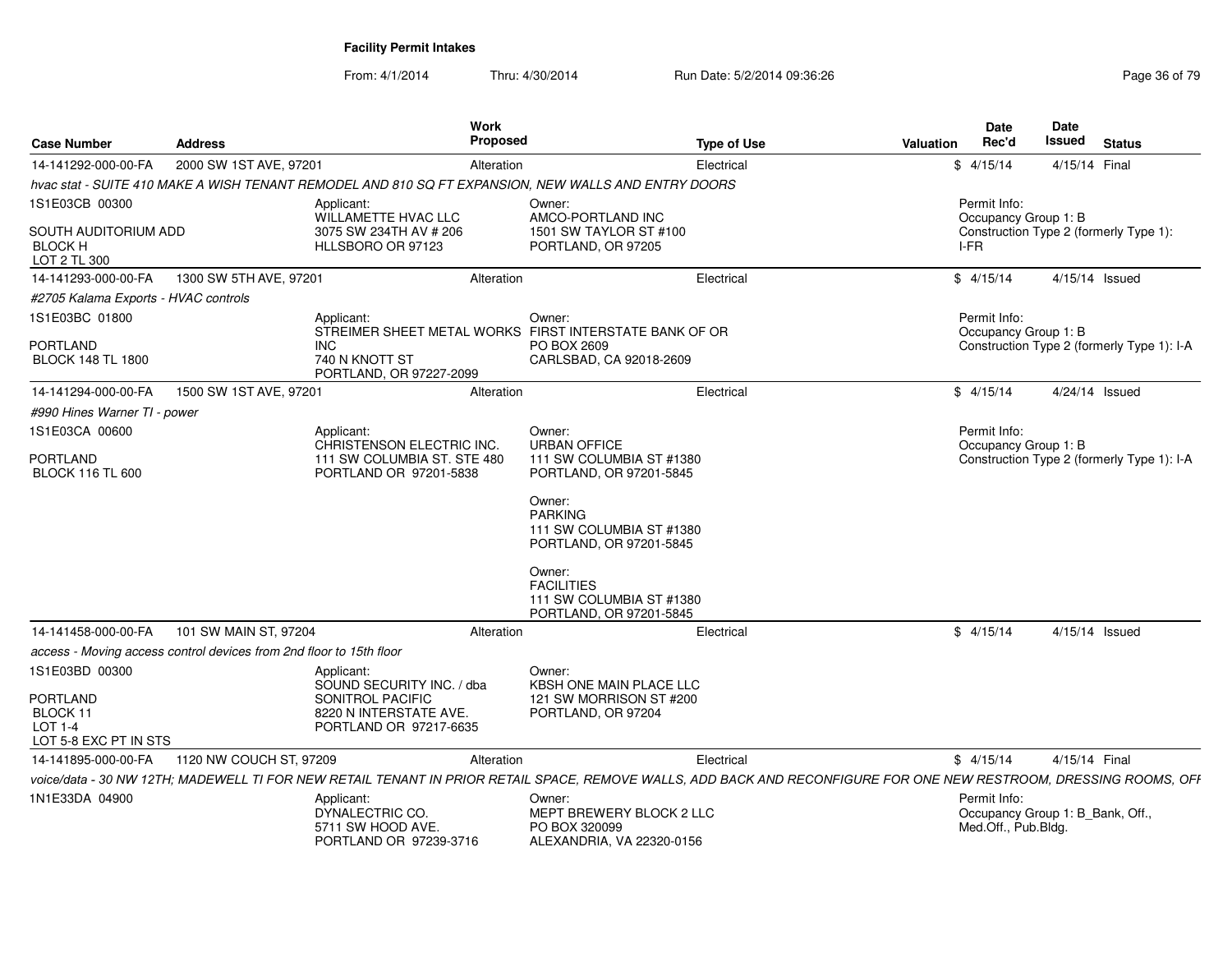| <b>Case Number</b>                                    | <b>Address</b>                                             | Work<br><b>Proposed</b>                                                                                                                                            |                                                                                                        | <b>Type of Use</b> | Valuation | <b>Date</b><br>Rec'd                             | Date<br>Issued | <b>Status</b>            |
|-------------------------------------------------------|------------------------------------------------------------|--------------------------------------------------------------------------------------------------------------------------------------------------------------------|--------------------------------------------------------------------------------------------------------|--------------------|-----------|--------------------------------------------------|----------------|--------------------------|
| 14-142321-000-00-FA                                   | 220 NW 2ND AVE, 97209                                      | Alteration                                                                                                                                                         |                                                                                                        | Electrical         |           | \$4/16/14                                        |                | 4/16/14 Under Inspection |
|                                                       |                                                            | power - SUITE 900; TI, ADD WALLS FOR 4 NEW OFFICES, DOORS, RELITES, CEILING, ELEC, FINISHES                                                                        |                                                                                                        |                    |           |                                                  |                |                          |
| 1N1E34CA 04500                                        |                                                            | Applicant:<br>CHRISTENSON ELECTRIC INC.                                                                                                                            | Owner:<br>ONE PACIFIC SQUARE CF LLC                                                                    |                    |           |                                                  |                |                          |
| <b>COUCHS ADD</b><br>BLOCK 14<br>LOT 1-8 EXC PT IN ST |                                                            | 111 SW COLUMBIA ST. STE 480<br>PORTLAND OR 97201-5838                                                                                                              | 1211 SW 5TH AVE #2230<br>PORTLAND, OR 97204-3735                                                       |                    |           |                                                  |                |                          |
| 14-142323-000-00-FA                                   | 220 NW 2ND AVE, 97209                                      | Alteration                                                                                                                                                         |                                                                                                        | Electrical         |           | \$4/16/14                                        |                | 4/16/14 Under Inspection |
|                                                       |                                                            | voice/data - SUITE 940; TI, REMOVE WALLS, ADD DEMISING WALL AT ENTRY, WALLS FOR CONFERENCE ROOMS, SERVER ROOM, BREAKROOM, STORAGE, WORK ROOM, CREATE OPEN OFFICE   |                                                                                                        |                    |           |                                                  |                |                          |
| 1N1E34CA 04500<br><b>COUCHS ADD</b>                   |                                                            | Applicant:<br>AZIMUTH COMMUNICATIONS INC.<br>9500 SW TUALATIN SHERWOOD                                                                                             | Owner:<br>ONE PACIFIC SQUARE CF LLC<br>1211 SW 5TH AVE #2230                                           |                    |           |                                                  |                |                          |
| BLOCK 14<br>LOT 1-8 EXC PT IN ST                      | <b>RD</b>                                                  | TUALATIN OR 97062-8586                                                                                                                                             | PORTLAND, OR 97204-3735                                                                                |                    |           |                                                  |                |                          |
| 14-142326-000-00-FA                                   | 710 SW 2ND AVE, 97204                                      | Alteration                                                                                                                                                         |                                                                                                        | Electrical         |           | \$4/16/14                                        |                | <b>Under Review</b>      |
| 27 split HVAC units to serve 7 floors                 |                                                            |                                                                                                                                                                    |                                                                                                        |                    |           |                                                  |                |                          |
| 1S1E03BA 03200                                        |                                                            |                                                                                                                                                                    | Owner:<br><b>MORRISON STREET</b>                                                                       |                    |           |                                                  |                |                          |
| <b>PORTLAND</b><br>BLOCK 14<br>LOT <sub>1</sub>       |                                                            |                                                                                                                                                                    | 5200 SE HARNEY DR<br>PORTLAND, OR 97206-0837                                                           |                    |           |                                                  |                |                          |
| LOTS 7&8 EXC PT IN ST                                 |                                                            |                                                                                                                                                                    | Owner:<br><b>INVESTMENT CO LLC</b><br>5200 SE HARNEY DR<br>PORTLAND, OR 97206-0837                     |                    |           |                                                  |                |                          |
| 14-142376-000-00-FA                                   | 947 SW BROADWAY, 97205                                     | Alteration                                                                                                                                                         |                                                                                                        | Electrical         |           | \$4/16/14                                        | 4/16/14 Final  |                          |
|                                                       |                                                            | hvac stat - 2ND FLOOR, W SIDE; ADD PARTITION WALL IN RECEPTION AREA TO CREATE TWO OFFICES WITH GLAZING IN WALLS AND DOORS, OPEN OFFICE, CEILING, ELECPR#506259-FRB |                                                                                                        |                    |           |                                                  |                |                          |
| 1S1E03BB 03900                                        |                                                            | Applicant:<br>AMERICAN HEATING INC.                                                                                                                                | Owner:<br><b>GLISAN PROPERTY LLC</b>                                                                   |                    |           | Permit Info:<br>Occupancy Group 1: B Bank, Off., |                |                          |
| <b>PORTLAND</b><br>BLOCK 209<br>LOT 3&4               |                                                            | 5035 SE 24TH<br>PORTLAND OR 97202-4765                                                                                                                             | 920 SW 6TH AVE #223<br>PORTLAND, OR 97204                                                              |                    |           | Med.Off., Pub.Bldg.                              |                |                          |
| 14-142424-000-00-FA                                   | 9600 NE CASCADES PKY, 97220                                | Alteration                                                                                                                                                         |                                                                                                        | Electrical         |           | \$4/16/14                                        | 4/16/14 Issued |                          |
|                                                       | power - INSTALLATION OF ATM MACHINE IN EXTERIOR FRONT WALL |                                                                                                                                                                    |                                                                                                        |                    |           |                                                  |                |                          |
| 1N2E16 00100                                          |                                                            |                                                                                                                                                                    | Owner:<br>PORT OF PORTLAND<br>PO BOX 3529<br>PORTLAND, OR 97208-3529                                   |                    |           |                                                  |                |                          |
| 14-142677-000-00-FA                                   | 808 SW CAMPUS DR, 97201                                    | Alteration                                                                                                                                                         |                                                                                                        | Electrical         |           | \$4/16/14                                        |                | <b>Under Review</b>      |
|                                                       |                                                            | 4TH FL RAD VAULT #3 LINEAR ACCELERATOR EQUIPMENT REPLACEMENT - power                                                                                               |                                                                                                        |                    |           |                                                  |                |                          |
| 1S1E09 00600                                          |                                                            |                                                                                                                                                                    | Owner:<br>OREGON STATE OF (MEDICAL<br><b>DEPT</b><br>3181 SW SAM JACKSON PARK RD<br>PORTLAND, OR 97239 |                    |           |                                                  |                |                          |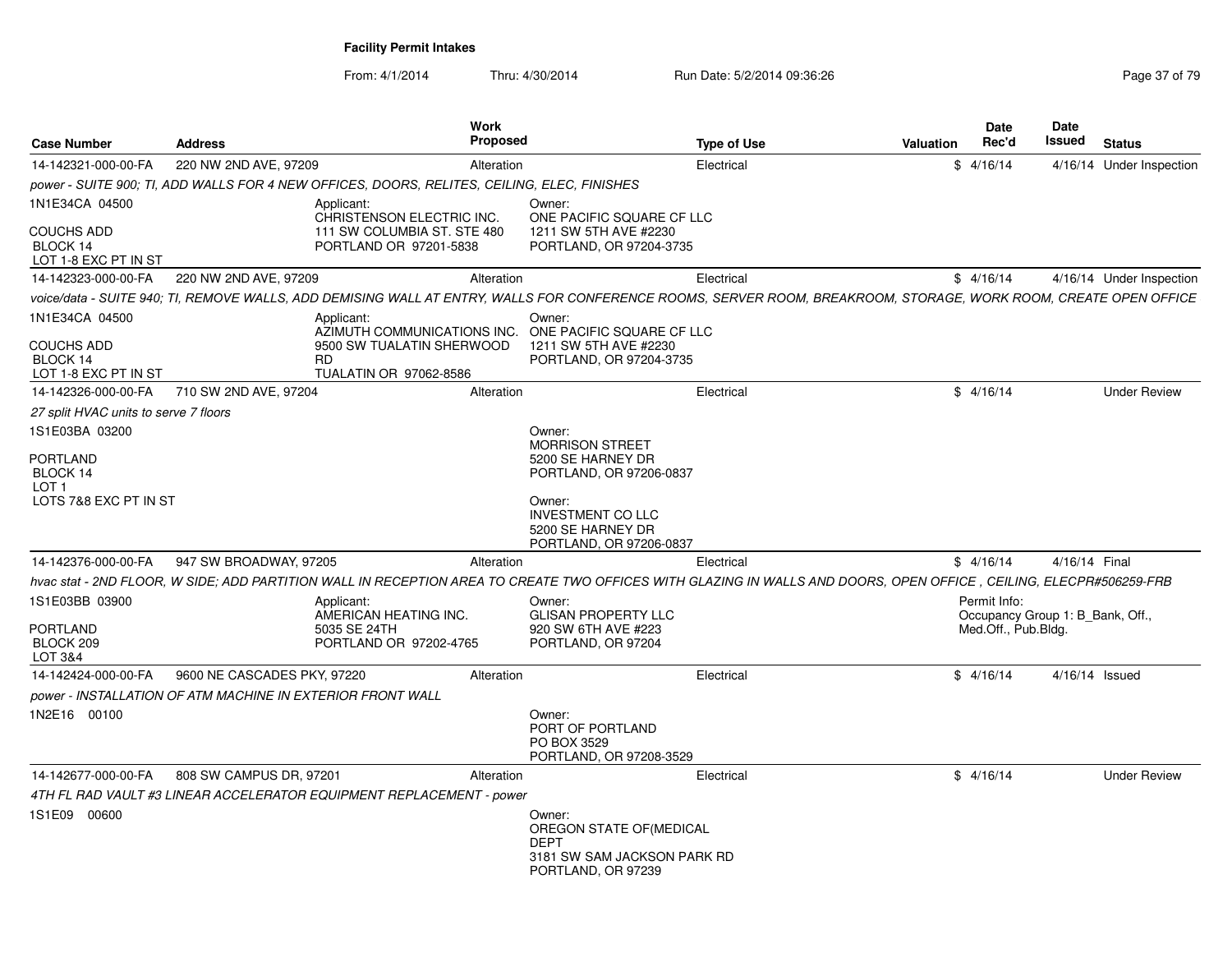| <b>Case Number</b>                                                                      | <b>Address</b>                             |                                                                                                      | Work<br><b>Proposed</b> |                                                                                                                                                                    | <b>Type of Use</b> | Valuation | Date<br>Rec'd                                    | Date<br>Issued | <b>Status</b>  |                          |
|-----------------------------------------------------------------------------------------|--------------------------------------------|------------------------------------------------------------------------------------------------------|-------------------------|--------------------------------------------------------------------------------------------------------------------------------------------------------------------|--------------------|-----------|--------------------------------------------------|----------------|----------------|--------------------------|
| 14-142737-000-00-FA                                                                     | 4411 SW VERMONT ST, 97221                  |                                                                                                      | Alteration              |                                                                                                                                                                    | Electrical         |           | \$4/16/14                                        |                |                | 4/16/14 Under Inspection |
|                                                                                         |                                            |                                                                                                      |                         | RECONNECTING AN X-RAY MACHINE TO AN EXISTING 60 AMP SHUNT TRIP BREAKER AND EXTENDING (4) 120 VOLT CIRCUITS. (Note: This replaces permit #14-137123ET)              |                    |           |                                                  |                |                |                          |
| 1S1E17CC 10600                                                                          |                                            | Applicant:<br>TICE ELECTRIC CO.                                                                      |                         | Owner:<br>UKASE INVESTMENT COMPANY                                                                                                                                 |                    |           |                                                  |                |                |                          |
| <b>VERMONT HILLS</b><br>BLOCK 19<br>LOT 10 TL 10600                                     |                                            | 5405 N Lagoon Ave.<br>PORTLAND OR 97217-7637                                                         |                         | <b>LLC</b><br><b>16750 SE KENS CT</b><br>MILWAUKIE, OR 97267                                                                                                       |                    |           |                                                  |                |                |                          |
| 14-144478-000-00-FA                                                                     | 617 SW MONTGOMERY ST, 97201                |                                                                                                      | Alteration              |                                                                                                                                                                    | Electrical         |           | \$4/18/14                                        |                | 4/18/14 Issued |                          |
| fire alarm - USB BASEMENT REMODEL                                                       |                                            |                                                                                                      |                         |                                                                                                                                                                    |                    |           |                                                  |                |                |                          |
| 1S1E04DA 06100<br>PORTLAND<br>BLOCK 189<br>LOT 3&4                                      |                                            | Applicant:<br><b>WESTERN STATES FIRE</b><br>PROTECTION CO<br>7020S Tucson Wy<br>Centennial, CO 80112 |                         | Owner:<br>OREGON STATE OF (BD OF<br><b>HIGHER EDUCATION</b><br>PO BOX 751<br>PORTLAND, OR 97207                                                                    |                    |           |                                                  |                |                |                          |
|                                                                                         |                                            |                                                                                                      |                         | Owner:<br><b>CAMPUS PLANNING OFFICE</b><br><b>PO BOX 751</b><br>PORTLAND, OR 97207                                                                                 |                    |           |                                                  |                |                |                          |
| 14-145132-000-00-FA                                                                     | 1650 NW NAITO PKY - Unit 304, 97209        |                                                                                                      | Alteration              |                                                                                                                                                                    | Electrical         |           | \$4/19/14                                        |                | 4/19/14 Issued |                          |
|                                                                                         |                                            |                                                                                                      |                         | audio video - 3RD FLOOR LEGACY CLINICAL INFORMATION/TRAINING CENTER COMPLETE 14.377 SQ FT REMODEL OF EXISTING TENANT. REMOVE EXISTING WALLS AND RECONFIGURE OFFICE |                    |           |                                                  |                |                |                          |
| 1N1E28DD 00400                                                                          |                                            | Applicant:                                                                                           |                         | Owner:                                                                                                                                                             |                    |           | Permit Info:                                     |                |                |                          |
|                                                                                         |                                            | OREGON ELECTRIC                                                                                      |                         | THE REALTY ASSOCIATES                                                                                                                                              |                    |           | Occupancy Group 1: B                             |                |                |                          |
| <b>WATSONS ADD</b><br>LOT 1-10 TL 400                                                   |                                            | <b>CONSTRUCTION INC. /DBA</b><br>OREGON ELECTRIC GROUP.<br>1709 SE 3RD AVE.                          |                         | 1301 DOVE ST #860<br>NEWPORT BEACH, CA 92660                                                                                                                       |                    |           | Construction Type 2 (formerly Type 1):<br>I-FR   |                |                |                          |
|                                                                                         |                                            | PORTLAND OR 97214-4547                                                                               |                         | Owner:<br>FUND IX LP<br>1301 DOVE ST #860<br>NEWPORT BEACH, CA 92660                                                                                               |                    |           |                                                  |                |                |                          |
| 14-145133-000-00-FA                                                                     | 530 SW 5TH AVE, 97204                      |                                                                                                      | Alteration              |                                                                                                                                                                    | Electrical         |           | \$4/19/14                                        |                |                | <b>Under Review</b>      |
|                                                                                         |                                            |                                                                                                      |                         | power - SUITE 1124; RECONFIGURE A COUPLE WALLS TO CREATE OFFICE, RECEPTION AREA, ENCLOSE STAIRS, REMOVE DOORS, REMOVE DOOR ON BREAKROOM, CEILING, ELEC             |                    |           |                                                  |                |                |                          |
| 1N1E34CD 09600                                                                          |                                            |                                                                                                      |                         | Owner:<br>RGOF YEON BUILDING LLC                                                                                                                                   |                    |           | Permit Info:<br>Occupancy Group 1: B_Bank, Off., |                |                |                          |
| PORTLAND<br>BLOCK 63<br>LOT 5&6<br><b>HISTORIC PROPERTY</b><br>POTENTIAL ADDITIONAL TAX |                                            |                                                                                                      |                         | 551 FIFTH AVE 23RD FLOOR<br>NEW YORK, NY 10176                                                                                                                     |                    |           | Med.Off., Pub.Bldg.                              |                |                |                          |
|                                                                                         | 14-145134-000-00-FA 4701 SE BUSH ST, 97206 |                                                                                                      | Alteration              |                                                                                                                                                                    | Electrical         |           | \$4/19/14                                        |                |                | <b>Under Review</b>      |
|                                                                                         |                                            |                                                                                                      |                         | power - CRESTON/ SEISMIC UPGRADE WITH NEW RE-ROOF SHEATHING, UPGRADE ROOF-TO-WALL CONNECTIONS AND SEISMIC BRACES, LOUVERED AIR INTAKE ENCLOSURE AT GYM, REPLA(     |                    |           |                                                  |                |                |                          |
| 1S2E07CA 09600                                                                          |                                            |                                                                                                      |                         | Owner:<br><b>SCHOOL DISTRICT NO 1</b>                                                                                                                              |                    |           |                                                  |                |                |                          |
| SECTION 07 1S 2E<br>TL 9600 8.09 ACRES<br>SEE R645272 (R992070461) FOR LEASED           |                                            |                                                                                                      |                         | PO BOX 3107<br>PORTLAND, OR 97208-3107                                                                                                                             |                    |           |                                                  |                |                |                          |
| <b>SUB ACCT</b>                                                                         |                                            |                                                                                                      |                         |                                                                                                                                                                    |                    |           |                                                  |                |                |                          |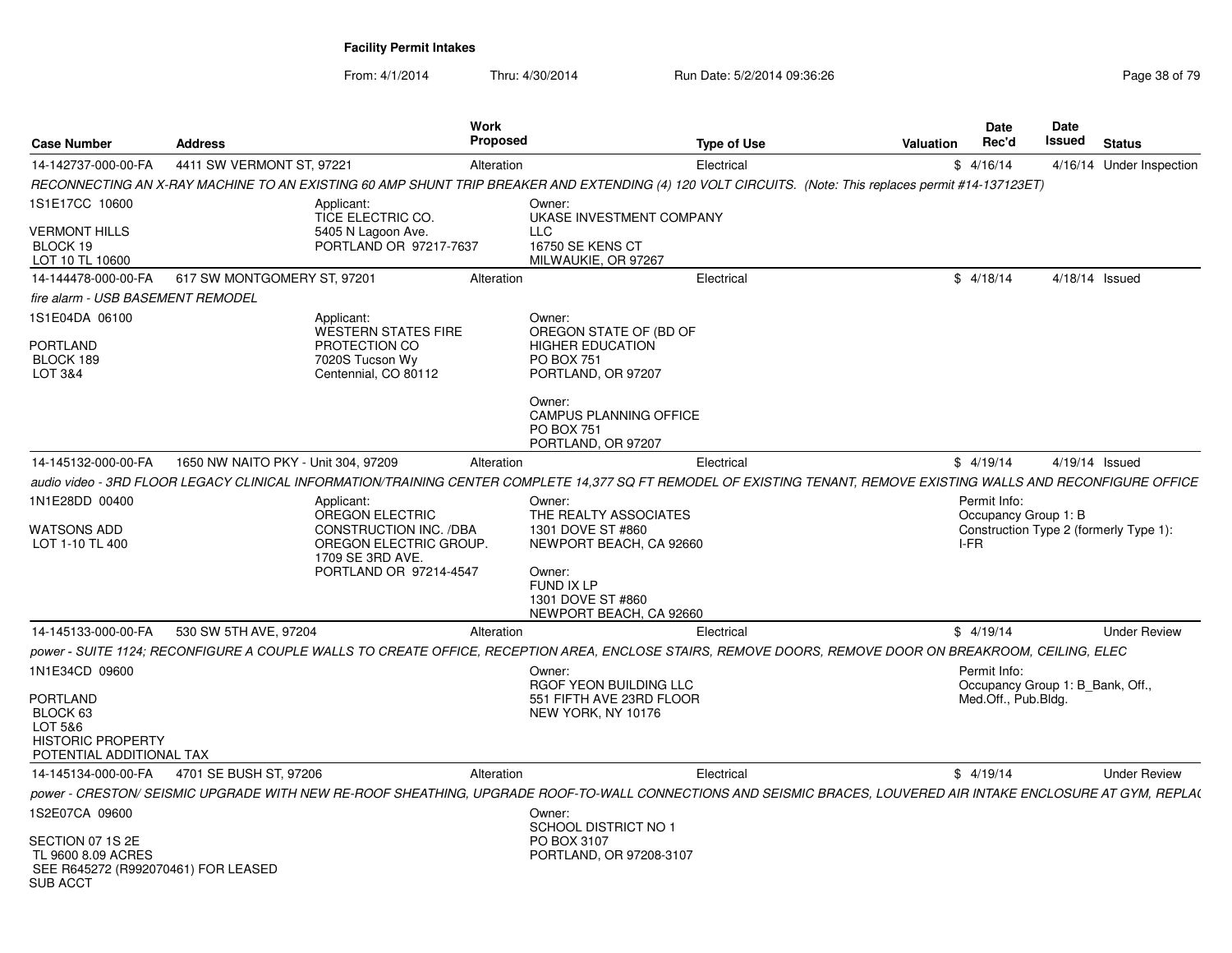| <b>Case Number</b>                                                          | <b>Address</b>                                                                                                                                                   | Work<br>Proposed                           | <b>Type of Use</b>                                     | <b>Valuation</b> | Date<br>Rec'd | Date<br>Issued | <b>Status</b>       |
|-----------------------------------------------------------------------------|------------------------------------------------------------------------------------------------------------------------------------------------------------------|--------------------------------------------|--------------------------------------------------------|------------------|---------------|----------------|---------------------|
| 14-145135-000-00-FA                                                         | 4906 NE 6TH AVE, 97211                                                                                                                                           | Alteration                                 | Electrical                                             |                  | \$4/19/14     |                | <b>Under Review</b> |
|                                                                             | power - KING / SCIENCE CLASSROOMS REMODEL (note to electrical contractor - outlets for cord drops to be next to reel - DB)                                       |                                            |                                                        |                  |               |                |                     |
| 1N1E23BC 08700                                                              |                                                                                                                                                                  | Owner:                                     |                                                        |                  |               |                |                     |
| SECTION 23 1N 1E<br>TL 8700 4.91 ACRES                                      |                                                                                                                                                                  | PO BOX 3107                                | SCHOOL DISTRICT NO 1(LEASED<br>PORTLAND, OR 97208-3107 |                  |               |                |                     |
|                                                                             |                                                                                                                                                                  | Owner:<br>NE COALITION<br>PO BOX 3107      | PORTLAND, OR 97208-3107                                |                  |               |                |                     |
| 14-145136-000-00-FA                                                         | 2044 NE KILLINGSWORTH ST, 97211                                                                                                                                  | Alteration                                 | Electrical                                             |                  | \$4/19/14     |                | <b>Under Review</b> |
|                                                                             | power - VERNON / SCIENCE CLASSROOMS REMODEL                                                                                                                      |                                            |                                                        |                  |               |                |                     |
| 1N1E23AA 02900                                                              |                                                                                                                                                                  | Owner:<br>SCHOOL DISTRICT NO 1             |                                                        |                  |               |                |                     |
| <b>VERNON</b>                                                               |                                                                                                                                                                  | PO BOX 3107                                |                                                        |                  |               |                |                     |
| INC VAC ST ADJ BLOCK 8&9 EXC PT IN ST                                       |                                                                                                                                                                  |                                            | PORTLAND, OR 97208-3107                                |                  |               |                |                     |
|                                                                             | 14-145137-000-00-FA  7200 SE 60TH AVE, 97206                                                                                                                     | Alteration                                 | Electrical                                             |                  | \$4/19/14     |                | <b>Under Review</b> |
|                                                                             | power - LANE/ SEISMIC BRACING WALLS AT SELECTED HOLLOW CLAY TILE WALL LOCATIONS AND UPGRADE SCIENCE CLASSROOMS                                                   |                                            |                                                        |                  |               |                |                     |
| 1S2E19AD 00100                                                              |                                                                                                                                                                  | Owner:                                     |                                                        |                  |               |                |                     |
| SECTION 19 1S 2E                                                            |                                                                                                                                                                  | <b>SCHOOL DISTRICT NO 1</b><br>PO BOX 3107 |                                                        |                  |               |                |                     |
| TL 100 9.09 ACRES<br>SEE R645271 (R992190221) FOR LEASED<br><b>SUB ACCT</b> |                                                                                                                                                                  |                                            | PORTLAND, OR 97208-3107                                |                  |               |                |                     |
| 14-145146-000-00-FA                                                         | 2409 N SARATOGA ST, 97217                                                                                                                                        | Alteration                                 | Electrical                                             |                  | \$4/19/14     |                | <b>Under Review</b> |
|                                                                             | power - CHIEF JOSEPH / PARTIAL SEISMIC ROOF UPGRADE AND RE-ROOF, REDUCE THE HEIGHT OF UNREINFORCED MASONRY CHIMNEY, CONCRETE WALL REPAIR                         |                                            |                                                        |                  |               |                |                     |
| 1N1E16AC 03100                                                              |                                                                                                                                                                  | Owner:<br>SCHOOL DISTRICT NO 1             |                                                        |                  |               |                |                     |
| D & O LITTLE HMS SUB 3<br>BLOCK 21-24 TL 3100                               |                                                                                                                                                                  | PO BOX 3107                                | PORTLAND, OR 97208-3107                                |                  |               |                |                     |
| 14-145147-000-00-FA                                                         | 620 N FREMONT ST, 97227                                                                                                                                          | Alteration                                 | Electrical                                             |                  | \$4/19/14     |                | <b>Under Review</b> |
|                                                                             | power - BOISE-ELIOT/ HUMBOLT MAIN BLDG/ REMOVE ALL ROOFING MATERIAL TO THE DECK. NEW OVERFLOW DRAINS, REPLACE ROOF LADDERS, SKYLIGHTS, ROOF-FANS, REPLACE PARAPE |                                            |                                                        |                  |               |                |                     |
| 1N1E27BA 00100                                                              |                                                                                                                                                                  | Owner:<br>SCHOOL DISTRICT NO 1             |                                                        |                  |               |                |                     |
| SECTION 27 1N 1E<br>TL 100 3.71 ACRES                                       |                                                                                                                                                                  | PO BOX 3107                                | PORTLAND, OR 97208-3107                                |                  |               |                |                     |
| 14-145148-000-00-FA                                                         | 5105 SE 66TH AVE, 97206                                                                                                                                          | Alteration                                 | Electrical                                             |                  | \$4/19/14     |                | <b>Under Review</b> |
|                                                                             | power - ARLETA/ SEISMIC UPGRADE WITH NEW RE-ROOF SHEATHING, UPGRADE ROOF-TO-WALL CONNECTIONS AND SEISMIC BRACES, HAZARDOUS MATERIAL ABATEMENT, RE-ROOF AND IMF   |                                            |                                                        |                  |               |                |                     |
| 1S2E17BC 02500                                                              |                                                                                                                                                                  | Owner:<br>SCHOOL DISTRICT NO 1             |                                                        |                  |               |                |                     |
| THIRD ELECTRIC ADD<br>BLOCK 6 EXC PT IN ST                                  |                                                                                                                                                                  | PO BOX 3107                                | PORTLAND, OR 97208-3107                                |                  |               |                |                     |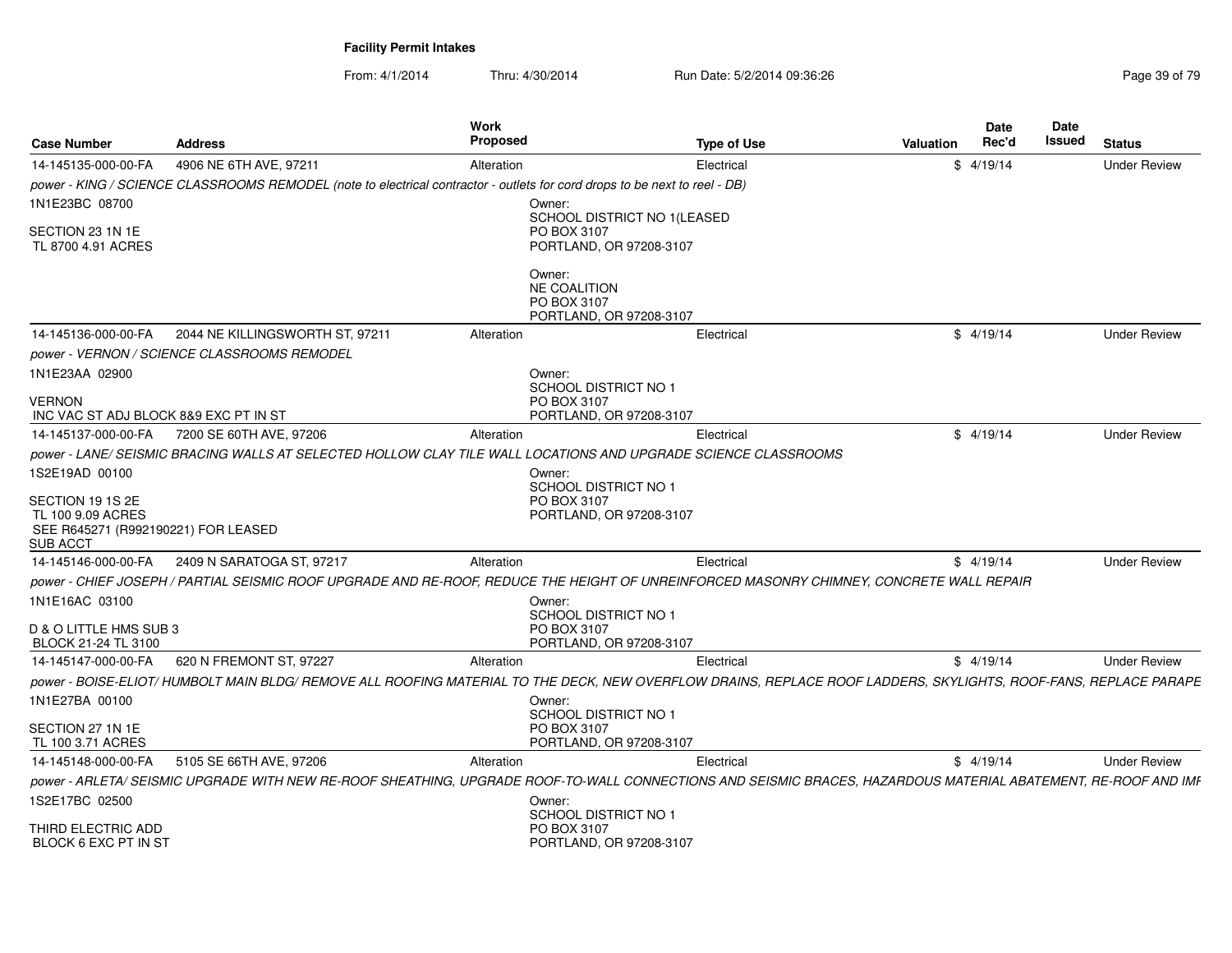| <b>Case Number</b>                                 | <b>Address</b>               |                                                                                                                                                                      | <b>Work</b><br>Proposed |                                                                                       | <b>Type of Use</b> | Valuation | <b>Date</b><br>Rec'd | <b>Date</b><br>Issued | <b>Status</b>                          |
|----------------------------------------------------|------------------------------|----------------------------------------------------------------------------------------------------------------------------------------------------------------------|-------------------------|---------------------------------------------------------------------------------------|--------------------|-----------|----------------------|-----------------------|----------------------------------------|
| 14-145149-000-00-FA                                | 3119 SE HOLGATE BLVD, 97202  |                                                                                                                                                                      | Alteration              |                                                                                       | Electrical         |           | \$4/19/14            |                       | <b>Under Review</b>                    |
|                                                    |                              | power - GROUT/SEISMIC UPGRADE - BRACING WALLS AT SELECTED HOLLOW CLAY TILE WALL LOCATIONS                                                                            |                         |                                                                                       |                    |           |                      |                       |                                        |
| 1S1E12CD 11100                                     |                              |                                                                                                                                                                      |                         | Owner:                                                                                |                    |           |                      |                       |                                        |
| CANONGATE                                          |                              |                                                                                                                                                                      |                         | SCHOOL DISTRICT NO 1<br>PO BOX 3107                                                   |                    |           |                      |                       |                                        |
| BLOCK 3                                            |                              |                                                                                                                                                                      |                         | PORTLAND, OR 97208-3107                                                               |                    |           |                      |                       |                                        |
| INC 1/2 VAC CORA ST N OF & ADJ                     |                              |                                                                                                                                                                      |                         |                                                                                       |                    |           |                      |                       |                                        |
| 14-145150-000-00-FA                                | 808 SW 3RD AVE, 97204        |                                                                                                                                                                      | Alteration              |                                                                                       | Electrical         |           | \$4/19/14            |                       | 4/19/14 Issued                         |
|                                                    |                              | hvac stat - NW CORNER. 8TH & 9TH FLOOR: DEMO MOST WALLS, CEILING, DECK DOOR, REMOVE STAIR BETWEEN 8TH AND 9TH FLOOR, CASEWORK, FLOORING, RECONFIRE FOR OPEN OFFICE   |                         |                                                                                       |                    |           |                      |                       |                                        |
| 1S1E03BA 06000                                     |                              | Applicant:                                                                                                                                                           |                         | Owner:                                                                                |                    |           | Permit Info:         |                       |                                        |
| PORTLAND                                           |                              | WILLAMETTE HVAC LLC<br>3075 SW 234TH AV # 206                                                                                                                        |                         | SN INVESTMENT PROPERTIES LLO<br>1121 SW SALMON ST 5TH FLR                             |                    |           | Occupancy Group 1: B |                       | Construction Type 2 (formerly Type 1): |
| BLOCK 22                                           |                              | HLLSBORO OR 97123                                                                                                                                                    |                         | PORTLAND, OR 97205                                                                    |                    |           | I-FR                 |                       |                                        |
| <b>LOT 7&amp;8</b><br>HISTORIC PROPERTY 15 YR 2000 |                              |                                                                                                                                                                      |                         |                                                                                       |                    |           |                      |                       |                                        |
| POTENTIAL ADDITIONAL TAX                           |                              |                                                                                                                                                                      |                         |                                                                                       |                    |           |                      |                       |                                        |
| 14-145151-000-00-FA                                | 825 NE MULTNOMAH ST - Unit 1 |                                                                                                                                                                      | Alteration              |                                                                                       | Electrical         |           | \$4/19/14            |                       | <b>Under Review</b>                    |
|                                                    |                              | power - 3RD FLOOR, TI; REMOVE MOST PERIMETER PARTITIONS, CREATE OPEN OFFICE SPACE, INTERIOR ADD WALLS, DOORS, OFFICES, CONFERENCE ROOM, REST ROOMS, VENDING MACH     |                         |                                                                                       |                    |           |                      |                       |                                        |
| 1N1E35BB 90002                                     |                              |                                                                                                                                                                      |                         | Owner:                                                                                |                    |           |                      |                       |                                        |
|                                                    |                              |                                                                                                                                                                      |                         | <b>PACIFICORP</b>                                                                     |                    |           |                      |                       |                                        |
| LLOYD CENTER TOWER CONDOMINIUM<br>LOT <sub>1</sub> |                              |                                                                                                                                                                      |                         | 700 NE MULTNOMAH ST 7TH FLR<br>PORTLAND, OR 97232                                     |                    |           |                      |                       |                                        |
| <b>DEPT OF REVENUE</b>                             |                              |                                                                                                                                                                      |                         |                                                                                       |                    |           |                      |                       |                                        |
| 14-145157-000-00-FA                                | 5050 NE HOYT ST, 97213       |                                                                                                                                                                      | Alteration              |                                                                                       | Electrical         |           | \$4/19/14            |                       | 4/19/14 Issued                         |
|                                                    |                              | power - SUITE 230; COMPLETE DEMO, REMOVE ALL WALLS, DOORS, FIXTURES, RECONFIGURE FOR NEW OFFICES, EXAM ROOMS, RESTROOMS, RECEPTION AREAS, STORAGE, DOORS, RELITI     |                         |                                                                                       |                    |           |                      |                       |                                        |
| 1N2E31BD 03800                                     |                              | Applicant:                                                                                                                                                           |                         | Owner:                                                                                |                    |           | Permit Info:         |                       |                                        |
| <b>CENTER ADD</b>                                  |                              | COCHRAN INC. dba BROADWAY<br><b>ELECTRIC</b>                                                                                                                         |                         | PROVIDENCE HEALTH<br>4400 NE HALSEY ST BLDG 2 #190                                    |                    |           | Occupancy Group 1: B |                       | Construction Type 2 (formerly Type 1): |
| BLOCK 3                                            |                              | 7550 SW TECH CENTER DR STE                                                                                                                                           |                         | PORTLAND, OR 97213-1545                                                               |                    |           | I-FR                 |                       |                                        |
| LOT 1-7 INC PT VAC ST                              |                              | 220                                                                                                                                                                  |                         |                                                                                       |                    |           |                      |                       |                                        |
| LOT 20-26 EXC PT IN ST                             |                              | TIGARD OR 97223-8061                                                                                                                                                 |                         | Owner:<br>SERVICES-OREGON<br>4400 NE HALSEY ST BLDG 2 #190<br>PORTLAND, OR 97213-1545 |                    |           |                      |                       |                                        |
| 14-145158-000-00-FA                                | 1825 SW BROADWAY, 97201      |                                                                                                                                                                      | Alteration              |                                                                                       | Electrical         |           | \$4/19/14            |                       | 4/19/14 Issued                         |
|                                                    |                              | power - SMSU KITCHEN HOOD REPLACEMENT, REMOVE AND REPLACE PART OF THE CEILING T-BAR SYSTEM, NEW 2 HR FIRE PENETRATIONS AND NEW FIRE RATED DOOR (d/w exhaust fan, dam |                         |                                                                                       |                    |           |                      |                       |                                        |
| 1S1E04DA 06300                                     |                              |                                                                                                                                                                      |                         | Owner:                                                                                |                    |           |                      |                       |                                        |
|                                                    |                              |                                                                                                                                                                      |                         | OREGON STATE OF (BRD HIGHER                                                           |                    |           |                      |                       |                                        |
| PORTLAND<br>BLOCK 200                              |                              |                                                                                                                                                                      |                         | ED)<br>PO BOX 751                                                                     |                    |           |                      |                       |                                        |
| 99.88% NONTAXABLE                                  |                              |                                                                                                                                                                      |                         | PORTLAND, OR 97207-0751                                                               |                    |           |                      |                       |                                        |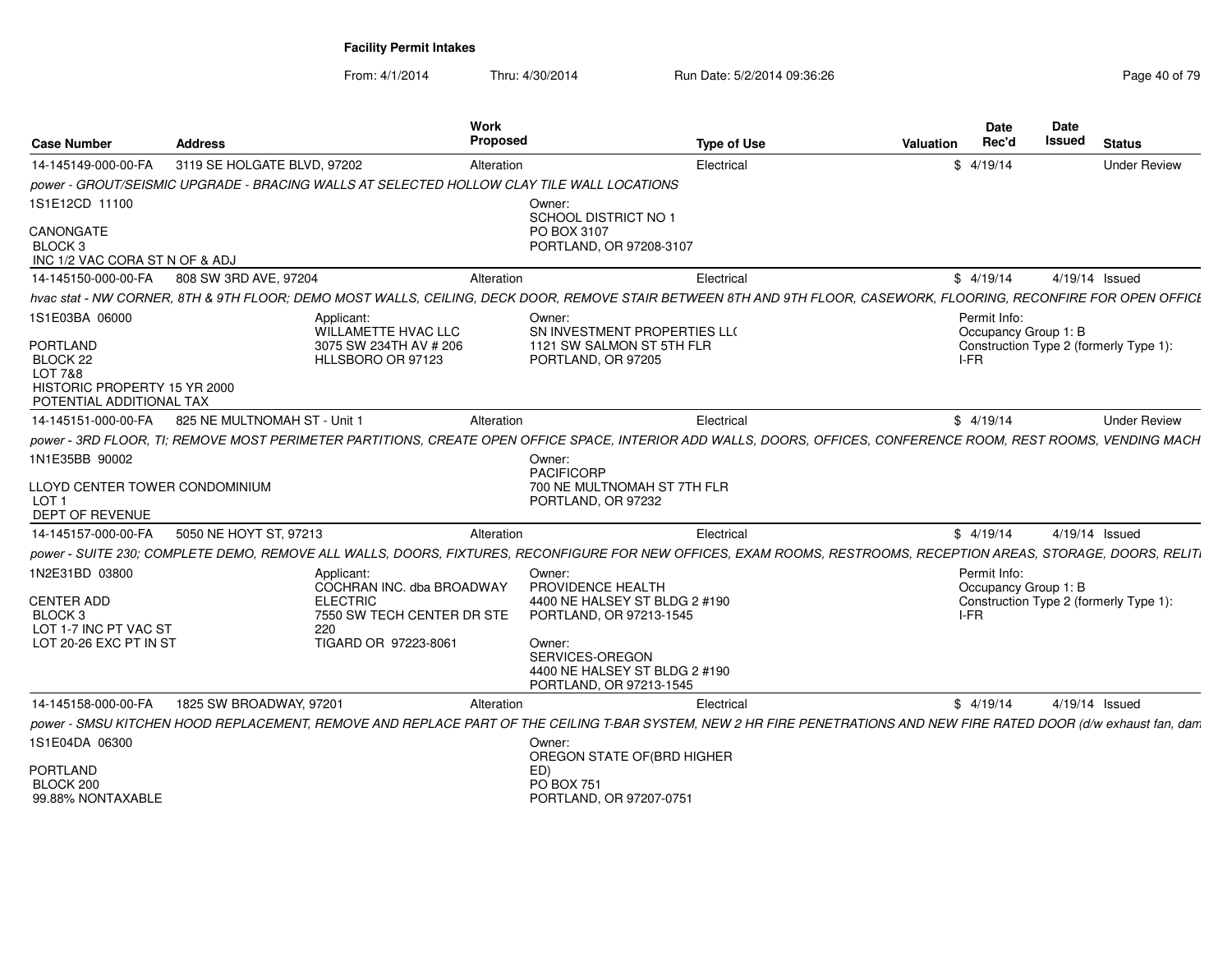| <b>Case Number</b>                                            | <b>Address</b>              | <b>Work</b><br><b>Proposed</b>                                                                                                                                      |                                                                                                                   | <b>Type of Use</b> | <b>Valuation</b> | <b>Date</b><br>Rec'd                                                    | <b>Date</b><br>Issued | <b>Status</b>                              |
|---------------------------------------------------------------|-----------------------------|---------------------------------------------------------------------------------------------------------------------------------------------------------------------|-------------------------------------------------------------------------------------------------------------------|--------------------|------------------|-------------------------------------------------------------------------|-----------------------|--------------------------------------------|
| 14-145159-000-00-FA                                           | 720 SW WASHINGTON ST, 97205 | Alteration                                                                                                                                                          |                                                                                                                   | Electrical         |                  | \$4/19/14                                                               | 4/19/14 Issued        |                                            |
|                                                               |                             | , power - SUITE750; REMOVE SOME PARTITION WALLS AT SW END, ADD BACK FOR OFFICES, BREAK ROOM, CONFERENCE ROOM, CONSULTATION ROOMS, OPEN OFFICE, CEILING, ELEC, PLBG, |                                                                                                                   |                    |                  |                                                                         |                       |                                            |
| 1N1E34CC 06600<br><b>PORTLAND</b><br>BLOCK 213<br>LOT 1&2&7&8 |                             | Applicant:<br>OREGON ELECTRIC<br><b>CONSTRUCTION INC. /DBA</b><br>OREGON ELECTRIC GROUP.<br>1709 SE 3RD AVE.<br>PORTLAND OR 97214-4547                              | Owner:<br><b>GPO MORGAN LLC</b><br>522 SW 5TH AVE #1105<br>PORTLAND, OR 97204                                     |                    |                  |                                                                         |                       |                                            |
| 14-145161-000-00-FA                                           | 720 SW WASHINGTON ST, 97205 | Alteration                                                                                                                                                          |                                                                                                                   | Electrical         |                  | \$4/19/14                                                               | 4/19/14 Issued        |                                            |
|                                                               |                             | hvac stat - SUITE750; REMOVE SOME PARTITION WALLS AT SW END, ADD BACK FOR OFFICES, BREAK ROOM, CONFERENCE ROOM, CONSULTATION ROOMS, OPEN OFFICE, CEILING, ELEC, PLB |                                                                                                                   |                    |                  |                                                                         |                       |                                            |
| 1N1E34CC 06600<br><b>PORTLAND</b><br>BLOCK 213<br>LOT 1&2&7&8 |                             | Applicant:<br>HUNTER-DAVISSON INC.<br>1800 SE PERSHING ST.<br>PORTLAND OR 97202-2338                                                                                | Owner:<br><b>GPO MORGAN LLC</b><br>522 SW 5TH AVE #1105<br>PORTLAND, OR 97204                                     |                    |                  |                                                                         |                       |                                            |
| 14-145212-000-00-FA                                           | 3303 SW BOND AVE, 97201     | Alteration                                                                                                                                                          |                                                                                                                   | Electrical         |                  | \$4/21/14                                                               | 4/21/14 Final         |                                            |
| #5127 Laser - power                                           |                             |                                                                                                                                                                     |                                                                                                                   |                    |                  |                                                                         |                       |                                            |
| 1S1E10AC 00500                                                |                             | Applicant:<br>ELECTRICAL CONSTRUCTION<br>CO. (a dba for EC COMPANY)<br>PO BOX 10286<br>PORTLAND OR 97296-0286                                                       |                                                                                                                   |                    |                  |                                                                         |                       |                                            |
| 14-145215-000-00-FA                                           | 1300 SW 5TH AVE, 97201      | Alteration                                                                                                                                                          |                                                                                                                   | Electrical         |                  | \$4/21/14                                                               |                       | 4/22/14 Under Inspection                   |
| #2705 Kalama Exports - voice/data installation                |                             |                                                                                                                                                                     |                                                                                                                   |                    |                  |                                                                         |                       |                                            |
| 1S1E03BC 01800<br><b>PORTLAND</b><br><b>BLOCK 148 TL 1800</b> |                             | Applicant:<br>CHRISTENSON ELECTRIC INC.<br>111 SW COLUMBIA ST. STE 480<br>PORTLAND OR 97201-5838                                                                    | Owner:<br>FIRST INTERSTATE BANK OF OR<br>PO BOX 2609<br>CARLSBAD, CA 92018-2609                                   |                    |                  | Permit Info:<br>Occupancy Group 1: B                                    |                       | Construction Type 2 (formerly Type 1): I-A |
| 14-145467-000-00-FA                                           | 520 NW DAVIS ST, 97209      | Alteration                                                                                                                                                          |                                                                                                                   | Electrical         |                  | \$4/21/14                                                               |                       | 4/23/14 Under Inspection                   |
|                                                               |                             | pwr - SUITE 200; REMOVE LOW WALL IN OPEN OFFICE AREA, ADD WALLS, DOOR FOR CONFERENCE ROOM - pwr                                                                     |                                                                                                                   |                    |                  |                                                                         |                       |                                            |
| 1N1E34CA 07300                                                |                             | Applicant:<br>JOHANSEN ELECTRIC INC.<br>10948 SE VALLEY VIEW TER.<br>HAPPY VALLEY OR 97086-9713                                                                     | Owner:<br><b>TECHNOLOGY</b><br>412 NW COUCH ST #103<br>PORTLAND, OR 97209-3879<br>Owner:<br><b>ARTS BLOCK LLC</b> |                    |                  |                                                                         |                       |                                            |
|                                                               |                             |                                                                                                                                                                     | 412 NW COUCH ST #103<br>PORTLAND, OR 97209-3879                                                                   |                    |                  |                                                                         |                       |                                            |
| 14-145955-000-00-FA                                           | 319 SW WASHINGTON ST, 97204 | Alteration                                                                                                                                                          |                                                                                                                   | Electrical         |                  | \$4/22/14                                                               |                       | <b>Under Review</b>                        |
|                                                               |                             | pwr - SUITE 1200; DEMO/BUILD OUT; REMOVE SOME WALLS, RECONFIGURE FOR ADDITIONAL OFFICES, DOORS, RECEPTION AREA, BREAKROOM, CONFERENCE ROOM, CEILING, ELEC - pwr     |                                                                                                                   |                    |                  |                                                                         |                       |                                            |
| 1N1E34CD 07800                                                |                             |                                                                                                                                                                     | Owner:<br>THREE NINETEEN WASHINGTON<br><b>LLC</b><br>PO BOX 416<br>MANCHESTER, VT 05254                           |                    |                  | Permit Info:<br>Occupancy Group 1: B_Bank, Off.,<br>Med.Off., Pub.Bldg. |                       |                                            |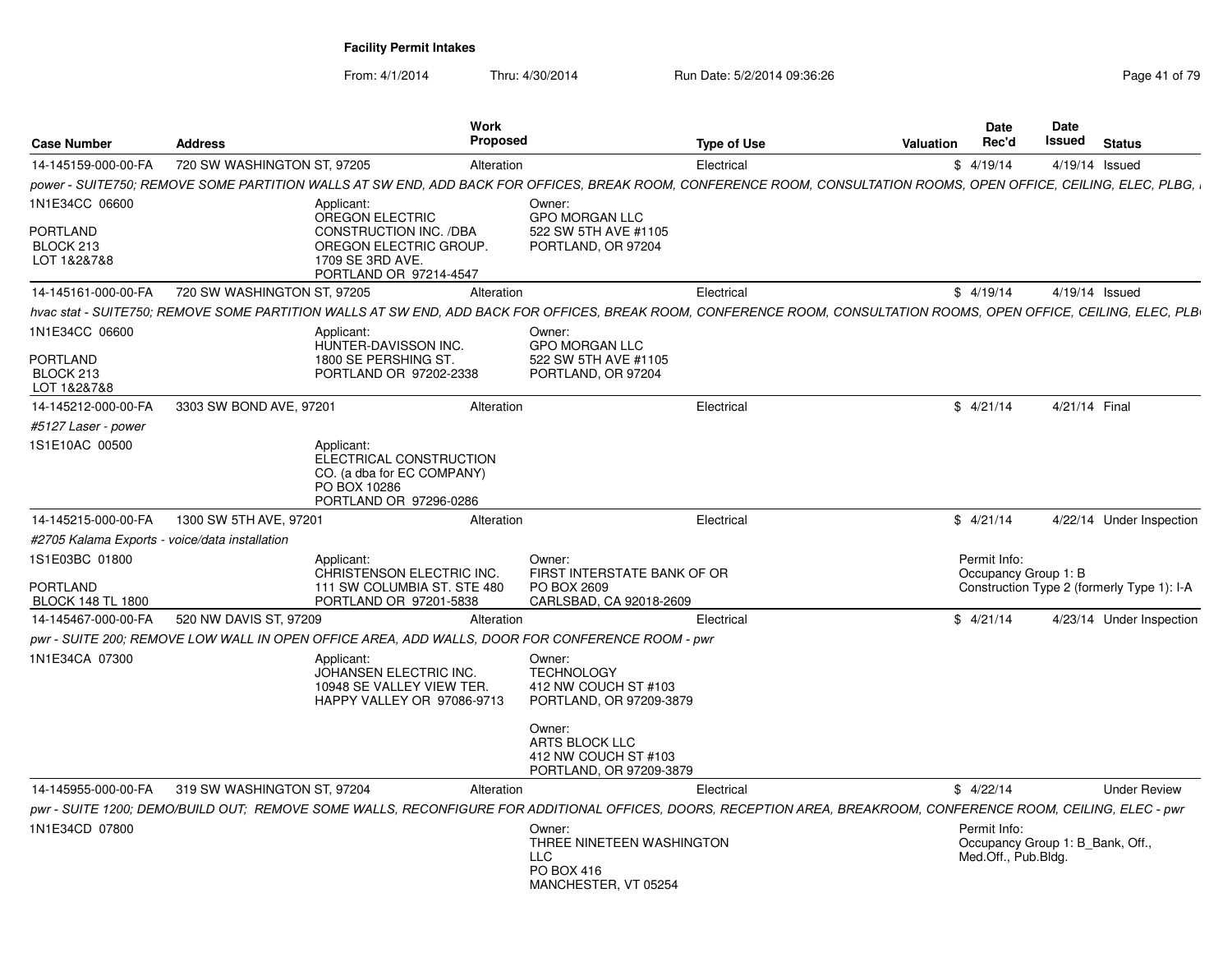| <b>Case Number</b>                 | <b>Address</b>                                             | <b>Work</b><br><b>Proposed</b>                                                                                                                                     |                                                                             | <b>Type of Use</b> | Valuation | <b>Date</b><br>Rec'd                 | <b>Date</b><br>Issued | <b>Status</b>                              |
|------------------------------------|------------------------------------------------------------|--------------------------------------------------------------------------------------------------------------------------------------------------------------------|-----------------------------------------------------------------------------|--------------------|-----------|--------------------------------------|-----------------------|--------------------------------------------|
| 14-145967-000-00-FA                | 1710 N HUMBOLDT ST, 97217                                  | Alteration                                                                                                                                                         |                                                                             | Electrical         |           | \$4/22/14                            |                       | <b>Under Review</b>                        |
|                                    |                                                            | power - BEACH MAIN BLDG/ SEISMIC BRACING AT WALLS AT SELECTED HOLLOW CLAY TILE LOCATIONS AND ROOF PARAPET BRACING, NEW ELEVATOR AND VESTIBULE, NEW RAMPS, HANDRA   |                                                                             |                    |           |                                      |                       |                                            |
| 1N1E21AD 05800                     |                                                            |                                                                                                                                                                    | Owner:                                                                      |                    |           |                                      |                       |                                            |
| <b>RIVERSIDE ADD</b>               |                                                            |                                                                                                                                                                    | SCHOOL DISTRICT NO 1<br>PO BOX 3107                                         |                    |           |                                      |                       |                                            |
| INC VAC ST BLOCK 7&8 EXC PT IN ST  |                                                            |                                                                                                                                                                    | PORTLAND, OR 97208-3107                                                     |                    |           |                                      |                       |                                            |
| 14-145985-000-00-FA                | 1710 N HUMBOLDT ST, 97217                                  | Alteration                                                                                                                                                         |                                                                             | Electrical         |           | \$4/22/14                            |                       | <b>Under Review</b>                        |
|                                    |                                                            | power - BEACH ANNEX / ACCESSIBILITY UPGRADES, NEW RAMP, HANDRAILS, RESTROOM PARTITIONS & HARDWARE                                                                  |                                                                             |                    |           |                                      |                       |                                            |
| 1N1E21AD 05800                     |                                                            |                                                                                                                                                                    | Owner:                                                                      |                    |           |                                      |                       |                                            |
| <b>RIVERSIDE ADD</b>               |                                                            |                                                                                                                                                                    | SCHOOL DISTRICT NO 1<br>PO BOX 3107                                         |                    |           |                                      |                       |                                            |
| INC VAC ST BLOCK 7&8 EXC PT IN ST  |                                                            |                                                                                                                                                                    | PORTLAND, OR 97208-3107                                                     |                    |           |                                      |                       |                                            |
| 14-145987-000-00-FA                | 1710 N HUMBOLDT ST, 97217                                  | Alteration                                                                                                                                                         |                                                                             | Electrical         |           | \$4/22/14                            |                       | <b>Under Review</b>                        |
|                                    |                                                            | power - BEACH MODULAR / ACCESSIBILITY UPGRADES, NEW RAMP, HANDRAILS, RESTROOM PARTITIONS & HARDWARE                                                                |                                                                             |                    |           |                                      |                       |                                            |
| 1N1E21AD 05800                     |                                                            |                                                                                                                                                                    | Owner:                                                                      |                    |           |                                      |                       |                                            |
| <b>RIVERSIDE ADD</b>               |                                                            |                                                                                                                                                                    | <b>SCHOOL DISTRICT NO 1</b><br>PO BOX 3107                                  |                    |           |                                      |                       |                                            |
| INC VAC ST BLOCK 7&8 EXC PT IN ST  |                                                            |                                                                                                                                                                    | PORTLAND, OR 97208-3107                                                     |                    |           |                                      |                       |                                            |
| 14-146323-000-00-FA                | 4805 NE GLISAN ST, 97213                                   | Alteration                                                                                                                                                         |                                                                             | Electrical         |           | \$4/22/14                            | 4/22/14 Final         |                                            |
|                                    | Electrical Master Permit Inspection - Review Log - 4.22.14 |                                                                                                                                                                    |                                                                             |                    |           |                                      |                       |                                            |
| 1N2E31BD 04100                     |                                                            |                                                                                                                                                                    | Owner:                                                                      |                    |           |                                      |                       |                                            |
| SECTION 31 1N 2E                   |                                                            |                                                                                                                                                                    | PROVIDENCE HEALTH<br>4400 NE HALSEY ST BLDG 2 #190                          |                    |           |                                      |                       |                                            |
| TL 4100 9.54 ACRES                 |                                                            |                                                                                                                                                                    | PORTLAND, OR 97213-1545                                                     |                    |           |                                      |                       |                                            |
|                                    |                                                            |                                                                                                                                                                    | Owner:                                                                      |                    |           |                                      |                       |                                            |
|                                    |                                                            |                                                                                                                                                                    | SERVICES-OREGON<br>4400 NE HALSEY ST BLDG 2 #190<br>PORTLAND, OR 97213-1545 |                    |           |                                      |                       |                                            |
| 14-146706-000-00-FA                | 3930 SE DIVISION ST, 97202                                 | Alteration                                                                                                                                                         |                                                                             | Electrical         |           | \$4/23/14                            |                       | 4/23/14 Issued                             |
| All floors RFH ITG Re-cable        |                                                            |                                                                                                                                                                    |                                                                             |                    |           |                                      |                       |                                            |
| 1S1E12AA 00800                     |                                                            | Applicant:                                                                                                                                                         | Owner:                                                                      |                    |           | Permit Info:                         |                       |                                            |
|                                    |                                                            | COCHRAN INC. dba BROADWAY                                                                                                                                          | PARR FINANCIAL MEDICAL LLC                                                  |                    |           | Occupancy Group 1: B                 |                       |                                            |
| RICHMOND ADD<br>BLOCK <sub>2</sub> |                                                            | <b>ELECTRIC</b><br>7550 SW TECH CENTER DR STE                                                                                                                      | 4400 NE HALSEY BLVD 2 #190<br>PORTLAND, OR 97213                            |                    |           |                                      |                       |                                            |
| LOT 1&3&5                          |                                                            | 220                                                                                                                                                                |                                                                             |                    |           |                                      |                       |                                            |
| NONTAXABLE BEGIN 1995              |                                                            | TIGARD OR 97223-8061                                                                                                                                               |                                                                             |                    |           |                                      |                       |                                            |
| 14-146710-000-00-FA                | 700 SW 5TH AVE                                             | Alteration                                                                                                                                                         |                                                                             | Electrical         |           | \$4/23/14                            |                       | 4/23/14 Issued                             |
|                                    |                                                            | hvac stat - SPACE 2065 LOUIS VUITTON 3,850 SQ FT REMODEL OF EXISTING TENANT SPACE, REMOVE AND RECONFIGURE PARTITION WALLS, REMODEL RESTROOMS AND EMPLOYEE AREA. RI |                                                                             |                    |           |                                      |                       |                                            |
| 1S1E03BB1 90001                    |                                                            | Applicant:<br>VERTEX MECHANICAL LLC                                                                                                                                | Owner:<br>PIONEER PLACE LIMITED                                             |                    |           | Permit Info:<br>Occupancy Group 1: M |                       |                                            |
|                                    |                                                            | 111 SW 5th ave Ste1850                                                                                                                                             | <b>PARTNERSHIP</b>                                                          |                    |           |                                      |                       | Construction Type 2 (formerly Type 1): I-A |
|                                    |                                                            | Portland OR 97201                                                                                                                                                  | PO BOX 617905<br>CHICAGO, IL 60661-7905                                     |                    |           |                                      |                       |                                            |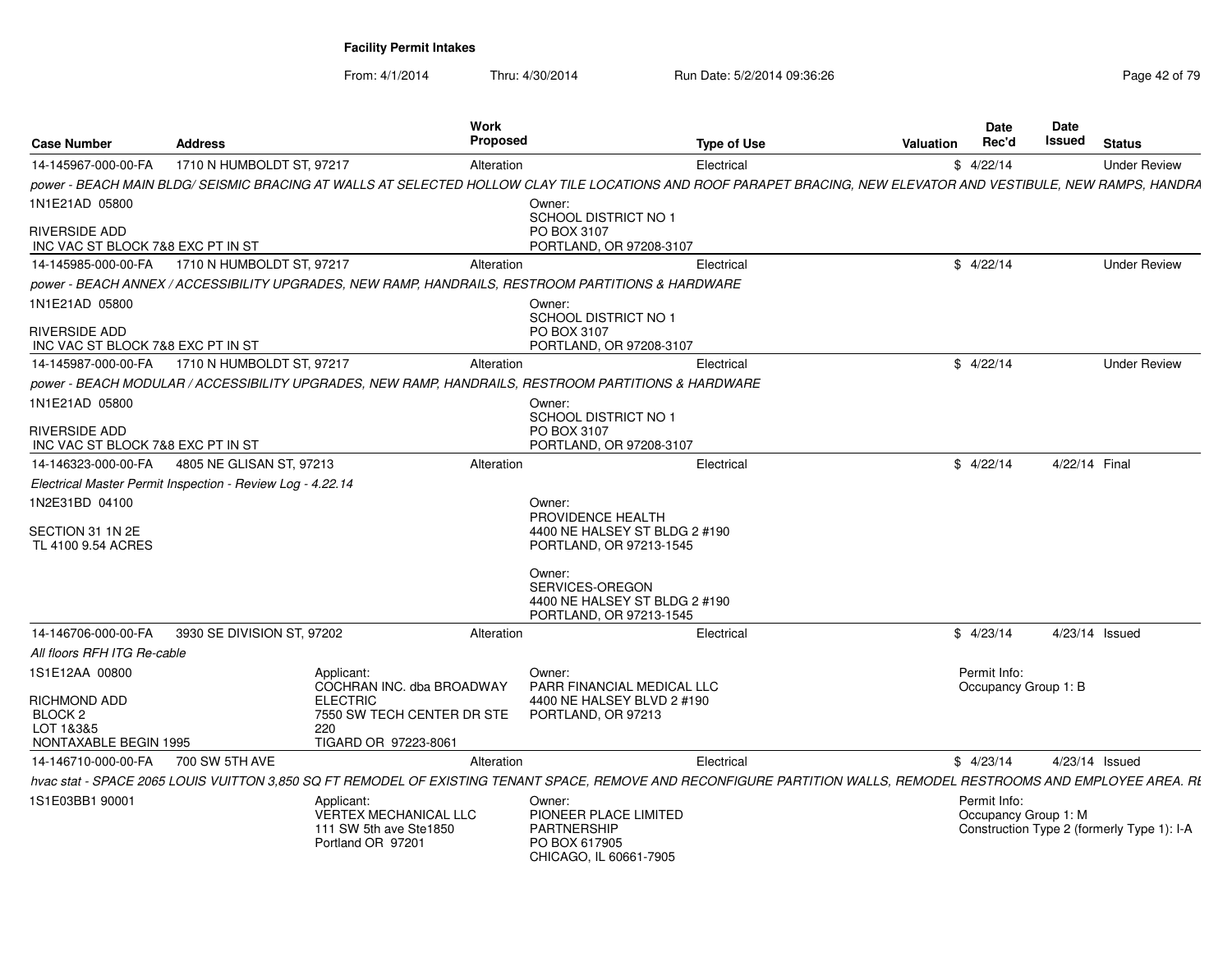| <b>Case Number</b>                                                         | <b>Address</b>                                                | Work<br><b>Proposed</b>                                                                                                                                                  |                                                                                          | <b>Type of Use</b> | <b>Valuation</b> | Date<br>Rec'd       | <b>Date</b><br><b>Issued</b>     | <b>Status</b>                               |
|----------------------------------------------------------------------------|---------------------------------------------------------------|--------------------------------------------------------------------------------------------------------------------------------------------------------------------------|------------------------------------------------------------------------------------------|--------------------|------------------|---------------------|----------------------------------|---------------------------------------------|
| 14-146722-000-00-FA                                                        | 4380 SW MACADAM AVE, 97201                                    | Alteration                                                                                                                                                               |                                                                                          | Electrical         |                  | \$4/23/14           |                                  | 4/23/14 Under Inspection                    |
| #460 CTC Consuting Expansion - voice/data                                  |                                                               |                                                                                                                                                                          |                                                                                          |                    |                  |                     |                                  |                                             |
| 1S1E10DC 00800                                                             |                                                               | Applicant:<br>APPLIED TECHNICAL SYSTEMS                                                                                                                                  | Owner:<br><b>RIVER FORUM LLC</b>                                                         |                    |                  | Permit Info:        | Occupancy Group 1: B             |                                             |
| SECTION 10 1S 1E<br>TL 800 3.18 ACRES<br>DEFERRAL-POTENTIAL ADDITIONAL TAX |                                                               | INC.<br>7015 SW McEWAN RD<br>LAKE OSWEGO OR 97035-7830                                                                                                                   | 235 MONTGOMERY ST FL 16<br>SAN FRANCISCO, CA 94104                                       |                    |                  |                     |                                  | Construction Type 2 (formerly Type 1): II-A |
| 14-146986-000-00-FA                                                        | 920 SW 6TH AVE, 97204                                         | Alteration                                                                                                                                                               |                                                                                          | Electrical         |                  | \$4/23/14           | 4/23/14 Issued                   |                                             |
| cctv - SECU CCTV cabling and conduit install                               |                                                               |                                                                                                                                                                          |                                                                                          |                    |                  |                     |                                  |                                             |
| 1S1E03BB 01000                                                             |                                                               | Applicant:<br>XTREME COMMUNICATIONS INC.                                                                                                                                 | Owner:<br>PUBLIC SERVICE BUILDING LLC                                                    |                    |                  |                     |                                  |                                             |
| <b>PORTLAND</b><br>BLOCK 170<br>LOT 5-8                                    |                                                               | <b>PO BOX 272</b><br>TROUTDALE OR 97060-0272                                                                                                                             | 920 SW 6TH AVE STE 223<br>PORTLAND, OR 97204                                             |                    |                  |                     |                                  |                                             |
| 14-147015-000-00-FA                                                        | 947 SW BROADWAY, 97205                                        | Alteration                                                                                                                                                               |                                                                                          | Electrical         |                  | \$4/23/14           |                                  | 4/23/14 Under Inspection                    |
|                                                                            |                                                               | power, voice/data - FIRST REPUBLIC BANK, 2ND FLOOR, W SIDE; ADD PARTITION WALL IN RECEPTION AREA TO CREATE TWO OFFICES WITH GLAZING IN WALLS AND DOORS, OPEN OFFICE, CEI |                                                                                          |                    |                  |                     |                                  |                                             |
| 1S1E03BB 03900                                                             |                                                               | Applicant:<br>COCHRAN INC. dba BROADWAY                                                                                                                                  | Owner:<br><b>GLISAN PROPERTY LLC</b>                                                     |                    |                  | Permit Info:        | Occupancy Group 1: B_Bank, Off., |                                             |
| <b>PORTLAND</b><br>BLOCK 209<br>LOT 3&4                                    |                                                               | <b>ELECTRIC</b><br>7550 SW TECH CENTER DR STE<br>220<br>TIGARD OR 97223-8061                                                                                             | 920 SW 6TH AVE #223<br>PORTLAND, OR 97204                                                |                    |                  | Med.Off., Pub.Bldg. |                                  |                                             |
| 14-147036-000-00-FA                                                        | 1 SW COLUMBIA ST, 97201                                       | Alteration                                                                                                                                                               |                                                                                          | Electrical         |                  | \$4/23/14           | 4/23/14 Final                    |                                             |
|                                                                            | #1610 Paycom Furniture partition additions - power/voice/data |                                                                                                                                                                          |                                                                                          |                    |                  |                     |                                  |                                             |
| 1S1E03BD 01800                                                             |                                                               | Applicant:<br>CHRISTENSON ELECTRIC INC.                                                                                                                                  | Owner:<br><b>UMPQUA PLAZA LLC</b>                                                        |                    |                  | Permit Info:        | Occupancy Group 1: B             |                                             |
| PORTLAND<br>BLOCK 114<br>LOT 1-8                                           |                                                               | 111 SW COLUMBIA ST. STE 480<br>PORTLAND OR 97201-5838                                                                                                                    | 555 CALIFORNIA ST 49TH FL<br>SAN FRANCISCO, CA 94104                                     |                    |                  |                     |                                  | Construction Type 2 (formerly Type 1): I-B  |
| 14-147071-000-00-FA                                                        | 1825 NE GLISAN ST, 97232                                      | Alteration                                                                                                                                                               |                                                                                          | Electrical         |                  | \$4/23/14           | 4/23/14 Issued                   |                                             |
|                                                                            |                                                               | power - HH Boiled Bagels - 523 NE 19 - Power for Kettle - Fix electrial going to walk-in cooler                                                                          |                                                                                          |                    |                  |                     |                                  |                                             |
| 1N1E35AC 00700                                                             |                                                               | Applicant:<br>BACHOFNER ELECTRIC, LLC.<br>12031 NE MARX ST.<br>PORTLAND OR 97220                                                                                         | Owner:<br>WESTON INVESTMENT CO LLC<br>2154 NE BROADWAY RM 200<br>PORTLAND, OR 97232-1590 |                    |                  | Permit Info:        | Occupancy Group 1: B             | Construction Type 2 (formerly Type 1): V-N  |
| 14-147221-000-00-FA                                                        | 555 SW OAK ST                                                 | Alteration                                                                                                                                                               |                                                                                          | Electrical         |                  | \$4/24/14           |                                  | <b>Under Review</b>                         |
| 7th fl (entire floor) TI                                                   |                                                               |                                                                                                                                                                          |                                                                                          |                    |                  |                     |                                  |                                             |
| 1N1E34CD 80000                                                             |                                                               |                                                                                                                                                                          | Owner:<br>ASSOCIATION OF UNIT OWNERS                                                     |                    |                  |                     |                                  |                                             |
| ONE ELEVEN TOWER CONDOMINIUM<br><b>GENERAL COMMON ELEMENTS</b>             |                                                               |                                                                                                                                                                          | OF.<br>ONE ELEVEN TOWER<br>CONDOMINIUM 111 SW 5TH<br>PORTLAND, OR 97204                  |                    |                  |                     |                                  |                                             |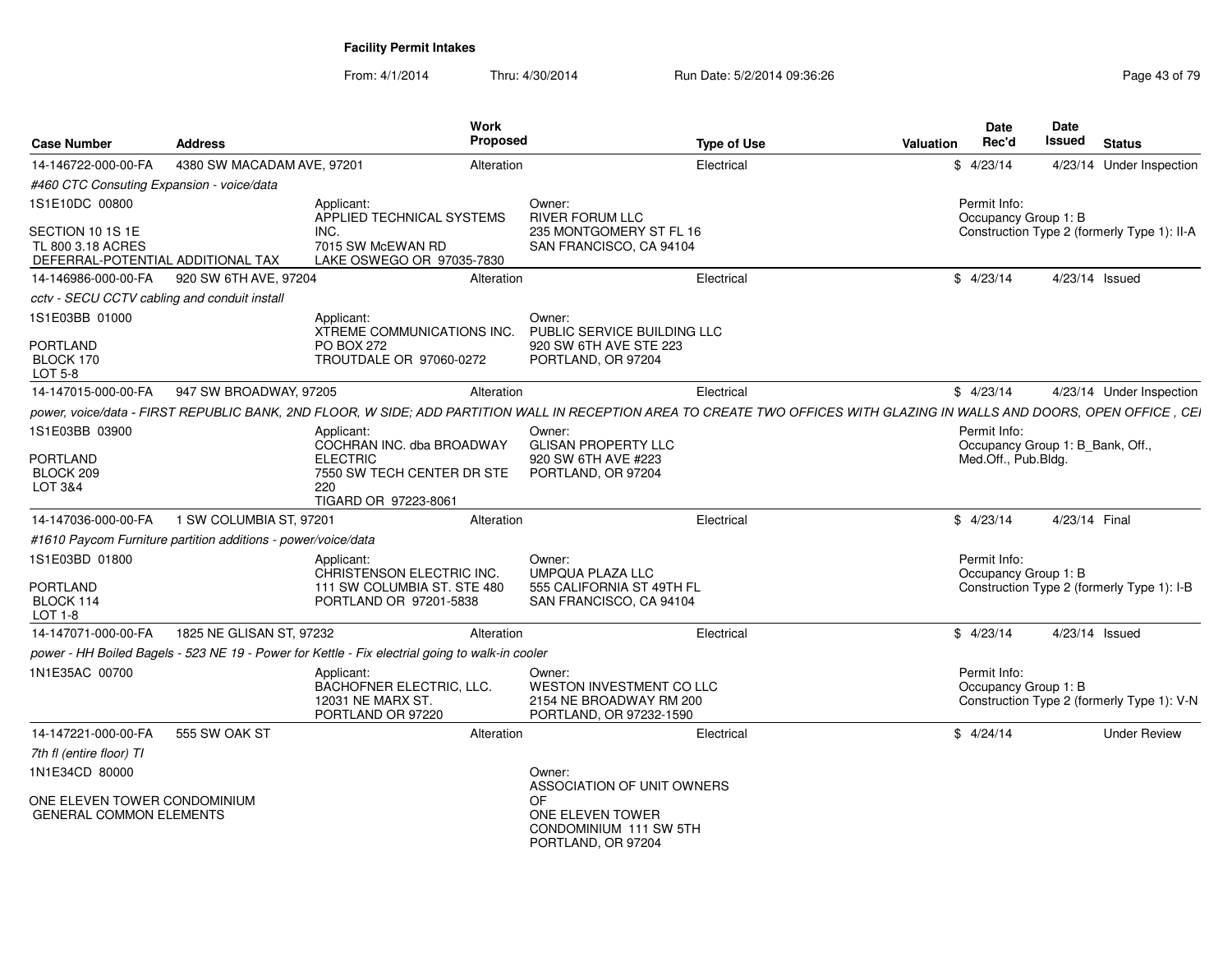| <b>Case Number</b>                                                                              | <b>Address</b>                                         |                                                                                                 | Work<br><b>Proposed</b> |                                                                                                        | <b>Type of Use</b> | Valuation | Date<br>Rec'd                          | Date<br>Issued | <b>Status</b>                               |
|-------------------------------------------------------------------------------------------------|--------------------------------------------------------|-------------------------------------------------------------------------------------------------|-------------------------|--------------------------------------------------------------------------------------------------------|--------------------|-----------|----------------------------------------|----------------|---------------------------------------------|
| 14-147223-000-00-FA                                                                             | 111 SW 5TH AVE, 97204-3626                             |                                                                                                 | Alteration              |                                                                                                        | Electrical         |           | \$4/24/14                              |                | <b>Under Review</b>                         |
| 4th fl TI (entire floor) - power                                                                |                                                        |                                                                                                 |                         |                                                                                                        |                    |           |                                        |                |                                             |
| 1N1E34CD 01300                                                                                  |                                                        |                                                                                                 |                         |                                                                                                        |                    |           | Permit Info:<br>Occupancy Group 1: B   |                | Construction Type 2 (formerly Type 1): I-A  |
| 14-147224-000-00-FA                                                                             | 1136 SW MONTGOMERY ST, 97201                           |                                                                                                 | Alteration              |                                                                                                        | Electrical         |           | \$4/24/14                              | 4/24/14 Final  |                                             |
|                                                                                                 | access - HONORS LOUNGE CARD READER ADDED AT EPLER HALL |                                                                                                 |                         |                                                                                                        |                    |           |                                        |                |                                             |
| 1S1E04AC 02100<br><b>PORTLAND</b>                                                               |                                                        | Applicant:<br>8089 SW CIRRUS DR.                                                                |                         | Owner:<br>ARONSON SECURITY GROUP INC. OREGON STATE OF (BD OF<br><b>HIGHER EDUCATION</b>                |                    |           | Permit Info:<br>Occupancy Group 1: R1  |                | Construction Type 2 (formerly Type 1):      |
| BLOCK 269<br>LOT 1-8 TL 2100                                                                    |                                                        | BEAVERTON OR 97008-5989                                                                         |                         | <b>PO BOX 751</b><br>PORTLAND, OR 97207                                                                |                    |           | $V-1HR$                                |                |                                             |
|                                                                                                 |                                                        |                                                                                                 |                         | Owner:<br><b>CAMPUS PLANNING OFFICE</b><br>PO BOX 751<br>PORTLAND, OR 97207                            |                    |           |                                        |                |                                             |
| 14-147226-000-00-FA                                                                             |                                                        | 3181 SW SAM JACKSON PARK RD - Bldg MBS, 9 Alteration                                            |                         |                                                                                                        | Electrical         |           | \$4/24/14                              | 4/24/14 Issued |                                             |
| 1st fl MBS TI - power                                                                           |                                                        |                                                                                                 |                         |                                                                                                        |                    |           |                                        |                |                                             |
| 1S1E09 00200                                                                                    |                                                        | Applicant:<br>DYNALECTRIC CO.<br>5711 SW HOOD AVE.<br>PORTLAND OR 97239-3716                    |                         | Owner:<br>OREGON STATE OF<br>3181 SW SAM JACKSON PARK RD<br>PORTLAND, OR 97239                         |                    |           | Permit Info:<br>Occupancy Group 1: B   |                | Construction Type 2 (formerly Type 1): V-N  |
| 14-147229-000-00-FA                                                                             | 707 SW GAINES ST, 97201                                |                                                                                                 | Alteration              |                                                                                                        | Electrical         |           | \$4/24/14                              |                | <b>Under Review</b>                         |
|                                                                                                 | ROOMS 1114 & 1116 NEW SUSPENDED CEILINGS - power       |                                                                                                 |                         |                                                                                                        |                    |           |                                        |                |                                             |
| 1S1E09 00600                                                                                    |                                                        |                                                                                                 |                         | Owner:<br>OREGON STATE OF (MEDICAL<br><b>DEPT</b><br>3181 SW SAM JACKSON PARK RD<br>PORTLAND, OR 97239 |                    |           |                                        |                |                                             |
| 14-147230-000-00-FA                                                                             | 611 SW CAMPUS DR, 97201                                |                                                                                                 | Alteration              |                                                                                                        | Electrical         |           | \$4/24/14                              |                | <b>Under Review</b>                         |
| 1ST FL RELOCATE SHREDDER - power                                                                |                                                        |                                                                                                 |                         |                                                                                                        |                    |           |                                        |                |                                             |
| 1S1E09AC 03800                                                                                  |                                                        |                                                                                                 |                         | Owner:<br>OREGON STATE OF<br>3181 SW SAM JACKSON PARK RD<br>PORTLAND, OR 97239                         |                    |           | Permit Info:<br>Occupancy Group 1: S-2 |                | Construction Type 2 (formerly Type 1): I-A  |
| 14-147237-000-00-FA                                                                             | 4747 N CHANNEL AVE                                     |                                                                                                 | Alteration              |                                                                                                        | Electrical         |           | \$4/24/14                              | 4/24/14 Final  |                                             |
|                                                                                                 | HDMI cable - C3E COPS CONFERENCE TABLE FLOOR BOX       |                                                                                                 |                         |                                                                                                        |                    |           |                                        |                |                                             |
| 1N1E20 00109<br>PARTITION PLAT 2003-38<br>LOT 2 TL 109<br>LAND & IMPS SEE R540487 (R64983-1507) |                                                        | Applicant:<br>COCHRAN INC. dba BROADWAY<br><b>ELECTRIC</b><br>7550 SW TECH CENTER DR STE<br>220 |                         | Owner:<br>PORT OF PORTLAND (LEASED<br>PO BOX 3820<br>PORTLAND, OR 97208-3849                           |                    |           | Permit Info:<br>Occupancy Group 1: B   |                | Construction Type 2 (formerly Type 1): II-B |
| R540481 (R64983-1503)<br>R540494 (R64983-1515) FOR OTHER IMPS                                   |                                                        | TIGARD OR 97223-8061                                                                            |                         | Owner:<br>DAIMLER TRUCKS NORTH<br><b>AMERICA LLC</b><br>PO BOX 3820<br>PORTLAND, OR 97208-3849         |                    |           |                                        |                |                                             |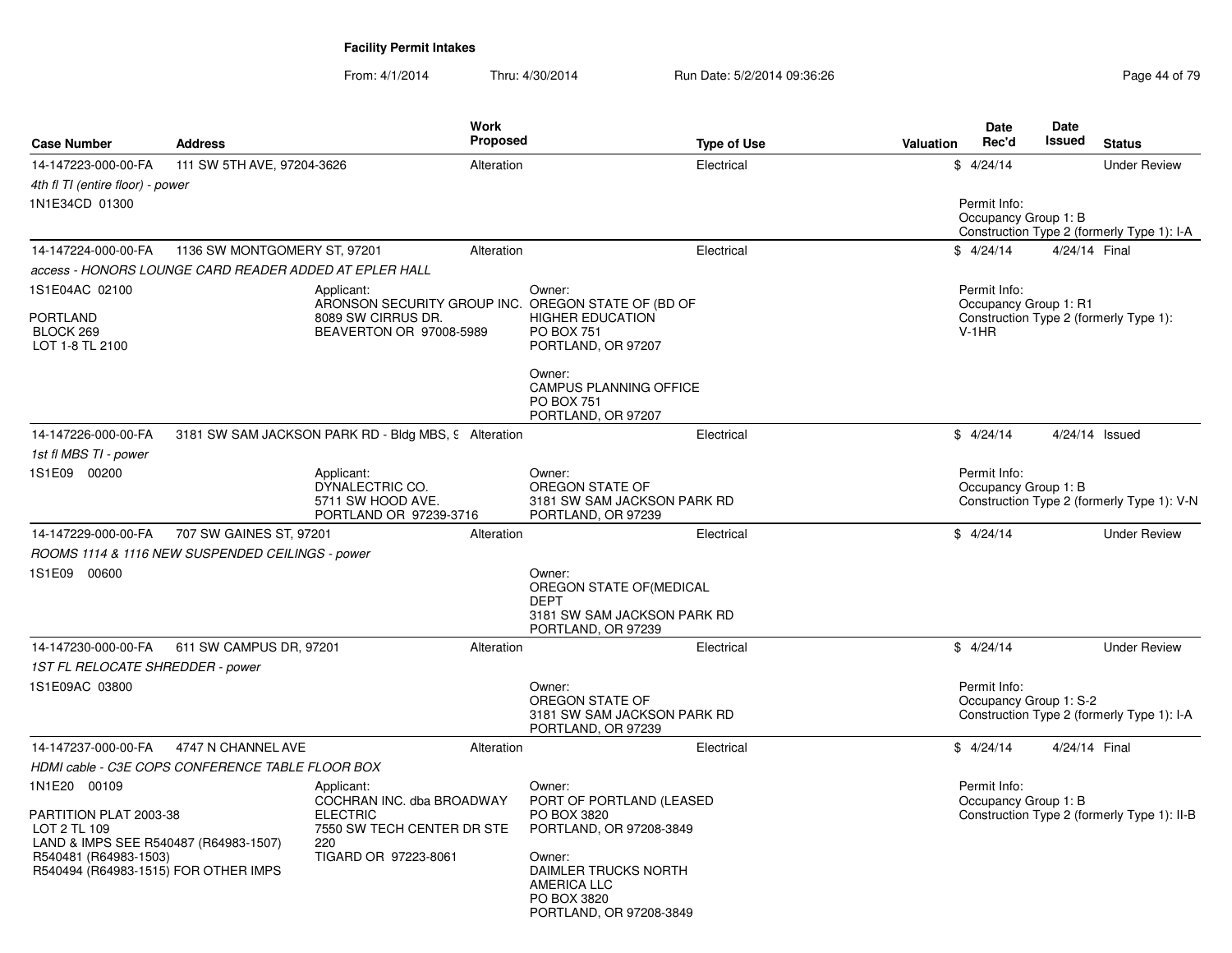| <b>Case Number</b>                                           | <b>Address</b>                                      | <b>Work</b>                                                                                                          | <b>Proposed</b> | <b>Type of Use</b>                                                                   | Valuation | <b>Date</b><br>Rec'd                   | Date<br>Issued | <b>Status</b>                              |
|--------------------------------------------------------------|-----------------------------------------------------|----------------------------------------------------------------------------------------------------------------------|-----------------|--------------------------------------------------------------------------------------|-----------|----------------------------------------|----------------|--------------------------------------------|
| 14-147254-000-00-FA                                          | 1001 SW 5TH AVE, 97204                              |                                                                                                                      | Alteration      | Electrical                                                                           |           | \$4/24/14                              |                | <b>Under Review</b>                        |
| #1414 Levine & McHenry TI - power                            |                                                     |                                                                                                                      |                 |                                                                                      |           |                                        |                |                                            |
| 1S1E03BB 00800                                               |                                                     |                                                                                                                      |                 | Owner:<br>OR-CONGRESS CENTER LP                                                      |           | Permit Info:<br>Occupancy Group 1: B   |                |                                            |
| PORTLAND<br>BLOCK 169<br>LOT 1-8<br>SEE R246278 (R667717341) |                                                     |                                                                                                                      |                 | 235 MONTGOMERY ST 16TH<br><b>FLOOR</b><br>SAN FRANCISCO, CA 94104-3104               |           |                                        |                | Construction Type 2 (formerly Type 1): I-A |
| 14-147264-000-00-FA                                          |                                                     | 3181 SW SAM JACKSON PARK RD - Bldg OHS, 9 Alteration                                                                 |                 | Electrical                                                                           |           | \$4/24/14                              |                | <b>Under Review</b>                        |
|                                                              | 10TH & 12TH FLOORS EGRESS DOOR REPLACEMENTS - power |                                                                                                                      |                 |                                                                                      |           |                                        |                |                                            |
| 1S1E09 00200                                                 |                                                     |                                                                                                                      |                 | Owner:<br>OREGON STATE OF<br>3181 SW SAM JACKSON PARK RD<br>PORTLAND, OR 97239       |           | Permit Info:<br>Occupancy Group 1: I-2 |                | Construction Type 2 (formerly Type 1): I-A |
| 14-147268-000-00-FA                                          | 2525 SW 3RD AVE, 97201                              |                                                                                                                      | Alteration      | Electrical                                                                           |           | \$4/24/14                              |                | $5/2/14$ Issued                            |
| #265 divide room - power                                     |                                                     |                                                                                                                      |                 |                                                                                      |           |                                        |                |                                            |
| 1S1E10BB 01000                                               |                                                     | Applicant:                                                                                                           |                 | Owner:                                                                               |           |                                        |                |                                            |
| SOUTH AUDITORIUM ADD<br>BLOCK E EXC S 200'                   |                                                     | DYNALECTRIC CO.<br>5711 SW HOOD AVE.<br>PORTLAND OR 97239-3716                                                       |                 | OREGON STATE OF<br>3181 SW SAM JACKSON PARK RD<br>PORTLAND, OR 97239                 |           |                                        |                |                                            |
| 14-147279-000-00-FA                                          | 1500 SW 1ST AVE, 97201                              |                                                                                                                      | Alteration      | Electrical                                                                           |           | \$4/24/14                              |                | <b>Under Review</b>                        |
|                                                              |                                                     | #990 Hines Warner TI - voice/data 4/24/14 electrical contractor information or application not provided at this time |                 |                                                                                      |           |                                        |                |                                            |
| 1S1E03CA 00600<br>PORTLAND<br><b>BLOCK 116 TL 600</b>        |                                                     |                                                                                                                      |                 | Owner:<br><b>URBAN OFFICE</b><br>111 SW COLUMBIA ST #1380<br>PORTLAND, OR 97201-5845 |           | Permit Info:<br>Occupancy Group 1: B   |                | Construction Type 2 (formerly Type 1): I-A |
|                                                              |                                                     |                                                                                                                      |                 | Owner:<br><b>PARKING</b><br>111 SW COLUMBIA ST #1380<br>PORTLAND, OR 97201-5845      |           |                                        |                |                                            |
|                                                              |                                                     |                                                                                                                      |                 | Owner:<br><b>FACILITIES</b><br>111 SW COLUMBIA ST #1380<br>PORTLAND, OR 97201-5845   |           |                                        |                |                                            |
| 14-147303-000-00-FA                                          | 2421 SE 11TH AVE, 97214                             |                                                                                                                      | Alteration      | Electrical                                                                           |           | \$4/24/14                              |                | $4/24/14$ Issued                           |
|                                                              |                                                     | low voltage controls - REMOVE AND REPLACE ONE LIKE FOR LIKE RTU, PACKAGE UNIT, GAS LINE                              |                 |                                                                                      |           |                                        |                |                                            |
| 1S1E02CD 09200                                               |                                                     | Applicant:<br>PHILLIS CONSTRUCTION CO<br>9409 NE COLFAX ST<br>PORTLAND OR 97220                                      |                 | Owner:<br><b>JAMES R ALLAN</b><br>2770 NW IMPERIAL TER<br>PORTLAND, OR 97210-3316    |           |                                        |                |                                            |
|                                                              |                                                     |                                                                                                                      |                 | Owner:<br><b>MARILYN M ALLAN</b><br>2770 NW IMPERIAL TER<br>PORTLAND, OR 97210-3316  |           |                                        |                |                                            |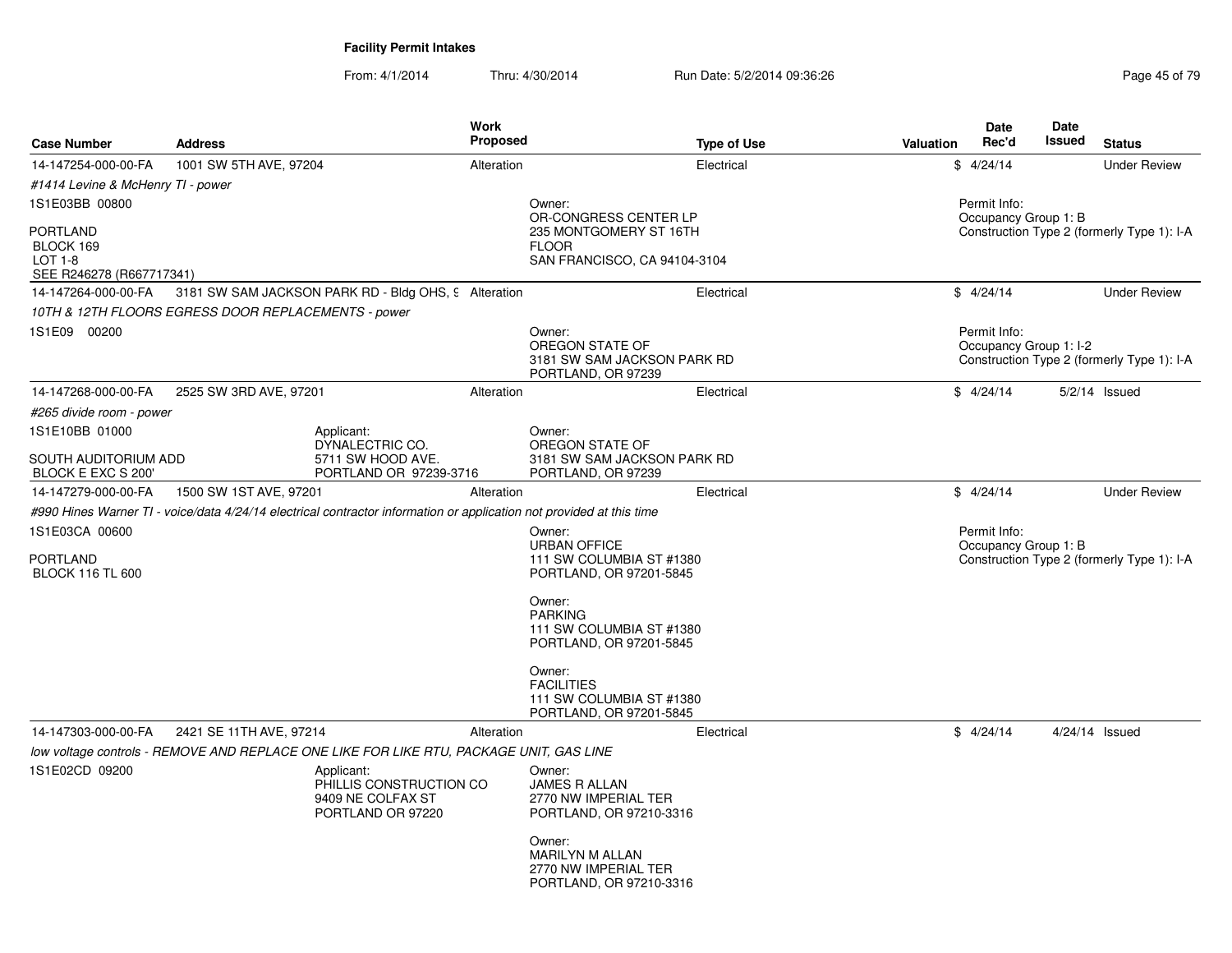| <b>Case Number</b>                                                                           | Address                                          |                                                                                                   | <b>Work</b><br>Proposed |                                                                                                        | <b>Type of Use</b>                                                                                                                                                  | Valuation | <b>Date</b><br>Rec'd                                                    | Date<br>Issued | <b>Status</b>                                |
|----------------------------------------------------------------------------------------------|--------------------------------------------------|---------------------------------------------------------------------------------------------------|-------------------------|--------------------------------------------------------------------------------------------------------|---------------------------------------------------------------------------------------------------------------------------------------------------------------------|-----------|-------------------------------------------------------------------------|----------------|----------------------------------------------|
| 14-147669-000-00-FA                                                                          | 601 SW 2ND AVE, 97204                            |                                                                                                   | Alteration              |                                                                                                        | Electrical                                                                                                                                                          |           | \$4/24/14                                                               | 4/24/14 Final  |                                              |
| voice/data - Corvel furniture connections                                                    |                                                  |                                                                                                   |                         |                                                                                                        |                                                                                                                                                                     |           |                                                                         |                |                                              |
| 1S1E03BA 05000<br><b>PORTLAND</b>                                                            |                                                  | Applicant:<br>TECHNOCOM INC. (dba:<br>CONNECTED TECHNOLOGIES)                                     |                         | Owner:<br><b>MORRISON STREET CF LLC</b><br>1211 SW 5TH AVE #2230                                       |                                                                                                                                                                     |           |                                                                         |                |                                              |
| BLOCK 20                                                                                     |                                                  | 7929 SW BURNS WAY STE F                                                                           |                         | PORTLAND, OR 97204                                                                                     |                                                                                                                                                                     |           |                                                                         |                |                                              |
| LOT 1-4 EXC PT IN ST & LOT 5-8                                                               |                                                  | WILSONVILLE OR 97070-7678                                                                         |                         |                                                                                                        |                                                                                                                                                                     |           |                                                                         |                |                                              |
| 14-147681-000-00-FA                                                                          | 4380 SW MACADAM AVE, 97201                       |                                                                                                   | Alteration              |                                                                                                        | Electrical                                                                                                                                                          |           | \$4/24/14                                                               |                | 4/24/14 Under Inspection                     |
|                                                                                              | #460 CTC Consuting Expansion - fire alarm wiring |                                                                                                   |                         |                                                                                                        |                                                                                                                                                                     |           |                                                                         |                |                                              |
| 1S1E10DC 00800<br>SECTION 10 1S 1E<br>TL 800 3.18 ACRES<br>DEFERRAL-POTENTIAL ADDITIONAL TAX |                                                  | Applicant:<br>SAFE TECHNOLOGY GROUP INC.<br>6400 NE HWY 99 STE G375<br>VACOUVER WA 98665-8748     |                         | Owner:<br><b>RIVER FORUM LLC</b><br>235 MONTGOMERY ST FL 16<br>SAN FRANCISCO, CA 94104                 |                                                                                                                                                                     |           | Permit Info:<br>Occupancy Group 1: B                                    |                | Construction Type 2 (formerly Type 1): II-A  |
| 14-148207-000-00-FA                                                                          | 4380 SW MACADAM AVE, 97201                       |                                                                                                   | Alteration              |                                                                                                        | Electrical                                                                                                                                                          |           | \$4/25/14                                                               | 4/25/14 Issued |                                              |
| #100 DR Horton Furniture - power                                                             |                                                  |                                                                                                   |                         |                                                                                                        |                                                                                                                                                                     |           |                                                                         |                |                                              |
| 1S1E10DC 00800                                                                               |                                                  | Applicant:                                                                                        |                         | Owner:                                                                                                 |                                                                                                                                                                     |           | Permit Info:                                                            |                |                                              |
| SECTION 10 1S 1E<br>TL 800 3.18 ACRES<br>DEFERRAL-POTENTIAL ADDITIONAL TAX                   |                                                  | CAPITOL ELECTRIC CO INC.<br>11401 NE MARX ST.<br>PORTLAND OR 97220-1041                           |                         | <b>RIVER FORUM LLC</b><br>235 MONTGOMERY ST FL 16<br>SAN FRANCISCO, CA 94104                           |                                                                                                                                                                     |           | Occupancy Group 1: B                                                    |                | Construction Type 2 (formerly Type 1): II-A  |
| 14-148380-000-00-FA                                                                          | 9600 NE CASCADES PKY, 97220                      |                                                                                                   | Alteration              |                                                                                                        | Electrical                                                                                                                                                          |           | \$4/25/14                                                               | 4/25/14 Final  |                                              |
|                                                                                              |                                                  |                                                                                                   |                         |                                                                                                        | security - DDI-DS PRO, Suite 140, LLC 4,955 SQ FT NEW TENANT OFFICE TI, REMOVE AND REPLACE OFFICE WALLS, CEILINGS & SOFFITS                                         |           |                                                                         |                |                                              |
| 1N2E16 00100                                                                                 |                                                  | Applicant:<br>SIGNATURE SECURITY INC.<br>PO Box 3322<br>VANCOUVER WA 98668                        |                         | Owner:<br>PORT OF PORTLAND<br>PO BOX 3529<br>PORTLAND, OR 97208-3529                                   |                                                                                                                                                                     |           |                                                                         |                |                                              |
| 14-148385-000-00-FA                                                                          | 9600 NE CASCADES PKY, 97220                      |                                                                                                   | Alteration              |                                                                                                        | Electrical                                                                                                                                                          |           | \$4/25/14                                                               | 4/25/14 Final  |                                              |
|                                                                                              |                                                  |                                                                                                   |                         |                                                                                                        | voice/data - DDI-DS PRO, Suite 140, LLC 4,955 SQ FT NEW TENANT OFFICE TI, REMOVE AND REPLACE OFFICE WALLS, CEILINGS & SOFFITS (Permit 14-137800 ET issued in error) |           |                                                                         |                |                                              |
| 1N2E16 00100                                                                                 |                                                  | Applicant:<br>BERTRAM ALVARO<br>AMERICA'S PHONE GUYS.<br>PO BOX 873279<br>VANCOUVER WA 98687-3279 |                         | Owner:<br>PORT OF PORTLAND<br>PO BOX 3529<br>PORTLAND, OR 97208-3529                                   |                                                                                                                                                                     |           | Permit Info:<br>Occupancy Group 1: B Bank, Off.,<br>Med.Off., Pub.Bldg. |                | Construction Type 2 (formerly Type 1): III-B |
| 14-148389-000-00-FA                                                                          | 1136 SW MONTGOMERY ST, 97201                     |                                                                                                   | Alteration              |                                                                                                        | Electrical                                                                                                                                                          |           | \$4/25/14                                                               | 4/25/14 Final  |                                              |
|                                                                                              |                                                  | access cabling - HONORS LOUNGE CARD READER ADDED AT EPLER HALL                                    |                         |                                                                                                        |                                                                                                                                                                     |           |                                                                         |                |                                              |
| 1S1E04AC 02100<br><b>PORTLAND</b><br>BLOCK 269<br>LOT 1-8 TL 2100                            |                                                  | Applicant:<br>CHRISTENSON ELECTRIC INC.<br>111 SW COLUMBIA ST. STE 480<br>PORTLAND OR 97201-5838  |                         | Owner:<br>OREGON STATE OF (BD OF<br><b>HIGHER EDUCATION</b><br><b>PO BOX 751</b><br>PORTLAND, OR 97207 |                                                                                                                                                                     |           | Permit Info:<br>Occupancy Group 1: R1<br>$V-1HR$                        |                | Construction Type 2 (formerly Type 1):       |
|                                                                                              |                                                  |                                                                                                   |                         | Owner:<br><b>CAMPUS PLANNING OFFICE</b><br><b>PO BOX 751</b><br>PORTLAND, OR 97207                     |                                                                                                                                                                     |           |                                                                         |                |                                              |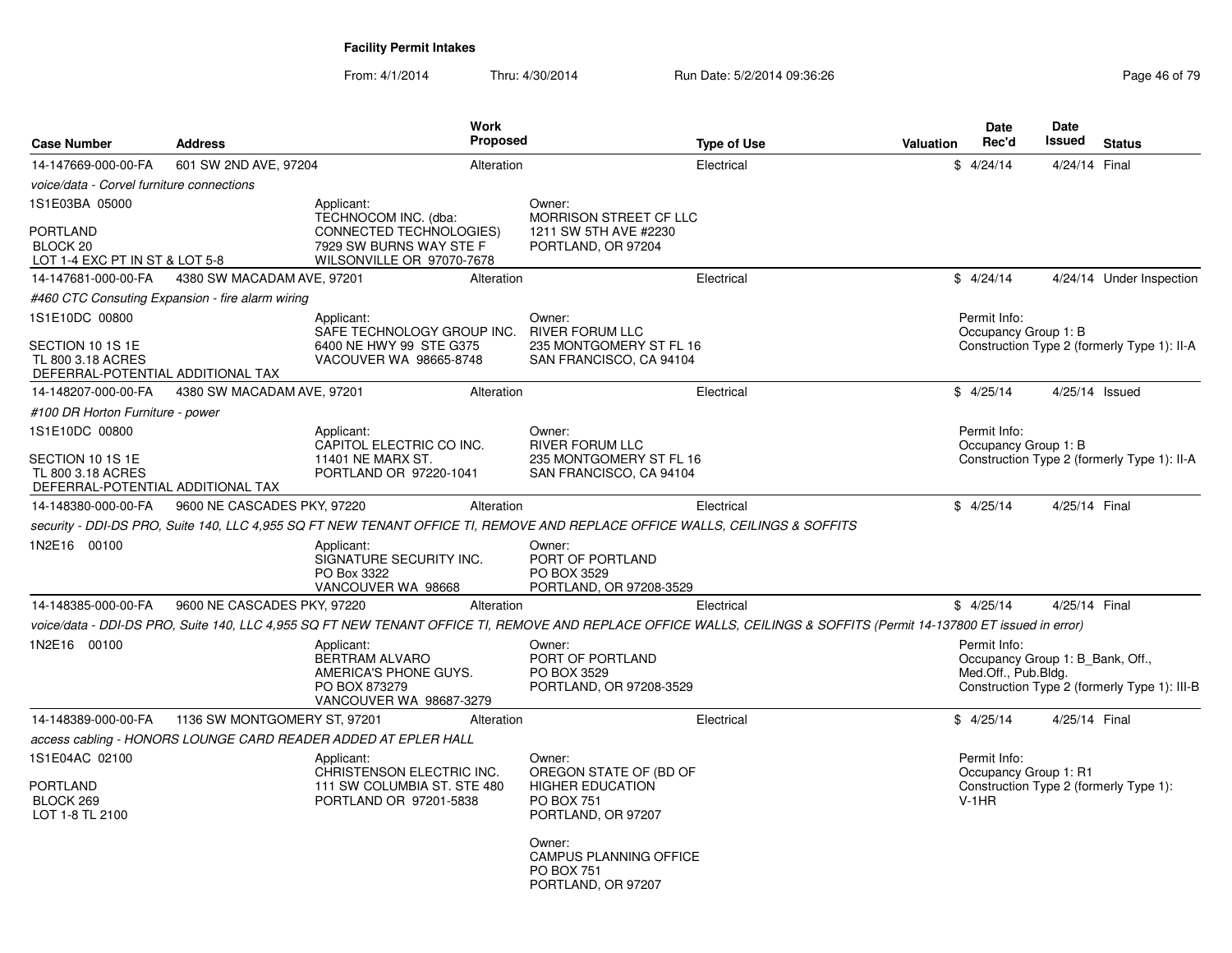| <b>Case Number</b>                                          | <b>Address</b>                                                                                                                                                    | Work<br><b>Proposed</b>                                 | <b>Type of Use</b>                                                             | <b>Date</b><br>Rec'd<br>Valuation            | Date<br>Issued<br><b>Status</b>                                                 |
|-------------------------------------------------------------|-------------------------------------------------------------------------------------------------------------------------------------------------------------------|---------------------------------------------------------|--------------------------------------------------------------------------------|----------------------------------------------|---------------------------------------------------------------------------------|
| 14-148694-000-00-FA                                         | 1120 NW COUCH ST, 97209                                                                                                                                           | Alteration                                              | Electrical                                                                     | \$4/28/14                                    | <b>Under Review</b>                                                             |
|                                                             | power - SUITE 450, INTERIOR DEMO OF CLASSROOMS, CEILING AND MOVEABLE PARTITION                                                                                    |                                                         |                                                                                |                                              |                                                                                 |
| 1N1E33DA 04900                                              |                                                                                                                                                                   | Owner:<br>PO BOX 320099                                 | MEPT BREWERY BLOCK 2 LLC<br>ALEXANDRIA, VA 22320-0156                          | Permit Info:<br>Med.Off., Pub.Bldg.          | Occupancy Group 1: B_Bank, Off.,<br>Construction Type 2 (formerly Type 1): II-A |
| 14-148696-000-00-FA                                         | 1220 SW MORRISON ST, 97205                                                                                                                                        | Alteration                                              | Electrical                                                                     | \$4/28/14                                    | 4/28/14 Issued                                                                  |
|                                                             | voice/data - SUITE 500 RICHARD K HOWELL SOME INTERIOR DEMO AND BUILD 4 NEW WALLS                                                                                  |                                                         |                                                                                |                                              |                                                                                 |
| 1N1E33DD 06200<br><b>PORTLAND</b><br>BLOCK S1/2H            | Applicant:<br>ORE-COM<br>TELECOMMUNICATIONS, LLC.<br>13826 S MEYERS RD., #2127                                                                                    | Owner:                                                  | WESTON INVESTMENT CO LLC<br>2154 NE BROADWAY RM 200<br>PORTLAND, OR 97232-1590 | Permit Info:<br>Occupancy Group 1: B<br>I-FR | Construction Type 2 (formerly Type 1):                                          |
| LOT 1-8                                                     | OREGON CITY, OR 97045-7920                                                                                                                                        |                                                         |                                                                                |                                              | 4/28/14 Final                                                                   |
| 14-149148-000-00-FA                                         | 3251 SW SAM JACKSON PARK RD, 97201                                                                                                                                | Alteration                                              | Electrical                                                                     | \$4/28/14                                    |                                                                                 |
| 9D00C New Office - power                                    |                                                                                                                                                                   |                                                         |                                                                                |                                              |                                                                                 |
| 1S1E09AC 03700<br>SECTION 09 1S 1E<br>TL 3700 0.07 ACRES    | Applicant:<br>DYNALECTRIC CO.<br>5711 SW HOOD AVE.<br>PORTLAND OR 97239-3716                                                                                      | Owner:<br>OREGON STATE OF<br>PORTLAND, OR 97239         | 3181 SW SAM JACKSON PARK RD                                                    | Permit Info:<br>I-FR                         | Occupancy Group 1: 11.1<br>Construction Type 2 (formerly Type 1):               |
| 14-149356-000-00-FA                                         | 1120 NW COUCH ST, 97209                                                                                                                                           | Alteration                                              | Electrical                                                                     | \$4/29/14                                    | <b>Under Review</b>                                                             |
|                                                             | power - 3RD FLOOR. NEW DEMISING WALL. MINOR INTERIOR DEMO AND ENTRY CHANGES                                                                                       |                                                         |                                                                                |                                              |                                                                                 |
| 1N1E33DA 04900                                              |                                                                                                                                                                   | Owner:<br>PO BOX 320099                                 | MEPT BREWERY BLOCK 2 LLC<br>ALEXANDRIA, VA 22320-0156                          | Permit Info:<br>Med.Off., Pub.Bldg.          | Occupancy Group 1: B Bank, Off.,<br>Construction Type 2 (formerly Type 1): II-A |
| 14-149363-000-00-FA                                         | 7439 N CHARLESTON AVE, 97203                                                                                                                                      | Alteration                                              | Electrical                                                                     | \$4/29/14                                    | <b>Under Review</b>                                                             |
|                                                             | power - JAMES-JOHN / COMPLETE RE-ROOF, SEISMIC BRACING OF ROOF PARAPETS, STRUCTURAL STEEL SEISMIC BRACING AT CAFETERIA WALLS, CONSTRUCT A NEW APX 500 SQ FT ELEVA |                                                         |                                                                                |                                              |                                                                                 |
| 1N1W12AB 12100<br>P T SMITHS ADD<br>INC PT VAC ST - BLOCK 7 |                                                                                                                                                                   | Owner:<br><b>SCHOOL DISTRICT NO 1</b><br>PO BOX 3107    | PORTLAND, OR 97208-3107                                                        |                                              |                                                                                 |
| INC PT VAC STS - BLOCK 10<br>INC PT VAC ST - BLOCK 11       |                                                                                                                                                                   |                                                         |                                                                                |                                              |                                                                                 |
| 14-149371-000-00-FA                                         | 707 SW WASHINGTON ST, 97205                                                                                                                                       | Alteration                                              | Electrical                                                                     | \$4/29/14                                    | 4/29/14 Issued                                                                  |
| 8th fl Pacific Interpreters TI - voice/data                 |                                                                                                                                                                   |                                                         |                                                                                |                                              |                                                                                 |
| 1N1E34CC 04600                                              | Applicant:<br>STONER ELECTRIC, INC.<br>1904 SE OCHOCO ST.<br>MILWAUKIE OR 97222-7315                                                                              | Owner:<br><b>UBCT PARTNERSHIP</b><br>PORTLAND, OR 97201 | 111 SW COLUMBIA ST #1380                                                       |                                              |                                                                                 |
| 14-149616-000-00-FA                                         | 220 NW 2ND AVE, 97209                                                                                                                                             | Alteration                                              | Electrical                                                                     | \$4/29/14                                    | 4/29/14 Issued                                                                  |
|                                                             | voice/data - SUITE 900; TI, ADD WALLS FOR 4 NEW OFFICES, DOORS, RELITES, CEILING, ELEC, FINISHES                                                                  |                                                         |                                                                                |                                              |                                                                                 |
| 1N1E34CA 04500<br><b>COUCHS ADD</b><br>BLOCK 14             | Applicant:<br>POINT MONITOR CORP.<br>5863 LAKEVIEW BLVD #100<br>LAKE OSWEGO, OR 97035-7058                                                                        | Owner:<br>1211 SW 5TH AVE #2230                         | ONE PACIFIC SQUARE CF LLC<br>PORTLAND, OR 97204-3735                           |                                              |                                                                                 |
| LOT 1-8 FXC PT IN ST                                        |                                                                                                                                                                   |                                                         |                                                                                |                                              |                                                                                 |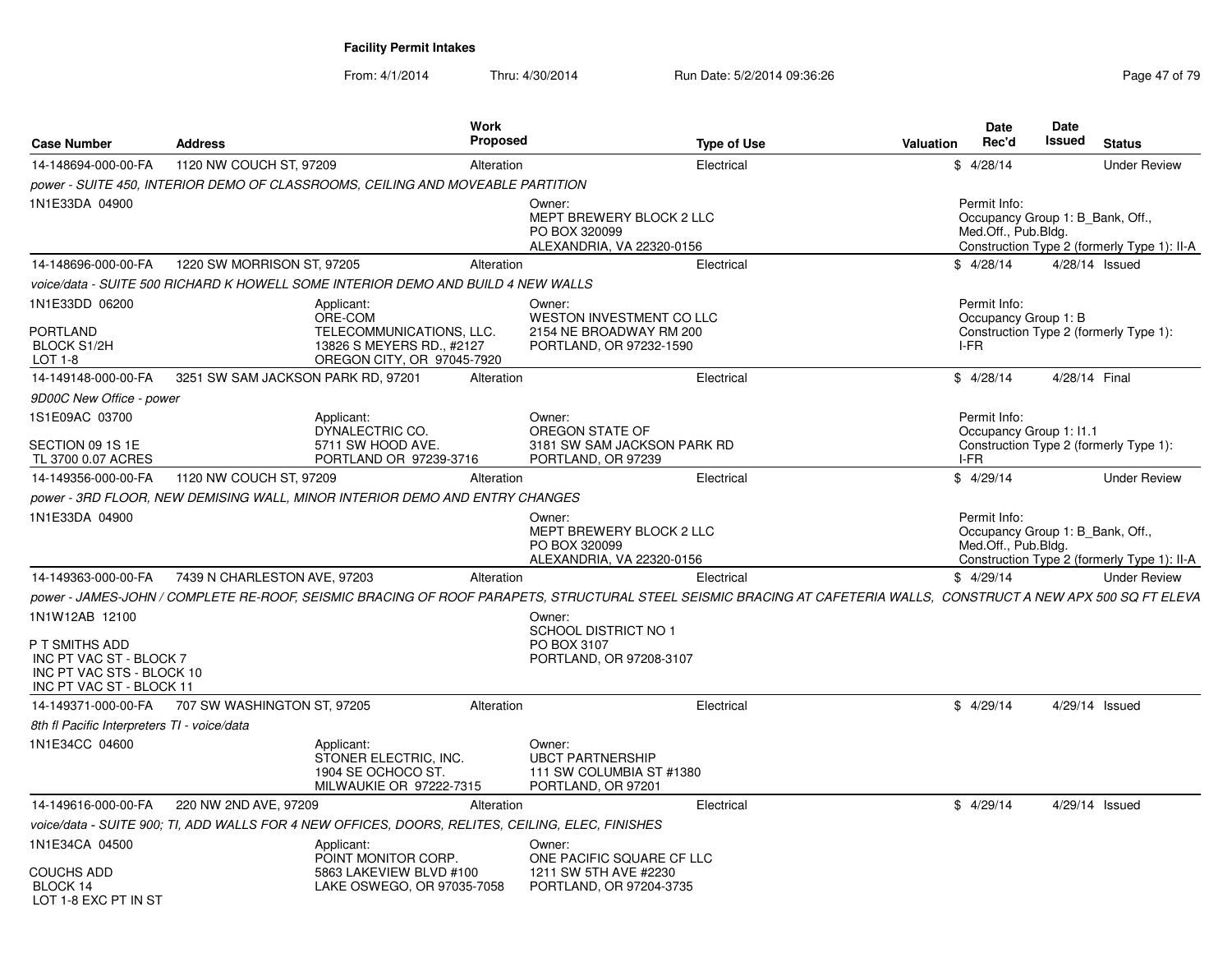| <b>Case Number</b>                                                           | <b>Address</b>                                                            |                                                                                                               | <b>Work</b><br><b>Proposed</b> |                                                                                | <b>Type of Use</b>                                                                                                                                                 | <b>Valuation</b> | Date<br>Rec'd                          | Date<br>Issued  | <b>Status</b>                               |
|------------------------------------------------------------------------------|---------------------------------------------------------------------------|---------------------------------------------------------------------------------------------------------------|--------------------------------|--------------------------------------------------------------------------------|--------------------------------------------------------------------------------------------------------------------------------------------------------------------|------------------|----------------------------------------|-----------------|---------------------------------------------|
| 14-150622-000-00-FA                                                          | 1515 SW 5TH AVE, 97201                                                    |                                                                                                               | Alteration                     |                                                                                | Electrical                                                                                                                                                         |                  | \$4/30/14                              | 4/30/14 Issued  |                                             |
|                                                                              |                                                                           |                                                                                                               |                                |                                                                                | voice/data - SUITE 1000 & 1032 THE OREGONIAN 16.609 NEW TENANT REMODEL. NEW WALLS, CEILINGS FOR PRIVATE OFFICES, CONFERENCE ROOM, BEAKROOM AND ACCESSIBLE RESTROOI |                  |                                        |                 |                                             |
| 1S1E03BC 03700                                                               |                                                                           | Applicant:<br>CHRISTENSON ELECTRIC INC.                                                                       |                                | Owner:<br>WESTON INVESTMENT CO LLC                                             |                                                                                                                                                                    |                  | Permit Info:<br>Occupancy Group 1: B   |                 |                                             |
| <b>PORTLAND</b><br>BLOCK 164<br>LOT 1-8<br>DEFERRED ADDITIONAL TAX LIABILITY |                                                                           | 111 SW COLUMBIA ST. STE 480<br>PORTLAND OR 97201-5838                                                         |                                | 2154 NE BROADWAY RM 200<br>PORTLAND, OR 97232-1590                             |                                                                                                                                                                    |                  | I-FR                                   |                 | Construction Type 2 (formerly Type 1):      |
|                                                                              | 14-150692-000-00-FA 111 SW 5TH AVE, 97204-3626                            |                                                                                                               | Alteration                     |                                                                                | Electrical                                                                                                                                                         |                  | \$4/30/14                              | 4/30/14 Issued  |                                             |
|                                                                              | 23RD FLOOR HOLLAND & KNIGHT TI - HVAC                                     |                                                                                                               |                                |                                                                                |                                                                                                                                                                    |                  |                                        |                 |                                             |
| 1N1E34CD 01300                                                               |                                                                           | Applicant:<br>HVAC INC.<br>5188 SE INTERNATIONAL WAY<br>PORTLAND OR 97222-4602                                |                                |                                                                                |                                                                                                                                                                    |                  | Permit Info:<br>Occupancy Group 1: B   |                 | Construction Type 2 (formerly Type 1): I-A  |
| 14-150740-000-00-FA                                                          | 111 SW 5TH AVE, 97204-3626                                                |                                                                                                               | Alteration                     |                                                                                | Electrical                                                                                                                                                         |                  | \$4/30/14                              | 4/30/14 Issued  |                                             |
| <b>TRUE Private Wealth Advisors - HVAC</b>                                   |                                                                           |                                                                                                               |                                |                                                                                |                                                                                                                                                                    |                  |                                        |                 |                                             |
| 1N1E34CD 01300                                                               |                                                                           | Applicant:<br>HVAC INC.<br>5188 SE INTERNATIONAL WAY<br>PORTLAND OR 97222-4602                                |                                |                                                                                |                                                                                                                                                                    |                  | Permit Info:<br>Occupancy Group 1: B   |                 | Construction Type 2 (formerly Type 1): I-A  |
| 14-150761-000-00-FA                                                          | 2303 SE 28TH PL, 97214                                                    |                                                                                                               | Alteration                     |                                                                                | Electrical                                                                                                                                                         |                  | \$4/30/14                              |                 | <b>Under Review</b>                         |
|                                                                              |                                                                           |                                                                                                               |                                |                                                                                | power - HOSFORD / COMPLETE RE-ROOF. SEISMIC BRACING OF ROOF PARAPETS. FIBER-REINFORCED COMPOSITE OVERLAY ON GYM ROOF. CONSTRUCT A NEW APX 600 SQ FT ELEVATOR SH    |                  |                                        |                 |                                             |
| 1S1E01CC 04900                                                               |                                                                           |                                                                                                               |                                | Owner:<br>SCHOOL DISTRICT NO 1                                                 |                                                                                                                                                                    |                  |                                        |                 |                                             |
| VANS ADD<br><b>BLOCK 1-3 TL 4900</b>                                         |                                                                           |                                                                                                               |                                | PO BOX 3107<br>PORTLAND, OR 97208-3107                                         |                                                                                                                                                                    |                  |                                        |                 |                                             |
| 14-133722-000-00-FA                                                          |                                                                           | 3181 SW SAM JACKSON PARK RD - Bldg OHS, 9 Alteration                                                          |                                |                                                                                | <b>Fire Alarms</b>                                                                                                                                                 |                  | $$1 \t4/1/14$                          | 4/2/14 Final    |                                             |
|                                                                              |                                                                           | ALARM - ALTERATIONS TO THE EXISTING FIRE ALARM ON 7C TO PROVIDE NEW SMOKE DETECTION AND NEW NURSE CALL RELAYS |                                |                                                                                |                                                                                                                                                                    |                  |                                        |                 |                                             |
| 1S1E09 00200                                                                 |                                                                           | Applicant:<br>Gary Hatch<br>DYNALECTRIC CO<br>5805 SW Hood Ave<br>Portland, OR 97239                          |                                | Owner:<br>OREGON STATE OF<br>3181 SW SAM JACKSON PARK RD<br>PORTLAND, OR 97239 |                                                                                                                                                                    |                  | Permit Info:<br>Occupancy Group 1: I-2 |                 | Construction Type 2 (formerly Type 1): I-A  |
| 14-134819-000-00-FA                                                          | 5550 SW MACADAM AVE, 97201                                                |                                                                                                               | Alteration                     |                                                                                | <b>Fire Alarms</b>                                                                                                                                                 | $$1,300$ 4/3/14  |                                        | $4/3/14$ Issued |                                             |
|                                                                              |                                                                           | Suite #205/215- Add and relocate Fire Alarm notification for T.I.-4 devices total                             |                                |                                                                                |                                                                                                                                                                    |                  |                                        |                 |                                             |
| 1S1E15BD 01200                                                               |                                                                           | Applicant:                                                                                                    |                                | Owner:                                                                         |                                                                                                                                                                    |                  | Permit Info:                           |                 |                                             |
|                                                                              |                                                                           | SAFE TECHNOLOGY GROUP                                                                                         |                                | SRI EIGHT MACADAM LLC                                                          |                                                                                                                                                                    |                  | Occupancy Group 1: B                   |                 |                                             |
| SECTION 15 1S 1E<br>TL 1200 1.91 ACRES                                       |                                                                           | 6400 NE HWY 99 G#375<br>VANCOUVER WA 98665                                                                    |                                | 235 MONTGOMERY ST 16TH<br><b>FLOOR</b><br>SAN FRANCISCO, CA 94104-3104         |                                                                                                                                                                    |                  |                                        |                 | Construction Type 2 (formerly Type 1): II-A |
| 14-134828-000-00-FA                                                          | 5550 SW MACADAM AVE, 97201                                                |                                                                                                               | Alteration                     |                                                                                | <b>Fire Alarms</b>                                                                                                                                                 | \$900 4/3/14     |                                        | 4/3/14 Final    |                                             |
|                                                                              | Suite #210/220- Install Fire Alarm notification for T.I.- 2 devices total |                                                                                                               |                                |                                                                                |                                                                                                                                                                    |                  |                                        |                 |                                             |
| 1S1E15BD 01200                                                               |                                                                           | Applicant:<br>SAFE TECHNOLOGY GROUP                                                                           |                                | Owner:<br>SRI EIGHT MACADAM LLC                                                |                                                                                                                                                                    |                  | Permit Info:<br>Occupancy Group 1: B   |                 |                                             |
| SECTION 15 1S 1E<br>TL 1200 1.91 ACRES                                       |                                                                           | 6400 NE HWY 99 G#375<br>VANCOUVER WA 98665                                                                    |                                | 235 MONTGOMERY ST 16TH<br><b>FLOOR</b><br>SAN FRANCISCO, CA 94104-3104         |                                                                                                                                                                    |                  |                                        |                 | Construction Type 2 (formerly Type 1): II-A |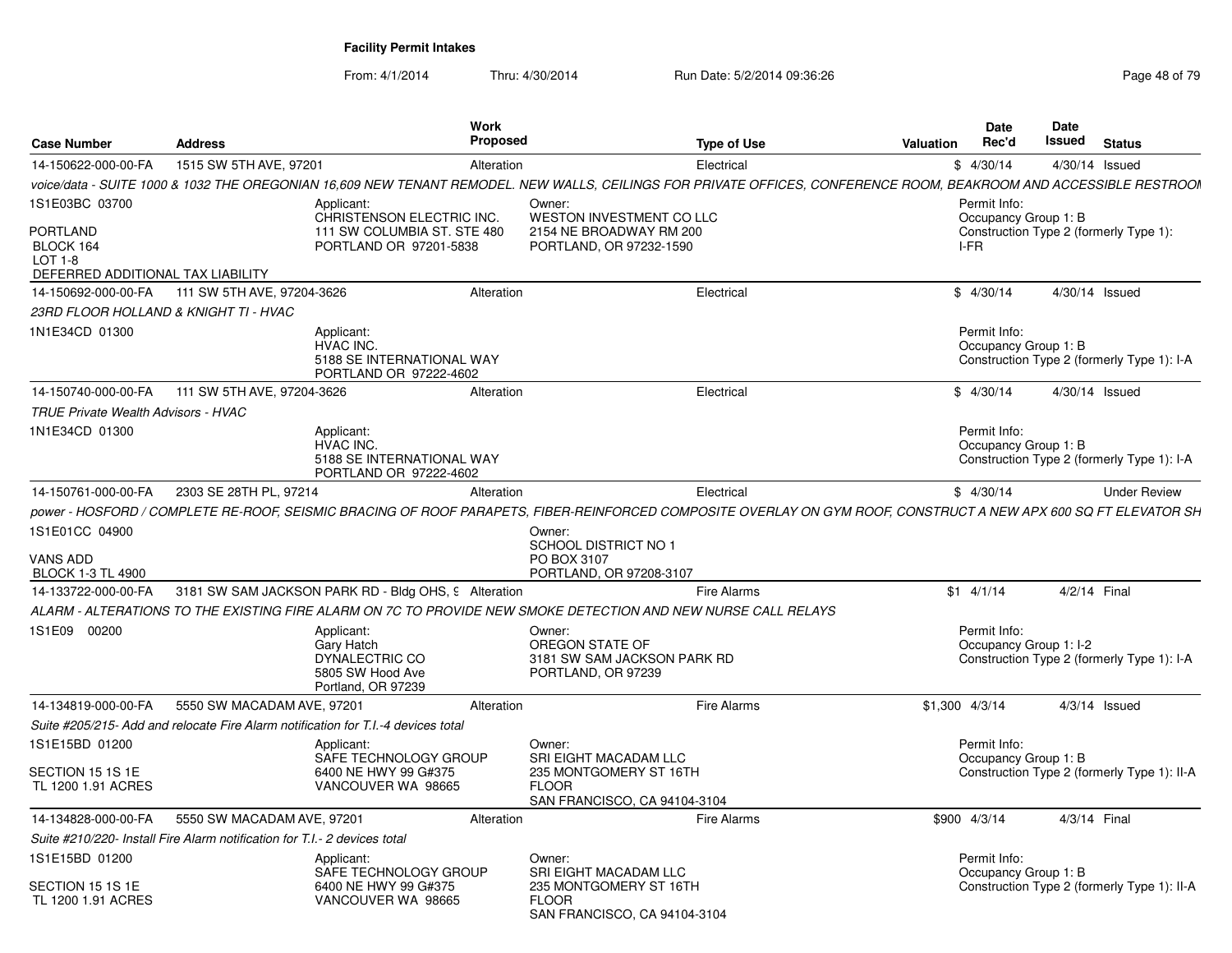| <b>Case Number</b>                                                                                                                                | <b>Address</b>                      |                                                                                                        | Work<br>Proposed | <b>Type of Use</b>                                                                               | Valuation      | <b>Date</b><br>Rec'd                             | <b>Date</b><br><b>Issued</b> | <b>Status</b>                                |
|---------------------------------------------------------------------------------------------------------------------------------------------------|-------------------------------------|--------------------------------------------------------------------------------------------------------|------------------|--------------------------------------------------------------------------------------------------|----------------|--------------------------------------------------|------------------------------|----------------------------------------------|
| 14-134842-000-00-FA                                                                                                                               | 1650 NW NAITO PKY - Unit 304, 97209 |                                                                                                        | Alteration       | <b>Fire Alarms</b>                                                                               | \$6,655 4/3/14 |                                                  |                              | $4/3/14$ Issued                              |
|                                                                                                                                                   |                                     | 3rd Floor- Revise Fire Alarm system as needed for T.I. 30 devices total1 NAC Panel, 18 Strobes, 11 H/S |                  |                                                                                                  |                |                                                  |                              |                                              |
| 1N1E28DD 00400<br><b>WATSONS ADD</b><br>LOT 1-10 TL 400                                                                                           |                                     | Applicant:<br>SAFE TECHNOLOGY GROUP<br>6400 NE HWY 99 G#375<br>VANCOUVER WA 98665                      |                  | Owner:<br>THE REALTY ASSOCIATES<br>1301 DOVE ST #860<br>NEWPORT BEACH, CA 92660                  |                | Permit Info:<br>Occupancy Group 1: B<br>I-FR     |                              | Construction Type 2 (formerly Type 1):       |
|                                                                                                                                                   |                                     |                                                                                                        |                  | Owner:<br>FUND IX LP<br>1301 DOVE ST #860<br>NEWPORT BEACH, CA 92660                             |                |                                                  |                              |                                              |
| 14-135047-000-00-FA                                                                                                                               | 700 SW 5TH AVE                      |                                                                                                        | Alteration       | <b>Fire Alarms</b>                                                                               |                | $$1$ 4/3/14                                      | 4/3/14 Final                 |                                              |
| alarm system for new tenate---2 sets of plans                                                                                                     |                                     |                                                                                                        |                  |                                                                                                  |                |                                                  |                              |                                              |
| 1S1E03BB1 90001                                                                                                                                   |                                     | Applicant:<br><b>EXPRESS FIRE SYSTEMS INC</b><br>1913 41ST ST<br>WASHOUGAL, WA 98671                   |                  | Owner:<br>PIONEER PLACE LIMITED<br><b>PARTNERSHIP</b><br>PO BOX 617905<br>CHICAGO, IL 60661-7905 |                | Permit Info:<br>Occupancy Group 1: M             |                              | Construction Type 2 (formerly Type 1): I-A   |
| 14-135080-000-00-FA                                                                                                                               | 1650 NW NAITO PKY - Unit 304, 97209 |                                                                                                        | Alteration       | <b>Fire Alarms</b>                                                                               |                | $$1 \quad 4/3/14$                                |                              | $4/3/14$ Issued                              |
| install 1 addressable smoke detector---1 plan                                                                                                     |                                     |                                                                                                        |                  |                                                                                                  |                |                                                  |                              |                                              |
| 1N1E28DD 00400                                                                                                                                    |                                     | Applicant:                                                                                             |                  | Owner:                                                                                           |                | Permit Info:                                     |                              |                                              |
| <b>WATSONS ADD</b><br>LOT 1-10 TL 400                                                                                                             |                                     | <b>Fire Systems West</b><br>600 SE Maritime Ave<br>Suite 300                                           |                  | THE REALTY ASSOCIATES<br>1301 DOVE ST #860<br>NEWPORT BEACH, CA 92660                            |                | Occupancy Group 1: B<br>I-FR                     |                              | Construction Type 2 (formerly Type 1):       |
|                                                                                                                                                   |                                     | Vancouver, WA 98661                                                                                    |                  | Owner:<br>FUND IX LP<br>1301 DOVE ST #860<br>NEWPORT BEACH, CA 92660                             |                |                                                  |                              |                                              |
| 14-135131-000-00-FA                                                                                                                               | 123 NE 3RD AVE, 97232               |                                                                                                        | Alteration       | <b>Fire Alarms</b>                                                                               |                | $$1$ 4/3/14                                      |                              | $4/3/14$ Issued                              |
| fire alarm tenate improvement--3 sets of plans                                                                                                    |                                     |                                                                                                        |                  |                                                                                                  |                |                                                  |                              |                                              |
| 1N1E34DA 02800                                                                                                                                    |                                     | Applicant:<br><b>T&amp;L COMMUNICATIONS.</b>                                                           |                  | Owner:<br>BRIDGEHEAD DEVELOPMENT LLC                                                             |                | Permit Info:<br>Occupancy Group 1: B Bank, Off., |                              |                                              |
| <b>EAST PORTLAND</b><br>BLOCK 68<br>INC PT VAC ST LOT 1&8<br>LOT 2&3&6&7<br>INC PT VAC ST LOT 4&5; HISTORIC<br>PROPERTY; POTENTIAL ADDITIONAL TAX |                                     | PO BOX 87387<br>Vancouver, WA 98687                                                                    |                  | 1001 SE WATER AVE #120<br>PORTLAND, OR 97214-2147                                                |                | Med.Off., Pub.Bldg.                              |                              | Construction Type 2 (formerly Type 1): III-A |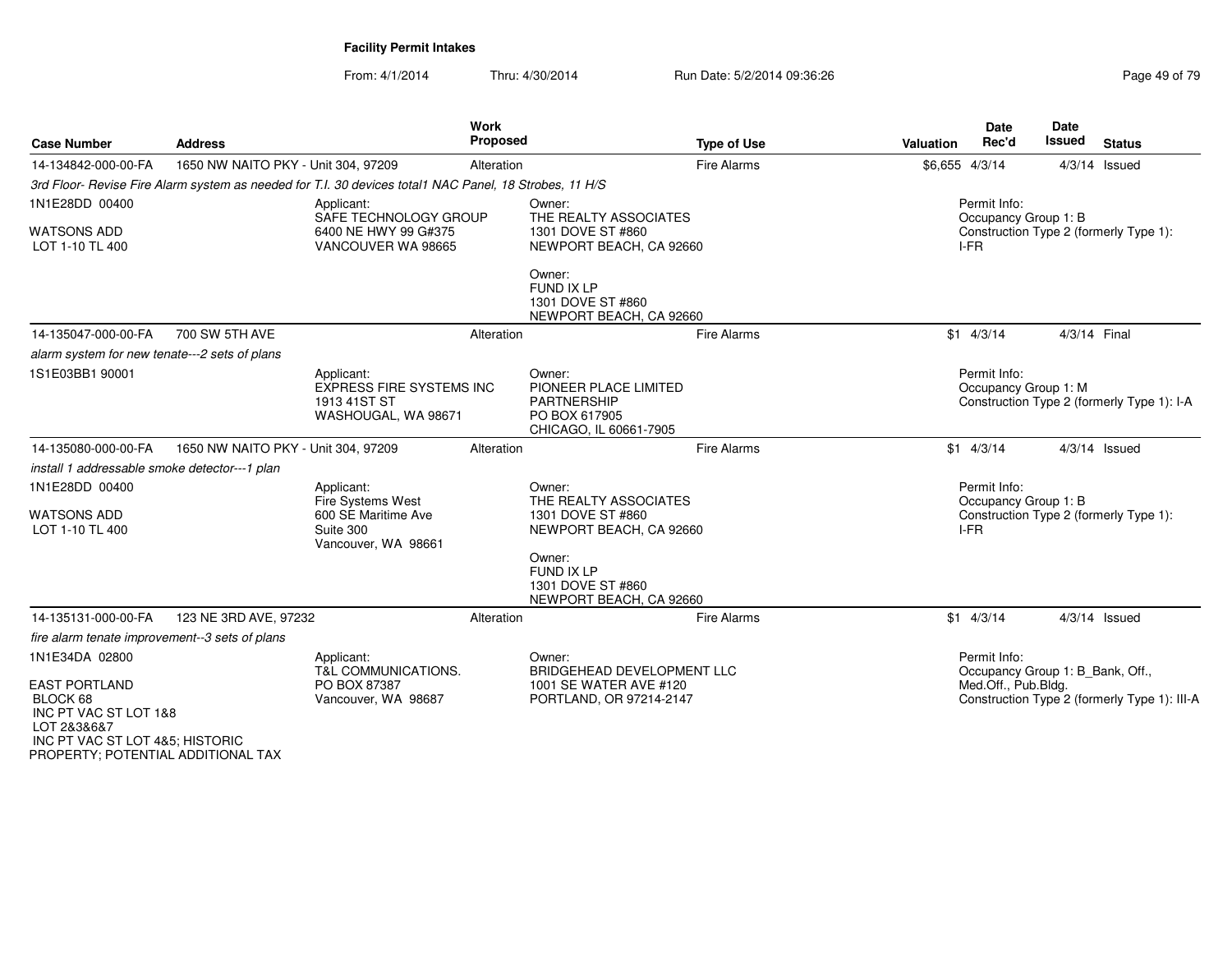| <b>Case Number</b>                                                                           | <b>Address</b>             |                                                                                                       | Work<br>Proposed |                                                                                                                                  | <b>Type of Use</b> | Valuation       | <b>Date</b><br>Rec'd                            | <b>Date</b><br>Issued | <b>Status</b>                               |
|----------------------------------------------------------------------------------------------|----------------------------|-------------------------------------------------------------------------------------------------------|------------------|----------------------------------------------------------------------------------------------------------------------------------|--------------------|-----------------|-------------------------------------------------|-----------------------|---------------------------------------------|
| 14-136112-000-00-FA                                                                          | 4805 NE GLISAN ST, 97213   |                                                                                                       | Alteration       |                                                                                                                                  | Fire Alarms        | \$24,000 4/4/14 |                                                 |                       | $4/4/14$ Issued                             |
|                                                                                              |                            | Area 3G- Fire Alarm alteration for T.I-49 devices total36 smoke detectors, 9 strobes, 4 chime/strobes |                  |                                                                                                                                  |                    |                 |                                                 |                       |                                             |
| 1N2E31BD 04100<br>SECTION 31 1N 2E<br>TL 4100 9.54 ACRES                                     |                            | Applicant:<br>OREGON ELECTRIC<br>1709 SE 3RD AV<br>PORTLAND, OR 97214-                                |                  | Owner:<br>PROVIDENCE HEALTH<br>4400 NE HALSEY ST BLDG 2 #190<br>PORTLAND, OR 97213-1545                                          |                    |                 | Permit Info:<br>Occupancy Group 1: I1.1<br>I-FR |                       | Construction Type 2 (formerly Type 1):      |
|                                                                                              |                            |                                                                                                       |                  | Owner:<br>SERVICES-OREGON<br>4400 NE HALSEY ST BLDG 2 #190<br>PORTLAND, OR 97213-1545                                            |                    |                 |                                                 |                       |                                             |
| 14-136123-000-00-FA                                                                          | 601 SW 2ND AVE, 97204      |                                                                                                       | Alteration       |                                                                                                                                  | Fire Alarms        |                 | \$975 4/4/14                                    |                       | $4/4/14$ Issued                             |
| 17th floor-- Access control relay install-                                                   |                            |                                                                                                       |                  |                                                                                                                                  |                    |                 |                                                 |                       |                                             |
| 1S1E03BA 05000                                                                               |                            | Applicant:<br><b>CONVERGINT TECHNOLOGIES</b>                                                          |                  | Owner:<br>MORRISON STREET CF LLC                                                                                                 |                    |                 |                                                 |                       |                                             |
| <b>PORTLAND</b><br>BLOCK <sub>20</sub><br>LOT 1-4 EXC PT IN ST & LOT 5-8                     |                            | 7678 SW MOHAWK ST<br>TUALATIN, OR 97062                                                               |                  | 1211 SW 5TH AVE #2230<br>PORTLAND, OR 97204                                                                                      |                    |                 |                                                 |                       |                                             |
| 14-136132-000-00-FA                                                                          | 4380 SW MACADAM AVE, 97201 |                                                                                                       | Alteration       |                                                                                                                                  | Fire Alarms        | $$1,050$ 4/4/14 |                                                 |                       | $4/4/14$ Issued                             |
|                                                                                              |                            | CTC Consulting- Relocate and add Fire Alarm notification for T.I. 2 devices total                     |                  |                                                                                                                                  |                    |                 |                                                 |                       |                                             |
| 1S1E10DC 00800<br>SECTION 10 1S 1E<br>TL 800 3.18 ACRES<br>DEFERRAL-POTENTIAL ADDITIONAL TAX |                            | Applicant:<br>SAFE TECHNOLOGY GROUP<br>6400 NE HWY 99 G#375<br>VANCOUVER WA 98665                     |                  | Owner:<br><b>RIVER FORUM LLC</b><br>235 MONTGOMERY ST FL 16<br>SAN FRANCISCO, CA 94104                                           |                    |                 | Permit Info:<br>Occupancy Group 1: B            |                       | Construction Type 2 (formerly Type 1): II-A |
| 14-137346-000-00-FA                                                                          | 538 SW 6TH AVE, 97204      |                                                                                                       | Alteration       |                                                                                                                                  | Fire Alarms        |                 | $$1$ 4/8/14                                     |                       | $4/8/14$ Issued                             |
| 3 sets of plans Suite 700 & 1130                                                             |                            |                                                                                                       |                  |                                                                                                                                  |                    |                 |                                                 |                       |                                             |
| 1N1E34CC 07900                                                                               |                            | Applicant:<br>POINT MONITOR                                                                           |                  | Owner:<br>PORTLAND CASCADE BUILDING                                                                                              |                    |                 |                                                 |                       |                                             |
| <b>PORTLAND</b><br>BLOCK 174<br>LOT 5&6                                                      |                            | 5863 LAKEVIEW BLVD #100<br>LAKE OSWEGO OR 97035-7058                                                  |                  | <b>LLC</b><br>166 KINGS HIGHWAY N<br>WESTPORT, CT 06880-2423                                                                     |                    |                 |                                                 |                       |                                             |
| 14-137947-000-00-FA                                                                          | 2000 SW 1ST AVE, 97201     |                                                                                                       | Alteration       |                                                                                                                                  | <b>Fire Alarms</b> |                 | $$1$ 4/9/14                                     | 4/9/14 Final          |                                             |
|                                                                                              |                            |                                                                                                       |                  | relocate existing notificatio9n and replace with new for synchroniziation. add path of egress smoke detection.---2 sets of plans |                    |                 |                                                 |                       |                                             |
| 1S1E03CB 00300                                                                               |                            | Applicant:<br>ADVANCED ALARM SYSTEMS INC                                                              |                  | Owner:<br>AMCO-PORTLAND INC                                                                                                      |                    |                 | Permit Info:<br>Occupancy Group 1: B            |                       |                                             |
| SOUTH AUDITORIUM ADD<br><b>BLOCK H</b><br>LOT 2 TL 300                                       |                            | 1030 NW CORPORATE DRIVE<br>TROUTDALE OR 97060                                                         |                  | 1501 SW TAYLOR ST #100<br>PORTLAND, OR 97205                                                                                     |                    |                 | I-FR                                            |                       | Construction Type 2 (formerly Type 1):      |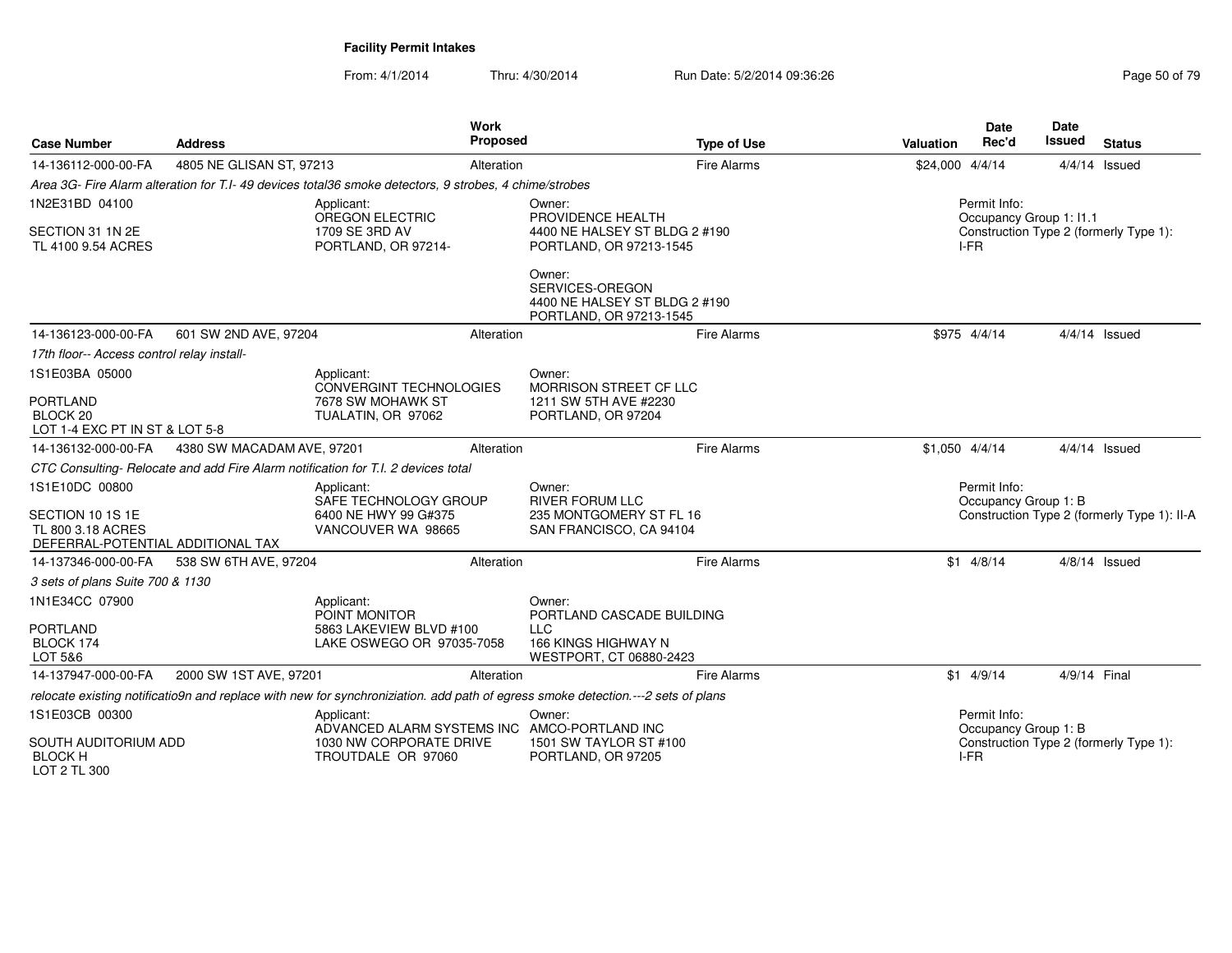| <b>Case Number</b>                                                                                                                                | <b>Address</b>                |                                                                                                       | <b>Work</b><br>Proposed | <b>Type of Use</b>                                                                         |                                         | <b>Valuation</b> | <b>Date</b><br>Rec'd                                                    | Date<br>Issued | <b>Status</b>                                |
|---------------------------------------------------------------------------------------------------------------------------------------------------|-------------------------------|-------------------------------------------------------------------------------------------------------|-------------------------|--------------------------------------------------------------------------------------------|-----------------------------------------|------------------|-------------------------------------------------------------------------|----------------|----------------------------------------------|
| 14-137969-000-00-FA                                                                                                                               | 123 NE 3RD AVE, 97232         |                                                                                                       | Alteration              | <b>Fire Alarms</b>                                                                         |                                         |                  | $$1$ 4/9/14                                                             |                | $4/9/14$ Issued                              |
| fire alarm tenate improvement---2 sets of plans                                                                                                   |                               |                                                                                                       |                         |                                                                                            |                                         |                  |                                                                         |                |                                              |
| 1N1E34DA 02800                                                                                                                                    |                               | Applicant:<br>T&L COMMUNICATIONS.                                                                     |                         | Owner:<br>BRIDGEHEAD DEVELOPMENT LLC T & L COMMUNICATIONS INC                              | CCB - Contractor:                       |                  | Permit Info:<br>Occupancy Group 1: B Bank, Off.,                        |                |                                              |
| <b>EAST PORTLAND</b><br>BLOCK 68<br>INC PT VAC ST LOT 1&8<br>LOT 2838687<br>INC PT VAC ST LOT 4&5; HISTORIC<br>PROPERTY; POTENTIAL ADDITIONAL TAX |                               | PO BOX 87387<br>Vancouver, WA 98687                                                                   |                         | 1001 SE WATER AVE #120<br>PORTLAND, OR 97214-2147                                          | PO BOX 87387<br>VANCOUVER, WA 986877387 |                  | Med.Off., Pub.Bldg.                                                     |                | Construction Type 2 (formerly Type 1): III-A |
| 14-138040-000-00-FA                                                                                                                               | 3030 SW MOODY AVE, 97201      |                                                                                                       | Alteration              | <b>Fire Alarms</b>                                                                         |                                         |                  | $$1$ 4/9/14                                                             |                | $4/9/14$ Issued                              |
|                                                                                                                                                   |                               | Suite #107 & 210- Revise Fire Alarm system for T.I.- 1 NAC panel, 6 strobes, 11 H/S- 18 devices total |                         |                                                                                            |                                         |                  |                                                                         |                |                                              |
| 1S1E10 00400                                                                                                                                      |                               | Applicant:<br><b>AMERICAN SECURITY</b>                                                                |                         | Owner:<br>3030 PROPERTY LLC                                                                |                                         |                  | Permit Info:<br>Occupancy Group 1: B Bank, Off.,                        |                |                                              |
| SECTION 10 1S 1E<br>TL 400 2.77 ACRES                                                                                                             |                               | 5411 SE MCLOUGHLIN<br>PORTLAND, OR                                                                    |                         | 3121 SW MOODY AVE<br>PORTLAND, OR 97239                                                    |                                         |                  | Med.Off., Pub.Bldg.                                                     |                | Construction Type 2 (formerly Type 1): III-B |
| 14-138311-000-00-FA                                                                                                                               | 4805 NE GLISAN ST, 97213      |                                                                                                       | Alteration              | <b>Fire Alarms</b>                                                                         |                                         |                  | \$5,359 4/9/14                                                          |                | $4/9/14$ Issued                              |
| Smoke Control upgrade for Patient Services Building                                                                                               |                               |                                                                                                       |                         |                                                                                            |                                         |                  |                                                                         |                |                                              |
| 1N2E31BD 04100                                                                                                                                    |                               | Applicant:                                                                                            |                         | Owner:                                                                                     |                                         |                  | Permit Info:                                                            |                |                                              |
| SECTION 31 1N 2E<br>TL 4100 9.54 ACRES                                                                                                            |                               | COCHRAN INC<br>7550 SW TECH CENTER DRIVE<br><b>TIGARD OR 97223</b>                                    |                         | PROVIDENCE HEALTH<br>4400 NE HALSEY ST BLDG 2 #190<br>PORTLAND, OR 97213-1545              |                                         |                  | Occupancy Group 1: I1.1<br>I-FR                                         |                | Construction Type 2 (formerly Type 1):       |
|                                                                                                                                                   |                               |                                                                                                       |                         | Owner:<br>SERVICES-OREGON<br>4400 NE HALSEY ST BLDG 2 #190<br>PORTLAND, OR 97213-1545      |                                         |                  |                                                                         |                |                                              |
| 14-138342-000-00-FA                                                                                                                               | 8922 NE ALDERWOOD RD - Bldg F |                                                                                                       | Alteration              | <b>Fire Alarms</b>                                                                         |                                         |                  | $$1$ 4/9/14                                                             | 4/9/14 Final   |                                              |
| Building F- Upgrade Fire Alarm panel for T.I.                                                                                                     |                               |                                                                                                       |                         |                                                                                            |                                         |                  |                                                                         |                |                                              |
| 1N2E16B 02200                                                                                                                                     |                               | Applicant:<br><b>GLOBAL SECURITY</b><br>3212 MAIN ST<br>VANCOUVER, WA 98663-                          |                         | Owner:<br>PORT OF PORTLAND (LEASED<br>PO BOX 320099<br>ALEXANDRIA, VA 22320-4099<br>Owner: |                                         |                  | Permit Info:<br>Occupancy Group 1: B Bank, Off.,<br>Med.Off., Pub.Bldg. |                | Construction Type 2 (formerly Type 1): III-B |
|                                                                                                                                                   |                               |                                                                                                       |                         | NEW TOWER TRUST CO (PHASE<br>III)<br>PO BOX 320099<br>ALEXANDRIA, VA 22320-4099            |                                         |                  |                                                                         |                |                                              |
|                                                                                                                                                   |                               |                                                                                                       |                         | Owner:<br><b>PTA K#122</b><br>PO BOX 320099<br>ALEXANDRIA, VA 22320-4099                   |                                         |                  |                                                                         |                |                                              |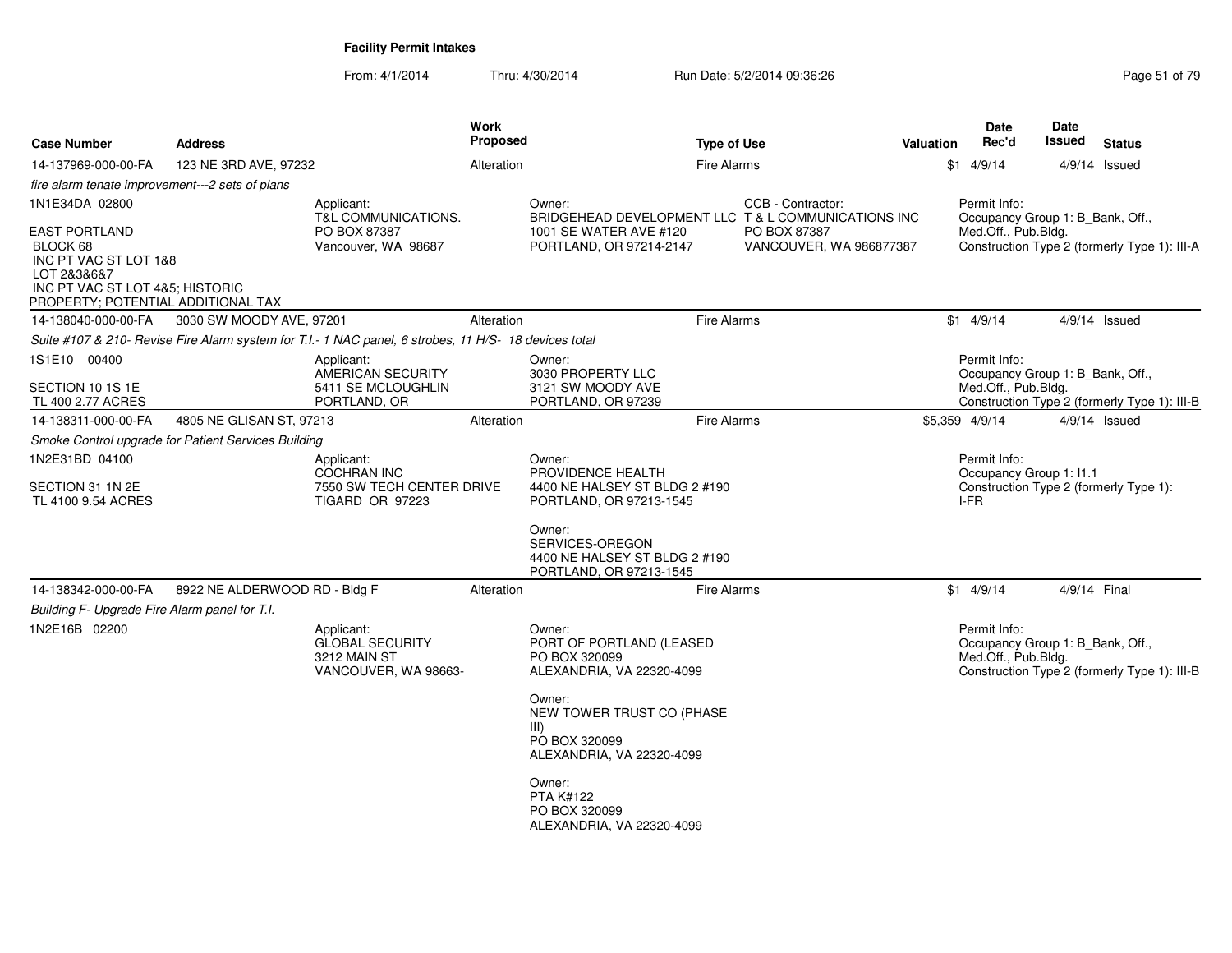| <b>Case Number</b>                                                                                                                                       | <b>Address</b>                                              |                                                                                                        | <b>Work</b><br><b>Proposed</b> | <b>Type of Use</b>                                                                                                                           | <b>Valuation</b> | <b>Date</b><br>Rec'd                                                               | <b>Date</b><br>Issued | <b>Status</b>                              |
|----------------------------------------------------------------------------------------------------------------------------------------------------------|-------------------------------------------------------------|--------------------------------------------------------------------------------------------------------|--------------------------------|----------------------------------------------------------------------------------------------------------------------------------------------|------------------|------------------------------------------------------------------------------------|-----------------------|--------------------------------------------|
| 14-138351-000-00-FA                                                                                                                                      | 520 SW YAMHILL ST, 97204                                    |                                                                                                        | Alteration                     | <b>Fire Alarms</b>                                                                                                                           |                  | $$1,522$ 4/9/14                                                                    |                       | 4/9/14 Final                               |
|                                                                                                                                                          |                                                             | Suite #950- Alterations to the Fire Alarm system as needed for T.I.- 1 beam detector, 1 speaker strobe |                                |                                                                                                                                              |                  |                                                                                    |                       |                                            |
| 1S1E03BB 01200<br><b>PORTLAND</b><br>BLOCK 171<br>LOT 1&8                                                                                                |                                                             | Applicant:<br>ADVANCED ALARM SYSTEMS<br>1030 NW CORPORATE DR<br>TROUTDALE, OR 97060                    |                                | Owner:<br>PAC-HILL LIMITED PARTNERSHIP<br>520 SW YAMHILL ST RF GDN #8<br>PORTLAND, OR 97204                                                  |                  | Permit Info:<br>Occupancy Group 1: B<br>Construction Type 2 (formerly Type 1): I-A |                       |                                            |
| N 1/2 OF LOT 2&7                                                                                                                                         |                                                             |                                                                                                        |                                |                                                                                                                                              |                  |                                                                                    |                       |                                            |
| 14-138414-000-00-FA                                                                                                                                      | 10123 SE MARKET ST, 97216                                   |                                                                                                        | Alteration                     | <b>Fire Alarms</b>                                                                                                                           |                  | \$7,430 4/9/14                                                                     |                       | 4/9/14 Issued                              |
|                                                                                                                                                          | Fire Pump upgrade- Fire Alarm alterations for new Fire Pump |                                                                                                        |                                |                                                                                                                                              |                  |                                                                                    |                       |                                            |
| 1S2E04A 02300<br><b>EVERGLADE</b><br>LOT 6&7 TL 2300<br>SPLIT MAP R159228 (R261601510)                                                                   |                                                             | Applicant:<br><b>STONER ELECTRIC</b><br>1904 SE Ochoco St<br>Portland, OR 972222-7315                  |                                | Owner:<br>PORTLAND ADVENTIST MEDICAL<br>10123 SE MARKET ST<br>PORTLAND, OR 97216-2532                                                        |                  | Permit Info:<br>Occupancy Group 1: I-2                                             |                       | Construction Type 2 (formerly Type 1): I-A |
|                                                                                                                                                          |                                                             |                                                                                                        |                                | Owner:<br><b>CENTER</b><br>10123 SE MARKET ST<br>PORTLAND, OR 97216-2532                                                                     |                  |                                                                                    |                       |                                            |
| 14-138435-000-00-FA                                                                                                                                      | 3181 SW SAM JACKSON PARK RD, 97201                          |                                                                                                        | Alteration                     | <b>Fire Alarms</b>                                                                                                                           | \$53,095 4/9/14  |                                                                                    |                       | $4/9/14$ Issued                            |
|                                                                                                                                                          |                                                             | EMC- Alterations to Fire Alarm system for renovation to include VESDA system.                          |                                |                                                                                                                                              |                  |                                                                                    |                       |                                            |
| 1S1E09 00200<br>SECTION 09 1S 1E<br>TL 200 26.24 ACRES<br>LAND & IMPS SEE R327745 (R991090552)<br>FOR AIRSPACE & IMPS & R327746<br>(R991090555) FOR IMPS |                                                             | Applicant:<br>Dynaelectric Company<br>5711 SW Hood Ave<br>Portland OR 97239                            |                                | Owner:<br>OREGON STATE OF<br>3181 SW SAM JACKSON PARK RD<br>PORTLAND, OR 97239                                                               |                  | Permit Info:<br>Occupancy Group 1: B                                               |                       | Construction Type 2 (formerly Type 1): I-A |
| 14-139507-000-00-FA                                                                                                                                      | 1015 NW 22ND AVE, 97210                                     |                                                                                                        | Alteration                     | <b>Fire Alarms</b>                                                                                                                           |                  | \$23,800 4/11/14                                                                   |                       | 4/11/14 Issued                             |
|                                                                                                                                                          |                                                             |                                                                                                        |                                | 6 SE- Fire Alarm upgrade to new Simplex devices- 62 devices total 37 smoke detectors10 strobes5 pull stations2 heat detectors8 chime strobes |                  |                                                                                    |                       |                                            |
| 1N1E33BA 07800<br>COUCHS ADD<br>TL 7800 BLOCK 304                                                                                                        |                                                             | Applicant:<br><b>CHRISTENSON ELECTRIC</b><br>111 SW COLUMBIA ST #480<br>PORTLAND, OR 97201             |                                | Owner:<br><b>GOOD SAMARITAN HOSPITAL</b><br>1919 NW LOVEJOY ST<br>PORTLAND, OR 97209                                                         |                  |                                                                                    |                       |                                            |
| 14-139542-000-00-FA                                                                                                                                      | 4805 NE GLISAN ST, 97213                                    |                                                                                                        | Alteration                     | <b>Fire Alarms</b>                                                                                                                           |                  | \$11,197 4/11/14                                                                   |                       | 4/11/14 Issued                             |
|                                                                                                                                                          |                                                             | TB09, 04 & TVC1- Upgrade Fire Alarm- 12 devices total10 smoke detectors2 H/S                           |                                |                                                                                                                                              |                  |                                                                                    |                       |                                            |
| 1N2E31BD 04100<br>SECTION 31 1N 2E<br>TL 4100 9.54 ACRES                                                                                                 |                                                             | Applicant:<br><b>TICE ELECT</b><br>5405 N LAGOON AVENUE<br>PORTLAND, OR 97217                          |                                | Owner:<br>PROVIDENCE HEALTH<br>4400 NE HALSEY ST BLDG 2 #190<br>PORTLAND, OR 97213-1545<br>Owner:<br>SERVICES-OREGON                         |                  |                                                                                    |                       |                                            |
|                                                                                                                                                          |                                                             |                                                                                                        |                                | 4400 NE HALSEY ST BLDG 2 #190<br>PORTLAND, OR 97213-1545                                                                                     |                  |                                                                                    |                       |                                            |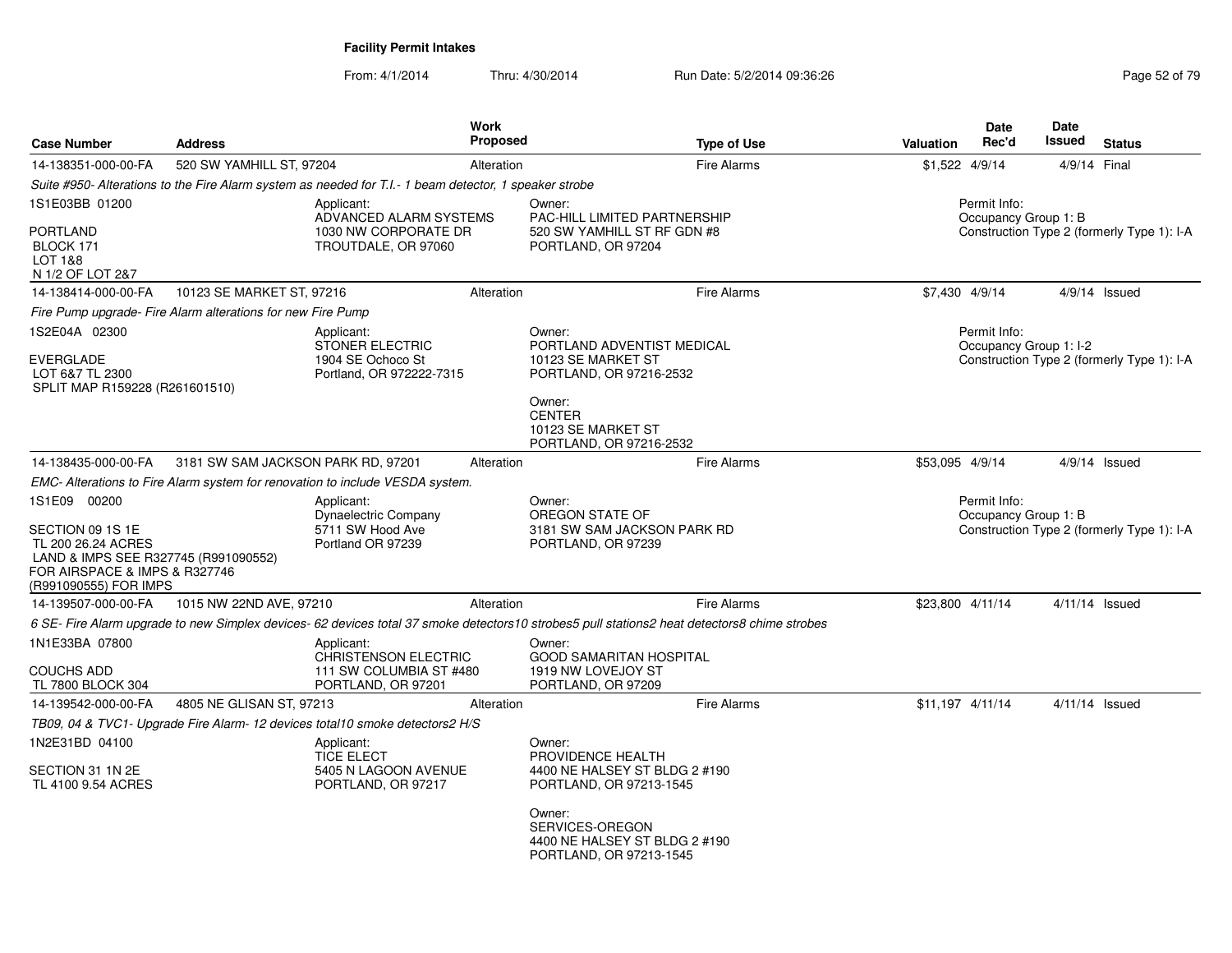| <b>Case Number</b>                                                                                                                                | <b>Address</b>                                                          |                                                                                                    | Work<br><b>Proposed</b> | <b>Type of Use</b>                                                                                                                                                                                                  | <b>Valuation</b> | Date<br>Rec'd                                    | Date<br>Issued   | <b>Status</b>                                |
|---------------------------------------------------------------------------------------------------------------------------------------------------|-------------------------------------------------------------------------|----------------------------------------------------------------------------------------------------|-------------------------|---------------------------------------------------------------------------------------------------------------------------------------------------------------------------------------------------------------------|------------------|--------------------------------------------------|------------------|----------------------------------------------|
| 14-142822-000-00-FA                                                                                                                               | 617 SW MONTGOMERY ST, 97201                                             |                                                                                                    | Alteration              | <b>Fire Alarms</b>                                                                                                                                                                                                  |                  | \$4,000 4/16/14                                  | $4/16/14$ Issued |                                              |
|                                                                                                                                                   | Add Fire Alarm notification for T.I.- 8 H/S and 1 NAC panel             |                                                                                                    |                         |                                                                                                                                                                                                                     |                  |                                                  |                  |                                              |
| 1S1E04DA 06100                                                                                                                                    |                                                                         | Applicant:                                                                                         |                         | Owner:                                                                                                                                                                                                              |                  |                                                  |                  |                                              |
| <b>PORTLAND</b><br>BLOCK 189<br>LOT 3&4                                                                                                           |                                                                         | <b>WESTERN STATES FIRE</b><br><b>PROTECTION</b><br>13896 FIR ST., SUITE B<br>OREGON CITY, OR 97045 |                         | OREGON STATE OF (BD OF<br><b>HIGHER EDUCATION</b><br><b>PO BOX 751</b><br>PORTLAND, OR 97207                                                                                                                        |                  |                                                  |                  |                                              |
|                                                                                                                                                   |                                                                         |                                                                                                    |                         | Owner:<br><b>CAMPUS PLANNING OFFICE</b><br>PO BOX 751<br>PORTLAND, OR 97207                                                                                                                                         |                  |                                                  |                  |                                              |
| 14-142831-000-00-FA                                                                                                                               | 530 SW 5TH AVE, 97204                                                   |                                                                                                    | Alteration              | Fire Alarms                                                                                                                                                                                                         |                  | \$2,130 4/16/14                                  | 4/16/14 Issued   |                                              |
|                                                                                                                                                   | Upgrade Fire Alarm for T.I.- 8 smoke detectors, 4 H/S- 12 devices total |                                                                                                    |                         |                                                                                                                                                                                                                     |                  |                                                  |                  |                                              |
| 1N1E34CD 09600                                                                                                                                    |                                                                         | Applicant:<br>ADVANCED ALARM SYSTEMS INC RGOF YEON BUILDING LLC                                    |                         | Owner:                                                                                                                                                                                                              |                  | Permit Info:<br>Occupancy Group 1: B_Bank, Off., |                  |                                              |
| <b>PORTLAND</b><br>BLOCK 63<br>LOT 5&6<br><b>HISTORIC PROPERTY</b><br>POTENTIAL ADDITIONAL TAX                                                    |                                                                         | 1030 NW CORPORATE DRIVE<br>TROUTDALE OR 97060                                                      |                         | 551 FIFTH AVE 23RD FLOOR<br>NEW YORK, NY 10176                                                                                                                                                                      |                  | Med.Off., Pub.Bldg.                              |                  |                                              |
| 14-144297-000-00-FA                                                                                                                               | 1015 NW 22ND AVE, 97210                                                 |                                                                                                    | Alteration              | <b>Fire Alarms</b>                                                                                                                                                                                                  | \$18,000 4/18/14 |                                                  | 4/18/14 Final    |                                              |
|                                                                                                                                                   |                                                                         |                                                                                                    |                         | Main Hopspital-4C- Replacemet of Fire Alarm devices-56 devices total41 Smoke Detectors, 6 Strobes, 6 H/S, 2 Heat detectors, 1 Pull station                                                                          |                  |                                                  |                  |                                              |
| 1N1E33BA 07800                                                                                                                                    |                                                                         | Applicant:<br>CHRISTENSON ELECTRIC                                                                 |                         | Owner:<br><b>GOOD SAMARITAN HOSPITAL</b>                                                                                                                                                                            |                  |                                                  |                  |                                              |
| <b>COUCHS ADD</b><br>TL 7800 BLOCK 304                                                                                                            |                                                                         | 111 SW COLUMBIA ST #480<br>PORTLAND, OR 97201                                                      |                         | 1919 NW LOVEJOY ST<br>PORTLAND, OR 97209                                                                                                                                                                            |                  |                                                  |                  |                                              |
| 14-145792-000-00-FA                                                                                                                               | 123 NE 3RD AVE, 97232                                                   |                                                                                                    | Alteration              | <b>Fire Alarms</b>                                                                                                                                                                                                  |                  | $$1 \quad 4/21/14$                               | 4/23/14 Issued   |                                              |
|                                                                                                                                                   | ALARM - ADD NOTIFICATION FOR VIBRANT TABLE TI                           |                                                                                                    |                         |                                                                                                                                                                                                                     |                  |                                                  |                  |                                              |
| 1N1E34DA 02800                                                                                                                                    |                                                                         | Applicant:<br>POINT MONITOR CORPORATION                                                            |                         | Owner:<br>BRIDGEHEAD DEVELOPMENT LLC                                                                                                                                                                                |                  | Permit Info:<br>Occupancy Group 1: B Bank, Off., |                  |                                              |
| <b>EAST PORTLAND</b><br>BLOCK 68<br>INC PT VAC ST LOT 1&8<br>LOT 2&3&6&7<br>INC PT VAC ST LOT 4&5; HISTORIC<br>PROPERTY; POTENTIAL ADDITIONAL TAX |                                                                         | 5863 LAKEVIEW BLVD #100<br>LAKE OSWEGO, OR 97035-7058                                              |                         | 1001 SE WATER AVE #120<br>PORTLAND, OR 97214-2147                                                                                                                                                                   |                  | Med.Off., Pub.Bldg.                              |                  | Construction Type 2 (formerly Type 1): III-A |
| 14-145996-000-00-FA                                                                                                                               | 1300 SW 5TH AVE, 97201                                                  |                                                                                                    | Alteration              | <b>Fire Alarms</b>                                                                                                                                                                                                  |                  | $$1 \quad 4/22/14$                               | 4/22/14 Issued   |                                              |
|                                                                                                                                                   |                                                                         |                                                                                                    |                         | install new ADA synchronized notification devices in tenant space per plans. Fire alarm design and equiptment by Capitol Electric Co fire alarm design and equiptment by convergent technologies.---2 sets of plans |                  |                                                  |                  |                                              |
| 1S1E03BC 01800<br>PORTLAND                                                                                                                        |                                                                         | Applicant:<br>CAPITOL ELECTRIC CO INC<br><b>11401 NE MARX</b>                                      |                         | Owner:<br>FIRST INTERSTATE BANK OF OR<br>PO BOX 2609                                                                                                                                                                |                  | Permit Info:<br>Occupancy Group 1: B             |                  | Construction Type 2 (formerly Type 1): I-A   |
| <b>BLOCK 148 TL 1800</b>                                                                                                                          |                                                                         | PORTLAND OR 97220-1041                                                                             |                         | CARLSBAD, CA 92018-2609                                                                                                                                                                                             |                  |                                                  |                  |                                              |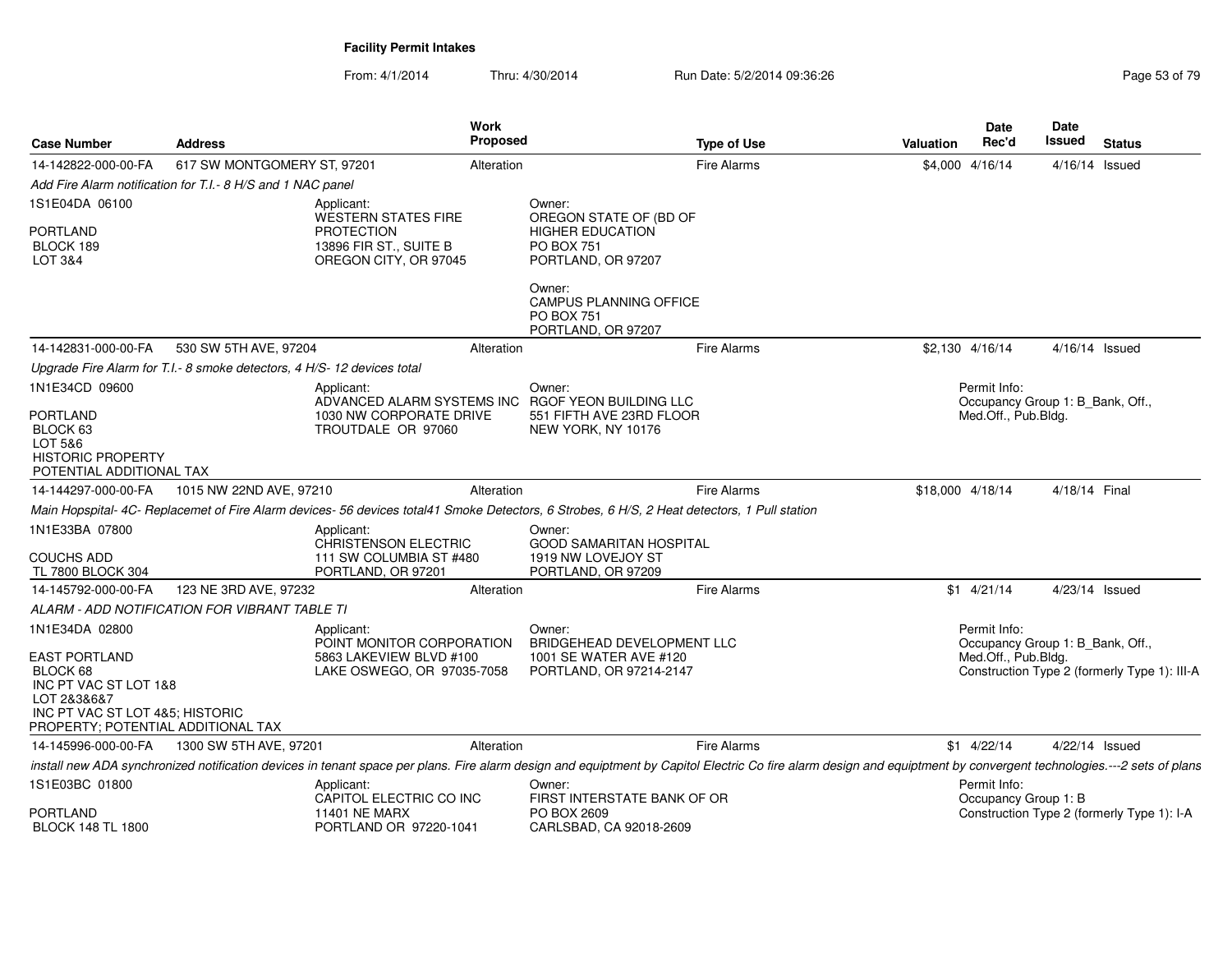| <b>Case Number</b>                                                                                                                                | <b>Address</b>                                                                 | Work<br><b>Proposed</b>                                                                                            |        | <b>Type of Use</b>                                                                                                                                                  | <b>Valuation</b>  | Date<br>Rec'd                                    | <b>Date</b><br>Issued | <b>Status</b>                                |
|---------------------------------------------------------------------------------------------------------------------------------------------------|--------------------------------------------------------------------------------|--------------------------------------------------------------------------------------------------------------------|--------|---------------------------------------------------------------------------------------------------------------------------------------------------------------------|-------------------|--------------------------------------------------|-----------------------|----------------------------------------------|
| 14-148164-000-00-FA                                                                                                                               | 808 SW 3RD AVE, 97204                                                          | Alteration                                                                                                         |        | <b>Fire Alarms</b>                                                                                                                                                  | \$1,850           | 4/25/14                                          | 4/25/14 Issued        |                                              |
|                                                                                                                                                   | Suite #800- Add Fire Alarm notifiacation for T.I.- 14 strobes total            |                                                                                                                    |        |                                                                                                                                                                     |                   |                                                  |                       |                                              |
| 1S1E03BA 06000                                                                                                                                    |                                                                                | Applicant:<br>FIRE PROTECTION SERVICES                                                                             | Owner: | SN INVESTMENT PROPERTIES LLO                                                                                                                                        |                   | Permit Info:<br>Occupancy Group 1: B             |                       |                                              |
| <b>PORTLAND</b><br>BLOCK <sub>22</sub><br>LOT 7&8<br>HISTORIC PROPERTY 15 YR 2000<br>POTENTIAL ADDITIONAL TAX                                     |                                                                                | 5573 SW ARCTIC DR<br>BEAVERTON OR 97005                                                                            |        | 1121 SW SALMON ST 5TH FLR<br>PORTLAND, OR 97205                                                                                                                     |                   | I-FR                                             |                       | Construction Type 2 (formerly Type 1):       |
| 14-148193-000-00-FA                                                                                                                               | 919 SW TAYLOR ST, 97205                                                        | Alteration                                                                                                         |        | <b>Fire Alarms</b>                                                                                                                                                  |                   | $$1$ 4/25/14                                     | 4/25/14 Issued        |                                              |
| add 1 smoke detector---3 sets of plans                                                                                                            |                                                                                |                                                                                                                    |        |                                                                                                                                                                     |                   |                                                  |                       |                                              |
| 1S1E03BB 05700                                                                                                                                    |                                                                                | Applicant:                                                                                                         | Owner: |                                                                                                                                                                     |                   |                                                  |                       |                                              |
| <b>PORTLAND</b><br>BLOCK 219<br>LOT 3&4                                                                                                           |                                                                                | <b>CONVERGINT TECHNOLOGIES</b><br>7678 SW MOHAWK ST<br>TUALATIN, OR 97062                                          |        | TOM MOYER THEATRES<br>805 SW BROADWAY #2020<br>PORTLAND, OR 97205-3360                                                                                              |                   |                                                  |                       |                                              |
| 14-148204-000-00-FA                                                                                                                               | 220 NW 2ND AVE, 97209                                                          | Alteration                                                                                                         |        | <b>Fire Alarms</b>                                                                                                                                                  |                   | \$1,800 4/25/14                                  | 4/25/14 Final         |                                              |
|                                                                                                                                                   | Suite #940- Add and relocate Fire Alarm notification for T.I.- 5 devices total |                                                                                                                    |        |                                                                                                                                                                     |                   |                                                  |                       |                                              |
| 1N1E34CA 04500                                                                                                                                    |                                                                                | Applicant:<br><b>CHRISTENSON ELECTRIC</b>                                                                          | Owner: | ONE PACIFIC SQUARE CF LLC                                                                                                                                           |                   |                                                  |                       |                                              |
| <b>COUCHS ADD</b><br>BLOCK 14<br>LOT 1-8 EXC PT IN ST                                                                                             |                                                                                | 111 SW COLUMBIA ST #480<br>PORTLAND, OR 97201                                                                      |        | 1211 SW 5TH AVE #2230<br>PORTLAND, OR 97204-3735                                                                                                                    |                   |                                                  |                       |                                              |
| 14-148208-000-00-FA                                                                                                                               | 123 NE 3RD AVE, 97232                                                          | Alteration                                                                                                         |        | <b>Fire Alarms</b>                                                                                                                                                  |                   | $$1$ 4/25/14                                     | 4/25/14 Issued        |                                              |
| fire alarm tenate improvement---3 sets of plans                                                                                                   |                                                                                |                                                                                                                    |        |                                                                                                                                                                     |                   |                                                  |                       |                                              |
| 1N1E34DA 02800                                                                                                                                    |                                                                                | Applicant:<br>T&L COMMUNICATIONS.                                                                                  | Owner: | BRIDGEHEAD DEVELOPMENT LLC                                                                                                                                          |                   | Permit Info:<br>Occupancy Group 1: B Bank, Off., |                       |                                              |
| <b>EAST PORTLAND</b><br>BLOCK 68<br>INC PT VAC ST LOT 1&8<br>LOT 2&3&6&7<br>INC PT VAC ST LOT 4&5; HISTORIC<br>PROPERTY; POTENTIAL ADDITIONAL TAX |                                                                                | PO BOX 87387<br>Vancouver, WA 98687                                                                                |        | 1001 SE WATER AVE #120<br>PORTLAND, OR 97214-2147                                                                                                                   |                   | Med.Off., Pub.Bldg.                              |                       | Construction Type 2 (formerly Type 1): III-A |
| 14-148230-000-00-FA                                                                                                                               | 1015 NW 22ND AVE, 97210                                                        | Alteration                                                                                                         |        | <b>Fire Alarms</b>                                                                                                                                                  |                   | \$6,300 4/25/14                                  | 4/25/14 Issued        |                                              |
|                                                                                                                                                   |                                                                                | Remaining 2C Area- Upgrade to Simplex devices- 28 devices total18 smoke detectors7 strobes2 heat detectors4 chimes |        |                                                                                                                                                                     |                   |                                                  |                       |                                              |
| 1N1E33BA 07800<br><b>COUCHS ADD</b>                                                                                                               |                                                                                | Applicant:<br><b>CHRISTENSON ELECTRIC</b><br>111 SW COLUMBIA ST #480                                               | Owner: | <b>GOOD SAMARITAN HOSPITAL</b><br>1919 NW LOVEJOY ST                                                                                                                |                   |                                                  |                       |                                              |
| TL 7800 BLOCK 304                                                                                                                                 |                                                                                | PORTLAND, OR 97201                                                                                                 |        | PORTLAND, OR 97209                                                                                                                                                  |                   |                                                  |                       |                                              |
| 14-150267-000-00-FA                                                                                                                               | 1300 NE 16TH AVE, 97232                                                        | Alteration                                                                                                         |        | Fire Alarms                                                                                                                                                         | \$107,170 4/29/14 |                                                  | 4/29/14 Issued        |                                              |
|                                                                                                                                                   |                                                                                |                                                                                                                    |        | New FACP and all initiating devices to new Simplex- Reusing all existing notification- 385 Devices289 Smoke Detectors57 Pull Stations31 Heat Detectors8 Aux. Panels |                   |                                                  |                       |                                              |
| 1N1E35AB 05600<br><b>HOLLADAYS ADD</b><br><b>BLOCK 178 TL 5600</b><br>SPLIT LEVY R182280 (R396212040)                                             |                                                                                | Applicant:<br>SIMPLEX GRINNELL<br>6305 SW Rosewood St Suite A<br>Lake Oswego, OR 97035                             | Owner: | HOLLADAY PARK PLAZA INC<br>1300 NE 16TH AVE<br>PORTLAND, OR 97232-1467                                                                                              |                   | Permit Info:<br>Occupancy Group 1: SR1.1<br>I-FR |                       | Construction Type 2 (formerly Type 1):       |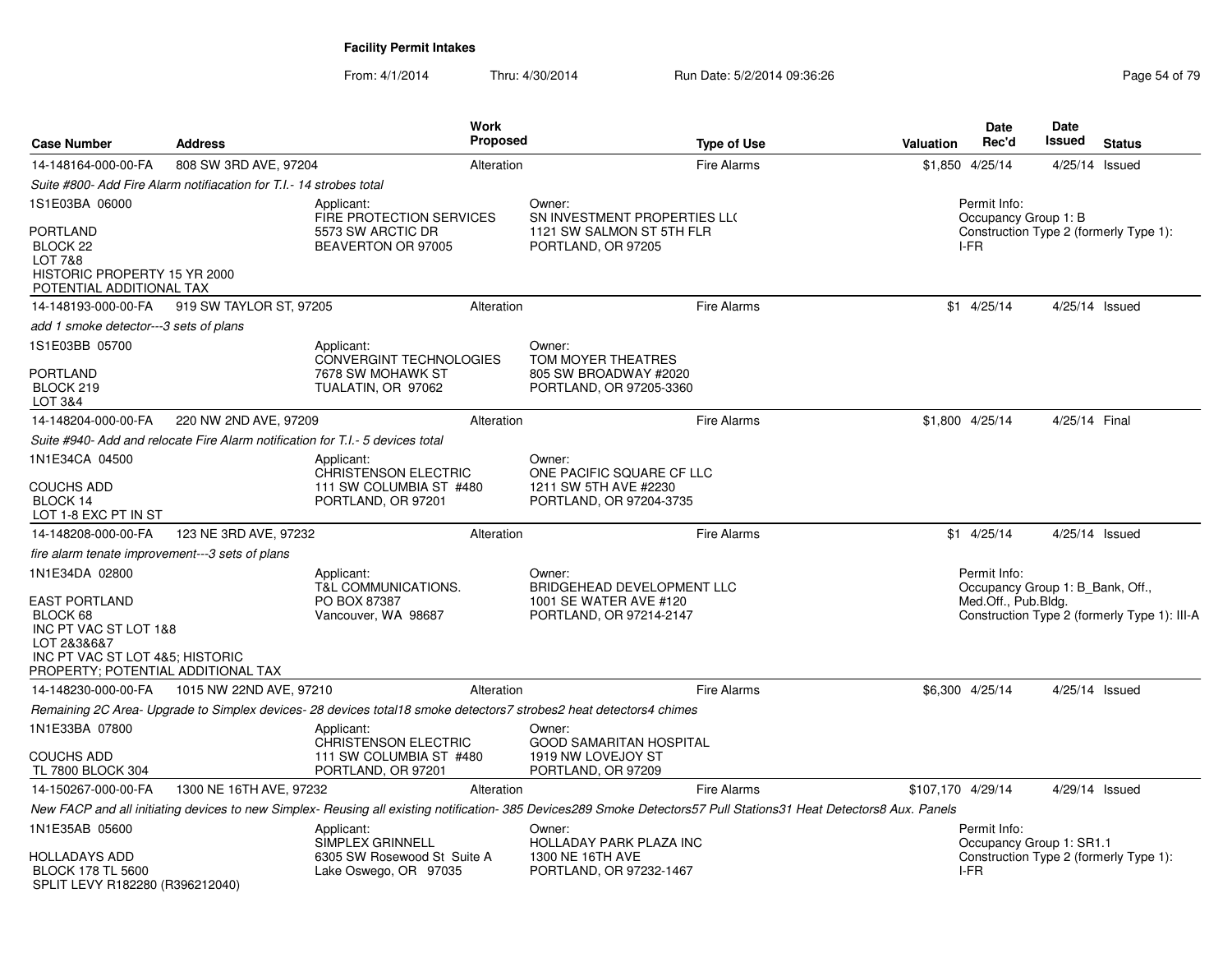| <b>Case Number</b>                                                                                                              | <b>Address</b>                                                                                                                                                 | Work<br><b>Proposed</b>                                                    |                                                                                                                                                                                                                                                                                             | <b>Type of Use</b>     | <b>Valuation</b> | <b>Date</b><br>Rec'd                                                                   | <b>Date</b><br><b>Issued</b> | <b>Status</b>                               |
|---------------------------------------------------------------------------------------------------------------------------------|----------------------------------------------------------------------------------------------------------------------------------------------------------------|----------------------------------------------------------------------------|---------------------------------------------------------------------------------------------------------------------------------------------------------------------------------------------------------------------------------------------------------------------------------------------|------------------------|------------------|----------------------------------------------------------------------------------------|------------------------------|---------------------------------------------|
| 14-133528-000-00-FA                                                                                                             | 3181 SW SAM JACKSON PARK RD - Bldg OHS, 9 Alteration                                                                                                           |                                                                            |                                                                                                                                                                                                                                                                                             | <b>Fire Sprinklers</b> |                  | $$1 \t4/1/14$                                                                          | $4/2/14$ Issued              |                                             |
|                                                                                                                                 | SPRINKLER - REMOVE EXISTING PENDENT SPRINKLER AND REPLACE WITH UPRIGHT SPRINKLER AT BOTTOM OF DECK                                                             |                                                                            |                                                                                                                                                                                                                                                                                             |                        |                  |                                                                                        |                              |                                             |
| 1S1E09 00200                                                                                                                    | Applicant:                                                                                                                                                     | <b>BASIC FIRE PROTECTION</b><br>8135 NE MLK Jr. Blvd<br>PORTLAND, OR 97211 | Owner:<br>OREGON STATE OF<br>3181 SW SAM JACKSON PARK RD<br>PORTLAND, OR 97239                                                                                                                                                                                                              |                        |                  | Permit Info:<br>Occupancy Group 1: I-2                                                 |                              | Construction Type 2 (formerly Type 1): I-A  |
| 14-133536-000-00-FA                                                                                                             | 7000 NE AIRPORT WAY, 97218                                                                                                                                     | Alteration                                                                 |                                                                                                                                                                                                                                                                                             | Fire Sprinklers        |                  | $$1 \t4/1/14$                                                                          | $4/3/14$ Issued              |                                             |
|                                                                                                                                 | SPRINKLER - RELOCATE (6) PENDENT SPRINKLERS FOR NEW WALLS BEING CONSTRUCTED.ADD (2) NEW PENDENT SPRINKLERS. REPLACE ALL PENDENT SPRINKLERS WITH QUICK RESPON:  |                                                                            |                                                                                                                                                                                                                                                                                             |                        |                  |                                                                                        |                              |                                             |
| 1N2E08B 00400<br>SECTION 08 1N 2E<br>TL 400 7.39 ACRES<br><b>TERMINAL BLDG</b><br><b>NONTAXABLE</b><br>SEE TAXABLE SUB ACCOUNTS | Applicant:                                                                                                                                                     | <b>BASIC FIRE PROTECTION</b><br>8135 NE MLK Jr. Blvd<br>PORTLAND, OR 97211 | Owner:<br>PORT OF PORTLAND<br>PO BOX 3529<br>PORTLAND, OR 97208-3529                                                                                                                                                                                                                        |                        |                  | Permit Info:<br>Occupancy Group 1: A-2                                                 |                              | Construction Type 2 (formerly Type 1): I-A  |
| 14-133692-000-00-FA                                                                                                             | 1500 SW 1ST AVE, 97201                                                                                                                                         | Alteration                                                                 |                                                                                                                                                                                                                                                                                             | <b>Fire Sprinklers</b> |                  | $$1 \t4/1/14$                                                                          | $4/3/14$ Issued              |                                             |
|                                                                                                                                 | SPRINKLER - (5TH FLOOR ONLY)ADD UPRIGHT COVERAGE PER NFPA 13, FOR WOOD OPEN SLAT CEILINGS, RELOCATE PENDENT SPRINKLER COVERAGE FOR NEW WALLS AND CEILINGS. REP |                                                                            |                                                                                                                                                                                                                                                                                             |                        |                  |                                                                                        |                              |                                             |
| 1S1E03CA 00600<br><b>PORTLAND</b><br><b>BLOCK 116 TL 600</b>                                                                    | Applicant:<br><b>BLVD</b>                                                                                                                                      | <b>BASIC FIRE PROTECTION</b><br>PORTLAND, OR 97211                         | Owner:<br><b>URBAN OFFICE</b><br>8135 NE MARTIN LUTHER KING JR 111 SW COLUMBIA ST #1380<br>PORTLAND, OR 97201-5845<br>Owner:<br><b>PARKING</b><br>111 SW COLUMBIA ST #1380<br>PORTLAND, OR 97201-5845<br>Owner:<br><b>FACILITIES</b><br>111 SW COLUMBIA ST #1380<br>PORTLAND, OR 97201-5845 |                        |                  | Permit Info:<br>Occupancy Group 1: B                                                   |                              | Construction Type 2 (formerly Type 1): I-A  |
| 14-134410-000-00-FA                                                                                                             | 1300 SW 6TH AVE, 97201                                                                                                                                         | Alteration                                                                 |                                                                                                                                                                                                                                                                                             | Fire Sprinklers        |                  | $$1 \quad 4/2/14$                                                                      |                              | 4/2/14 Under Inspection                     |
|                                                                                                                                 | 1st floor- Add and relocate as needed for T.I.- 33 heads total                                                                                                 |                                                                            |                                                                                                                                                                                                                                                                                             |                        |                  |                                                                                        |                              |                                             |
| 1S1E03BC 01900<br><b>PORTLAND</b><br>BLOCK 166<br>LOT 1-8                                                                       | Applicant:                                                                                                                                                     | SOUND FIRE PROTECTION<br>10756 SE HWY 212<br>CLACKAMAS, OR 97015           | Owner:<br><b>ERICKSON REALTY LTD</b><br>4900 SW GRIFFITH DR STE 133<br>BEAVERTON, OR 97005                                                                                                                                                                                                  |                        |                  | Permit Info:<br>Occupancy Group 1: B<br>Construction Type 2 (formerly Type 1):<br>I-FR |                              |                                             |
| 14-134424-000-00-FA                                                                                                             | 5550 SW MACADAM AVE, 97201                                                                                                                                     | Alteration                                                                 |                                                                                                                                                                                                                                                                                             | <b>Fire Sprinklers</b> |                  | $$1$ 4/2/14                                                                            | 4/2/14 Final                 |                                             |
|                                                                                                                                 | Suite #210-220- Add 1 and plug 1 sprinkler head for T.I.                                                                                                       |                                                                            |                                                                                                                                                                                                                                                                                             |                        |                  |                                                                                        |                              |                                             |
| 1S1E15BD 01200<br>SECTION 15 1S 1E<br>TL 1200 1.91 ACRES                                                                        | Applicant:                                                                                                                                                     | MCKINSTRY CO<br>16970 NE MASON ST, SUITE 100<br>PORTLAND OR 97230-7398     | Owner:<br>SRI EIGHT MACADAM LLC<br>235 MONTGOMERY ST 16TH<br><b>FLOOR</b><br>SAN FRANCISCO, CA 94104-3104                                                                                                                                                                                   |                        |                  | Permit Info:<br>Occupancy Group 1: B                                                   |                              | Construction Type 2 (formerly Type 1): II-A |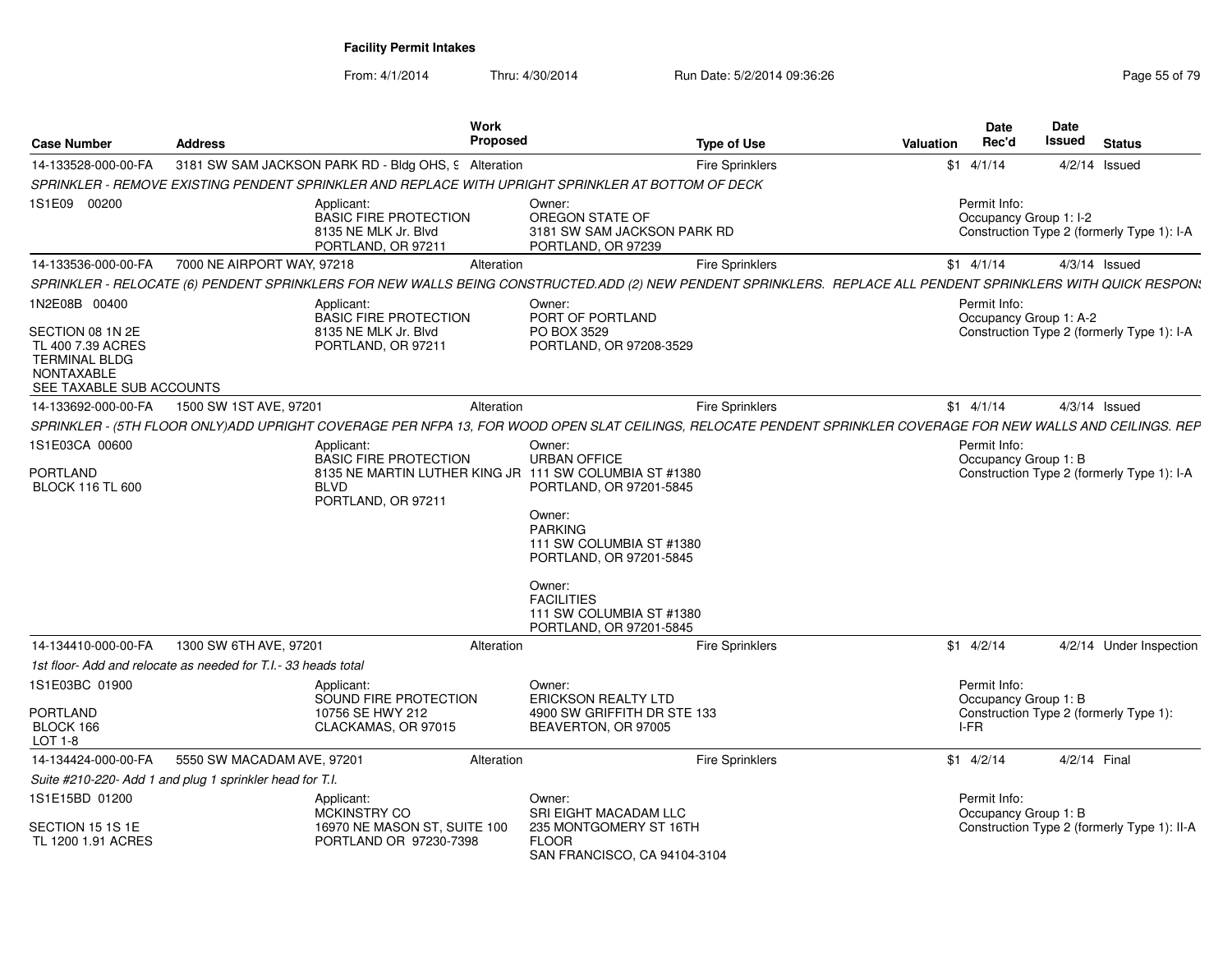| <b>Case Number</b>                                                                                                                                | <b>Address</b>                                                              |                                                                                                      | Work<br>Proposed | <b>Type of Use</b>                                                    | <b>Valuation</b> | Date<br>Rec'd                                    | <b>Date</b><br><b>Issued</b> | <b>Status</b>                                |
|---------------------------------------------------------------------------------------------------------------------------------------------------|-----------------------------------------------------------------------------|------------------------------------------------------------------------------------------------------|------------------|-----------------------------------------------------------------------|------------------|--------------------------------------------------|------------------------------|----------------------------------------------|
| 14-134428-000-00-FA                                                                                                                               | 530 SW 5TH AVE, 97204                                                       |                                                                                                      | Alteration       | <b>Fire Sprinklers</b>                                                | \$800            | 4/2/14                                           |                              | $4/2/14$ Issued                              |
|                                                                                                                                                   | Suite #900- Relocate fire sprinkler heads as needed for T.I.- 4 heads total |                                                                                                      |                  |                                                                       |                  |                                                  |                              |                                              |
| 1N1E34CD 09600                                                                                                                                    |                                                                             | Applicant:<br>PATRIOT FIRE PROTECTION                                                                |                  | Owner:<br>RGOF YEON BUILDING LLC                                      |                  | Permit Info:<br>Occupancy Group 1: B Bank, Off., |                              |                                              |
| <b>PORTLAND</b><br>BLOCK 63<br>LOT 5&6<br><b>HISTORIC PROPERTY</b><br>POTENTIAL ADDITIONAL TAX                                                    |                                                                             | 4708 NE MINNEHAHA ST<br>VANCOUVER, WA 98661                                                          |                  | 551 FIFTH AVE 23RD FLOOR<br>NEW YORK, NY 10176                        |                  | Med.Off., Pub.Bldg.                              |                              |                                              |
| 14-134432-000-00-FA                                                                                                                               | 1650 NW NAITO PKY - Unit 304, 97209                                         |                                                                                                      | Alteration       | <b>Fire Sprinklers</b>                                                |                  | $$1 \quad 4/2/14$                                |                              | 4/2/14 Under Inspection                      |
|                                                                                                                                                   |                                                                             | 3rd Floor- Adding and relocating Fire Sprinklers as needed for T.I.- 133 heads total                 |                  |                                                                       |                  |                                                  |                              |                                              |
| 1N1E28DD 00400                                                                                                                                    |                                                                             | Applicant:                                                                                           |                  | Owner:<br>THE REALTY ASSOCIATES                                       |                  | Permit Info:                                     |                              |                                              |
| WATSONS ADD<br>LOT 1-10 TL 400                                                                                                                    |                                                                             | MCKINSTRY CO LLC<br>16970 NE MASON ST, SUITE 100<br>PORTLAND OR 97230-7398                           |                  | 1301 DOVE ST #860<br>NEWPORT BEACH, CA 92660                          |                  | Occupancy Group 1: B<br>I-FR                     |                              | Construction Type 2 (formerly Type 1):       |
|                                                                                                                                                   |                                                                             |                                                                                                      |                  | Owner:<br>FUND IX LP<br>1301 DOVE ST #860<br>NEWPORT BEACH, CA 92660  |                  |                                                  |                              |                                              |
| 14-135295-000-00-FA                                                                                                                               | 123 NE 3RD AVE, 97232                                                       |                                                                                                      | Alteration       | <b>Fire Sprinklers</b>                                                |                  | $$1$ 4/3/14                                      |                              | $4/3/14$ Issued                              |
| 1N1E34DA 02800                                                                                                                                    |                                                                             | Applicant:<br>T&L COMMUNICATIONS.                                                                    |                  | Owner:<br>BRIDGEHEAD DEVELOPMENT LLC                                  |                  | Permit Info:<br>Occupancy Group 1: B_Bank, Off., |                              |                                              |
| <b>EAST PORTLAND</b><br>BLOCK 68<br>INC PT VAC ST LOT 1&8<br>LOT 2&3&6&7<br>INC PT VAC ST LOT 4&5; HISTORIC<br>PROPERTY; POTENTIAL ADDITIONAL TAX |                                                                             | PO BOX 87387<br>Vancouver, WA 98687                                                                  |                  | 1001 SE WATER AVE #120<br>PORTLAND, OR 97214-2147                     |                  | Med.Off., Pub.Bldg.                              |                              | Construction Type 2 (formerly Type 1): III-A |
| 14-135599-000-00-FA                                                                                                                               | 1300 SW 5TH AVE, 97201                                                      |                                                                                                      | Alteration       | <b>Fire Sprinklers</b>                                                |                  | $$1 \quad 4/4/14$                                |                              | 4/4/14 Under Inspection                      |
|                                                                                                                                                   |                                                                             | add or relocate existing sprinkler drops for new wall layout in tenate improvement---3 sets of plans |                  |                                                                       |                  |                                                  |                              |                                              |
| 1S1E03BC 01800                                                                                                                                    |                                                                             | Applicant:                                                                                           |                  | Owner:                                                                |                  | Permit Info:                                     |                              |                                              |
| <b>PORTLAND</b><br><b>BLOCK 148 TL 1800</b>                                                                                                       |                                                                             | SOUND FIRE PROTECTION INC<br>10756 SE HIGHWAY 212<br>CLACKAMAS, OR 970159162                         |                  | FIRST INTERSTATE BANK OF OR<br>PO BOX 2609<br>CARLSBAD, CA 92018-2609 |                  | Occupancy Group 1: B                             |                              | Construction Type 2 (formerly Type 1): I-A   |
| 14-135743-000-00-FA                                                                                                                               | 111 SW 5TH AVE, 97204-3626                                                  |                                                                                                      | Alteration       | <b>Fire Sprinklers</b>                                                |                  | $$1$ 4/4/14                                      | 4/4/14 Final                 |                                              |
|                                                                                                                                                   | relocate fire sprinklers for tenate improvement---3 setsof plans            |                                                                                                      |                  |                                                                       |                  |                                                  |                              |                                              |
| 1N1E34CD 01300                                                                                                                                    |                                                                             | Applicant:<br><b>Fire Systems West</b><br>600 SE Maritime Ave<br>Suite 300<br>Vancouver, WA 98661    |                  |                                                                       |                  | Permit Info:<br>Occupancy Group 1: B             |                              | Construction Type 2 (formerly Type 1): I-A   |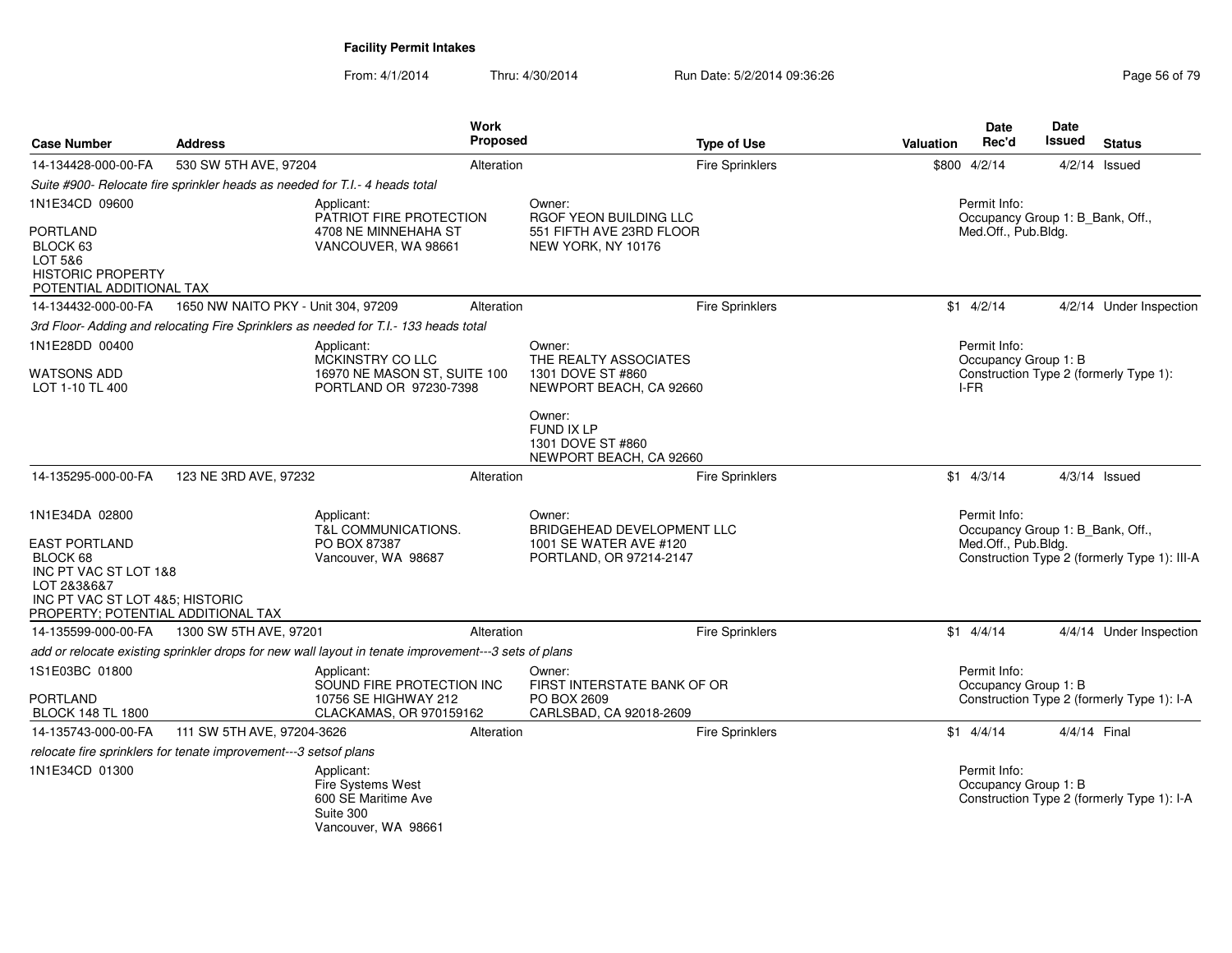| <b>Case Number</b>                                                                                                                                | <b>Address</b>               |                                                                                                                     | <b>Work</b><br>Proposed |                                                                                                 | <b>Type of Use</b>     | <b>Valuation</b> | <b>Date</b><br>Rec'd                                                    | <b>Date</b><br><b>Issued</b> | <b>Status</b>                                |
|---------------------------------------------------------------------------------------------------------------------------------------------------|------------------------------|---------------------------------------------------------------------------------------------------------------------|-------------------------|-------------------------------------------------------------------------------------------------|------------------------|------------------|-------------------------------------------------------------------------|------------------------------|----------------------------------------------|
| 14-136141-000-00-FA                                                                                                                               | 7201 N INTERSTATE AVE, 97217 |                                                                                                                     | Alteration              |                                                                                                 | <b>Fire Sprinklers</b> | $$1,215$ 4/4/14  |                                                                         |                              | $4/4/14$ Issued                              |
|                                                                                                                                                   |                              | 2nd floor Restroom- add and relocate Fire Sprinkler heads as needed for T.I.- 4 heads total                         |                         |                                                                                                 |                        |                  |                                                                         |                              |                                              |
| 1N1E16AA 00300                                                                                                                                    |                              | Applicant:<br><b>VIKING SPRINKLER</b>                                                                               |                         | Owner:<br>KAISER FOUNDATION HEALTH                                                              |                        |                  | Permit Info:<br>Occupancy Group 1: B_Bank, Off.,                        |                              |                                              |
| WORLDS FAIR ADD<br><b>BLOCK1</b><br>LOT 5-11                                                                                                      |                              | 3245 NW FRONT AVE<br>PORTLAND, OR 97210                                                                             |                         | 500 NE MULTNOMAH ST #100<br>PORTLAND, OR 97232-2031                                             |                        |                  | Med.Off., Pub.Bldg.                                                     |                              | Construction Type 2 (formerly Type 1): III-B |
| LOT 12 EXC PT IN ST<br>E 3.43' OF LOT 17&18                                                                                                       |                              |                                                                                                                     |                         | Owner:<br>PLAN OF THE NORTHWEST<br>500 NE MULTNOMAH ST #100<br>PORTLAND, OR 97232-2031          |                        |                  |                                                                         |                              |                                              |
| 14-136157-000-00-FA                                                                                                                               | 1211 SW 5TH AVE, 97204       |                                                                                                                     | Alteration              |                                                                                                 | <b>Fire Sprinklers</b> |                  | $$1 \quad 4/4/14$                                                       |                              | 4/4/14 Under Inspection                      |
| Suite #2800- Alteration of Fire Sprinklers for T.I.- 5 heads total                                                                                |                              |                                                                                                                     |                         |                                                                                                 |                        |                  |                                                                         |                              |                                              |
| 1S1E03BC 00900                                                                                                                                    |                              | Applicant:<br><b>MCKINSTRY CO</b>                                                                                   |                         | Owner:<br>PACWEST CENTER LLC                                                                    |                        |                  | Permit Info:<br>Occupancy Group 1: B_Bank, Off.,                        |                              |                                              |
| <b>PORTLAND</b><br>BLOCK 167<br>LOT 1-8                                                                                                           |                              | 16790 NE MASON ST. STE 100<br>PORTLAND, OR 97230                                                                    |                         | 1211 SW 5TH AVE #2230<br>PORTLAND, OR 97204                                                     |                        |                  | Med.Off., Pub.Bldg.                                                     |                              |                                              |
| 14-137420-000-00-FA                                                                                                                               | 305 NE 102ND AVE, 97220      |                                                                                                                     | Alteration              |                                                                                                 | Fire Sprinklers        |                  | $$1$ 4/8/14                                                             | 4/8/14 Final                 |                                              |
|                                                                                                                                                   |                              | connect to existing 4 inch standpipe to install new lines and sprinkler heads for the 260 IT space.--2 sets of plns |                         |                                                                                                 |                        |                  |                                                                         |                              |                                              |
| 1N2E33DA 00600<br>HUDSON AC<br>LOT 14&15 EXC PT IN ST                                                                                             |                              | Applicant:<br>VANPORT FIRE SPRINKLERS INC<br>6101 NE 127TH AVE<br>VANCOUVER, WA 98682                               |                         | Owner:<br><b>WESTON INVESTMENT CO LLC</b><br>2154 NE BROADWAY RM 200<br>PORTLAND, OR 97232-1590 |                        |                  | Permit Info:<br>Occupancy Group 1: B_Bank, Off.,<br>Med.Off., Pub.Bldg. |                              |                                              |
| 14-137975-000-00-FA                                                                                                                               | 123 NE 3RD AVE, 97232        |                                                                                                                     | Alteration              |                                                                                                 | <b>Fire Sprinklers</b> |                  | $$1$ 4/9/14                                                             |                              | $4/9/14$ Issued                              |
| fire sprinklers tenate improvement--1 plan                                                                                                        |                              |                                                                                                                     |                         |                                                                                                 |                        |                  |                                                                         |                              |                                              |
| 1N1E34DA 02800                                                                                                                                    |                              | Applicant:<br>T&L COMMUNICATIONS.                                                                                   |                         | Owner:<br>BRIDGEHEAD DEVELOPMENT LLC                                                            |                        |                  | Permit Info:<br>Occupancy Group 1: B_Bank, Off.,                        |                              |                                              |
| <b>EAST PORTLAND</b><br>BLOCK 68<br>INC PT VAC ST LOT 1&8<br>LOT 2&3&6&7<br>INC PT VAC ST LOT 4&5; HISTORIC<br>PROPERTY; POTENTIAL ADDITIONAL TAX |                              | PO BOX 87387<br>Vancouver, WA 98687                                                                                 |                         | 1001 SE WATER AVE #120<br>PORTLAND, OR 97214-2147                                               |                        |                  | Med.Off., Pub.Bldg.                                                     |                              | Construction Type 2 (formerly Type 1): III-A |
| 14-138079-000-00-FA                                                                                                                               | 5550 SW MACADAM AVE, 97201   |                                                                                                                     | Alteration              |                                                                                                 | <b>Fire Sprinklers</b> |                  | $$1$ 4/9/14                                                             |                              | 4/9/14 Under Inspection                      |
|                                                                                                                                                   |                              | Suite #205/215- Alter Fire Sprinkler system as needed for T.I.- 5 heads total                                       |                         |                                                                                                 |                        |                  |                                                                         |                              |                                              |
| 1S1E15BD 01200                                                                                                                                    |                              | Applicant:<br>MCKINSTRY CO                                                                                          |                         | Owner:<br>SRI EIGHT MACADAM LLC                                                                 |                        |                  | Permit Info:<br>Occupancy Group 1: B                                    |                              |                                              |
| SECTION 15 1S 1E<br>TL 1200 1.91 ACRES                                                                                                            |                              | 16790 NE MASON ST. STE 100<br>PORTLAND, OR 97230                                                                    |                         | 235 MONTGOMERY ST 16TH<br><b>FLOOR</b><br>SAN FRANCISCO, CA 94104-3104                          |                        |                  |                                                                         |                              | Construction Type 2 (formerly Type 1): II-A  |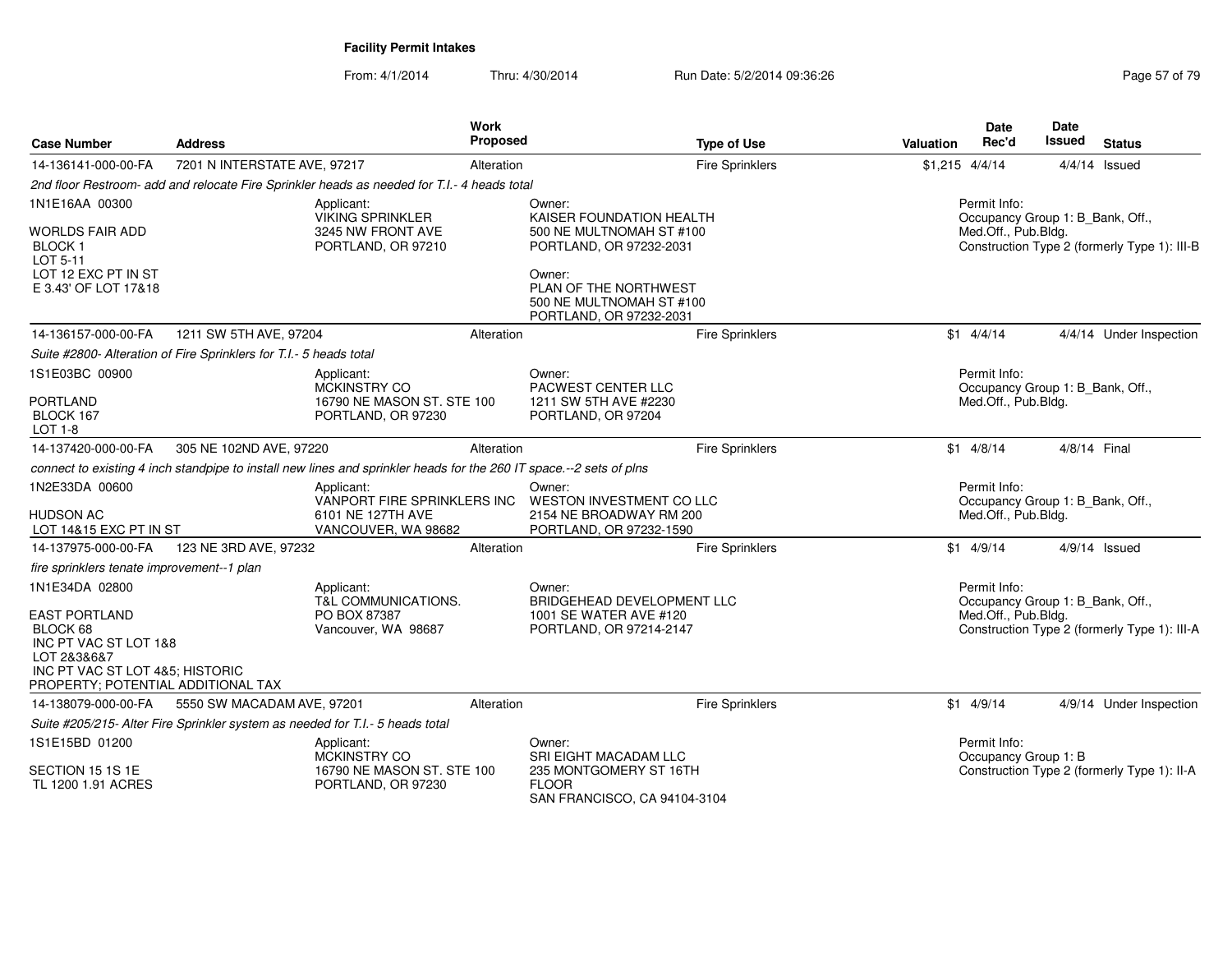SEE TAXABLE SUB ACCOUNTS

| <b>Case Number</b>                                                          | <b>Address</b>                                                                                                                                                  | Work<br><b>Proposed</b>                                                |                                                                                    | <b>Type of Use</b>     | <b>Valuation</b> | <b>Date</b><br>Rec'd                              | Date<br>Issued   | <b>Status</b>                              |
|-----------------------------------------------------------------------------|-----------------------------------------------------------------------------------------------------------------------------------------------------------------|------------------------------------------------------------------------|------------------------------------------------------------------------------------|------------------------|------------------|---------------------------------------------------|------------------|--------------------------------------------|
| 14-138785-000-00-FA                                                         | 1515 SW 5TH AVE, 97201                                                                                                                                          | Alteration                                                             |                                                                                    | <b>Fire Sprinklers</b> |                  | $$1$ 4/10/14                                      |                  | 4/10/14 Under Inspection                   |
|                                                                             | the oregonian 16,609 sq ft new tenate remodel--2 sets of plans                                                                                                  |                                                                        |                                                                                    |                        |                  |                                                   |                  |                                            |
| 1S1E03BC 03700                                                              | Applicant:                                                                                                                                                      | VANPORT FIRE SPRINKLERS INC                                            | Owner:<br><b>WESTON INVESTMENT CO LLC</b>                                          |                        |                  | Permit Info:<br>Occupancy Group 1: B              |                  |                                            |
| PORTLAND<br>BLOCK 164<br>LOT 1-8<br>DEFERRED ADDITIONAL TAX LIABILITY       |                                                                                                                                                                 | 6101 NE 127TH AVE<br>VANCOUVER, WA 98682                               | 2154 NE BROADWAY RM 200<br>PORTLAND, OR 97232-1590                                 |                        |                  | I-FR                                              |                  | Construction Type 2 (formerly Type 1):     |
| 14-138829-000-00-FA                                                         | 2801 N GANTENBEIN AVE, 97227                                                                                                                                    | Alteration                                                             |                                                                                    | <b>Fire Sprinklers</b> |                  | $$1$ 4/10/14                                      | $4/11/14$ Issued |                                            |
|                                                                             | SPRINKLER - SUB-BASEMENT STAND ALONE PROJECT - REPLACE ALL COPPER PIPING WITH STEEL. INSTALL NEW QUICK RESPONSE SPRINKLERS ON NEW PIPING. COPPER PIPING TO REMA |                                                                        |                                                                                    |                        |                  |                                                   |                  |                                            |
| 1N1E27AC 01100                                                              | Applicant:                                                                                                                                                      | <b>BASIC FIRE PROTECTION</b>                                           | Owner:<br><b>EMANUEL HOSPITAL</b>                                                  |                        |                  | Permit Info:<br>Occupancy Group 1: I-2            |                  |                                            |
| <b>ABENDS ADD</b><br><b>BLOCK 4</b><br>LOT 1-18 TL 1100                     | <b>BLVD</b>                                                                                                                                                     | 8135 NE MARTIN LUTHER KING JR 1919 NW LOVEJOY ST<br>PORTLAND, OR 97211 | PORTLAND, OR 97209                                                                 |                        |                  |                                                   |                  | Construction Type 2 (formerly Type 1): I-A |
| 14-140393-000-00-FA                                                         | 530 SW 5TH AVE, 97204                                                                                                                                           | Alteration                                                             |                                                                                    | <b>Fire Sprinklers</b> |                  | $$1$ 4/14/14                                      | $4/16/14$ Issued |                                            |
|                                                                             | SPRINKLER-RELOCATE EXISTING SPRINKLER TO ACCOMODATE NEW TENANTS FLOOR PLAN                                                                                      |                                                                        |                                                                                    |                        |                  |                                                   |                  |                                            |
| 1N1E34CD 09600                                                              | Applicant:                                                                                                                                                      | PATRIOT FIRE PROTECTION                                                | Owner:<br>RGOF YEON BUILDING LLC                                                   |                        |                  | Permit Info:<br>Occupancy Group 1: B_Bank, Off.,  |                  |                                            |
| PORTLAND<br>BLOCK 63<br>LOT 5&6                                             |                                                                                                                                                                 | 4708 NE MINNEHAHA ST<br>VANCOUVER, WA 98661                            | 551 FIFTH AVE 23RD FLOOR<br>NEW YORK, NY 10176                                     |                        |                  | Med.Off., Pub.Bldg.                               |                  |                                            |
| <b>HISTORIC PROPERTY</b><br>POTENTIAL ADDITIONAL TAX                        |                                                                                                                                                                 |                                                                        |                                                                                    |                        |                  |                                                   |                  |                                            |
| 14-141875-000-00-FA                                                         | 1500 SW 1ST AVE, 97201                                                                                                                                          | Alteration                                                             |                                                                                    | <b>Fire Sprinklers</b> |                  | $$1 \quad 4/15/14$                                | $4/16/14$ Issued |                                            |
|                                                                             | SPRINKLER-ADD UPRIGHT COVERAE PER NFPA 13, SECTION 8.15.1.5 FOR OPEN WOOD SLAT CEILINGS. RELOCATE PENDENT SPRINKLER COVERAGE FOR NEW WALLS & CEILINGS. REPLACE  |                                                                        |                                                                                    |                        |                  |                                                   |                  |                                            |
| 1S1E03CA 00600                                                              | Applicant:                                                                                                                                                      | <b>BASIC FIRE PROTECTION</b>                                           | Owner:<br><b>URBAN OFFICE</b>                                                      |                        |                  | Permit Info:<br>Occupancy Group 1: B              |                  |                                            |
| <b>PORTLAND</b><br><b>BLOCK 116 TL 600</b>                                  |                                                                                                                                                                 | 8135 NE MLK Jr Blvd<br>PORTLAND, OR 97211                              | 111 SW COLUMBIA ST #1380<br>PORTLAND, OR 97201-5845                                |                        |                  |                                                   |                  | Construction Type 2 (formerly Type 1): I-A |
|                                                                             |                                                                                                                                                                 |                                                                        | Owner:<br><b>PARKING</b><br>111 SW COLUMBIA ST #1380<br>PORTLAND, OR 97201-5845    |                        |                  |                                                   |                  |                                            |
|                                                                             |                                                                                                                                                                 |                                                                        | Owner:<br><b>FACILITIES</b><br>111 SW COLUMBIA ST #1380<br>PORTLAND, OR 97201-5845 |                        |                  |                                                   |                  |                                            |
| 14-142409-000-00-FA                                                         | 7000 NE AIRPORT WAY, 97218                                                                                                                                      | Alteration                                                             |                                                                                    | Fire Sprinklers        |                  | $$1$ 4/16/14                                      | $4/16/14$ Issued |                                            |
|                                                                             | add/relocate pendents based on new walls/ceiling all work per nfpa 13 and all applicable codes----3 sets of plans                                               |                                                                        |                                                                                    |                        |                  |                                                   |                  |                                            |
| 1N2E08B 00400                                                               | Applicant:<br><b>HYDRO TECH</b>                                                                                                                                 |                                                                        | Owner:<br>PORT OF PORTLAND                                                         |                        |                  | Permit Info:<br>Occupancy Group 1: A-3 Assembly - |                  |                                            |
| SECTION 08 1N 2E<br>TL 400 7.39 ACRES<br><b>TERMINAL BLDG</b><br>NONTAXABLE | PO BOX 40                                                                                                                                                       | BRUSH PRAIRIE, WA 98606                                                | PO BOX 3529<br>PORTLAND, OR 97208-3529                                             |                        |                  | General                                           |                  | Construction Type 2 (formerly Type 1): I-A |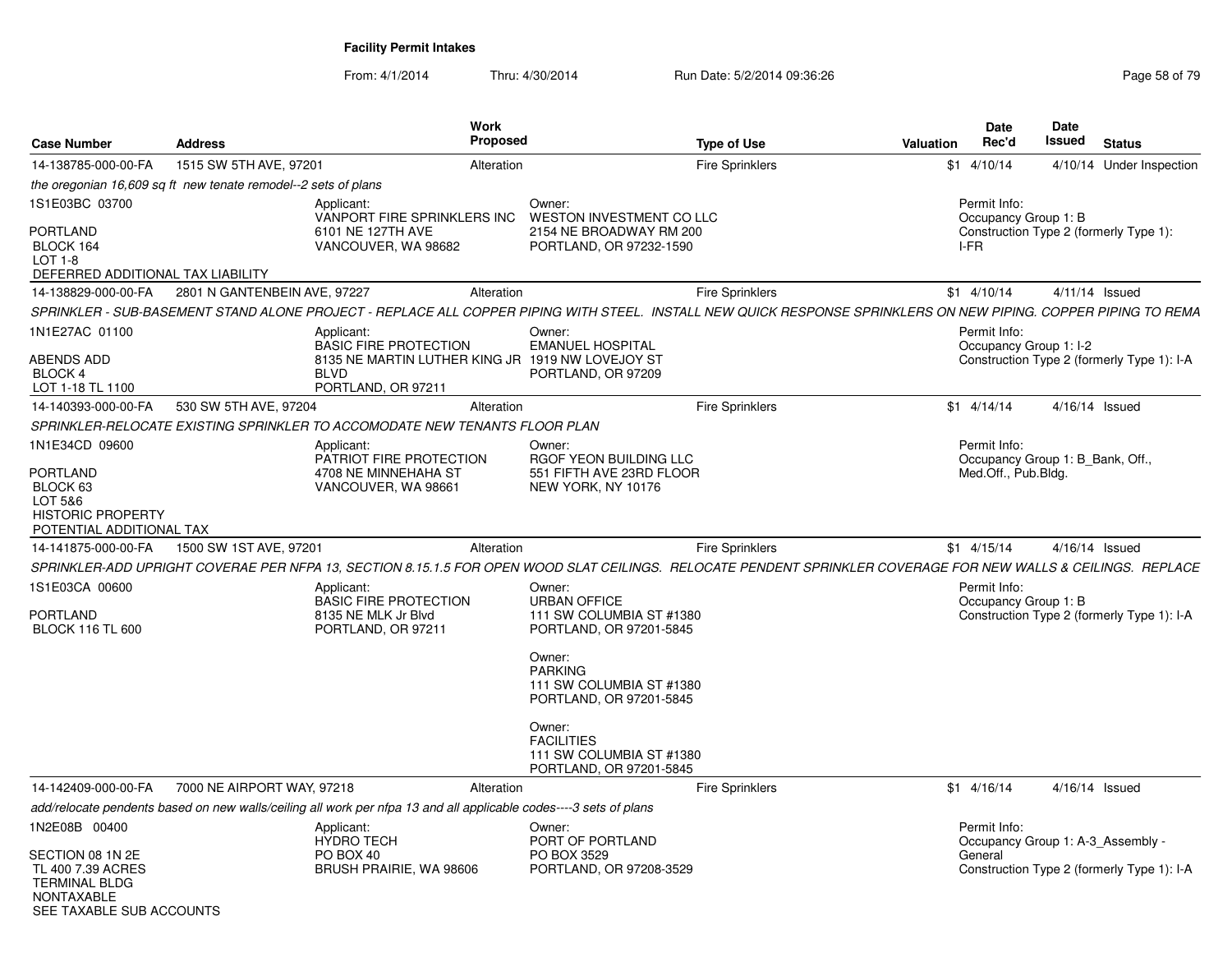| <b>Case Number</b>                                                                        | <b>Address</b>                                                              | <b>Work</b>                                                                                                    | Proposed   |                                                                                | <b>Type of Use</b>     | <b>Valuation</b> | <b>Date</b><br>Rec'd                                                    | <b>Date</b><br>Issued | <b>Status</b>                                |
|-------------------------------------------------------------------------------------------|-----------------------------------------------------------------------------|----------------------------------------------------------------------------------------------------------------|------------|--------------------------------------------------------------------------------|------------------------|------------------|-------------------------------------------------------------------------|-----------------------|----------------------------------------------|
| 14-142659-000-00-FA                                                                       | 2701 NW VAUGHN ST, 97210                                                    |                                                                                                                | Alteration |                                                                                | <b>Fire Sprinklers</b> | \$83,000 4/16/14 |                                                                         |                       | $4/16/14$ Issued                             |
|                                                                                           |                                                                             | Add 5 dry manual standpipes in existing stairs, decomission old outside standpipes on Fire Escapes.            |            |                                                                                |                        |                  |                                                                         |                       |                                              |
| 1N1E29D 00200<br>SECTION 29 1N 1E<br>TL 200 11.06 ACRES<br>ALSO SEE SUBS -0291<br>$-0292$ |                                                                             | Applicant:<br><b>VIKING SPRINKLER</b><br>3245 NW FRONT AVE<br>PORTLAND, OR 97210                               |            | Owner:<br>MONTGOMERY PARK I LLC<br>2701 NW VAUGHN ST<br>PORTLAND, OR 97208     |                        |                  | Permit Info:<br>Occupancy Group 1: B<br>I-FR                            |                       | Construction Type 2 (formerly Type 1):       |
| 14-142808-000-00-FA                                                                       |                                                                             | 3181 SW SAM JACKSON PARK RD - Bldg OPC, 9 Alteration                                                           |            |                                                                                | <b>Fire Sprinklers</b> |                  | \$7,189 4/16/14                                                         |                       | 4/16/14 Issued                               |
|                                                                                           | Move and add Fire Sprinkler heads as needed for T.I.- 10 heads total        |                                                                                                                |            |                                                                                |                        |                  |                                                                         |                       |                                              |
| 1S1E09 00200                                                                              |                                                                             | Applicant:<br><b>Western States Fire Protection</b><br>Company<br>13896 Fir St Suite B<br>Oregon City OR 97045 |            | Owner:<br>OREGON STATE OF<br>3181 SW SAM JACKSON PARK RD<br>PORTLAND, OR 97239 |                        |                  | Permit Info:<br>Occupancy Group 1: I-2                                  |                       | Construction Type 2 (formerly Type 1): I-A   |
| 14-142842-000-00-FA                                                                       | 1300 SW WASHINGTON ST, 97205                                                |                                                                                                                | Alteration |                                                                                | <b>Fire Sprinklers</b> |                  | \$2,000 4/16/14                                                         |                       | 4/16/14 Issued                               |
|                                                                                           | 2nd and 3rd fls restrooms- Relocate Fire Sprinklers for T.I.- 8 heads total |                                                                                                                |            |                                                                                |                        |                  |                                                                         |                       |                                              |
| 1N1E33DD 03500<br><b>PORTLAND</b><br>LOT 1&2 BLOCK S1/2J<br>E 15' OF LOT 7&8 BLOCK S1/2J  |                                                                             | Applicant:<br>FIRE SYSTEMS WEST<br>600 SE MARITIME AVE STE # 300<br>VANCOUVER, WA 98661                        |            | Owner:<br>DE PAUL TREATMENT<br>P O BOX 3007<br>PORTLAND, OR 97208-3007         |                        |                  |                                                                         |                       |                                              |
|                                                                                           |                                                                             |                                                                                                                |            | Owner:<br><b>CENTERS INC</b><br>P O BOX 3007<br>PORTLAND, OR 97208-3007        |                        |                  |                                                                         |                       |                                              |
| 14-143202-000-00-FA                                                                       | 9600 NE CASCADES PKY, 97220                                                 |                                                                                                                | Alteration |                                                                                | <b>Fire Sprinklers</b> |                  | $$1$ 4/17/14                                                            | 4/17/14 Final         |                                              |
|                                                                                           | relocate existing sprinklers and add 3 new ones---3 sets of plans           |                                                                                                                |            |                                                                                |                        |                  |                                                                         |                       |                                              |
| 1N2E16 00100                                                                              |                                                                             | Applicant:<br>WYATT FIRE PROTECTION INC<br>9095 SW BURNHAM ST<br>TIGARD, OR 972236104                          |            | Owner:<br>PORT OF PORTLAND<br>PO BOX 3529<br>PORTLAND, OR 97208-3529           |                        |                  | Permit Info:<br>Occupancy Group 1: B_Bank, Off.,<br>Med.Off., Pub.Bldg. |                       | Construction Type 2 (formerly Type 1): III-B |
| 14-144307-000-00-FA                                                                       | 220 NW 2ND AVE, 97209                                                       |                                                                                                                | Alteration |                                                                                | <b>Fire Sprinklers</b> |                  | $$1 \quad 4/18/14$                                                      | 4/18/14 Final         |                                              |
|                                                                                           | Suite #940- Relocate Fre Sprinklers as needed for T.I.- 3 heads total       |                                                                                                                |            |                                                                                |                        |                  |                                                                         |                       |                                              |
| 1N1E34CA 04500                                                                            |                                                                             | Applicant:                                                                                                     |            | Owner:                                                                         |                        |                  |                                                                         |                       |                                              |
| <b>COUCHS ADD</b><br>BLOCK 14<br>LOT 1-8 EXC PT IN ST                                     |                                                                             | <b>MCKINSTRY CO</b><br>16790 NE MASON ST. STE 100<br>PORTLAND, OR 97230                                        |            | ONE PACIFIC SQUARE CF LLC<br>1211 SW 5TH AVE #2230<br>PORTLAND, OR 97204-3735  |                        |                  |                                                                         |                       |                                              |
| 14-144341-000-00-FA                                                                       | 601 SW 2ND AVE, 97204                                                       |                                                                                                                | Alteration |                                                                                | <b>Fire Sprinklers</b> |                  | $$1$ 4/18/14                                                            |                       | 4/18/14 Issued                               |
|                                                                                           |                                                                             | 22nd floor- Install new Pre-action fire sprinkler system for server room- 2 new heads                          |            |                                                                                |                        |                  |                                                                         |                       |                                              |
| 1S1E03BA 05000                                                                            |                                                                             | Applicant:<br><b>MCKINSTRY CO</b>                                                                              |            | Owner:<br>MORRISON STREET CF LLC                                               |                        |                  |                                                                         |                       |                                              |
| <b>PORTLAND</b><br>BLOCK 20<br>LOT 1-4 FXC PT IN ST & LOT 5-8                             |                                                                             | 16790 NE MASON ST. STE 100<br>PORTLAND, OR 97230                                                               |            | 1211 SW 5TH AVE #2230<br>PORTLAND, OR 97204                                    |                        |                  |                                                                         |                       |                                              |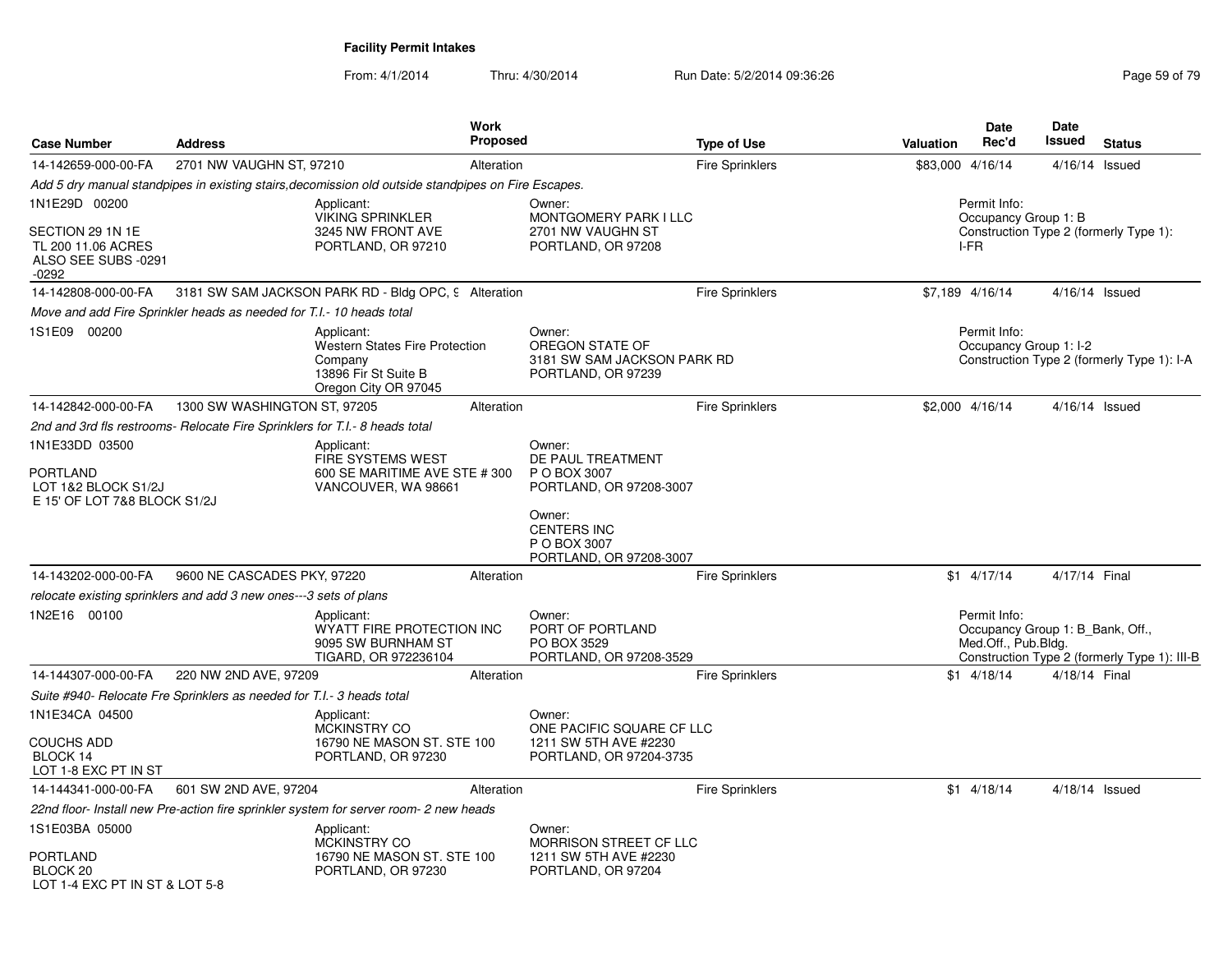| <b>Case Number</b>                                                                                           | <b>Address</b>           | <b>Work</b><br>Proposed                                                                                                                                                |                                                                                    | <b>Type of Use</b>     | <b>Valuation</b> | <b>Date</b><br>Rec'd                                                    | <b>Date</b><br><b>Issued</b> | <b>Status</b>                              |
|--------------------------------------------------------------------------------------------------------------|--------------------------|------------------------------------------------------------------------------------------------------------------------------------------------------------------------|------------------------------------------------------------------------------------|------------------------|------------------|-------------------------------------------------------------------------|------------------------------|--------------------------------------------|
| 14-145756-000-00-FA                                                                                          | 5050 NE HOYT ST, 97213   | Alteration                                                                                                                                                             |                                                                                    | <b>Fire Sprinklers</b> |                  | $$1 \quad 4/21/14$                                                      | 4/24/14 Issued               |                                            |
|                                                                                                              |                          | SPRINKLER - RELOCATE (66) SSP FOR NEW SUSPENDED CEILING & WALLS BEING CONSTRUCTED. MATCH EXISTING SPRINKLER TYPE                                                       |                                                                                    |                        |                  |                                                                         |                              |                                            |
| 1N2E31BD 03800<br><b>CENTER ADD</b><br>BLOCK <sub>3</sub><br>LOT 1-7 INC PT VAC ST<br>LOT 20-26 EXC PT IN ST |                          | Applicant:<br><b>BASIC FIRE PROTECTION</b><br>8135 NE MARTIN LUTHER KING JR 4400 NE HALSEY ST BLDG 2 #190<br><b>BLVD</b><br>PORTLAND, OR 97211                         | Owner:<br>PROVIDENCE HEALTH<br>PORTLAND, OR 97213-1545<br>Owner:                   |                        |                  | Permit Info:<br>Occupancy Group 1: B<br>I-FR                            |                              | Construction Type 2 (formerly Type 1):     |
|                                                                                                              |                          |                                                                                                                                                                        | SERVICES-OREGON<br>4400 NE HALSEY ST BLDG 2 #190<br>PORTLAND, OR 97213-1545        |                        |                  |                                                                         |                              |                                            |
| 14-145757-000-00-FA                                                                                          | 1500 SW 1ST AVE, 97201   | Alteration                                                                                                                                                             |                                                                                    | <b>Fire Sprinklers</b> |                  | $$1$ 4/21/14                                                            | 4/24/14 Issued               |                                            |
|                                                                                                              |                          | SPRINKLER-ADD 3 NEW QR PENDENT SPRINKLERS FOR NEW WALLS BEING CONSTRUCTED                                                                                              |                                                                                    |                        |                  |                                                                         |                              |                                            |
| 1S1E03CA 00600                                                                                               |                          | Applicant:<br><b>BASIC FIRE PROTECTION</b>                                                                                                                             | Owner:<br><b>URBAN OFFICE</b>                                                      |                        |                  | Permit Info:<br>Occupancy Group 1: B                                    |                              |                                            |
| <b>PORTLAND</b><br><b>BLOCK 116 TL 600</b>                                                                   |                          | 8135 NE MLK Jr Blvd<br>PORTLAND, OR 97211                                                                                                                              | 111 SW COLUMBIA ST #1380<br>PORTLAND, OR 97201-5845                                |                        |                  |                                                                         |                              | Construction Type 2 (formerly Type 1): I-A |
|                                                                                                              |                          |                                                                                                                                                                        | Owner:<br><b>PARKING</b><br>111 SW COLUMBIA ST #1380<br>PORTLAND, OR 97201-5845    |                        |                  |                                                                         |                              |                                            |
|                                                                                                              |                          |                                                                                                                                                                        | Owner:<br><b>FACILITIES</b><br>111 SW COLUMBIA ST #1380<br>PORTLAND, OR 97201-5845 |                        |                  |                                                                         |                              |                                            |
| 14-145759-000-00-FA                                                                                          | 110 SW YAMHILL ST, 97204 | Alteration                                                                                                                                                             |                                                                                    | Fire Sprinklers        |                  | $$1$ 4/21/14                                                            | 4/25/14 Issued               |                                            |
|                                                                                                              |                          | SPRINKLER - REMOVE AND REINSTALL SPRINKLER LINES FOR STRUCTURAL CHANGES, ADD SPRINKLER LINES FOR NEW STRUCTURAL LAYOUT BACK TO SHELL CONDITION                         |                                                                                    |                        |                  |                                                                         |                              |                                            |
| 1S1E03BA 02400<br>PORTLAND                                                                                   |                          | Applicant:<br>CROWN FIRE SYSTEMS INC<br>7402 SE JOHNSON CREEK BLVD                                                                                                     | Owner:<br><b>B13 INVESTORS LLC</b><br>111 SW COLUMBIA ST #1380                     |                        |                  | Permit Info:<br>Occupancy Group 1: B Bank, Off.,<br>Med.Off., Pub.Bldg. |                              |                                            |
| BLOCK 13<br>LOT 1&2                                                                                          |                          | PORTLAND OR 97206                                                                                                                                                      | PORTLAND, OR 97201                                                                 |                        |                  |                                                                         |                              | Construction Type 2 (formerly Type 1): I-B |
| 14-145774-000-00-FA                                                                                          | 1400 SW 5TH AVE, 97201   | Alteration                                                                                                                                                             |                                                                                    | Fire Sprinklers        |                  | $$1$ 4/21/14                                                            | 4/24/14 Issued               |                                            |
|                                                                                                              |                          | SPRINKLER - ADD 4 NEW PENDENT SPRINKLERS FROM (E) UPRIGHT SPRIG-UPS IN ACT CEILINGS W/NEW CEILING TILES. ENTIRE FLOOR HAS (E) ACT GRID CEILINGS W/O TILES & OPEN TO S1 |                                                                                    |                        |                  |                                                                         |                              |                                            |
| 1S1E03BC 02900<br><b>PORTLAND</b>                                                                            |                          | Applicant:<br><b>BASIC FIRE PROTECTION</b><br>8135 NE MARTIN LUTHER KING JR 111 SW COLUMBIA ST #1380                                                                   | Owner:<br>MARK GROUP PARTNERSHIP NO 6                                              |                        |                  |                                                                         |                              |                                            |
| BLOCK 149<br><b>LOT 1-8</b>                                                                                  |                          | <b>BLVD</b><br>PORTLAND, OR 97211                                                                                                                                      | PORTLAND, OR 97204                                                                 |                        |                  |                                                                         |                              |                                            |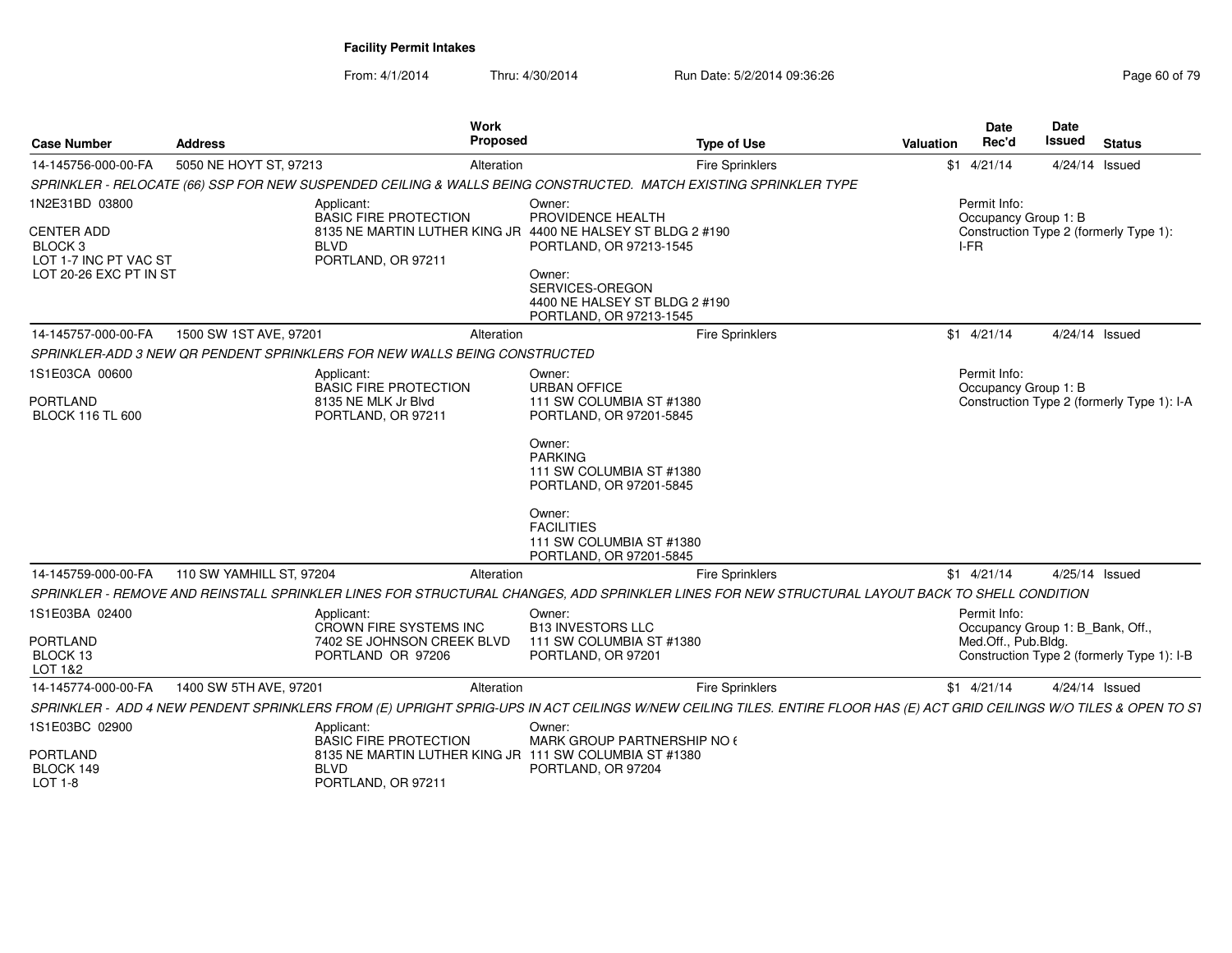| <b>Case Number</b>                                                                                     | <b>Address</b>                                                                                                                                                        | Work<br><b>Proposed</b> |                                                                      | <b>Type of Use</b>     | <b>Valuation</b> | Date<br>Rec'd                        | <b>Date</b><br>Issued<br><b>Status</b>                                         |
|--------------------------------------------------------------------------------------------------------|-----------------------------------------------------------------------------------------------------------------------------------------------------------------------|-------------------------|----------------------------------------------------------------------|------------------------|------------------|--------------------------------------|--------------------------------------------------------------------------------|
| 14-146149-000-00-FA                                                                                    | 808 SW 3RD AVE, 97204                                                                                                                                                 | Alteration              |                                                                      | Fire Sprinklers        |                  | $$1$ 4/22/14                         | 4/25/14 Issued                                                                 |
|                                                                                                        | SPRINKLER - INSTALL NEW FIRE SPRINKLERS IN DROP CEILINGS AS REQUIRED. RELOCATE EXISTING AND INSTALL NEW UPRIGHT SPRINKLERS AS REQUIRED                                |                         |                                                                      |                        |                  |                                      |                                                                                |
| 1S1E03BA 06000                                                                                         | Applicant:<br>AFP SYSTEMS                                                                                                                                             | Owner:                  | SN INVESTMENT PROPERTIES LLO                                         |                        |                  | Permit Info:<br>Occupancy Group 1: B |                                                                                |
| PORTLAND<br>BLOCK 22<br><b>LOT 7&amp;8</b><br>HISTORIC PROPERTY 15 YR 2000<br>POTENTIAL ADDITIONAL TAX | 19435 SW 129TH AV<br>TUALATIN, OR 97062                                                                                                                               |                         | 1121 SW SALMON ST 5TH FLR<br>PORTLAND, OR 97205                      |                        | I-FR             |                                      | Construction Type 2 (formerly Type 1):                                         |
| 14-146951-000-00-FA                                                                                    | 421 SW 6TH AVE, 97205                                                                                                                                                 | Alteration              |                                                                      | Fire Sprinklers        |                  | $$1$ 4/23/14                         | 4/23/14 Issued                                                                 |
|                                                                                                        | replace fire pump and controler with like---3 sets of plans                                                                                                           |                         |                                                                      |                        |                  |                                      |                                                                                |
| 1N1E34CC 04300<br><b>PORTLAND</b><br>BLOCK 176<br>LOT 1-4                                              | Applicant:<br>Fire Systems West<br>600 SE Maritime Ave<br>Suite 300<br>Vancouver, WA 98661                                                                            | Owner:                  | UPI COMMONWEALTH LLC<br>1215 FOURTH AVE STE 600<br>SEATTLE, WA 98161 |                        |                  |                                      |                                                                                |
| 14-148194-000-00-FA                                                                                    | 4380 SW MACADAM AVE, 97201                                                                                                                                            | Alteration              |                                                                      | <b>Fire Sprinklers</b> | \$843 4/25/14    |                                      | 4/25/14 Issued                                                                 |
|                                                                                                        | Suite #400/460- Relocate Fire Sprinklers for T.I.- 5 heads total                                                                                                      |                         |                                                                      |                        |                  |                                      |                                                                                |
| 1S1E10DC 00800                                                                                         | Applicant:<br>PACIFIC FIRE SYSTEMS                                                                                                                                    | Owner:                  | <b>RIVER FORUM LLC</b>                                               |                        |                  | Permit Info:<br>Occupancy Group 1: B |                                                                                |
| SECTION 10 1S 1E<br>TL 800 3.18 ACRES<br>DEFERRAL-POTENTIAL ADDITIONAL TAX                             | 6704 RIVIERA CT<br>WEST LINN, OR 97068                                                                                                                                |                         | 235 MONTGOMERY ST FL 16<br>SAN FRANCISCO, CA 94104                   |                        |                  |                                      | Construction Type 2 (formerly Type 1): II-A                                    |
| 14-148214-000-00-FA                                                                                    | 947 SW BROADWAY, 97205                                                                                                                                                | Alteration              |                                                                      | <b>Fire Sprinklers</b> | \$1,474 4/25/14  |                                      | 4/25/14 Issued                                                                 |
|                                                                                                        | 2nd floor- Relocate Fire Sprinklers for T.I.- 2 heads total                                                                                                           |                         |                                                                      |                        |                  |                                      |                                                                                |
| 1S1E03BB 03900                                                                                         | Applicant:<br><b>MCKINSTRY CO</b>                                                                                                                                     | Owner:                  | <b>GLISAN PROPERTY LLC</b>                                           |                        |                  | Permit Info:                         | Occupancy Group 1: B_Bank, Off.,                                               |
| <b>PORTLAND</b><br>BLOCK 209<br>LOT 3&4                                                                | 16970 NE MASON ST, SUITE 100<br>PORTLAND OR 97230-7398                                                                                                                |                         | 920 SW 6TH AVE #223<br>PORTLAND, OR 97204                            |                        |                  | Med.Off., Pub.Bldg.                  |                                                                                |
| 14-148351-000-00-FA                                                                                    | 3030 SW MOODY AVE, 97201                                                                                                                                              | Alteration              |                                                                      | Fire Sprinklers        |                  | $$1$ 4/25/14                         | $5/1/14$ Issued                                                                |
|                                                                                                        | SPRINKLER - DEMO ALL (E) CEILING PENDENT DROPS, PLUG 1" OUTLETS. RELOCATE/ADD (10) PENDENT SPRINKLERS IN (N) SUSPENDED CEILINGS. ADD (9) NEW UPRIGHT SPRINKLERS FOR ( |                         |                                                                      |                        |                  |                                      |                                                                                |
| 1S1E10 00400                                                                                           | Applicant:<br><b>BASIC FIRE PROTECTION</b>                                                                                                                            | Owner:                  | 3030 PROPERTY LLC                                                    |                        |                  | Permit Info:                         | Occupancy Group 1: B_Bank, Off.,                                               |
| SECTION 10 1S 1E<br>TL 400 2.77 ACRES                                                                  | 8135 NE MARTIN LUTHER KING JR 3121 SW MOODY AVE<br><b>BLVD</b><br>PORTLAND, OR 97211                                                                                  |                         | PORTLAND, OR 97239                                                   |                        |                  | Med.Off., Pub.Bldg.                  | Construction Type 2 (formerly Type 1): III-B                                   |
| 14-148360-000-00-FA                                                                                    | 837 SW 11TH AVE, 97205                                                                                                                                                | Alteration              |                                                                      | Fire Sprinklers        |                  | $$1$ 4/25/14                         | $5/1/14$ Issued                                                                |
|                                                                                                        | SPRINKLER - MOVE (E) SPRINKLER LINE OVER 8" DUE TO NEW WALL, RELOCATE (2) SPRINKLERS ON LINE (NO ADDS)                                                                |                         |                                                                      |                        |                  |                                      |                                                                                |
| 1S1E04AA 00400                                                                                         | Applicant:                                                                                                                                                            | Owner:                  | <b>EASTERN WESTERN</b>                                               |                        |                  | Permit Info:                         |                                                                                |
| <b>PORTLAND</b><br>BLOCK 259<br><b>LOT 3&amp;4</b>                                                     | BLACKSTONE FIRE PROTECTION<br>612 NE SQUIRE RD<br>WASHOUGAL, WA 98671                                                                                                 |                         | <b>CORPORATION</b><br>PO BOX 3228<br>PORTLAND, OR 97208-3228         |                        |                  | Med.Off., Pub.Bldg.                  | Occupancy Group 1: B_Bank, Off.,<br>Construction Type 2 (formerly Type 1): I-A |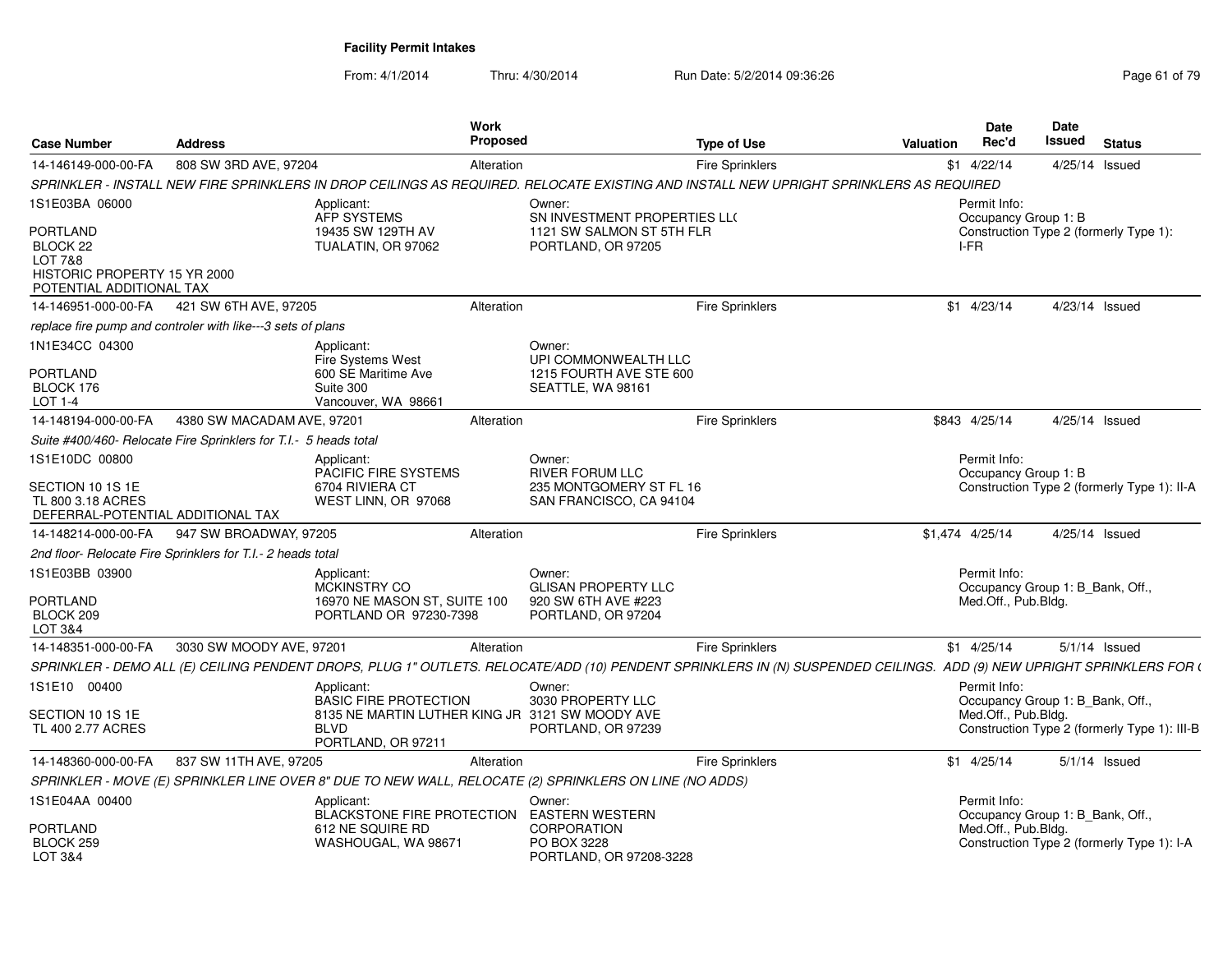| <b>Case Number</b>                                       | <b>Address</b>                                        |                                                                                                           | Work<br><b>Proposed</b> |                                                                                                                                   | <b>Type of Use</b> |                                                                                                 | Valuation | <b>Date</b><br>Rec'd                              | <b>Date</b><br>Issued | <b>Status</b>                              |
|----------------------------------------------------------|-------------------------------------------------------|-----------------------------------------------------------------------------------------------------------|-------------------------|-----------------------------------------------------------------------------------------------------------------------------------|--------------------|-------------------------------------------------------------------------------------------------|-----------|---------------------------------------------------|-----------------------|--------------------------------------------|
| 14-148376-000-00-FA                                      | 321 SW SALMON ST, 97204                               |                                                                                                           | Alteration              |                                                                                                                                   |                    | <b>Fire Sprinklers</b>                                                                          |           | $$1$ 4/25/14                                      |                       | $5/1/14$ Issued                            |
|                                                          |                                                       | SPRINKLER - ADD (2) NEW SPINKLERS WHERE FREEZER WAS REMOVED                                               |                         |                                                                                                                                   |                    |                                                                                                 |           |                                                   |                       |                                            |
| 1S1E03BA 06700                                           |                                                       | Applicant:<br>CROWN FIRE SYSTEMS INC<br>7402 SE JOHNSON CREEK BLVD<br>PORTLAND OR 97206                   |                         | Owner:<br>STANDARD INS CO<br><b>PO BOX 711</b><br>PORTLAND, OR 97204                                                              |                    |                                                                                                 |           |                                                   |                       |                                            |
| 14-149488-000-00-FA                                      | 1300 SW 5TH AVE, 97201                                |                                                                                                           | Alteration              |                                                                                                                                   |                    | <b>Fire Sprinklers</b>                                                                          |           | $$1$ 4/29/14                                      | 4/29/14 Issued        |                                            |
|                                                          | restore T-13 to core for new tenate---3 sets of plans |                                                                                                           |                         |                                                                                                                                   |                    |                                                                                                 |           |                                                   |                       |                                            |
| 1S1E03BC 01800                                           |                                                       | Applicant:<br>SOUND FIRE                                                                                  |                         | Owner:<br>FIRST INTERSTATE BANK OF OR                                                                                             |                    |                                                                                                 |           | Permit Info:<br>Occupancy Group 1: B              |                       |                                            |
| <b>PORTLAND</b><br><b>BLOCK 148 TL 1800</b>              |                                                       | 10756 SE HWY 212<br>CLACKAMAS, OR 97015                                                                   |                         | PO BOX 2609<br>CARLSBAD, CA 92018-2609                                                                                            |                    |                                                                                                 |           |                                                   |                       | Construction Type 2 (formerly Type 1): I-A |
| 14-135789-000-00-FA                                      | 3800 SE 22ND AVE, 97202                               |                                                                                                           | Alteration              |                                                                                                                                   |                    | <b>Fixed Extinguishing Systems</b>                                                              |           | $$1 \quad 4/4/14$                                 |                       | $4/9/14$ Issued                            |
|                                                          |                                                       | FIXED SYSTEM - INSTALL NEW ANSUL SYSTEM IN NEW 8' HOOD @ EXISTING FOOD CAFE                               |                         |                                                                                                                                   |                    |                                                                                                 |           |                                                   |                       |                                            |
| 1S1E11DA 04300                                           |                                                       | Applicant:<br>ALLIANCE FIRE SAFETY<br>991 SE OAK ST                                                       |                         | Owner:<br>FRED MEYER STORES INC                                                                                                   |                    |                                                                                                 |           | Permit Info:                                      |                       | Occupancy Group 1: F-2_Industrial Plant -  |
| SECTION 11 1S 1E<br>TL 4300 5.37 ACRES                   |                                                       | DUNDEE, OR 97115                                                                                          |                         | 1014 VINE ST 7TH FLOOR<br>CINCINNATI, OH 45202-1141                                                                               |                    |                                                                                                 |           | Factory, Low Hazard                               |                       | Construction Type 2 (formerly Type 1): V-B |
| 13-231452-REV-02-FA                                      | 920 SW 6TH AVE, 97204                                 |                                                                                                           | Alteration              |                                                                                                                                   | Mechanical         |                                                                                                 |           | \$4/1/14                                          | 4/3/14 Final          |                                            |
|                                                          | <b>B2/ REVISION FOR CONDENSER STAND ANCHORAGES</b>    |                                                                                                           |                         |                                                                                                                                   |                    |                                                                                                 |           |                                                   |                       |                                            |
| 1S1E03BB 01000<br>PORTLAND<br>BLOCK 170<br>LOT 5-8       |                                                       | Applicant:<br>R & H CONSTRUCTION<br>1530 SW TAYLOR STREET<br>PORTLAND, OR 97205                           |                         | Owner:<br>PUBLIC SERVICE BUILDING LLC<br>920 SW 6TH AVE STE 223<br>PORTLAND, OR 97204                                             |                    | CCB - Contractor:<br>R & H CONSTRUCTION<br>1530 SW TAYLOR STREET<br>PORTLAND, OR 97205          |           | Permit Info:<br>Occupancy Group 1: A-2_Restaurant |                       | Construction Type 2 (formerly Type 1): I-A |
| 14-133712-000-00-FA                                      | 3930 SE DIVISION ST, 97202                            |                                                                                                           | Alteration              |                                                                                                                                   | Mechanical         |                                                                                                 |           | \$3,700 4/1/14                                    |                       | $4/10/14$ Issued                           |
| F4/ RETURN/SUPPLY DIFFUSERS                              |                                                       |                                                                                                           |                         |                                                                                                                                   |                    |                                                                                                 |           |                                                   |                       |                                            |
| 1S1E12AA 00800<br><b>RICHMOND ADD</b>                    |                                                       | Applicant:<br>JEROME KEYES<br><b>OHSU</b>                                                                 |                         | Owner:<br>PARR FINANCIAL MEDICAL LLC<br>4400 NE HALSEY BLVD 2 #190                                                                |                    | CCB - Contractor:<br><b>SKANSKA USA</b><br>222 SW Columbia St., Suite 300                       |           | Permit Info:<br>Occupancy Group 1: B              |                       |                                            |
| BLOCK <sub>2</sub><br>LOT 1&3&5<br>NONTAXABLE BEGIN 1995 |                                                       | 3181 SW SAM JACKSON PARK<br>RD.<br>PORTLAND, OR 97239                                                     |                         | PORTLAND, OR 97213                                                                                                                |                    | Portland, OR 97201                                                                              |           |                                                   |                       |                                            |
| 14-133737-000-00-FA                                      | 1650 NW NAITO PKY - Unit 304, 97209                   |                                                                                                           | Alteration              |                                                                                                                                   | Mechanical         |                                                                                                 |           | \$100,000 4/1/14                                  |                       | 4/17/14 Under Inspection                   |
|                                                          |                                                       |                                                                                                           |                         | F4/DUCTWORK RECONFIGURATION, GRILLES, SUPPLY, RETURN, WALL MOUNT SPLIT SYSTEM COOLING UNIT, CONDENSER UNIT ON ROOF ABOVE IDF ROOM |                    |                                                                                                 |           |                                                   |                       |                                            |
| 1N1E28DD 00400<br>WATSONS ADD<br>LOT 1-10 TL 400         |                                                       | Applicant:<br>ANTONIJA KRIZANAC<br><b>MCKINSTRY</b><br>16790 NE MASON ST. SUITE 100<br>PORTLAND, OR 97230 |                         | Owner:<br>THE REALTY ASSOCIATES<br>1301 DOVE ST #860<br>NEWPORT BEACH, CA 92660<br>Owner:                                         |                    | CCB - Contractor:<br>MCKINSTRY CO LLC<br>16970 NE MASON ST, SUITE 100<br>PORTLAND OR 97230-7398 |           | Permit Info:<br>Occupancy Group 1: B<br>I-FR      |                       | Construction Type 2 (formerly Type 1):     |
|                                                          |                                                       |                                                                                                           |                         | FUND IX LP<br>1301 DOVE ST #860<br>NEWPORT BEACH, CA 92660                                                                        |                    |                                                                                                 |           |                                                   |                       |                                            |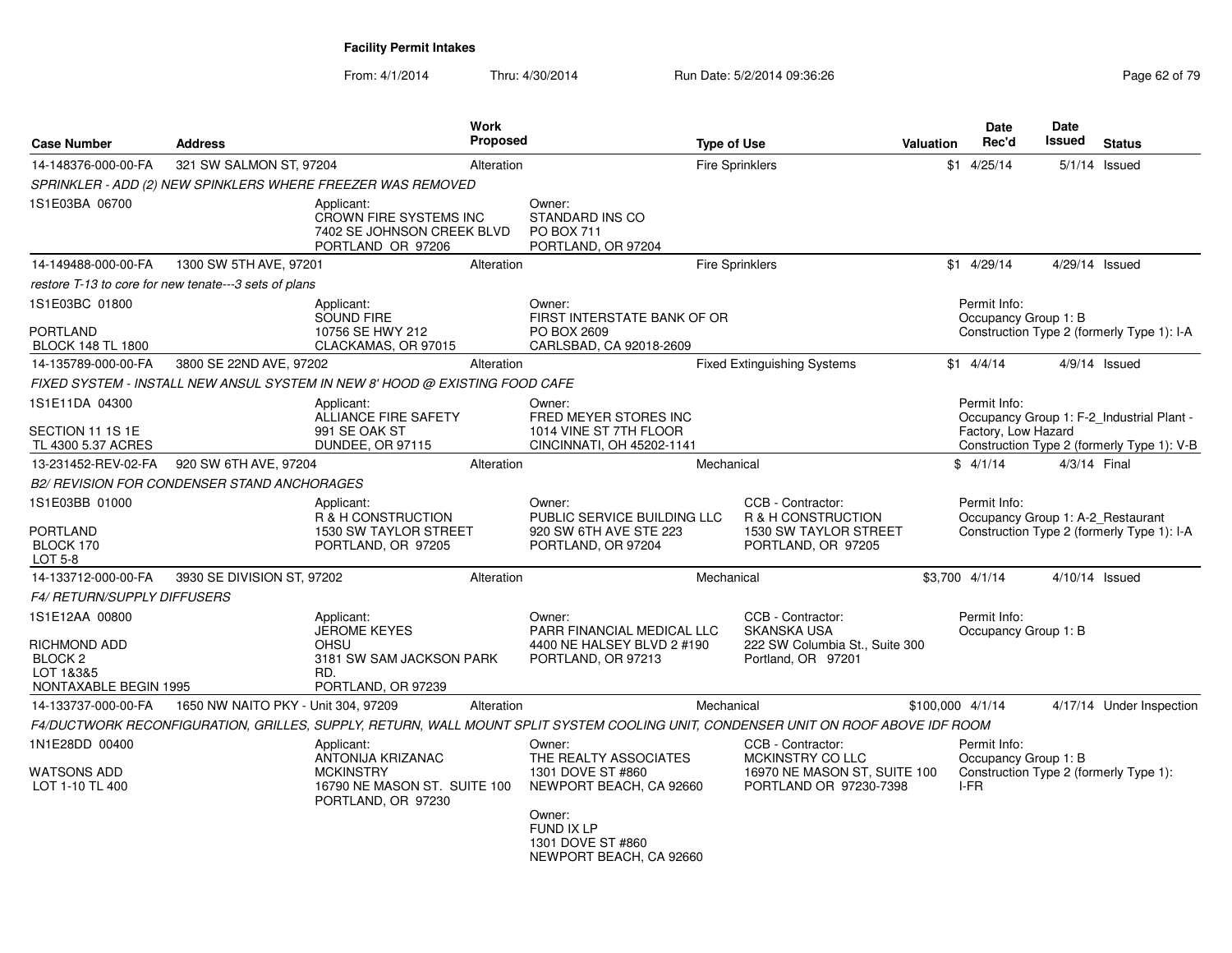| Case Number                                                                                      | <b>Address</b>                                  |                                                                                           | <b>Work</b><br><b>Proposed</b> |                                                                                                                                                           | <b>Type of Use</b>                                            | Valuation        | <b>Date</b><br>Rec'd                 | Date<br><b>Issued</b> | <b>Status</b>                          |
|--------------------------------------------------------------------------------------------------|-------------------------------------------------|-------------------------------------------------------------------------------------------|--------------------------------|-----------------------------------------------------------------------------------------------------------------------------------------------------------|---------------------------------------------------------------|------------------|--------------------------------------|-----------------------|----------------------------------------|
| 14-133737-REV-01-FA                                                                              | 1650 NW NAITO PKY - Unit 304, 97209             |                                                                                           | Alteration                     |                                                                                                                                                           | Mechanical                                                    |                  | \$5,000 4/23/14                      |                       | <b>Under Review</b>                    |
|                                                                                                  |                                                 | F1/ADD ONE NEW SPLIT SYSTEM HEAT PUMP TO THE 3RD FLOOR EHR ROOM. RTU                      |                                |                                                                                                                                                           |                                                               |                  |                                      |                       |                                        |
| 1N1E28DD 00400                                                                                   |                                                 | Applicant:<br>ANTONIJA KRIZANAC                                                           |                                | Owner:<br>THE REALTY ASSOCIATES                                                                                                                           | CCB - Contractor:<br>MCKINSTRY CO LLC                         |                  | Permit Info:<br>Occupancy Group 1: B |                       |                                        |
| WATSONS ADD<br>LOT 1-10 TL 400                                                                   |                                                 | <b>MCKINSTRY</b><br>16790 NE MASON ST. SUITE 100<br>PORTLAND, OR 97230                    |                                | 1301 DOVE ST #860<br>NEWPORT BEACH, CA 92660<br>Owner:<br>FUND IX LP<br>1301 DOVE ST #860<br>NEWPORT BEACH, CA 92660                                      | 16970 NE MASON ST, SUITE 100<br>PORTLAND OR 97230-7398        |                  | I-FR                                 |                       | Construction Type 2 (formerly Type 1): |
| 14-133944-000-00-FA                                                                              | 500 NE MULTNOMAH ST, 97232                      |                                                                                           | Alteration                     | Mechanical                                                                                                                                                |                                                               | \$216.300 4/2/14 |                                      |                       | <b>Under Review</b>                    |
|                                                                                                  | F16/ REMODEL OF EXISTING DUAL DUCT HVAC, ZONING |                                                                                           |                                |                                                                                                                                                           |                                                               |                  |                                      |                       |                                        |
| 1N1E35BB 02400                                                                                   |                                                 | Applicant:<br><b>WARREN TYLER</b>                                                         |                                | Owner:<br>KAISER FOUNDATION HEALTH                                                                                                                        | CCB - Contractor:<br><b>HOWARD S WRIGHT</b>                   |                  |                                      |                       |                                        |
| HOLLADAYS ADD<br>BLOCK 73&80 TL 2400                                                             |                                                 | PKA ARCHITECTS<br>6969 SW HAMPTON ST<br>PORTLAND, OR 97210                                |                                | 500 NE MULTNOMAH ST #100<br>PORTLAND, OR 97232-2099<br>Owner:                                                                                             | <b>CONSTRUCTORS LP</b><br>P. O. BOX 3764<br>SEATTLE, WA 98124 |                  |                                      |                       |                                        |
|                                                                                                  |                                                 |                                                                                           |                                | PLAN OF THE NORTHWEST<br>500 NE MULTNOMAH ST #100<br>PORTLAND, OR 97232-2099                                                                              |                                                               |                  |                                      |                       |                                        |
| 14-134001-000-00-FA                                                                              | 14015 NE GLISAN ST, 97230                       |                                                                                           | Alteration                     |                                                                                                                                                           | Mechanical                                                    |                  | \$17,000 4/2/14                      |                       | 4/9/14 Under Inspection                |
|                                                                                                  |                                                 | B1/ DRIVING RANGE HEATER REPLACEMENT NEW UNITS ARE THE SAME SIZE & LOCATION ** NO PLANS** |                                |                                                                                                                                                           |                                                               |                  |                                      |                       |                                        |
| 1N2E35A 00200                                                                                    |                                                 | Applicant:<br>Lydia Neill                                                                 |                                | Owner:<br>METRO(LEASED COURSE CO                                                                                                                          | CCB - Contractor:<br>DANIEL MIRANDA INC                       |                  |                                      |                       |                                        |
| SECTION 35 1N 2E<br>TL 200 4.50 ACRES                                                            |                                                 | <b>METRO (MERC)</b><br>600 NE Grand Avenue<br>Portland, OR 97232-2736                     |                                | 600 NE GRAND AVE<br>PORTLAND, OR 97232-2736                                                                                                               | 15009 NE 21ST ST<br>VANCOUVER, WA 98684                       |                  |                                      |                       |                                        |
| 14-134154-000-00-FA                                                                              | 4701 SE BUSH ST, 97206                          |                                                                                           | Alteration                     |                                                                                                                                                           | Mechanical                                                    |                  | \$45,000 4/2/14                      |                       | <b>Under Review</b>                    |
|                                                                                                  |                                                 |                                                                                           |                                | F18/ CRESTON/ INSTALL NEW PRE-MANUFACTURED LOUVER PENTHOUSE. NEW ROOFTOP FANS. VENTS AND HEAT PUMP, REWORK DUCTWORK AT PENTHOUSE, UPGRADE SCIENCE CLASSR( |                                                               |                  |                                      |                       |                                        |
| 1S2E07CA 09600                                                                                   |                                                 | Applicant:<br><b>KRISTIN WELLS</b>                                                        |                                | Owner:<br>SCHOOL DISTRICT NO 1                                                                                                                            | <b>Primary Contractor:</b><br><b>TO BID</b>                   |                  |                                      |                       |                                        |
| SECTION 07 1S 2E<br>TL 9600 8.09 ACRES<br>SEE R645272 (R992070461) FOR LEASED<br><b>SUB ACCT</b> |                                                 | PORTLAND PUBLIC SCHOOLS<br>501 N DIXON ST<br>PORTLAND, OR 97277                           |                                | PO BOX 3107<br>PORTLAND, OR 97208-3107                                                                                                                    |                                                               |                  |                                      |                       |                                        |
| 14-134214-000-00-FA                                                                              | 4701 SE BUSH ST, 97206                          |                                                                                           | Alteration                     |                                                                                                                                                           | Mechanical                                                    |                  | \$12,000 4/2/14                      |                       | <b>Under Review</b>                    |
|                                                                                                  |                                                 | F18/ CRESTON ANNEX/ REMOVE AND INSTALL MECHANICAL ROOFTOP VENTS                           |                                |                                                                                                                                                           |                                                               |                  |                                      |                       |                                        |
| IS2E07CA 09600                                                                                   |                                                 | Applicant:<br><b>KRISTIN WELLS</b>                                                        |                                | Owner:<br>SCHOOL DISTRICT NO 1                                                                                                                            | <b>Primary Contractor:</b><br>TO BID                          |                  |                                      |                       |                                        |
| SECTION 07 1S 2E<br>TL 9600 8.09 ACRES<br>SEE R645272 (R992070461) FOR LEASED<br><b>SUB ACCT</b> |                                                 | PORTLAND PUBLIC SCHOOLS<br>501 N DIXON ST<br>PORTLAND, OR 97277                           |                                | PO BOX 3107<br>PORTLAND, OR 97208-3107                                                                                                                    |                                                               |                  |                                      |                       |                                        |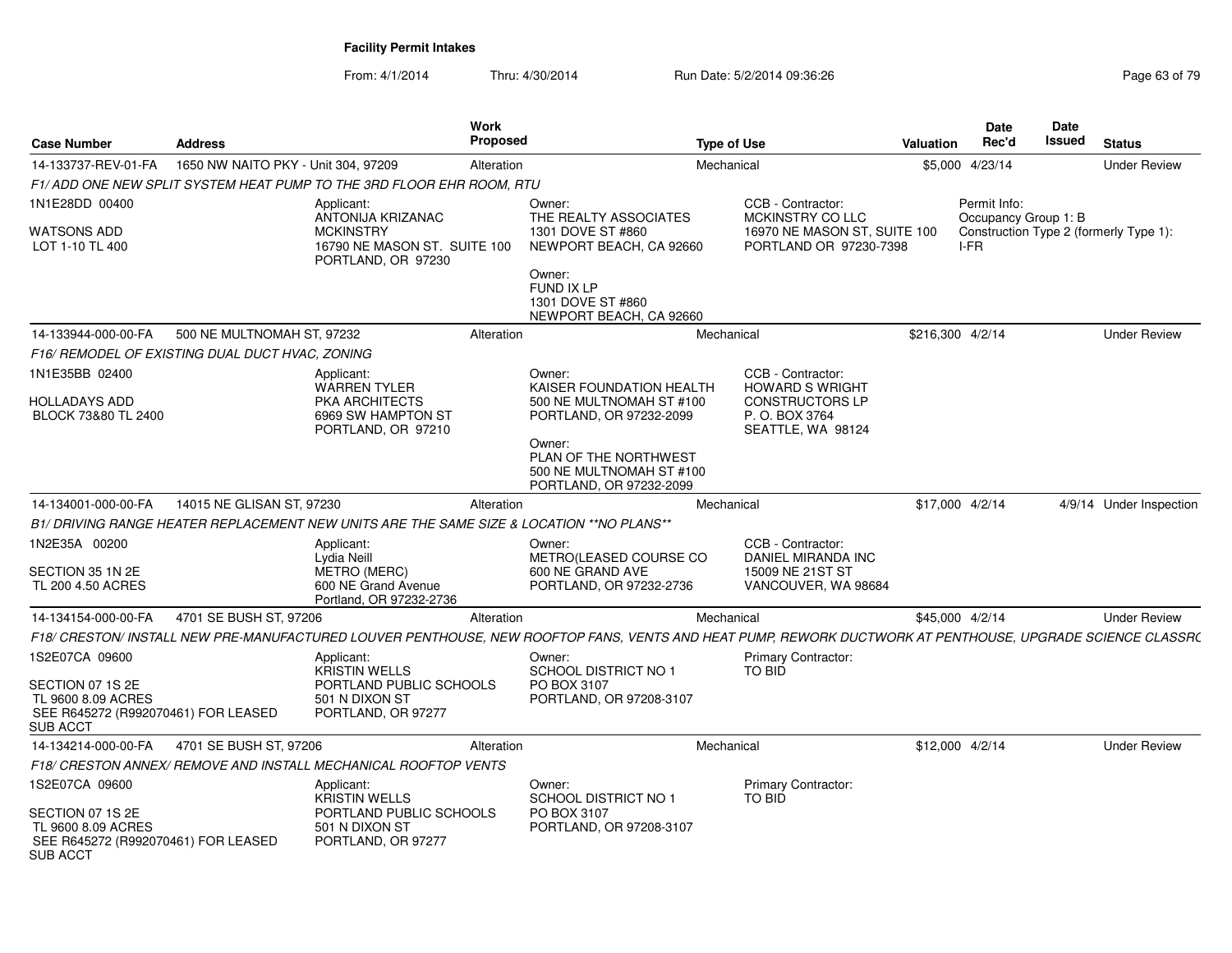| <b>Case Number</b>                                                                                                                                | <b>Address</b>                                      |                                                                                                       | <b>Work</b><br><b>Proposed</b> |                                                                                                                                  | <b>Type of Use</b> |                                                                                      | Valuation | Date<br>Rec'd       | Date<br>Issued | <b>Status</b>                                |
|---------------------------------------------------------------------------------------------------------------------------------------------------|-----------------------------------------------------|-------------------------------------------------------------------------------------------------------|--------------------------------|----------------------------------------------------------------------------------------------------------------------------------|--------------------|--------------------------------------------------------------------------------------|-----------|---------------------|----------------|----------------------------------------------|
| 14-134340-000-00-FA                                                                                                                               | 5105 SE 66TH AVE, 97206                             |                                                                                                       | Alteration                     |                                                                                                                                  | Mechanical         |                                                                                      |           | \$88,000 4/2/14     |                | <b>Under Review</b>                          |
|                                                                                                                                                   |                                                     |                                                                                                       |                                | F18/ARIETA/ INSTALL PRE-MANUFACTURED LOUVER PENTHOUSE, NEW ROOFTOP FANS & VENTS AND HVAC UPGRADES FOR SCIENCE CLASSROOMS         |                    |                                                                                      |           |                     |                |                                              |
| 1S2E17BC 02500                                                                                                                                    |                                                     | Applicant:<br><b>KRISTIN WELLS</b>                                                                    |                                | Owner:<br>SCHOOL DISTRICT NO 1                                                                                                   |                    | <b>Primary Contractor:</b><br>TO BID                                                 |           |                     |                |                                              |
| THIRD ELECTRIC ADD<br>BLOCK 6 EXC PT IN ST                                                                                                        |                                                     | PORTLAND PUBLIC SCHOOLS<br>501 N DIXON ST<br>PORTLAND, OR 97277                                       |                                | PO BOX 3107<br>PORTLAND, OR 97208-3107                                                                                           |                    |                                                                                      |           |                     |                |                                              |
| 14-134413-000-00-FA                                                                                                                               | 123 NE 3RD AVE, 97232                               |                                                                                                       | Alteration                     |                                                                                                                                  | Mechanical         |                                                                                      |           | \$6,200 4/2/14      |                | <b>Under Review</b>                          |
| B2/ INSTALL TYPE 2 HOOD W/FAN                                                                                                                     |                                                     |                                                                                                       |                                |                                                                                                                                  |                    |                                                                                      |           |                     |                |                                              |
| 1N1E34DA 02800                                                                                                                                    |                                                     | Applicant:<br>MILO COY                                                                                |                                | Owner:<br>BRIDGEHEAD DEVELOPMENT LLC VIKING HEATING & SHEETMETAL Occupancy Group 1: B_Bank, Off.,                                |                    | CCB - Contractor:                                                                    |           | Permit Info:        |                |                                              |
| <b>EAST PORTLAND</b><br>BLOCK 68<br>INC PT VAC ST LOT 1&8<br>LOT 2&3&6&7<br>INC PT VAC ST LOT 4&5; HISTORIC<br>PROPERTY; POTENTIAL ADDITIONAL TAX |                                                     | <b>VIKING SHEETMETAL</b><br>P.O. BOX 2610<br>ESTACADA, OR 97023                                       |                                | 1001 SE WATER AVE #120<br>PORTLAND, OR 97214-2147                                                                                |                    | <b>INC</b><br>PO BOX<br>2610 ESTACADA OR 97023                                       |           | Med.Off., Pub.Bldg. |                | Construction Type 2 (formerly Type 1): III-A |
| 14-134427-000-00-FA                                                                                                                               | 5109 SE 66TH AVE, 97206                             |                                                                                                       | Alteration                     |                                                                                                                                  | Mechanical         |                                                                                      |           | \$25,000 4/2/14     |                | <b>Under Review</b>                          |
|                                                                                                                                                   |                                                     |                                                                                                       |                                | F18/ ARIETA ANNEX/ INSTALL NEW ROOFTOP VENTS, REWORK MECH DUCTWORK IN FAN ROOM PENTHOUSE AND HVAC UPGRADES IN SCIENCE CLASSROOMS |                    |                                                                                      |           |                     |                |                                              |
| 1S2E17BC 02500                                                                                                                                    |                                                     | Applicant:<br><b>KRISTIN WELLS</b><br>PORTLAND PUBLIC SCHOOLS<br>501 N DIXON ST<br>PORTLAND, OR 97277 |                                | Owner:<br><b>SCHOOL DISTRICT NO 1</b><br>PO BOX 3107<br>PORTLAND, OR 97208-3107                                                  |                    | Primary Contractor:<br><b>TO BID</b>                                                 |           |                     |                |                                              |
| 14-135056-000-00-FA                                                                                                                               | 2055 NW SAVIER ST, 97209                            |                                                                                                       | Alteration                     |                                                                                                                                  | Mechanical         |                                                                                      |           | \$5,840 4/3/14      |                | 4/10/14 Issued                               |
|                                                                                                                                                   |                                                     | B2/ INSTALL TYPE II EXHAUST HOOD, NEW EXHAUST FAN, DUCTWORK AND GRILLE                                |                                |                                                                                                                                  |                    |                                                                                      |           |                     |                |                                              |
| 1N1E28CD 02300<br>COUCHS ADD<br><b>BLOCK 293 TL 2300</b><br>LAND & IMPS SEE R529517 (R180230571)<br>FOR OTHER IMPS                                |                                                     | Applicant:<br><b>SEAN DYER</b><br>AMERICAN HEATING INC<br>5035 SE 24TH AVE<br>PORTLAND, OR 97202      |                                | Owner:<br><b>CON-WAY PROPERTIES INC</b><br>PO BOX 4138<br>PORTLAND, OR 97208-4138                                                |                    | CCB - Contractor:<br>AMERICAN HEATING INC<br>5035 SE 24TH<br>PORTLAND, OR 97202-4765 |           |                     |                |                                              |
| 14-135742-000-00-FA                                                                                                                               | 1825 SW BROADWAY, 97201                             |                                                                                                       | Alteration                     |                                                                                                                                  | Mechanical         |                                                                                      |           | $$2,500$ 4/4/14     |                | 4/14/14 Issued                               |
|                                                                                                                                                   | <b>F2/ RECONFIGURE EXISTING DUCTING FOR TI WORK</b> |                                                                                                       |                                |                                                                                                                                  |                    |                                                                                      |           |                     |                |                                              |
| 1S1E04DA 06300<br><b>PORTLAND</b>                                                                                                                 |                                                     | Applicant:<br><b>FRANCIS MCBRIDE</b><br>PORTLAND STATE UNIVERSITY                                     |                                | Owner:<br>OREGON STATE OF (BRD HIGHER<br>ED)                                                                                     |                    |                                                                                      |           |                     |                |                                              |
| BLOCK 200<br>99.88% NONTAXABLE                                                                                                                    |                                                     | 202 UNIVERSITY SERVICES<br><b>BUILDING</b><br>617 SW MONTGOMERY ST<br>PORTLAND OR 97207               |                                | <b>PO BOX 751</b><br>PORTLAND, OR 97207-0751                                                                                     |                    |                                                                                      |           |                     |                |                                              |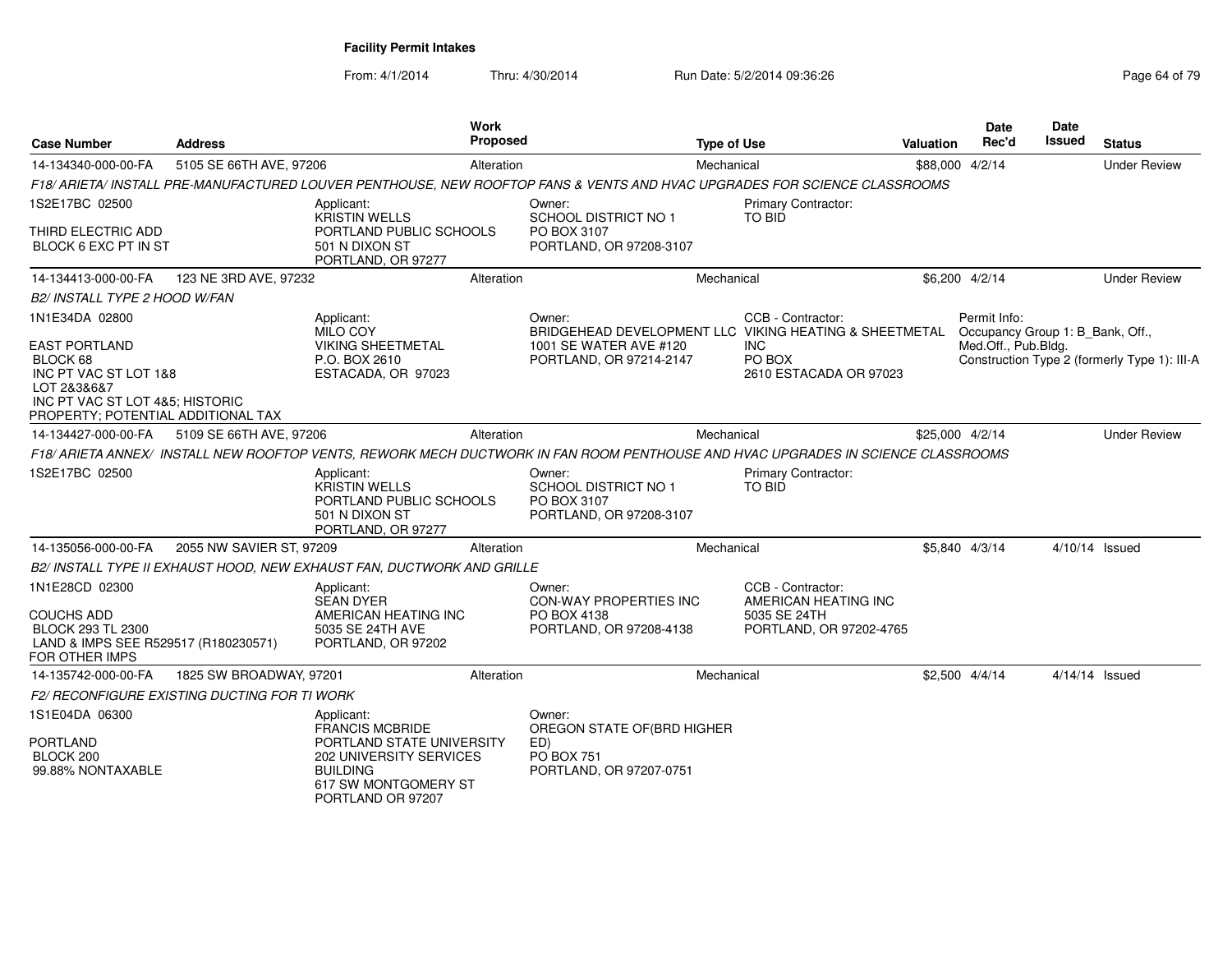| <b>Case Number</b>                                                                         | <b>Address</b>                                        |                                                                                                                                  | <b>Work</b><br><b>Proposed</b> |                                                                                                                                                                 | <b>Type of Use</b> |                                                                                                                                         | Valuation        | Date<br>Rec'd                                    | Date<br>Issued | <b>Status</b>                                |
|--------------------------------------------------------------------------------------------|-------------------------------------------------------|----------------------------------------------------------------------------------------------------------------------------------|--------------------------------|-----------------------------------------------------------------------------------------------------------------------------------------------------------------|--------------------|-----------------------------------------------------------------------------------------------------------------------------------------|------------------|--------------------------------------------------|----------------|----------------------------------------------|
| 14-135790-000-00-FA                                                                        | 7200 SE 60TH AVE, 97206                               |                                                                                                                                  | Alteration                     |                                                                                                                                                                 | Mechanical         |                                                                                                                                         | \$20,000 4/4/14  |                                                  |                | <b>Under Review</b>                          |
|                                                                                            | F16/ LANE/ HVAC WORK FOR UPGRADE SCIENCE CLASSROOMS   |                                                                                                                                  |                                |                                                                                                                                                                 |                    |                                                                                                                                         |                  |                                                  |                |                                              |
| 1S2E19AD 00100                                                                             |                                                       | Applicant:                                                                                                                       |                                | Owner:                                                                                                                                                          |                    | Primary Contractor:                                                                                                                     |                  |                                                  |                |                                              |
| SECTION 19 1S 2E<br>TL 100 9.09 ACRES<br>SEE R645271 (R992190221) FOR LEASED<br>SUB ACCT   |                                                       | <b>KRISTIN WELLS</b><br>PORTLAND PUBLIC SCHOOLS<br>501 N DIXON ST<br>PORTLAND, OR 97277                                          |                                | <b>SCHOOL DISTRICT NO 1</b><br>PO BOX 3107<br>PORTLAND, OR 97208-3107                                                                                           |                    | TO BID                                                                                                                                  |                  |                                                  |                |                                              |
| 14-136199-000-00-FA                                                                        | 710 SW 2ND AVE, 97204                                 |                                                                                                                                  | Alteration                     |                                                                                                                                                                 | Mechanical         |                                                                                                                                         | \$325,000 4/4/14 |                                                  |                | <b>Under Review</b>                          |
|                                                                                            |                                                       | F16/ INSTALL 27 SPLIT SYSTEMS WITH ASSOCIATED PIPING AND DUCTWORK                                                                |                                |                                                                                                                                                                 |                    |                                                                                                                                         |                  |                                                  |                |                                              |
| 1S1E03BA 03200<br><b>PORTLAND</b><br>BLOCK 14<br>LOT <sub>1</sub><br>LOTS 7&8 EXC PT IN ST |                                                       | Applicant:<br>LULLY WILDER<br><b>JACOBS HEATING &amp; AIR</b><br><b>CONDITION</b><br>4474 SE MILWAUKIE AVE<br>PORTLAND, OR 97202 |                                | Owner:<br>MORRISON STREET<br>5200 SE HARNEY DR<br>PORTLAND, OR 97206-0837<br>Owner:<br><b>INVESTMENT CO LLC</b><br>5200 SE HARNEY DR<br>PORTLAND, OR 97206-0837 |                    | CCB - Contractor:<br>LULLY WILDER<br><b>JACOBS HEATING &amp; AIR</b><br><b>CONDITION</b><br>4474 SE MILWAUKIE AVE<br>PORTLAND, OR 97202 |                  |                                                  |                |                                              |
| 14-136949-000-00-FA                                                                        | 1500 SW 1ST AVE, 97201                                |                                                                                                                                  | Alteration                     |                                                                                                                                                                 | Mechanical         |                                                                                                                                         | \$138,000 4/7/14 |                                                  |                | 4/10/14 Issued                               |
|                                                                                            | B2/ RECONFIGURE HVAC TO ACCOMODATE NEW TENANT LAYOUT. |                                                                                                                                  |                                |                                                                                                                                                                 |                    |                                                                                                                                         |                  |                                                  |                |                                              |
| 1S1E03CA 00600<br>PORTLAND<br><b>BLOCK 116 TL 600</b>                                      |                                                       | Applicant:<br><b>BARRY SEVY</b><br>1623 SE 6TH AVE<br>PORTLAND, OR 97214                                                         |                                |                                                                                                                                                                 |                    | CCB - Contractor:<br>AIR RITE CONTROL INC<br>1623 SE 6TH AVE<br>PORTLAND, OR 97214-3502                                                 |                  | Permit Info:<br>Occupancy Group 1: S-2           |                | Construction Type 2 (formerly Type 1): I-A   |
| 14-137044-000-00-FA                                                                        | 5550 SW MACADAM AVE, 97201                            |                                                                                                                                  | Alteration                     |                                                                                                                                                                 | Mechanical         |                                                                                                                                         |                  | \$2,050 4/7/14                                   | 4/10/14 Final  |                                              |
| <b>B2/ NEW DUCTWORK AND GRILLES</b>                                                        |                                                       |                                                                                                                                  |                                |                                                                                                                                                                 |                    |                                                                                                                                         |                  |                                                  |                |                                              |
| 1S1E15BD 01200                                                                             |                                                       | Applicant:<br>Sean Dver                                                                                                          |                                | Owner:<br>SRI EIGHT MACADAM LLC                                                                                                                                 |                    | CCB - Contractor:<br>AMERICAN HEATING INC                                                                                               |                  | Permit Info:<br>Occupancy Group 1: B             |                |                                              |
| SECTION 15 1S 1E<br>TL 1200 1.91 ACRES                                                     |                                                       | AMERICAN HEATING INC<br>5035 SE 24th Ave<br>Portland, OR 97202                                                                   |                                | 235 MONTGOMERY ST 16TH<br><b>FLOOR</b><br>SAN FRANCISCO, CA 94104-3104                                                                                          |                    | 5035 SE 24TH<br>PORTLAND, OR 97202-4765                                                                                                 |                  |                                                  |                | Construction Type 2 (formerly Type 1): II-A  |
| 14-137078-000-00-FA                                                                        | 5550 SW MACADAM AVE, 97201                            |                                                                                                                                  | Alteration                     |                                                                                                                                                                 | Mechanical         |                                                                                                                                         |                  | \$2,270 4/7/14                                   |                | 4/10/14 Under Inspection                     |
| <b>B2/ NEW DUCTWORK AND GRILLES</b>                                                        |                                                       |                                                                                                                                  |                                |                                                                                                                                                                 |                    |                                                                                                                                         |                  |                                                  |                |                                              |
| 1S1E15BD 01200                                                                             |                                                       | Applicant:                                                                                                                       |                                | Owner:                                                                                                                                                          |                    | CCB - Contractor:                                                                                                                       |                  | Permit Info:                                     |                |                                              |
| SECTION 15 1S 1E<br>TL 1200 1.91 ACRES                                                     |                                                       | Sean Dyer<br>AMERICAN HEATING INC<br>5035 SE 24th Ave<br>Portland, OR 97202                                                      |                                | SRI EIGHT MACADAM LLC<br>235 MONTGOMERY ST 16TH<br><b>FLOOR</b><br>SAN FRANCISCO, CA 94104-3104                                                                 |                    | AMERICAN HEATING INC<br>5035 SE 24TH<br>PORTLAND, OR 97202-4765                                                                         |                  | Occupancy Group 1: B                             |                | Construction Type 2 (formerly Type 1): II-A  |
| 14-137217-000-00-FA                                                                        | 3030 SW MOODY AVE, 97201                              |                                                                                                                                  | Alteration                     |                                                                                                                                                                 | Mechanical         |                                                                                                                                         | \$137,197 4/8/14 |                                                  |                | <b>Under Review</b>                          |
|                                                                                            |                                                       | F8/SUITE 107/210; TWO NEW FAN COIL SPLIT SYSTEMS, NEW DUCTWORK, GRILLES, RTU                                                     |                                |                                                                                                                                                                 |                    |                                                                                                                                         |                  |                                                  |                |                                              |
| 1S1E10 00400                                                                               |                                                       | Applicant:<br>Sean Dyer                                                                                                          |                                | Owner:<br>3030 PROPERTY LLC                                                                                                                                     |                    | CCB - Contractor:<br>AMERICAN HEATING INC                                                                                               |                  | Permit Info:<br>Occupancy Group 1: B Bank, Off., |                |                                              |
| SECTION 10 1S 1E<br>TL 400 2.77 ACRES                                                      |                                                       | AMERICAN HEATING INC<br>5035 SE 24th Ave<br>Portland, OR 97202                                                                   |                                | 3121 SW MOODY AVE<br>PORTLAND, OR 97239                                                                                                                         |                    | 5035 SE 24TH<br>PORTLAND, OR 97202-4765                                                                                                 |                  | Med.Off., Pub.Bldg.                              |                | Construction Type 2 (formerly Type 1): III-B |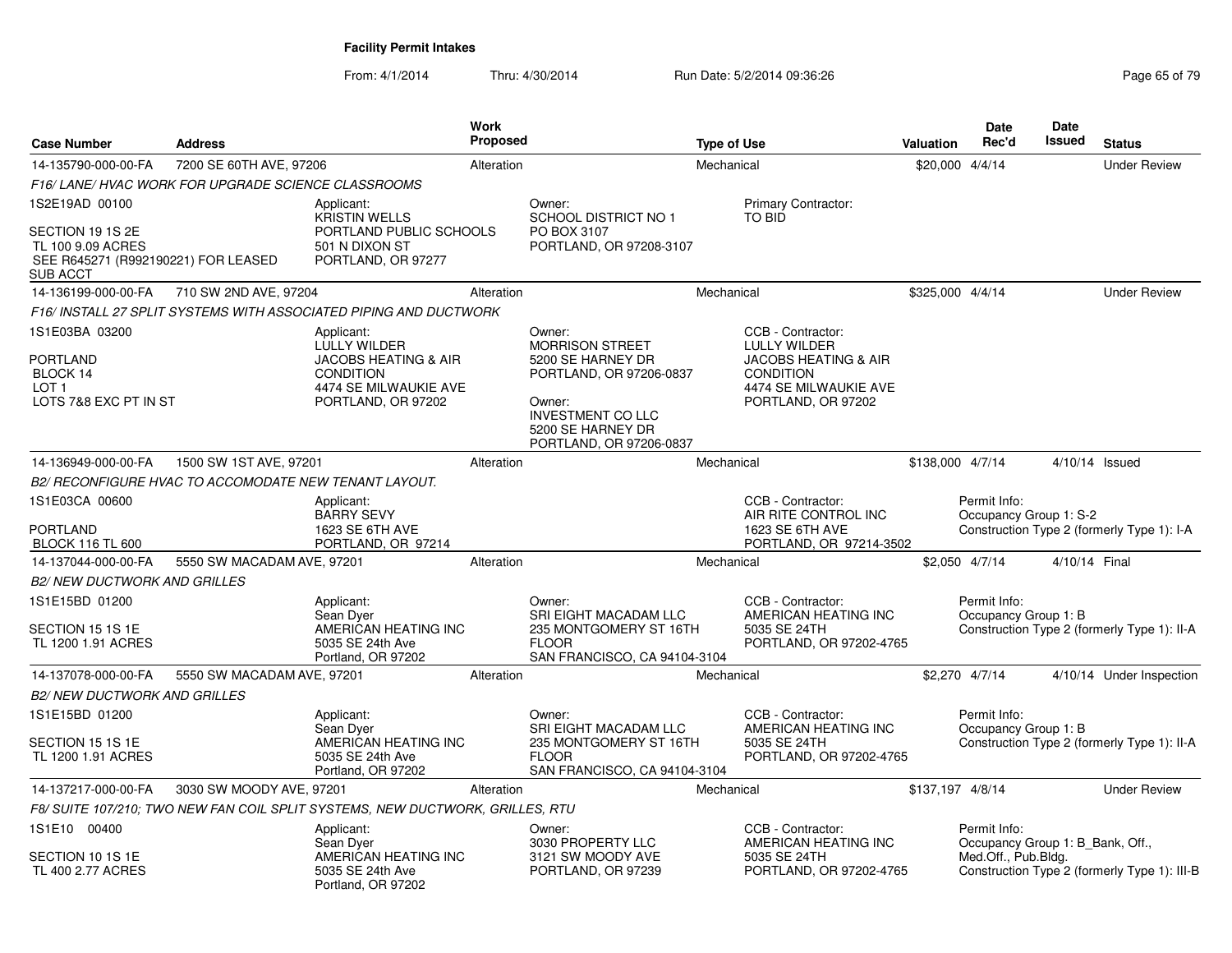| <b>Case Number</b>                                                    | <b>Address</b>               |                                                                                                             | Work<br>Proposed |                                                                                                 | <b>Type of Use</b> |                                                                                                                 | Valuation         | Date<br>Rec'd                        | Date<br>Issued | <b>Status</b>            |
|-----------------------------------------------------------------------|------------------------------|-------------------------------------------------------------------------------------------------------------|------------------|-------------------------------------------------------------------------------------------------|--------------------|-----------------------------------------------------------------------------------------------------------------|-------------------|--------------------------------------|----------------|--------------------------|
| 14-137909-000-00-FA                                                   | 825 NE MULTNOMAH ST - Unit 1 |                                                                                                             | Alteration       |                                                                                                 | Mechanical         |                                                                                                                 | \$100,000 4/9/14  |                                      |                | <b>Under Review</b>      |
|                                                                       |                              | F4/ ADD 10 WATER SOURCE HEAT PUMPS FOR AFTER HOUR HVAC, DUCTWORK, DIFFUSER                                  |                  |                                                                                                 |                    |                                                                                                                 |                   |                                      |                |                          |
| 1N1E35BB 90002                                                        |                              | Applicant:<br><b>TY ENGLE</b>                                                                               |                  | Owner:<br><b>PACIFICORP</b>                                                                     |                    | <b>Primary Contractor:</b><br><b>TO BID</b>                                                                     |                   |                                      |                |                          |
| LLOYD CENTER TOWER CONDOMINIUM<br>LOT <sub>1</sub><br>DEPT OF REVENUE |                              | <b>PACIFICORP</b><br>825 NE MULTNOMAH<br>PORTLAND, OR 97232                                                 |                  | 700 NE MULTNOMAH ST 7TH FLR<br>PORTLAND, OR 97232                                               |                    |                                                                                                                 |                   |                                      |                |                          |
| 14-138027-000-00-FA                                                   | 1300 SW 5TH AVE, 97201       |                                                                                                             | Alteration       |                                                                                                 | Mechanical         |                                                                                                                 | \$23,556 4/9/14   |                                      |                | 4/10/14 Under Inspection |
| <i>B2/ HVAC RECONFIGURATION FOR TI</i>                                |                              |                                                                                                             |                  |                                                                                                 |                    |                                                                                                                 |                   |                                      |                |                          |
| 1S1E03BC 01800<br>PORTLAND                                            |                              | Applicant:<br>PAUL LUKES<br>STREIMER SHEET METAL WORKS PO BOX 2609                                          |                  | Owner:<br>FIRST INTERSTATE BANK OF OR                                                           |                    | CCB - Contractor:<br><b>PAUL LUKES</b><br>STREIMER SHEET METAL WORKS Construction Type 2 (formerly Type 1): I-A |                   | Permit Info:<br>Occupancy Group 1: B |                |                          |
| <b>BLOCK 148 TL 1800</b>                                              |                              | <b>INC</b><br>740 N KNOTT ST<br>PORTLAND, OR 972272099                                                      |                  | CARLSBAD, CA 92018-2609                                                                         |                    | <b>INC</b><br>740 N KNOTT ST<br>PORTLAND, OR 972272099                                                          |                   |                                      |                |                          |
| 14-138750-000-00-FA                                                   | 1710 N HUMBOLDT ST, 97217    |                                                                                                             | Alteration       |                                                                                                 | Mechanical         |                                                                                                                 | \$130.000 4/10/14 |                                      |                | <b>Under Review</b>      |
|                                                                       |                              |                                                                                                             |                  | F16/ BEACH MAIN BLDG/ NEW ELEVATOR MECHANICAL SYSTEM. DUCTWORK AND ADJUSTMENTS FOR SEISMIC WORK |                    |                                                                                                                 |                   |                                      |                |                          |
| 1N1E21AD 05800                                                        |                              | Applicant:<br><b>Kristin Wells</b>                                                                          |                  | Owner:<br>SCHOOL DISTRICT NO 1                                                                  |                    | Primary Contractor:<br><b>TO BID</b>                                                                            |                   |                                      |                |                          |
| RIVERSIDE ADD<br>INC VAC ST BLOCK 7&8 EXC PT IN ST                    |                              | Portland Public Schools Facilities &<br>Asset Management<br>501 N Dixon St.<br>Portland, OR 97227           |                  | PO BOX 3107<br>PORTLAND, OR 97208-3107                                                          |                    |                                                                                                                 |                   |                                      |                |                          |
| 14-138869-000-00-FA                                                   | 7200 NE 11TH AVE, 97211      |                                                                                                             | Alteration       |                                                                                                 | Mechanical         |                                                                                                                 | \$33,000 4/10/14  |                                      |                | <b>Under Review</b>      |
|                                                                       |                              | F15/WOODLAWN / RELOCATE EXISTING THERMOSTATS AND ADD CHIMNEY LINER                                          |                  |                                                                                                 |                    |                                                                                                                 |                   |                                      |                |                          |
| 1N1E14BA 06100                                                        |                              | Applicant:<br>Kristin Wells                                                                                 |                  | Owner:<br><b>SCHOOL DISTRICT NO 1</b>                                                           |                    | Primary Contractor:<br><b>TO BID</b>                                                                            |                   |                                      |                |                          |
| SCOFFINS ADD<br>BLOCK 2&5&6 TL 6100                                   |                              | Portland Public Schools Facilities &<br><b>Asset Management</b><br>501 N Dixon St.<br>Portland, OR 97227    |                  | PO BOX 3107<br>PORTLAND, OR 97208-3107                                                          |                    |                                                                                                                 |                   |                                      |                |                          |
| 14-138908-000-00-FA                                                   | 620 N FREMONT ST, 97227      |                                                                                                             | Alteration       |                                                                                                 | Mechanical         |                                                                                                                 | \$87,000 4/10/14  |                                      |                | <b>Under Review</b>      |
|                                                                       |                              | F14/ BOISE-ELIOT MAIN BLDG - NEW ROOFTOP FANS AND REFURBISHED VENTS                                         |                  |                                                                                                 |                    |                                                                                                                 |                   |                                      |                |                          |
| 1N1E27BA 00100                                                        |                              | Applicant:<br>Kristin Wells                                                                                 |                  | Owner:<br><b>SCHOOL DISTRICT NO 1</b>                                                           |                    | Primary Contractor:<br>TO BID                                                                                   |                   |                                      |                |                          |
| SECTION 27 1N 1E<br>TL 100 3.71 ACRES                                 |                              | Portland Public Schools Facilities &<br>Asset Management<br>501 N Dixon St.<br>Portland, OR 97227           |                  | PO BOX 3107<br>PORTLAND, OR 97208-3107                                                          |                    |                                                                                                                 |                   |                                      |                |                          |
| 14-139337-000-00-FA                                                   | 707 SW WASHINGTON ST, 97205  |                                                                                                             | Alteration       |                                                                                                 | Mechanical         |                                                                                                                 | \$23,000 4/11/14  |                                      | 4/24/14 Issued |                          |
|                                                                       |                              |                                                                                                             |                  | B2/ NEW 24-7, 5 TON FREESTANDING AC UNIT, CONNECT TO EXISTING CONDENSOR, FOR OFF HOURS USE      |                    |                                                                                                                 |                   |                                      |                |                          |
| 1N1E34CC 04600                                                        |                              | Applicant:<br><b>BRANDI STEVENS</b><br><b>MELVIN MARK CO</b><br>111 SW COLUMBIA #1380<br>PORTLAND, OR 97201 |                  | Owner:<br><b>UBCT PARTNERSHIP</b><br>111 SW COLUMBIA ST #1380<br>PORTLAND, OR 97201             |                    | CCB - Contractor:<br>MELVIN MARK CONSTRUCTION CO<br>111 SW COLUMBIA ST STE 1380<br>PORTLAND, OR 972015873       |                   |                                      |                |                          |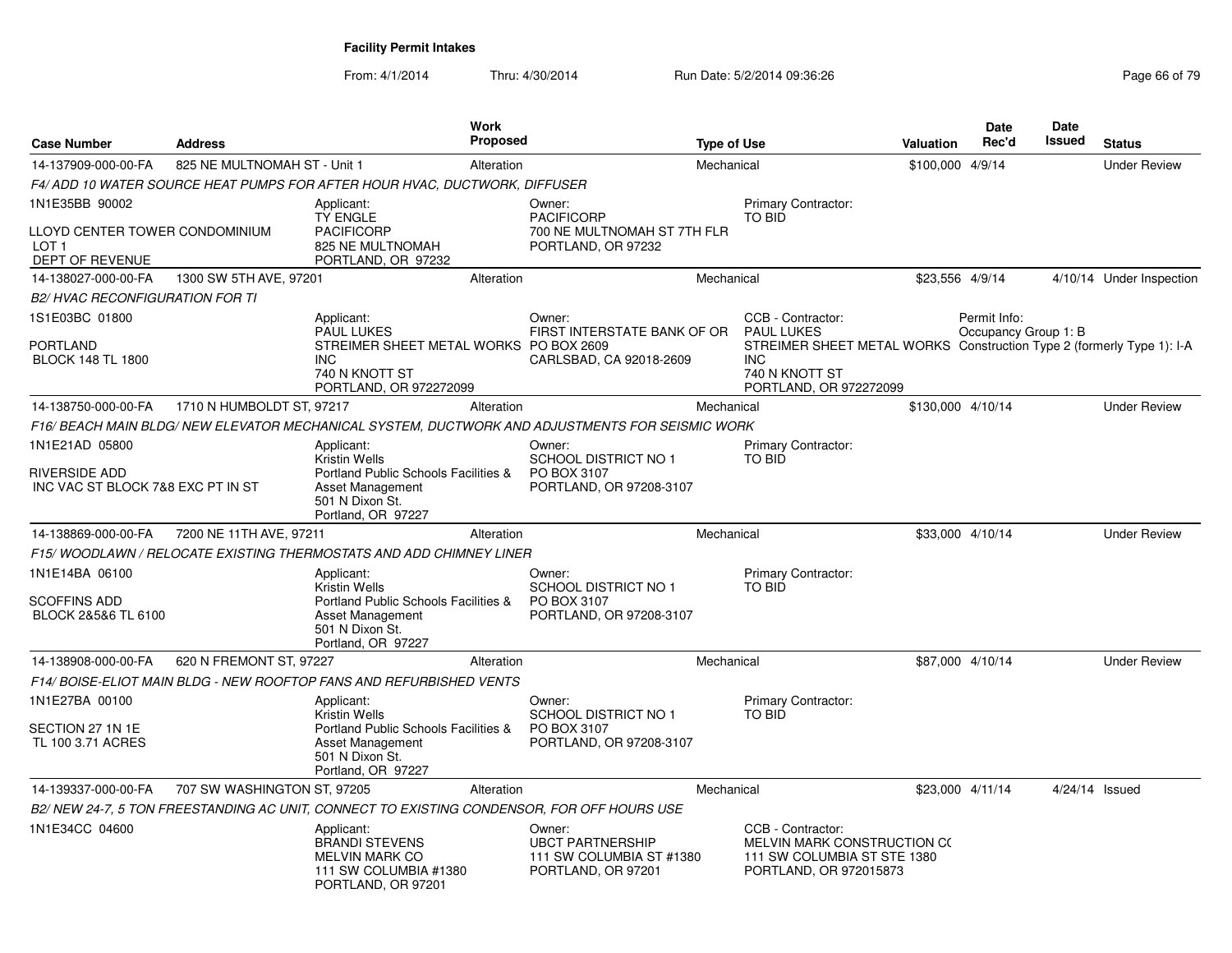| <b>Case Number</b>                                                         | <b>Address</b>                                         |                                                                                                                | Work<br><b>Proposed</b> |                                                                                                              | <b>Type of Use</b> |                                                                                                              | Valuation | <b>Date</b><br>Rec'd                             | Date<br>Issued | <b>Status</b>                                |
|----------------------------------------------------------------------------|--------------------------------------------------------|----------------------------------------------------------------------------------------------------------------|-------------------------|--------------------------------------------------------------------------------------------------------------|--------------------|--------------------------------------------------------------------------------------------------------------|-----------|--------------------------------------------------|----------------|----------------------------------------------|
| 14-139469-000-00-FA                                                        | 5050 NE HOYT ST, 97213                                 |                                                                                                                | Alteration              |                                                                                                              | Mechanical         |                                                                                                              |           | \$147,839 4/11/14                                | 4/22/14 Issued |                                              |
|                                                                            |                                                        | F15/ COMPLETE HVAC MODIFICATION FOR NEW LAYOUT, 6 NEW VAV BOXES,                                               |                         |                                                                                                              |                    |                                                                                                              |           |                                                  |                |                                              |
| 1N2E31BD 03800                                                             |                                                        | Applicant:<br><b>RICK ROBINSON</b>                                                                             |                         | Owner:<br>PROVIDENCE HEALTH                                                                                  |                    | CCB - Contractor:<br>AMERICAN HEATING INC                                                                    |           | Permit Info:<br>Occupancy Group 1: B             |                |                                              |
| <b>CENTER ADD</b><br>BLOCK <sub>3</sub><br>LOT 1-7 INC PT VAC ST           |                                                        | PROVIDENCE PROFESSIONAL<br>4400 NE HALSEY, BLDG. 2, SUITE<br>190                                               |                         | 4400 NE HALSEY ST BLDG 2 #190<br>PORTLAND, OR 97213-1545                                                     |                    | 5035 SE 24TH<br>PORTLAND, OR 97202-4765                                                                      |           | I-FR                                             |                | Construction Type 2 (formerly Type 1):       |
| LOT 20-26 EXC PT IN ST                                                     |                                                        | PORTLAND, OR 97213                                                                                             |                         | Owner:<br>SERVICES-OREGON<br>4400 NE HALSEY ST BLDG 2 #190<br>PORTLAND, OR 97213-1545                        |                    | CCB - Contractor:<br>IN LINE COMMERCIAL CONST<br>PO BOX 5837<br><b>ALOHA, OR 97006</b>                       |           |                                                  |                |                                              |
| 14-140890-000-00-FA                                                        | 123 NE 3RD AVE, 97232                                  |                                                                                                                | Alteration              |                                                                                                              | Mechanical         |                                                                                                              |           | \$12,900 4/14/14                                 | 4/16/14 Issued |                                              |
|                                                                            |                                                        | B1/ SUITE 310 903 SQ FT OFFICE REMODEL - ADD 1 FAN COIL AND DUCTWORK                                           |                         |                                                                                                              |                    |                                                                                                              |           |                                                  |                |                                              |
| 1N1E34DA 02800                                                             |                                                        | Applicant:<br>Heath Burmeister                                                                                 |                         | Owner:<br>BRIDGEHEAD DEVELOPMENT LLC ARJAE SHEET METAL COMPANY                                               |                    | CCB - Contractor:                                                                                            |           | Permit Info:<br>Occupancy Group 1: B_Bank, Off., |                |                                              |
| <b>EAST PORTLAND</b>                                                       |                                                        | <b>ARJAE HVACR</b>                                                                                             |                         | 1001 SE WATER AVE #120                                                                                       |                    | <b>INC</b>                                                                                                   |           | Med.Off., Pub.Bldg.                              |                |                                              |
| BLOCK 68<br>INC PT VAC ST LOT 1&8<br>LOT 2&3&6&7                           |                                                        | 8545 SE McLoughlin Blvd.<br>Portland, OR 97222-6368                                                            |                         | PORTLAND, OR 97214-2147                                                                                      |                    | 8545 SE MCLOUGHLIN BLVD<br>PORTLAND, OR 97222-6368                                                           |           |                                                  |                | Construction Type 2 (formerly Type 1): III-A |
| INC PT VAC ST LOT 4&5; HISTORIC<br>PROPERTY; POTENTIAL ADDITIONAL TAX      |                                                        |                                                                                                                |                         |                                                                                                              |                    |                                                                                                              |           |                                                  |                |                                              |
| 14-141385-000-00-FA                                                        | 1025 NW LOVEJOY ST                                     |                                                                                                                | Alteration              |                                                                                                              | Mechanical         |                                                                                                              |           | \$4,000 4/15/14                                  | 4/16/14 Final  |                                              |
|                                                                            |                                                        | F2/1015 NW LOVEJOY: NEW SALON EXTEND GRILLES INTO NEW T-BAR AND RELOCATE DIFFUSERS                             |                         |                                                                                                              |                    |                                                                                                              |           |                                                  |                |                                              |
| 1N1E34BB 02605                                                             |                                                        | Applicant:<br><b>JESSE MANSELLE</b><br>ROTH HEATING AND COOLING<br>6990 S ANDERSON RD<br><b>CANBY OR 97013</b> |                         | Owner:<br><b>RIVERSTONE CONDOMINIUM</b><br><b>OWNERS' ASSN</b><br>798 NW 11TH AVE<br>PORTLAND, OR 97209-3205 |                    | CCB - Contractor:<br>ROTH HEATING & COOLING dba<br>ROTH ZACHRY HEATING INC<br>PO BOX 1265<br>CANBY, OR 97013 |           |                                                  |                |                                              |
| 14-141451-000-00-FA                                                        | 947 SW BROADWAY, 97205                                 |                                                                                                                | Alteration              |                                                                                                              | Mechanical         |                                                                                                              |           | \$1,440 4/15/14                                  | 4/22/14 Issued |                                              |
|                                                                            | B1/2ND FLOOR, W SIDE NEW DUCTWORK & GRILLES            |                                                                                                                |                         |                                                                                                              |                    |                                                                                                              |           |                                                  |                |                                              |
| 1S1E03BB 03900                                                             |                                                        | Applicant:<br><b>SEAN DYER</b>                                                                                 |                         | Owner:<br><b>GLISAN PROPERTY LLC</b>                                                                         |                    | CCB - Contractor:<br>AMERICAN HEATING INC                                                                    |           | Permit Info:<br>Occupancy Group 1: B_Bank, Off., |                |                                              |
| PORTLAND<br>BLOCK 209<br>LOT 3&4                                           |                                                        | AMERICAN HEATING INC<br>5035 SE 24TH AVE<br>PORTLAND, OR 97202                                                 |                         | 920 SW 6TH AVE #223<br>PORTLAND, OR 97204                                                                    |                    | 5035 SE 24TH<br>PORTLAND, OR 97202-4765                                                                      |           | Med.Off., Pub.Bldg.                              |                |                                              |
| 14-141456-000-00-FA                                                        | 4380 SW MACADAM AVE, 97201                             |                                                                                                                | Alteration              |                                                                                                              | Mechanical         |                                                                                                              |           | \$2,550 4/15/14                                  |                | 4/28/14 Under Inspection                     |
|                                                                            | B1/4TH FLOOR EXPANSION NEW DUCTWORK & RELOCATE GRILLES |                                                                                                                |                         |                                                                                                              |                    |                                                                                                              |           |                                                  |                |                                              |
| 1S1E10DC 00800                                                             |                                                        | Applicant:<br><b>SEAN DYER</b>                                                                                 |                         | Owner:<br><b>RIVER FORUM LLC</b>                                                                             |                    | CCB - Contractor:<br>AMERICAN HEATING INC                                                                    |           | Permit Info:<br>Occupancy Group 1: B             |                |                                              |
| SECTION 10 1S 1E<br>TL 800 3.18 ACRES<br>DEFERRAL-POTENTIAL ADDITIONAL TAX |                                                        | AMERICAN HEATING INC<br>5035 SE 24TH AVE<br>PORTLAND, OR 97202                                                 |                         | 235 MONTGOMERY ST FL 16<br>SAN FRANCISCO, CA 94104                                                           |                    | 5035 SE 24TH<br>PORTLAND, OR 97202-4765                                                                      |           |                                                  |                | Construction Type 2 (formerly Type 1): II-A  |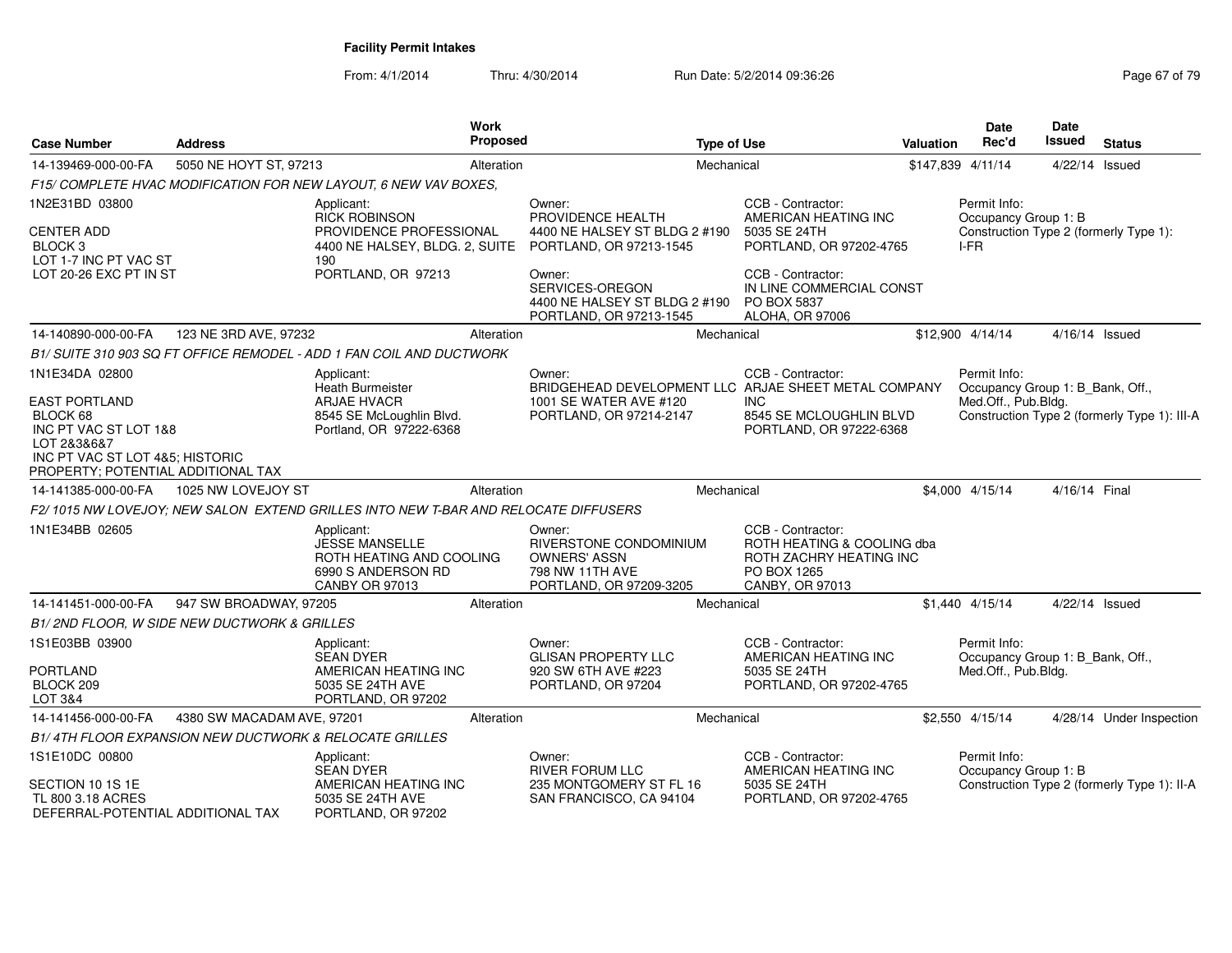| <b>Case Number</b>                                                                         | <b>Address</b>                                 |                                                                                                              | <b>Work</b><br>Proposed |                                                                                                                                                                 | <b>Type of Use</b> |                                                                                                                     | <b>Valuation</b> | Date<br>Rec'd                                                           | <b>Date</b><br>Issued | <b>Status</b>                                |
|--------------------------------------------------------------------------------------------|------------------------------------------------|--------------------------------------------------------------------------------------------------------------|-------------------------|-----------------------------------------------------------------------------------------------------------------------------------------------------------------|--------------------|---------------------------------------------------------------------------------------------------------------------|------------------|-------------------------------------------------------------------------|-----------------------|----------------------------------------------|
| 14-141831-000-00-FA                                                                        | 1825 SW BROADWAY, 97201                        |                                                                                                              | Alteration              |                                                                                                                                                                 | Mechanical         |                                                                                                                     |                  | \$250,000 4/15/14                                                       |                       | <b>Under Review</b>                          |
| <b>F8/ SMSU KITCHEN HOOD REPLACEMENT</b>                                                   |                                                |                                                                                                              |                         |                                                                                                                                                                 |                    |                                                                                                                     |                  |                                                                         |                       |                                              |
| 1S1E04DA 06300                                                                             |                                                | Applicant:<br><b>TOM ARNICH</b>                                                                              |                         | Owner:<br>OREGON STATE OF (BRD HIGHER                                                                                                                           |                    |                                                                                                                     |                  |                                                                         |                       |                                              |
| PORTLAND<br>BLOCK 200<br>99.88% NONTAXABLE                                                 |                                                | PSU FACILITIES AND PLANNING<br><b>PO BOX 751</b><br>Portland, OR 97207-0751                                  |                         | ED)<br><b>PO BOX 751</b><br>PORTLAND, OR 97207-0751                                                                                                             |                    |                                                                                                                     |                  |                                                                         |                       |                                              |
| 14-142721-000-00-FA                                                                        | 111 SW 5TH AVE, 97204-3626                     |                                                                                                              | Alteration              |                                                                                                                                                                 | Mechanical         |                                                                                                                     |                  | \$222,527 4/16/14                                                       |                       | <b>Under Review</b>                          |
|                                                                                            |                                                | F13/4TH FLOOR TOWER - RECONFIGURE HVAC TO NEW LAYOUT, VAV BOX UPGRADE TO DDC CONTROLS                        |                         |                                                                                                                                                                 |                    |                                                                                                                     |                  |                                                                         |                       |                                              |
| 1N1E34CD 01300                                                                             |                                                | Applicant:<br>SABINE O'HALLORAN<br>ANKROM MOISAN ARCHITECTS<br>6720 SW MACADAM, STE 100<br>PORTLAND OR 97219 |                         |                                                                                                                                                                 |                    | Primary Contractor:<br><b>TO BID</b>                                                                                |                  | Permit Info:<br>Occupancy Group 1: B                                    |                       | Construction Type 2 (formerly Type 1): I-A   |
| 14-142751-000-00-FA                                                                        | 555 SW OAK ST                                  |                                                                                                              | Alteration              |                                                                                                                                                                 | Mechanical         |                                                                                                                     |                  | \$505,000 4/16/14                                                       |                       | 4/28/14 Issued                               |
|                                                                                            |                                                | F13/7TH FLOOR PLAZA - RECONFIGURE HVAC TO NEW LAYOUT, VAV BOX UPGRADE TO DDC CONTROLS                        |                         |                                                                                                                                                                 |                    |                                                                                                                     |                  |                                                                         |                       |                                              |
| 1N1E34CD 80000                                                                             |                                                | Applicant:                                                                                                   |                         | Owner:                                                                                                                                                          |                    | CCB - Contractor:                                                                                                   |                  |                                                                         |                       |                                              |
| ONE ELEVEN TOWER CONDOMINIUM<br><b>GENERAL COMMON ELEMENTS</b>                             |                                                | SABINE O'HALLORAN<br>ANKROM MOISAN ARCHITECTS<br>6720 SW MACADAM, STE 100<br>PORTLAND OR 97219               |                         | ASSOCIATION OF UNIT OWNERS<br>OF<br>ONE ELEVEN TOWER<br>CONDOMINIUM 111 SW 5TH<br>PORTLAND, OR 97204                                                            |                    | FORTIS CONSTRUCTION<br>1705 SW TAYLOR ST SUITE 200<br>PORTLAND, OR 97205                                            |                  |                                                                         |                       |                                              |
| 14-142943-000-00-FA                                                                        | 9600 NE CASCADES PKY, 97220                    |                                                                                                              | Alteration              |                                                                                                                                                                 | Mechanical         |                                                                                                                     |                  | \$850 4/17/14                                                           | 4/22/14 Final         |                                              |
|                                                                                            |                                                | B1/DDI-DS PRO, LLC 4 - RELOCATE EXISTING GRILLES AND DUCTWORK                                                |                         |                                                                                                                                                                 |                    |                                                                                                                     |                  |                                                                         |                       |                                              |
| 1N2E16 00100                                                                               |                                                | Applicant:<br><b>JERRY L BERTELSON</b><br>MILLENNIUM HVAC INC<br>2723 NE 159TH CIRCLE<br>RIDGEFIELD WA 98642 |                         | Owner:<br>PORT OF PORTLAND<br>PO BOX 3529<br>PORTLAND, OR 97208-3529                                                                                            |                    | CCB - Contractor:<br><b>JERRY L BERTELSON</b><br>MILLENNIUM HVAC INC<br>2723 NE 159TH CIRCLE<br>RIDGEFIELD WA 98642 |                  | Permit Info:<br>Occupancy Group 1: B_Bank, Off.,<br>Med.Off., Pub.Bldg. |                       | Construction Type 2 (formerly Type 1): III-B |
| 14-143265-000-00-FA                                                                        | 808 SW 3RD AVE, 97204                          |                                                                                                              | Alteration              |                                                                                                                                                                 | Mechanical         |                                                                                                                     |                  | \$8,700 4/17/14                                                         |                       | <b>Under Review</b>                          |
|                                                                                            |                                                |                                                                                                              |                         | F8/ PERKA SUITE 800 - 8TH FLOOR VENT RESTROOMS, RELOCATE REGISTERS, RELOCATE WSHP TO TI ROOM, MODIFY DUCTS - 9TH FLOOR TRANSFER GRILLES AND REGISTERS AS NEEDED |                    |                                                                                                                     |                  |                                                                         |                       |                                              |
| 1S1E03BA 06000<br>PORTLAND                                                                 |                                                | Applicant:<br>MICHAEL MALSTROM<br><b>WILLAMETTE HVAC</b>                                                     |                         | Owner:<br>SN INVESTMENT PROPERTIES LL( MICHAEL MALSTROM<br>1121 SW SALMON ST 5TH FLR                                                                            |                    | CCB - Contractor:<br>WILLAMETTE HVAC LLC                                                                            |                  | Permit Info:<br>Occupancy Group 1: B                                    |                       | Construction Type 2 (formerly Type 1):       |
| BLOCK <sub>22</sub><br>LOT 7&8<br>HISTORIC PROPERTY 15 YR 2000<br>POTENTIAL ADDITIONAL TAX |                                                | 3075 SW 234TH AV # 206<br>HILLSBORO OR 97123                                                                 |                         | PORTLAND, OR 97205                                                                                                                                              |                    | 3075 SW 234TH AV # 206<br>HLLSBORO OR 97123                                                                         |                  | I-FR                                                                    |                       |                                              |
| 14-144206-000-00-FA                                                                        | 2525 SW 3RD AVE, 97201                         |                                                                                                              | Alteration              |                                                                                                                                                                 | Mechanical         |                                                                                                                     |                  | \$2,500 4/18/14                                                         | 4/29/14 Issued        |                                              |
|                                                                                            | F4/ RECONFIGURE DIFFUSERS, RELOCATE THERMOSTAT |                                                                                                              |                         |                                                                                                                                                                 |                    |                                                                                                                     |                  |                                                                         |                       |                                              |
| 1S1E10BB 01000                                                                             |                                                | Applicant:                                                                                                   |                         | Owner:                                                                                                                                                          |                    | CCB - Contractor:                                                                                                   |                  |                                                                         |                       |                                              |
| SOUTH AUDITORIUM ADD<br>BLOCK E EXC S 200'                                                 |                                                | <b>JEROME KEYES</b><br><b>OHSU</b><br>3181 SW SAM JACKSON PARK<br>RD.<br>PORTLAND, OR 97239                  |                         | OREGON STATE OF<br>PORTLAND, OR 97239                                                                                                                           |                    | <b>SKANSKA USA</b><br>3181 SW SAM JACKSON PARK RD 222 SW Columbia St., Suite 300<br>Portland, OR 97201              |                  |                                                                         |                       |                                              |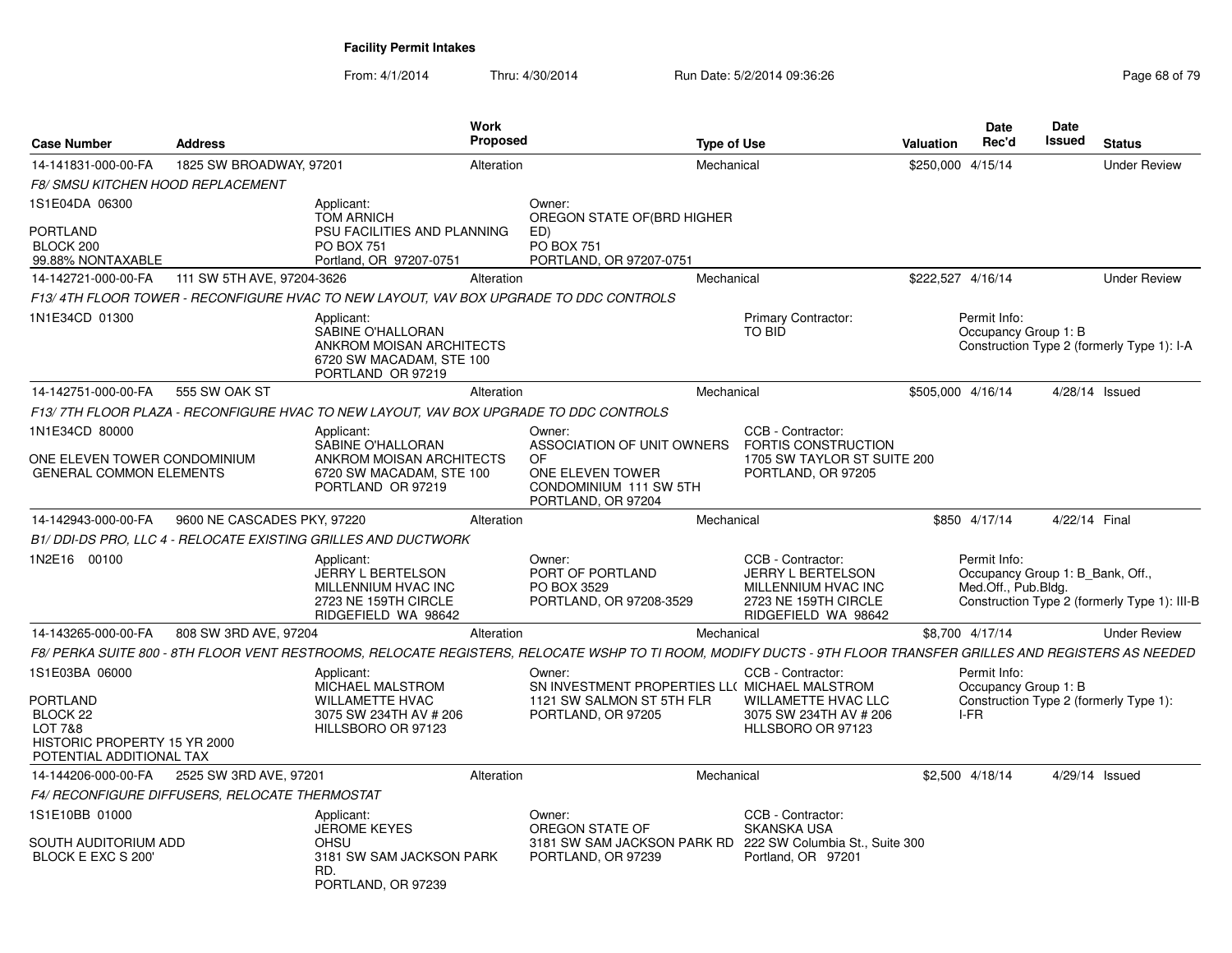| 14-144270-000-00-FA<br>3181 SW SAM JACKSON PARK RD - Bldg MBS, 9 Alteration<br>Mechanical<br>\$700 4/18/14<br>$5/1/14$ Issued<br>F2/HVAC REBALANCE<br>1S1E09 00200<br>CCB - Contractor:<br>Permit Info:<br>Applicant:<br>Owner:<br>OREGON STATE OF<br>SCHAFFRAN CONSTRUCTION INC Occupancy Group 1: B<br><b>JEROME KEYES</b><br><b>OHSU</b><br>3181 SW SAM JACKSON PARK RD<br>16916 SE FRANKLIN<br>3181 SW SAM JACKSON PARK<br>PORTLAND, OR 97239<br>PORTLAND, OR 97236<br>RD.<br>PORTLAND, OR 97239<br>2303 SE 28TH PL, 97214<br>14-145471-000-00-FA<br>Alteration<br>Mechanical<br>\$130,000 4/21/14<br><b>Under Review</b> |
|-------------------------------------------------------------------------------------------------------------------------------------------------------------------------------------------------------------------------------------------------------------------------------------------------------------------------------------------------------------------------------------------------------------------------------------------------------------------------------------------------------------------------------------------------------------------------------------------------------------------------------|
|                                                                                                                                                                                                                                                                                                                                                                                                                                                                                                                                                                                                                               |
| Construction Type 2 (formerly Type 1): V-N                                                                                                                                                                                                                                                                                                                                                                                                                                                                                                                                                                                    |
| STANDING/ HOSFORD INSTALL NEW ROOFTOP FANS, VENTS AND PRE-MANUFACTURED LOUVER PENTHOUSE, NEW HVAC WORK FOR ELEVATOR SHAFT, MACHINE ROOM & STAIR TOWER, UPC                                                                                                                                                                                                                                                                                                                                                                                                                                                                    |
|                                                                                                                                                                                                                                                                                                                                                                                                                                                                                                                                                                                                                               |
|                                                                                                                                                                                                                                                                                                                                                                                                                                                                                                                                                                                                                               |
| 1S1E01CC 04900<br>Primary Contractor:<br>Applicant:<br>Owner:<br><b>Kristin Wells</b><br><b>SCHOOL DISTRICT NO 1</b><br><b>TO BID</b>                                                                                                                                                                                                                                                                                                                                                                                                                                                                                         |
| <b>VANS ADD</b><br>Portland Public Schools Facilities &<br>PO BOX 3107<br>PORTLAND, OR 97208-3107<br><b>BLOCK 1-3 TL 4900</b><br>Asset Management<br>501 N Dixon St.<br>Portland, OR 97227                                                                                                                                                                                                                                                                                                                                                                                                                                    |
| 7439 N CHARLESTON AVE, 97203<br>14-145616-000-00-FA<br>Alteration<br>Mechanical<br>\$80,000 4/21/14<br><b>Under Review</b>                                                                                                                                                                                                                                                                                                                                                                                                                                                                                                    |
| STANDING/ JAMES-JOHN / INSTALL NEW ROOF FANS, VENTS AND LOUVERED PENTHOUSE, HVAC FOR ELEVATOR SHAFT, MACHINE ROOM, AND STAIR TOWER, UPGRADE HVAC IN RESTROOM:                                                                                                                                                                                                                                                                                                                                                                                                                                                                 |
| 1N1W12AB 12100<br><b>Primary Contractor:</b><br>Applicant:<br>Owner:<br>Kristin Wells<br><b>SCHOOL DISTRICT NO 1</b><br>TO BID<br>Portland Public Schools Facilities &<br>P T SMITHS ADD<br>PO BOX 3107<br>INC PT VAC ST - BLOCK 7<br><b>Asset Management</b><br>PORTLAND, OR 97208-3107<br>INC PT VAC STS - BLOCK 10<br>501 N Dixon St.<br>INC PT VAC ST - BLOCK 11<br>Portland, OR 97227                                                                                                                                                                                                                                    |
| 7439 N CHARLESTON AVE, 97203<br><b>Under Review</b><br>14-145729-000-00-FA<br>Alteration<br>Mechanical<br>\$5,000 4/21/14                                                                                                                                                                                                                                                                                                                                                                                                                                                                                                     |
| STANDING/JAMES-JOHN ANNEX / REMOVE AND REINSTALL NEW ROOFTOP VENTS                                                                                                                                                                                                                                                                                                                                                                                                                                                                                                                                                            |
| 1N1W12AB 12100<br>Primary Contractor:<br>Applicant:<br>Owner:<br><b>SCHOOL DISTRICT NO 1</b><br><b>Kristin Wells</b><br>TO BID<br>P T SMITHS ADD<br>Portland Public Schools Facilities &<br>PO BOX 3107<br>INC PT VAC ST - BLOCK 7<br>Asset Management<br>PORTLAND, OR 97208-3107<br>INC PT VAC STS - BLOCK 10<br>501 N Dixon St<br>INC PT VAC ST - BLOCK 11<br>Portland, OR 97227                                                                                                                                                                                                                                            |
| 2421 SE 11TH AVE, 97214<br>Mechanical<br>\$8,500 4/21/14<br>4/28/14 Issued<br>14-145747-000-00-FA<br>Alteration                                                                                                                                                                                                                                                                                                                                                                                                                                                                                                               |
| B2/ REMOVE AND REPLACE ONE LIKE FOR LIKE RTU, PACKAGE UNIT, GAS LINE                                                                                                                                                                                                                                                                                                                                                                                                                                                                                                                                                          |
| 1S1E02CD 09200<br>CCB - Contractor:<br>Applicant:<br>Owner:<br>Dave Salholm<br><b>JAMES R ALLAN</b><br>PYRAMID HEATING dba PHILLIS<br>9409 NE Colfax<br>2770 NW IMPERIAL TER<br>CONSTRUCTION CO<br>9409 NE COLFAX ST<br>Portland, OR 97220<br>PORTLAND, OR 97210-3316<br>PORTLAND OR 97220<br>Owner:<br><b>MARILYN M ALLAN</b><br>2770 NW IMPERIAL TER<br>PORTLAND, OR 97210-3316                                                                                                                                                                                                                                             |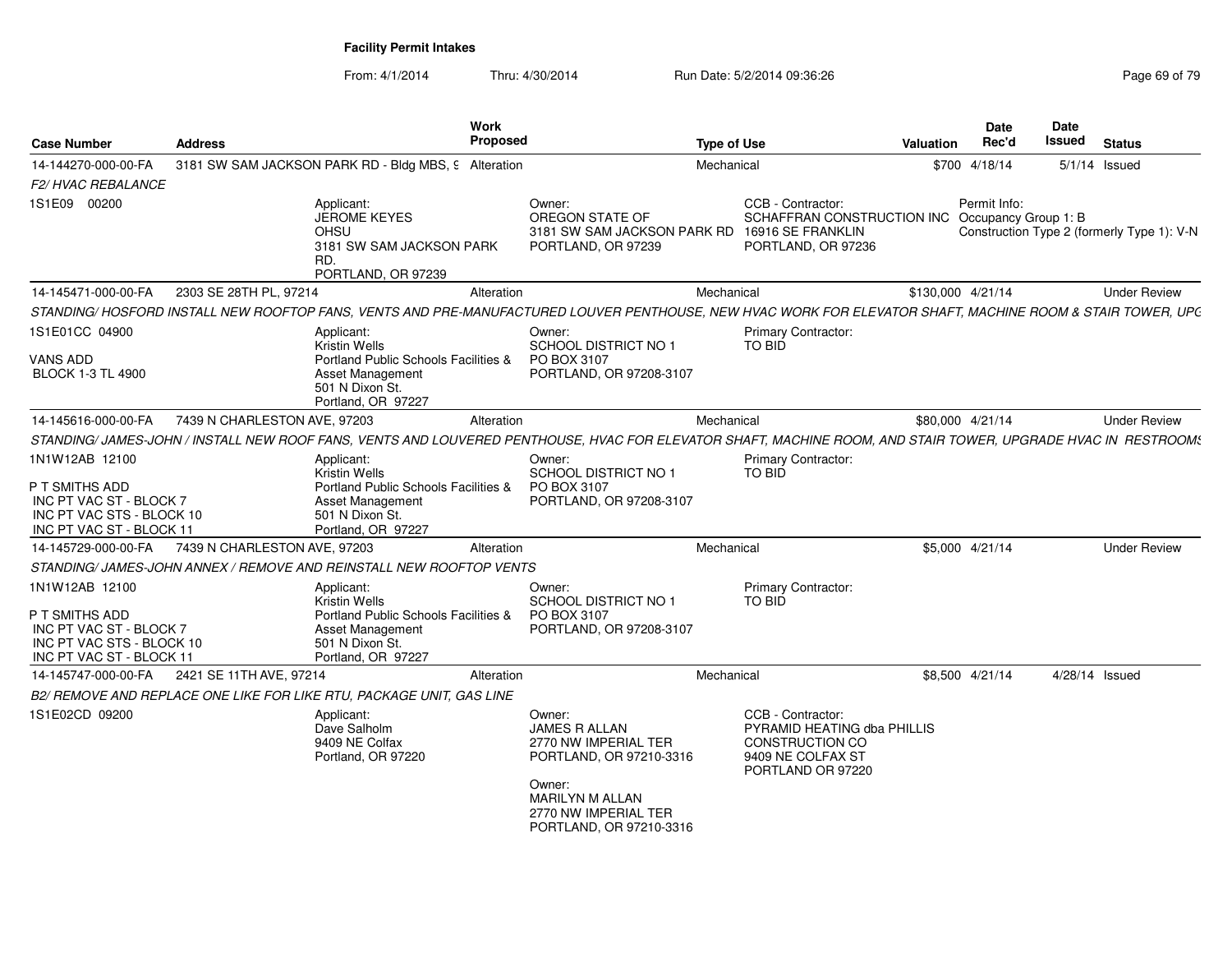| <b>Case Number</b>                                                                                                                        | <b>Address</b>                                      |                                                                                                                  | <b>Work</b><br>Proposed |                                                                                                     | <b>Type of Use</b> |                                                                                                                                                                    | Valuation | <b>Date</b><br>Rec'd                                                    | <b>Date</b><br>Issued | <b>Status</b>                              |
|-------------------------------------------------------------------------------------------------------------------------------------------|-----------------------------------------------------|------------------------------------------------------------------------------------------------------------------|-------------------------|-----------------------------------------------------------------------------------------------------|--------------------|--------------------------------------------------------------------------------------------------------------------------------------------------------------------|-----------|-------------------------------------------------------------------------|-----------------------|--------------------------------------------|
| 14-146290-000-00-FA                                                                                                                       | 1300 SW 5TH AVE, 97201                              |                                                                                                                  | Alteration              |                                                                                                     | Mechanical         |                                                                                                                                                                    |           | \$143,262 4/22/14                                                       |                       | $5/1/14$ Issued                            |
|                                                                                                                                           |                                                     |                                                                                                                  |                         |                                                                                                     |                    | F2/13TH FLOOR REMOVE HVAC SYSTEMS AND RE-INSTALL NEW DUAL DUCT VAV BOXES AND NEW DDC CONTROLS, CONNECT TO EXISTING DUCTWORK AND BALANCE AIR SUPPLY                 |           |                                                                         |                       |                                            |
| 1S1E03BC 01800<br>PORTLAND<br><b>BLOCK 148 TL 1800</b>                                                                                    |                                                     | Applicant:<br>PAUL LUKES<br>740 N KNOTT ST<br>PORTLAND, OR 97206                                                 |                         | Owner:<br>FIRST INTERSTATE BANK OF OR<br>PO BOX 2609<br>CARLSBAD, CA 92018-2609                     |                    | CCB - Contractor:<br><b>PAUL LUKES</b><br>STREIMER SHEET METAL WORKS Construction Type 2 (formerly Type 1): I-A<br>INC<br>740 N KNOTT ST<br>PORTLAND, OR 972272099 |           | Permit Info:<br>Occupancy Group 1: B                                    |                       |                                            |
| 14-146382-000-00-FA                                                                                                                       | 333 SW 5TH AVE, 97204                               |                                                                                                                  | Alteration              |                                                                                                     | Mechanical         |                                                                                                                                                                    |           | \$15,500 4/22/14                                                        |                       | 5/1/14 Issued                              |
| <b>F12/ BASEMENT LOCKER ROOM REMODEL</b>                                                                                                  |                                                     | . - VAV BOXES AND DUCTWORK                                                                                       |                         |                                                                                                     |                    |                                                                                                                                                                    |           |                                                                         |                       |                                            |
| 1N1E34CD 06800<br>PORTLAND<br>BLOCK 82<br>S 0.56' OF LOT 2<br><b>LOT 3&amp;4</b><br>HISTORIC PROPERTY; POTENTIAL<br><b>ADDITIONAL TAX</b> |                                                     | Applicant:<br><b>Brian Wheeler</b><br>Heinz Mechanical<br>2615 NW St. Helens Rd.<br>Portland, OR 97210           |                         | Owner:<br>OTB LLC<br>2712 SE 20TH AVE<br>PORTLAND, OR 97202-2231                                    |                    | CCB - Contractor:<br><b>BRIAN WHEELER</b><br>HEINZ MECHANICAL INC<br>2615 NW SAINT HELENS RD<br>PORTLAND, OR 97210                                                 |           |                                                                         |                       |                                            |
| 14-147655-000-00-FA                                                                                                                       | 1211 SW 5TH AVE, 97204                              |                                                                                                                  | Alteration              |                                                                                                     | Mechanical         |                                                                                                                                                                    |           | \$12,000 4/24/14                                                        | 4/28/14 Issued        |                                            |
|                                                                                                                                           | B2/ADD ONE NEW FAN POWERED BOX, BALANCE AIR, T-STAT |                                                                                                                  |                         |                                                                                                     |                    |                                                                                                                                                                    |           |                                                                         |                       |                                            |
| 1S1E03BC 00900<br>PORTLAND<br>BLOCK 167<br>LOT 1-8                                                                                        |                                                     | Applicant:<br><b>ANTONIJA KRIZANAC</b><br><b>MCKINSTRY</b><br>16790 NE MASON ST. SUITE 100<br>PORTLAND, OR 97230 |                         | Owner:<br>PACWEST CENTER LLC<br>1211 SW 5TH AVE #2230<br>PORTLAND, OR 97204                         |                    | CCB - Contractor:<br>MCKINSTRY CO LLC<br>16970 NE MASON ST, SUITE 100<br>PORTLAND OR 97230-7398                                                                    |           | Permit Info:<br>Occupancy Group 1: B_Bank, Off.,<br>Med.Off., Pub.Bldg. |                       |                                            |
| 14-147675-000-00-FA                                                                                                                       | 1849 SW SALMON ST, 97205                            |                                                                                                                  | Alteration              |                                                                                                     | Mechanical         |                                                                                                                                                                    |           | \$3,200 4/24/14                                                         |                       | <b>Under Review</b>                        |
|                                                                                                                                           |                                                     | F11/ MAC 50 METER POOL RENOVATION. SMALL FAN IN VAULT LEVEL STORAGE ROOM                                         |                         |                                                                                                     |                    |                                                                                                                                                                    |           |                                                                         |                       |                                            |
| 1N1E33DC 05800<br>SECTION 33 1N 1E<br>TL 5800 2.82 ACRES                                                                                  |                                                     | Applicant:<br>TIM GRINSTEAD<br><b>GBD ARCHITECTS</b><br>1120 NW COUCH ST<br>PORTLAND, OR 97209                   |                         | Owner:<br>MULTNOMAH AMATEUR<br><b>ATHLETIC CLUB</b><br>1849 SW SALMON ST<br>PORTLAND, OR 97205-1726 |                    | <b>Primary Contractor:</b><br><b>TO BID</b>                                                                                                                        |           | Permit Info:<br>Occupancy Group 1: A-3 Assembly -<br>General            |                       | Construction Type 2 (formerly Type 1): I-A |
| 14-148285-000-00-FA                                                                                                                       | 3905 SE 91ST AVE, 97266                             |                                                                                                                  | Alteration              |                                                                                                     | Mechanical         |                                                                                                                                                                    |           | \$32,000 4/25/14                                                        |                       | <b>Under Review</b>                        |
| <b>F15/ MARSHALL HS INTERIOR REMODEL</b>                                                                                                  |                                                     |                                                                                                                  |                         |                                                                                                     |                    | NEW RESIDENTIAL TYPE HOODS OVER EACH STOVE IN THE FOODS CLASSROOM. TRANSFER GRILLES IN SCIENCE CLASSROOMS C12 & C16. REPLA                                         |           |                                                                         |                       |                                            |
| 1S2E09 00200                                                                                                                              |                                                     | Applicant:<br><b>DEBRA PEARSON</b>                                                                               |                         | Owner:<br><b>SCHOOL DISTRICT NO 1</b>                                                               |                    | <b>Primary Contractor:</b><br>TO BID                                                                                                                               |           |                                                                         |                       |                                            |
| SECTION 09 1S 2E<br>TL 200 23.86 ACRES                                                                                                    |                                                     | <b>PPS</b><br>501 N DIXON ST<br>PORTLAND, OR 97227                                                               |                         | PO BOX 3107<br>PORTLAND, OR 97208-3107                                                              |                    |                                                                                                                                                                    |           |                                                                         |                       |                                            |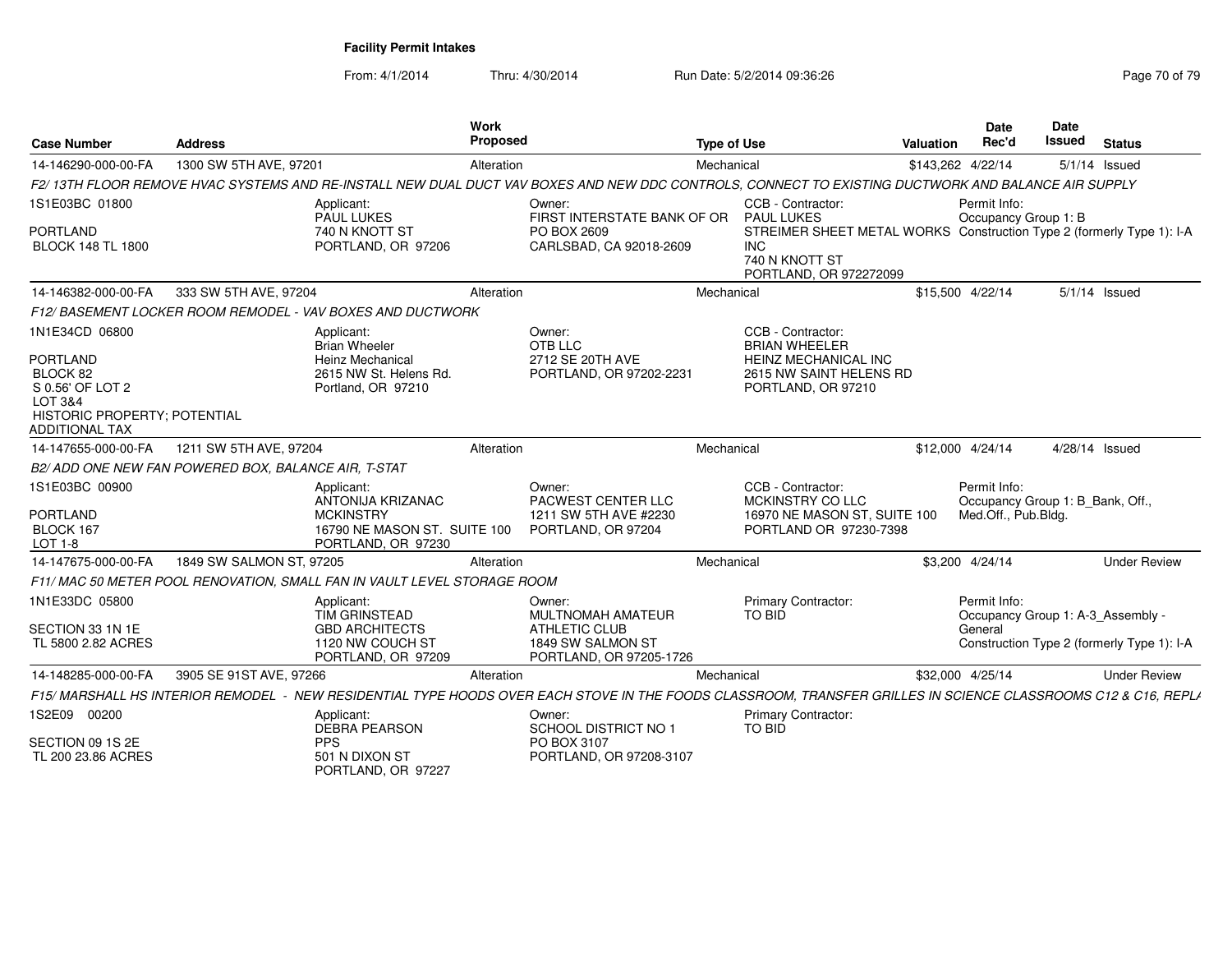| <b>Case Number</b>                                                                       | <b>Address</b>               | <b>Work</b>                                                                                                                             | Proposed         |                                                                                                                                                     | <b>Type of Use</b>                                                                                                            |                                  | Valuation | <b>Date</b><br>Rec'd                              | Date<br>Issued | <b>Status</b>                              |
|------------------------------------------------------------------------------------------|------------------------------|-----------------------------------------------------------------------------------------------------------------------------------------|------------------|-----------------------------------------------------------------------------------------------------------------------------------------------------|-------------------------------------------------------------------------------------------------------------------------------|----------------------------------|-----------|---------------------------------------------------|----------------|--------------------------------------------|
| 14-148739-000-00-FA                                                                      | 308 SW 2ND AVE, 97204        | Alteration                                                                                                                              |                  |                                                                                                                                                     | Mechanical                                                                                                                    |                                  | \$23,900  | 4/28/14                                           |                | <b>Under Review</b>                        |
|                                                                                          |                              | B2/1ST FLOOR MAIL ROOM BUILD OUT WITH NEW WATER SOURCE HEAT PUMP                                                                        |                  |                                                                                                                                                     |                                                                                                                               |                                  |           |                                                   |                |                                            |
| 1N1E34CD 04600                                                                           |                              | Applicant:<br><b>MEGAN GILLORY</b><br><b>MACDONALD MILLER FACILITY</b><br><b>SOLUTIONS</b><br>12911 NE AIRPORT WAY<br>PORTLAND OR 97230 | Owner:<br>Owner: | <b>NGP DUNCAN PLAZA</b><br>PO BOX 4900 DEPT #360<br>SCOTTSDALE, AZ 85261-4900<br>PORTLAND LLC<br>PO BOX 4900 DEPT #360<br>SCOTTSDALE, AZ 85261-4900 | CCB - Contractor:<br><b>KEVIN SIMMONS</b><br><b>SOLUTIONS</b><br>12801 NE AIRPORT WAY<br>PORTLAND OR 97230                    | <b>MACDONALD MILLER FACILITY</b> |           | Permit Info:<br>Occupancy Group 1: A-2 Restaurant |                | Construction Type 2 (formerly Type 1): I-A |
| 14-149249-000-00-FA                                                                      | 1300 SW WASHINGTON ST, 97205 |                                                                                                                                         | Alteration       |                                                                                                                                                     | Mechanical                                                                                                                    |                                  |           | \$2,150 4/28/14                                   |                | <b>Under Review</b>                        |
|                                                                                          |                              | B1/ INSTALL NEW EXHAUST GRILLES AND DUCTWORK TO THE EXISTING EXHAUST SYSTEM. **NO PLANS**                                               |                  |                                                                                                                                                     |                                                                                                                               |                                  |           |                                                   |                |                                            |
| 1N1E33DD 03500<br><b>PORTLAND</b><br>LOT 1&2 BLOCK S1/2J<br>E 15' OF LOT 7&8 BLOCK S1/2J |                              | Applicant:<br><b>JERRY L BERTELSON</b><br>MILLENNIUM HVAC INC<br>2723 NE 159TH CIRCLE<br>RIDGEFIELD WA 98642                            | Owner:<br>Owner: | DE PAUL TREATMENT<br>P O BOX 3007<br>PORTLAND, OR 97208-3007<br><b>CENTERS INC</b><br>P O BOX 3007<br>PORTLAND, OR 97208-3007                       | CCB - Contractor:<br><b>JERRY L BERTELSON</b><br>MILLENNIUM HVAC INC<br>2723 NE 159TH CIRCLE<br>RIDGEFIELD WA 98642           |                                  |           |                                                   |                |                                            |
| 14-149456-000-00-FA                                                                      |                              | 3181 SW SAM JACKSON PARK RD - Bldg MRB, § Alteration                                                                                    |                  |                                                                                                                                                     | Mechanical                                                                                                                    |                                  |           | \$11.200 4/29/14                                  |                | <b>Under Review</b>                        |
|                                                                                          |                              | F4/ MODIFICATIONS TO DUCT WORK TO BALANCE SUPPLY AND RETURN                                                                             |                  |                                                                                                                                                     |                                                                                                                               |                                  |           |                                                   |                |                                            |
| 1S1E09 00200                                                                             |                              | Applicant:<br><b>Gary Hartill</b><br>ORANGEWALL STUDIOS<br>240 N BROADWAY ST SUITE 202<br>PORTLAND, OR 97227                            | Owner:           | OREGON STATE OF<br>3181 SW SAM JACKSON PARK RD 2310 NE COLUMBIA BLVD<br>PORTLAND, OR 97239                                                          | CCB - Contractor:<br>ARCTIC SHEET METAL INC<br>PORTLAND, OR 97211-1965<br>CCB - Contractor:<br>PO BOX 5837<br>ALOHA, OR 97006 | IN LINE COMMERCIAL CONST         |           |                                                   |                |                                            |
| 14-150810-000-00-FA                                                                      | 111 SW 5TH AVE, 97204-3626   |                                                                                                                                         | Alteration       |                                                                                                                                                     | Mechanical                                                                                                                    |                                  |           | \$1,000 4/30/14                                   |                | <b>Under Review</b>                        |
|                                                                                          |                              | B2/ DUCTWORK MODIFICATIONS FOR SUITE 975, RELOCATE THERMOSTATS, LIGHT TROFFERS AND ADD 2 DIFFUSERS                                      |                  |                                                                                                                                                     |                                                                                                                               |                                  |           |                                                   |                |                                            |
| 1N1E34CD 01300                                                                           |                              | Applicant:<br><b>JODY DEPEW</b><br><b>HVAC INC</b><br>5188 SE INTERNATIONAL WAY<br>MILWAUKIE, OR 97222                                  |                  |                                                                                                                                                     | CCB - Contractor:<br><b>JODY DEPEW</b><br><b>HVAC INC</b><br>MILWAUKIE, OR 97222                                              | 5188 SE INTERNATIONAL WAY        |           | Permit Info:<br>Occupancy Group 1: B              |                | Construction Type 2 (formerly Type 1): I-A |
| 14-150831-000-00-FA                                                                      | 111 SW 5TH AVE, 97204-3626   |                                                                                                                                         | Alteration       |                                                                                                                                                     | Mechanical                                                                                                                    |                                  |           | \$4,400 4/30/14                                   |                | <b>Under Review</b>                        |
|                                                                                          |                              | B1/NEW EXHAUST FAN IN CONFERENCE ROOM, MODIFY DUCTWORK AND THERMOSTATS                                                                  |                  |                                                                                                                                                     |                                                                                                                               |                                  |           |                                                   |                |                                            |
| 1N1E34CD 01300                                                                           |                              | Applicant:<br><b>JODY DEPEW</b><br><b>HVAC INC</b><br>5188 SE INTERNATIONAL WAY<br>MILWAUKIE, OR 97222                                  |                  |                                                                                                                                                     | CCB - Contractor:<br><b>JODY DEPEW</b><br><b>HVAC INC</b><br>MILWAUKIE, OR 97222                                              | 5188 SE INTERNATIONAL WAY        |           | Permit Info:<br>Occupancy Group 1: B              |                | Construction Type 2 (formerly Type 1): I-A |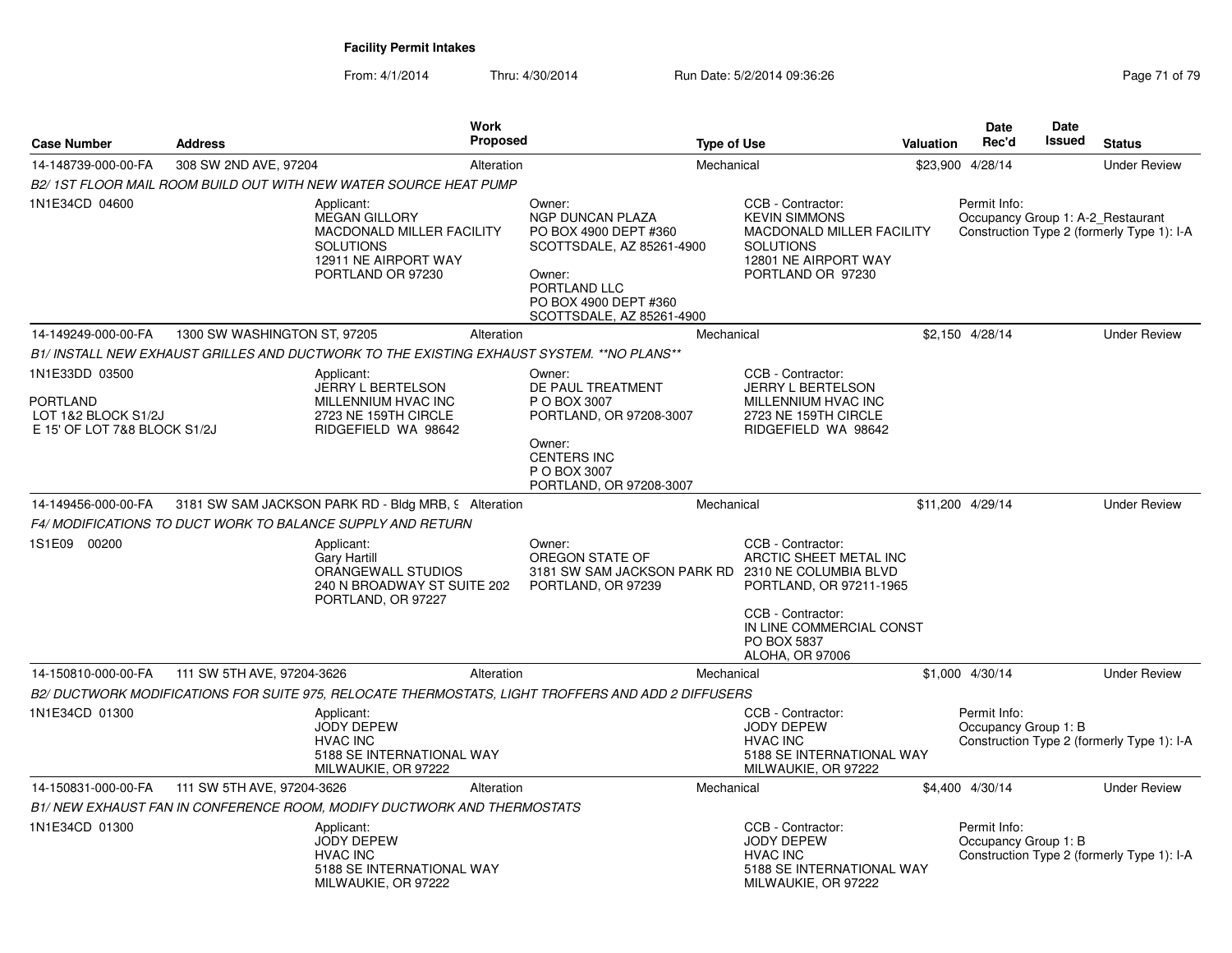| <b>Case Number</b>                                                                                                                                | <b>Address</b>                                                         | Work<br>Proposed                                                                                                 |                                                                                  | <b>Type of Use</b> | Valuation | <b>Date</b><br>Rec'd                             | Date<br>Issued | <b>Status</b>                                |
|---------------------------------------------------------------------------------------------------------------------------------------------------|------------------------------------------------------------------------|------------------------------------------------------------------------------------------------------------------|----------------------------------------------------------------------------------|--------------------|-----------|--------------------------------------------------|----------------|----------------------------------------------|
| 14-134258-000-00-FA                                                                                                                               | 1100 SE DIVISION ST, 97202                                             | Alteration                                                                                                       |                                                                                  | Plumbing           |           | \$4/2/14                                         | 4/2/14 Final   |                                              |
|                                                                                                                                                   | Plumbing Renovation at Jimmy's Tire2 Restrooms                         |                                                                                                                  |                                                                                  |                    |           |                                                  |                |                                              |
| 1S1E11BA 06400                                                                                                                                    |                                                                        |                                                                                                                  | Owner:                                                                           |                    |           |                                                  |                |                                              |
| TIBBETTS ADD<br>N 100' OF W 100' OF BLOCK 62                                                                                                      |                                                                        |                                                                                                                  | 1100 SE DIVISION LLC<br>530 OAK GROVE AVE #201<br>MENLO PARK, CA 94025-3255      |                    |           |                                                  |                |                                              |
| 14-134280-000-00-FA                                                                                                                               | 123 NE 3RD AVE, 97232                                                  | Alteration                                                                                                       |                                                                                  | Plumbina           |           | \$4/2/14                                         |                | $4/7/14$ Issued                              |
|                                                                                                                                                   |                                                                        | Plumbing Renovation at Eastside Exchange for Vibrant Table TIHS, 2KS, 3FS, DW, Ice, CoffeePlans Approved by MCHD |                                                                                  |                    |           |                                                  |                |                                              |
| 1N1E34DA 02800                                                                                                                                    |                                                                        | Applicant:<br>MODERN PLUMBING CO                                                                                 | Owner:<br>BRIDGEHEAD DEVELOPMENT LLC                                             |                    |           | Permit Info:<br>Occupancy Group 1: B_Bank, Off., |                |                                              |
| <b>EAST PORTLAND</b><br>BLOCK 68<br>INC PT VAC ST LOT 1&8<br>LOT 2&3&6&7<br>INC PT VAC ST LOT 4&5; HISTORIC<br>PROPERTY; POTENTIAL ADDITIONAL TAX |                                                                        | 11120 SW INDUSTRIAL WAY<br>TUALATIN, OR 97062                                                                    | 1001 SE WATER AVE #120<br>PORTLAND, OR 97214-2147                                |                    |           | Med.Off., Pub.Bldg.                              |                | Construction Type 2 (formerly Type 1): III-A |
| 14-134688-000-00-FA                                                                                                                               | 3720 SW BOND AVE                                                       | Alteration                                                                                                       |                                                                                  | Plumbing           |           | \$4/3/14                                         |                | $4/3/14$ Issued                              |
|                                                                                                                                                   |                                                                        | Plumbing Renovation at The Ardea for P-3 Dewatering vault Containment curb with 2- 4inch drains to sewer         |                                                                                  |                    |           |                                                  |                |                                              |
| 1S1E10DB 00205                                                                                                                                    |                                                                        | Applicant:<br>ALLIANT SYSTEMS LLC                                                                                | Owner:<br>MEPT 3720 PORTLAND LLC                                                 |                    |           |                                                  |                |                                              |
| WATERFRONT SOUTH NO 2<br>LOT <sub>11</sub>                                                                                                        |                                                                        | 1600 NW 167TH PL STE 330<br>BEAVERTON, OR 97006                                                                  | PO BOX 320099<br>ALEXANDRIA, VA 22320                                            |                    |           |                                                  |                |                                              |
| 14-134761-000-00-FA                                                                                                                               | 1300 NE 16TH AVE, 97232                                                | Alteration                                                                                                       |                                                                                  | Plumbing           |           | \$4/3/14                                         |                | 4/3/14 Under Inspection                      |
|                                                                                                                                                   |                                                                        | Plumbing Renovation at Holladay Park Plaza Apt. 601WC, Tub/ Shower, Lav, KS, DW                                  |                                                                                  |                    |           |                                                  |                |                                              |
| 1N1E35AB 05600<br>HOLLADAYS ADD<br><b>BLOCK 178 TL 5600</b><br>SPLIT LEVY R182280 (R396212040)                                                    |                                                                        | Applicant:<br>HEINZ MECHANICAL CO INC<br>2615 NW ST HELENS RD<br>PORTLAND, OR 97210                              | Owner:<br>HOLLADAY PARK PLAZA INC<br>1300 NE 16TH AVE<br>PORTLAND, OR 97232-1467 |                    |           | Permit Info:<br>Occupancy Group 1: SR1.1<br>I-FR |                | Construction Type 2 (formerly Type 1):       |
| 14-134774-000-00-FA                                                                                                                               | 1300 NE 16TH AVE, 97232                                                | Alteration                                                                                                       |                                                                                  | Plumbing           |           | \$4/3/14                                         |                | 4/3/14 Under Inspection                      |
|                                                                                                                                                   | Plumbing Renovation at Holladay Park Plaza Apt. 611WC, T/S, Lav, KS DW |                                                                                                                  |                                                                                  |                    |           |                                                  |                |                                              |
| 1N1E35AB 05600<br>HOLLADAYS ADD                                                                                                                   |                                                                        | Applicant:<br>HEINZ MECHANICAL CO INC<br>2615 NW ST HELENS RD                                                    | Owner:<br><b>HOLLADAY PARK PLAZA INC</b><br>1300 NE 16TH AVE                     |                    |           | Permit Info:<br>Occupancy Group 1: SR1.1         |                | Construction Type 2 (formerly Type 1):       |
| <b>BLOCK 178 TL 5600</b><br>SPLIT LEVY R182280 (R396212040)                                                                                       |                                                                        | PORTLAND, OR 97210                                                                                               | PORTLAND, OR 97232-1467                                                          |                    |           | I-FR                                             |                |                                              |
| 14-134788-000-00-FA                                                                                                                               | 111 SW COLUMBIA ST, 97258                                              | Alteration                                                                                                       |                                                                                  | Plumbing           |           | \$4/3/14                                         | 4/10/14 Final  |                                              |
|                                                                                                                                                   | Plumbing Renovation at Columbia Square Suite 102                       |                                                                                                                  |                                                                                  |                    |           |                                                  |                |                                              |
| 1S1E03BD 01700                                                                                                                                    |                                                                        | Applicant:<br><b>MCKINSTRY CO</b>                                                                                | Owner:<br>COLUMBIA SQUARE LLC                                                    |                    |           | Permit Info:<br>Occupancy Group 1: B             |                |                                              |
| <b>PORTLAND</b><br>BLOCK 129<br>LOT 1-8                                                                                                           |                                                                        | 16790 NE MASON ST. STE 100<br>PORTLAND, OR 97230                                                                 | 111 SW COLUMBIA ST #1380<br>PORTLAND, OR 97201-5845                              |                    |           |                                                  |                | Construction Type 2 (formerly Type 1): I-A   |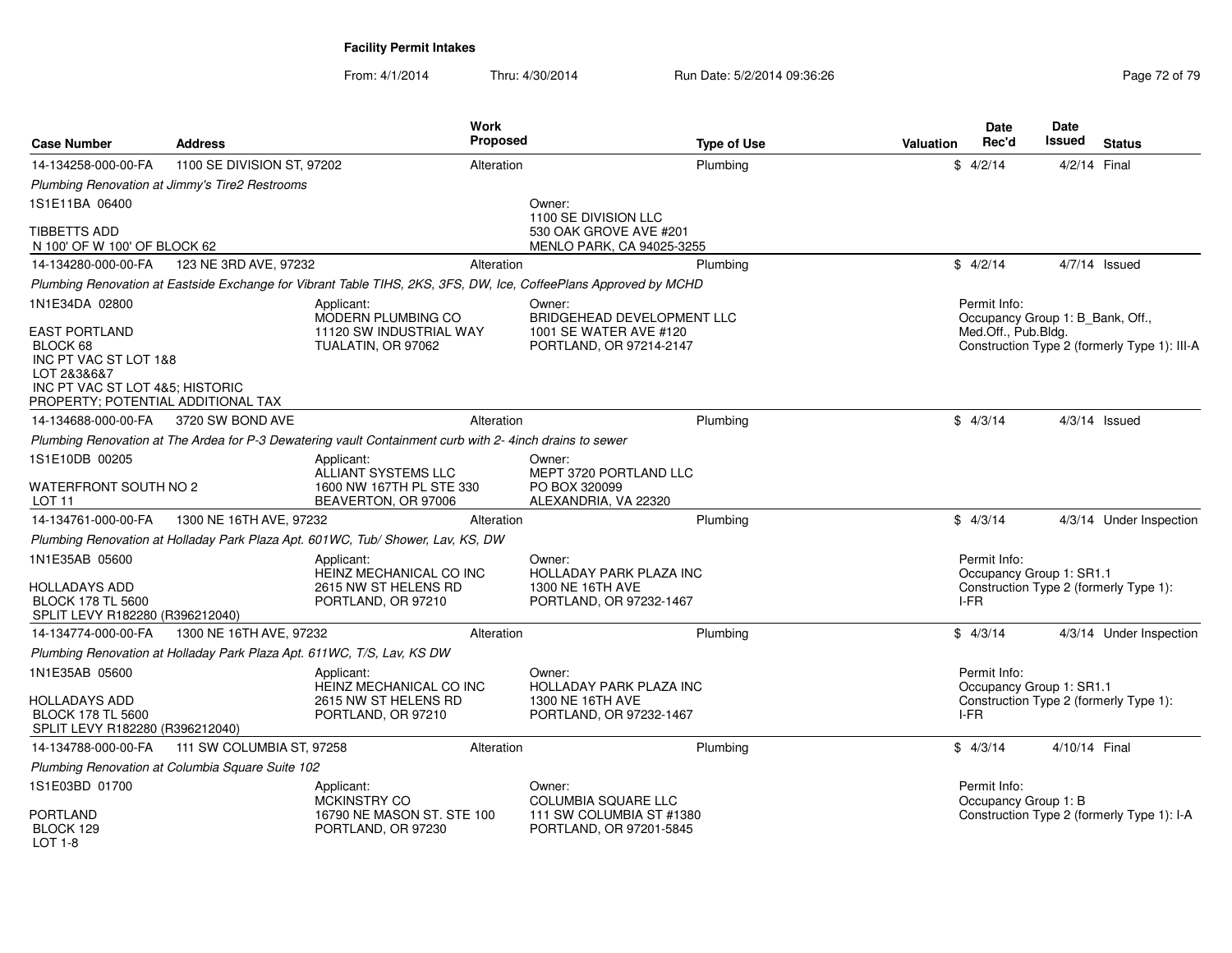| <b>Case Number</b>                                               | <b>Address</b>                     |                                                                                                            | <b>Work</b><br><b>Proposed</b> | <b>Type of Use</b>                                                                           | <b>Valuation</b> | Date<br>Rec'd        | Date<br>Issued | <b>Status</b>                              |
|------------------------------------------------------------------|------------------------------------|------------------------------------------------------------------------------------------------------------|--------------------------------|----------------------------------------------------------------------------------------------|------------------|----------------------|----------------|--------------------------------------------|
| 14-135170-000-00-FA                                              | 1300 SW 5TH AVE, 97201             |                                                                                                            | Alteration                     | Plumbing                                                                                     |                  | \$4/3/14             |                | <b>Under Review</b>                        |
|                                                                  |                                    | Plumbing Renovation at Wells Fargo Center 13th Floor Demo 1 sink cap pipes at floor                        |                                |                                                                                              |                  |                      |                |                                            |
| 1S1E03BC 01800                                                   |                                    |                                                                                                            |                                | Owner:                                                                                       |                  | Permit Info:         |                |                                            |
| PORTLAND<br><b>BLOCK 148 TL 1800</b>                             |                                    |                                                                                                            |                                | FIRST INTERSTATE BANK OF OR<br>PO BOX 2609<br>CARLSBAD, CA 92018-2609                        |                  | Occupancy Group 1: B |                | Construction Type 2 (formerly Type 1): I-A |
| 14-135298-000-00-FA                                              | 3147 SW SAM JACKSON PARK RD, 97201 |                                                                                                            | Alteration                     | Plumbina                                                                                     |                  | \$4/3/14             |                | <b>Under Review</b>                        |
| Plumbing Renovation at OHSU PPV 450.12 X-Ray Remodel             |                                    |                                                                                                            |                                |                                                                                              |                  |                      |                |                                            |
| 1S1E09AD 00100                                                   |                                    |                                                                                                            |                                | Owner:                                                                                       |                  |                      |                |                                            |
| SECTION 09 1S 1E<br>TL 100 0.65 ACRES<br><b>LAND &amp; IMPS</b>  |                                    |                                                                                                            |                                | OREGON STATE OF (LEASED<br>3181 SW SAM JACKSON PARK RD<br>PORTLAND, OR 97239                 |                  |                      |                |                                            |
| SEE R327835 (R991091601) FOR IMPS AND<br>AIR SPACE               |                                    |                                                                                                            |                                | Owner:<br><b>BRIM OHSU</b><br>3181 SW SAM JACKSON PARK RD<br>PORTLAND, OR 97239              |                  |                      |                |                                            |
|                                                                  |                                    |                                                                                                            |                                | Owner:<br>MAIL STOP PP E<br>3181 SW SAM JACKSON PARK RD<br>PORTLAND, OR 97239                |                  |                      |                |                                            |
| 14-136329-000-00-FA                                              | 546 NE 12TH AVE, 97232             |                                                                                                            | Alteration                     | Plumbing                                                                                     |                  | \$4/7/14             |                | 4/7/14 Final                               |
|                                                                  |                                    | Plumbing Renovation at Benson High School, Women's gym locker room. Install WM drain and water             |                                |                                                                                              |                  |                      |                |                                            |
| 1N1E35BD 01400<br>HOLLADAYS ADD<br>BLOCK 145-148&165&166 TL 1400 |                                    | Applicant:<br>PORTLAND MECHANICAL<br><b>CONTRACTORS</b><br>2000 SE HANNA HARVESTER<br><b>DRIVE</b>         |                                | Owner:<br>SCHOOL DISTRICT NO 1(LEASED<br>PO BOX 3107<br>PORTLAND, OR 97208-3107              |                  |                      |                |                                            |
|                                                                  |                                    | MILWAUKIE OR 97222                                                                                         |                                | Owner:<br>ALL CLASSICAL RADIO KQAC<br>PO BOX 3107<br>PORTLAND, OR 97208-3107                 |                  |                      |                |                                            |
| 14-136668-000-00-FA                                              | 1875 SW PARK AVE, 97201            |                                                                                                            | Alteration                     | Plumbing                                                                                     |                  | \$4/7/14             |                | $4/7/14$ Issued                            |
|                                                                  |                                    | Plumbing Renovation at PSU Millar Library Block 230Replace WC in all Restrooms with HET WC                 |                                |                                                                                              |                  |                      |                |                                            |
| 1S1E04DA 06800                                                   |                                    | Applicant:                                                                                                 |                                | Owner:                                                                                       |                  |                      |                |                                            |
| PORTLAND<br>INC PT VAC STS BLOCK 230                             |                                    | PORTLAND MECHANICAL<br><b>CONTRACTORS</b><br>2000 SE HANNA HARVESTER<br><b>DRIVE</b><br>MILWAUKIE OR 97222 |                                | OREGON STATE OF (BD OF<br><b>HIGHER EDUCATION</b><br><b>PO BOX 751</b><br>PORTLAND, OR 97207 |                  |                      |                |                                            |
|                                                                  |                                    |                                                                                                            |                                | Owner:<br><b>CAMPUS PLANNING OFFICE</b><br><b>PO BOX 751</b><br>PORTLAND, OR 97207           |                  |                      |                |                                            |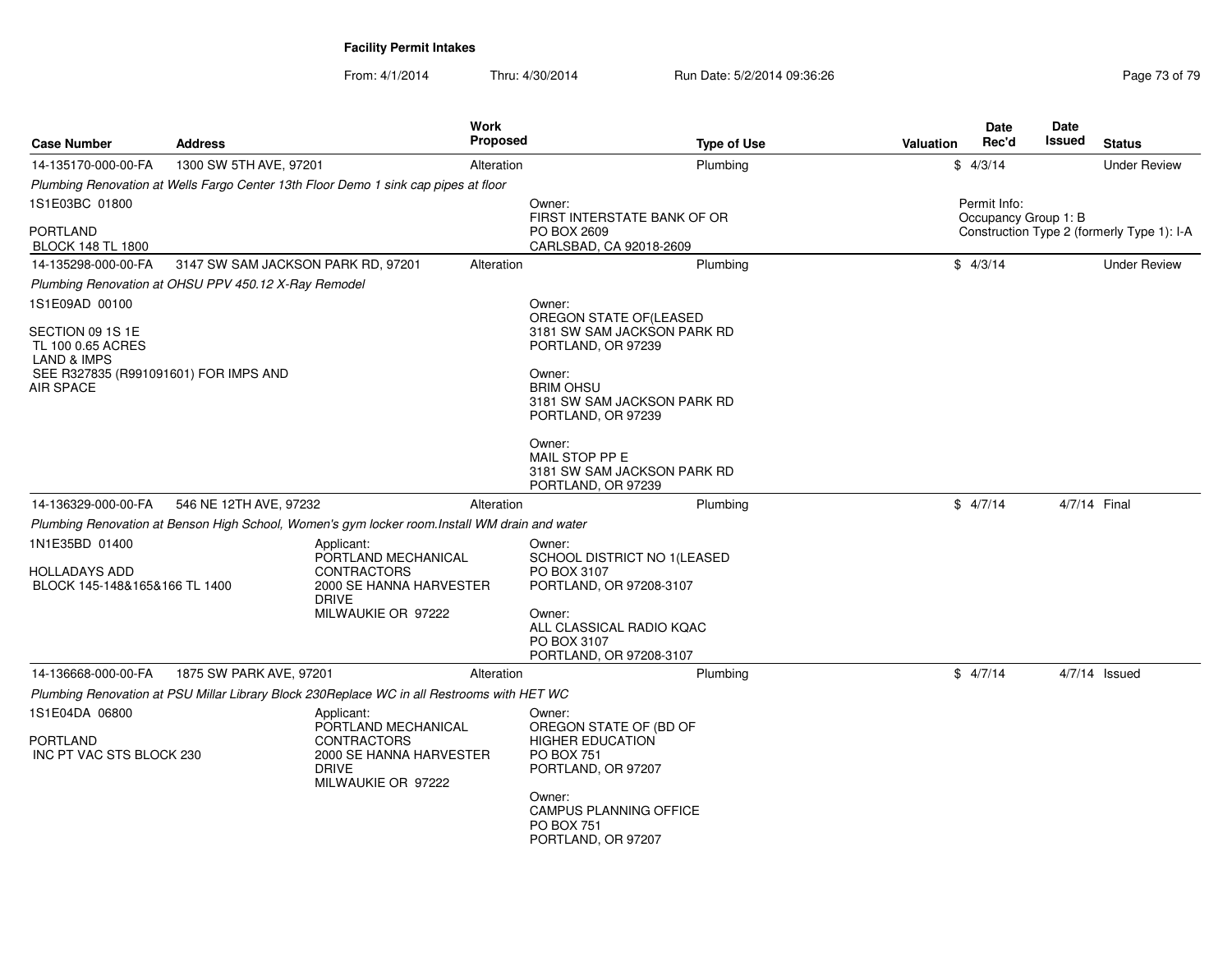|                                                                                                    |                                                                       | <b>Work</b>                                                                                                                          |                                                                                  |                    |           | Date                                                    | <b>Date</b>    |                                                                                    |
|----------------------------------------------------------------------------------------------------|-----------------------------------------------------------------------|--------------------------------------------------------------------------------------------------------------------------------------|----------------------------------------------------------------------------------|--------------------|-----------|---------------------------------------------------------|----------------|------------------------------------------------------------------------------------|
| <b>Case Number</b>                                                                                 | <b>Address</b>                                                        | <b>Proposed</b>                                                                                                                      |                                                                                  | <b>Type of Use</b> | Valuation | Rec'd                                                   | Issued         | <b>Status</b>                                                                      |
| 14-137120-000-00-FA                                                                                | 808 SW 3RD AVE, 97204                                                 | Alteration                                                                                                                           |                                                                                  | Plumbing           |           | \$4/8/14                                                |                | 4/15/14 Under Inspection                                                           |
|                                                                                                    |                                                                       | Plumbing Renovation at Director Building for TIAdd ADA Restrooms, Kitchenette and Demo sink on 8th FloorAdd Kitchenette on 9th Floor |                                                                                  |                    |           |                                                         |                |                                                                                    |
| 1S1E03BA 06000                                                                                     |                                                                       | Applicant:<br>JOHN R DUNCAN                                                                                                          | Owner:<br>SN INVESTMENT PROPERTIES LLO                                           |                    |           | Permit Info:<br>Occupancy Group 1: B                    |                |                                                                                    |
| <b>PORTLAND</b><br>BLOCK 22<br>LOT 7&8<br>HISTORIC PROPERTY 15 YR 2000<br>POTENTIAL ADDITIONAL TAX |                                                                       | GRIDLINE PLUMBING & HEATING 1121 SW SALMON ST 5TH FLR<br>4343 SE 37TH AVE<br>PORTLAND, OR 97202                                      | PORTLAND, OR 97205                                                               |                    |           | I-FR                                                    |                | Construction Type 2 (formerly Type 1):                                             |
| 14-137784-000-00-FA                                                                                | 2000 SW 1ST AVE, 97201                                                | Alteration                                                                                                                           |                                                                                  | Plumbing           |           | \$4/9/14                                                | 4/9/14 Final   |                                                                                    |
|                                                                                                    | Plumbing renovation at 2000 SW 1st for Make-A-Wish Suite 410Demo sink |                                                                                                                                      |                                                                                  |                    |           |                                                         |                |                                                                                    |
| 1S1E03CB 00300                                                                                     |                                                                       | Applicant:<br>JOHN R DUNCAN                                                                                                          | Owner:<br>AMCO-PORTLAND INC                                                      |                    |           | Permit Info:<br>Occupancy Group 1: B                    |                |                                                                                    |
| SOUTH AUDITORIUM ADD<br><b>BLOCK H</b><br>LOT 2 TL 300                                             |                                                                       | <b>GRIDLINE PLUMBING &amp; HEATING</b><br>4343 SE 37TH AVE<br>PORTLAND, OR 97202                                                     | 1501 SW TAYLOR ST #100<br>PORTLAND, OR 97205                                     |                    |           | I-FR                                                    |                | Construction Type 2 (formerly Type 1):                                             |
| 14-138934-000-00-FA                                                                                |                                                                       | 3181 SW SAM JACKSON PARK RD - Bldg OHS, 9 Alteration                                                                                 |                                                                                  | Plumbing           |           | \$4/10/14                                               | 4/10/14 Final  |                                                                                    |
|                                                                                                    |                                                                       | Plumbing Renovation at OHSU OHS 4A20Install Chemical DespencersWork Preformed by on-site Plumbers                                    |                                                                                  |                    |           |                                                         |                |                                                                                    |
| 1S1E09 00200                                                                                       |                                                                       |                                                                                                                                      | Owner:<br>OREGON STATE OF<br>3181 SW SAM JACKSON PARK RD<br>PORTLAND, OR 97239   |                    |           | Permit Info:<br>Occupancy Group 1: I-2                  |                | Construction Type 2 (formerly Type 1): I-A                                         |
| 14-138961-000-00-FA                                                                                | 1 N CENTER COURT ST, 97227                                            | Alteration                                                                                                                           |                                                                                  | Plumbing           |           | \$4/10/14                                               | 4/10/14 Issued |                                                                                    |
|                                                                                                    |                                                                       | Plumbing Renovation at MODA Center Suite 150Replace existing storage tank with a new tank.                                           |                                                                                  |                    |           |                                                         |                |                                                                                    |
| 1N1E34AB 00700                                                                                     |                                                                       | Applicant:<br><b>MCKINSTRY CO</b><br>16790 NE MASON ST. STE 100<br>PORTLAND, OR 97230                                                | Owner:<br>PORTLAND CITY OF (LEASED<br>1 CENTER CT #150<br>PORTLAND, OR 97227     |                    |           |                                                         |                |                                                                                    |
|                                                                                                    |                                                                       |                                                                                                                                      | Owner:<br>PORTLAND ARENA MGMT LLC<br>1 CENTER CT #150<br>PORTLAND, OR 97227      |                    |           |                                                         |                |                                                                                    |
| 14-138987-000-00-FA                                                                                | 2100 SW RIVER PKY, 97201                                              | Alteration                                                                                                                           |                                                                                  | Plumbing           |           | \$4/10/14                                               |                | <b>Under Review</b>                                                                |
|                                                                                                    |                                                                       | Plumbing Renovation at River Park Building 1st Floor RemodelDemo Sink and WH                                                         |                                                                                  |                    |           |                                                         |                |                                                                                    |
| 1S1E03CD 00300                                                                                     |                                                                       |                                                                                                                                      | Owner:                                                                           |                    |           | Permit Info:                                            |                |                                                                                    |
| PARTITION PLAT 1994-55<br>LOT 1 TL 300                                                             |                                                                       |                                                                                                                                      | <b>CSHV RIVER PARKWAY LLC</b><br>522 SW 5TH AVE #1105<br>PORTLAND, OR 97204-2128 |                    |           | Occupancy Group 1: B Bank, Off.,<br>Med.Off., Pub.Bldg. |                | Construction Type 2 (formerly Type 1): I-B                                         |
| 14-140596-000-00-FA                                                                                | 2201 NE LLOYD BLVD, 97232                                             | Alteration                                                                                                                           |                                                                                  | Plumbing           |           | \$4/14/14                                               | 4/14/14 Final  |                                                                                    |
|                                                                                                    | Plumbing Renovation at Lloyd Center for Brow Art 23 Space H2001 Sink  |                                                                                                                                      |                                                                                  |                    |           |                                                         |                |                                                                                    |
| 1N1E35BA 00101                                                                                     |                                                                       | Applicant:<br><b>DARREN T PLACEK</b><br>DP PLUMBING<br>15825 NE SPRINGBROOK RD<br>NEWBERG, OR 97132                                  | Owner:<br>CAPREF LLOYD CENTER LLC<br>2201 LLOYD CENTER<br>PORTLAND, OR 97232     |                    |           | Permit Info:<br>Station                                 |                | Occupancy Group 1: M_Store, Service<br>Construction Type 2 (formerly Type 1): II-A |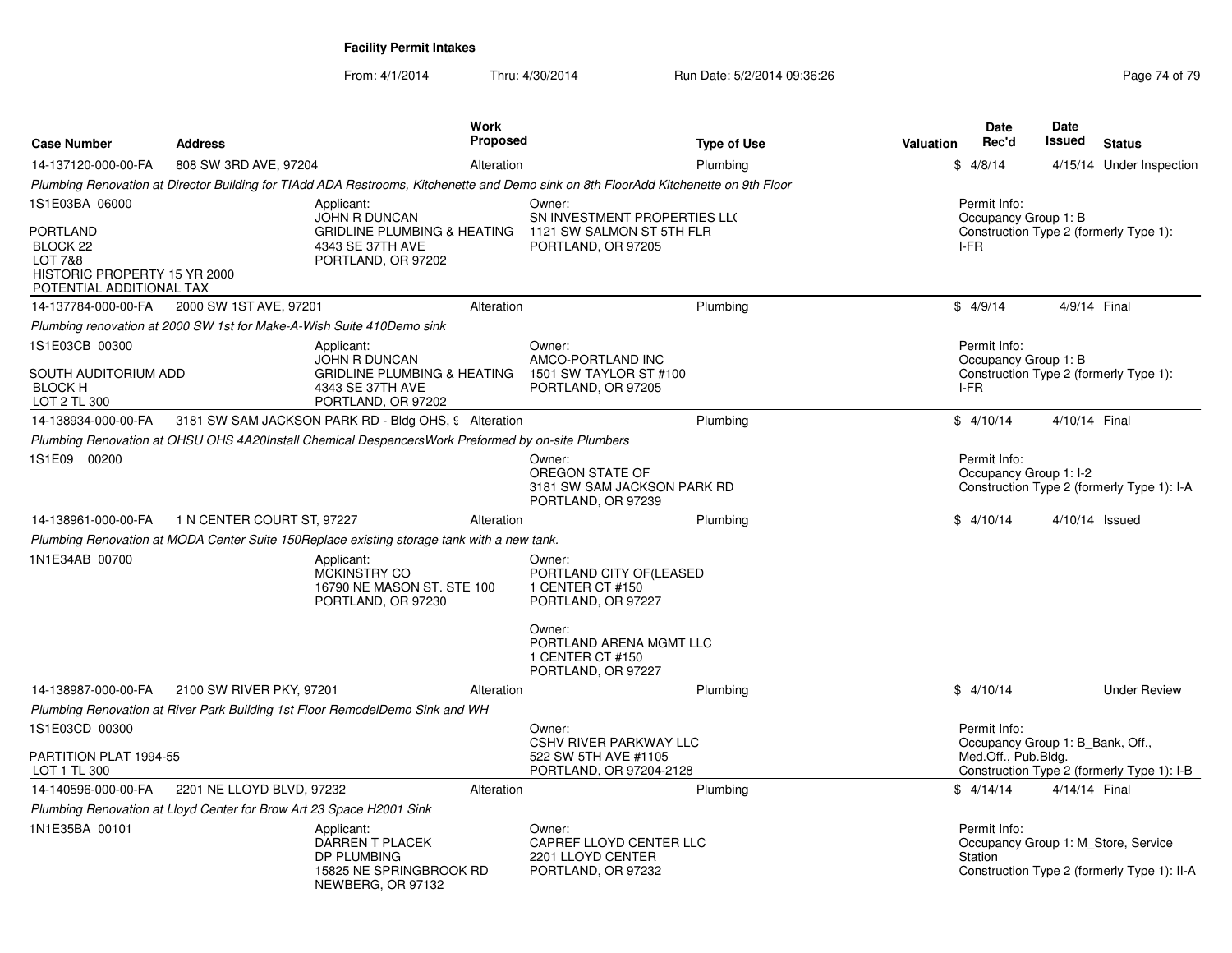| <b>Case Number</b>                      | <b>Address</b>                                                                       | Work<br>Proposed |                                                                                       | <b>Type of Use</b> | <b>Valuation</b> | Date<br>Rec'd | Date<br>Issued | <b>Status</b>       |
|-----------------------------------------|--------------------------------------------------------------------------------------|------------------|---------------------------------------------------------------------------------------|--------------------|------------------|---------------|----------------|---------------------|
| 14-142372-000-00-FA                     | 1400 SW 5TH AVE, 97201                                                               | Alteration       |                                                                                       | Plumbing           |                  | \$4/16/14     |                | <b>Under Review</b> |
|                                         | Plumbing Renovation at Fifth Avenue Building 3rd Floor Demo 2 Showers, 2 Sinks, DW   |                  |                                                                                       |                    |                  |               |                |                     |
| 1S1E03BC 02900                          |                                                                                      |                  | Owner:                                                                                |                    |                  |               |                |                     |
| <b>PORTLAND</b><br>BLOCK 149<br>LOT 1-8 |                                                                                      |                  | MARK GROUP PARTNERSHIP NO 6<br>111 SW COLUMBIA ST #1380<br>PORTLAND, OR 97204         |                    |                  |               |                |                     |
| 14-142557-000-00-FA                     | 4906 NE 6TH AVE, 97211                                                               | Alteration       |                                                                                       | Plumbing           |                  | \$4/16/14     |                | <b>Under Review</b> |
|                                         | Plumbing Renovation at King School Room 2112 sinks, 1 EEW                            |                  |                                                                                       |                    |                  |               |                |                     |
| 1N1E23BC 08700                          |                                                                                      |                  | Owner:                                                                                |                    |                  |               |                |                     |
|                                         |                                                                                      |                  | SCHOOL DISTRICT NO 1(LEASED                                                           |                    |                  |               |                |                     |
| SECTION 23 1N 1E<br>TL 8700 4.91 ACRES  |                                                                                      |                  | PO BOX 3107<br>PORTLAND, OR 97208-3107                                                |                    |                  |               |                |                     |
|                                         |                                                                                      |                  |                                                                                       |                    |                  |               |                |                     |
|                                         |                                                                                      |                  | Owner:<br><b>NE COALITION</b>                                                         |                    |                  |               |                |                     |
|                                         |                                                                                      |                  | PO BOX 3107                                                                           |                    |                  |               |                |                     |
|                                         |                                                                                      |                  | PORTLAND, OR 97208-3107                                                               |                    |                  |               |                |                     |
| 14-142574-000-00-FA                     | 233 SW NAITO PKY, 97204                                                              | Alteration       |                                                                                       | Plumbing           |                  | \$4/16/14     | 4/16/14 Issued |                     |
|                                         | Plumbing Renovation at Fechheimer Building to Replace 2 DCVA's                       |                  |                                                                                       |                    |                  |               |                |                     |
| 1N1E34DC 03300                          | Applicant:<br>ALLIANT SYSTEMS LLC<br>1600 NW 167TH PL STE 330<br>BEAVERTON, OR 97006 |                  | Owner:<br><b>RUSSELL FELLOWS</b><br>200 SW MARKET ST #1720<br>PORTLAND, OR 97201-5718 |                    |                  |               |                |                     |
|                                         |                                                                                      |                  | Owner:<br><b>PROPERTIES LLC</b><br>200 SW MARKET ST #1720<br>PORTLAND, OR 97201-5718  |                    |                  |               |                |                     |
| 14-142602-000-00-FA                     | 2044 NE KILLINGSWORTH ST, 97211                                                      | Alteration       |                                                                                       | Plumbing           |                  | \$4/16/14     |                | <b>Under Review</b> |
|                                         | Plumbing Renovation at Vernon School Room 116-2 sinks, 1 EEW, Room117-1 Sink, 1 EEW  |                  |                                                                                       |                    |                  |               |                |                     |
| 1N1E23AA 02900                          |                                                                                      |                  | Owner:                                                                                |                    |                  |               |                |                     |
| <b>VERNON</b>                           |                                                                                      |                  | <b>SCHOOL DISTRICT NO 1</b><br>PO BOX 3107                                            |                    |                  |               |                |                     |
| INC VAC ST ADJ BLOCK 8&9 EXC PT IN ST   |                                                                                      |                  | PORTLAND, OR 97208-3107                                                               |                    |                  |               |                |                     |
| 14-143102-000-00-FA                     | 26 SW SALMON ST, 97204                                                               | Alteration       |                                                                                       | Plumbing           |                  | \$4/17/14     |                | <b>Under Review</b> |
|                                         | Plumbing Renovation at #WTC 4th floorDemo 2 sinks                                    |                  |                                                                                       |                    |                  |               |                |                     |
| 1S1E03BD 00200                          |                                                                                      |                  | Owner:                                                                                |                    |                  |               |                |                     |
| <b>PORTLAND</b><br>BLOCK 6<br>LOT 1-8   |                                                                                      |                  | IEH PORTLAND LLC<br>121 SW SALMON ST<br>PORTLAND, OR 97204-2901                       |                    |                  |               |                |                     |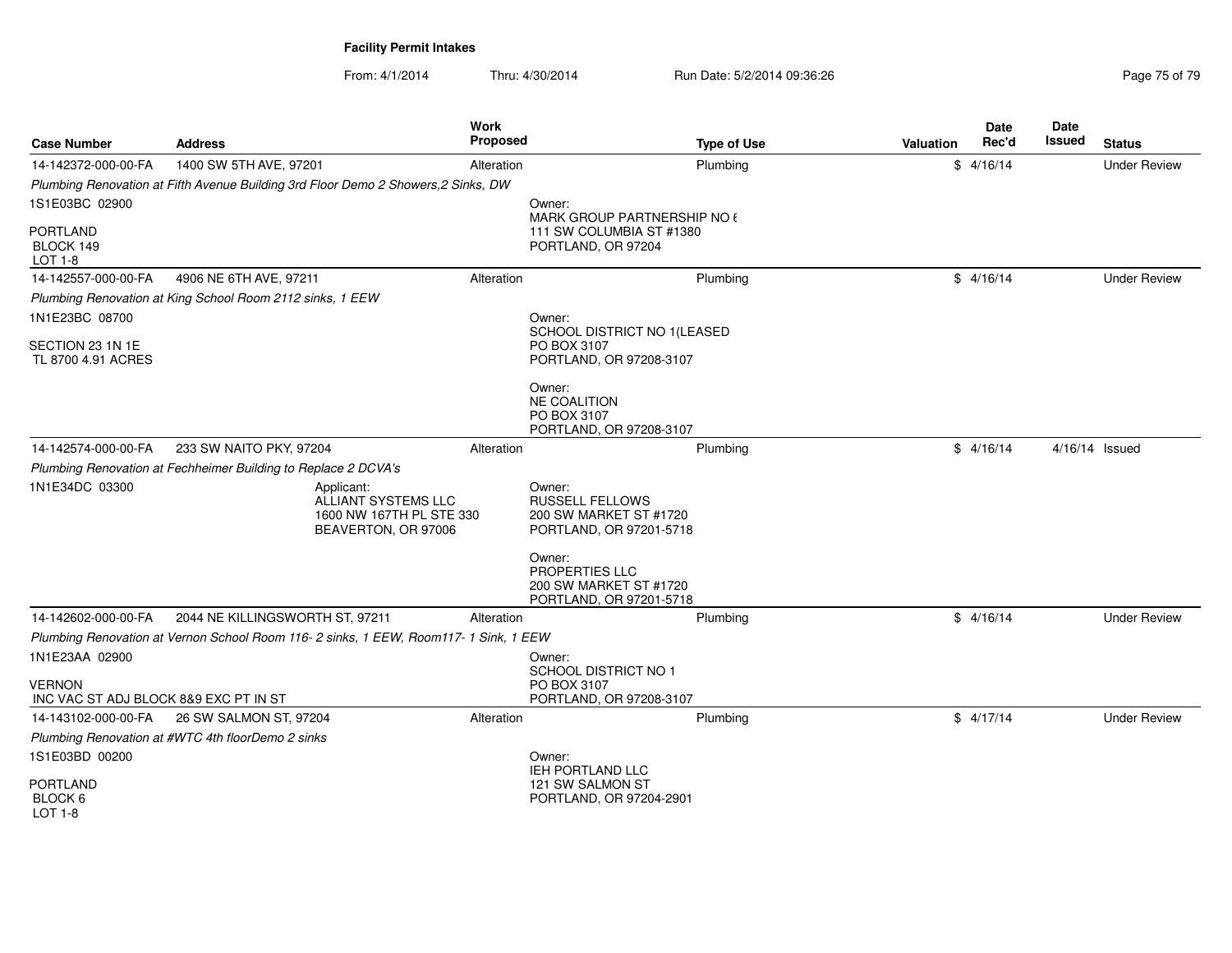| <b>Case Number</b>                                                                      | <b>Address</b>                                                   |                                                                                                     | <b>Work</b><br><b>Proposed</b> |                                                                                                                   | <b>Type of Use</b> |                                                                       | <b>Valuation</b> | Date<br>Rec'd                                                                  | Date<br>Issued | <b>Status</b>                               |
|-----------------------------------------------------------------------------------------|------------------------------------------------------------------|-----------------------------------------------------------------------------------------------------|--------------------------------|-------------------------------------------------------------------------------------------------------------------|--------------------|-----------------------------------------------------------------------|------------------|--------------------------------------------------------------------------------|----------------|---------------------------------------------|
| 14-143140-000-00-FA                                                                     | 720 SW WASHINGTON ST, 97205                                      |                                                                                                     | Alteration                     |                                                                                                                   | Plumbing           |                                                                       |                  | 4/17/14<br>\$                                                                  |                | <b>Under Review</b>                         |
|                                                                                         |                                                                  | Plumbing Renovation at Morgan Building Suite 750 for HR Answer Link TIRelocate Sink and DW          |                                |                                                                                                                   |                    |                                                                       |                  |                                                                                |                |                                             |
| 1N1E34CC 06600                                                                          |                                                                  |                                                                                                     |                                | Owner:                                                                                                            |                    |                                                                       |                  |                                                                                |                |                                             |
| <b>PORTLAND</b><br>BLOCK 213<br>LOT 1&2&7&8                                             |                                                                  |                                                                                                     |                                | <b>GPO MORGAN LLC</b><br>522 SW 5TH AVE #1105<br>PORTLAND, OR 97204                                               |                    |                                                                       |                  |                                                                                |                |                                             |
| 14-144487-000-00-FA                                                                     | 826 SW 21ST AVE, 97205                                           |                                                                                                     | Alteration                     |                                                                                                                   | Plumbing           |                                                                       |                  | \$4/18/14                                                                      | 4/18/14 Issued |                                             |
|                                                                                         |                                                                  | Plumbing Renovation at Mutnomah Athetic ClubTrench Drain in Loading Dock Area                       |                                |                                                                                                                   |                    |                                                                       |                  |                                                                                |                |                                             |
| 1N1E33CD 00800                                                                          |                                                                  | Applicant:<br><b>RON HANSON</b>                                                                     |                                | Owner:<br>MULTNOMAH ATHLETIC CLUB                                                                                 |                    | CCB - Contractor:<br><b>RON HANSON</b>                                |                  |                                                                                |                |                                             |
| SECTION 33 1N 1E<br>TL 800 0.55 ACRES                                                   |                                                                  | <b>SCHOMMER &amp; SON</b><br>6421 NE COLWOOD WY.<br>PORTLAND OR 97218                               |                                | 1849 SW SALMON ST<br>PORTLAND, OR 97205-1726                                                                      |                    | <b>SCHOMMER &amp; SON</b><br>6421 NE COLWOOD WY.<br>PORTLAND OR 97218 |                  |                                                                                |                |                                             |
| 14-144500-000-00-FA                                                                     | 5050 NE HOYT ST, 97213                                           |                                                                                                     | Alteration                     |                                                                                                                   | Plumbing           |                                                                       |                  | \$4/18/14                                                                      | 4/18/14 Issued |                                             |
|                                                                                         |                                                                  | Plumbing Renovation at PPMC PlazaSuite 230Demo 5 WC, 5 Lav, 11 HS/ Install 12 HS, 2 KS, 5 WC, 5 Lav |                                |                                                                                                                   |                    |                                                                       |                  |                                                                                |                |                                             |
| 1N2E31BD 03800<br><b>CENTER ADD</b>                                                     |                                                                  | Applicant:<br>AMERICAN HEATING INC<br>5035 SE 24TH                                                  |                                | Owner:<br>PROVIDENCE HEALTH<br>4400 NE HALSEY ST BLDG 2 #190                                                      |                    |                                                                       |                  | Permit Info:<br>Occupancy Group 1: B<br>Construction Type 2 (formerly Type 1): |                |                                             |
| BLOCK <sub>3</sub><br>LOT 1-7 INC PT VAC ST<br>LOT 20-26 EXC PT IN ST                   |                                                                  | Portland Oregon 97202-4765                                                                          |                                | PORTLAND, OR 97213-1545<br>Owner:<br>SERVICES-OREGON<br>4400 NE HALSEY ST BLDG 2 #190<br>PORTLAND, OR 97213-1545  |                    |                                                                       |                  | I-FR                                                                           |                |                                             |
| 14-145240-000-00-FA                                                                     | 611 SW CAMPUS DR, 97201                                          |                                                                                                     | Alteration                     |                                                                                                                   | Plumbing           |                                                                       |                  | \$4/21/14                                                                      | 4/21/14 Issued |                                             |
|                                                                                         |                                                                  | Plumbing Renovation at OHSU Parking Structure #2Remove and Replace Trench Drain                     |                                |                                                                                                                   |                    |                                                                       |                  |                                                                                |                |                                             |
| 1S1E09AC 03800                                                                          |                                                                  | Applicant:<br>LOVETT INC<br>PO BOX 86280<br>PORTLAND OR 97286                                       |                                | Owner:<br>OREGON STATE OF<br>3181 SW SAM JACKSON PARK RD PO BOX 86280<br>PORTLAND, OR 97239                       |                    | CCB - Contractor:<br>LOVETT INC<br>PORTLAND OR 97286                  |                  | Permit Info:<br>Occupancy Group 1: S-2                                         |                | Construction Type 2 (formerly Type 1): I-A  |
| 14-145267-000-00-FA                                                                     | 530 SW 5TH AVE, 97204                                            |                                                                                                     | Alteration                     |                                                                                                                   | Plumbing           |                                                                       |                  | \$4/21/14                                                                      |                | <b>Under Review</b>                         |
|                                                                                         | Plumbing Renovation at Yeon Building Suite 1125Break Sink and DW |                                                                                                     |                                |                                                                                                                   |                    |                                                                       |                  |                                                                                |                |                                             |
| 1N1E34CD 09600                                                                          |                                                                  |                                                                                                     |                                | Owner:<br>RGOF YEON BUILDING LLC                                                                                  |                    |                                                                       |                  | Permit Info:<br>Occupancy Group 1: B Bank, Off.,                               |                |                                             |
| PORTLAND<br>BLOCK 63<br>LOT 5&6<br><b>HISTORIC PROPERTY</b><br>POTENTIAL ADDITIONAL TAX |                                                                  |                                                                                                     |                                | 551 FIFTH AVE 23RD FLOOR<br>NEW YORK, NY 10176                                                                    |                    |                                                                       |                  | Med.Off., Pub.Bldg.                                                            |                |                                             |
| 14-145271-000-00-FA                                                                     | 12000 SW 49TH AVE, 97219                                         |                                                                                                     | Alteration                     |                                                                                                                   | Plumbing           |                                                                       |                  | \$4/21/14                                                                      | 4/21/14 Issued |                                             |
|                                                                                         |                                                                  |                                                                                                     |                                | Plumbing Renovation at PCC Sylvania SS Building 1st Floor Mens Restroom4 WC, 9 Urinals, 8 Lavs Remove and Replace |                    |                                                                       |                  |                                                                                |                |                                             |
| 1S1E31D 00200                                                                           |                                                                  | Applicant:<br>MCKINSTRY CO<br>16790 NE MASON ST. STE 100<br>PORTLAND, OR 97230                      |                                | Owner:<br>PORTLAND COMMUNITY<br><b>COLLEGE DIST</b><br>PO BOX 6119<br>ALOHA, OR 97007-0119                        |                    |                                                                       |                  | Permit Info:<br>Occupancy Group 1: B                                           |                | Construction Type 2 (formerly Type 1): II-B |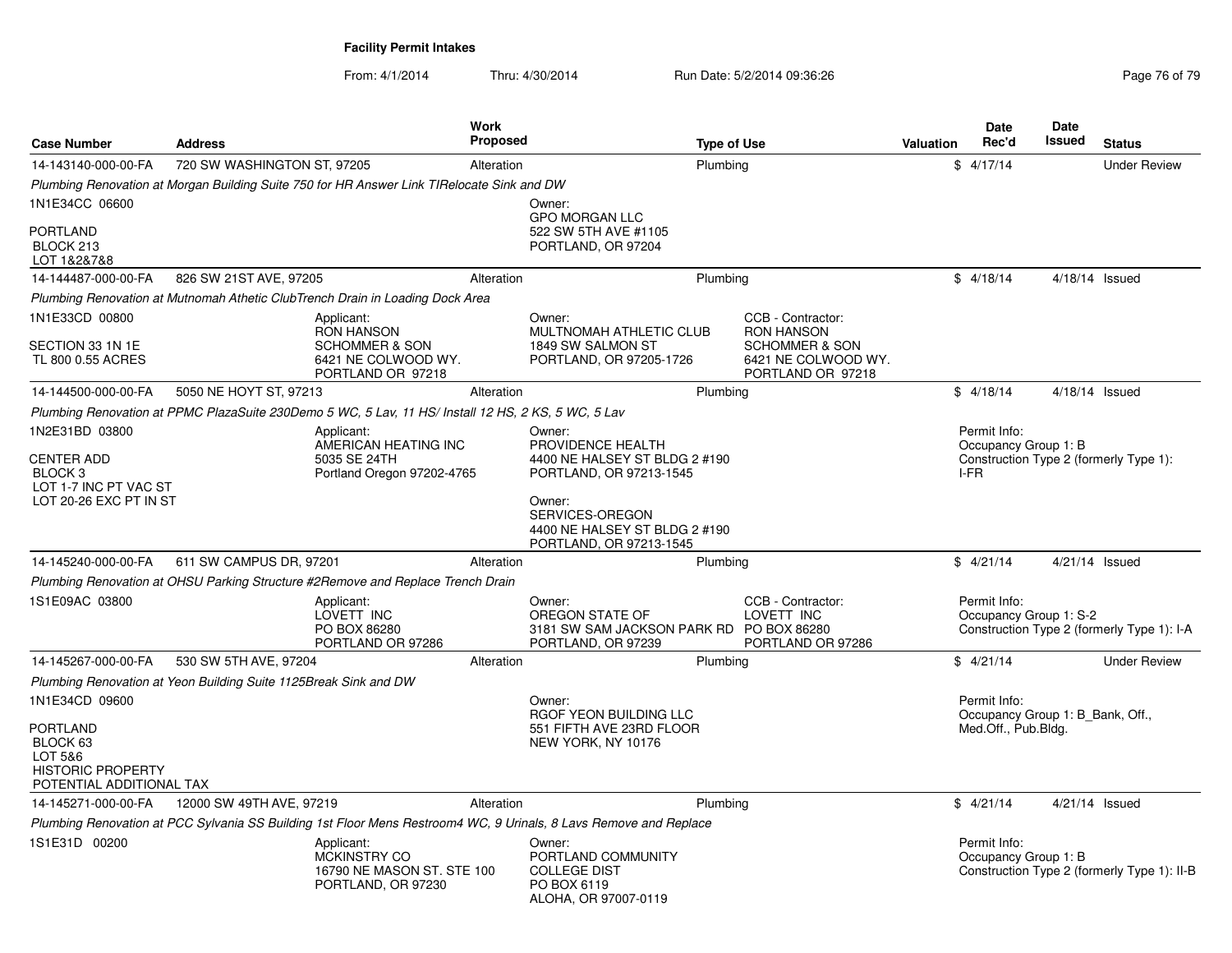| <b>Case Number</b>                                                                               | <b>Address</b>                                                  |                                                                                                              | <b>Work</b><br><b>Proposed</b> |                                                                                                     | <b>Type of Use</b> | Valuation | Date<br>Rec'd | Date<br>Issued   | <b>Status</b>            |
|--------------------------------------------------------------------------------------------------|-----------------------------------------------------------------|--------------------------------------------------------------------------------------------------------------|--------------------------------|-----------------------------------------------------------------------------------------------------|--------------------|-----------|---------------|------------------|--------------------------|
| 14-146707-000-00-FA                                                                              | 1120 SW 5TH AVE, 97204                                          |                                                                                                              | Alteration                     |                                                                                                     | Plumbing           |           | \$4/23/14     | 4/23/14 Issued   |                          |
|                                                                                                  | Plumbing Renovation at Portland Building for City KidsHose bibb |                                                                                                              |                                |                                                                                                     |                    |           |               |                  |                          |
| 1S1E03BC 00200<br><b>PORTLAND</b><br>BLOCK 57                                                    |                                                                 | Applicant:<br><b>HYDRO TEMP MECHANICAL INC</b><br>28465 SW BOBERG RD<br>WILSONVILLE, OR 97070                |                                | Owner:<br>PORTLAND CITY OF (LEASED<br>1120 SW 5TH AVE #1204<br>PORTLAND, OR 97204-1932              |                    |           |               |                  |                          |
| LOT 1-8<br>SEE SUB ACCT R508653 (R667706771)                                                     |                                                                 |                                                                                                              |                                | Owner:<br><b>MULTIPLE TENANTS</b><br>1120 SW 5TH AVE #1204<br>PORTLAND, OR 97204-1932               |                    |           |               |                  |                          |
| 14-146976-000-00-FA                                                                              | 333 SW 5TH AVE, 97204                                           |                                                                                                              | Alteration                     |                                                                                                     | Plumbing           |           | \$4/23/14     |                  | 4/23/14 Under Inspection |
|                                                                                                  |                                                                 | Plumbing Renovation at Oregon Trail BuildingBasement Rest Room Update3 WC, 4 Showers, 4 Lavs, 1 Urinal, 2 FD |                                |                                                                                                     |                    |           |               |                  |                          |
| 1N1E34CD 06800<br>PORTLAND                                                                       |                                                                 | Applicant:<br>HEINZ MECHANICAL CO INC<br>2615 NW ST HELENS RD                                                |                                | Owner:<br>OTB LLC<br>2712 SE 20TH AVE                                                               |                    |           |               |                  |                          |
| BLOCK 82<br>S 0.56' OF LOT 2<br>LOT 3&4<br>HISTORIC PROPERTY; POTENTIAL<br><b>ADDITIONAL TAX</b> |                                                                 | PORTLAND, OR 97210                                                                                           |                                | PORTLAND, OR 97202-2231                                                                             |                    |           |               |                  |                          |
| 14-147011-000-00-FA                                                                              | 825 NE MULTNOMAH ST - Unit 1                                    |                                                                                                              | Alteration                     |                                                                                                     | Plumbing           |           | \$4/23/14     |                  | <b>Under Review</b>      |
|                                                                                                  |                                                                 | Plumbing Renovation at Lloyd Center Tower 3rd Floor Pacificorp Call Center2 WC, 2 Lav, 1 Sink                |                                |                                                                                                     |                    |           |               |                  |                          |
| 1N1E35BB 90002<br>LLOYD CENTER TOWER CONDOMINIUM<br>LOT <sub>1</sub>                             |                                                                 |                                                                                                              |                                | Owner:<br><b>PACIFICORP</b><br>700 NE MULTNOMAH ST 7TH FLR<br>PORTLAND, OR 97232                    |                    |           |               |                  |                          |
| DEPT OF REVENUE                                                                                  |                                                                 |                                                                                                              |                                |                                                                                                     |                    |           |               |                  |                          |
| 14-147034-000-00-FA                                                                              | 1912 SW 6TH AVE, 97201                                          |                                                                                                              | Alteration                     |                                                                                                     | Plumbing           |           | \$4/23/14     | $4/23/14$ Issued |                          |
| plumbing Renovation at PSU Ondine Hall2 GI's                                                     |                                                                 |                                                                                                              |                                |                                                                                                     |                    |           |               |                  |                          |
| 1S1E04DA 00500<br>PORTLAND<br>BLOCK 159<br>LOT 1&2&5-8<br>N 27 1/2' OF LOT 3                     |                                                                 | Applicant:<br>LOVETT INC<br>PO BOX 86280<br>PORTLAND OR 97286                                                |                                | Owner:<br>OREGON STATE OF (BD HIGHER<br><b>EDUC</b><br><b>PO BOX 751</b><br>PORTLAND, OR 97207-0751 |                    |           |               |                  |                          |
|                                                                                                  |                                                                 |                                                                                                              |                                | Owner:<br>CAMPUS PLANNING OFFICE<br><b>PO BOX 751</b><br>PORTLAND, OR 97207-0751                    |                    |           |               |                  |                          |
| 14-147291-000-00-FA                                                                              | 601 SW 2ND AVE, 97204                                           |                                                                                                              | Alteration                     |                                                                                                     | Plumbing           |           | \$4/24/14     | 4/24/14 Final    |                          |
|                                                                                                  |                                                                 | Plumbing Renoation at MODA Tower 21st FloorHub drain for Fire Supression System                              |                                |                                                                                                     |                    |           |               |                  |                          |
| 1S1E03BA 05000                                                                                   |                                                                 | Applicant:<br>MCKINSTRY CO                                                                                   |                                | Owner:<br><b>MORRISON STREET CF LLC</b>                                                             |                    |           |               |                  |                          |
| PORTLAND<br>BLOCK <sub>20</sub><br>LOT 1-4 EXC PT IN ST & LOT 5-8                                |                                                                 | 16790 NE MASON ST. STE 100<br>PORTLAND, OR 97230                                                             |                                | 1211 SW 5TH AVE #2230<br>PORTLAND, OR 97204                                                         |                    |           |               |                  |                          |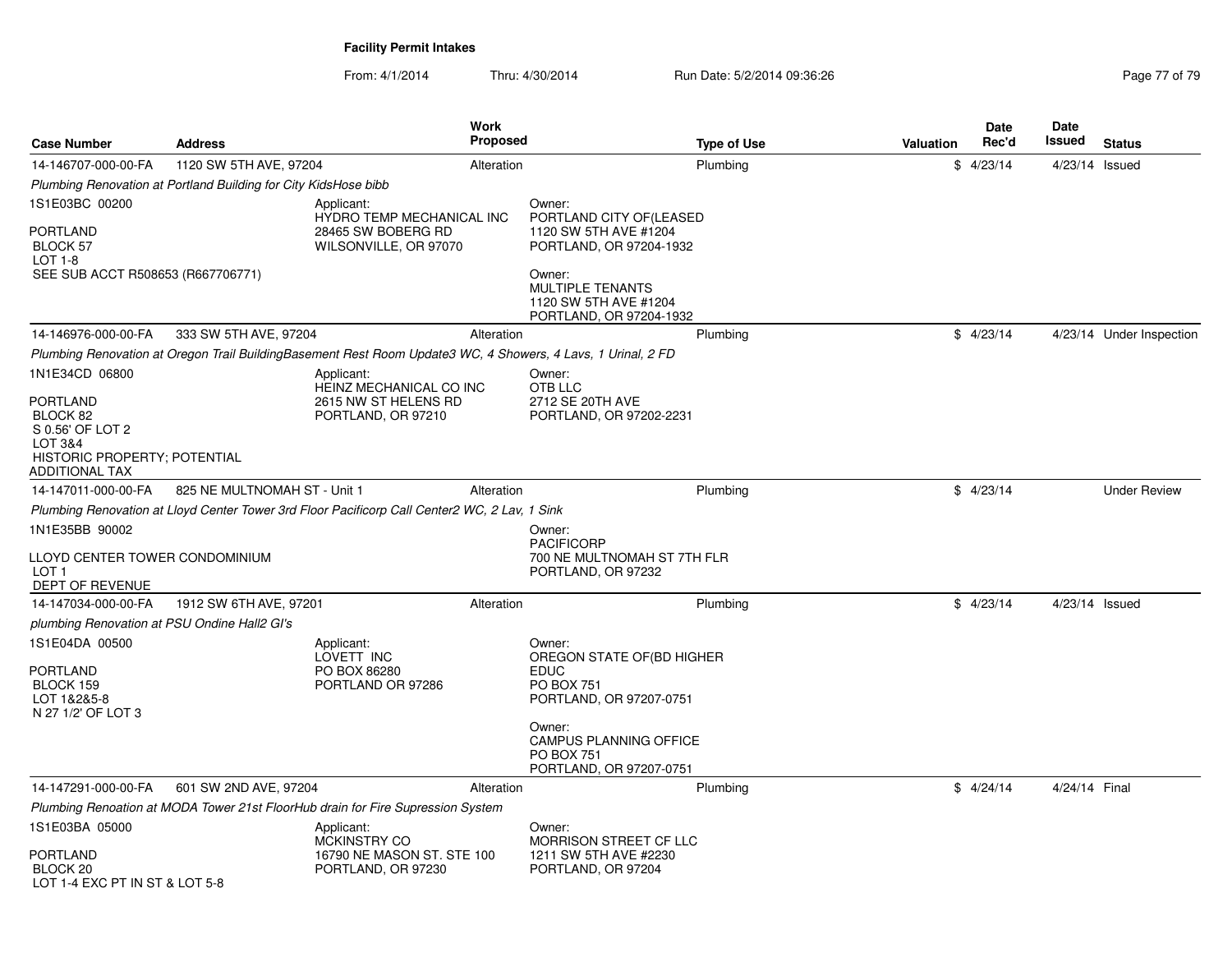| <b>Case Number</b>                                                   | <b>Address</b>                                                                                                                  | <b>Work</b><br><b>Proposed</b>                                                           | <b>Type of Use</b>                                                                                                                                            | Date<br>Rec'd<br>Valuation           | Date<br><b>Issued</b><br><b>Status</b>                                           |
|----------------------------------------------------------------------|---------------------------------------------------------------------------------------------------------------------------------|------------------------------------------------------------------------------------------|---------------------------------------------------------------------------------------------------------------------------------------------------------------|--------------------------------------|----------------------------------------------------------------------------------|
| 14-147319-000-00-FA                                                  | 2409 N SARATOGA ST, 97217                                                                                                       | Alteration                                                                               | Plumbing                                                                                                                                                      | \$4/24/14                            | <b>Under Review</b>                                                              |
|                                                                      | Plumbing Renovation at Chief Joseph SchoolRelocate pipes for seismic upgrade, R/R Roof Drains                                   |                                                                                          |                                                                                                                                                               |                                      |                                                                                  |
| 1N1E16AC 03100                                                       |                                                                                                                                 | Owner:                                                                                   |                                                                                                                                                               |                                      |                                                                                  |
| D & O LITTLE HMS SUB 3<br>BLOCK 21-24 TL 3100                        |                                                                                                                                 | PO BOX 3107                                                                              | <b>SCHOOL DISTRICT NO 1</b><br>PORTLAND, OR 97208-3107                                                                                                        |                                      |                                                                                  |
| 14-147517-000-00-FA                                                  | 620 N FREMONT ST, 97227                                                                                                         | Alteration                                                                               | Plumbing                                                                                                                                                      | \$4/24/14                            | <b>Under Review</b>                                                              |
|                                                                      | Plumbing Renovation at Boise-Eliot/Humbolt SchoolRe-roof and Remodel Rooms 132, 138, 230, 232                                   |                                                                                          |                                                                                                                                                               |                                      |                                                                                  |
| 1N1E27BA 00100                                                       |                                                                                                                                 | Owner:                                                                                   |                                                                                                                                                               |                                      |                                                                                  |
| SECTION 27 1N 1E<br>TL 100 3.71 ACRES                                |                                                                                                                                 | PO BOX 3107                                                                              | <b>SCHOOL DISTRICT NO 1</b><br>PORTLAND, OR 97208-3107                                                                                                        |                                      |                                                                                  |
| 14-148114-000-00-FA                                                  | 220 NW 8TH AVE, 97209                                                                                                           | Alteration                                                                               | Plumbing                                                                                                                                                      | \$4/25/14                            | 4/25/14 Final                                                                    |
|                                                                      | Plumbing Renovation at US Custom HouseInstall new drains for lavs in restrooms                                                  |                                                                                          |                                                                                                                                                               |                                      |                                                                                  |
| 1N1E34CB 05500<br>COUCHS ADD<br>BLOCK 51                             | Applicant:<br>19990 SW CIPOLE RD<br>TUALATIN, OR 97062                                                                          | Owner:<br>RAYBORN'S PLUMBING INC                                                         | PORTLAND CUSTOM HOUSE LLC<br>120 PRESIDENTIAL WAY #300<br>WOBURN, MA 01801-1182                                                                               | Permit Info:<br>Med.Off., Pub.Bldg.  | Occupancy Group 1: B Bank, Off.,<br>Construction Type 2 (formerly Type 1): III-B |
| EXC PT IN ST<br><b>HISTORIC PROPERTY</b><br>POTENTIAL ADDITIONAL TAX |                                                                                                                                 |                                                                                          |                                                                                                                                                               |                                      |                                                                                  |
| 14-148121-000-00-FA                                                  | 319 SW WASHINGTON ST, 97204                                                                                                     | Alteration                                                                               | Plumbing                                                                                                                                                      | \$4/25/14                            | 4/25/14 Final                                                                    |
|                                                                      | Plumbing Renovation at Spalding Buiklding 4th Floor                                                                             |                                                                                          |                                                                                                                                                               |                                      |                                                                                  |
| 1N1E34CD 07800                                                       | Applicant:<br>PO Box 3175                                                                                                       | Owner:<br>GILLESPIE PLUMBING LLC<br><b>LLC</b><br>Oregon City Oregon 97045<br>PO BOX 416 | THREE NINETEEN WASHINGTON<br>MANCHESTER, VT 05254                                                                                                             | Permit Info:<br>Med.Off., Pub.Bldg.  | Occupancy Group 1: B Bank, Off.,                                                 |
| 14-148695-000-00-FA                                                  | 555 SW OAK ST                                                                                                                   | Alteration                                                                               | Plumbing                                                                                                                                                      | \$4/28/14                            | <b>Under Review</b>                                                              |
|                                                                      |                                                                                                                                 |                                                                                          | Plumbing Renovation at US Bank Tower Plaza 7th Floor Build outDemo 18 WC, !8 Lav, 4 Uri, 2 Mop, 2 DF, 1 SinkInstall 14 WC, 10 Lav, 4 Uri, 2 Mop, 1 Sink, 2 DW |                                      |                                                                                  |
| 1N1E34CD 80000<br>ONE ELEVEN TOWER CONDOMINIUM                       |                                                                                                                                 | Owner:<br>OF                                                                             | ASSOCIATION OF UNIT OWNERS                                                                                                                                    |                                      |                                                                                  |
| <b>GENERAL COMMON ELEMENTS</b>                                       |                                                                                                                                 |                                                                                          | ONE ELEVEN TOWER<br>CONDOMINIUM 111 SW 5TH<br>PORTLAND, OR 97204                                                                                              |                                      |                                                                                  |
| 14-148697-000-00-FA                                                  | 111 SW 5TH AVE, 97204-3626                                                                                                      | Alteration                                                                               | Plumbing                                                                                                                                                      | \$4/28/14                            | <b>Under Review</b>                                                              |
| 1N1E34CD 01300                                                       | Plumbing Renovation at US BAnk Tower 4th Floor Build outDemo 7 WC, 4 Lav, 2 Uri, 1 SinkInstall 8 WC, 5 Lav, 2 Uri, 2 Sink, 2 DW |                                                                                          |                                                                                                                                                               | Permit Info:<br>Occupancy Group 1: B |                                                                                  |
|                                                                      |                                                                                                                                 |                                                                                          |                                                                                                                                                               |                                      | Construction Type 2 (formerly Type 1): I-A                                       |
| 14-148809-000-00-FA                                                  | 7200 NE 11TH AVE, 97211                                                                                                         | Alteration                                                                               | Plumbing                                                                                                                                                      | \$4/28/14                            | <b>Under Review</b>                                                              |
|                                                                      |                                                                                                                                 |                                                                                          | Plumbing Renovation at Woodlawn School Main Building.Demo 1st Flr 2 sinks, 1 DF, 2nd Flr 2 SinksInstall 1st Flr 2 sinks, DF, 2 EEW, 2nd Flr 3 Sinks, 2EEW     |                                      |                                                                                  |
| 1N1E14BA 06100                                                       |                                                                                                                                 | Owner:                                                                                   | SCHOOL DISTRICT NO 1                                                                                                                                          |                                      |                                                                                  |
| SCOFFINS ADD<br>BLOCK 2&5&6 TL 6100                                  |                                                                                                                                 |                                                                                          | PO BOX 3107<br>PORTLAND, OR 97208-3107                                                                                                                        |                                      |                                                                                  |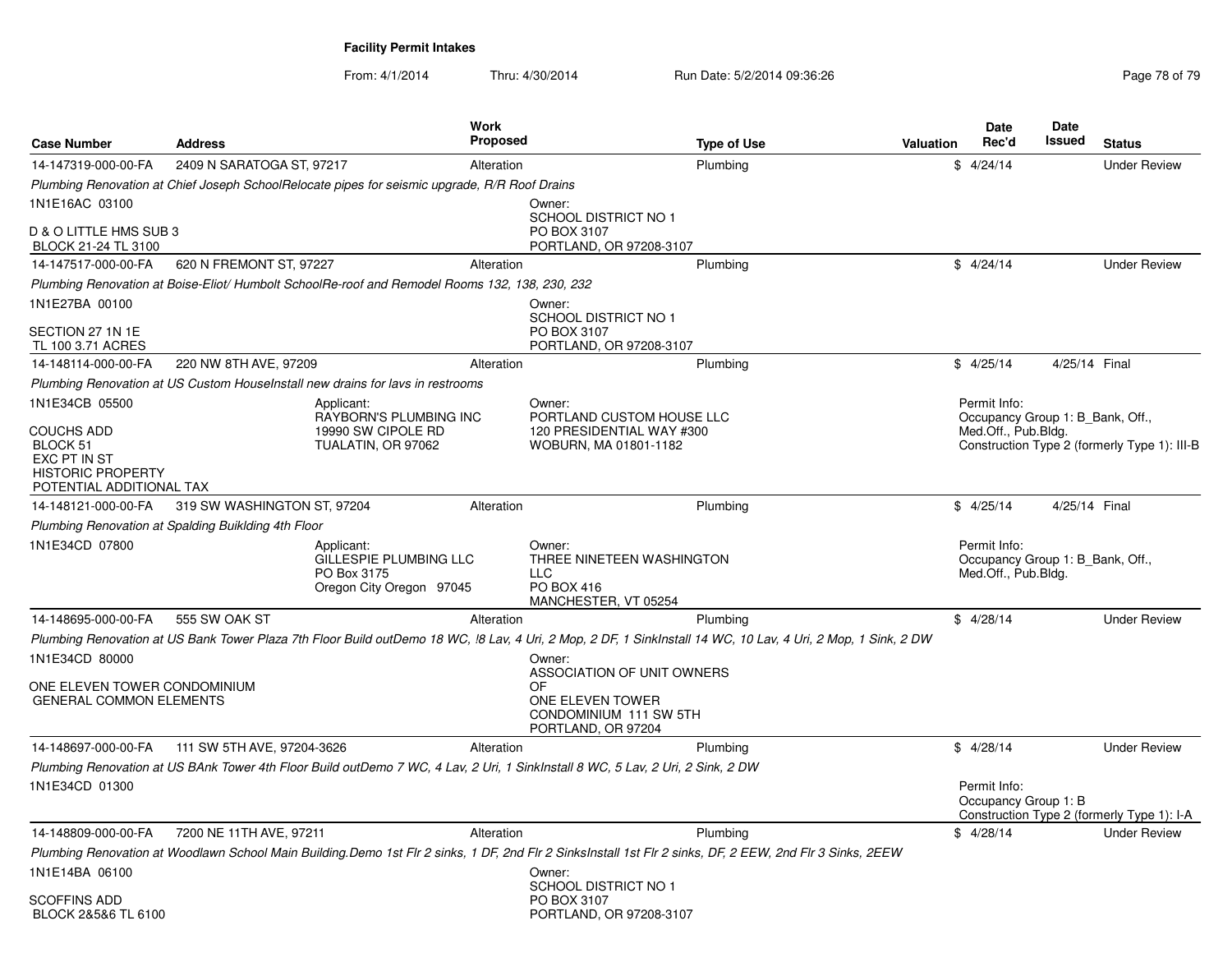From: 4/1/2014Thru: 4/30/2014 Run Date: 5/2/2014 09:36:26 Run Date: 5/2/2014 09:36:26

| <b>Case Number</b>                                      | <b>Address</b>                                             | Work                                                                                                                                                                                                  | <b>Proposed</b>                                                                 | <b>Type of Use</b> | <b>Valuation</b>                                              | Date<br>Rec'd                          | Date<br>Issued | <b>Status</b>                              |
|---------------------------------------------------------|------------------------------------------------------------|-------------------------------------------------------------------------------------------------------------------------------------------------------------------------------------------------------|---------------------------------------------------------------------------------|--------------------|---------------------------------------------------------------|----------------------------------------|----------------|--------------------------------------------|
| 14-148956-000-00-FA                                     | 1710 N HUMBOLDT ST, 97217                                  |                                                                                                                                                                                                       | Alteration                                                                      | Plumbing           |                                                               | \$4/28/14                              |                | <b>Under Review</b>                        |
|                                                         |                                                            | Plumbing Renovations at Beach School Annex BuildingDemo 2 Sinks, 1 WC; Install WC, Lav, Sink                                                                                                          |                                                                                 |                    |                                                               |                                        |                |                                            |
| 1N1E21AD 05800                                          |                                                            |                                                                                                                                                                                                       | Owner:<br>SCHOOL DISTRICT NO 1                                                  |                    |                                                               |                                        |                |                                            |
| RIVERSIDE ADD<br>INC VAC ST BLOCK 7&8 EXC PT IN ST      |                                                            |                                                                                                                                                                                                       | PO BOX 3107<br>PORTLAND, OR 97208-3107                                          |                    |                                                               |                                        |                |                                            |
| 14-148965-000-00-FA                                     | 1710 N HUMBOLDT ST, 97217                                  |                                                                                                                                                                                                       | Alteration                                                                      | Plumbing           |                                                               | \$4/28/14                              |                | <b>Under Review</b>                        |
|                                                         |                                                            | Plumbing Renovation at Beach School Main BuildingDemo- Bsmt 2WC, 1Lav, 72' Wtr Pipe, 1st Flr1 sink, 64' Wtr Pipeinstall Sump Pump, WC, Lav, DF, 1st Flr 2WC, 2 LavRoom 114 R/R 2 Sink, 1EEW; Room 210 |                                                                                 |                    |                                                               |                                        |                |                                            |
| 1N1E21AD 05800<br>RIVERSIDE ADD                         |                                                            |                                                                                                                                                                                                       | Owner:<br>SCHOOL DISTRICT NO 1<br>PO BOX 3107                                   |                    |                                                               |                                        |                |                                            |
| INC VAC ST BLOCK 7&8 EXC PT IN ST                       |                                                            |                                                                                                                                                                                                       | PORTLAND, OR 97208-3107                                                         |                    |                                                               |                                        |                |                                            |
| 14-148973-000-00-FA                                     | 1710 N HUMBOLDT ST, 97217                                  |                                                                                                                                                                                                       | Alteration                                                                      | Plumbing           |                                                               | \$4/28/14                              |                | <b>Under Review</b>                        |
|                                                         |                                                            | Plumbing Renovation at Beach School Modular BuildingDemo 4WC, 4 Lavs; install 2 WC, 2Lav                                                                                                              |                                                                                 |                    |                                                               |                                        |                |                                            |
| 1N1E21AD 05800                                          |                                                            |                                                                                                                                                                                                       | Owner:<br>SCHOOL DISTRICT NO 1                                                  |                    |                                                               |                                        |                |                                            |
| RIVERSIDE ADD<br>INC VAC ST BLOCK 7&8 EXC PT IN ST      |                                                            |                                                                                                                                                                                                       | PO BOX 3107<br>PORTLAND, OR 97208-3107                                          |                    |                                                               |                                        |                |                                            |
| 14-149009-000-00-FA                                     |                                                            | 3181 SW SAM JACKSON PARK RD - Bldg OHS, 9 Alteration                                                                                                                                                  |                                                                                 | Plumbing           |                                                               | \$4/28/14                              |                | 4/28/14 Issued                             |
|                                                         |                                                            | Plumbing Renovation at OHSU OHS to Run Hot Water Recirc Line to 14th Floor                                                                                                                            |                                                                                 |                    |                                                               |                                        |                |                                            |
| 1S1E09 00200                                            |                                                            | Applicant:<br>DETEMPLE COMPANY INC<br>1951 NW OVERTON<br>PORTLAND, OR 97209                                                                                                                           | Owner:<br>OREGON STATE OF<br>3181 SW SAM JACKSON PARK RD<br>PORTLAND, OR 97239  |                    |                                                               | Permit Info:<br>Occupancy Group 1: I-2 |                | Construction Type 2 (formerly Type 1): I-A |
| 14-149072-000-00-FA                                     | 7200 SE 60TH AVE, 97206                                    |                                                                                                                                                                                                       | Alteration                                                                      | Plumbing           |                                                               | \$4/28/14                              |                | <b>Under Review</b>                        |
|                                                         |                                                            | Plumbing Renovation at Lane Middle SchoolRm 193 R/R Sink add EEW and EFMV; Rm 127 R/R Sink add Sink, EEW, EFMVRm 205 Verify C/O in Wall                                                               |                                                                                 |                    |                                                               |                                        |                |                                            |
| 1S2E19AD 00100<br>SECTION 19 1S 2E<br>TL 100 9.09 ACRES |                                                            |                                                                                                                                                                                                       | Owner:<br><b>SCHOOL DISTRICT NO 1</b><br>PO BOX 3107<br>PORTLAND, OR 97208-3107 |                    |                                                               |                                        |                |                                            |
| SEE R645271 (R992190221) FOR LEASED<br>SUB ACCT         |                                                            |                                                                                                                                                                                                       |                                                                                 |                    |                                                               |                                        |                |                                            |
| 14-150623-000-00-FA                                     | 1410 SW MORRISON ST, 97205                                 |                                                                                                                                                                                                       | Alteration                                                                      | Plumbing           |                                                               | \$4/30/14                              |                | 4/30/14 Under Inspection                   |
|                                                         | Plumbing Renovation at Tiffany Center Suite 700R/R WC, Lav |                                                                                                                                                                                                       |                                                                                 |                    |                                                               |                                        |                |                                            |
| 1N1E33DD 07400<br>PORTLAND                              |                                                            | Applicant:<br>BEAVERTON PLUMBING INC<br>13980 SW TV HWY                                                                                                                                               | Owner:<br><b>WESTON INVESTMENT CO LLC</b><br>2154 NE BROADWAY RM 200            |                    |                                                               | Permit Info:<br>Occupancy Group 1: B   |                | Construction Type 2 (formerly Type 1): I-B |
| BLOCK 310<br>LOT 1&2<br>N 40' OF LOT 3                  |                                                            | BEAVERTON, OR 97005                                                                                                                                                                                   | PORTLAND, OR 97232-1590                                                         |                    |                                                               |                                        |                |                                            |
| Total # of FA Alteration permit intakes: 432            |                                                            |                                                                                                                                                                                                       |                                                                                 |                    | Total valuation of FA Alteration permit intakes: \$30,547,377 |                                        |                |                                            |
|                                                         |                                                            |                                                                                                                                                                                                       |                                                                                 |                    |                                                               |                                        |                |                                            |

**Total # of Facility Permit intakes: 432**

**Total valuation of Facility Permit intakes: \$30,547,377**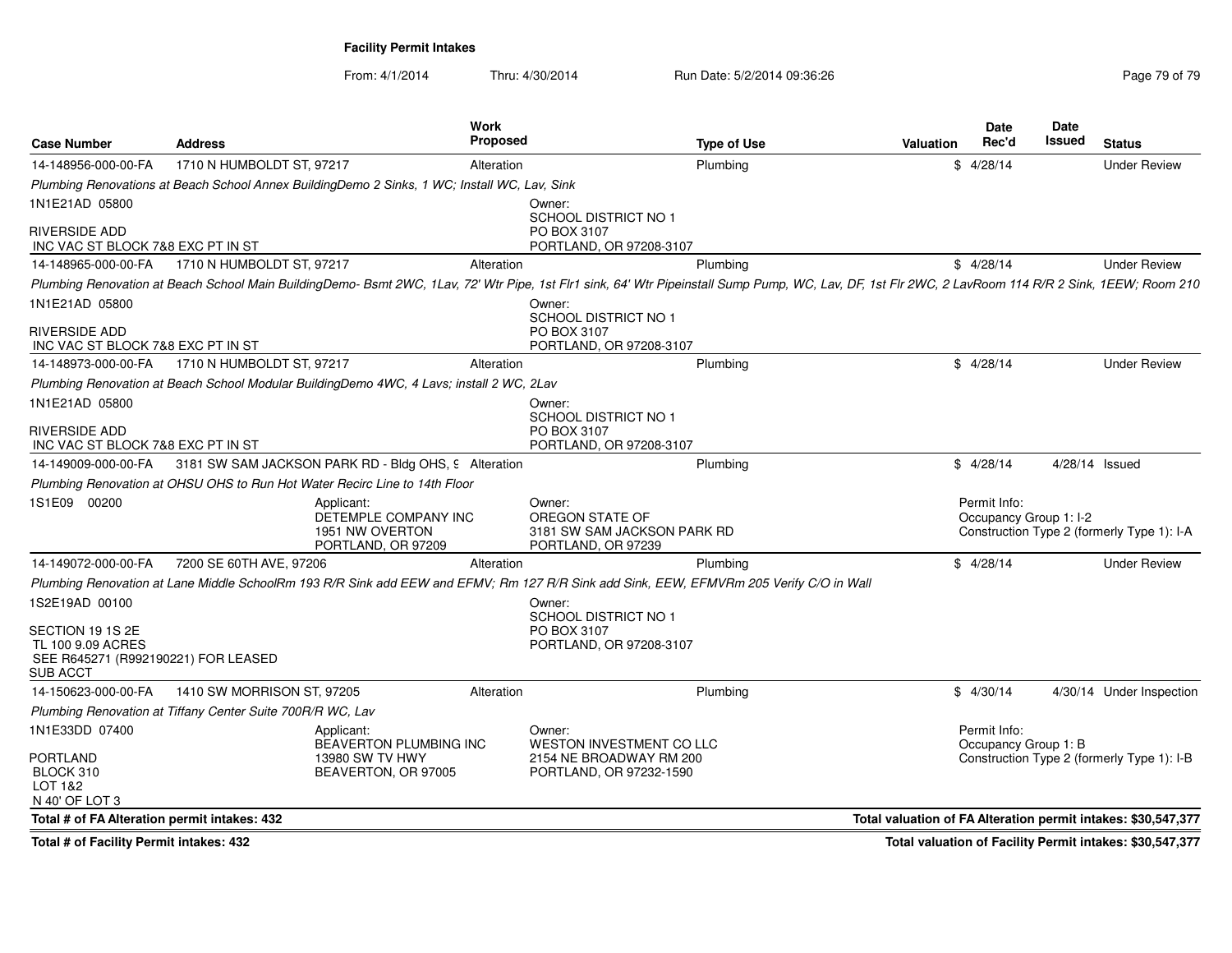**Major Project Groups Permit Intakes**

From: 4/1/2014Thru: 4/30/2014 Run Date: 5/2/2014 09:36:26

| Page 1 of 2 |  |  |
|-------------|--|--|

| <b>Case Number</b>                                                          | <b>Address</b> |                                                                                                            | <b>Work</b><br>Proposed |                                                                                                                                              | <b>Type of Use</b> |                                                                                                                    | <b>Valuation</b> | Date<br>Rec'd                                                                                    | Date<br>Issued | <b>Status</b>                              |
|-----------------------------------------------------------------------------|----------------|------------------------------------------------------------------------------------------------------------|-------------------------|----------------------------------------------------------------------------------------------------------------------------------------------|--------------------|--------------------------------------------------------------------------------------------------------------------|------------------|--------------------------------------------------------------------------------------------------|----------------|--------------------------------------------|
| 08-102777-DFS-04-MG 760 SW 9TH AVE                                          |                |                                                                                                            | New Construction        |                                                                                                                                              |                    | Apartments/Condos (3 or more i                                                                                     |                  | \$907,105 4/16/14                                                                                |                | <b>Under Review</b>                        |
|                                                                             |                |                                                                                                            |                         | DFS 4: Curtainwall anchorsMAIN PERMIT FOR NEW 27-STORY MIXED USE TOWER WITH 6 LEVELS OF UNDERGROUND PARKING.                                 |                    |                                                                                                                    |                  |                                                                                                  |                |                                            |
| 1N1E34CC 09600                                                              |                | Applicant:<br><b>JEFF GARDNER</b><br>HOFFMAN CONSTRUCTION<br>805 SW BROADWAY STE 2100<br>PORTLAND OR 97205 |                         |                                                                                                                                              |                    | CCB - Contractor:<br><b>ERIC HOFFMAN</b><br>HOFFMAN CONSTRUCTION<br>805 SW BROADWAY STE 2100<br>PORTLAND, OR 97205 |                  |                                                                                                  |                |                                            |
| 12-153459-DFS-01-MG                                                         |                |                                                                                                            | New Construction        |                                                                                                                                              |                    | Apartments/Condos (3 or more i                                                                                     |                  | \$58,000 4/22/14                                                                                 |                | <b>Under Review</b>                        |
|                                                                             |                | DFS 1: Commins Auto Tight Holdown system4/1 story, 143 apartment unit project. 1st floor retail            |                         |                                                                                                                                              |                    |                                                                                                                    |                  |                                                                                                  |                |                                            |
| 1N1E35BB 02602<br>LLOYD BLOCKS<br>LOT <sub>2</sub>                          |                | Applicant:<br>Dana Hunt<br>Timber Technologies LLC<br>38686 SE RUDE RD<br><b>SANDY OR 97055</b>            |                         | Owner:<br>AAT LLOYD DISTRICT LLC<br>11455 EL CAMINO REAL #200<br>SAN DIEGO, CA 92130-2047                                                    |                    | CCB - Contractor:<br>TURNER CONSTRUCTION CO<br>1200 NW NAITO PARKWAY #300<br>PORTLAND, OR 972209                   |                  |                                                                                                  |                |                                            |
| 12-153459-DFS-02-MG                                                         |                |                                                                                                            | New Construction        |                                                                                                                                              |                    | Apartments/Condos (3 or more i                                                                                     |                  | \$300,000 4/22/14                                                                                |                | <b>Under Review</b>                        |
| DFS 2: PTs 2nd floor4/1 story, 143 apartment unit project. 1st floor retail |                |                                                                                                            |                         |                                                                                                                                              |                    |                                                                                                                    |                  |                                                                                                  |                |                                            |
| 1N1E35BB 02602<br>LLOYD BLOCKS<br>LOT <sub>2</sub>                          |                | Applicant:<br>Gina Coplon<br><b>Turner Construction</b><br>PORTLAND OR 97232                               |                         | Owner:<br>AAT LLOYD DISTRICT LLC<br>11455 EL CAMINO REAL #200<br>700 NE MULTNOMAH ST STE 116( SAN DIEGO, CA 92130-2047                       |                    | CCB - Contractor:<br>TURNER CONSTRUCTION CO<br>1200 NW NAITO PARKWAY #300<br>PORTLAND, OR 972209                   |                  |                                                                                                  |                |                                            |
| 12-153461-DFS-12-MG 1061 NE 9TH, 97232                                      |                |                                                                                                            | New Construction        |                                                                                                                                              |                    | Apartments/Condos (3 or more i                                                                                     | \$300,000 4/7/14 |                                                                                                  |                | $5/1/14$ Issued                            |
| DFS 12 - 2nd floor PT Cables                                                |                |                                                                                                            |                         |                                                                                                                                              |                    |                                                                                                                    |                  |                                                                                                  |                |                                            |
| 1N1E35BB 02800                                                              |                | Applicant:<br>Gina Coplon<br><b>Turner Construction</b><br>PORTLAND OR 97232                               |                         | Owner:<br>AAT LLOYD DISTRICT LLC<br>11455 EL CAMINO REAL #200<br>700 NE MULTNOMAH ST STE 116( SAN DIEGO, CA 92130-2047                       |                    | CCB - Contractor:<br>TURNER CONSTRUCTION CO<br>1200 NW NAITO PARKWAY #300<br>PORTLAND, OR 972209                   |                  | Permit Info:<br>Occupancy Group 1: R-2_Residential<br>Multi-family<br>Construction Type 1: I-A   |                | Construction Type 2 (formerly Type 1): I-A |
| 12-153461-REV-04-MG 1061 NE 9TH, 97232                                      |                |                                                                                                            | New Construction        |                                                                                                                                              |                    | Apartments/Condos (3 or more i                                                                                     |                  | \$4/30/14                                                                                        |                | <b>Under Review</b>                        |
|                                                                             |                | REV-4 for 2ND FLOOR CHANGES, and 21st floor changes (see comments for detail descirptions for each sheet.) |                         |                                                                                                                                              |                    |                                                                                                                    |                  |                                                                                                  |                |                                            |
| 1N1E35BB 02800                                                              |                | Applicant:<br>RON HULD<br><b>GBD ARCHITECTS</b><br>300<br>PORTLAND, OR 97204                               |                         | Owner:<br>AAT LLOYD DISTRICT LLC<br>11455 EL CAMINO REAL #200<br>1120 NW COUCH STREET, SUITE SAN DIEGO, CA 92130-2047                        |                    | CCB - Contractor:<br>TURNER CONSTRUCTION CO<br>1200 NW NAITO PARKWAY #300<br>PORTLAND, OR 972209                   |                  | Permit Info:<br>Occupancy Group 1: R-2_Residential<br>Multi-family<br>Construction Type 1: I-A   |                | Construction Type 2 (formerly Type 1): I-A |
| 12-153462-DFS-02-MG 1088 NE 8TH AVE, 97232                                  |                |                                                                                                            | New Construction        |                                                                                                                                              |                    | Apartments/Condos (3 or more i                                                                                     |                  | \$36,000 4/15/14                                                                                 |                | <b>Under Review</b>                        |
|                                                                             |                |                                                                                                            |                         | DFS 2 : COMMINS AUTO TIGHT HOLDOWN SYSTEMProposed 6 story tower (5/1) mixed use residential (177 units) and 11,251 GSF, ground floor retail. |                    |                                                                                                                    |                  |                                                                                                  |                |                                            |
| 1N1E35BB 03100                                                              |                | Applicant:<br>Dana Hunt<br>Timber Technologies LLC<br>38686 SE RUDE RD<br><b>SANDY OR 97055</b>            |                         | Owner:<br>AAT LLOYD DISTRICT LLC<br>11455 EL CAMINO REAL #200<br>SAN DIEGO, CA 92130-2047                                                    |                    | CCB - Contractor:<br>TURNER CONSTRUCTION CO<br>1200 NW NAITO PARKWAY #300<br>PORTLAND, OR 972209                   |                  | Permit Info:<br>Occupancy Group 1: R-2_Residential<br>Multi-family<br>Construction Type 1: III-B |                | Construction Type 2 (formerly Type 1): I-A |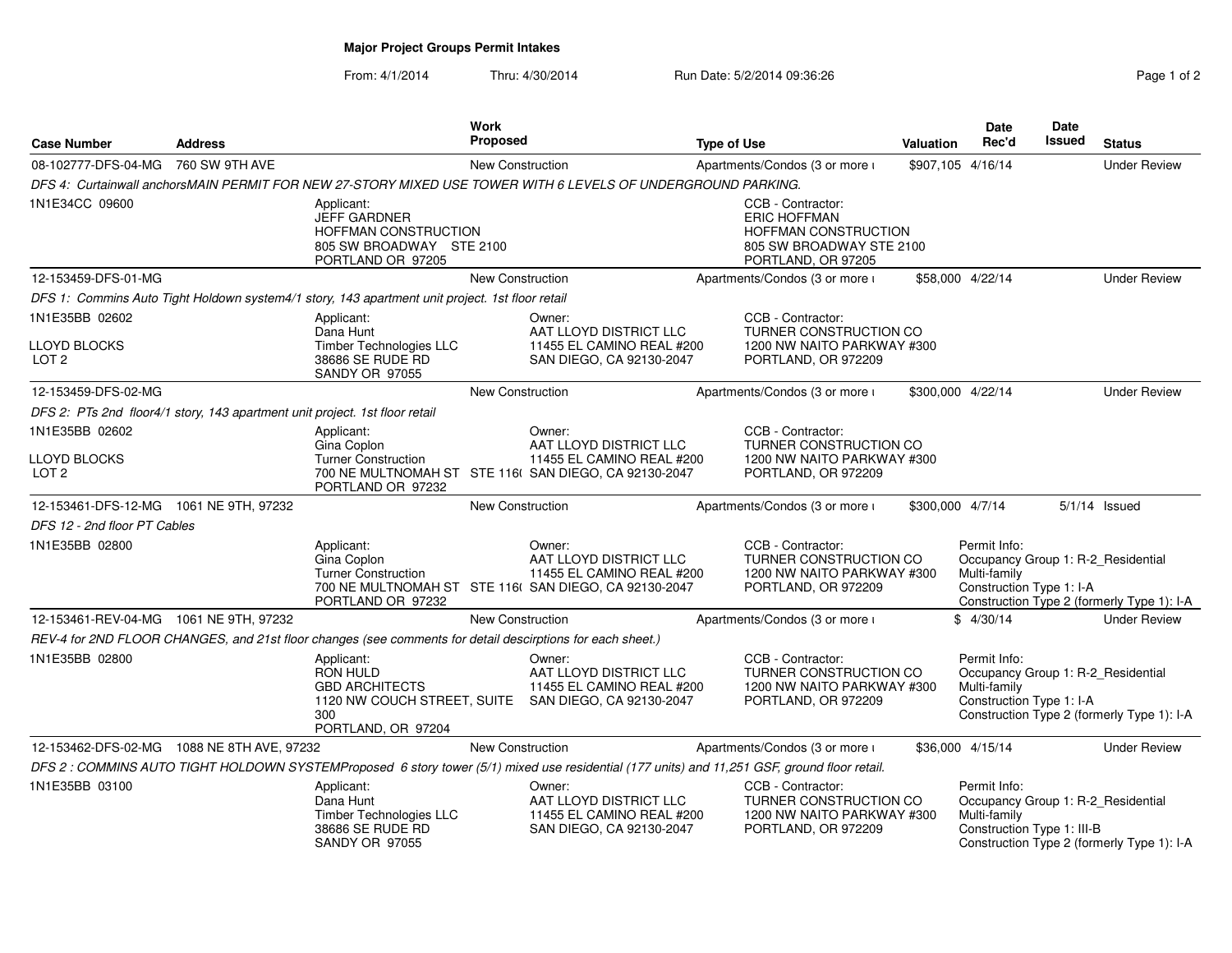## **Major Project Groups Permit Intakes**

From: 4/1/2014Thru: 4/30/2014 Run Date: 5/2/2014 09:36:26

| Page 2 of 2 |  |  |
|-------------|--|--|
|             |  |  |

| <b>Case Number</b>                                                   | <b>Address</b>          |                                                                                                     | <b>Work</b><br><b>Proposed</b> |                                                                                                                                                                                                                                                                  | <b>Type of Use</b> |                                                                                           | Valuation            | Date<br>Rec'd                                                 | <b>Date</b><br>Issued | <b>Status</b>                                                                                                           |
|----------------------------------------------------------------------|-------------------------|-----------------------------------------------------------------------------------------------------|--------------------------------|------------------------------------------------------------------------------------------------------------------------------------------------------------------------------------------------------------------------------------------------------------------|--------------------|-------------------------------------------------------------------------------------------|----------------------|---------------------------------------------------------------|-----------------------|-------------------------------------------------------------------------------------------------------------------------|
| 13-223297-STR-01-MG                                                  | 1333 NW 12TH AVE, 97209 |                                                                                                     |                                | <b>New Construction</b>                                                                                                                                                                                                                                          |                    | Apartments/Condos (3 or more i                                                            | \$3,100,000 4/15/14  |                                                               |                       | <b>Under Review</b>                                                                                                     |
| Foundation permit is for parking up to, including P1                 |                         |                                                                                                     |                                |                                                                                                                                                                                                                                                                  |                    |                                                                                           |                      |                                                               |                       |                                                                                                                         |
| 1N1E33AA 01500<br><b>COUCHS ADD</b><br>BLOCK 227                     |                         | Applicant:<br>Glen Justice<br>ZGF Architects, LLP<br>1223 SW Washington St, Ste 200                 |                                | Owner:<br><b>OVERTON 12 LLC</b><br>1215 FOURTH AVE #600<br>SEATTLE, WA 98161                                                                                                                                                                                     |                    |                                                                                           |                      |                                                               |                       |                                                                                                                         |
| LOT 1-8                                                              |                         | Portland, OR 97205                                                                                  |                                |                                                                                                                                                                                                                                                                  |                    |                                                                                           |                      |                                                               |                       |                                                                                                                         |
| 11-140071-DFS-38-MG<br>DFS 38 - SEISMIC BRACING - BIOSAFETY CABINETS | 0650 SW MEADE ST, 97201 |                                                                                                     |                                | New Construction                                                                                                                                                                                                                                                 | <b>Business</b>    |                                                                                           | \$87,141,784 4/17/14 |                                                               |                       | <b>Under Review</b>                                                                                                     |
| 1S1E10<br>00200                                                      |                         | Applicant:<br><b>GEORGE HAGER</b><br><b>SERA ARCHITECTS</b><br>338 NW 5TH AVE<br>PORTLAND, OR 97209 |                                | Owner:<br>OREGON HEALTH<br>3181 SW SAM JACKSON PARK RD<br>PORTLAND, OR 97239-3011<br>Owner:<br><b>SCIENCE</b><br>3181 SW SAM JACKSON PARK RD<br>PORTLAND, OR 97239-3011<br>Owner:<br><b>UNIVERSITY</b><br>3181 SW SAM JACKSON PARK RD<br>PORTLAND, OR 97239-3011 |                    | CCB - Contractor:<br>JE DUNN CONSTRUCTION CO<br>437 N COLUMBIA BLVD<br>PORTLAND, OR 97209 |                      | Permit Info:<br>General<br>Construction Type 1: I-A<br>612011 |                       | Occupancy Group 1: A-3 Assembly -<br>Construction Type 2 (formerly Type 1): I-A<br>Total Square Footage - Display Only: |
| Total # of MG New Construction permit intakes: 8                     |                         |                                                                                                     |                                |                                                                                                                                                                                                                                                                  |                    |                                                                                           |                      |                                                               |                       | Total valuation of MG New Construction permit intakes: \$91,842,889                                                     |

**Total # of Major Project Groups Permit intakes: 8**

**Total valuation of Major Project Groups Permit intakes: \$91,842,889**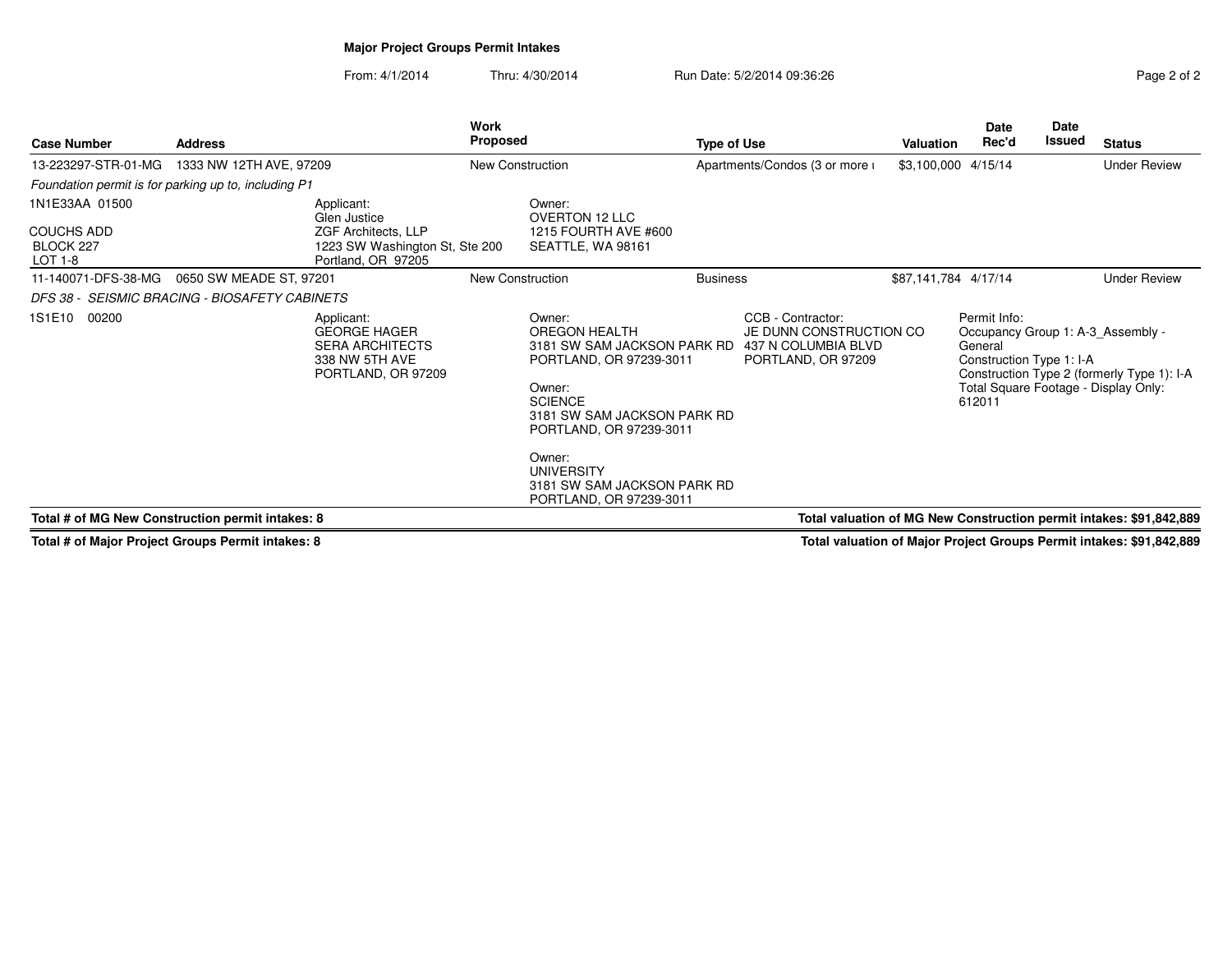### **Site Development Permit Intakes**

From: 4/1/2014Thru: 4/30/2014 Run Date: 5/2/2014 09:36:26 Run Date: 5/2/2014 09:36:26

| <b>Case Number</b>                                       | <b>Address</b>               | Work<br>Proposed                                                                                                                                                  |                                                                                                | <b>Type of Use</b>                                                                        | <b>Valuation</b>  | Date<br>Rec'd | <b>Date</b><br>Issued | <b>Status</b>       |
|----------------------------------------------------------|------------------------------|-------------------------------------------------------------------------------------------------------------------------------------------------------------------|------------------------------------------------------------------------------------------------|-------------------------------------------------------------------------------------------|-------------------|---------------|-----------------------|---------------------|
| 14-146929-000-00-SD                                      | 6130 NE 80TH AVE, 97218      | Grading                                                                                                                                                           |                                                                                                | <b>Existing Commercial Site</b>                                                           |                   | \$500 4/23/14 |                       | <b>Under Review</b> |
|                                                          |                              | GRADING SITE DIRT FOR EQUIPMENT DEMONSTRATION, SILT FENCE WILL BE INSTALLED AROUND PROPERTYAREA 85YARDS X 63YARDS                                                 |                                                                                                |                                                                                           |                   |               |                       |                     |
| 1N2E17DA 01300                                           |                              | Applicant:<br><b>JEFF PETERSON</b><br>PPI DEVELOPMENT GROUP LLC                                                                                                   | Owner:<br>NORTHWEST REGIONAL<br><b>RE-ENTRY</b><br>6000 NE 80TH AVE<br>PORTLAND, OR 97218-2898 |                                                                                           |                   |               |                       |                     |
|                                                          |                              |                                                                                                                                                                   | Owner:<br><b>CENTER</b><br>6000 NE 80TH AVE<br>PORTLAND, OR 97218-2898                         |                                                                                           |                   |               |                       |                     |
| 14-146971-000-00-SD                                      | 16160 SE POWELL BLVD, 97236  | Grading                                                                                                                                                           |                                                                                                | <b>Existing Commercial Site</b>                                                           | \$60,000 4/23/14  |               |                       | <b>Under Review</b> |
|                                                          |                              | CONSTRUCT TWO STORMWATER PONDS THAT WILL SERVE TO ATTENUATE STORMWATER AND SERVE AS AMPHIBIAN HABITAT                                                             |                                                                                                |                                                                                           |                   |               |                       |                     |
| 1S2E13 00100                                             |                              | Applicant:<br>ALI YOUNG                                                                                                                                           | Owner:<br>PORTLAND CITY OF                                                                     |                                                                                           |                   |               |                       |                     |
| SECTION 13 1S 2E                                         |                              | <b>BUREAU OF ENVIRONMENTAL</b>                                                                                                                                    | 1120 SW 5TH AVE #600                                                                           |                                                                                           |                   |               |                       |                     |
| TL 100 160.00 ACRES                                      |                              | <b>SERVICES (BES)</b><br><b>CITY OF PORTLAND</b><br>1120 5TH AVE SW FLOOR 10TH<br>PORTLAND OR 97204                                                               | PORTLAND, OR 97204                                                                             |                                                                                           |                   |               |                       |                     |
| 14-147044-000-00-SD                                      | 16599 NE CAMERON BLVD, 97230 | Grading                                                                                                                                                           |                                                                                                | <b>Existing Commercial Site</b>                                                           | \$635,000 4/24/14 |               |                       | <b>Under Review</b> |
| <b>GRADING AND SURCHARGE FOR FUTURE BUILDING PERMITS</b> |                              |                                                                                                                                                                   |                                                                                                |                                                                                           |                   |               |                       |                     |
| 1N3E19B 00202                                            |                              | Applicant:<br><b>MIKE COYLE</b><br><b>FASTER PERMITS</b><br>14334 NW EAGLERIDGE LANE<br>PORTLAND, OR 97229                                                        | Owner:<br><b>ICDC LLC</b><br>14863 SE 82ND DR<br>CLACKAMAS, OR 97015                           | CCB - Contractor:<br>PERLO CONSTRUCTION LLC<br>7190 SW Sandburg St.<br>Portland, OR 97223 |                   |               |                       |                     |
| 14-147892-000-00-SD                                      |                              | Grading                                                                                                                                                           |                                                                                                | <b>Existing Commercial Site</b>                                                           | \$286.974 4/24/14 |               |                       | <b>Under Review</b> |
|                                                          |                              | EXCAVATION/REMOVAL OF 6 TO 8 INCHES OF CONTAMINATED SOIL, BACKFILLING WITH CLEAN FILL TO MATCH PRIOR EXISTING SURFACE ELEVATION. REMEDIAL ACTION EXEMPT REVIEW IN |                                                                                                |                                                                                           |                   |               |                       |                     |
| 1N1E20 00105A4                                           |                              | Applicant:                                                                                                                                                        | Owner:                                                                                         | CCB - Contractor:                                                                         |                   |               |                       |                     |
| PARTITION PLAT 2003-38<br>LOT 3 TL 105                   |                              | <b>HERB CLOUGH</b><br>APEX COMPANIES, LLC<br>3015 SW FIRST AVE<br>PORTLAND, OR 97201                                                                              | PORT OF PORTLAND(LEASED<br>PO BOX 3820<br>PORTLAND, OR 97208                                   | APEX COMPANIES LLC A LLC OF<br><b>DELAWARE</b><br>15850 CRABBS BRANCH WAY STE<br>200      |                   |               |                       |                     |
|                                                          |                              |                                                                                                                                                                   | Owner:<br>DAIMLER TRUCKS NORTH<br><b>AMERICA</b><br>PO BOX 3820<br>PORTLAND, OR 97208          | ROCKVILLE, MD 20855-2610                                                                  |                   |               |                       |                     |

**Total # of SD Grading permit intakes: 4**

**Total valuation of SD Grading permit intakes: \$982,474**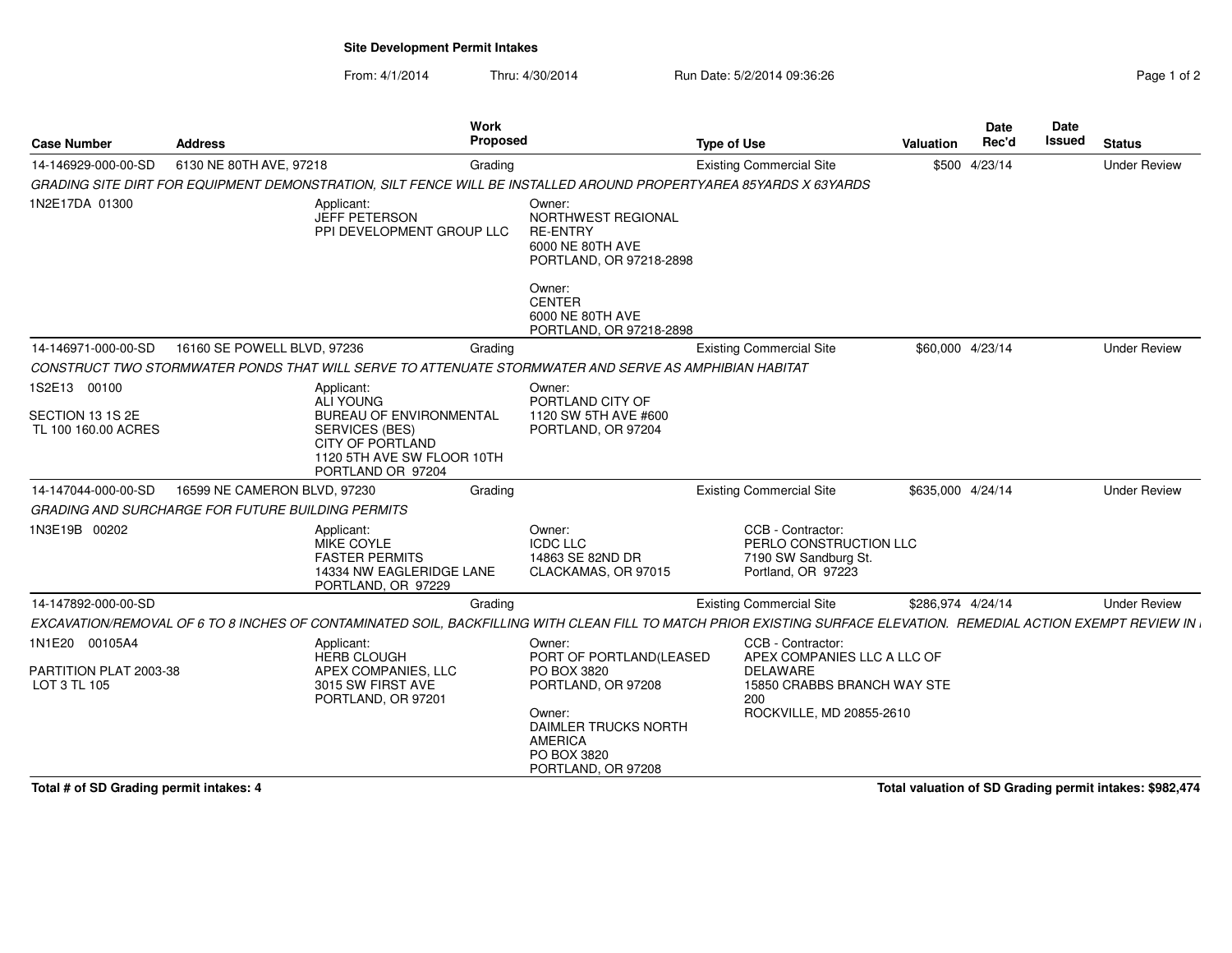### **Site Development Permit Intakes**

**Work Proposed**

From: 4/1/2014Thru: 4/30/2014 **Run Date: 5/2/2014 09:36:26** Run Date: 5/2/2014 09:36:26

**Type of Use**

|                |                  | <b>Date</b> | Date          |                     |
|----------------|------------------|-------------|---------------|---------------------|
| е              | <b>Valuation</b> | Rec'd       | <b>Issued</b> | <b>Status</b>       |
| sidential Site | \$140,000 4/8/14 |             |               | <b>Under Review</b> |

| 14-137008-000-00-SD                                      | 6875 SW CAPITOL HILL RD, 97219                                                                                | Multiple Dwellings/Single Lot Improvem Existing Residential Site                             |                                                                                                                   | \$140,000 4/8/14  | <b>Under Review</b>                                           |
|----------------------------------------------------------|---------------------------------------------------------------------------------------------------------------|----------------------------------------------------------------------------------------------|-------------------------------------------------------------------------------------------------------------------|-------------------|---------------------------------------------------------------|
|                                                          | SHARED DRIVEWAY, LANDSCAPING, AND UTILITIES FOR MULTIPLE DWELLING SITE. SITE IS SLIGHTLY SLOPED               |                                                                                              |                                                                                                                   |                   |                                                               |
| 1S1E21BA 09800<br>SECTION 21 1S 1E<br>TL 9800 0.48 ACRES | Applicant:<br><b>DAVID BONN</b><br><b>HABITAT FOR HUMANITY</b><br>PORTLAND METRO EAST<br>PO BOX 11527         | Owner:<br><b>HABITAT FOR HUMANITY</b><br>1478 NE KILLINGSWORTH ST<br>PORTLAND, OR 97211-4981 | CCB - Contractor:<br><b>HABITAT FOR HUMANITY</b><br>PO BOX 11527<br>PORTLAND OR 97211                             |                   |                                                               |
|                                                          | PORTLAND OR 97211                                                                                             | Owner:<br>PORTLAND/METRO EAST<br>1478 NE KILLINGSWORTH ST<br>PORTLAND, OR 97211-4981         |                                                                                                                   |                   |                                                               |
| 14-146067-000-00-SD                                      | 1507 NW 24TH AVE, 97210                                                                                       | Multiple Dwellings/Single Lot Improvem Existing Residential Site                             |                                                                                                                   | \$280,000 4/22/14 | <b>Under Review</b>                                           |
|                                                          | SHARED DRIVEWAY, LANDSCAPING AND UTILITIES FOR MULTIPLE DWELLING SITE                                         |                                                                                              |                                                                                                                   |                   |                                                               |
| 1N1E28CC 15800<br><b>GOLDSMITHS ADD</b>                  | Applicant:<br><b>GABE DOMINEK</b><br><b>DOMINEK ARCHITECTURE</b>                                              | Owner:<br>PORTLAND LEEDS LIVING LLC<br>PO BOX 69501                                          | Primary Contractor:<br>TO BID                                                                                     |                   |                                                               |
| BLOCK <sub>9</sub><br>LOT 1&2                            | 330 SE MLK BLVD #350<br>PORTLAND, OR 97214                                                                    | PORTLAND, OR 97239                                                                           |                                                                                                                   |                   |                                                               |
|                                                          | Total # of SD Multiple Dwellings/Single Lot Improvements permit intakes: 2                                    |                                                                                              | Total valuation of SD Multiple Dwellings/Single Lot Improvements permit intakes: \$420,000                        |                   |                                                               |
| 13-164824-REV-01-SD                                      | 8698 NW THOMPSON RD, 97229                                                                                    | Private Site Improvements/Subdivision New Land Division/Subdivision                          |                                                                                                                   | \$4/30/14         | <b>Under Review</b>                                           |
|                                                          | REVISION TO UPDATE LANDSCAPE TABLE WITH DIFFERENT PLANT SPECIES                                               |                                                                                              |                                                                                                                   |                   |                                                               |
| 1N1W26AA 04900                                           | Applicant:<br><b>ROB HUMPHREY</b><br><b>FASTER PERMITS</b><br>14334 NW EAGLERIDGE LANE<br>PORTLAND, OR 97229  | Owner:<br>THOMPSON ROAD LLC<br>17729 NE 167TH AVE<br>BRUSH PRAIRIE, WA 98606-7211            | CCB - Contractor:<br>LWD LLC<br>5740 SW ARROWWOOD LN<br>PORTLAND, OR 97225                                        |                   |                                                               |
|                                                          | Total # of SD Private Site Improvements/Subdivision permit intakes: 1                                         |                                                                                              | Total valuation of SD Private Site Improvements/Subdivision permit intakes: \$                                    |                   |                                                               |
|                                                          | 07-184999-REV-08-SD  1299+- SW CARDINELL DR, 97201                                                            | <b>Private Street</b>                                                                        | New Land Division/Subdivision                                                                                     | \$55,000 4/15/14  | <b>Under Review</b>                                           |
|                                                          | revision - adding roadway stabilization wall at upper SW Cardinell Way (see 14-129779 LU)                     |                                                                                              |                                                                                                                   |                   |                                                               |
| 1S1E04DC 00500                                           | Applicant:<br><b>Scott Souders</b><br><b>ZCS Engineering</b><br>900 Klamath Avenue<br>Klamath Falls, OR 97601 | Owner:<br>1411 W 190TH ST #360<br>GARDENA, CA 90248                                          | CCB - Contractor:<br>CITY LIGHTS DEVELOPMENT LLC DALE A KERLIN CO LLC<br>5264 NE 121ST AVE<br>VANCOUVER, WA 98682 |                   |                                                               |
| Total # of SD Private Street permit intakes: 1           |                                                                                                               |                                                                                              |                                                                                                                   |                   | Total valuation of SD Private Street permit intakes: \$55,000 |
|                                                          |                                                                                                               |                                                                                              |                                                                                                                   |                   |                                                               |

**Total # of Site Development Permit intakes: 8**

**Case Number**

**Address**

**Total valuation of Site Development Permit intakes: \$1,457,474**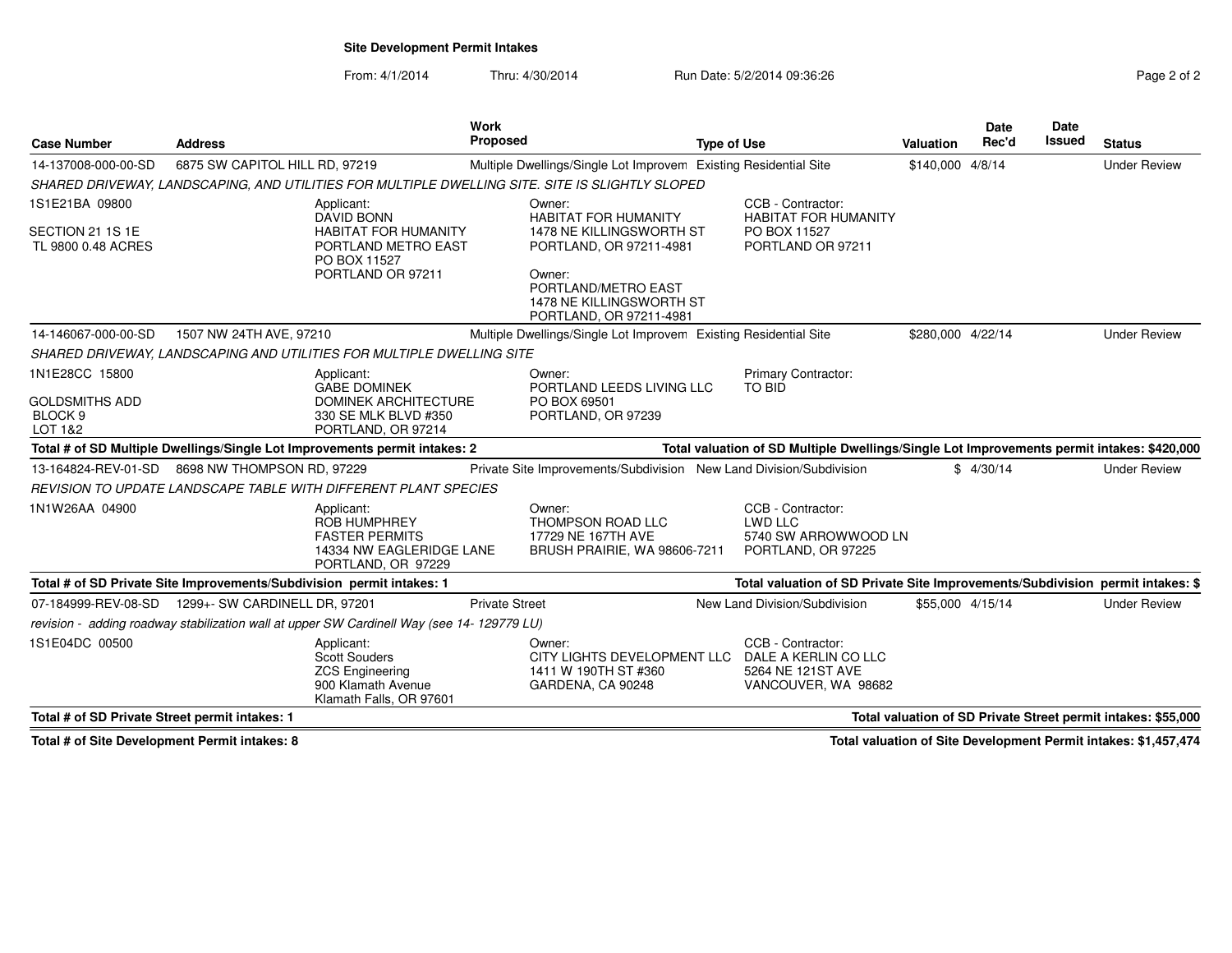| Page 1 of 6 |  |  |
|-------------|--|--|
|             |  |  |

| <b>Case Number</b>                                                        | <b>Address</b>               |                                                                                     | Work<br>Proposed                                                                                                                                                             | <b>Type of Use</b>                                                                                    | <b>Valuation</b> | Date<br>Rec'd | Date<br>Issued | <b>Status</b>                                              |
|---------------------------------------------------------------------------|------------------------------|-------------------------------------------------------------------------------------|------------------------------------------------------------------------------------------------------------------------------------------------------------------------------|-------------------------------------------------------------------------------------------------------|------------------|---------------|----------------|------------------------------------------------------------|
| 14-129058-STR-01-ZP                                                       | 698 SW PORTER ST             |                                                                                     | Commercial                                                                                                                                                                   | <b>LUR Condition Compliance</b>                                                                       | \$315,000 4/1/14 |               |                | $4/1/14$ Issued                                            |
|                                                                           |                              |                                                                                     | STR 1 : CONSTRUCTION OF PLAZA AND ENCLOSURE AT WEST BRIDGE ABUTMENT***GW IMPROVEMENTS LUR 10-151765-DZ GW******Plan review, approval and inspections to be completed by PBOT |                                                                                                       |                  |               |                |                                                            |
| 1S1E10 00201                                                              |                              | Applicant:<br>KAREN KARLSSON                                                        | Owner:<br>TRI-COUNTY METROPOLITAN                                                                                                                                            |                                                                                                       |                  |               |                |                                                            |
| SECTION 10 1S 1E<br><b>TL 201</b><br>2.24 ACRES                           |                              | <b>KLK CONSULTING</b><br>906 NW 23rd Avenue<br>Portland, OR 97225                   | 710 NE HOLLADAY ST<br>PORTLAND, OR 97232-2168                                                                                                                                |                                                                                                       |                  |               |                |                                                            |
|                                                                           |                              |                                                                                     | Owner:<br><b>TRANSPORTATION DIST OF</b><br>OREGON<br>710 NE HOLLADAY ST<br>PORTLAND, OR 97232-2168                                                                           |                                                                                                       |                  |               |                |                                                            |
| 14-138033-000-00-ZP                                                       | 6901 SE OAKS PARK WAY, 97202 |                                                                                     | Commercial                                                                                                                                                                   | Landscaping                                                                                           |                  | $$1$ 4/9/14   |                | 4/9/14 Issued                                              |
|                                                                           |                              | Removal of 6 dead and/or hazardous trees with debris to remain in localized area.   |                                                                                                                                                                              |                                                                                                       |                  |               |                |                                                            |
| 1S1E23 00200                                                              |                              | Applicant:<br>OREGON YACHT CLUB LTD                                                 | Owner:<br>OREGON YACHT CLUB LTD                                                                                                                                              |                                                                                                       |                  |               |                |                                                            |
| SECTION 23 1S 1E<br>TL 200 8.64 ACRES                                     |                              | 6901 SE OAKS PARK WAY<br>PORTLAND, OR 97202                                         | 6901 SE OAKS PARK WAY<br>PORTLAND, OR 97202                                                                                                                                  |                                                                                                       |                  |               |                |                                                            |
| 14-147090-000-00-ZP                                                       |                              |                                                                                     | Commercial                                                                                                                                                                   | Landscaping                                                                                           | \$1,500 4/23/14  |               |                | 4/23/14 Issued                                             |
|                                                                           |                              |                                                                                     | REPLACE LEYLAND CYPRESS TREE WITH JAPANESE MAPLE IN THE INTERIOR COURTYARD; REPLACE SMALL PINE TREE LEANING AGAINST BUILDING AND INSTALL EASTERN RED BUD TREE                |                                                                                                       |                  |               |                |                                                            |
| 1S1E15CA 60000<br>RIVERIDGE CONDOMINIUM<br><b>GENERAL COMMON ELEMENTS</b> |                              | Applicant:<br><b>MARK OSBORN</b><br>5858 SW RIVERIDGE LANE #5<br>PORTLAND, OR 97239 | Owner:<br>ASSOCIATION OF UNIT OWNERS<br>5331 SW MACADAM AVE #200<br>PORTLAND, OR 97239                                                                                       | CCB - Contractor:<br>JON POTEET<br>NW TREE SPECIALISTS<br>2074 NW ALOLIER #403<br>HILLSBORO, OR 97124 |                  |               |                |                                                            |
|                                                                           |                              |                                                                                     | Owner:<br>OF RIVERIDGE (PHASES<br>5331 SW MACADAM AVE #200<br>PORTLAND, OR 97239                                                                                             |                                                                                                       |                  |               |                |                                                            |
|                                                                           |                              |                                                                                     | Owner:<br>(2)<br>5331 SW MACADAM AVE #200<br>PORTLAND, OR 97239                                                                                                              |                                                                                                       |                  |               |                |                                                            |
| Total # of ZP Commercial permit intakes: 3                                |                              |                                                                                     |                                                                                                                                                                              |                                                                                                       |                  |               |                | Total valuation of ZP Commercial permit intakes: \$316,501 |
| 14-134070-000-00-ZP                                                       | 7307 N NEWELL AVE, 97203     |                                                                                     | Residential                                                                                                                                                                  | <b>Exempt Structures</b>                                                                              | \$5,000 4/2/14   |               |                | <b>Under Review</b>                                        |
|                                                                           |                              | 200 SF DETACHED ONE CAR ONE STORY GARAGE***WITH NSFR 14-133989-RS***                |                                                                                                                                                                              |                                                                                                       |                  |               |                |                                                            |
| 1N1E07CA 02000                                                            |                              | Applicant:<br><b>JEFF OVINGTON</b>                                                  | Owner:                                                                                                                                                                       | CCB - Contractor:<br>METRO HOMES NORTHWEST LLC AFFORDABLE NEW HOMES LLC                               |                  |               |                |                                                            |
| NORTHERN HILL ADD<br>BLOCK 14<br>LOT 7-9                                  |                              | METRO HOMES NW, LLC<br>211 NE WEIDLER ST<br>PORTLAND, OR 97232                      | 211 NE WEIDLER ST<br>PORTLAND, OR 97232-1155                                                                                                                                 | 211 NE WEIDER<br>PORTLAND, OR 97232                                                                   |                  |               |                |                                                            |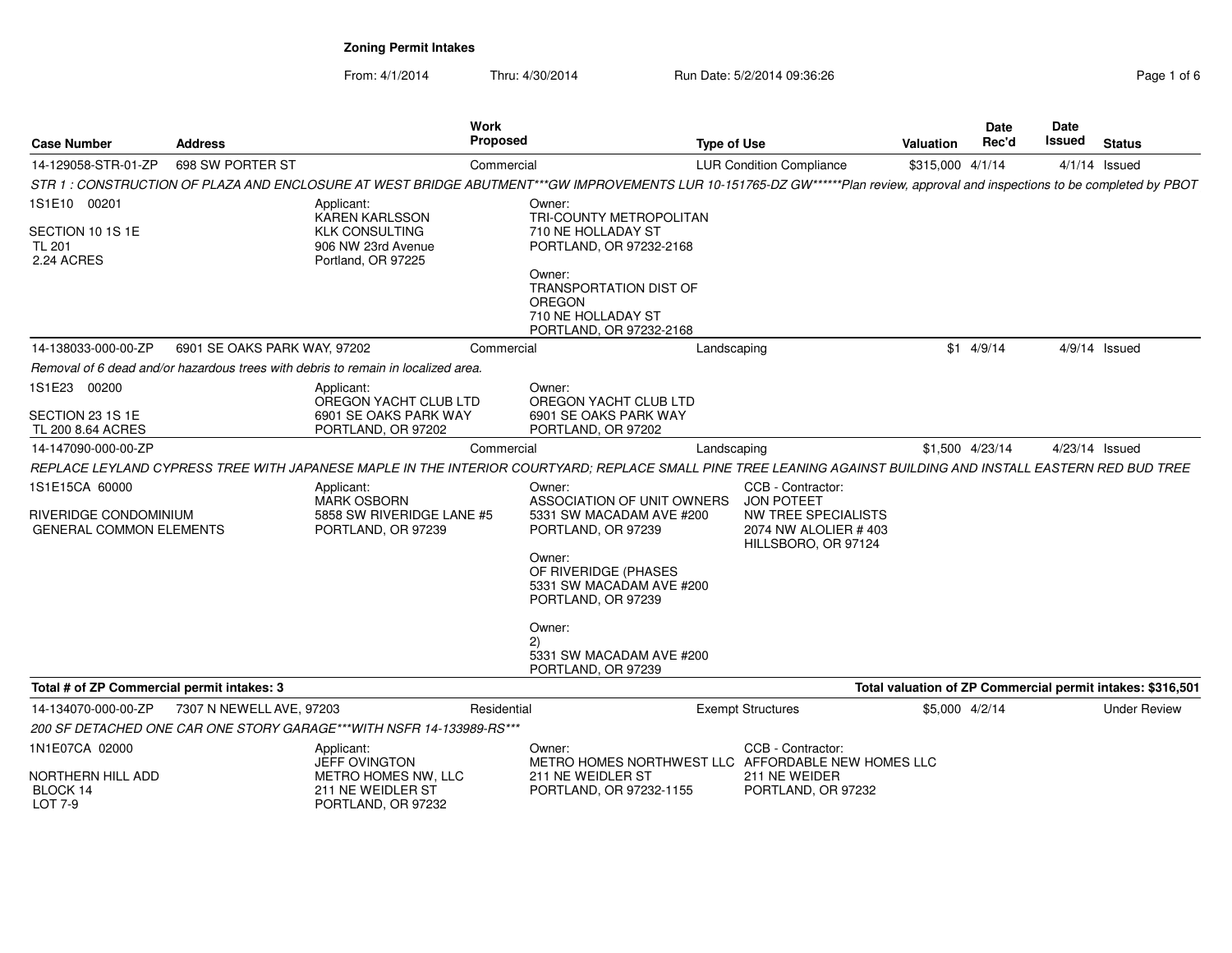| <b>Case Number</b>                                       | <b>Address</b>                                      |                                                                                          | <b>Work</b><br>Proposed |                                                                            | <b>Type of Use</b> |                                                  | <b>Valuation</b> | Date<br>Rec'd   | Date<br>Issued | <b>Status</b>       |
|----------------------------------------------------------|-----------------------------------------------------|------------------------------------------------------------------------------------------|-------------------------|----------------------------------------------------------------------------|--------------------|--------------------------------------------------|------------------|-----------------|----------------|---------------------|
| 14-134113-000-00-ZP                                      | 7307 N NEWELL AVE, 97203                            |                                                                                          | Residential             |                                                                            |                    | <b>Exempt Structures</b>                         | \$5,000 4/2/14   |                 |                | <b>Under Review</b> |
|                                                          |                                                     | NEW 200SF ONE STORY ONE CAR DETACHED GARAGE***WITH NSFR 14-134100-RS***                  |                         |                                                                            |                    |                                                  |                  |                 |                |                     |
| 1N1E07CA 02000                                           |                                                     | Applicant:<br><b>JEFF OVINGTON</b>                                                       |                         | Owner:<br>METRO HOMES NORTHWEST LLC AFFORDABLE NEW HOMES LLC               |                    | CCB - Contractor:                                |                  |                 |                |                     |
| <b>NORTHERN HILL ADD</b><br>BLOCK 14<br>LOT 7-9          |                                                     | METRO HOMES NW, LLC<br>211 NE WEIDLER ST<br>PORTLAND, OR 97232                           |                         | 211 NE WEIDLER ST<br>PORTLAND, OR 97232-1155                               |                    | 211 NE WEIDER<br>PORTLAND, OR 97232              |                  |                 |                |                     |
| 14-135042-000-00-ZP                                      | 626 N SKIDMORE ST, 97217                            |                                                                                          | Residential             |                                                                            |                    | <b>Exempt Structures</b>                         | \$16,000 4/8/14  |                 |                | $4/8/14$ Issued     |
| <b>NEW 200 SQ FT DETACHED GARAGE</b>                     |                                                     |                                                                                          |                         |                                                                            |                    |                                                  |                  |                 |                |                     |
| 1N1E22CA 10700                                           |                                                     | Applicant:                                                                               |                         | Owner:                                                                     |                    |                                                  |                  |                 |                |                     |
| <b>CENTRAL ALBINA</b><br>BLOCK 8<br>E 1/2 OF LOT 16      |                                                     | <b>Mildred White</b><br><b>BAMA Design</b><br>1631 NE BROADWAY #754<br>PORTLAND OR 97232 |                         | <b>JULIAN MARCELLUS</b><br>626 N SKIDMORE ST<br>PORTLAND OR 97217          |                    |                                                  |                  |                 |                |                     |
| 14-135323-000-00-ZP                                      | 2433 NE MASON ST, 97211                             |                                                                                          | Residential             |                                                                            |                    | <b>Exempt Structures</b>                         | \$10,000 4/3/14  |                 |                | $4/3/14$ Issued     |
|                                                          | NEW DETACHED GARAGE AT REAR OF PROPTERY             |                                                                                          |                         |                                                                            |                    |                                                  |                  |                 |                |                     |
| 1N1E24CB 07800                                           |                                                     | Applicant:                                                                               |                         | Owner:                                                                     |                    |                                                  |                  |                 |                |                     |
| <b>ALAMEDA PARK</b><br>BLOCK 37<br>LOT <sub>4</sub>      |                                                     | <b>JOSH SCHNEIDER</b><br>4027 N MICHIGAN AVE<br>PORTLAND, OR 97227                       |                         | <b>JOSH SCHNEIDER</b><br>4027 N MICHIGAN AVE<br>PORTLAND, OR 97227         |                    |                                                  |                  |                 |                |                     |
|                                                          |                                                     |                                                                                          |                         | Owner:<br><b>LYDIA FISHER</b><br>4027 N MICHIGAN AVE<br>PORTLAND, OR 97227 |                    |                                                  |                  |                 |                |                     |
| 14-135450-000-00-ZP                                      | 4315 SE 16TH AVE, 97202                             |                                                                                          | Residential             |                                                                            |                    | <b>Exempt Structures</b>                         |                  | \$4,000 4/4/14  |                | $4/4/14$ Issued     |
|                                                          |                                                     | NEW DETACHED 1 CAR GARAGE AND EXPAND DRIVEWAY FROM 7' WIDE TO 9FT WIDE DRIVEWAY          |                         |                                                                            |                    |                                                  |                  |                 |                |                     |
| 1S1E11DC 07400                                           |                                                     | Applicant:<br><b>BOB STEELE</b>                                                          |                         | Owner:<br>JOHNNY B JONES                                                   |                    | CCB - Contractor:<br><b>WILDE PROPERTIES INC</b> |                  |                 |                |                     |
| <b>BOISES ADD</b><br>BLOCK <sub>9</sub><br>LOT 23&24     |                                                     | <b>DESIGN INTELLIGENCE</b><br>3013 SE WASHOUGAL RIVER RD<br>WASHOUGAL, WA 98671          |                         | 4315 SE 16TH AVE<br>PORTLAND, OR 97202                                     |                    | 3735 SE CLAY STE 204<br>PORTLAND, OR 97214       |                  |                 |                |                     |
| 14-144107-000-00-ZP                                      | 5324 N MARYLAND AVE, 97217                          |                                                                                          | Residential             |                                                                            |                    | <b>Exempt Structures</b>                         |                  | \$6,000 4/23/14 | 4/23/14 Issued |                     |
|                                                          | NEW NETACHED 200SF GARAGE & ~270 SF of NEW DRIVEWAY |                                                                                          |                         |                                                                            |                    |                                                  |                  |                 |                |                     |
| 1N1E22BB 07400                                           |                                                     | Applicant:<br><b>BOB STEELE</b>                                                          |                         | Owner:<br><b>ANGEL ENRIQUEZ</b>                                            |                    | CCB - Contractor:<br><b>WILDE PROPERTIES INC</b> |                  |                 |                |                     |
| <b>M PATTONS &amp; SUB</b><br>SUB TRACT C LOT 13 BLOCK 2 |                                                     | <b>DESIGN INTELLIGENCE</b><br>3013 SE WASHOUGAL RIVER RD<br>WASHOUGAL, WA 98671          |                         | 5324 N MARYLAND AVE<br>PORTLAND, OR 97217-4547<br>Owner:                   |                    | 3735 SE CLAY STE 204<br>PORTLAND, OR 97214       |                  |                 |                |                     |
|                                                          |                                                     |                                                                                          |                         | <b>MARIA C ENRIQUEZ</b><br>5324 N MARYLAND AVE<br>PORTLAND, OR 97217-4547  |                    |                                                  |                  |                 |                |                     |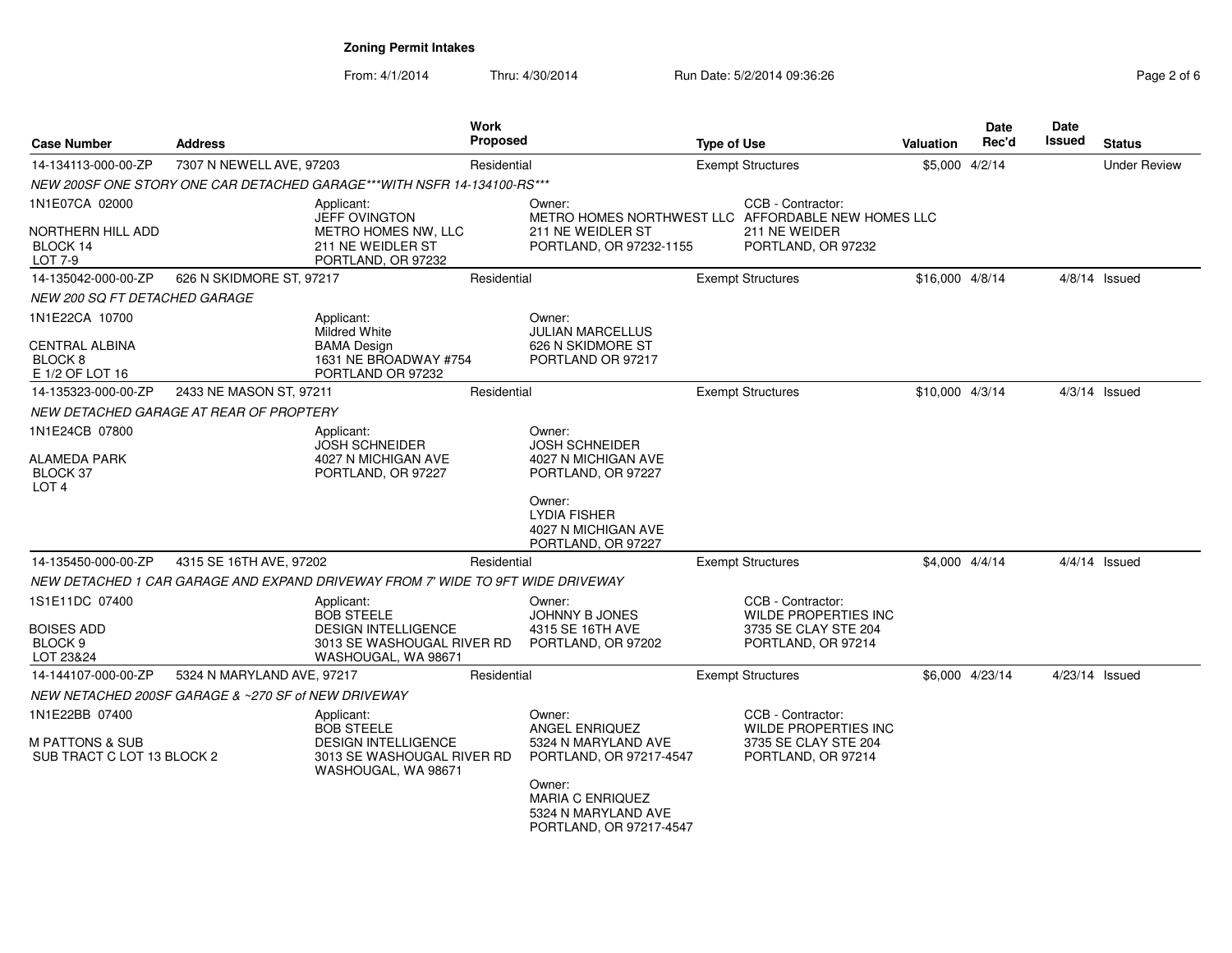| <b>Case Number</b>                                                                         | <b>Address</b>                  |                                                                                                                                                                             | Work<br>Proposed |                                                                                                                                              | <b>Type of Use</b> |                                                                                                | <b>Valuation</b> | <b>Date</b><br>Rec'd | <b>Date</b><br><b>Issued</b> | <b>Status</b>       |
|--------------------------------------------------------------------------------------------|---------------------------------|-----------------------------------------------------------------------------------------------------------------------------------------------------------------------------|------------------|----------------------------------------------------------------------------------------------------------------------------------------------|--------------------|------------------------------------------------------------------------------------------------|------------------|----------------------|------------------------------|---------------------|
| 14-147170-000-00-ZP                                                                        | 9101 N OSWEGO AVE, 97203        |                                                                                                                                                                             | Residential      |                                                                                                                                              |                    | <b>Exempt Structures</b>                                                                       |                  | \$8,000 4/30/14      |                              | Approved to Issue   |
|                                                                                            |                                 | NEW 1-CAR GARAGE/FLAT LOT/COMPLEX***WITH NSFR 14-114554-RS***                                                                                                               |                  |                                                                                                                                              |                    |                                                                                                |                  |                      |                              |                     |
| 1N1W01DD 17300                                                                             |                                 | Applicant:<br>JEFF OVINGTON<br>METRO HOMES NW, LLC<br>211 NE WEIDLER ST<br>PORTLAND, OR 97232                                                                               |                  | Owner:<br>METRO HOMES NORTHWEST LLC AFFORDABLE NEW HOMES LLC<br>211 NE WEIDLER ST<br>PORTLAND, OR 97232-1155                                 |                    | CCB - Contractor:<br>211 NE WEIDER<br>PORTLAND, OR 97232                                       |                  |                      |                              |                     |
| 14-150343-000-00-ZP                                                                        | 2503 NE KILLINGSWORTH ST, 97211 |                                                                                                                                                                             | Residential      |                                                                                                                                              |                    | <b>Exempt Structures</b>                                                                       |                  | \$6,000 4/29/14      |                              | <b>Under Review</b> |
|                                                                                            |                                 | NEW SINGLE CAR SINGLE STORY DETACHED 195SF GARAGE****WITH NSFR 14-150319-RS****                                                                                             |                  |                                                                                                                                              |                    |                                                                                                |                  |                      |                              |                     |
| 1N1E13CC 11500<br>Irvington PK<br>BLOCK 22<br>W 50' OF LOT 39&41&43&45                     |                                 | Applicant:<br>JENNIFER FARMER<br>DOZER CONSTRUCTION LLC<br>126 NE ALBERTA ST. SUITE 206<br>PORTLAND OR 97211<br>Applicant:<br><b>MERON ALEMSEGHED</b><br>DOZER CONSTRUCTION |                  | Owner:<br><b>GEZA DEVELOPMENT LLC</b><br>5324 NE 28TH AVE<br>PORTLAND, OR 97211-6235                                                         |                    | CCB - Contractor:<br>DOZER CONSTRUCTION LLC<br>5324 NE 28TH AVE<br>PORTLAND, OR 97211          |                  |                      |                              |                     |
|                                                                                            |                                 | 126 NE ALBERTA ST, STE 206<br>PORTLAND OR 97211                                                                                                                             |                  |                                                                                                                                              |                    |                                                                                                |                  |                      |                              |                     |
| 14-126627-000-00-ZP                                                                        | 8040 SE WOODSTOCK BLVD, 97206   |                                                                                                                                                                             | Residential      |                                                                                                                                              |                    | <b>LUR Condition Compliance</b>                                                                |                  | \$1,000 4/18/14      | $4/18/14$ Issued             |                     |
| INSTALL LANDSCAPE PER LU 13-157487                                                         |                                 |                                                                                                                                                                             |                  |                                                                                                                                              |                    |                                                                                                |                  |                      |                              |                     |
| 1S2E17DD 00500<br>LAURAHILL PK<br>BLOCK 1<br>LOT 2-6<br>15-19 TL 500                       |                                 | Applicant:<br><b>KEVIN PARTAIN</b><br><b>URBAN VISIONS</b><br>223 NE 56TH AVE<br>PORTLAND, OR 97213                                                                         |                  | Owner:<br>CALVARY EVANGELICAL<br>LUTHERAN<br>8040 SE WOODSTOCK BLVD<br>PORTLAND, OR 97206-5876                                               |                    | CCB - Contractor:<br><b>CHALET HOMES LLC</b><br>8733 SE DIVISION ST #201<br>PORTLAND, OR 97266 |                  |                      |                              |                     |
|                                                                                            |                                 |                                                                                                                                                                             |                  | Owner:<br>CHURCH OF PORTLAND<br><b>MULTNOMAH</b><br>8040 SE WOODSTOCK BLVD<br>PORTLAND, OR 97206-5876                                        |                    |                                                                                                |                  |                      |                              |                     |
|                                                                                            |                                 |                                                                                                                                                                             |                  | Owner:<br><b>COUNTY OREGON</b><br>8040 SE WOODSTOCK BLVD<br>PORTLAND, OR 97206-5876                                                          |                    |                                                                                                |                  |                      |                              |                     |
| 14-137212-000-00-ZP                                                                        | 7520 SE BARBARA WELCH RD, 97236 |                                                                                                                                                                             | Residential      |                                                                                                                                              | Landscaping        |                                                                                                |                  | \$3,000 4/8/14       |                              | $4/8/14$ Issued     |
|                                                                                            |                                 |                                                                                                                                                                             |                  | REMOVAL OF 7 HAZARDOUS/Dangerous TREES PER ARBORIST REPORT - SEE SITE PLAN WHICH INDICATES THE GROUP LOCATION OF WHERE TREES WILL BE REMOVED |                    |                                                                                                |                  |                      |                              |                     |
| 1S2E24BD 00700<br>SECTION 24 1S 2E<br>TL 700 0.27 ACRES SPLIT LEVY R337160<br>(R992241340) |                                 | Applicant:<br>NATHAN HERFORD<br>HERFORDS QUALITY TREE CARE<br>28697 SE DAVIS RD<br>ESTACADA, OR 97023                                                                       |                  | Owner:<br><b>ERIC D NAMIKAS</b><br>7520 SE BARBARA WELCH RD<br>PORTLAND, OR 97236-4805<br>Owner:<br><b>MISAO NAMIKAS</b>                     |                    |                                                                                                |                  |                      |                              |                     |
|                                                                                            |                                 |                                                                                                                                                                             |                  | 7520 SE BARBARA WELCH RD<br>PORTLAND, OR 97236-4805                                                                                          |                    |                                                                                                |                  |                      |                              |                     |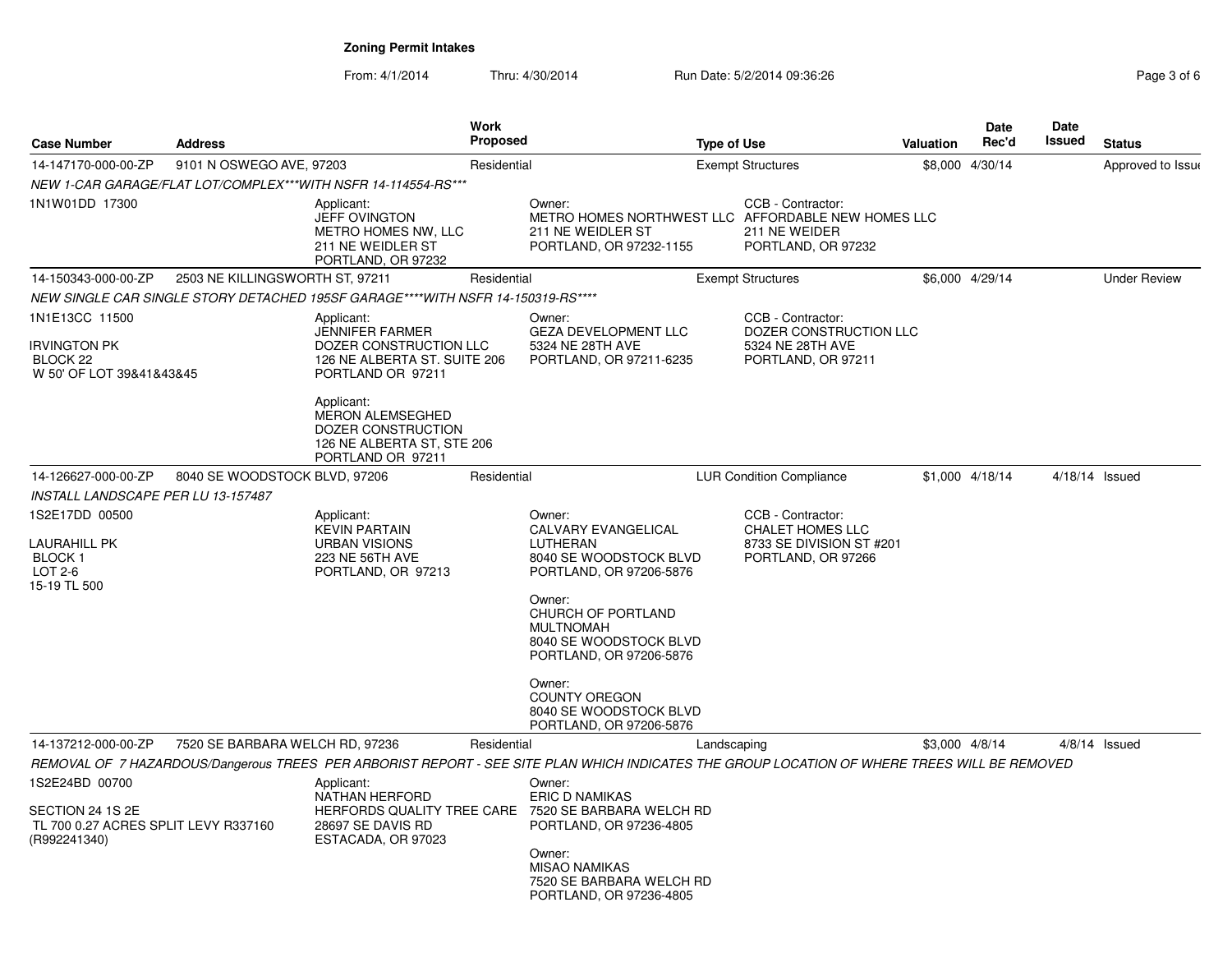| <b>Case Number</b>                                                                          | <b>Address</b>                                                   |                                                                                                                                                                                               | <b>Work</b><br><b>Proposed</b> |                                                                                                                                    | <b>Type of Use</b> |                                                                                                                       | Valuation      | Date<br>Rec'd   | Date<br><b>Issued</b> | <b>Status</b>   |
|---------------------------------------------------------------------------------------------|------------------------------------------------------------------|-----------------------------------------------------------------------------------------------------------------------------------------------------------------------------------------------|--------------------------------|------------------------------------------------------------------------------------------------------------------------------------|--------------------|-----------------------------------------------------------------------------------------------------------------------|----------------|-----------------|-----------------------|-----------------|
| 13-232828-REV-01-ZP                                                                         | 2702 SE 81ST AVE, 97206                                          |                                                                                                                                                                                               | Residential                    |                                                                                                                                    |                    | <b>Residential Driveway</b>                                                                                           |                | \$600 4/1/14    | $4/1/14$ Issued       |                 |
|                                                                                             |                                                                  | ADDED VALUE REVISION TO INCREASE SIZE OF PARKING PAD TO 25'X40': NEW LANDSCAPING                                                                                                              |                                |                                                                                                                                    |                    |                                                                                                                       |                |                 |                       |                 |
| 1S2E08AA 13700<br><b>EASTLEIGH</b><br>BLOCK <sub>1</sub><br>LOT <sub>4</sub>                |                                                                  | Applicant:<br>Chad Honl<br>Honl Tree Care<br>5804 SE Lafayette St<br>Portland OR 97206                                                                                                        |                                | Owner:<br><b>CHAD HONL</b><br>5804 SE LAFAYETTE ST<br>PORTLAND, OR 97206<br>Owner:<br><b>ISABEL TOLEDO</b><br>5804 SE LAFAYETTE ST |                    |                                                                                                                       |                |                 |                       |                 |
| 14-133704-000-00-ZP                                                                         |                                                                  |                                                                                                                                                                                               | Residential                    | PORTLAND, OR 97206                                                                                                                 |                    |                                                                                                                       |                | \$500 4/1/14    |                       |                 |
|                                                                                             | 3919 SE 51ST AVE, 97206<br>NEW DRIVEWAY WITH PAVERS AND CURB CUT |                                                                                                                                                                                               |                                |                                                                                                                                    |                    | <b>Residential Driveway</b>                                                                                           |                |                 |                       | $4/1/14$ Issued |
| 1S2E07CA 02500                                                                              |                                                                  | Applicant:<br><b>DEBORAH A FOLK</b>                                                                                                                                                           |                                | Owner:<br><b>DEBORAH A FOLK</b>                                                                                                    |                    |                                                                                                                       |                |                 |                       |                 |
| <b>WASHINGTON ADD</b><br>S 1/2 OF LOT J EXC W 87                                            |                                                                  | 3919 SE 51ST AVE<br>PORTLAND, OR 97206-3077                                                                                                                                                   |                                | 3919 SE 51ST AVE<br>PORTLAND, OR 97206-3077                                                                                        |                    |                                                                                                                       |                |                 |                       |                 |
| 14-134163-000-00-ZP                                                                         | 4706 SE 115TH AVE, 97266                                         |                                                                                                                                                                                               | Residential                    |                                                                                                                                    |                    | <b>Residential Driveway</b>                                                                                           | \$2,000 4/2/14 |                 |                       | $4/2/14$ Issued |
|                                                                                             | LEGALIZE AND EXPAND SIDE DRIVEWAY; SEE 13-222061-CC              |                                                                                                                                                                                               |                                |                                                                                                                                    |                    |                                                                                                                       |                |                 |                       |                 |
| 1S2E15AB 01400<br><b>GUISNESS BERRY FARMS</b><br><b>BLOCK1</b><br>N 1/2 OF LOT 7 EXC E 200' |                                                                  | Applicant:<br>EUGENE OFODRINWA<br>BEAVERTON, OR 97007-2386                                                                                                                                    |                                | Owner:<br><b>EUGENE OFODRINWA</b><br>4703 SW GREENSBORO WAY #143 4703 SW GREENSBORO WAY #143<br>BEAVERTON, OR 97007-2386           |                    |                                                                                                                       |                |                 |                       |                 |
| 14-134371-000-00-ZP                                                                         | 1532 N HOLMAN ST, 97217                                          |                                                                                                                                                                                               | Residential                    |                                                                                                                                    |                    | <b>Residential Driveway</b>                                                                                           |                | \$600 4/2/14    | 4/2/14 Final          |                 |
|                                                                                             |                                                                  | PROPOSED DRIVEWAY/PARKING SPACE 9 FT. X 28 FT. AND CURB CUT                                                                                                                                   |                                |                                                                                                                                    |                    |                                                                                                                       |                |                 |                       |                 |
| 1N1E16DA 09500<br><b>ROSALIND ADD</b><br>BLOCK 6<br><b>LOT 3&amp;4</b>                      |                                                                  | Applicant:<br><b>NEAL FERNANDO</b><br><b>EMERIO DESIGN, LLC</b><br>BEAVERTON, OR 97008<br>Applicant:<br>MIKE COYLE<br><b>FASTER PERMITS</b><br>14334 NW EAGLERIDGE LANE<br>PORTLAND, OR 97229 |                                | Owner:<br>EDEN ENTERPRISES LLC<br>5505 SW DELKER RD<br>6107 SW MURRAY BLVD, STE 147 TUALATIN, OR 97062-9710                        |                    | CCB - Contractor:<br><b>VIC REMMERS</b><br>EVERETT CUSTOM HOMES INC<br>735 SW 158TH AVE STE 180<br>BEAVERTON OR 97008 |                |                 |                       |                 |
| 14-134437-000-00-ZP                                                                         | 2954 NE DAVIS ST, 97232                                          |                                                                                                                                                                                               | Residential                    |                                                                                                                                    |                    | <b>Residential Driveway</b>                                                                                           |                | \$1,500 4/23/14 | 4/23/14 Issued        |                 |
| NEW DRIVEWAY AND CURBCUT                                                                    |                                                                  |                                                                                                                                                                                               |                                |                                                                                                                                    |                    |                                                                                                                       |                |                 |                       |                 |
| 1N1E36CA 15500<br>HAWTHORNES 1ST ADD<br>BLOCK 18                                            |                                                                  | Applicant:<br>SIMON J COOPER<br>1245 CHANDLER RD<br>LAKE OSWEGO, OR 97034                                                                                                                     |                                | Owner:<br>SIMON J COOPER<br>1245 CHANDLER RD<br>LAKE OSWEGO, OR 97034                                                              |                    |                                                                                                                       |                |                 |                       |                 |
| LOT <sub>6</sub>                                                                            |                                                                  |                                                                                                                                                                                               |                                | Owner:<br><b>MARY A COOPER</b><br>1245 CHANDLER RD<br>LAKE OSWEGO, OR 97034                                                        |                    |                                                                                                                       |                |                 |                       |                 |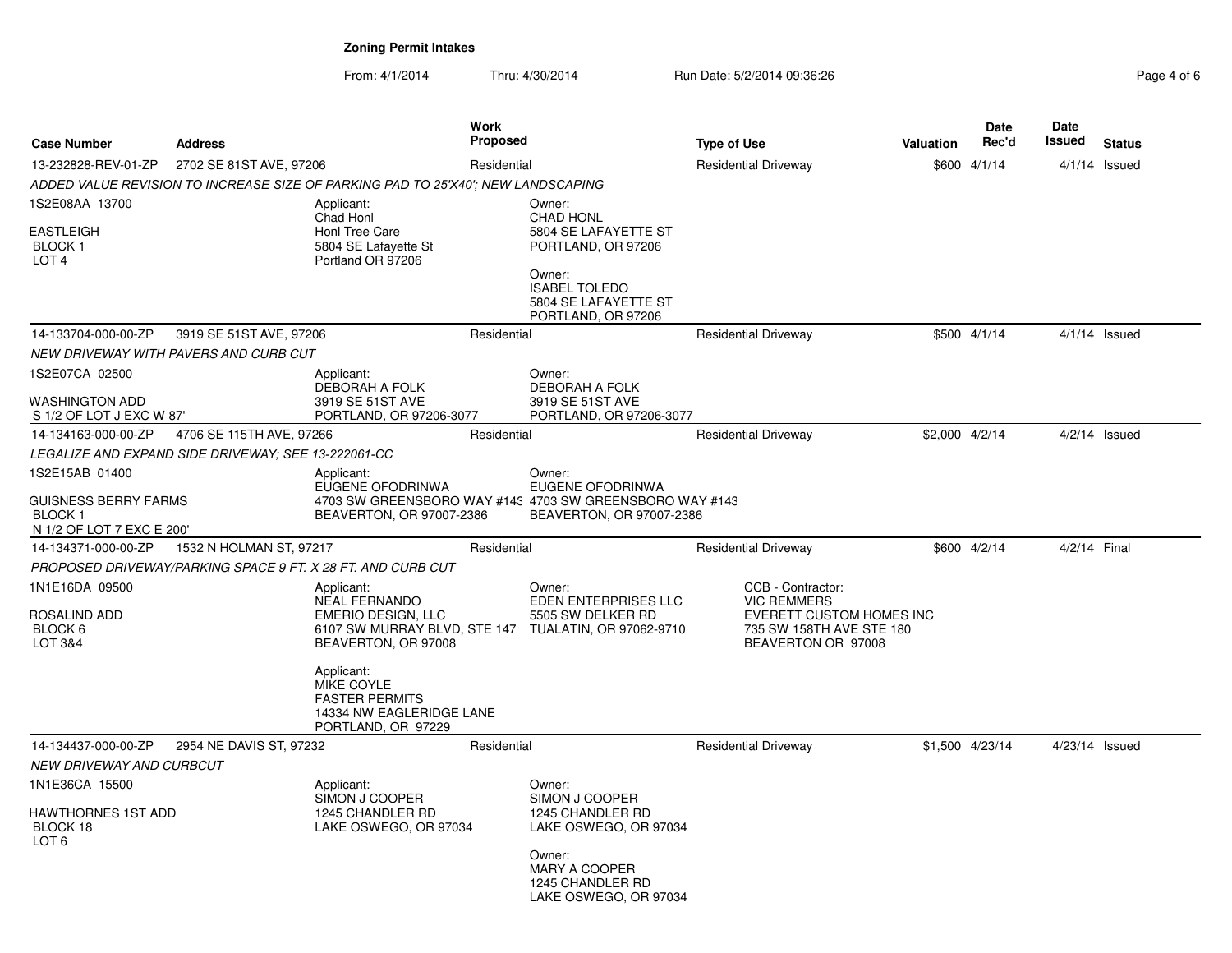| <b>Case Number</b>                                       | <b>Address</b>               |                                                                               | <b>Work</b><br><b>Proposed</b> |                                                                                                                      | <b>Type of Use</b>                                                                                                   | Valuation | <b>Date</b><br>Rec'd | <b>Date</b><br>Issued | <b>Status</b> |
|----------------------------------------------------------|------------------------------|-------------------------------------------------------------------------------|--------------------------------|----------------------------------------------------------------------------------------------------------------------|----------------------------------------------------------------------------------------------------------------------|-----------|----------------------|-----------------------|---------------|
| 14-134451-000-00-ZP                                      | 2946 NE DAVIS ST, 97232      |                                                                               | Residential                    |                                                                                                                      | <b>Residential Driveway</b>                                                                                          |           | \$1,500 4/23/14      | $4/23/14$ Issued      |               |
| NEW DRIVEWAY AND CURBCUT                                 |                              |                                                                               |                                |                                                                                                                      |                                                                                                                      |           |                      |                       |               |
| 1N1E36CA 15600                                           |                              | Applicant:<br>SIMON J COOPER                                                  |                                | Owner:<br>SIMON J COOPER                                                                                             |                                                                                                                      |           |                      |                       |               |
| HAWTHORNES 1ST ADD<br>BLOCK 18<br>LOT 5                  |                              | 1245 CHANDLER RD<br>LAKE OSWEGO, OR 97034                                     |                                | 1245 CHANDLER RD<br>LAKE OSWEGO, OR 97034                                                                            |                                                                                                                      |           |                      |                       |               |
|                                                          |                              |                                                                               |                                | Owner:<br><b>MARY A COOPER</b><br>1245 CHANDLER RD<br>LAKE OSWEGO, OR 97034                                          |                                                                                                                      |           |                      |                       |               |
| 14-138687-000-00-ZP                                      | 7218 N PORTSMOUTH AVE, 97203 |                                                                               | Residential                    |                                                                                                                      | <b>Residential Driveway</b>                                                                                          |           | \$4,000 4/10/14      | 4/10/14 Final         |               |
| NEW DRIVEWAY ONSITE 28' X 11' AND APRON                  |                              |                                                                               |                                |                                                                                                                      |                                                                                                                      |           |                      |                       |               |
| 1N1E07DD 07900<br>UNIVERSITY PK<br>BLOCK 42<br>LOT 3&4   |                              | Applicant:<br>RON TRUJILLO<br>16170 SW BEEF BEND RD<br>SHERWOOD OR 97140      |                                | Owner:<br><b>MOLLY A BILYEU</b><br>7218 N PORTSMOUTH AVE<br>PORTLAND, OR 97203                                       | CCB - Contractor:<br>JR CONCRETE CONSTRUCTION<br><b>LLC</b><br>712 SE 142ND AVE<br>PORTLAND, OR 97233                |           |                      |                       |               |
|                                                          |                              |                                                                               |                                | Owner:<br><b>BRIAN V BILYEU</b><br>7218 N PORTSMOUTH AVE<br>PORTLAND, OR 97203                                       |                                                                                                                      |           |                      |                       |               |
| 14-139307-000-00-ZP                                      | 4250 SW HUME ST, 97219       |                                                                               | Residential                    |                                                                                                                      | <b>Residential Driveway</b>                                                                                          |           | \$500 4/11/14        | $4/11/14$ Issued      |               |
| <b>RELOCATE DRIVEWAY</b>                                 |                              |                                                                               |                                |                                                                                                                      |                                                                                                                      |           |                      |                       |               |
| 1S1E20CC 03700<br>LUNALILO<br><b>BLOCK1</b>              |                              | Applicant:<br>SHIRLE A HRABETIN<br>4250 SW HUME ST<br>PORTLAND, OR 97219-3553 |                                | Owner:<br>FRANK G II HRABETIN<br>4250 SW HUME ST<br>PORTLAND, OR 97219-3553                                          |                                                                                                                      |           |                      |                       |               |
| LOT <sub>10</sub>                                        |                              |                                                                               |                                | Owner:<br>SHIRLE A HRABETIN<br>4250 SW HUME ST<br>PORTLAND, OR 97219-3553                                            |                                                                                                                      |           |                      |                       |               |
| 14-139381-000-00-ZP                                      | 2815 SE 133RD AVE, 97236     |                                                                               | Residential                    |                                                                                                                      | <b>Residential Driveway</b>                                                                                          |           | $$1,000$ 4/11/14     | 4/11/14 Final         |               |
|                                                          |                              | NEW DRIVEWAY OFF OF PRIVATE STREET BEING PERMITTED UNDER 11-187672-SD         |                                |                                                                                                                      |                                                                                                                      |           |                      |                       |               |
| 1S2E11AB 09700<br>SECTION 11 1S 2E<br>TL 9700 0.52 ACRES |                              | Applicant:<br><b>JEFF HEINE</b><br>2815 SE 133<br>PORTLAND OR 97236           |                                | Owner:<br><b>BOB L BECKMAN</b><br>2815 SE 133RD AVE<br>PORTLAND, OR 97236-3026<br>Owner:<br><b>DELORES J BECKMAN</b> | CCB - Contractor:<br><b>DAN RIEHL</b><br>DAN RIEHL EXCAVATING INC<br>24801 SE HOFFMEISTER<br><b>BORING, OR 97009</b> |           |                      |                       |               |